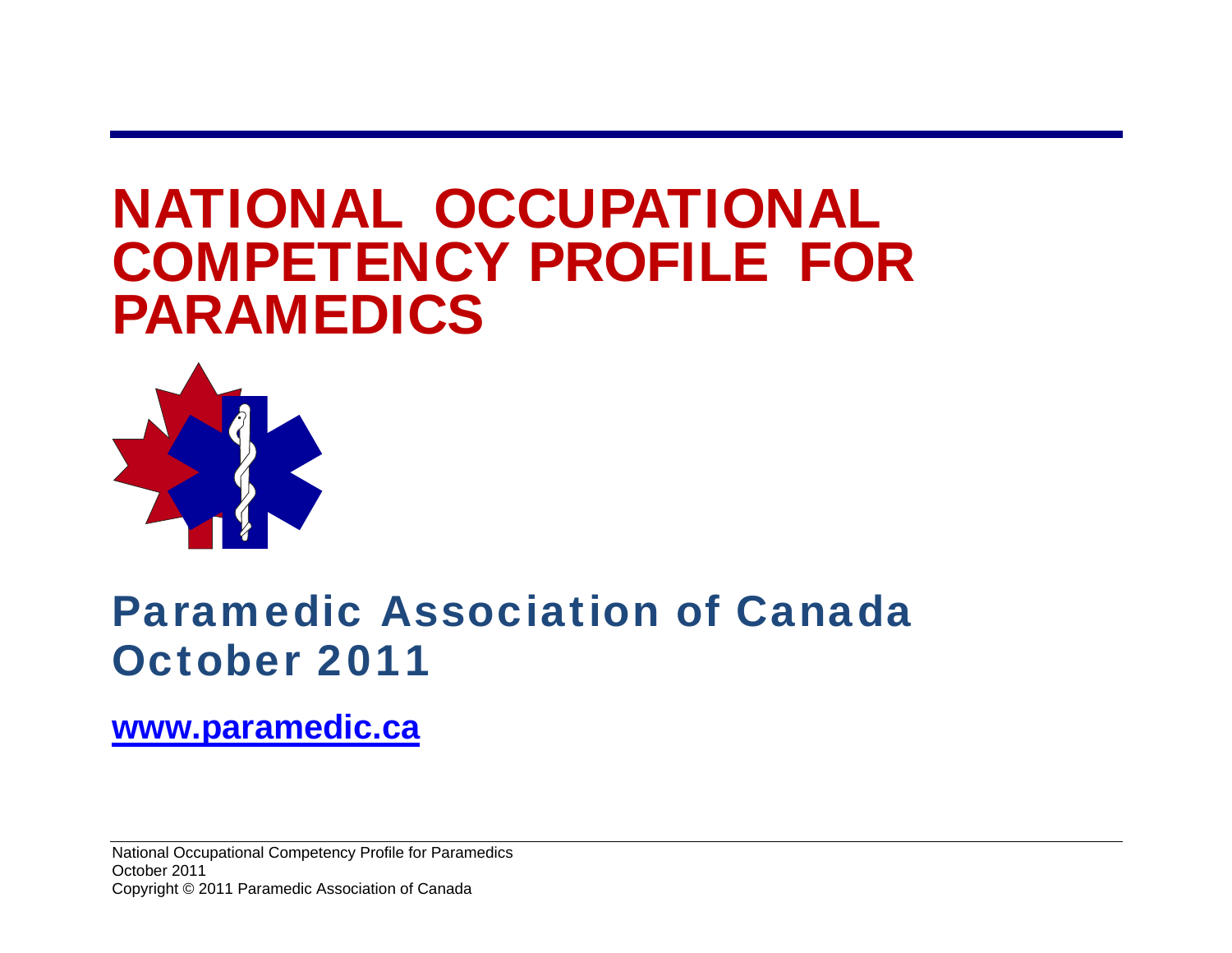## Preamble

The Paramedic Association of Canada (PAC) first established the National Occupational Competency Profile (NOCP) in March 2000, with an update published in June 2001. Creation of the NOCP followed a multi-year national project involving hundreds of paramedics as well as employers and other key stakeholders. Financial support from the Government of Canada was instrumental in completing the work.

Commencing in October 2007 PAC initiated a revision to the profile. This again involved a broad national consultation process. The revised NOCP was approved by the PAC Board of Directors in October 2011.

The primary purposes of the NOCP are:

- (1) to create national standards for education programs, and
- (2) to provide a tool to assist paramedic regulators establish common workplace standards and enhance labour mobility.

Paramedic Association of Canada 2 Florence Avenue Ottawa, Ontario K2K 2E2 613 836-6581 www.paramedic.ca, info@paramedic.ca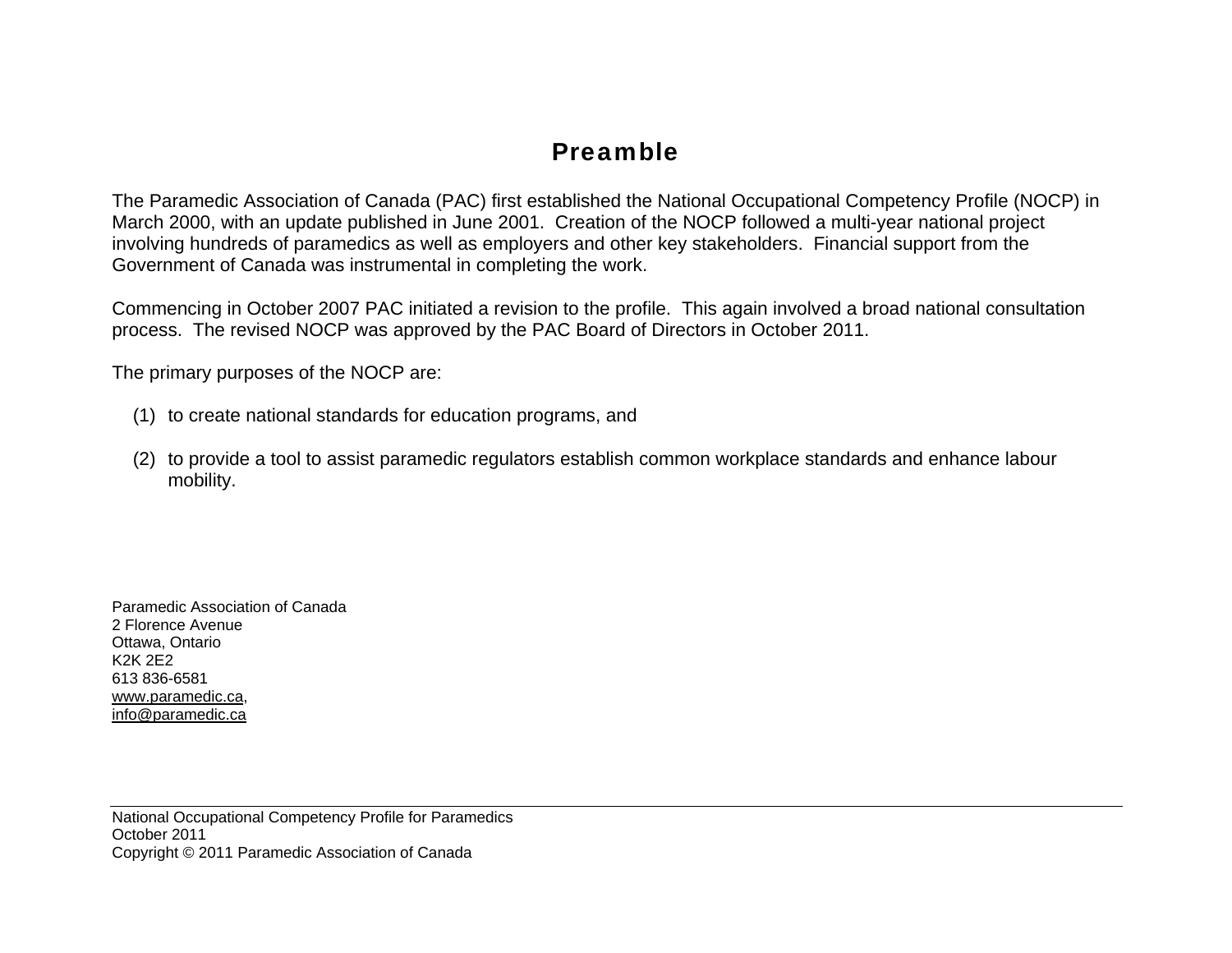## **Table of Contents**

| Interface of the NOCP with Requirements for the Accreditation of Paramedic Education Programs14 |  |
|-------------------------------------------------------------------------------------------------|--|
|                                                                                                 |  |
|                                                                                                 |  |
| Assessment of Specific Competencies Designated "Simulated", "Clinical" or "Preceptorship" 15    |  |
|                                                                                                 |  |
|                                                                                                 |  |
|                                                                                                 |  |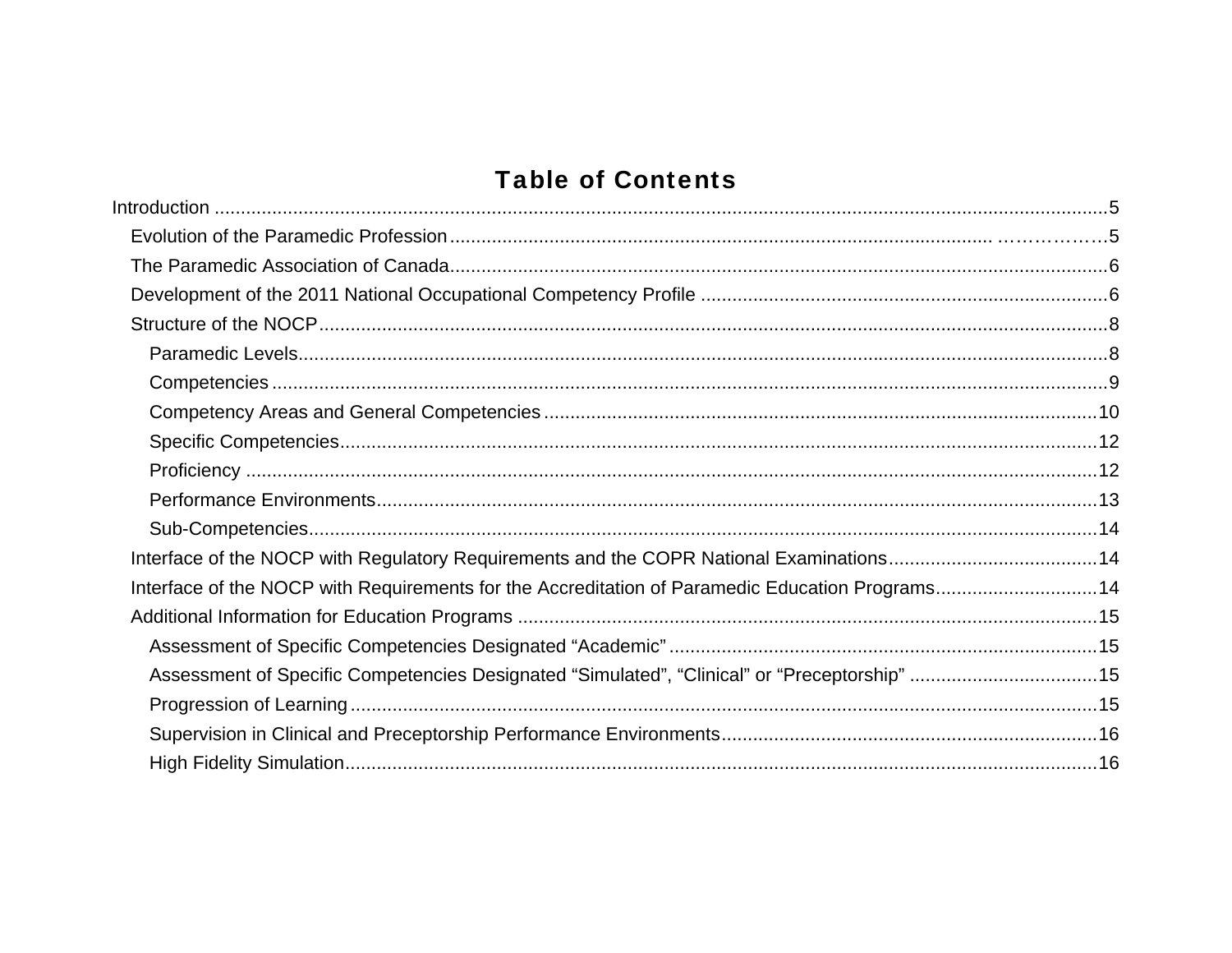#### Competencies

#### **Appendices**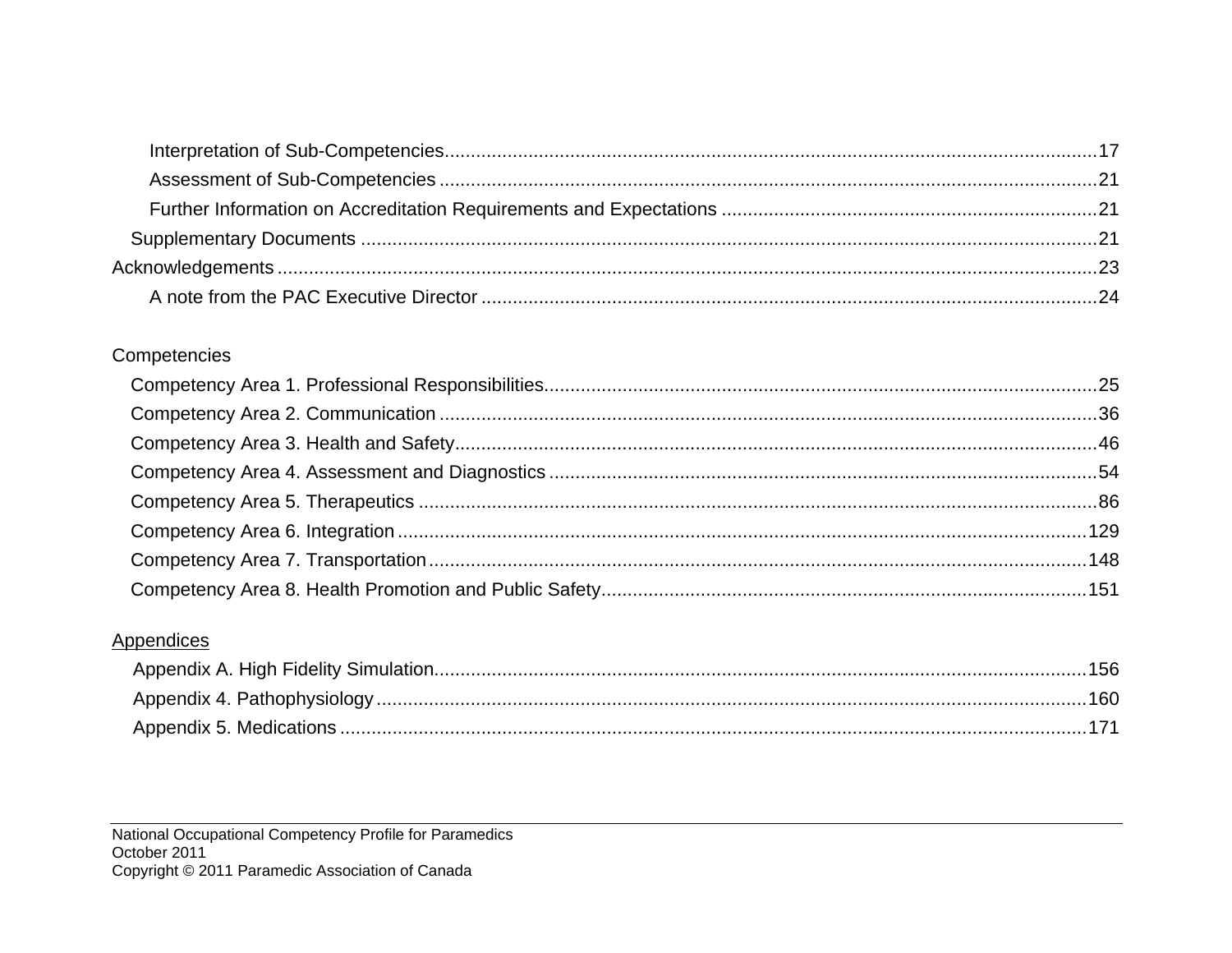## Introduction

#### **Evolution of the Paramedic Profession**

Since the NOCP was first established, workplace opportunities and demands on paramedics have broadened and deepened, in concert with the evolution of the health care system.

Paramedics in Canada now number more than 30,000 and in addition to providing prehospital care they commonly work in areas such as industry, community health and health promotion. Paramedics are strongly integrated with other emergency response agencies, as partners in public safety.

Medical innovation and new technology has required paramedics in some settings to take on complex roles, often with an increased diagnostic focus.

The changes in practice have placed increasing expectations on paramedic education programs. Concurrently, educators have struggled with limited resources and access to supervised clinical placements and preceptorships.

Regulators face significant challenges in ensuring the competency and currency of paramedics, and in responding to government requirements to enhance inter-provincial labour mobility.

As paramedic practice and relationships become more complex, the NOCP remains an important document that provides a national entry-to-practice standard.

The 2011 NOCP adds a number of new competencies, revises others and introduces a new Competency Area: Health Promotion and Public Safety. In addition, it provides new information on supervision and the use of high fidelity simulation to enhance education.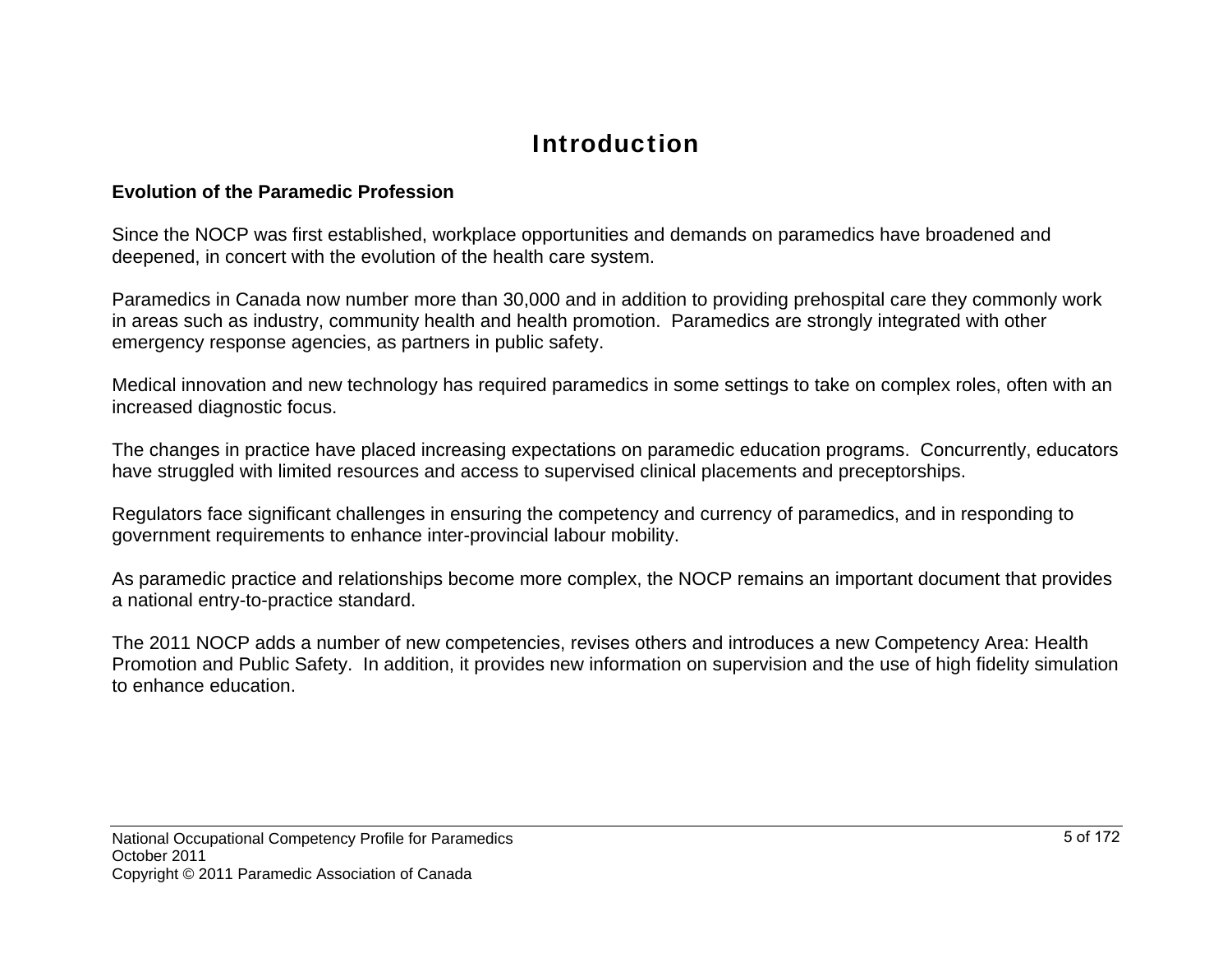#### **The Paramedic Association of Canada**

Since 1988, PAC (originally the Canadian Society of Ambulance Personnel) has represented the profession on a national level. PAC's goals continue to include:

- $\triangleright$  Stewardship of the National Occupational Competency Profile
- $\triangleright$  Promotion of national standards through examinations and registration
- $\triangleright$  Promotion of paramedic self-regulation
- Advocacy for inclusion of paramedics under the *Canada Health Act*
- $\triangleright$  Support for research related to paramedic practice
- $\triangleright$  Support for the establishment of enhanced education programs for paramedics, including baccalaureate-level programs

Historically, PAC has collaborated with key stakeholder groups who share an interest in paramedic practice. This has included the Emergency Medical Service Chiefs of Canada, the Canadian Association of Emergency Physicians, and the Society for Prehospital Educators in Canada.

More recently PAC and the Canadian Organization of Paramedic Regulators (COPR) agreed to utilize the NOCP competencies for Primary Care Paramedics and Advanced Care Paramedics in creating a national registration examination blueprint.

#### **Development of the 2011 National Occupational Competency Profile**

In October 2007 PAC established a multi-stakeholder NOCP Review Committee. The Committee met in workshop style for a total of 8 days over three years, with a goal of identifying updates to maintain the currency of the NOCP and improving the overall utility of the document.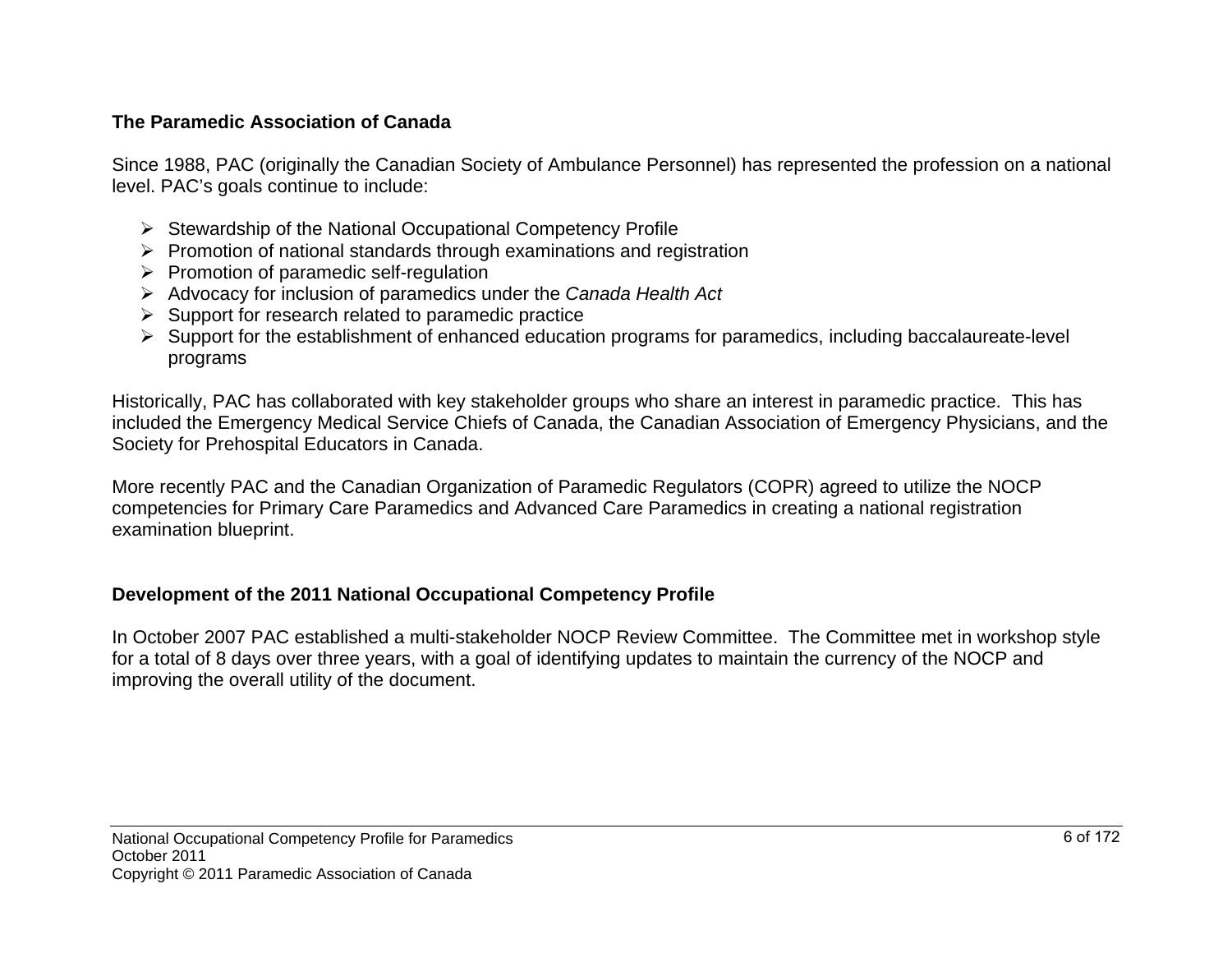The Committee proposed:

- $\triangleright$  Revisions to the wording of competency statements, to reflect current terminology in the field and to enhance clarity
- $\triangleright$  The addition of new Specific Competencies, to reflect evolving practice
- Changes to Performance Environments for some Specific Competencies
- The introduction of a new Performance Environment

In the fall of 2008 a national, bilingual, on-line Job Task Survey was undertaken, through which practicing paramedics were asked about workplace trends, focusing on competencies proposed for addition and competencies under consideration for revised Performance Environments. There were 598 responses to the survey.

In early 2009 broader Stakeholder Validation Surveys took place. These were was also national, bilingual, on-line instruments targeted to both practitioners and non-practitioners (such as supervisors, educators and emergency physicians). The surveys were designed to obtain information about current and evolving practice, and included questions related to every Specific Competency in the 2001 NOCP, as well as the proposed changes. There were 1029 reponses to the validation surveys.

Thereafter, the NOCP Review Committee reconvened to consider the results of the surveys and decide upon a revised document to be recommended to the PAC Board of Directors for approval.

Concurrent with this final step, paramedic regulators initiated a Labour Mobility Project, sponsored by the Government of Canada, and formed COPR with a goal of establishing national registration examinations.

PAC and COPR agreed that additional competencies would be incorporated into the NOCP and that the NOCP would be the foundation for the national examination blueprint. The collaboration between PAC and COPR ensures the continuation of the NOCP as the standard for paramedic education, and furthermore that the standard will be linked to entry-to-practice by means of a national examination.

The PAC Board of Directors approved the new profile, inclusive of the COPR requested competencies in October 2011.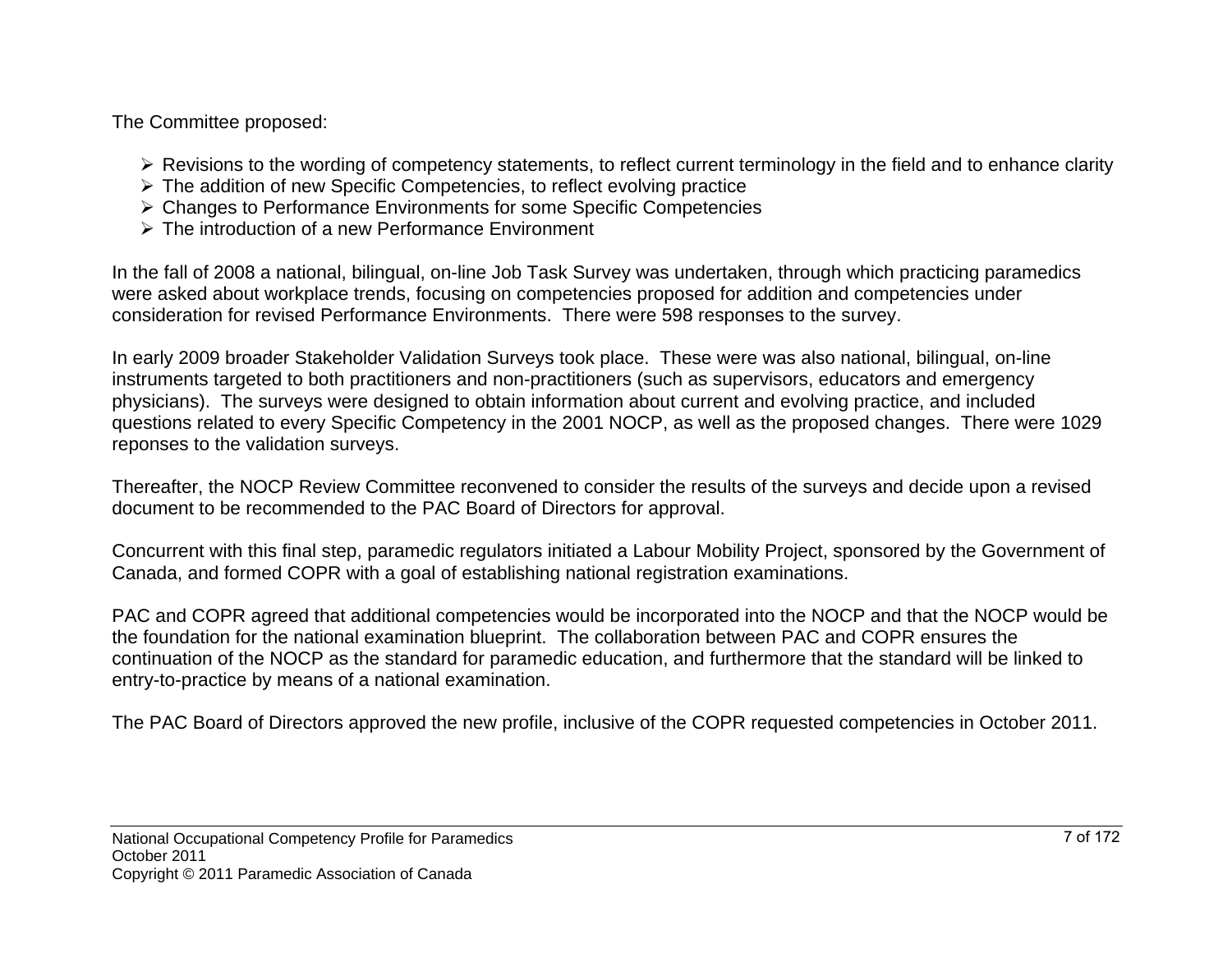#### **Structure of the NOCP**

#### Paramedic Levels

The NOCP contains integrated competency sets describing the entry-to-practice expectations for four paramedic<sup>1</sup> levels:

- $\triangleright$  Emergency Medical Responder (EMR)
- ▶ Primary Care Paramedic (PCP)
- ▶ Advanced Care Paramedic (ACP)
- ▶ Critical Care Paramedic (CCP)

The levels are characterized as follows:

- The EMR has successfully completed a recognized training program in emergency patient care and transportation. Historically, EMRs have been the medical first responder in rural and remote communities. They are often associated with volunteer emergency services organizations, and may be the sole provider of emergency medical services in some communities. EMRs may be responsible for initial assessments, the provision of safe and prudent care, and the transport of a patient to the most appropriate health care facility.
- > The PCP has successfully completed a recognized education program in paramedicine at the primary care paramedic level. PCPs may be volunteer or career paramedics associated with remote, rural, suburban, urban, industrial, air ambulance and military services. PCPs constitute the largest group of paramedics in Canada. Controlled or delegated medical acts<sup>2</sup> in the PCP competency profile include intravenous cannulation and the administration of certain medications.

<sup>&</sup>lt;sup>1</sup> The term "paramedic" as used in this document is inclusive of the four levels, including the Emergency Medical Responder.

<sup>&</sup>lt;sup>2</sup> Successful completion of an education program that has provided instruction in the provision of controlled or delegated medical acts does not authorize a paramedic to carry out these acts without formal, defined medical control, or appropriate regulatory approval.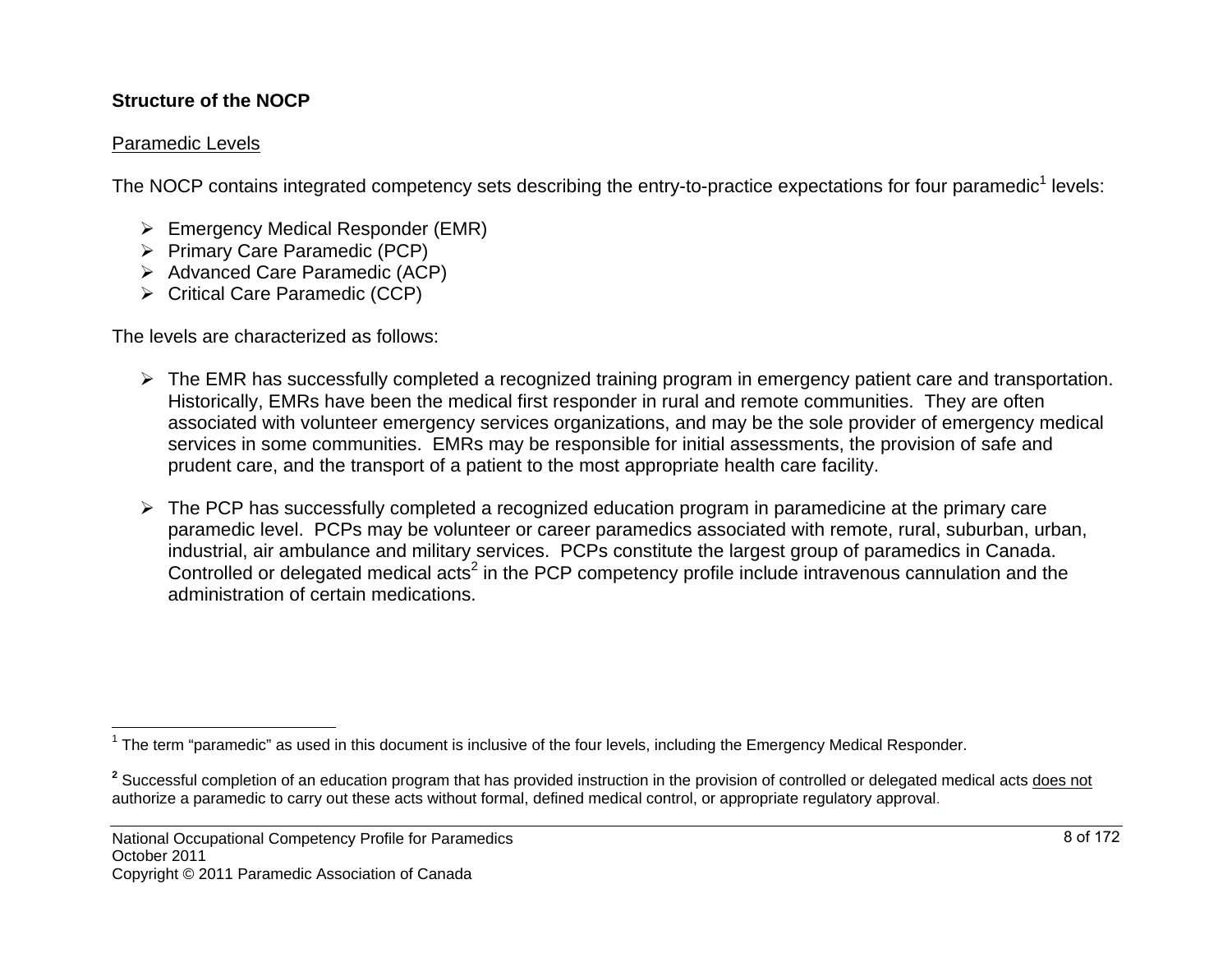- $\triangleright$  The ACP has successfully completed a recognized education program in paramedicine at the advanced care paramedic level. An ACP education program may require prior certification at the PCP level (or equivalent). ACPs are often employed in rural, suburban, urban, industrial, and air ambulance services. ACP education builds upon the PCP competencies, and ACPs apply their added knowledge and skills to provide enhanced levels of assessment and care. Controlled or delegated medical acts in the ACP competency profile include advanced techniques to manage life-threatening problems affecting patient airway, breathing and circulation. ACPs may implement treatment measures that are invasive and/or pharmacological in nature.
- $\triangleright$  The CCP has successfully completed a recognized education program in paramedicine at the critical care paramedic level. This is currently the highest level of paramedic certification available. CCPs are often employed in suburban, urban, and air ambulance services. CCP education builds upon the ACP competencies, and CCPs apply their added knowledge and skills to provide enhanced levels of assessment and care. Controlled or delegated medical acts in the CCP competency profile include advanced techniques, including invasive hemodynamic monitoring devices to manage life-threatening problems affecting patient airway, breathing and circulation. CCPs may implement treatment measures that are invasive and/or pharmacological in nature.

The paramedic levels are integrated, in that each successive level incorporates and exceeds the competencies of the previous level.

#### **Competencies**

Competencies in the NOCP are described using a hierarchy of terms:

- **►** Competency Area
- ▶ General Competency
- $\triangleright$  Specific Competency
- $\triangleright$  Sub-Competency

The definitions of and relationships between these terms are explained below.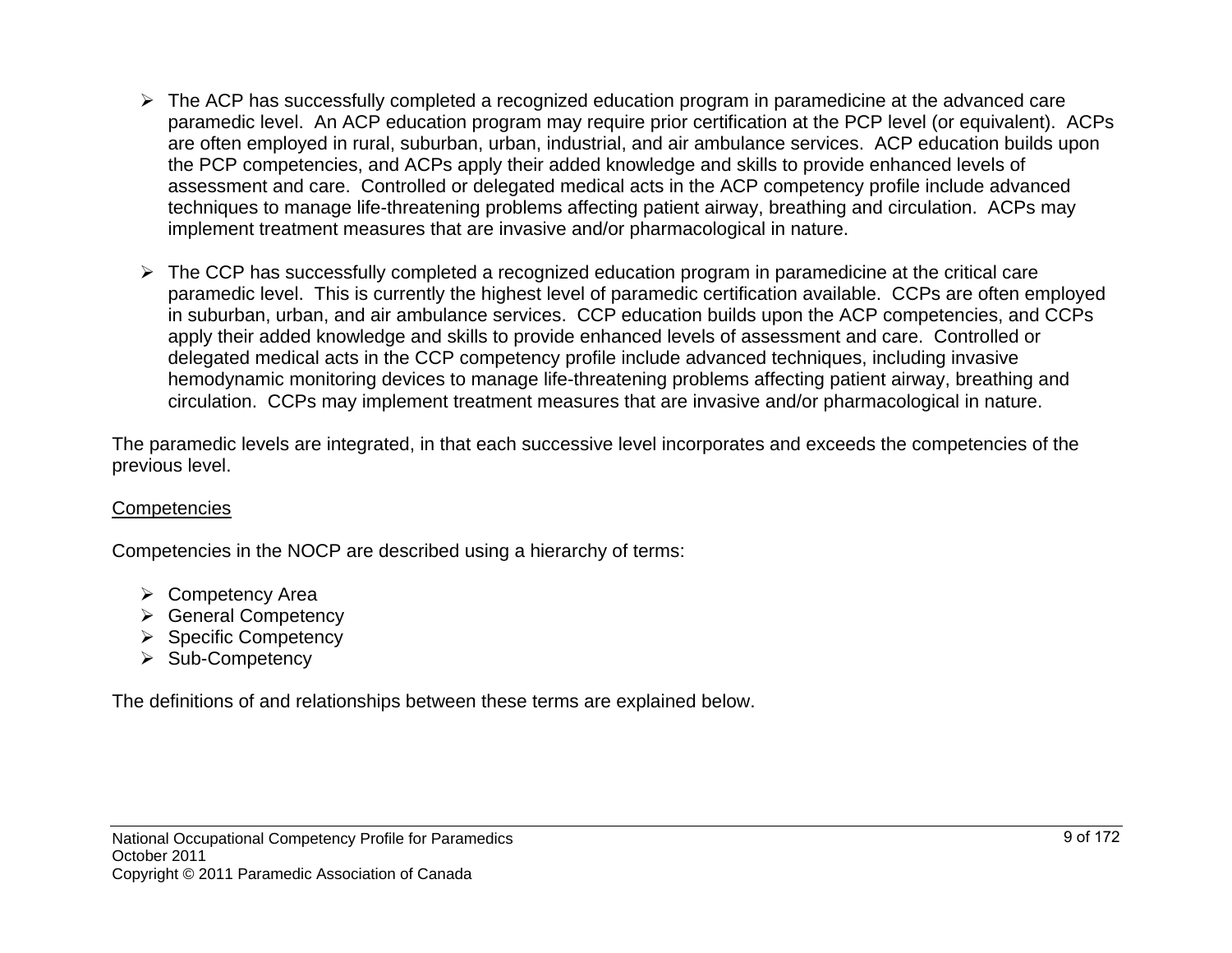#### Competency Areas and General Competencies

To create a framework for the profile, paramedic practice is considered to consist of eight Competency Areas, within each of which several General Competencies establish broad expectations and serve as section headings under which Specific Competencies are listed. This framework is as follows:

- 1. Professional Responsibilities
	- 1.1 Function as a professional.
	- 1.2 Participate in continuing education and professional development.
	- 1.3 Possess an understanding of the medicolegal aspects of the profession.
	- 1.4 Recognize and comply with relevant provincial and federal legislation.
	- 1.5 Function effectively in a team environment.
	- 1.6 Make decisions effectively.
	- 1.7 Manage scenes with actual or potential forensic implications.
- 2. Communication
	- 2.1 Practice effective oral communication skills.
	- 2.2 Practice effective written communication skills.
	- 2.3 Practice effective non-verbal communication skills.
	- 2.4 Practice effective interpersonal relations.
- 3. Health and Safety
	- 3.1 Maintain good physical and mental health.
	- 3.2 Practice safe lifting and moving techniques.
	- 3.3 Create and maintain a safe work environment.
- 4. Assessment and Diagnostics
	- 4.1 Conduct triage in a multiple-patient incident.
	- 4.2 Obtain patient history.
	- 4.3 Conduct complete physical assessment demonstrating appropriate use of inspection, palpation, percussion and auscultation.
	- 4.4 Assess vital signs.
	- 4.5 Utilize diagnostic tests.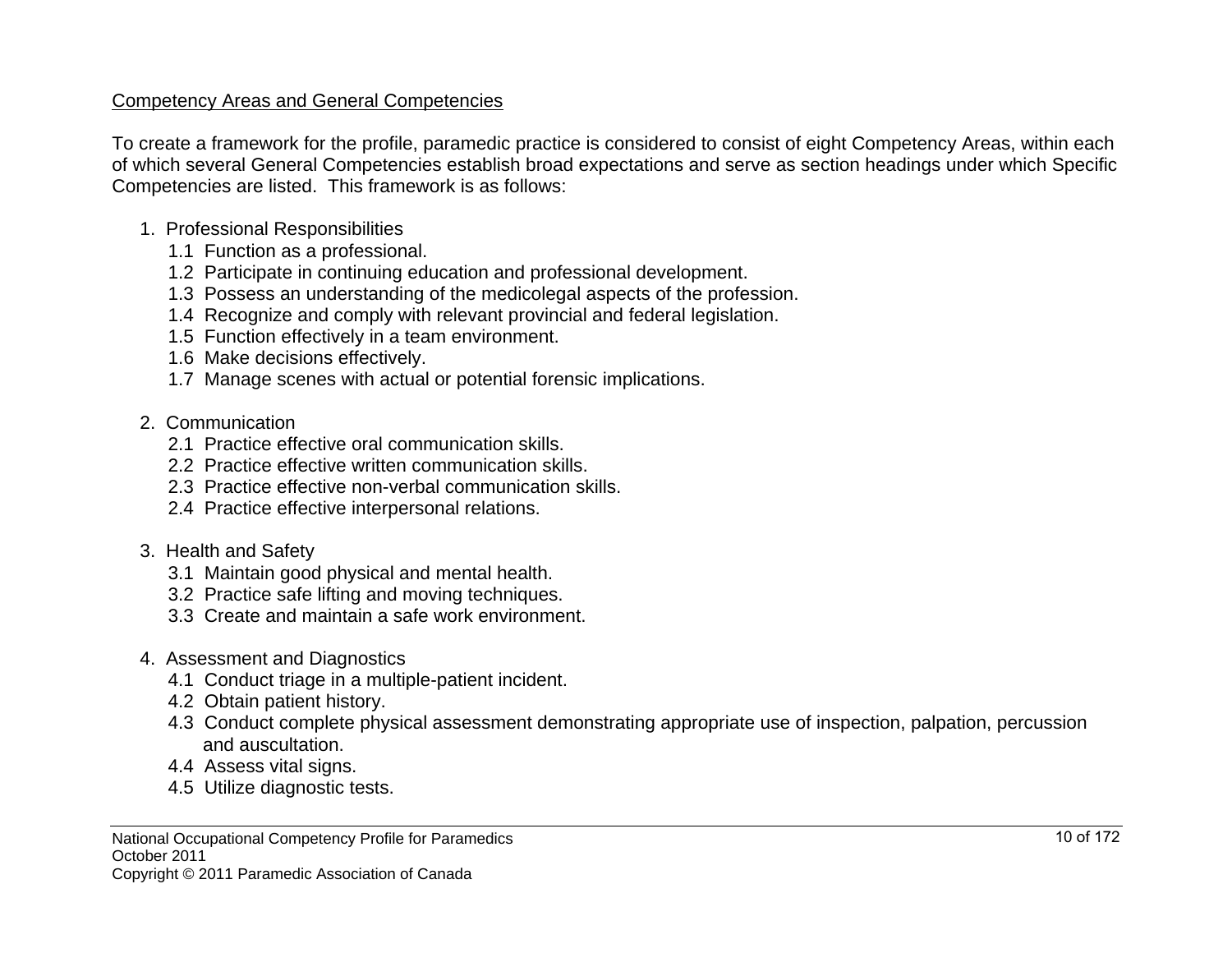#### 5. Therapeutics

- 5.1 Maintain patency of upper airway and trachea.
- 5.2 Prepare oxygen delivery devices.
- 5.3 Deliver oxygen and administer manual ventilation.
- 5.4 Utilize ventilation equipment.
- 5.5 Implement measures to maintain hemodynamic stability.
- 5.6 Provide basic care for soft tissue injuries.
- 5.7 Immobilize actual and suspected fractures.
- 5.8 Administer medications.
- 6. Integration
	- 6.1 Utilize differential diagnosis skills, decision-making skills and psychomotor skills in providing care to patients.
	- 6.2 Provide care to meet the needs of unique patient groups.
	- 6.3 Conduct ongoing assessments and provide care.
- 7. Transportation
	- 7.1 Prepare ambulance for service.
	- 7.2 Drive ambulance or emergency response vehicle.
	- 7.3 Transfer patient to air ambulance.
	- 7.4 Transport patient in air ambulance.
- 8. Health Promotion and Public Safety
	- 8.1 Integrate professional practice into community care.
	- 8.2 Contribute to public safety through collaboration with other emergency response agencies.
	- 8.3 Participate in the management of a chemical, biological, radiological / nuclear, explosive (CBRNE) incident.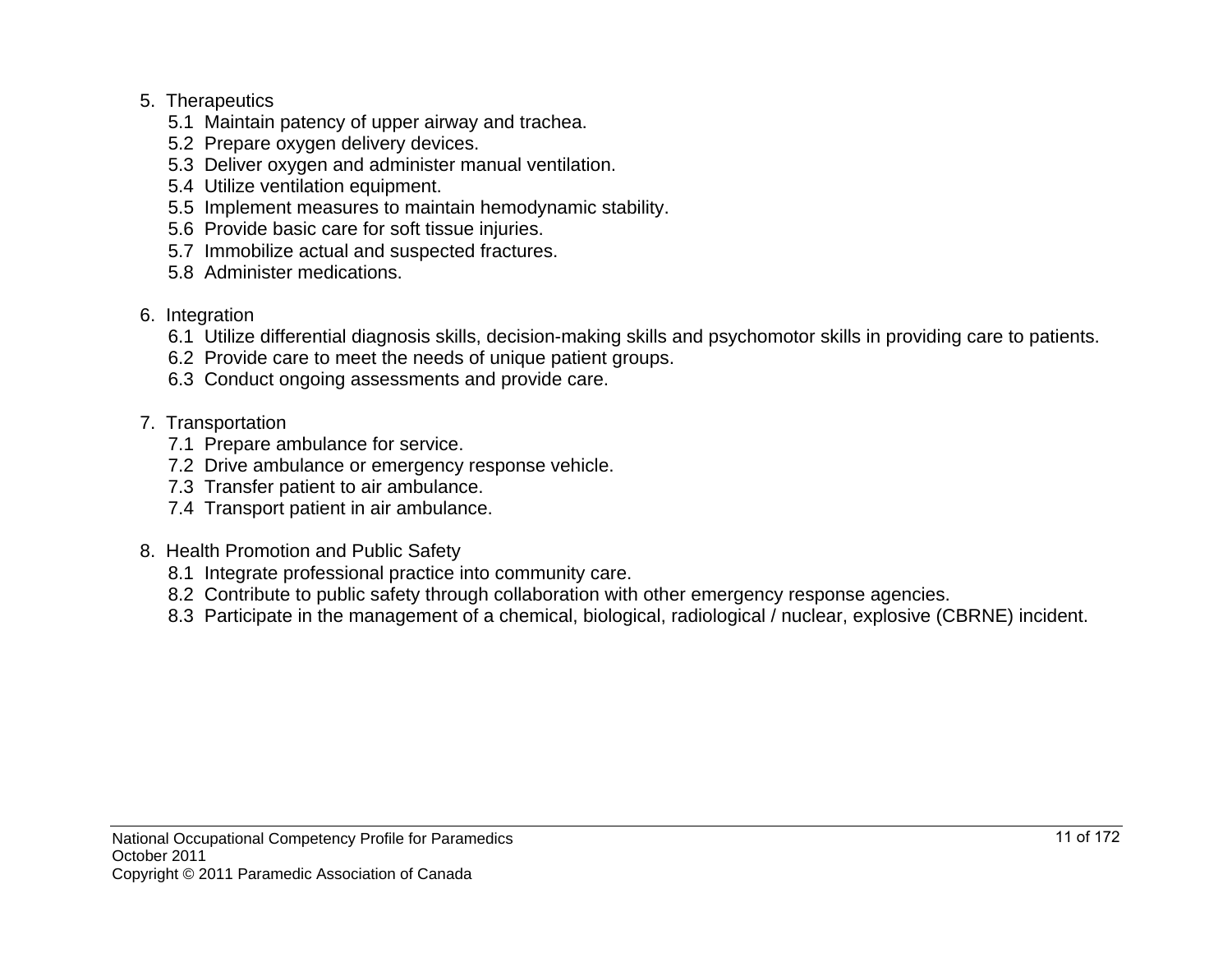#### Specific Competencies

Specific Competencies, within each General Competency, identify the job tasks in which, at entry-to-practice, the paramedic must demonstrate proficiency in a designated Performance Environment.

#### **Proficiency**

Proficiency<sup>3</sup> involves the demonstration of skills, knowledge and abilities in accordance with the following principles:

- Consistency (the ability to repeat practice techniques and outcomes; this requires performance *more than once* in the appropriate Performance Environment)
- $\triangleright$  Independence (the ability to practice without assistance from others)
- $\triangleright$  Timeliness (the ability to practice in a time frame that enhances patient safety)
- $\triangleright$  Accuracy (the ability to practice utilizing correct techniques and to achieve the intended outcomes)
- $\triangleright$  Appropriateness (the ability to practice in accordance with clinical standards and protocols outlined within the practice jurisdiction)

<sup>&</sup>lt;sup>3</sup> In former versions of the NOCP the term "competence" was used; this has been replaced by "proficiency". The change is intended to reflect the fact that a paramedic's level of performance of a competency evolves over time based upon both training, experience and the use of the competency. At entry-to-practice, the level of proficiency required is as described here.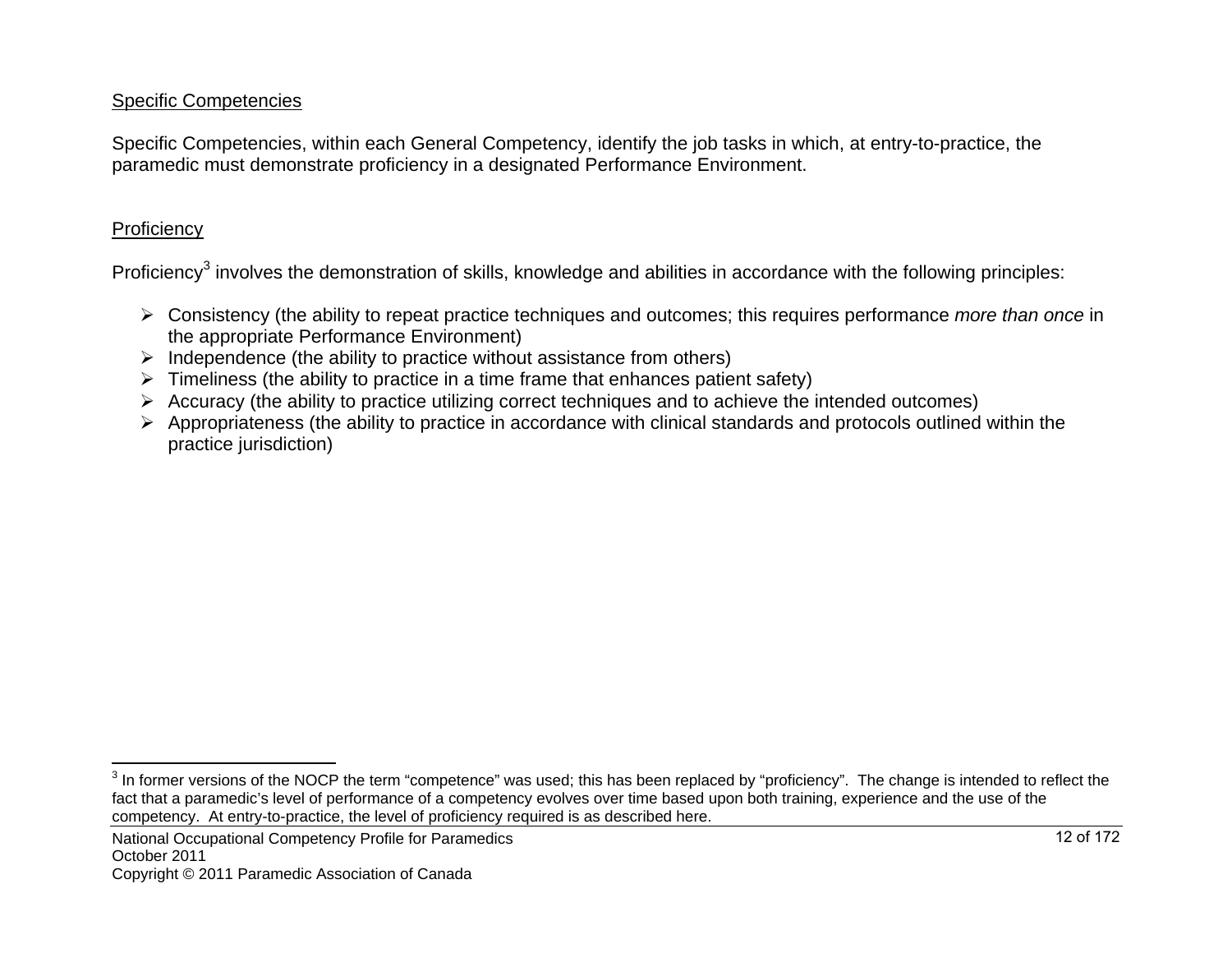#### Performance Environments

The Performance Environment specifies the setting in which the paramedic must demonstrate proficiency. The following notations and definitions apply:

| Performance<br><b>Environment</b> | <b>DEFINITION</b>                                                                                                                                                                                                                                                                                                                                                                                                                  |  |  |
|-----------------------------------|------------------------------------------------------------------------------------------------------------------------------------------------------------------------------------------------------------------------------------------------------------------------------------------------------------------------------------------------------------------------------------------------------------------------------------|--|--|
| N                                 | The competency is not applicable to the paramedic.                                                                                                                                                                                                                                                                                                                                                                                 |  |  |
| $\boldsymbol{\mathsf{X}}$         | The paramedic should have a basic awareness of the subject matter of the competency. The paramedic must have<br>been provided with or exposed to basic information on the subject, but evaluation is not required.                                                                                                                                                                                                                 |  |  |
| $\overline{A}$                    | The paramedic must have demonstrated an <i>academic understanding</i> of the competency. Individual evaluation is<br>required.                                                                                                                                                                                                                                                                                                     |  |  |
| S                                 | The paramedic must have demonstrated proficiency in a simulated setting. Individual evaluation of physical<br>application skills is required, utilizing any of the following:<br>practical scenario<br>skill station<br>mannequin<br>cadaver<br>live subject (human or non-human)<br>In Competency Areas 4 and 5, skills must be demonstrated on a human subject where legally and ethically<br>acceptable.                        |  |  |
| $\mathbf c$                       | The paramedic must have demonstrated proficiency in a <i>clinical setting</i> with a patient. Individual evaluation of<br>physical application skills is required. An acceptable clinical setting is any of the following:<br>hospital<br>health clinic<br>medical office<br>nursing home.<br>high fidelity simulation <sup>4</sup><br>Alternate clinical settings must be appropriate to the Specific Competency being evaluated. |  |  |
| P                                 | The paramedic must have demonstrated proficiency in a <i>field preceptorship</i> with a patient. Individual evaluation of<br>physical application skills is required. An acceptable field preceptorship setting is a land or air paramedic service.<br>Alternate field preceptorship settings must be appropriate to the Specific Competency being evaluated, and may<br>include high fidelity simulation.                         |  |  |

<sup>4</sup> See page 16 for more information on High Fidelity Simulation.

National Occupational Competency Profile for Paramedics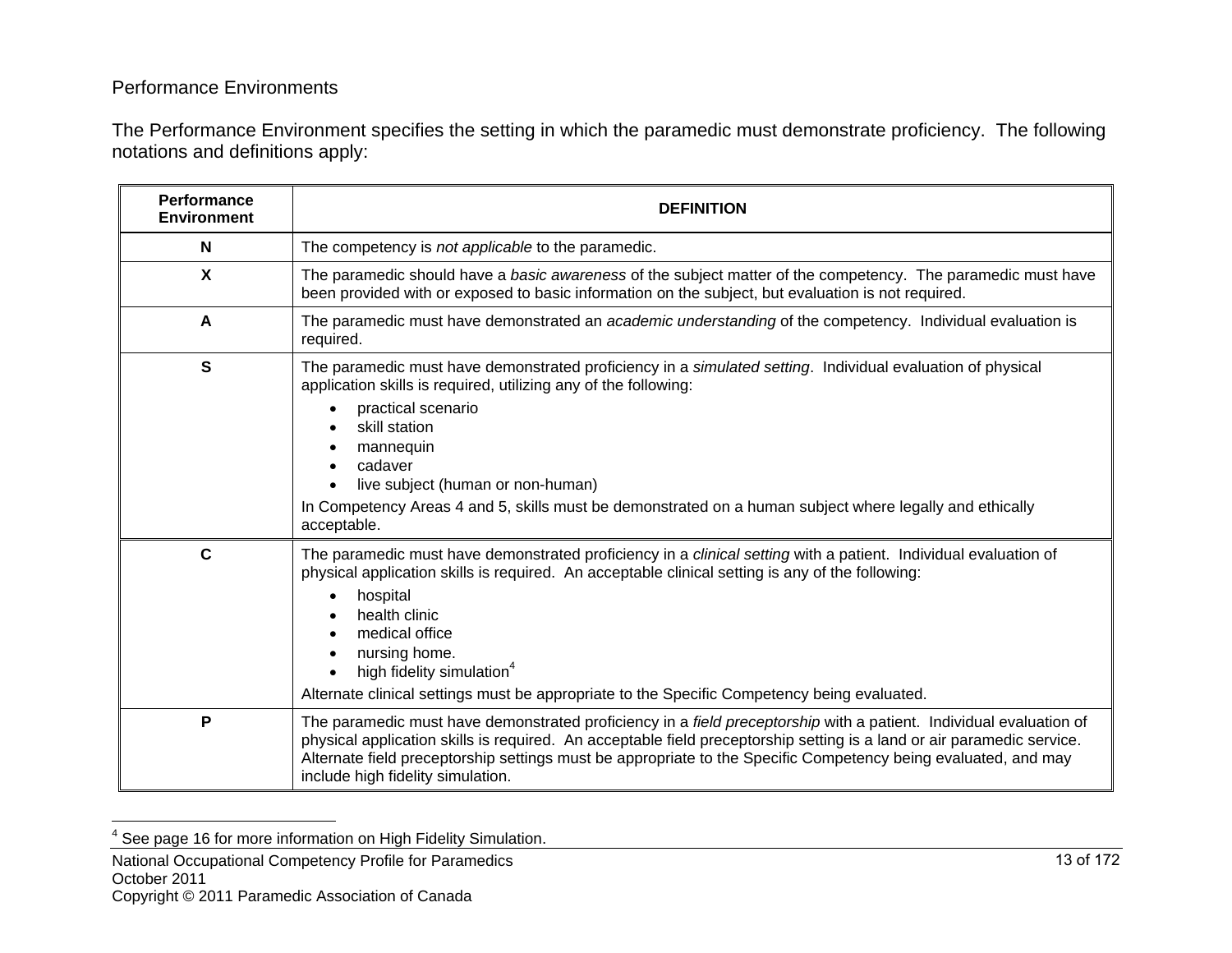#### Sub-Competencies

For each Specific Competency, there may be several Sub-Competencies. Sub-Competencies are learning outcomes that may be measured to help assess an individual's capacity to perform the Specific Competency. Sub-Competencies are primarily of value to educators and to others with responsibiity for assessing proficiency.

For further information about the use of Sub-Competencies, refer to the section below: Additional Information for Education Programs.

#### **Interface of the NOCP with Regulatory Requirements and the COPR National Examinations**

The requirements for paramedic licensure are determined by the provincial regulatory bodies. The paramedic levels utilized by each province, and the respective terminology, currently vary somewhat across the country.

Through COPR, the provincial regulators are collaborating in the development and administration of national registration examinations at the PCP and ACP levels. COPR has incorporated the NOCP's Specific Competencies for the PCP and ACP into the Blueprints for these examinations.

#### **Interface of the NOCP with Requirements for the Accreditation of Paramedic Education Programs**

Through incorporation into the Canadian Medical Association Conjoint Accreditation process (CMA Accreditation) the NOCP establishes the required minimum learning outcomes of accredited education programs at the PCP, ACP and CCP levels. Programs are free to create their own curricula and learning activities to enable graduates to achieve the learning outcomes. Additionally, programs are at liberty to generate learning outcomes that exceed the competencies.

In order to be eligible for accreditation, programs must demonstrate that they assess student proficiency with respect to the Specific Competencies and Sub-Competencies listed in the NOCP for the relevant paramedic level. Furthermore, assessment of the Specific Competencies must take place in the Performance Environments designated by the NOCP.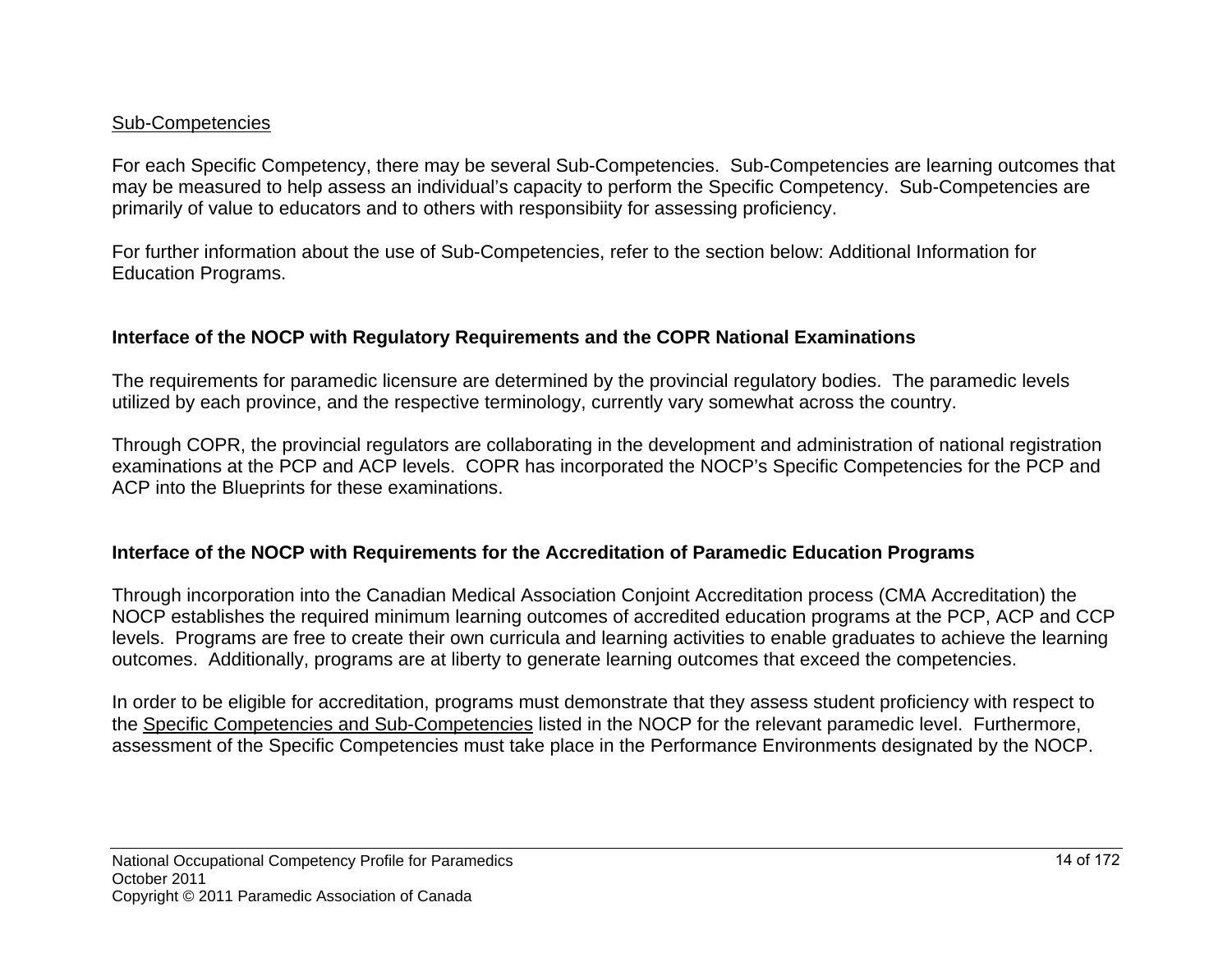#### **Additional Information for Education Programs**

#### Assessment of Specific Competencies Designated "Academic"

Specific Competencies designated for assessment in the Academic Performance Environment may be assessed by written or oral examination. Only Cognitive and Affective aspects of the Specific Competencies need be assessed. If the Specific Competency speaks to a psychomotor activity, students need be assessed only as to their knowledge of *how to perform*.

Notwithstanding the above, programs may *opt* to assess such Specific Competencies in Simulated, Clinical or Preceptorship environments.

#### Assessment of Specific Competencies Designated "Simulated", "Clinical" or "Preceptorship"

Programs must structure their practica so that all students will have the opportunity to perform Specific Competencies in the designated Performance Environment, to a level consistent with the NOCP definition of proficiency. As required by the definition, all Specific Competencies must be successfully performed at least twice, although additional exposure is recommended.

Notwithstanding the above, programs may *opt* to assess such competencies in a Performance Environment which exceeds the environment designated.

#### Progression of Learning

Programs are expected to incorporate into their curricula activities that provide students with effective learning opportunities. This normally requires a progression of learning through increasingly complex environments. For example, a Specific Competency that is designated in the NOCP for assessment in a Preceptorship Performance Environment is first introduced in an Academic Environment, and then practiced in a Simulated Environment or applied in a Clinical Environment (as appropriate) before being applied in Preceptorship.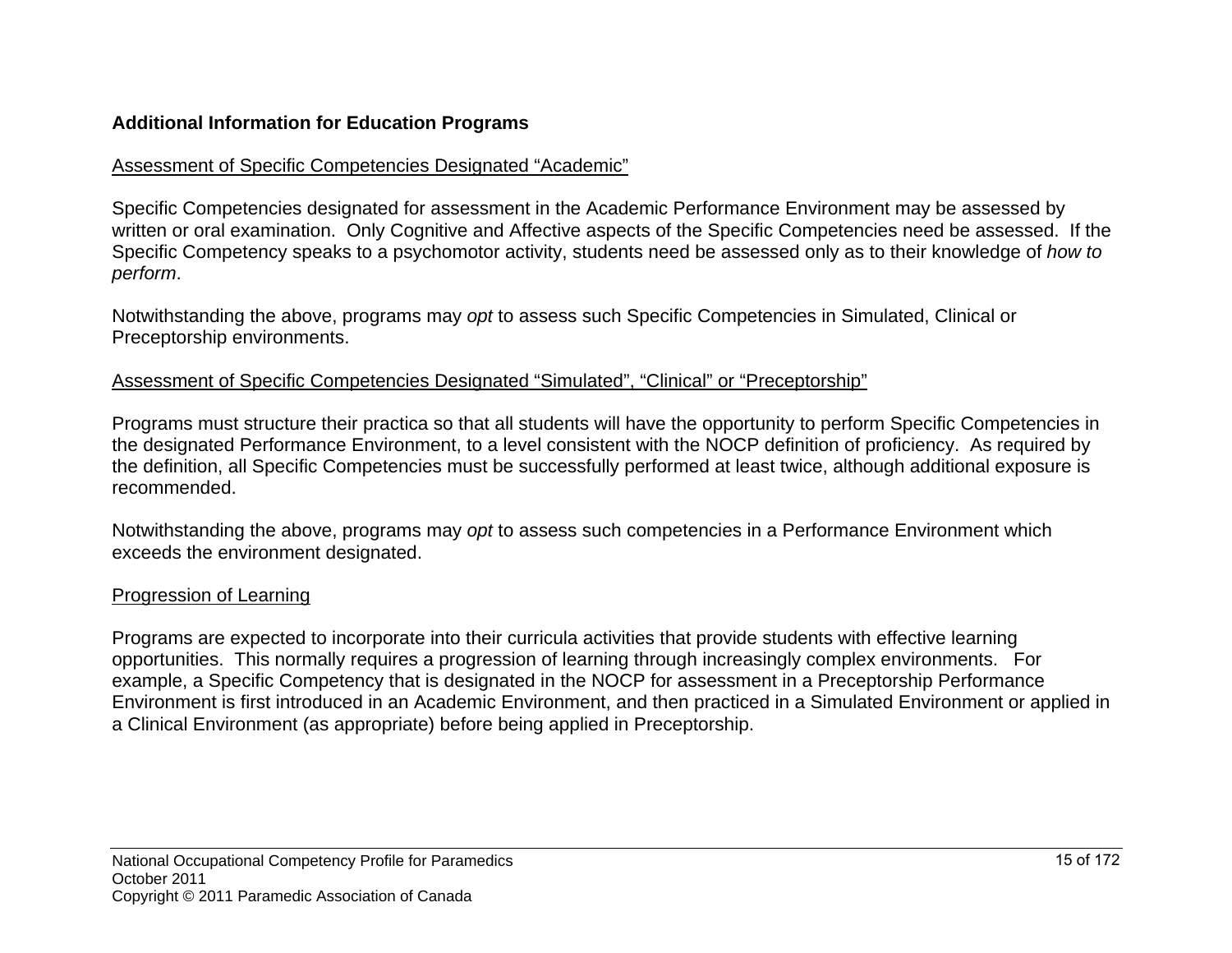#### Supervision in Clinical and Preceptorship Performance Environments

Students undergoing learning or assessment in Clinical or Preceptorship Performance Environments require adequate supervision<sup>5</sup>. The guiding principles for supervision are (1) that patient safety is paramount, and (2) that students be provided with maximum access to learning opportunities provided that patient safety is not compromised.

Adequate supervision is defined as:

- $\triangleright$  Direct supervision by a certified or qualified paramedic (as determined by local requirements)<sup>6</sup> until the student demonstrates proficiency in the Specific Competency, consistent with the NOCP definition
- $\triangleright$  Indirect supervision once the student has demonstrated proficiency in the Specific Competency (In the case of indirect supervision, the preceptor must be in a position to provide immediate support and intervention as required)

A two person preceptorship (with one preceptor and one student) is acceptable as an evaluation experience with the limitation that the student can only be assessed with regard to Specific Competencies for which the preceptor has directly viewed student-patient interaction (at the scene or at the bedside). In the event that the patient requires further care or treatment during transport, for which the student is not yet deemed to have achieved proficiency, then the preceptor shall maintain direct supervision.

#### High Fidelity Simulation

In response to the challenge of ensuring exposure to clinical and preceptorship situations sufficient to assess proficiency for certain Specific Competencies, and in recognition of the increasing accessibility and efficacy of simulation equipment, "High Fidelity Simulation" has been introduced as an acceptable assessment process within the Clinical and Preceptorship Performance Environments.

High Fidelity Simulation is the application of specific educational processes supported by technology that can reasonably equate to a Clinical or Preceptorship Performance Environment. The application of High Fidelity Simulation must reflect the attainment of proficiency consistent with the NOCP definition.

National Occupational Competency Profile for Paramedics

<sup>&</sup>lt;sup>5</sup> Supervision is not required during assessment by High Fidelity Simulation.<br><sup>6</sup> In appropriate circumstances supervision by another certified health care professional (eg physician, nurse) is acceptable.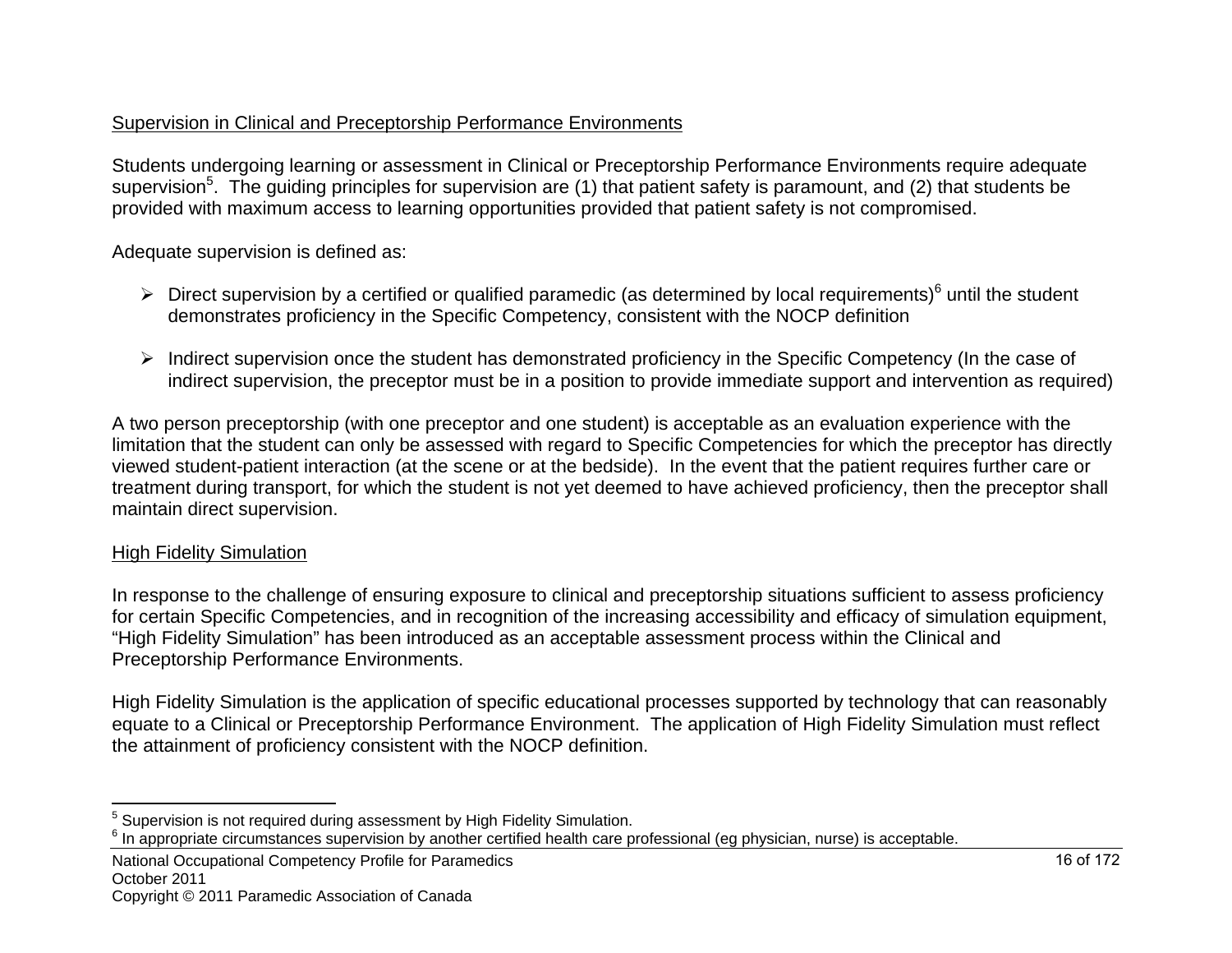PAC will collaborate with educators to review evidence supporting the effectiveness of High Fidelity Simulation as an assessment process for selected Specific Competencies. Specific Competencies approved for assessment by High Fidelity Simulation will be listed in NOCP Appendix A, to be published from time to time by PAC.

#### Interpretation of Sub-Competencies

Each Sub-Competency includes a specific *performance action verb*. Verbs have been selected from taxonomies<sup>7</sup> to delineate their relative complexities.

The ability to perform Sub-Competencies requires learning in one or more of three domains: Cognitive (knowledge and thinking skills), Affective (attitudes and values) and Psychomotor (physical actions). The taxonomies are shown below.

Although many of the verbs in the taxonomies are in everyday usage, users of the NOCP are cautioned that Sub-Competency statements should be interpreted only in the context of definitions in the following tables.

| <b>AFFECTIVE ACTIONS (attitudes / beliefs)</b><br>(Not rank ordered) |                                          |  |  |
|----------------------------------------------------------------------|------------------------------------------|--|--|
| Assist                                                               | To give help or support.                 |  |  |
| Choose                                                               | To select from a number of alternatives. |  |  |
| <b>Justify</b>                                                       | To show to be reasonable.                |  |  |
| Receive                                                              | To acquire and accept.                   |  |  |
| Acknowledge                                                          | To recognize as being valid.             |  |  |
| Value                                                                | To place worth and importance.           |  |  |

National Occupational Competency Profile for Paramedics October 2011 Copyright © 2011 Paramedic Association of Canada

 $7$  The taxonomies are unique to the NOCP, but derived from the classic work of Benjamin Bloom (1953) and others.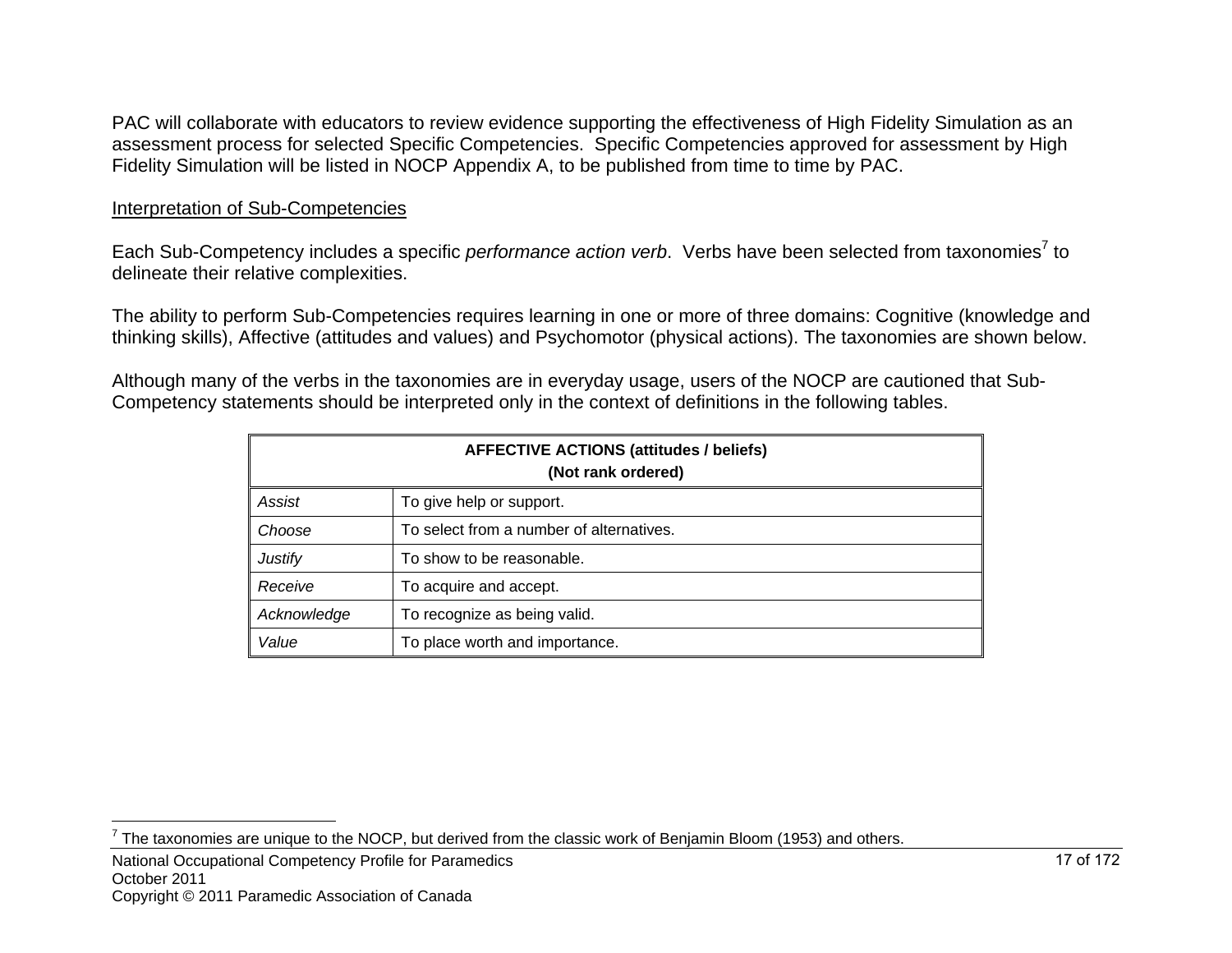|                | <b>COGNITIVE ACTIONS (knowledge)</b><br>(Ranked in order of increasing complexity) |                                                                                                                    |  |  |
|----------------|------------------------------------------------------------------------------------|--------------------------------------------------------------------------------------------------------------------|--|--|
| 1              | List<br>To create a related series of names, words or other items.                 |                                                                                                                    |  |  |
| 2              | <b>Identify</b>                                                                    | To ascertain the origin, nature or definitive characteristics of an item.                                          |  |  |
| 3              | Define                                                                             | To state the precise meaning.                                                                                      |  |  |
| 4              | Describe                                                                           | To give an account of, in speech or in writing.                                                                    |  |  |
| 5              | <b>Discuss</b>                                                                     | To examine or consider (a subject) in speech or in writing.                                                        |  |  |
| 6              | Organize<br>To put together into an orderly, functional, structured whole.         |                                                                                                                    |  |  |
| $\overline{7}$ | <b>Distinguish</b><br>To differentiate between.                                    |                                                                                                                    |  |  |
| 8              | Explain                                                                            | To make plain or comprehensible.                                                                                   |  |  |
| 9              | Apply                                                                              | To prepare information for use in a particular situation.                                                          |  |  |
| 10             | Analyze                                                                            | To separate into parts or basic principles so as to determine the nature of the<br>whole; to examine methodically. |  |  |
| 11             | Solve                                                                              | To work out a correct solution.                                                                                    |  |  |
| 12             | <b>Modify</b>                                                                      | To change in form or character; to alter.                                                                          |  |  |
| 13             | <b>Infer</b>                                                                       | To reason from circumstance; to surmise.                                                                           |  |  |
| 14             | Synthesize                                                                         | To combine so as to form a new, more complex product.                                                              |  |  |
| 15             | Evaluate                                                                           | To examine and judge carefully; to appraise.                                                                       |  |  |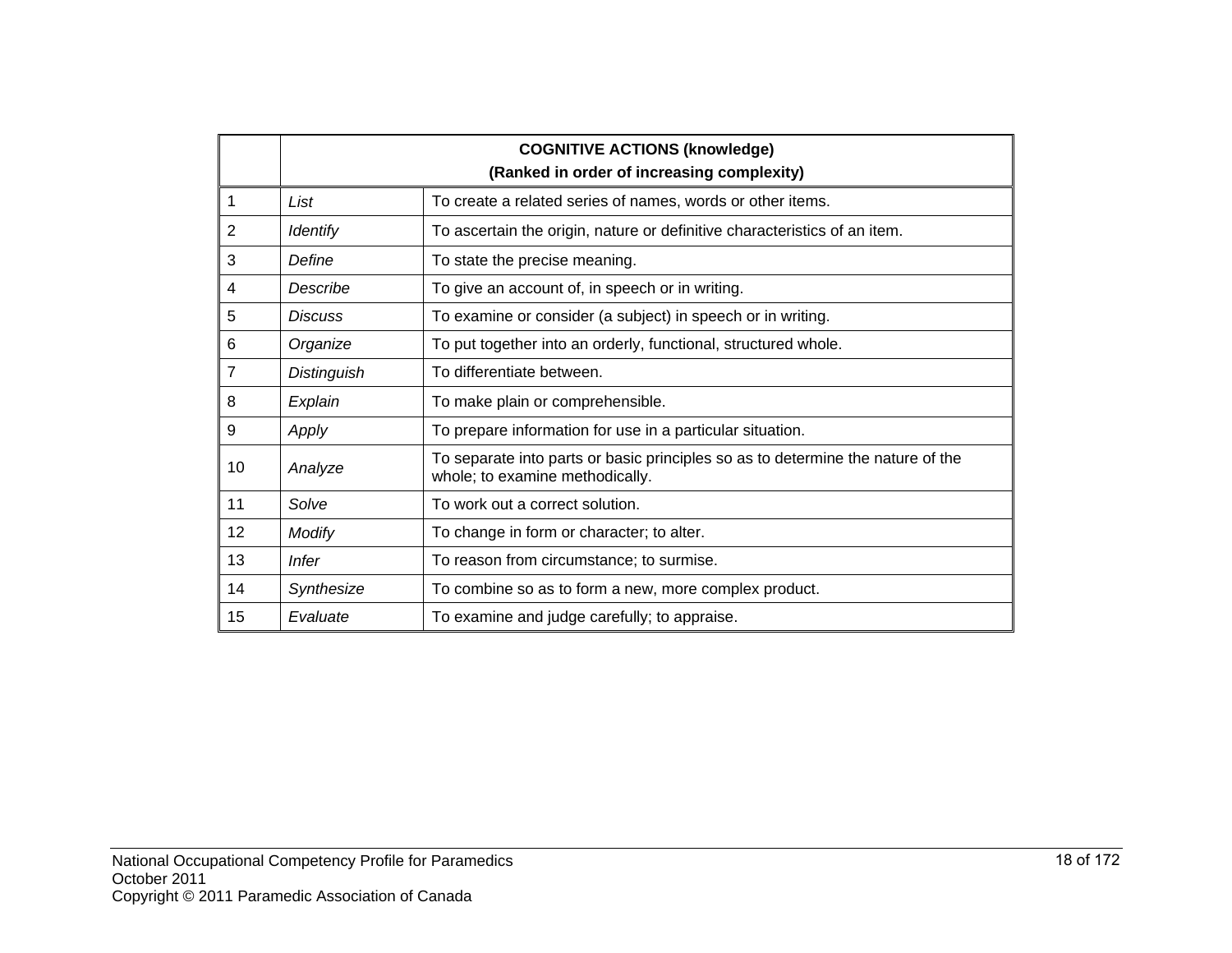|   | <b>PSYCHOMOTOR ACTIONS (physical skills)</b><br>(Grouped as Low, Medium, High complexity) |                                                                                          |  |  |
|---|-------------------------------------------------------------------------------------------|------------------------------------------------------------------------------------------|--|--|
|   | Demonstrate                                                                               | To show clearly and deliberately a behaviour.                                            |  |  |
|   | Set-up                                                                                    | To gather and organize the equipment needed for an operation, a procedure, or a<br>task. |  |  |
| M | Communicate                                                                               | To convey information about; to make known; to impart.                                   |  |  |
| M | Operate                                                                                   | To perform a function utilizing a piece of equipment.                                    |  |  |
| M | Perform                                                                                   | To take action in accordance with requirements.                                          |  |  |
| н | Adapt                                                                                     | To make suitable to or fit for a specific use or situation.                              |  |  |
| н | Adjust                                                                                    | To change so as to match, or fit; to cause to correspond.                                |  |  |
| н | Integrate                                                                                 | To make into a whole by bringing all relevant parts together.                            |  |  |

In the cognitive and psychomotor areas, the ranking of verbs in order of increasing complexity has enabled the Sub-Competencies to be written in a manner that differentiates the performance expectations between paramedic levels.

For example, consider the following Sub-Competency statements:

|                                    | <b>EMR</b> | <b>PCP</b>                                                                                        | <b>ACP</b> | <b>CCP</b> |
|------------------------------------|------------|---------------------------------------------------------------------------------------------------|------------|------------|
| 5.2.a Recognize<br>indications for |            | Identify indications for Describe indications for Discuss indications for Discuss indications for |            |            |
| oxygen<br>administration.          |            | loxygen administration. oxygen administration. loxygen administration. loxygen administration.    |            |            |

Here the knowledge level related to indications for oxygen administration of the PCP is expected to be greater than that of the EMR. The ACP is expected to have greater knowledge than the PCP. The ACP and the CCP are expected to possess identical knowledge levels.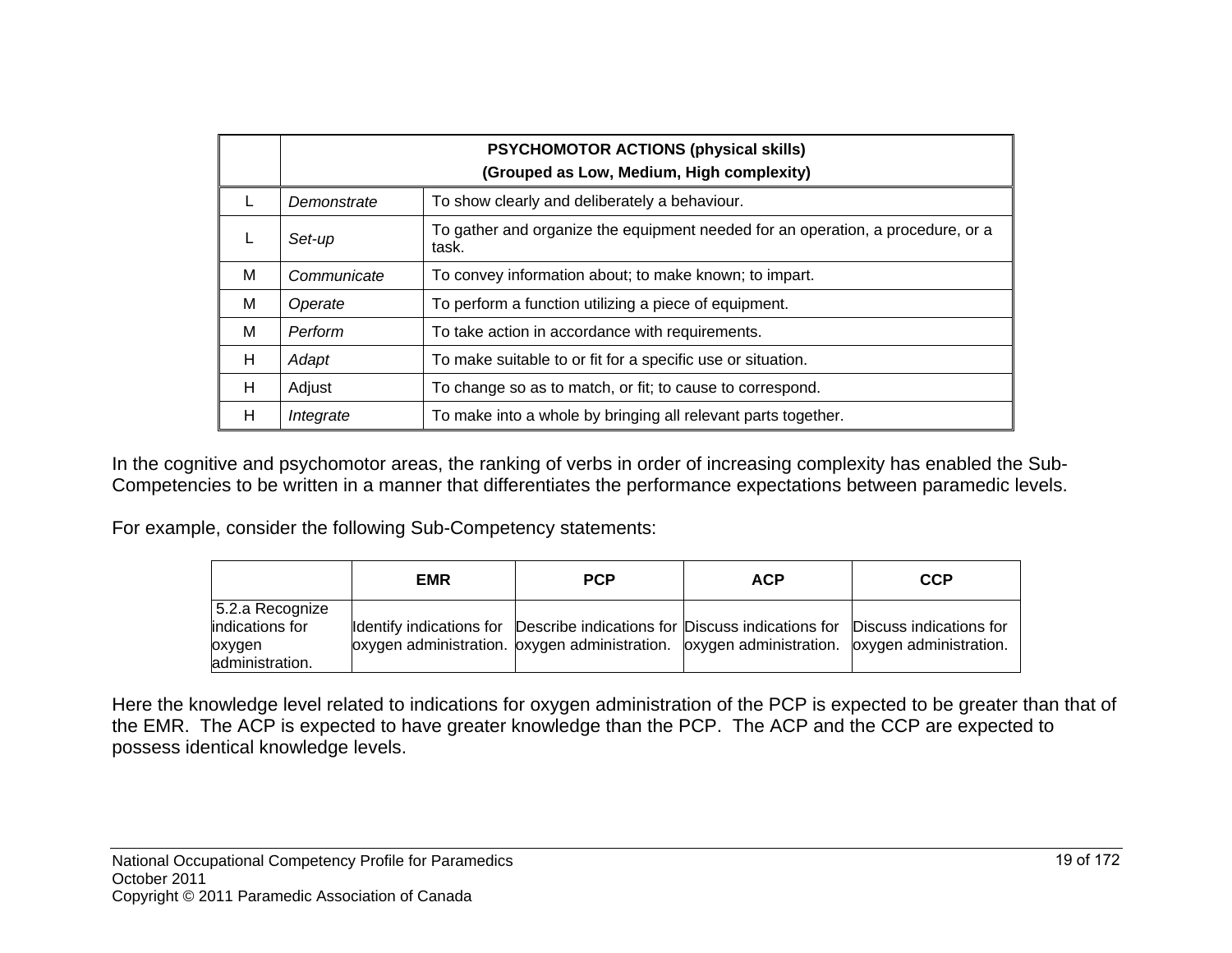In the following example:

|                                                                                                                | <b>EMR</b> | <b>PCP</b>   | <b>ACP</b>   | <b>CCP</b>   |
|----------------------------------------------------------------------------------------------------------------|------------|--------------|--------------|--------------|
| 5.5.a Conduct infant, child<br>and adult CPR according to Perform CPR.<br>accepted cardiac care<br>guidelines. |            | Perform CPR. | Perform CPR. | Perform CPR. |

the expectation of all four levels is identical.

This can be summarized as a general rule:

|  | When comparing Sub-Competency statements across paramedic levels:                                                 |
|--|-------------------------------------------------------------------------------------------------------------------|
|  | $\triangleright$ If the performance action verbs are identical, the expectations of proficiency are<br>identical. |
|  | $\triangleright$ If the performance action verbs are different, the expectations of proficiency are<br>different. |
|  |                                                                                                                   |

This rule applies in all Competency Areas except Area 6, Integration. In the Integration Area the competency expectations always increase across paramedic levels even if the verbs are identical. This expectation is inherent in the Integration Sub-Competencies since it is here that paramedics are expected to blend their total knowledge and experience in providing patient care.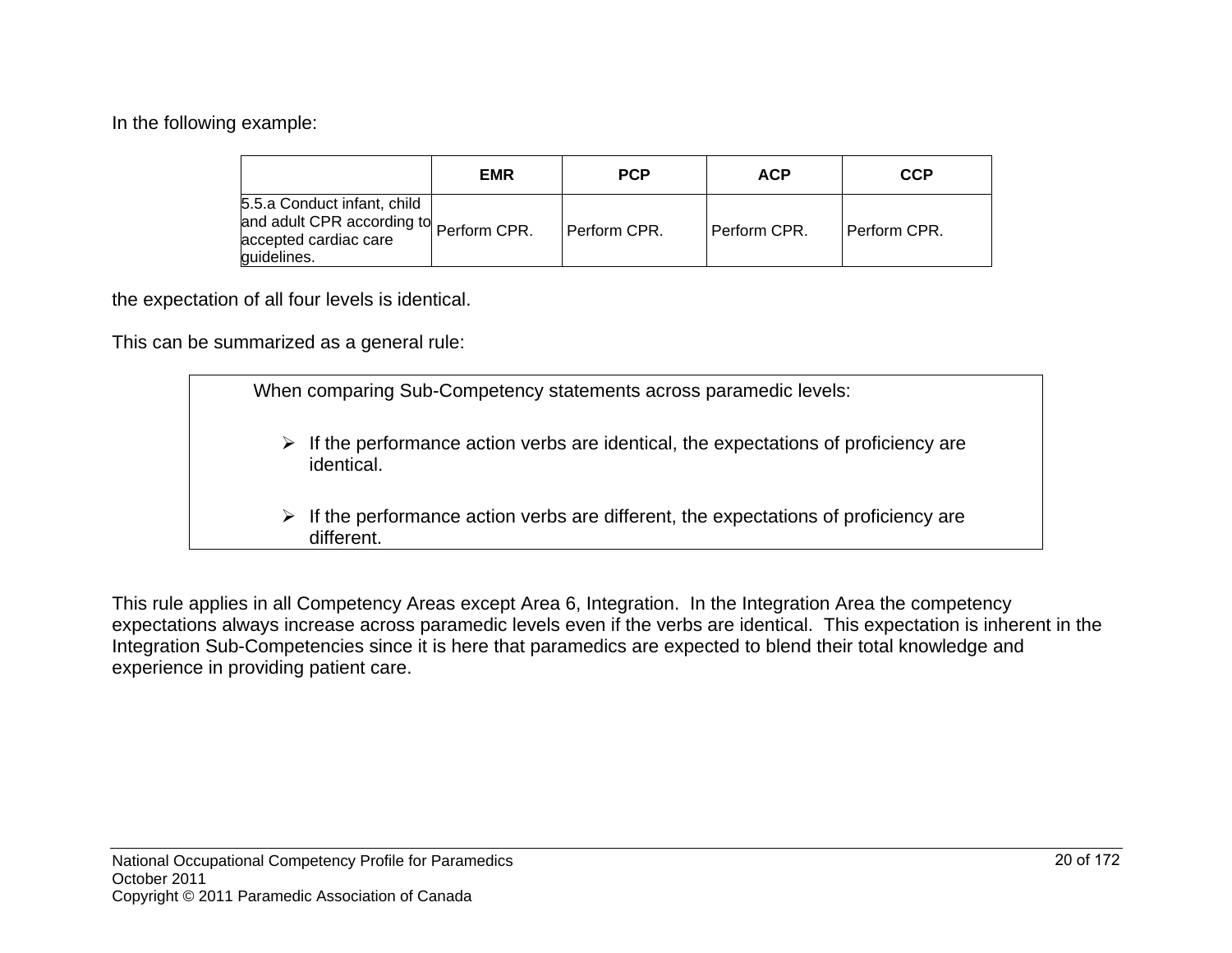#### Assessment of Sub-Competencies

Assessment of Sub-Competencies may take place in a Performance Environment determined by the program.

#### Further Information on Accreditation Requirements and Expectations

For more information that relates to the requirements and expectations for accreditation, the reader is referred to the Conjoint Accreditation Services page of the Canadian Medical Association website at www.cma.ca

#### **Supplementary Documents**

PAC maintains several documents that are supplemental to the NOCP. These include:

Appendix A – Approved High Fidelity Simulations

Appendix 4 – Pathophysiology (applicable to Competency Area 4)

Appendix 5 – Medications (applicable to Competency Area 5)

Appendix A is referred to on page 17. Appendices 4 and 5 are intended as guidelines to assist in the interpretation of the NOCP.

During development of the 2001 NOCP, PAC produced some other documents to assist in defining the profession:

- *Essential Skills Profile (June 8 2000)*
- *Links Between Essential Skills and Occupational Competencies (March 2001)*

The Essential Skills are enabling skills that provide individuals with part of the foundation necessary to learn paramedicspecific knowledge and skills, and to function in the workplace. Essential Skills include the following:

- $\triangleright$  Reading text
- $\triangleright$  Use of documents
- $\triangleright$  Writing
- $\triangleright$  Numeracy
- $\triangleright$  Oral communication
- $\triangleright$  Thinking skills
- $\triangleright$  Working with others
- $\triangleright$  Computer use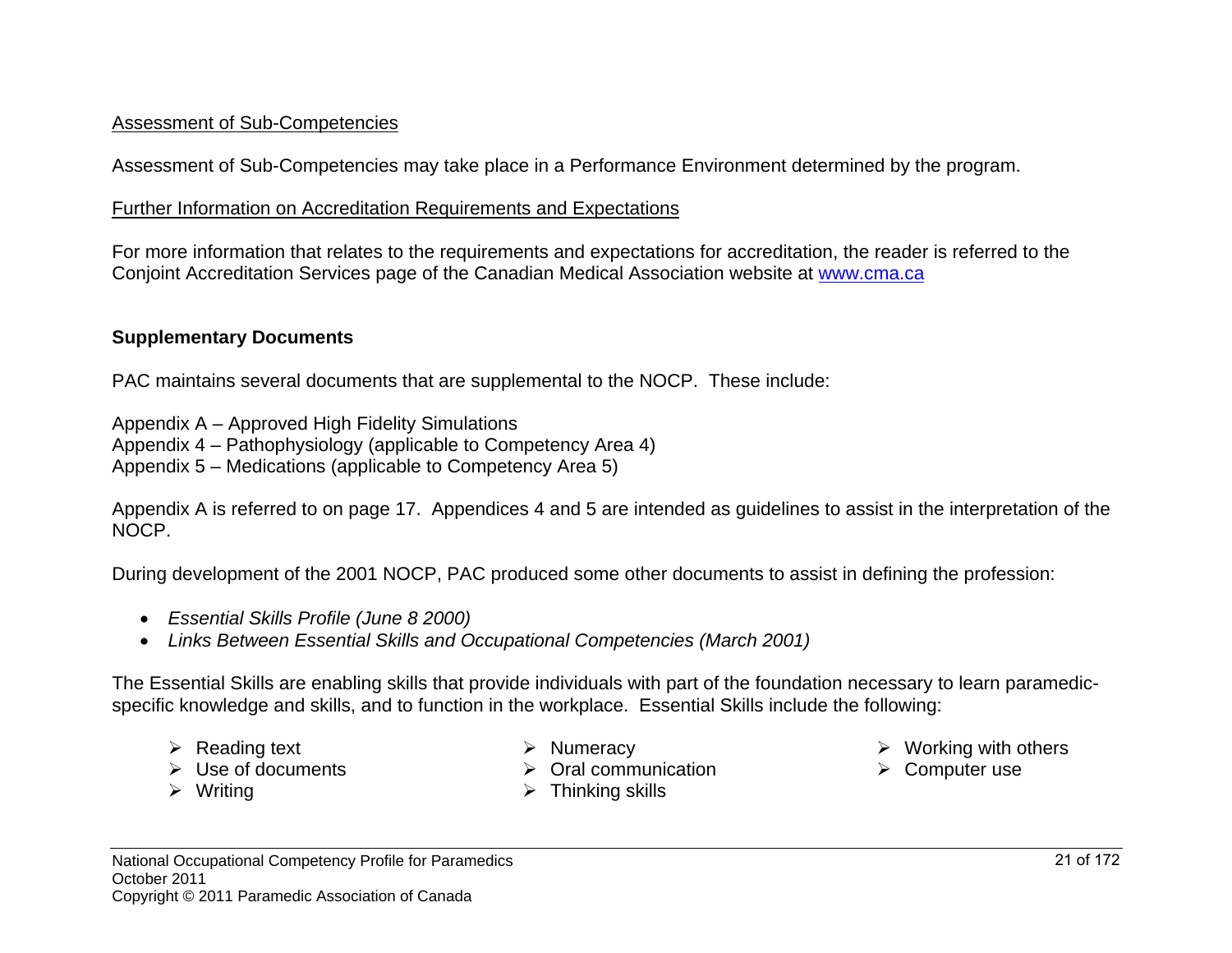In general, paramedic education programs do not include training in the Essential Skills. It is common practice, however, for programs to require incoming students to have demonstrated some degree of mastery of Essential Skills through either general educational prerequisites (such as grade 12 graduation, completion of English 12, etc) or through informal assessment (such as an admission interview or prior learning assessment).

Certain Essential Skills areas, particularly Thinking Skills, are commonly not addressed in a formal manner through prerequisite requirements or through informal assessment, nor are they typically included as training program content. It is assumed instead that students either have developed these skills already through their life experiences, or that they will do so informally as they complete their paramedic training.

Although incorporation of the Essential Skills is not a requirement, PAC encourages education programs to address the need for these skills in a comprehensive and formal manner, either through prerequisite requirements or through coursework within the program.

*Foundation Knowledge Profile (August 2001)* 

Foundation Knowledge is enabling knowledge that provides part of the foundation necessary to learn paramedic-specific knowledge and skills. The Foundation Knowledge Profile defines knowledge in two areas:

- $\triangleright$  Life sciences (biochemistry, human biology, anatomy and physiology)
- $\triangleright$  Physical sciences (chemistry, physics)

Paramedic education programs vary in their approach to the Foundation Knowledge areas. Some programs require incoming students to have completed specific educational prerequisites (for example courses such as chemistry, biology, human anatomy). Other programs provide this material as formal coursework within paramedic training. Although the incorporation of Foundation Knowledge is not a requirement, PAC encourages programs to address this need in a comprehensive and formal manner, either through prerequisite requirements or through coursework within the program.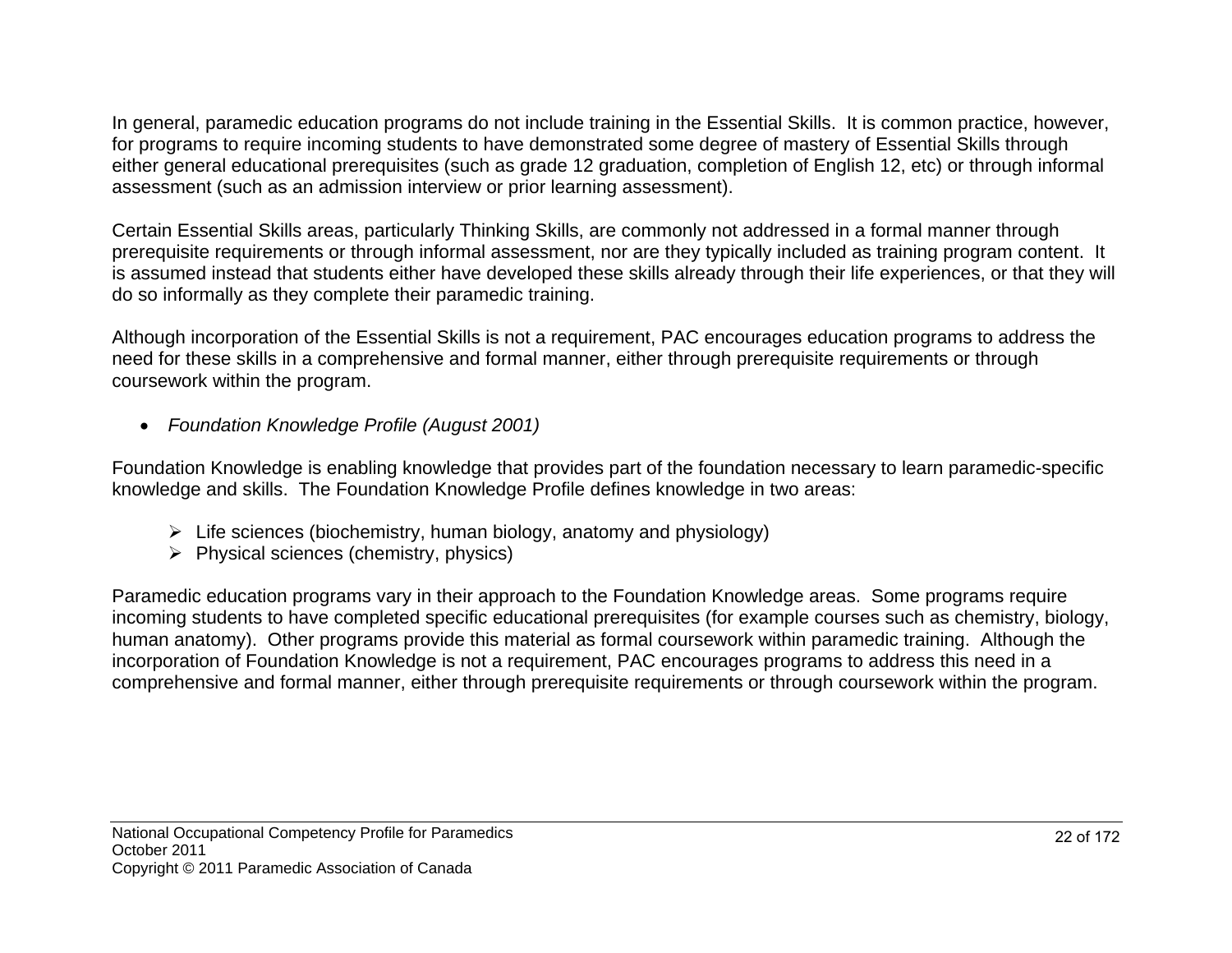## Acknowledgements

Since the initial work on the development of paramedic competencies began in 1998, hundreds of paramedic professionals (practitioners, educators, supervisors and managers) have contributed to the creation and evolution of the NOCP. This high level of involvement must continue in the future if the NOCP is to serve the profession effectively.

Over the years many organizations have collaborated with PAC in this work. Prominent among the contributors have been the Emergency Medical Service Chiefs of Canada , the Society for Prehospital Educators in Canada, the Canadian Medical Association Conjoint Accreditation Services, the Canadian Association of Emergency Physicians, the Canadian Organization of Paramedic Regulators, the PAC Provincial Chapters, and Human Resources & Skills Development Canada.

PAC gratefully acknowledges all who contributed.

PAC particularly appreciates the involvement of the following individuals who served on the 2007-2009 Review Committee and contributed to the creation of the 2011 NOCP:

Ron Bowles (SPEC) Dwayne Forsman (PAC) Greg Furlong (PAC) Eric Glass (PAC) James Habstritt (SPEC) Ralph Hoffman (SPEC) Chris Hood (PAC) Trevor Lang (PAC) Donna Lefurgey (PAC) Bill Leverett (PAC)

Bryon Longeway (PAC) Dave Maclean (Provincial Regulator, Alberta) Michael Nolan (EMSCC) Pierre Poirier (PAC) Dr Andrew Travers (CAEP) Diane Verreault (PAC) J Albert Walker (PAC) Dr David Cane (Catalysis Consulting) Dan Dinsmore (Chrysalis Consulting)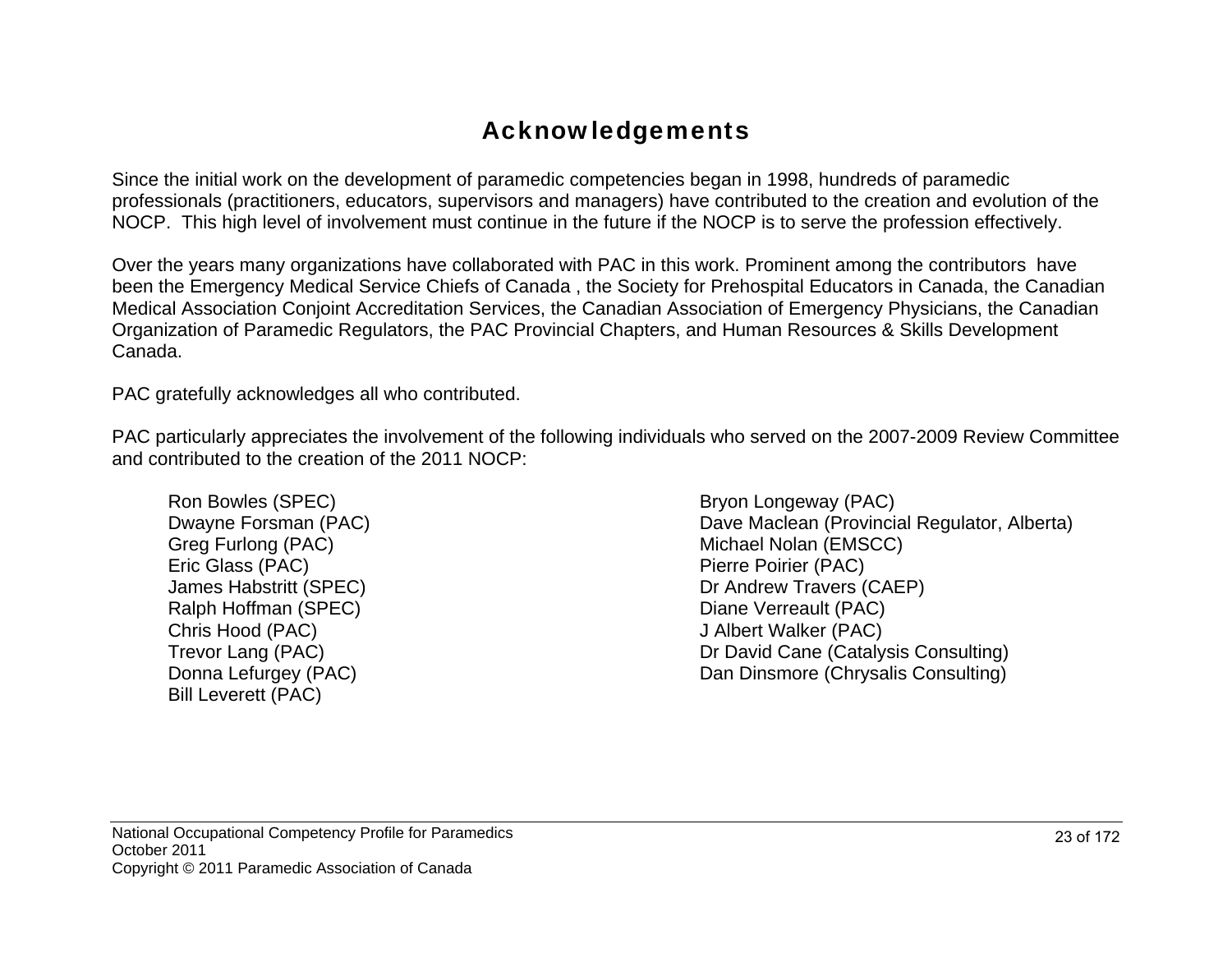#### A note from the PAC Executive Director

The National Occupational Competency Profile for Paramedics is arguably to most important document in defining the paramedic profession. The NOCP continues to give credibility to an emerging profession. Paramedics are highly valued health care and public safety providers whose role and importance is expanding. This iteration of the NOCP enables growth in the service the paramedic provides to their community. We are proud of the accomplishment.

There will be a transitional period for the new NOCP wherein education programs will adapt to this new document. Thereafter, the NOCP review process will start anew. Already, I foresee change that will benefit our communities.

An honour to serve my profession.

Sincerely, Pierre Poirier, Executive Director Chair, NOCP Review Committee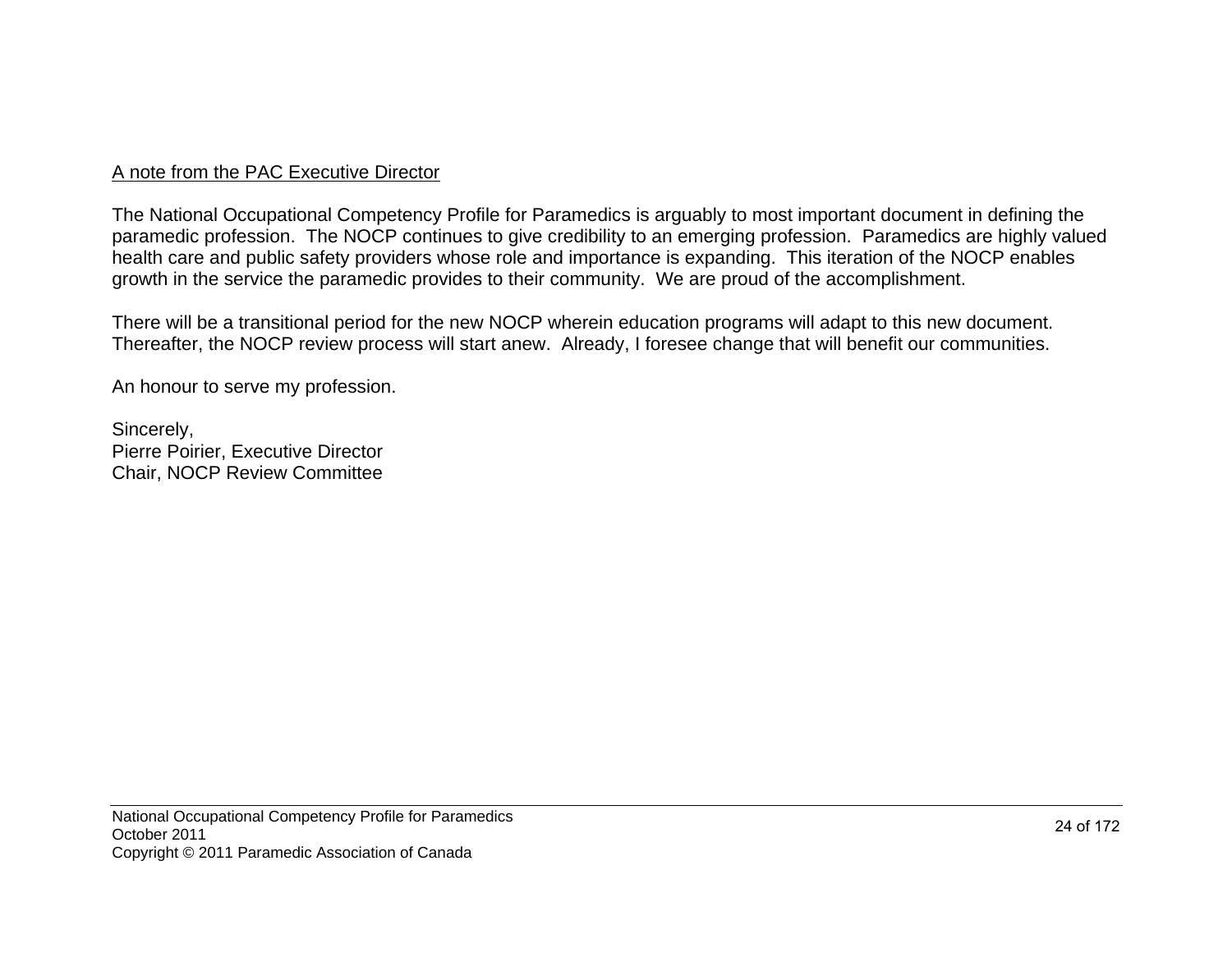|                                                                       | <b>EMR</b>                                                                     | <b>PCP</b>                                                     | <b>ACP</b>                                                     | <b>CCP</b>                                                                                                                                        |  |
|-----------------------------------------------------------------------|--------------------------------------------------------------------------------|----------------------------------------------------------------|----------------------------------------------------------------|---------------------------------------------------------------------------------------------------------------------------------------------------|--|
| <b>GENERAL COMPETENCY 1.1 Function as a professional.</b>             |                                                                                |                                                                |                                                                |                                                                                                                                                   |  |
| <b>SPECIFIC COMPETENCY</b>                                            |                                                                                |                                                                | <b>SUB COMPETENCIES</b>                                        |                                                                                                                                                   |  |
| 1.1.a Maintain patient dignity.                                       | S                                                                              | P                                                              | P                                                              | P                                                                                                                                                 |  |
|                                                                       | Define "dignity".                                                              | Discuss "dignity".                                             | Discuss "dignity".                                             | Discuss "dignity".                                                                                                                                |  |
|                                                                       |                                                                                | that impact patient dignity.                                   | that impact patient dignity.                                   | Identify cultural characteristics Identify cultural characteristics Identify cultural characteristics<br>that impact patient dignity.             |  |
|                                                                       | Acknowledge cultural                                                           | Acknowledge cultural                                           | Acknowledge cultural                                           | Acknowledge cultural                                                                                                                              |  |
|                                                                       | differences.                                                                   | differences.                                                   | differences.                                                   | differences.                                                                                                                                      |  |
|                                                                       | Acknowledge personal                                                           | Acknowledge personal                                           | Acknowledge personal                                           | Acknowledge personal                                                                                                                              |  |
|                                                                       | privacy.                                                                       | privacy.                                                       | privacy.                                                       | privacy.                                                                                                                                          |  |
|                                                                       | Demonstrate empathy.                                                           | Demonstrate empathy.                                           | Demonstrate empathy.                                           | Demonstrate empathy.                                                                                                                              |  |
|                                                                       | Demonstrate care appropriate Integrate care appropriate to                     |                                                                | Integrate care appropriate to                                  | Integrate care appropriate to                                                                                                                     |  |
|                                                                       | to situation.                                                                  | situation.                                                     | situation.                                                     | situation.                                                                                                                                        |  |
|                                                                       | Demonstrate care appropriate<br>to the needs of special<br>populations.        | Adapt care appropriate to the<br>needs of special populations. | Adapt care appropriate to the<br>needs of special populations. | Adapt care appropriate to the<br>needs of special populations.                                                                                    |  |
| 1.1.b Reflect professionalism through<br>use of appropriate language. | S                                                                              | P                                                              | Р                                                              | P                                                                                                                                                 |  |
|                                                                       | Identify language appropriate<br>for patients, peers and other<br>professions. | Distinguish language<br>and other professions.                 | Distinguish language<br>and other professions.                 | Distinguish language<br>appropriate for patients, peers appropriate for patients, peers appropriate for patients, peers<br>and other professions. |  |
|                                                                       | Choose language appropriate<br>to situation.                                   | to situation.                                                  | to situation.                                                  | Choose language appropriate Choose language appropriate Choose language appropriate<br>to situation.                                              |  |
|                                                                       | Communicate verbally using<br>appropriate language.                            | Communicate verbally using<br>appropriate language.            | Communicate verbally using<br>appropriate language.            | Communicate verbally using<br>appropriate language.                                                                                               |  |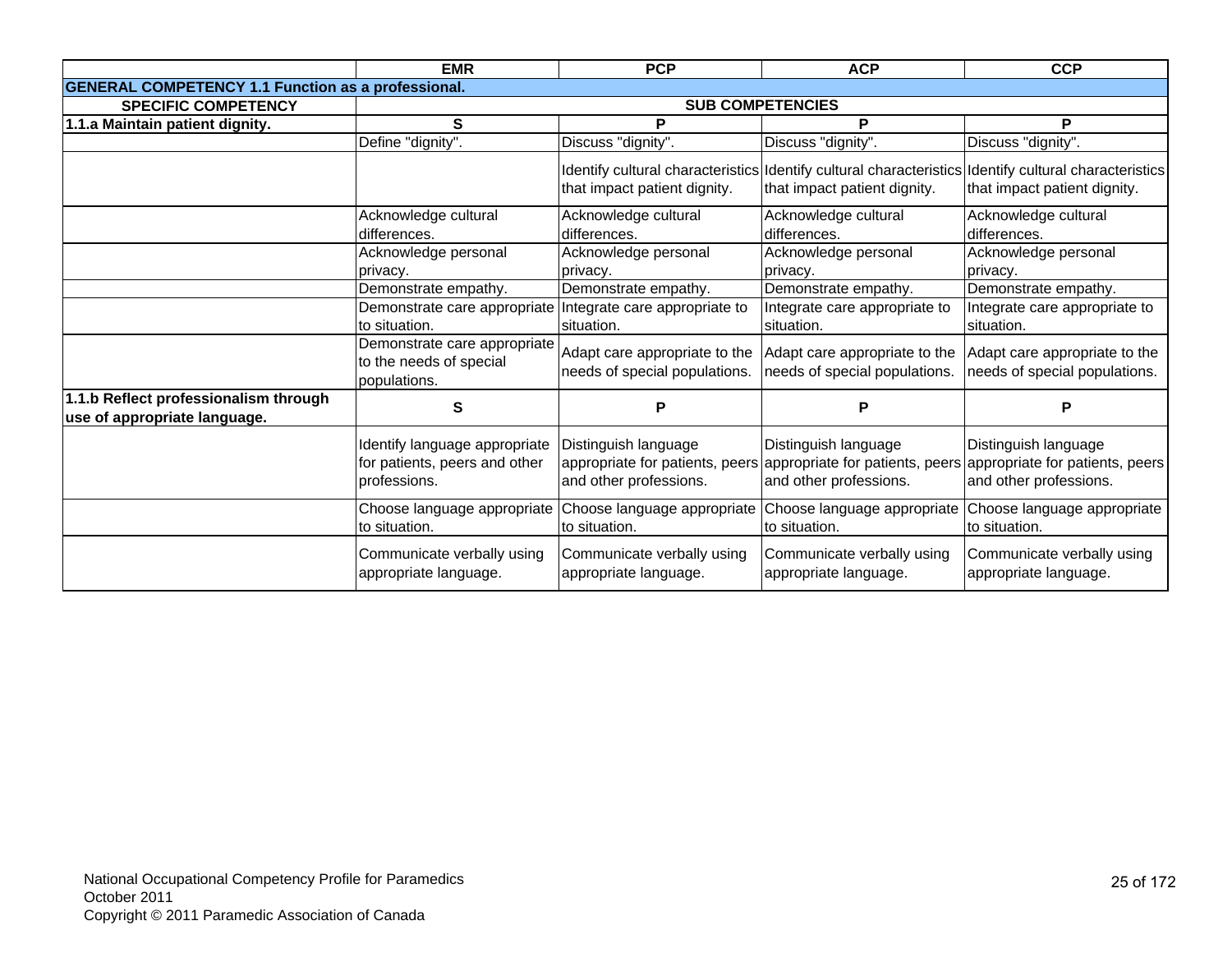|                                                                   | <b>EMR</b>                                                                                        | <b>PCP</b>                                                                     | <b>ACP</b>                                                                     | <b>CCP</b>                                                                                        |
|-------------------------------------------------------------------|---------------------------------------------------------------------------------------------------|--------------------------------------------------------------------------------|--------------------------------------------------------------------------------|---------------------------------------------------------------------------------------------------|
| 1.1.c Dress appropriately and maintain<br>personal hygiene.       | A                                                                                                 | P                                                                              | P                                                                              | P                                                                                                 |
|                                                                   | Identify appropriate dress for<br>situation and environment.                                      | Identify appropriate dress for<br>situation and environment.                   | Identify appropriate dress for<br>situation and environment.                   | Identify appropriate dress for<br>situation and environment.                                      |
|                                                                   | Identify characteristics of<br>personal hygiene.                                                  | Identify characteristics of<br>personal hygiene.                               | Identify characteristics of<br>personal hygiene.                               | Identify characteristics of<br>personal hygiene.                                                  |
|                                                                   | Acknowledge appearance<br>and personal hygiene.                                                   | Acknowledge appearance<br>and personal hygiene.                                | Acknowledge appearance<br>and personal hygiene.                                | Acknowledge appearance<br>and personal hygiene.                                                   |
|                                                                   |                                                                                                   | Integrate knowledge of<br>situation and environment to<br>dress appropriately. | Integrate knowledge of<br>situation and environment to<br>dress appropriately. | Integrate knowledge of<br>situation and environment to<br>dress appropriately.                    |
|                                                                   |                                                                                                   | Demonstrate personal<br>hygiene.                                               | Demonstrate personal<br>hygiene.                                               | Demonstrate personal<br>hygiene.                                                                  |
| 1.1.d Maintain appropriate personal<br>interaction with patients. | A                                                                                                 | P                                                                              | P                                                                              | P                                                                                                 |
|                                                                   | Describe appropriate personal<br>interaction.                                                     | Discuss appropriate personal<br>interaction.                                   | Discuss appropriate personal<br>interaction.                                   | Discuss appropriate personal<br>interaction.                                                      |
|                                                                   | Describe inappropriate<br>personal interaction.                                                   | Discuss inappropriate<br>personal interaction.                                 | Discuss inappropriate<br>personal interaction.                                 | Discuss inappropriate<br>personal interaction.                                                    |
|                                                                   |                                                                                                   | Demonstrate appropriate<br>personal interaction with<br>patients.              | Demonstrate appropriate<br>personal interaction with<br>patients.              | Demonstrate appropriate<br>personal interaction with<br>patients.                                 |
|                                                                   | Value appropriate<br>professional relationships with professional relationships with<br>patients. | Value appropriate<br>patients.                                                 | Value appropriate<br>patients.                                                 | Value appropriate<br>professional relationships with professional relationships with<br>patients. |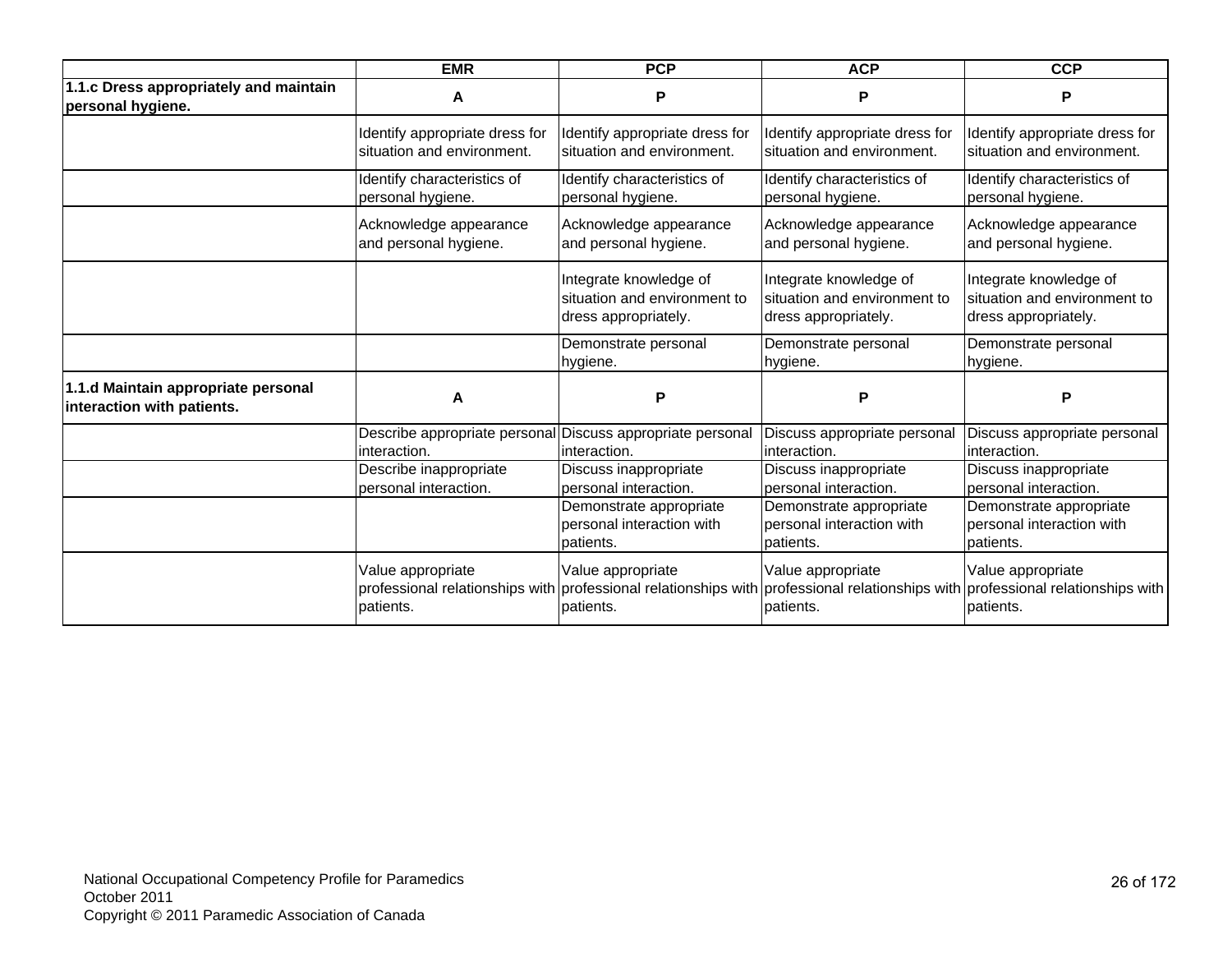|                                                                        | <b>EMR</b>                                                                                                                           | <b>PCP</b>                                                                                              | <b>ACP</b>                                                                                                                           | <b>CCP</b>                                                                                              |
|------------------------------------------------------------------------|--------------------------------------------------------------------------------------------------------------------------------------|---------------------------------------------------------------------------------------------------------|--------------------------------------------------------------------------------------------------------------------------------------|---------------------------------------------------------------------------------------------------------|
| 1.1.e Maintain patient confidentiality.                                | A                                                                                                                                    | P                                                                                                       | P                                                                                                                                    | P                                                                                                       |
|                                                                        | Describe legislative and<br>regulatory requirements<br>related to patient<br>confidentiality.                                        | Discuss legislative and<br>regulatory requirements<br>related to patient<br>confidentiality.            | Discuss legislative and<br>regulatory requirements<br>related to patient<br>confidentiality.                                         | Discuss legislative and<br>regulatory requirements<br>related to patient<br>confidentiality.            |
|                                                                        | Acknowledge conduct<br>necessary to maintain patient<br>confidentiality.                                                             | Acknowledge conduct<br>necessary to maintain patient<br>confidentiality.                                | Acknowledge conduct<br>necessary to maintain patient<br>confidentiality.                                                             | Acknowledge conduct<br>necessary to maintain patient<br>confidentiality.                                |
|                                                                        |                                                                                                                                      | Integrate confidentiality into<br>effective patient care.                                               | Integrate confidentiality into<br>effective patient care.                                                                            | Integrate confidentiality into<br>effective patient care.                                               |
| 1.1.f Participate in quality assurance and<br>enhancement programs.    | A                                                                                                                                    | A                                                                                                       | А                                                                                                                                    | A                                                                                                       |
|                                                                        | Describe common quality<br>assurance and enhancement<br>processes.                                                                   | Explain common quality<br>assurance and enhancement<br>processes.                                       | Analyze common quality<br>assurance and enhancement<br>processes.                                                                    | Analyze common quality<br>assurance and enhancement<br>processes.                                       |
|                                                                        | Acknowledge the relevance of Acknowledge the relevance of<br>quality assurance and<br>enhancement programs to<br>paramedic practice. | quality assurance and<br>enhancement programs to<br>paramedic practice.                                 | Acknowledge the relevance of Acknowledge the relevance of<br>quality assurance and<br>enhancement programs to<br>paramedic practice. | quality assurance and<br>enhancement programs to<br>paramedic practice.                                 |
| 1.1.g Promote awareness of emergency<br>medical system and profession. | A                                                                                                                                    | A                                                                                                       | Α                                                                                                                                    | A                                                                                                       |
|                                                                        | local emergency medical<br>services.                                                                                                 | Describe the characteristics of Describe the characteristics of<br>local emergency medical<br>services. | local emergency medical<br>services.                                                                                                 | Describe the characteristics of Describe the characteristics of<br>local emergency medical<br>services. |
|                                                                        |                                                                                                                                      | Describe characteristics of<br>emergency medical services<br>in Canada.                                 | Describe characteristics of<br>emergency medical services<br>in Canada.                                                              | Describe characteristics of<br>emergency medical services<br>in Canada.                                 |
|                                                                        |                                                                                                                                      | Discuss emergency medical<br>services in Canada.                                                        | Analyze strengths and<br>weaknesses of emergency<br>medical services in Canada.                                                      | Analyze strengths and<br>weaknesses of emergency<br>medical services in Canada.                         |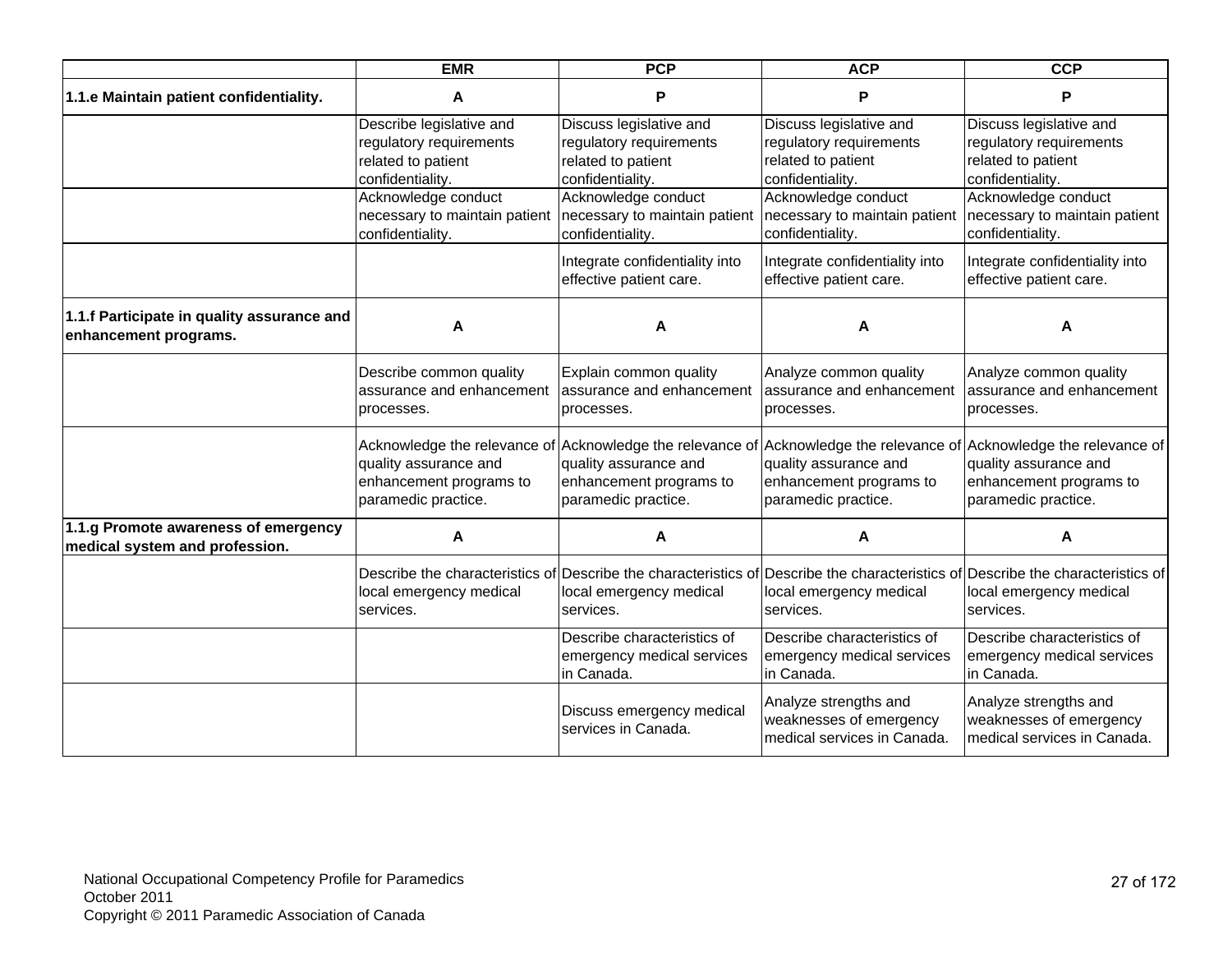|                                                   | <b>EMR</b>                                                                      | <b>PCP</b>                                                                                                 | <b>ACP</b>                                                                                                 | <b>CCP</b>                                                                                                 |
|---------------------------------------------------|---------------------------------------------------------------------------------|------------------------------------------------------------------------------------------------------------|------------------------------------------------------------------------------------------------------------|------------------------------------------------------------------------------------------------------------|
| 1.1.h Participate in professional<br>association. | A                                                                               | A                                                                                                          | A                                                                                                          | A                                                                                                          |
|                                                   | Identify professional<br>associations for paramedics<br>in Canada.              | Identify professional<br>associations for paramedics<br>in Canada.                                         | Identify professional<br>associations for paramedics<br>in Canada.                                         | Identify professional<br>associations for paramedics<br>in Canada.                                         |
|                                                   | Describe the role of<br>professional associations.                              | Describe the role of<br>professional associations.                                                         | Describe the role of<br>professional associations.                                                         | Describe the role of<br>professional associations.                                                         |
|                                                   |                                                                                 |                                                                                                            | Discuss participation in<br>professional association(s).                                                   | Discuss participation in<br>professional association(s).                                                   |
|                                                   | Acknowledge the benefits of<br>participation in professional<br>association(s). | Acknowledge the benefits of<br>participation in professional<br>association(s).                            | Acknowledge the benefits of<br>participation in professional<br>association(s).                            | Acknowledge the benefits of<br>participation in professional<br>association(s).                            |
| 1.1.i Behave ethically.                           | A                                                                               | P                                                                                                          | P                                                                                                          | P                                                                                                          |
|                                                   |                                                                                 | Define "ethics".                                                                                           | Define "ethics".                                                                                           | Define "ethics".                                                                                           |
|                                                   | Describe "ethical behaviour".                                                   | Analyze "ethical behaviour".                                                                               | Evaluate "ethical behaviour".                                                                              | Evaluate "ethical behaviour".                                                                              |
|                                                   | Value professional code of<br>ethics and beliefs.                               | Value professional code of<br>ethics and beliefs.                                                          | Value professional code of<br>ethics and beliefs.                                                          | Value professional code of<br>ethics and beliefs.                                                          |
|                                                   |                                                                                 | Integrate ethical behaviour<br>with patients, peers, co-<br>workers, medical staff and<br>allied agencies. | Integrate ethical behaviour<br>with patients, peers, co-<br>workers, medical staff and<br>allied agencies. | Integrate ethical behaviour<br>with patients, peers, co-<br>workers, medical staff and<br>allied agencies. |
| 1.1.j Function as patient advocate.               | A                                                                               | P                                                                                                          | P                                                                                                          | P                                                                                                          |
|                                                   |                                                                                 | Define "patient advocacy".                                                                                 | Define "patient advocacy".                                                                                 | Define "patient advocacy".                                                                                 |
|                                                   | Discuss situations where<br>patient advocacy is required.                       | Discuss situations where<br>patient advocacy is required.                                                  | Discuss situations where<br>patient advocacy is required.                                                  | Discuss situations where<br>patient advocacy is required.                                                  |
|                                                   | Describe ways in which a<br>practitioner can advocate for<br>patients.          | Explain ways in which a<br>practitioner can advocate for<br>patients.                                      | Explain ways in which a<br>practitioner can advocate for<br>patients.                                      | Explain ways in which a<br>practitioner can advocate for<br>patients.                                      |
|                                                   | Value patient advocacy.                                                         | Value patient advocacy.<br>Integrate advocacy to patient<br>care.                                          | Value patient advocacy.<br>Integrate advocacy to patient<br>care.                                          | Value patient advocacy.<br>Integrate advocacy to patient<br>care.                                          |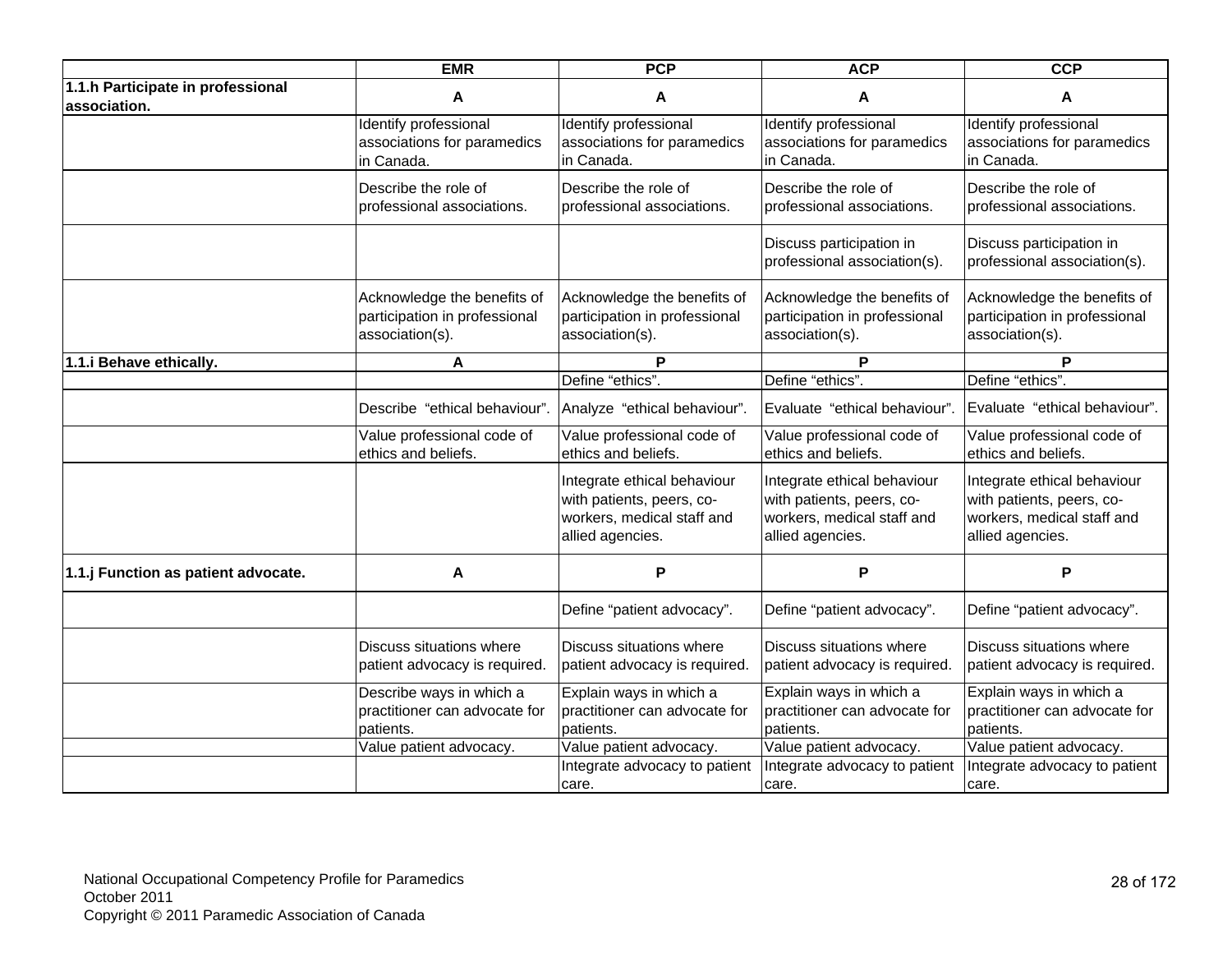|                                                                                                 | <b>EMR</b>                                          | <b>PCP</b>                                      | <b>ACP</b>                    | <b>CCP</b>                    |
|-------------------------------------------------------------------------------------------------|-----------------------------------------------------|-------------------------------------------------|-------------------------------|-------------------------------|
| <b>GENERAL COMPETENCY 1.2 Participate in continuing education and professional development.</b> |                                                     |                                                 |                               |                               |
| <b>SPECIFIC COMPETENCY</b>                                                                      |                                                     |                                                 | <b>SUB COMPETENCIES</b>       |                               |
| 1.2.a Develop personal plan for                                                                 | $\mathbf{x}$                                        | A                                               | A                             | A                             |
| continuing professional development.                                                            |                                                     |                                                 |                               |                               |
|                                                                                                 | List professional development Describe professional |                                                 | Describe professional         | Describe professional         |
|                                                                                                 | activities.                                         | development.                                    | development.                  | development.                  |
|                                                                                                 |                                                     |                                                 | Evaluate professional         | Evaluate professional         |
|                                                                                                 |                                                     |                                                 | development options.          | development options.          |
|                                                                                                 |                                                     | Value professional                              | Value professional            | Value professional            |
|                                                                                                 |                                                     | development.                                    | development.                  | development.                  |
| 1.2.b Self-evaluate and set goals for                                                           |                                                     |                                                 |                               |                               |
| improvement, as related to professional                                                         | $\boldsymbol{\mathsf{X}}$                           | A                                               | A                             | A                             |
| practice.                                                                                       |                                                     |                                                 |                               |                               |
|                                                                                                 | Identify strategies for                             | Discuss strategies for                          | Discuss strategies for        | Discuss strategies for        |
|                                                                                                 | professional improvement.                           | professional improvement.                       | professional improvement.     | professional improvement.     |
|                                                                                                 |                                                     | Value goal setting and self-                    | Value goal setting and self-  | Value goal setting and self-  |
|                                                                                                 |                                                     | evaluation.                                     | evaluation.                   | evaluation.                   |
| 1.2.c Interpret evidence in medical                                                             |                                                     |                                                 |                               |                               |
| literature and assess relevance to                                                              | N                                                   | A                                               | S                             | S                             |
| Ipractice.                                                                                      |                                                     |                                                 |                               |                               |
|                                                                                                 |                                                     | Explain the importance of                       | Explain the importance of     | Explain the importance of     |
|                                                                                                 |                                                     | research in emergency                           | research in emergency         | research in emergency         |
|                                                                                                 |                                                     | medical services.                               | medical services.             | medical services.             |
|                                                                                                 |                                                     |                                                 |                               |                               |
|                                                                                                 |                                                     | Define academic research.                       | Define academic research.     | Define academic research.     |
|                                                                                                 |                                                     | Distinguish qualitative and                     | Discuss qualitative and       | Discuss qualitative and       |
|                                                                                                 |                                                     | quantitative research                           | quantitative research         | quantitative research         |
|                                                                                                 |                                                     | methodology.                                    | methodology.                  | methodology.                  |
|                                                                                                 |                                                     | Identify ethical considerations Discuss ethical |                               | <b>Discuss ethical</b>        |
|                                                                                                 |                                                     | in research.                                    | considerations in research.   | considerations in research.   |
|                                                                                                 |                                                     | Define evidence-based                           | Define evidence-based         | Define evidence-based         |
|                                                                                                 |                                                     | practice.                                       | practice.                     | practice.                     |
|                                                                                                 |                                                     | Identify a research question.                   | Identify a research question. | Identify a research question. |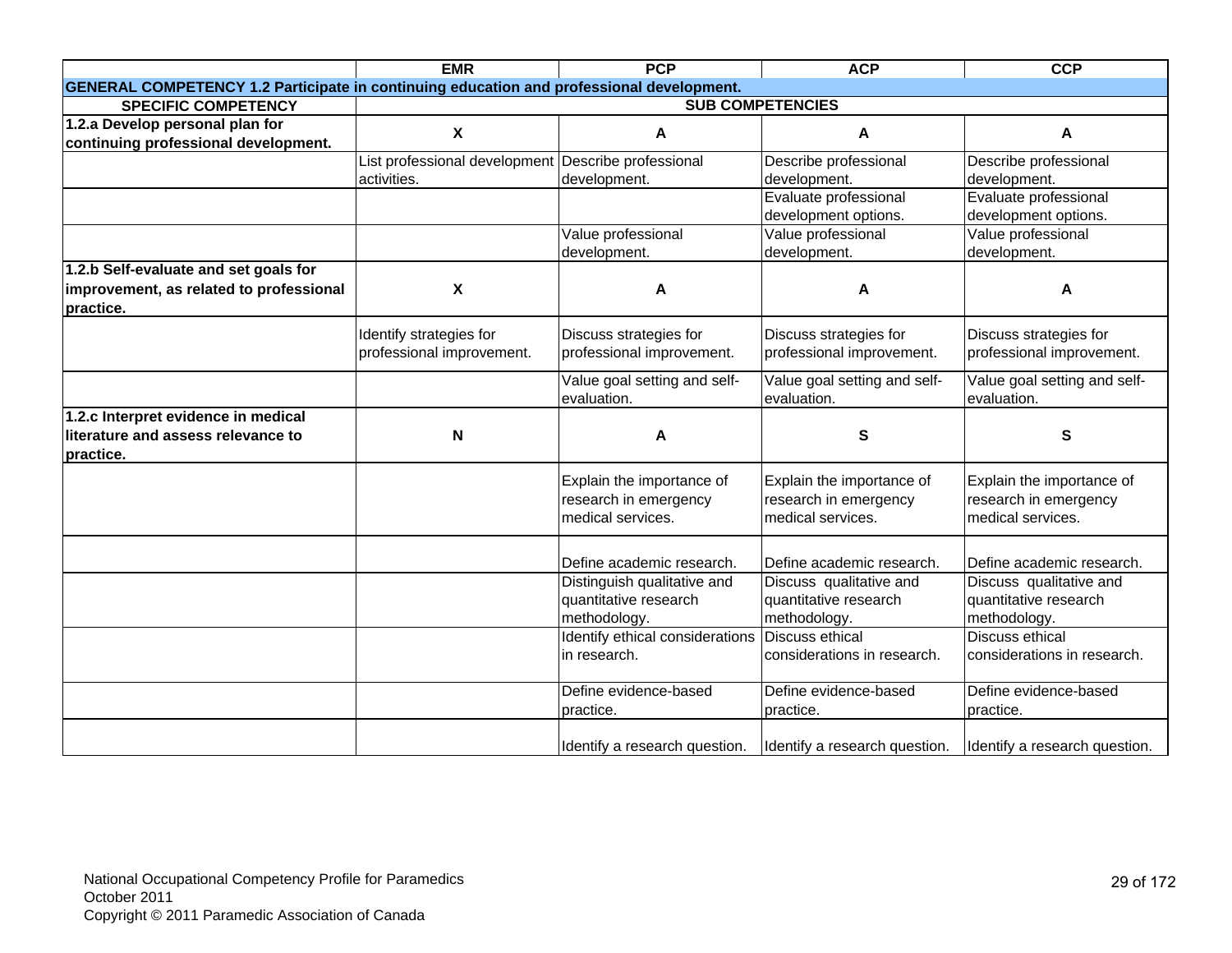|                                     | <b>EMR</b> | <b>PCP</b>                                                 | <b>ACP</b>                                       | <b>CCP</b>                                       |
|-------------------------------------|------------|------------------------------------------------------------|--------------------------------------------------|--------------------------------------------------|
| 1.2.c Interpret evidence in medical |            |                                                            |                                                  |                                                  |
| literature and assess relevance to  | N          | A                                                          | S                                                | S                                                |
| practice. Continued                 |            |                                                            |                                                  |                                                  |
|                                     |            | Identify sources of research                               | Identify sources of research                     | Discuss sources of research                      |
|                                     |            | evidence.                                                  | evidence.                                        | evidence.                                        |
|                                     |            | Identify levels of evidence.                               | Discuss levels of evidence.                      | Discuss levels of evidence.                      |
|                                     |            | Review literature.                                         | Review literature.                               | Review literature.                               |
|                                     |            | Analyze research evidence.                                 | Analyze research evidence.                       | Evaluate research evidence.                      |
|                                     |            | Discuss applicability of<br>research findings to practice. | Apply research findings to<br>personal practice. | Apply research findings to<br>personal practice. |
| 1.2.d Make presentations.           | N          | N                                                          | S                                                | S.                                               |
|                                     |            |                                                            | Present information to a                         | Present information to a                         |
|                                     |            |                                                            | group in a clear and                             | group in a clear and                             |
|                                     |            |                                                            | organized fashion.                               | organized fashion.                               |
|                                     |            |                                                            | Facilitate group discussion.                     | Facilitate group discussion.                     |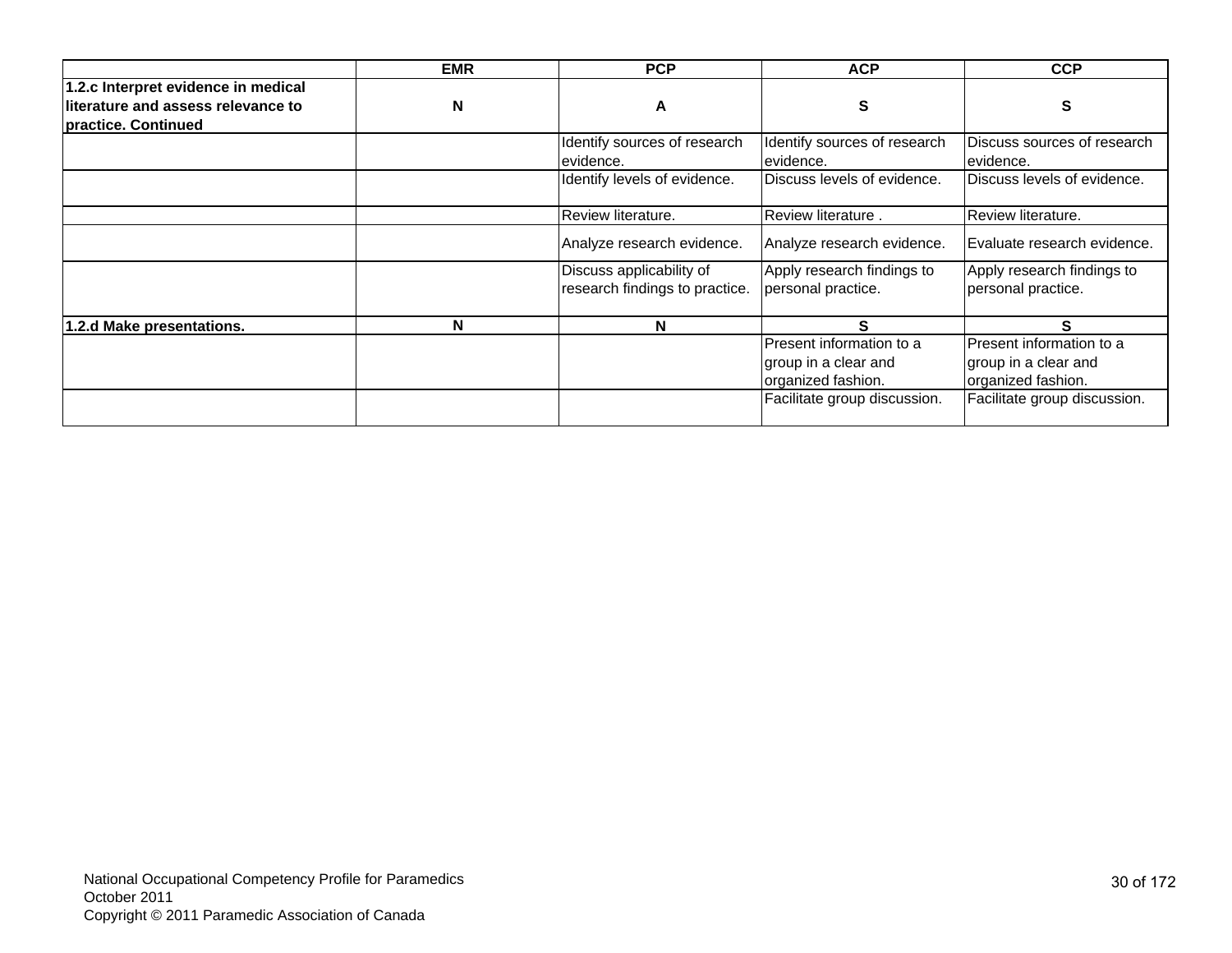|                                                                                                   | <b>EMR</b>                                                                  | <b>PCP</b>                                                                                                                          | <b>ACP</b>                                                                                                                          | <b>CCP</b>                                                                                                                          |
|---------------------------------------------------------------------------------------------------|-----------------------------------------------------------------------------|-------------------------------------------------------------------------------------------------------------------------------------|-------------------------------------------------------------------------------------------------------------------------------------|-------------------------------------------------------------------------------------------------------------------------------------|
| GENERAL COMPETENCY 1.3 Possess an understanding of the medicolegal aspects of the profession.     |                                                                             |                                                                                                                                     |                                                                                                                                     |                                                                                                                                     |
| <b>SPECIFIC COMPETENCY</b>                                                                        |                                                                             |                                                                                                                                     | <b>SUB COMPETENCIES</b>                                                                                                             |                                                                                                                                     |
| 1.3.a Comply with scope of practice.                                                              | $\mathbf{s}$                                                                | P                                                                                                                                   | P                                                                                                                                   | P                                                                                                                                   |
|                                                                                                   | Define "scope of practice".                                                 | Define "scope of practice".                                                                                                         | Define "scope of practice".                                                                                                         | Define "scope of practice".                                                                                                         |
|                                                                                                   | Describe role of Medical<br>Oversight.                                      | <b>Discuss role of Medical</b><br>Oversight.                                                                                        | <b>Discuss role of Medical</b><br>Oversight.                                                                                        | Discuss role of Medical<br>Oversight.                                                                                               |
|                                                                                                   |                                                                             | Discuss protocols, standing<br>orders, directives and<br>guidelines.                                                                | Discuss protocols, standing<br>orders, directives and<br>guidelines.                                                                | Discuss protocols, standing<br>orders, directives and<br>guidelines.                                                                |
|                                                                                                   |                                                                             |                                                                                                                                     |                                                                                                                                     | Identify variances in specific<br>protocols / standing orders /<br>advanced directives between<br>various clinical sites.           |
|                                                                                                   |                                                                             | Describe the process to be<br>followed for situations not<br>covered by protocols,<br>standing orders, directives or<br>guidelines. | Describe the process to be<br>followed for situations not<br>covered by protocols,<br>standing orders, directives or<br>guidelines. | Describe the process to be<br>followed for situations not<br>covered by protocols,<br>standing orders, directives or<br>guidelines. |
|                                                                                                   | Acknowledge importance of<br>compliance with protocols.                     | Justify deviation from<br>protocols, standing orders,<br>directives and guidelines.                                                 | Justify deviation from<br>protocols, standing orders,<br>directives and guidelines.                                                 | Justify deviation from<br>protocols, standing orders,<br>directives and guidelines.                                                 |
|                                                                                                   | Communicate scope of<br>practice.                                           | Communicate scope of<br>practice.                                                                                                   | Communicate scope of<br>practice.                                                                                                   | Communicate scope of<br>practice.                                                                                                   |
| 1.3.b Recognize the rights of the patient<br>and the implications on the role of the<br>provider. | A                                                                           | A                                                                                                                                   | A                                                                                                                                   | A                                                                                                                                   |
|                                                                                                   | Identify legislative<br>requirements.                                       | Identify legislative<br>requirements.                                                                                               | Identify legislative<br>requirements.                                                                                               | Identify legislative<br>requirements.                                                                                               |
|                                                                                                   | Identify legal issues pertaining Discuss legal issues<br>to patient rights. | pertaining to patient rights.                                                                                                       | Discuss legal issues<br>pertaining to patient rights.                                                                               | Discuss legal issues<br>pertaining to patient rights.                                                                               |
|                                                                                                   | Value patient rights.                                                       | Value patient rights.                                                                                                               | Value patient rights.                                                                                                               | Value patient rights.                                                                                                               |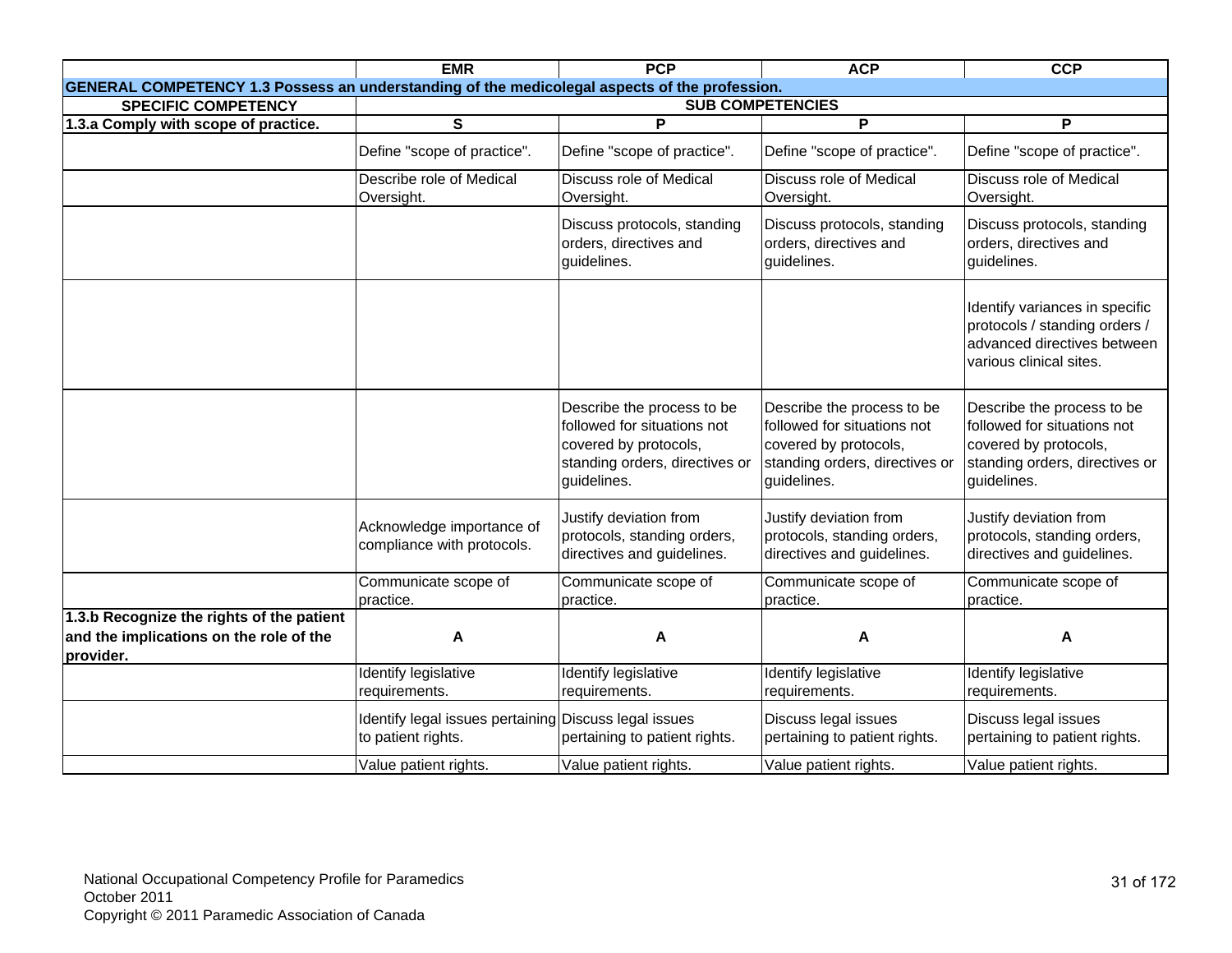|                                                                                                      | <b>EMR</b>                                                                                           | <b>PCP</b>                                                                                           | <b>ACP</b>                                                                                                              | <b>CCP</b>                                                                                           |
|------------------------------------------------------------------------------------------------------|------------------------------------------------------------------------------------------------------|------------------------------------------------------------------------------------------------------|-------------------------------------------------------------------------------------------------------------------------|------------------------------------------------------------------------------------------------------|
| 1.3.c Include all pertinent and required                                                             |                                                                                                      |                                                                                                      |                                                                                                                         |                                                                                                      |
| information on reports and medical                                                                   | $\mathbf{s}$                                                                                         | P                                                                                                    | P                                                                                                                       | P                                                                                                    |
| records.                                                                                             |                                                                                                      |                                                                                                      |                                                                                                                         |                                                                                                      |
|                                                                                                      | Organize information for                                                                             | Organize information for                                                                             | Organize information for                                                                                                | Organize information for                                                                             |
|                                                                                                      | documentation.                                                                                       | documentation.                                                                                       | documentation.                                                                                                          | documentation.                                                                                       |
|                                                                                                      | Apply principles of correct                                                                          | Apply principles of correct                                                                          | Apply principles of correct                                                                                             | Apply principles of correct                                                                          |
|                                                                                                      | documentation.                                                                                       | documentation.                                                                                       | documentation.                                                                                                          | documentation.                                                                                       |
|                                                                                                      |                                                                                                      |                                                                                                      |                                                                                                                         |                                                                                                      |
|                                                                                                      | Acknowledge the importance                                                                           | Acknowledge the importance                                                                           | Acknowledge the importance                                                                                              | Acknowledge the importance                                                                           |
|                                                                                                      |                                                                                                      |                                                                                                      | of appropriate documentation. of appropriate documentation. of appropriate documentation. of appropriate documentation. |                                                                                                      |
|                                                                                                      | Demonstrate proper                                                                                   | Perform proper                                                                                       | Perform proper                                                                                                          | Perform proper                                                                                       |
|                                                                                                      | documentation.                                                                                       | documentation.                                                                                       | documentation.                                                                                                          | documentation.                                                                                       |
| <b>GENERAL COMPETENCY 1.4 Recognize and comply with relevant provincial and federal legislation.</b> |                                                                                                      |                                                                                                      |                                                                                                                         |                                                                                                      |
| <b>SPECIFIC COMPETENCY</b>                                                                           |                                                                                                      |                                                                                                      | <b>SUB COMPETENCIES</b>                                                                                                 |                                                                                                      |
| 1.4.a Function within relevant legislation,<br>policies and procedures.                              | A                                                                                                    | P                                                                                                    | P                                                                                                                       | P                                                                                                    |
|                                                                                                      | Discuss legislation, policies<br>and procedures.                                                     | Discuss legislation, policies<br>and procedures.                                                     | Discuss legislation, policies<br>and procedures.                                                                        | Discuss legislation, policies<br>and procedures.                                                     |
|                                                                                                      | Acknowledge the rationale for<br>policies and procedures.                                            | policies and procedures.                                                                             | Acknowledge the rationale for Acknowledge the rationale for Acknowledge the rationale for<br>policies and procedures.   | policies and procedures.                                                                             |
|                                                                                                      |                                                                                                      | Perform in a manner<br>consistent with legislation,<br>policies and procedures.                      | Perform in a manner<br>consistent with legislation,<br>policies and procedures.                                         | Perform in a manner<br>consistent with legislation,<br>policies and procedures.                      |
| <b>GENERAL COMPETENCY 1.5 Function effectively in a team environment.</b>                            |                                                                                                      |                                                                                                      |                                                                                                                         |                                                                                                      |
| <b>SPECIFIC COMPETENCY</b>                                                                           |                                                                                                      |                                                                                                      | <b>SUB COMPETENCIES</b>                                                                                                 |                                                                                                      |
| 1.5.a Work collaboratively with a partner.                                                           | S                                                                                                    | $\overline{P}$                                                                                       | P                                                                                                                       | P                                                                                                    |
|                                                                                                      |                                                                                                      | Discuss characteristics of<br>interpersonal relationships.                                           | Discuss characteristics of<br>interpersonal relationships.                                                              | Discuss characteristics of<br>interpersonal relationships.                                           |
|                                                                                                      | Acknowledge the impact of<br>interpersonal relationships<br>between team members on<br>patient care. | Acknowledge the impact of<br>interpersonal relationships<br>between team members on<br>patient care. | Acknowledge the impact of<br>interpersonal relationships<br>between team members on<br>patient care.                    | Acknowledge the impact of<br>interpersonal relationships<br>between team members on<br>patient care. |
|                                                                                                      | Describe characteristics of<br>teamwork.                                                             | Integrate teamwork into the<br>provision of care.                                                    | Integrate teamwork into the<br>provision of care.                                                                       | Integrate teamwork into the<br>provision of care.                                                    |
|                                                                                                      | Demonstrate working co-<br>operatively as a team<br>member.                                          | Adapt to work co-operatively<br>as a team member.                                                    | Adapt to work co-operatively<br>as a team member.                                                                       | Adapt to work co-operatively<br>as a team member.                                                    |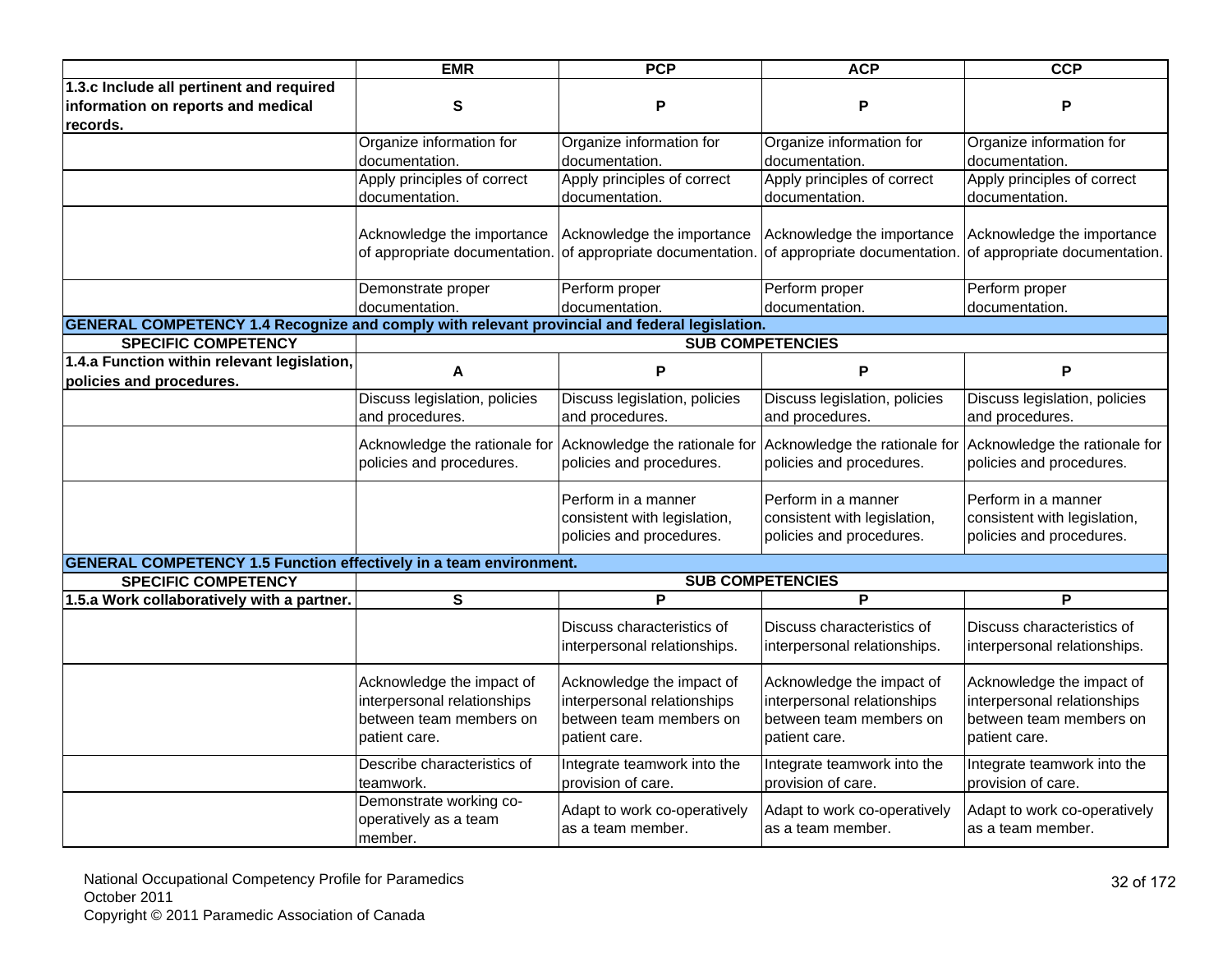|                                                           | <b>EMR</b>                                                                      | <b>PCP</b>                                                          | <b>ACP</b>                                                          | <b>CCP</b>                                                                                                                       |
|-----------------------------------------------------------|---------------------------------------------------------------------------------|---------------------------------------------------------------------|---------------------------------------------------------------------|----------------------------------------------------------------------------------------------------------------------------------|
| 1.5.b Accept and deliver constructive<br>feedback.        | $\mathbf{s}$                                                                    | P                                                                   | P                                                                   | P                                                                                                                                |
|                                                           | Describe constructive<br>feedback.                                              | Discuss constructive<br>feedback.                                   | Discuss constructive<br>feedback.                                   | Discuss constructive<br>feedback.                                                                                                |
|                                                           | Receive constructive<br>feedback.                                               | Receive constructive<br>feedback.                                   | Receive constructive<br>feedback.                                   | Receive constructive<br>feedback.                                                                                                |
|                                                           | Acknowledge constructive<br>feedback.                                           | Acknowledge constructive<br>feedback.                               | Acknowledge constructive<br>feedback.                               | Acknowledge constructive<br>feedback.                                                                                            |
|                                                           |                                                                                 | Communicate with the intent<br>to provide constructive<br>feedback. | Communicate with the intent<br>to provide constructive<br>feedback. | Communicate with the intent<br>to provide constructive<br>feedback.                                                              |
|                                                           | Demonstrate providing<br>constructive feedback within<br>professional practice. | Integrate constructive<br>feedback within professional<br>practice. | Integrate constructive<br>feedback within professional<br>practice. | Integrate constructive<br>feedback within professional<br>practice.                                                              |
| <b>GENERAL COMPETENCY 1.6 Make decisions effectively.</b> |                                                                                 |                                                                     |                                                                     |                                                                                                                                  |
| <b>SPECIFIC COMPETENCY</b>                                |                                                                                 |                                                                     | <b>SUB COMPETENCIES</b>                                             |                                                                                                                                  |
| 1.6.a Employ reasonable and prudent<br>judgment.          | S                                                                               | P                                                                   | P                                                                   | P                                                                                                                                |
|                                                           | Describe reasonable and<br>prudent judgment.                                    | Discuss reasonable and<br>prudent judgment.                         | Discuss reasonable and<br>prudent judgment.                         | Discuss reasonable and<br>prudent judgment.                                                                                      |
|                                                           | judgment.                                                                       | judgment.                                                           | judgment.                                                           | Value reasonable and prudent Value reasonable and prudent Value reasonable and prudent Value reasonable and prudent<br>judgment. |
|                                                           | Demonstrate reasonable and<br>prudent judgment.                                 | Integrate reasonable and<br>prudent judgment.                       | Integrate reasonable and<br>prudent judgment.                       | Integrate reasonable and<br>prudent judgment.                                                                                    |
| 1.6.b Practice effective problem-solving.                 | ς                                                                               | D                                                                   | D                                                                   | D                                                                                                                                |
|                                                           | Describe effective problem                                                      | Discuss effective problem                                           | Discuss effective problem                                           | Discuss effective problem                                                                                                        |
|                                                           | solving.                                                                        | solving.                                                            | solvina.                                                            | solving.                                                                                                                         |
|                                                           | Apply effective problem<br>solving.                                             | Apply effective problem<br>solving.                                 | Apply effective problem<br>solving.                                 | Apply effective problem<br>solving.                                                                                              |
|                                                           | Value the process of problem<br>solving.                                        | Value the process of problem<br>solving.                            | Value the process of problem<br>solving.                            | Value the process of problem<br>solving.                                                                                         |
|                                                           | Demonstrate problem solving. Integrate problem solving.                         |                                                                     | Integrate problem solving.                                          | Integrate problem solving.                                                                                                       |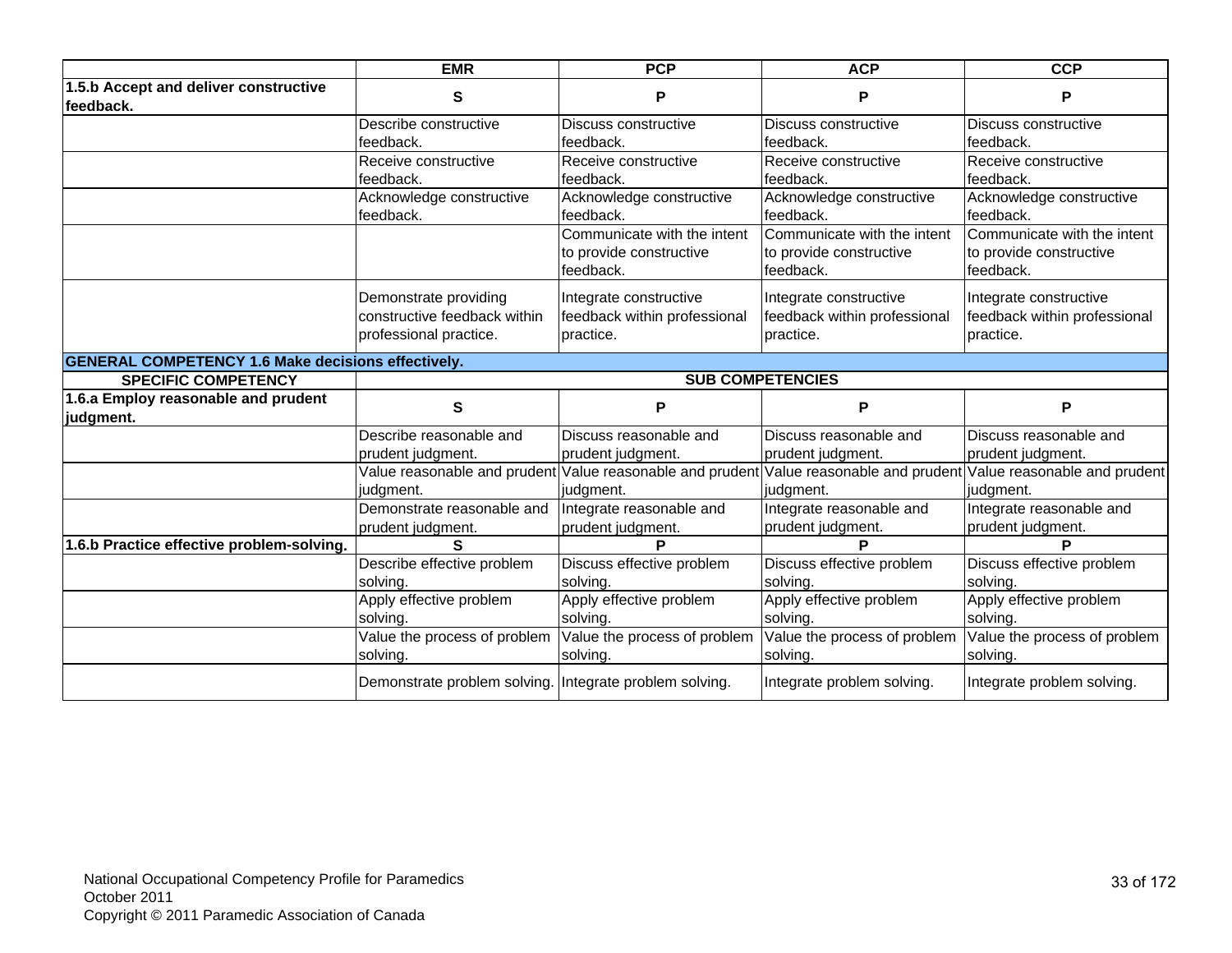|                                                                                             | <b>EMR</b>                                                               | <b>PCP</b>                                                                                                              | <b>ACP</b>                                                                                      | <b>CCP</b>                                                                                      |
|---------------------------------------------------------------------------------------------|--------------------------------------------------------------------------|-------------------------------------------------------------------------------------------------------------------------|-------------------------------------------------------------------------------------------------|-------------------------------------------------------------------------------------------------|
| 1.6.c Delegate tasks appropriately.                                                         | S                                                                        | Þ                                                                                                                       | D                                                                                               | D                                                                                               |
|                                                                                             | Describe appropriate task                                                | Discuss appropriate task                                                                                                | Discuss appropriate task                                                                        | Discuss appropriate task                                                                        |
|                                                                                             | delegation.                                                              | delegation.                                                                                                             | delegation.                                                                                     | delegation.                                                                                     |
|                                                                                             | Describe tasks delegated to<br>non-healthcare professionals.             | Discuss tasks delegated to<br>non-healthcare professionals.                                                             | Discuss tasks delegated to<br>non-healthcare professionals.                                     | Discuss tasks delegated to<br>non-healthcare professionals.                                     |
|                                                                                             | Value importance of<br>leadership.                                       | Value importance of<br>leadership.                                                                                      | Value importance of<br>leadership.                                                              | Value importance of<br>leadership.                                                              |
|                                                                                             | Demonstrate task delegation. Perform task delegation.                    |                                                                                                                         | Integrate task delegation.                                                                      | Integrate task delegation.                                                                      |
| <b>GENERAL COMPETENCY 1.7 Manage scenes with actual or potential forensic implications.</b> |                                                                          |                                                                                                                         |                                                                                                 |                                                                                                 |
| <b>SPECIFIC COMPETENCY</b>                                                                  |                                                                          |                                                                                                                         | <b>SUB COMPETENCIES</b>                                                                         |                                                                                                 |
| 1.7.a Collaborate with law enforcement<br>agencies in the management of crime<br>scenes.    | A                                                                        | S                                                                                                                       | S                                                                                               | S                                                                                               |
|                                                                                             | Describe criminal law as it<br>applies to paramedic practice.            | Describe criminal law as it<br>applies to paramedic practice.                                                           | Discuss criminal law as it<br>applies to paramedic practice. applies to paramedic practice.     | Discuss criminal law as it                                                                      |
|                                                                                             | Describe common<br>characteristics of real or<br>potential crime scenes. | Describe common<br>characteristics of real or<br>potential crime scenes.                                                | Discuss common<br>characteristics of real or<br>potential crime scenes.                         | Discuss common<br>characteristics of real or<br>potential crime scenes.                         |
|                                                                                             |                                                                          | Describe the role of the<br>paramedic in the<br>management of real or<br>potential crime scenes.                        | Discuss the role of the<br>paramedic in the<br>management of real or<br>potential crime scenes. | Discuss the role of the<br>paramedic in the<br>management of real or<br>potential crime scenes. |
|                                                                                             |                                                                          | Manage patients in real or<br>potential crime scenes.                                                                   | Manage patients in real or<br>potential crime scenes.                                           | Manage patients in real or<br>potential crime scenes.                                           |
|                                                                                             |                                                                          | Adapt scene management to<br>the specific needs of a crime<br>scene.                                                    | Adapt scene management to<br>the specific needs of a crime<br>scene.                            | Adapt scene management to<br>the specific needs of a crime<br>scene.                            |
|                                                                                             |                                                                          | Identify the potential roles of a Discuss the potential roles of<br>paramedic in a specialized<br>law enforcement team. | a paramedic in a specialized<br>law enforcement team.                                           | Discuss the potential roles of<br>a paramedic in a specialized<br>law enforcement team.         |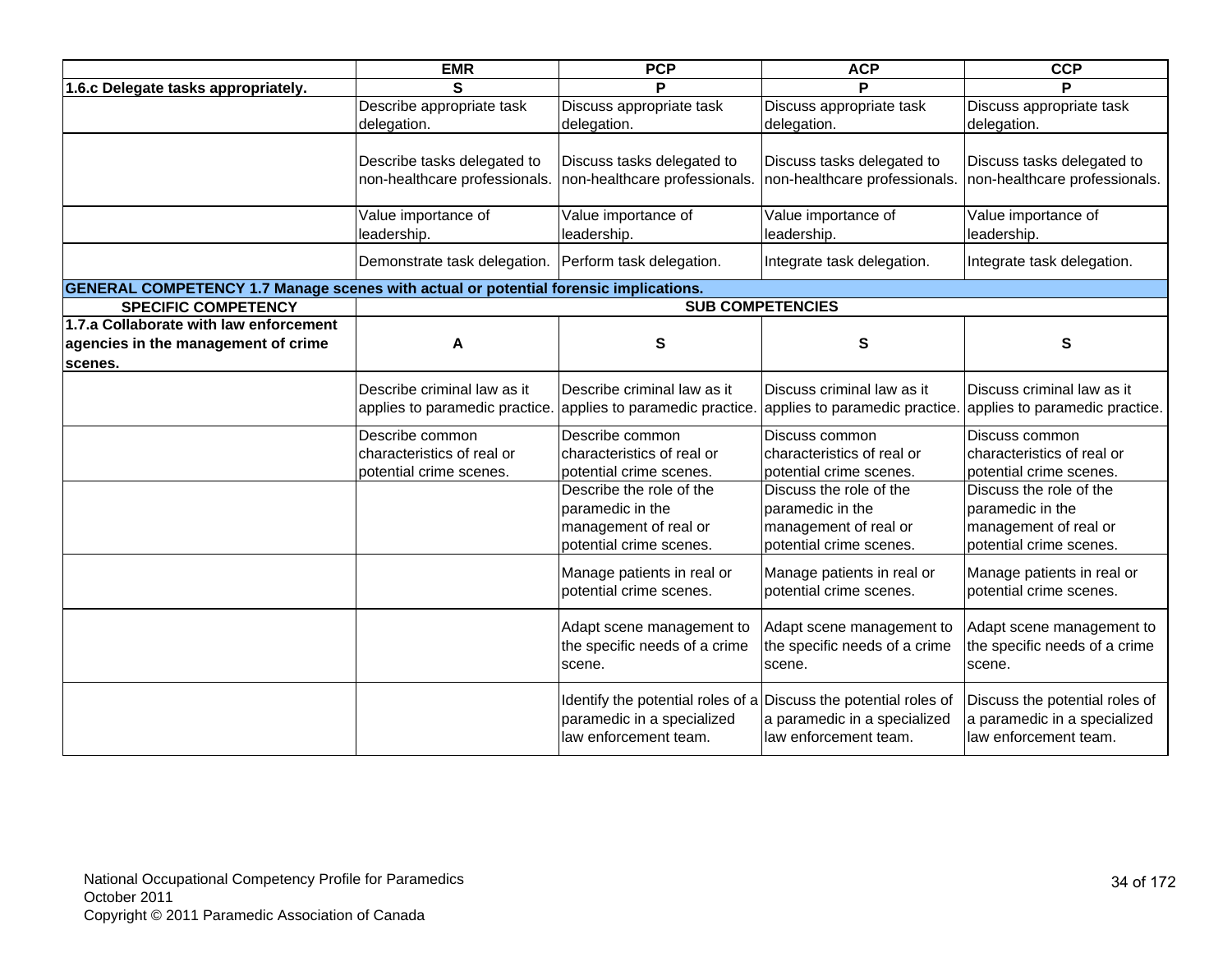|                                                                                                    | <b>EMR</b>                                                                             | <b>PCP</b>                                                                             | <b>ACP</b>                                                                                                             | <b>CCP</b>                                                                                                                                                                                                                                                                      |
|----------------------------------------------------------------------------------------------------|----------------------------------------------------------------------------------------|----------------------------------------------------------------------------------------|------------------------------------------------------------------------------------------------------------------------|---------------------------------------------------------------------------------------------------------------------------------------------------------------------------------------------------------------------------------------------------------------------------------|
| 1.7.a Collaborate with law enforcement<br>agencies in the management of crime<br>scenes. Continued | A                                                                                      | S                                                                                      | S                                                                                                                      | S                                                                                                                                                                                                                                                                               |
|                                                                                                    | Describe the benefits of<br>accurate note taking in real or<br>potential crime scenes. | Describe the benefits of<br>accurate note taking in real or<br>potential crime scenes. | Describe the benefits of<br>accurate note taking in real or accurate note taking in real or<br>potential crime scenes. | Describe the benefits of<br>potential crime scenes.                                                                                                                                                                                                                             |
|                                                                                                    |                                                                                        | Maintain notes appropriate to<br>real or potential crime scenes.                       | Maintain notes appropriate to                                                                                          | Maintain notes appropriate to<br>real or potential crime scenes. real or potential crime scenes.                                                                                                                                                                                |
|                                                                                                    |                                                                                        | Describe the requirements of<br>legal testimony.                                       | Discuss the requirements of<br>legal testimony.                                                                        | Discuss the requirements of<br>legal testimony.                                                                                                                                                                                                                                 |
| 1.7.b Comply with ethical and legal<br>reporting requirements for situations of<br>abuse.          | A                                                                                      | S                                                                                      | s                                                                                                                      | S                                                                                                                                                                                                                                                                               |
|                                                                                                    | Identify the requirements for<br>reporting real or suspected<br>situations of abuse.   | or suspected situations of<br>abuse, from ethical and legal<br>perspectives.           | or suspected situations of<br>abuse, from ethical and legal<br>perspectives.                                           | Describe the ethical and legal Describe the ethical and legal Describe the ethical and legal<br>requirements for reporting real requirements for reporting real requirements for reporting real<br>or suspected situations of<br>abuse, from ethical and legal<br>perspectives. |
|                                                                                                    |                                                                                        | Comply with reporting<br>requirements.                                                 | Comply with reporting<br>requirements.                                                                                 | Comply with reporting<br>requirements.                                                                                                                                                                                                                                          |
|                                                                                                    |                                                                                        | Adapt care and scene<br>management to fulfill<br>reporting requirements.               | Adapt care and scene<br>management to fulfill<br>reporting requirements.                                               | Adapt care and scene<br>management to fulfill<br>reporting requirements.                                                                                                                                                                                                        |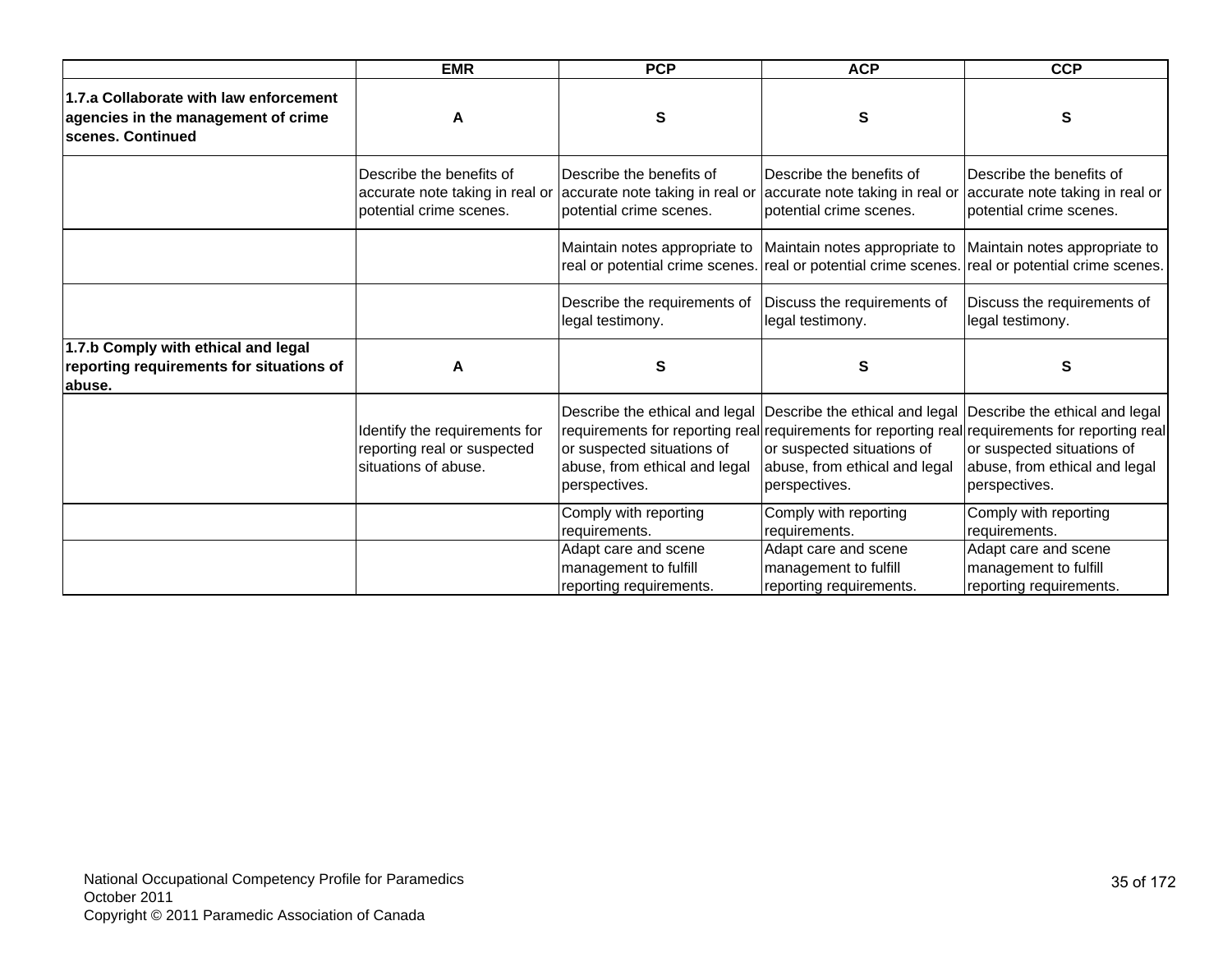|                                                                             | <b>EMR</b>                    | <b>PCP</b>                                                                                                                                 | <b>ACP</b>                    | <b>CCP</b>                    |
|-----------------------------------------------------------------------------|-------------------------------|--------------------------------------------------------------------------------------------------------------------------------------------|-------------------------------|-------------------------------|
| <b>GENERAL COMPETENCY 2.1 Practice effective oral communication skills.</b> |                               |                                                                                                                                            |                               |                               |
| <b>SPECIFIC COMPETENCY</b>                                                  |                               |                                                                                                                                            | <b>SUB COMPETENCIES</b>       |                               |
| 2.1.a Deliver an organized, accurate and                                    |                               |                                                                                                                                            |                               |                               |
| relevant report utilizing                                                   | S                             | S                                                                                                                                          | S                             | S                             |
| telecommunication devices.                                                  |                               |                                                                                                                                            |                               |                               |
|                                                                             | Identify relevant legislation | Identify relevant legislation                                                                                                              | Identify relevant legislation | Identify relevant legislation |
|                                                                             | and regulations.              | and regulations.                                                                                                                           | and regulations.              | and regulations.              |
|                                                                             | List the components of        | List the components of                                                                                                                     | List the components of        | List the components of        |
|                                                                             | effective                     | effective                                                                                                                                  | effective                     | effective                     |
|                                                                             | telecommunication.            | telecommunication.                                                                                                                         | telecommunication.            | telecommunication.            |
|                                                                             | a telecommunication report.   | Describe the components of Describe the components of Describe the components of Describe the components of<br>a telecommunication report. | a telecommunication report.   | a telecommunication report.   |
|                                                                             | Organize information for a    | Organize information for a                                                                                                                 | Organize information for a    | Organize information for a    |
|                                                                             | telecommunication report.     | telecommunication report.                                                                                                                  | telecommunication report.     | telecommunication report.     |
|                                                                             | Identify various              | Identify various                                                                                                                           | Identify various              | Identify various              |
|                                                                             | telecommunication devices.    | telecommunication devices.                                                                                                                 | telecommunication devices.    | telecommunication devices.    |
|                                                                             | Describe the operational      | Describe the operational                                                                                                                   | Describe the operational      | Describe the operational      |
|                                                                             | features of various           | features of various                                                                                                                        | features of various           | features of various           |
|                                                                             | telecommunication devices.    | telecommunication devices.                                                                                                                 | telecommunication devices.    | telecommunication devices.    |
|                                                                             | Demonstrate use of various    | Operate various                                                                                                                            | Operate various               | Operate various               |
|                                                                             | telecommunication devices.    | telecommunication devices.                                                                                                                 | telecommunication devices.    | telecommunication devices.    |
|                                                                             | Demonstrate an organized,     | Perform an organized,                                                                                                                      | Perform an organized,         | Perform an organized,         |
|                                                                             | accurate and relevant         | accurate and relevant                                                                                                                      | accurate and relevant         | accurate and relevant         |
|                                                                             | telecommunication report.     | telecommunication report.                                                                                                                  | telecommunication report.     | telecommunication report.     |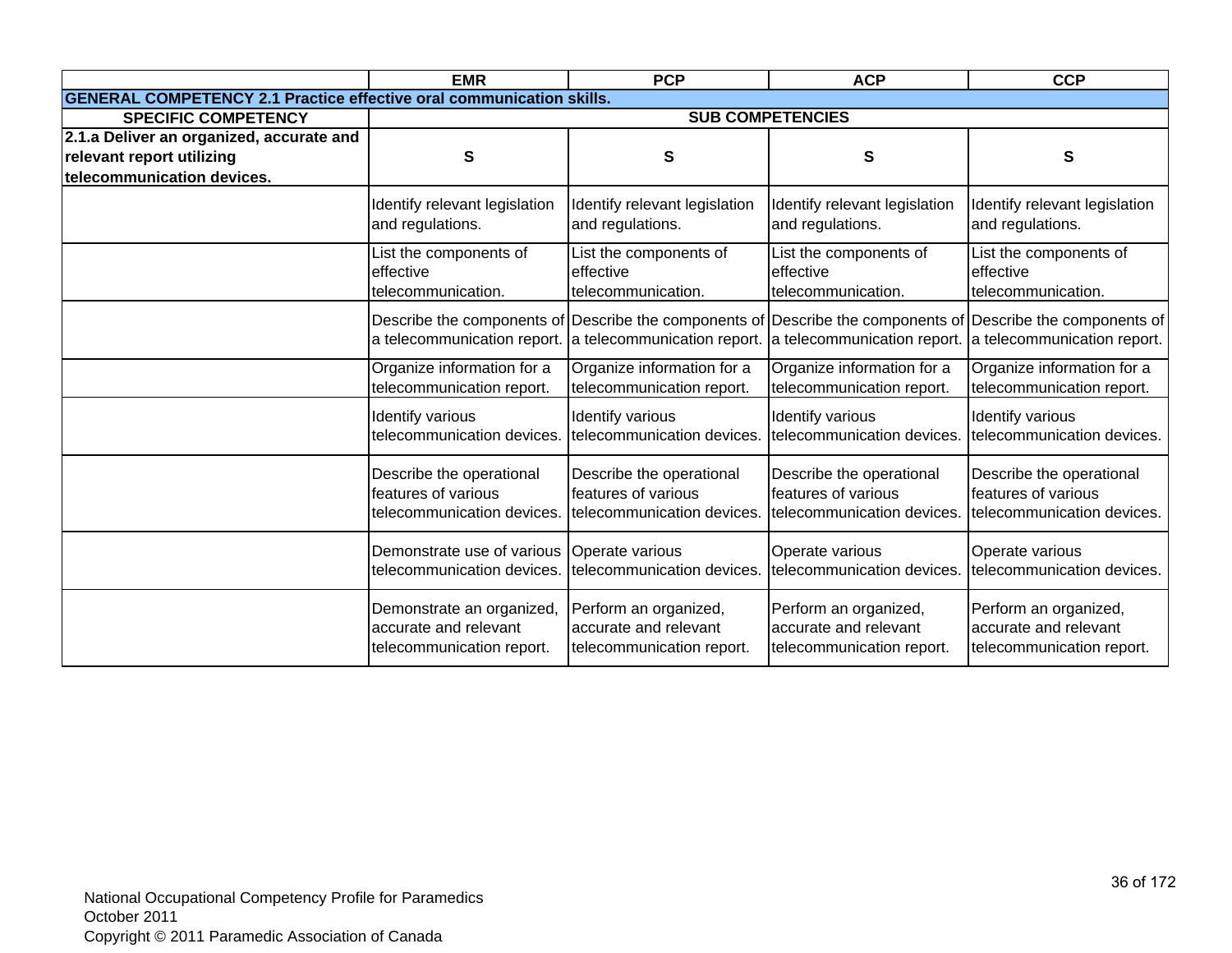|                                                                       | <b>EMR</b>                   | <b>PCP</b>                   | <b>ACP</b>                                              | <b>CCP</b>                                                                                                          |
|-----------------------------------------------------------------------|------------------------------|------------------------------|---------------------------------------------------------|---------------------------------------------------------------------------------------------------------------------|
| 2.1.b Deliver an organized, accurate and<br>relevant verbal report.   | S                            | P                            | P                                                       | Р                                                                                                                   |
|                                                                       | List the components of       | List the components of       | List the components of                                  | List the components of                                                                                              |
|                                                                       | effective verbal             | effective verbal             | effective verbal                                        | effective verbal                                                                                                    |
|                                                                       | communication.               | communication.               | communication.                                          | communication.                                                                                                      |
|                                                                       | Describe the components of   | Describe the components of   |                                                         | Describe the components of Describe the components of                                                               |
|                                                                       | a verbal report.             | a verbal report.             | a verbal report.                                        | a verbal report.                                                                                                    |
|                                                                       | Organize information for a   | Organize information for a   | Organize information for a                              | Organize information for a                                                                                          |
|                                                                       | verbal report.               | verbal report.               | verbal report.                                          | verbal report.                                                                                                      |
|                                                                       | Demonstrate an organized,    | Perform an organized,        | Perform an organized,                                   | Perform an organized,                                                                                               |
|                                                                       |                              |                              |                                                         | accurate and relevant verbal accurate and relevant verbal accurate and relevant verbal accurate and relevant verbal |
|                                                                       | report.                      | report.                      | report.                                                 | report.                                                                                                             |
| 2.1.c Deliver an organized, accurate and<br>relevant patient history. | S                            | P                            | P                                                       | P                                                                                                                   |
|                                                                       | List the components of a     | List the components of a     | List the components of a                                | List the components of a                                                                                            |
|                                                                       | patient history.             | patient history.             | patient history.                                        | patient history.                                                                                                    |
|                                                                       | Organize a patient history   | Organize a patient history   | Organize a patient history                              | Organize a patient history                                                                                          |
|                                                                       | for the purposes of oral     | for the purposes of oral     | for the purposes of oral                                | for the purposes of oral                                                                                            |
|                                                                       | communication.               | communication.               | communication.                                          | communication.                                                                                                      |
|                                                                       | Communicate an organized,    | Communicate an organized     |                                                         | Communicate an organized, Communicate an organized,                                                                 |
|                                                                       | accurate and relevant        | accurate and relevant        | accurate and relevant                                   | accurate and relevant                                                                                               |
|                                                                       | patient history.             | patient history.             | patient history.                                        | patient history.                                                                                                    |
| 2.1.d Provide information to patient                                  |                              |                              |                                                         |                                                                                                                     |
| about their situation and how they will                               | S                            | Ρ                            | P                                                       | P                                                                                                                   |
| be cared for.                                                         |                              |                              |                                                         |                                                                                                                     |
|                                                                       | Identify information that    | Identify information that    | Identify information that                               | Identify information that                                                                                           |
|                                                                       | should be communicated to    | should be communicated to    | should be communicated to                               | should be communicated to                                                                                           |
|                                                                       | the patient.                 | the patient.                 | the patient.                                            | the patient.                                                                                                        |
|                                                                       | Evaluate patient             | Evaluate patient             | Evaluate patient                                        | Evaluate patient                                                                                                    |
|                                                                       | comprehension.               | comprehension.               | comprehension.                                          | comprehension.                                                                                                      |
|                                                                       | Communicate to patient       | Communicate to patient       | Communicate to patient                                  | Communicate to patient                                                                                              |
|                                                                       | their situation and how they | their situation and how they | their situation and how they                            | their situation and how they                                                                                        |
|                                                                       | will be cared for.           | will be cared for.           | will be cared for.                                      | will be cared for.                                                                                                  |
|                                                                       |                              | Adapt communication          | Adapt communication                                     | Adapt communication                                                                                                 |
|                                                                       |                              |                              | based on patient's apparent based on patient's apparent | based on patient's apparent                                                                                         |
|                                                                       |                              | comprehension.               | comprehension.                                          | comprehension.                                                                                                      |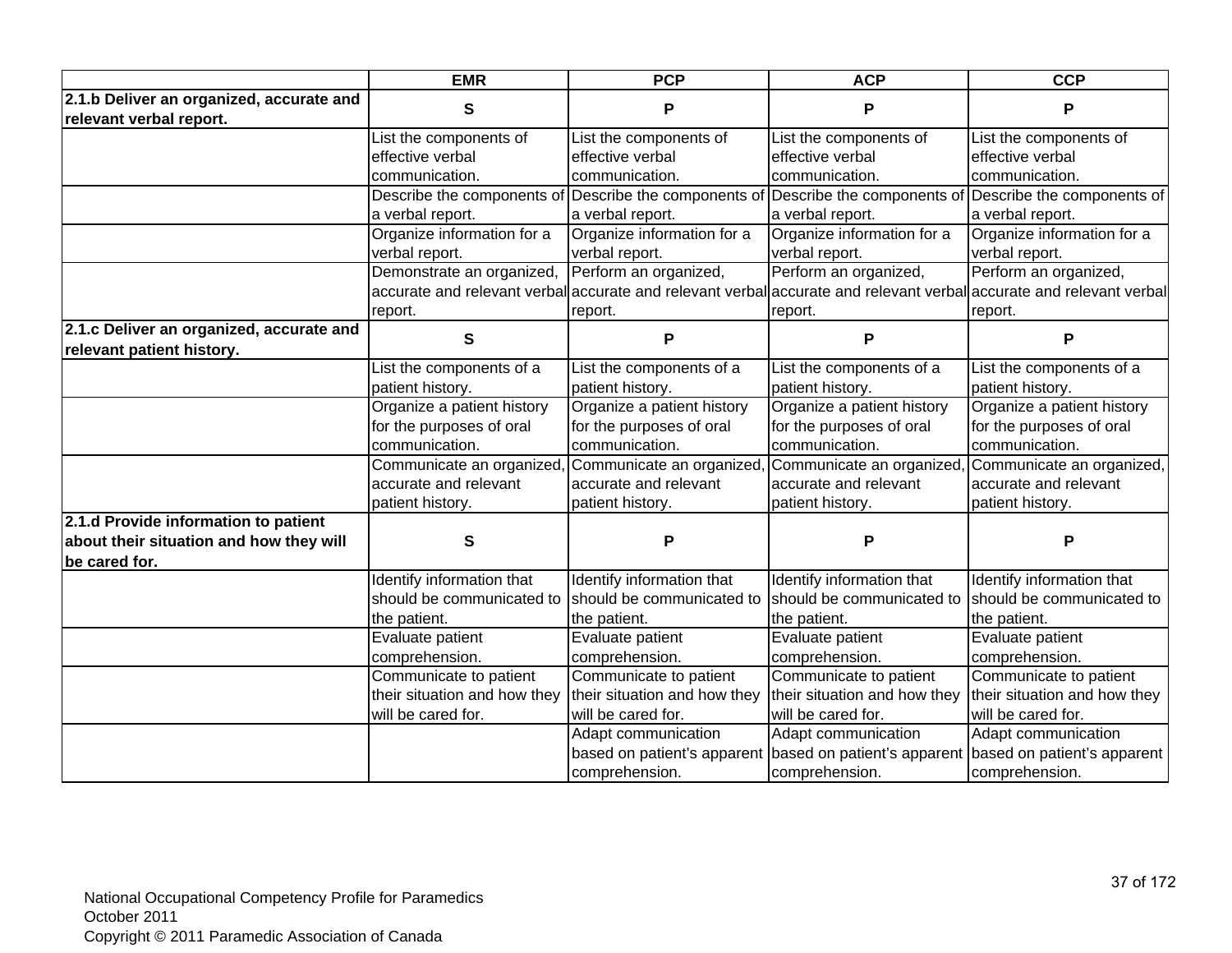|                                              | <b>EMR</b>                    | <b>PCP</b>                    | <b>ACP</b>                    | <b>CCP</b>                                                                                                                      |
|----------------------------------------------|-------------------------------|-------------------------------|-------------------------------|---------------------------------------------------------------------------------------------------------------------------------|
| 2.1.e Interact effectively with the patient, |                               |                               |                               |                                                                                                                                 |
| relatives and bystanders who are in          | ${\bf S}$                     | P                             | P                             | P                                                                                                                               |
| stressful situations.                        |                               |                               |                               |                                                                                                                                 |
|                                              |                               |                               |                               | List factors that contribute to List factors that contribute to List factors that contribute to List factors that contribute to |
|                                              | stress in patients, relatives | stress in patients, relatives | stress in patients, relatives | stress in patients, relatives                                                                                                   |
|                                              | and bystanders.               | and bystanders.               | and bystanders.               | and bystanders.                                                                                                                 |
|                                              | Identify verbal and non-      | Identify verbal and non-      | Identify verbal and non-      | Identify verbal and non-                                                                                                        |
|                                              | verbal indicators of stress.  | verbal indicators of stress.  | verbal indicators of stress.  | verbal indicators of stress.                                                                                                    |
|                                              | Describe techniques to        | Discuss techniques to         | Discuss techniques to         | Discuss techniques to                                                                                                           |
|                                              | maximize the effectiveness    | maximize the effectiveness    | maximize the effectiveness    | maximize the effectiveness                                                                                                      |
|                                              | of communication.             | of communication.             | of communication.             | of communication.                                                                                                               |
|                                              | Choose techniques to          | Choose techniques to          | Choose techniques to          | Choose techniques to                                                                                                            |
|                                              | maximize the effectiveness    | maximize the effectiveness    | maximize the effectiveness    | maximize the effectiveness                                                                                                      |
|                                              | of communication.             | of communication.             | of communication.             | of communication.                                                                                                               |
|                                              | Demonstrate                   | Adapt communication           | Adapt communication           | Adapt communication                                                                                                             |
|                                              | communication techniques      | techniques during stressful   | techniques during stressful   | techniques during stressful                                                                                                     |
|                                              | during stressful situations.  | situations.                   | situations.                   | situations.                                                                                                                     |
| 2.1.f Speak in language appropriate to       | S                             | P                             | P                             | P                                                                                                                               |
| the listener.                                |                               |                               |                               |                                                                                                                                 |
|                                              | <b>Identify basic</b>         | <b>Identify basic</b>         | Identify basic                | <b>Identify basic</b>                                                                                                           |
|                                              | communication needs.          | communication needs.          | communication needs.          | communication needs.                                                                                                            |
|                                              | Describe common               | Describe common               | Describe common               | Describe common                                                                                                                 |
|                                              | communication barriers.       | communication barriers.       | communication barriers.       | communication barriers.                                                                                                         |
|                                              | Describe methods of           | Discuss methods of            | Discuss methods of            | Discuss methods of                                                                                                              |
|                                              | meeting basic                 | meeting basic                 | meeting basic                 | meeting basic                                                                                                                   |
|                                              | communication needs.          | communication needs.          | communication needs.          | communication needs.                                                                                                            |
|                                              | Adapt communication           | Adapt communication           | Adapt communication           | Adapt communication                                                                                                             |
|                                              | techniques effectively.       | techniques effectively.       | techniques effectively.<br>P  | techniques effectively.<br>P                                                                                                    |
| 2.1.g Use appropriate terminology.           | S                             |                               |                               |                                                                                                                                 |
|                                              | Define common medical         | Define common medical         | Define common medical         | Define common medical                                                                                                           |
|                                              | terminology.                  | terminology.                  | terminology.                  | terminology.                                                                                                                    |
|                                              | Integrate medical and non-    | Integrate medical and non-    | Integrate medical and non-    | Integrate medical and non-                                                                                                      |
|                                              | medical terminology.          | medical terminology.          | medical terminology.          | medical terminology.                                                                                                            |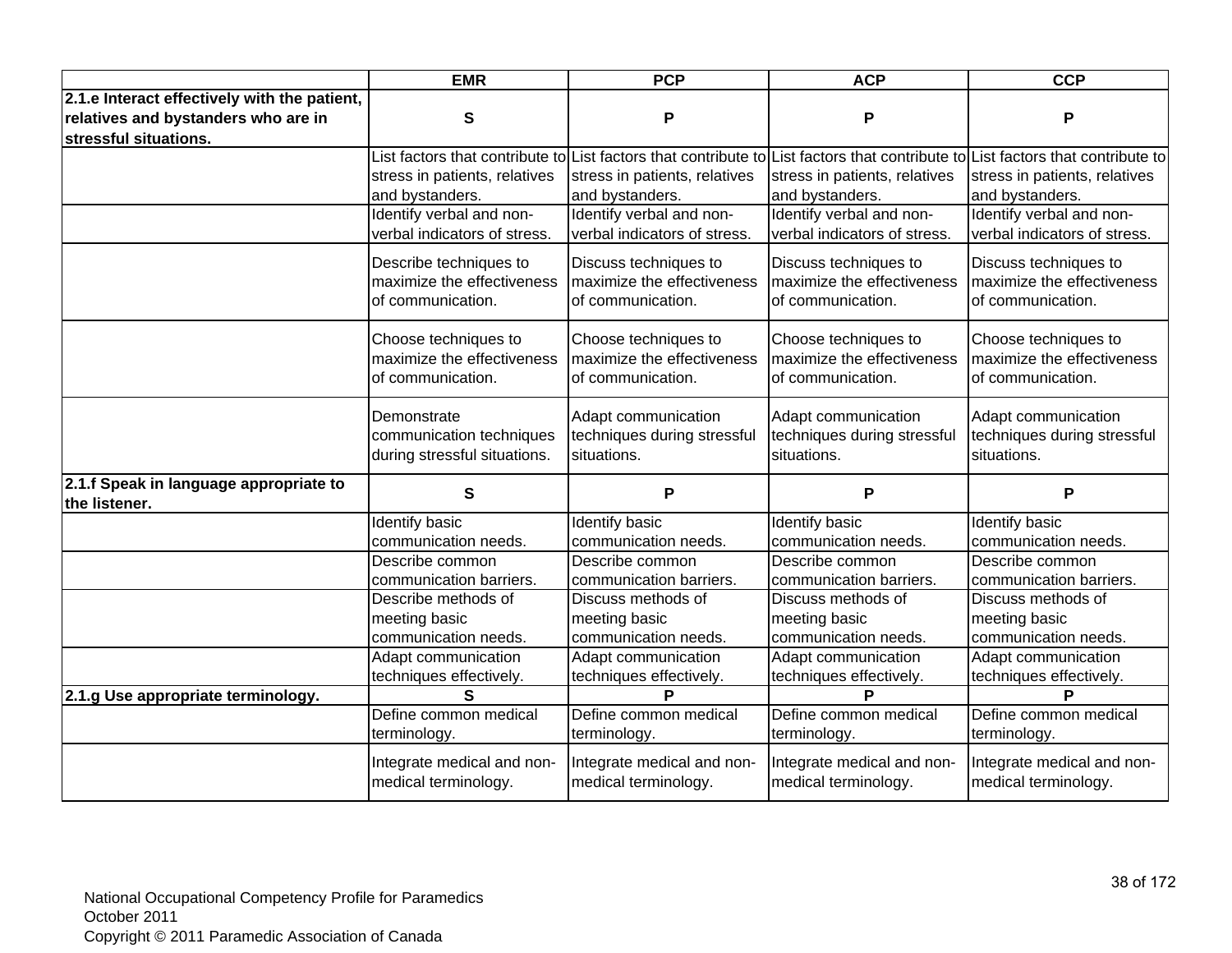|                                                                                   | <b>EMR</b>                     | <b>PCP</b>                     | <b>ACP</b>                                                                                                              | <b>CCP</b>                                                                                                          |
|-----------------------------------------------------------------------------------|--------------------------------|--------------------------------|-------------------------------------------------------------------------------------------------------------------------|---------------------------------------------------------------------------------------------------------------------|
| <b>GENERAL COMPETENCY 2.2 Practice effective written communication skills.</b>    |                                |                                |                                                                                                                         |                                                                                                                     |
| <b>SPECIFIC COMPETENCY</b>                                                        |                                |                                | <b>SUB COMPETENCIES</b>                                                                                                 |                                                                                                                     |
| 2.2.a Record organized, accurate and                                              | $\mathbf s$                    | P                              | P                                                                                                                       | P                                                                                                                   |
| relevant patient information.                                                     |                                |                                |                                                                                                                         |                                                                                                                     |
|                                                                                   |                                |                                |                                                                                                                         | Organize patient information Organize patient information Organize patient information Organize patient information |
|                                                                                   |                                |                                | for the purposes of a written for the purposes of a written for the purposes of a written for the purposes of a written |                                                                                                                     |
|                                                                                   | report.                        | report.                        | report.                                                                                                                 | report.                                                                                                             |
|                                                                                   |                                |                                |                                                                                                                         |                                                                                                                     |
|                                                                                   | Communicate accurate,          | Communicate accurate,          | Communicate accurate,                                                                                                   | Communicate accurate,                                                                                               |
|                                                                                   | organized and relevant         | organized and relevant         | organized and relevant                                                                                                  | organized and relevant                                                                                              |
|                                                                                   | documentation.                 | documentation.                 | documentation.                                                                                                          | documentation.                                                                                                      |
| 2.2.b Prepare professional                                                        | N                              | A                              | A                                                                                                                       | А                                                                                                                   |
| correspondence.                                                                   |                                |                                |                                                                                                                         |                                                                                                                     |
|                                                                                   |                                | List common items of           | List common items of                                                                                                    | List common items of                                                                                                |
|                                                                                   |                                | professional                   | professional                                                                                                            | professional                                                                                                        |
|                                                                                   |                                | correspondence.                | correspondence.                                                                                                         | correspondence.                                                                                                     |
|                                                                                   |                                |                                | Describe essential elements Describe essential elements Describe essential elements                                     |                                                                                                                     |
|                                                                                   |                                | of professional                | of professional                                                                                                         | of professional                                                                                                     |
|                                                                                   |                                | correspondence.                | correspondence.                                                                                                         | correspondence.                                                                                                     |
| <b>GENERAL COMPETENCY 2.3 Practice effective non-verbal communication skills.</b> |                                |                                |                                                                                                                         |                                                                                                                     |
| <b>SPECIFIC COMPETENCY</b>                                                        |                                |                                | <b>SUB COMPETENCIES</b>                                                                                                 |                                                                                                                     |
| 2.3.a Employ effective non-verbal                                                 | A                              | $\mathbf{s}$                   | S                                                                                                                       | S                                                                                                                   |
| behaviour.                                                                        |                                |                                |                                                                                                                         |                                                                                                                     |
|                                                                                   | Describe non-verbal            | Describe non-verbal            | Describe non-verbal                                                                                                     | Describe non-verbal                                                                                                 |
|                                                                                   | behaviours.                    | behaviours.                    | behaviours.                                                                                                             | behaviours.                                                                                                         |
|                                                                                   | List examples of non-verbal    | List examples of non-verbal    | List examples of non-verbal                                                                                             | List examples of non-verbal                                                                                         |
|                                                                                   | behaviours that may impact     |                                | behaviours that may impact behaviours that may impact                                                                   | behaviours that may impact                                                                                          |
|                                                                                   | others positively.             | others positively.             | others positively.                                                                                                      | others positively.                                                                                                  |
|                                                                                   |                                |                                |                                                                                                                         |                                                                                                                     |
|                                                                                   | List examples of non-verbal    | List examples of non-verbal    | List examples of non-verbal                                                                                             | List examples of non-verbal                                                                                         |
|                                                                                   | behaviours that may impact     | behaviours that may impact     | behaviours that may impact                                                                                              | behaviours that may impact                                                                                          |
|                                                                                   | others negatively.             | others negatively.             | others negatively.                                                                                                      | others negatively.                                                                                                  |
|                                                                                   |                                |                                |                                                                                                                         |                                                                                                                     |
|                                                                                   | Identify cultural factors that | Identify cultural factors that | Identify cultural factors that                                                                                          | Identify cultural factors that                                                                                      |
|                                                                                   | may affect non-verbal          | may affect non-verbal          | may affect non-verbal                                                                                                   | may affect non-verbal                                                                                               |
|                                                                                   | communication.                 | communication.                 | communication.                                                                                                          | communication.                                                                                                      |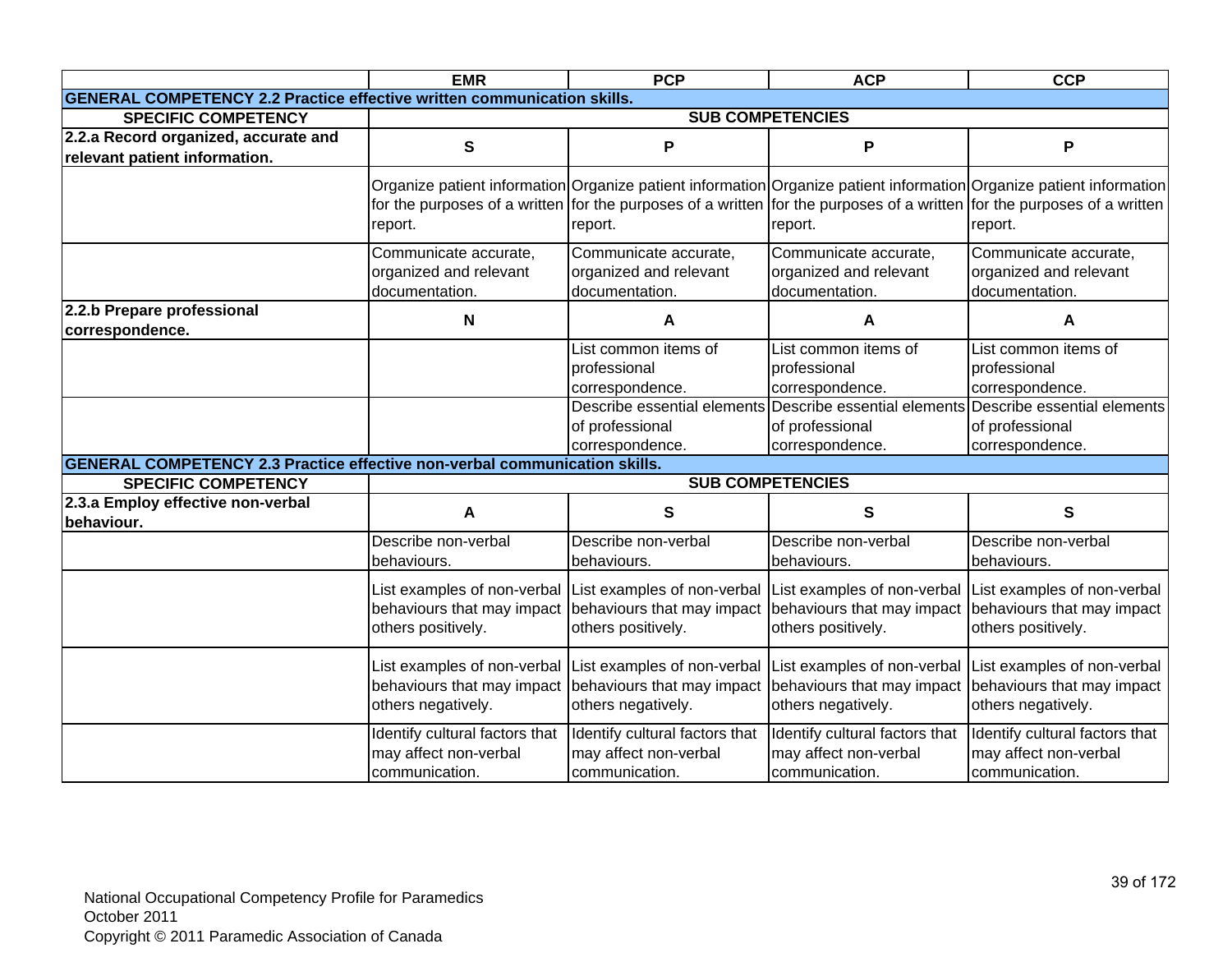|                                                           | <b>EMR</b>                                                                                      | <b>PCP</b>                                                                                      | <b>ACP</b>                                                                                      | <b>CCP</b>                                                                                      |
|-----------------------------------------------------------|-------------------------------------------------------------------------------------------------|-------------------------------------------------------------------------------------------------|-------------------------------------------------------------------------------------------------|-------------------------------------------------------------------------------------------------|
| 2.3.a Employ effective non-verbal<br>behaviour. Continued | A                                                                                               | S                                                                                               | S                                                                                               | S                                                                                               |
|                                                           |                                                                                                 | Identify growth and                                                                             | Identify growth and                                                                             | Identify growth and                                                                             |
|                                                           |                                                                                                 | development factors that                                                                        | development factors that                                                                        | development factors that                                                                        |
|                                                           |                                                                                                 | may affect non-verbal                                                                           | may affect non-verbal                                                                           | may affect non-verbal                                                                           |
|                                                           |                                                                                                 | communication.                                                                                  | communication.                                                                                  | communication.                                                                                  |
|                                                           |                                                                                                 |                                                                                                 |                                                                                                 | Identify personal factors that Identify personal factors that Identify personal factors that    |
|                                                           |                                                                                                 | may affect non-verbal                                                                           | may affect non-verbal                                                                           | may affect non-verbal                                                                           |
|                                                           |                                                                                                 | communication.                                                                                  | communication.                                                                                  | communication.                                                                                  |
|                                                           | Acknowledge the                                                                                 | Acknowledge the                                                                                 | Acknowledge the                                                                                 | Acknowledge the                                                                                 |
|                                                           | relationship between                                                                            | relationship between                                                                            | relationship between                                                                            | relationship between                                                                            |
|                                                           | positive non-verbal                                                                             | positive non-verbal                                                                             | positive non-verbal                                                                             | positive non-verbal                                                                             |
|                                                           | behaviour and personal                                                                          | behaviour and personal                                                                          | behaviour and personal                                                                          | behaviour and personal                                                                          |
|                                                           | feelings.                                                                                       | feelings.                                                                                       | feelings.                                                                                       | feelings.                                                                                       |
|                                                           |                                                                                                 | Demonstrate non-verbal                                                                          | Demonstrate non-verbal                                                                          | Demonstrate non-verbal                                                                          |
|                                                           |                                                                                                 | behaviour that positively                                                                       | behaviour that positively                                                                       | behaviour that positively                                                                       |
|                                                           |                                                                                                 | impacts communication.                                                                          | impacts communication.                                                                          | impacts communication.                                                                          |
| 2.3.b Practice active listening<br>techniques.            | S                                                                                               | Р                                                                                               | Р                                                                                               | P                                                                                               |
|                                                           | Define "active listening".                                                                      | Define "active listening".                                                                      | Define "active listening".                                                                      | Define "active listening".                                                                      |
|                                                           | Acknowledge the<br>relationship between<br>sincerity, genuine interest<br>and active listening. | Acknowledge the<br>relationship between<br>sincerity, genuine interest<br>and active listening. | Acknowledge the<br>relationship between<br>sincerity, genuine interest<br>and active listening. | Acknowledge the<br>relationship between<br>sincerity, genuine interest<br>and active listening. |
|                                                           | Demonstrate active listening<br>in interactions with<br>colleagues, patients and<br>others.     | Perform active listening in<br>interactions with colleagues,<br>patients and others.            | Perform active listening in<br>interactions with colleagues,<br>patients and others.            | Perform active listening in<br>interactions with colleagues,<br>patients and others.            |
|                                                           | Communicate openly<br>despite the impeding non-<br>verbal behaviour of others.                  | Communicate openly<br>despite the impeding non-<br>verbal behaviour of others.                  | Communicate openly<br>despite the impeding non-<br>verbal behaviour of others.                  | Communicate openly<br>despite the impeding non-<br>verbal behaviour of others.                  |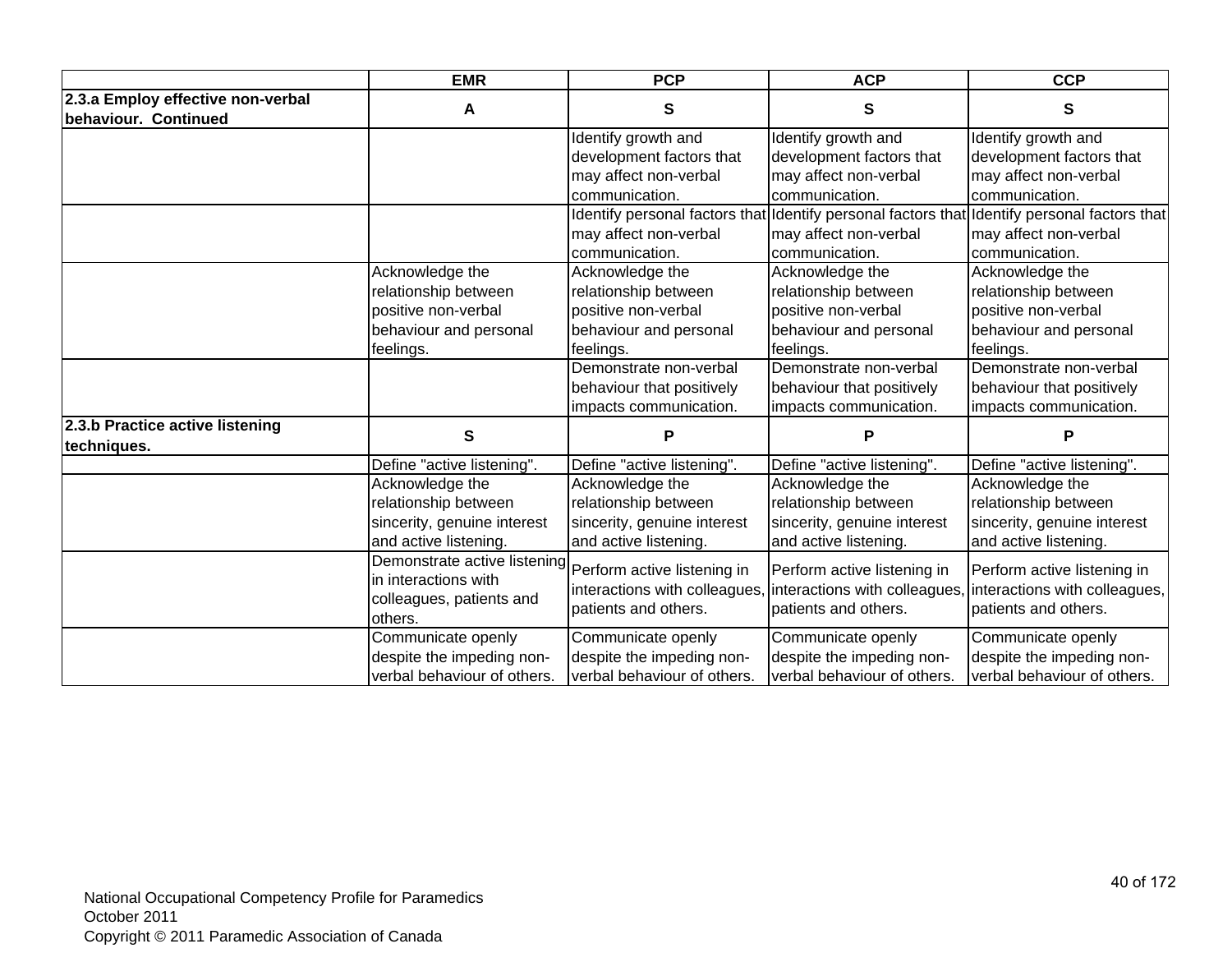|                                                                      | <b>EMR</b>                                                                             | <b>PCP</b>                                                                             | <b>ACP</b>                                                                             | <b>CCP</b>                                                                             |
|----------------------------------------------------------------------|----------------------------------------------------------------------------------------|----------------------------------------------------------------------------------------|----------------------------------------------------------------------------------------|----------------------------------------------------------------------------------------|
| 2.3.c Establish trust and rapport with<br>patients and colleagues.   | A                                                                                      | P                                                                                      | P                                                                                      | Р                                                                                      |
|                                                                      | List behaviours that help<br>establish trust.<br>List behaviours that help             | List behaviours that help<br>establish trust.<br>List behaviours that help             | List behaviours that help<br>establish trust.<br>List behaviours that help             | List behaviours that help<br>establish trust.<br>List behaviours that help             |
|                                                                      | establish rapport.<br>Describe feedback that                                           | establish rapport.<br>Describe feedback that                                           | establish rapport.<br>Describe feedback that                                           | establish rapport.<br>Describe feedback that                                           |
|                                                                      | indicates that trust and<br>rapport have been<br>established.                          | indicates that trust and<br>rapport have been<br>established.                          | indicates that trust and<br>rapport have been<br>established.                          | indicates that trust and<br>rapport have been<br>established.                          |
|                                                                      | Receive feedback that<br>indicates that trust and<br>rapport have been<br>established. | Receive feedback that<br>indicates that trust and<br>rapport have been<br>established. | Receive feedback that<br>indicates that trust and<br>rapport have been<br>established. | Receive feedback that<br>indicates that trust and<br>rapport have been<br>established. |
|                                                                      |                                                                                        | Demonstrate behaviour that<br>promotes trust and rapport.                              | Demonstrate behaviour that Demonstrate behaviour that<br>promotes trust and rapport.   | promotes trust and rapport.                                                            |
| 2.3.d Recognize and react appropriately<br>to non-verbal behaviours. | A                                                                                      | P                                                                                      | P                                                                                      | Ρ                                                                                      |
|                                                                      | Distinguish threatening and<br>non-threatening behaviours.                             | Distinguish threatening and<br>non-threatening behaviours.                             | Distinguish threatening and<br>non-threatening behaviours. non-threatening behaviours. | Distinguish threatening and                                                            |
|                                                                      |                                                                                        | Identify behaviours that<br>diffuse hostility.                                         | Identify behaviours that<br>diffuse hostility.                                         | Identify behaviours that<br>diffuse hostility.                                         |
|                                                                      |                                                                                        | Discuss behaviours that<br>may provoke hostile<br>behaviour in others.                 | Discuss behaviours that<br>may provoke hostile<br>behaviour in others.                 | Discuss behaviours that<br>may provoke hostile<br>behaviour in others.                 |
|                                                                      |                                                                                        | Evaluate reactions to<br>positive and negative<br>patient behaviours.                  | Evaluate reactions to<br>positive and negative<br>patient behaviours.                  | Evaluate reactions to<br>positive and negative<br>patient behaviours.                  |
|                                                                      |                                                                                        | Choose appropriate patient<br>care options.                                            | Choose appropriate patient<br>care options.                                            | Choose appropriate patient<br>care options.                                            |
|                                                                      |                                                                                        | Demonstrate ability to<br>manage hostile situations.                                   | Demonstrate ability to<br>manage hostile situations.                                   | Demonstrate ability to<br>manage hostile situations.                                   |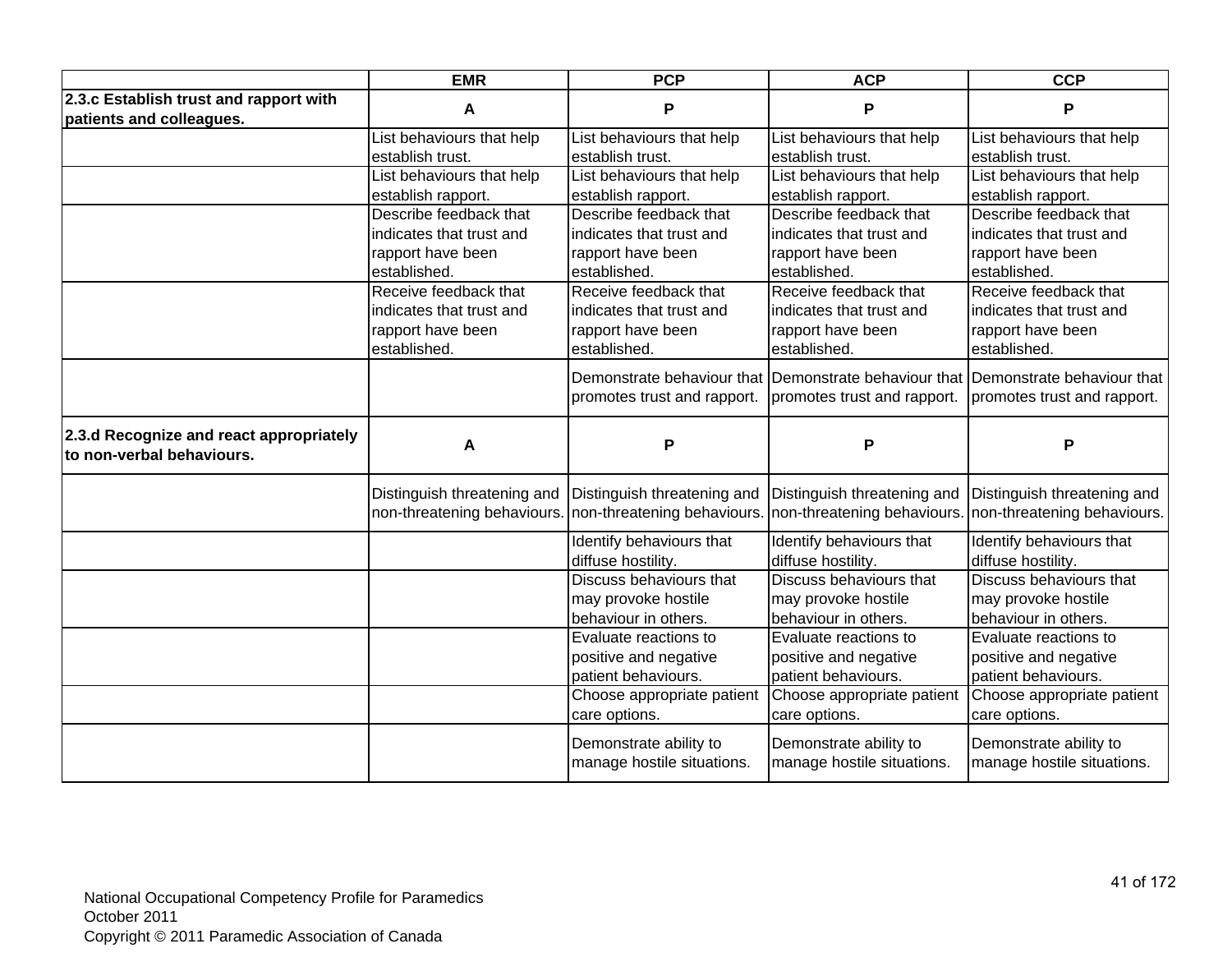|                                                                           | <b>EMR</b>                    | <b>PCP</b>                    | <b>ACP</b>                                            | <b>CCP</b>                    |
|---------------------------------------------------------------------------|-------------------------------|-------------------------------|-------------------------------------------------------|-------------------------------|
| <b>GENERAL COMPETENCY 2.4 Practice effective interpersonal relations.</b> |                               |                               |                                                       |                               |
| <b>SPECIFIC COMPETENCY</b>                                                |                               |                               | <b>SUB COMPETENCIES</b>                               |                               |
| 2.4.a Treat others with respect.                                          | S                             | P                             | P                                                     | P                             |
|                                                                           | Define "respect".             | Define "respect".             | Define "respect".                                     | Define "respect".             |
|                                                                           | List examples of ways to      | List examples of ways to      | List examples of ways to                              | List examples of ways to      |
|                                                                           | demonstrate respect.          | demonstrate respect.          | demonstrate respect.                                  | demonstrate respect.          |
|                                                                           | Identify cultural differences | Identify cultural differences | Identify cultural differences                         | Identify cultural differences |
|                                                                           | that affect the               | that affect the               | that affect the                                       | that affect the               |
|                                                                           | demonstration of respect.     | demonstration of respect.     | demonstration of respect.                             | demonstration of respect.     |
|                                                                           |                               |                               |                                                       |                               |
|                                                                           | Value respect in patient      | Value respect in patient      | Value respect in patient                              | Value respect in patient      |
|                                                                           | care.                         | care.                         | care.                                                 | care.                         |
|                                                                           | Demonstrate behaviour that    | Demonstrate behaviour that    | Demonstrate behaviour that Demonstrate behaviour that |                               |
|                                                                           | is respectful to patients.    | is respectful to patients.    | is respectful to patients.                            | is respectful to patients.    |
|                                                                           |                               | Adjust actions as             | Adjust actions as                                     | Adjust actions as             |
|                                                                           |                               | appropriate, consistent with  | appropriate, consistent with                          | appropriate, consistent with  |
|                                                                           |                               | others' expectations of       | others' expectations of                               | others' expectations of       |
|                                                                           |                               | respectful behaviour.         | respectful behaviour.                                 | respectful behaviour.         |
| 2.4.b Employ empathy and compassion                                       | $\mathbf{s}$                  | P                             | P                                                     | P                             |
| while providing care.                                                     |                               |                               |                                                       |                               |
|                                                                           | Define "empathy".             | Define "empathy".             | Define "empathy".                                     | Define "empathy".             |
|                                                                           | Define "compassion".          | Define "compassion".          | Define "compassion".                                  | Define "compassion".          |
|                                                                           | Define "sympathy".            | Define "sympathy".            | Define "sympathy".                                    | Define "sympathy".            |
|                                                                           |                               | Distinguish between           | Distinguish between                                   | Distinguish between           |
|                                                                           |                               | empathy, sympathy and         | empathy, sympathy and                                 | empathy, sympathy and         |
|                                                                           |                               | compassion.                   | compassion.                                           | compassion.                   |
|                                                                           | Describe behaviours that      | Describe behaviours that      | Describe behaviours that                              | Describe behaviours that      |
|                                                                           | convey empathy and            | convey empathy and            | convey empathy and                                    | convey empathy and            |
|                                                                           | compassion.                   | compassion.                   | compassion.                                           | compassion.                   |
|                                                                           | Value empathy and             | Value empathy and             | Value empathy and                                     | Value empathy and             |
|                                                                           | compassion.                   | compassion.                   | compassion.                                           | compassion.                   |
|                                                                           | Demonstrate empathy and       | Demonstrate empathy and       | Demonstrate empathy and                               | Demonstrate empathy and       |
|                                                                           | compassion.                   | compassion.                   | compassion.                                           | compassion.                   |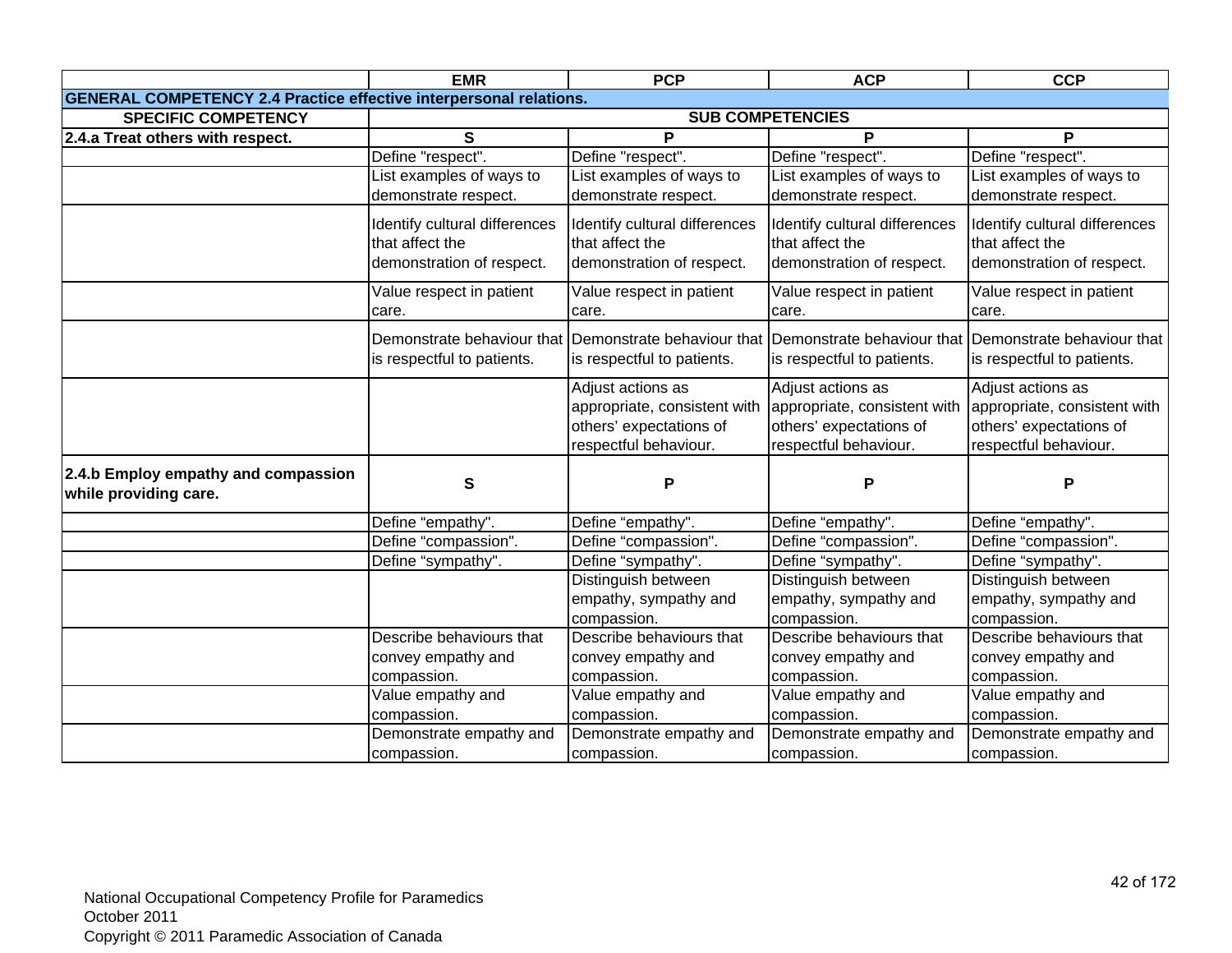|                                                                                          | <b>EMR</b>                                                              | <b>PCP</b>                                                                                                                                                  | <b>ACP</b>                                                              | <b>CCP</b>                                                                                                                                                                                                                                                                                  |
|------------------------------------------------------------------------------------------|-------------------------------------------------------------------------|-------------------------------------------------------------------------------------------------------------------------------------------------------------|-------------------------------------------------------------------------|---------------------------------------------------------------------------------------------------------------------------------------------------------------------------------------------------------------------------------------------------------------------------------------------|
| 2.4.c Recognize and react appropriately<br>to persons exhibiting emotional<br>reactions. | A                                                                       | P                                                                                                                                                           | P                                                                       | Ρ                                                                                                                                                                                                                                                                                           |
|                                                                                          | List common emotional<br>reactions exhibited by<br>patients, relatives, | List common emotional<br>reactions exhibited by<br>patients, relatives,<br>bystanders and paramedics. bystanders and paramedics. bystanders and paramedics. | List common emotional<br>reactions exhibited by<br>patients, relatives, | List common emotional<br>reactions exhibited by<br>patients, relatives,<br>bystanders and paramedics.                                                                                                                                                                                       |
|                                                                                          | List common coping                                                      | List common coping                                                                                                                                          | List common coping                                                      | List common coping                                                                                                                                                                                                                                                                          |
|                                                                                          | mechanisms.                                                             | mechanisms.                                                                                                                                                 | mechanisms.                                                             | mechanisms.                                                                                                                                                                                                                                                                                 |
|                                                                                          | Describe positive and                                                   | Describe positive and                                                                                                                                       | Describe positive and                                                   | Describe positive and                                                                                                                                                                                                                                                                       |
|                                                                                          | negative aspects of coping                                              | negative aspects of coping                                                                                                                                  | negative aspects of coping                                              | negative aspects of coping                                                                                                                                                                                                                                                                  |
|                                                                                          | mechanisms.                                                             | mechanisms.                                                                                                                                                 | mechanisms.                                                             | mechanisms.                                                                                                                                                                                                                                                                                 |
|                                                                                          | Identify verbal means of                                                | Identify verbal means of                                                                                                                                    | Identify verbal means of                                                | Identify verbal means of                                                                                                                                                                                                                                                                    |
|                                                                                          | supporting others displaying                                            | supporting others displaying                                                                                                                                | supporting others displaying                                            | supporting others displaying                                                                                                                                                                                                                                                                |
|                                                                                          | emotional reactions and                                                 | emotional reactions and                                                                                                                                     | emotional reactions and                                                 | emotional reactions and                                                                                                                                                                                                                                                                     |
|                                                                                          | coping mechanisms.                                                      | coping mechanisms.                                                                                                                                          | coping mechanisms.                                                      | coping mechanisms.                                                                                                                                                                                                                                                                          |
|                                                                                          | emotional reactions and<br>coping mechanisms.                           | emotional reactions and<br>coping mechanisms.                                                                                                               | emotional reactions and<br>coping mechanisms.                           | Identify non-verbal means of Identify non-verbal means of Identify non-verbal means of Identify non-verbal means of<br>supporting others displaying supporting others displaying supporting others displaying supporting others displaying<br>emotional reactions and<br>coping mechanisms. |
|                                                                                          | Value the provision of                                                  | Value the provision of                                                                                                                                      | Value the provision of                                                  | Value the provision of                                                                                                                                                                                                                                                                      |
|                                                                                          | emotional support.                                                      | emotional support.                                                                                                                                          | emotional support.                                                      | emotional support.                                                                                                                                                                                                                                                                          |
|                                                                                          | Demonstrate behaviours                                                  | Demonstrate behaviours                                                                                                                                      | Demonstrate behaviours                                                  | Demonstrate behaviours                                                                                                                                                                                                                                                                      |
|                                                                                          | that provide emotional                                                  | that provide emotional                                                                                                                                      | that provide emotional                                                  | that provide emotional                                                                                                                                                                                                                                                                      |
|                                                                                          | support.                                                                | support.                                                                                                                                                    | support.                                                                | support.                                                                                                                                                                                                                                                                                    |
|                                                                                          | Identify community                                                      | Identify community                                                                                                                                          | Identify community                                                      | Identify community                                                                                                                                                                                                                                                                          |
|                                                                                          | resources that may assist                                               | resources that may assist                                                                                                                                   | resources that may assist                                               | resources that may assist                                                                                                                                                                                                                                                                   |
|                                                                                          | those in need.                                                          | those in need.                                                                                                                                              | those in need.                                                          | those in need.                                                                                                                                                                                                                                                                              |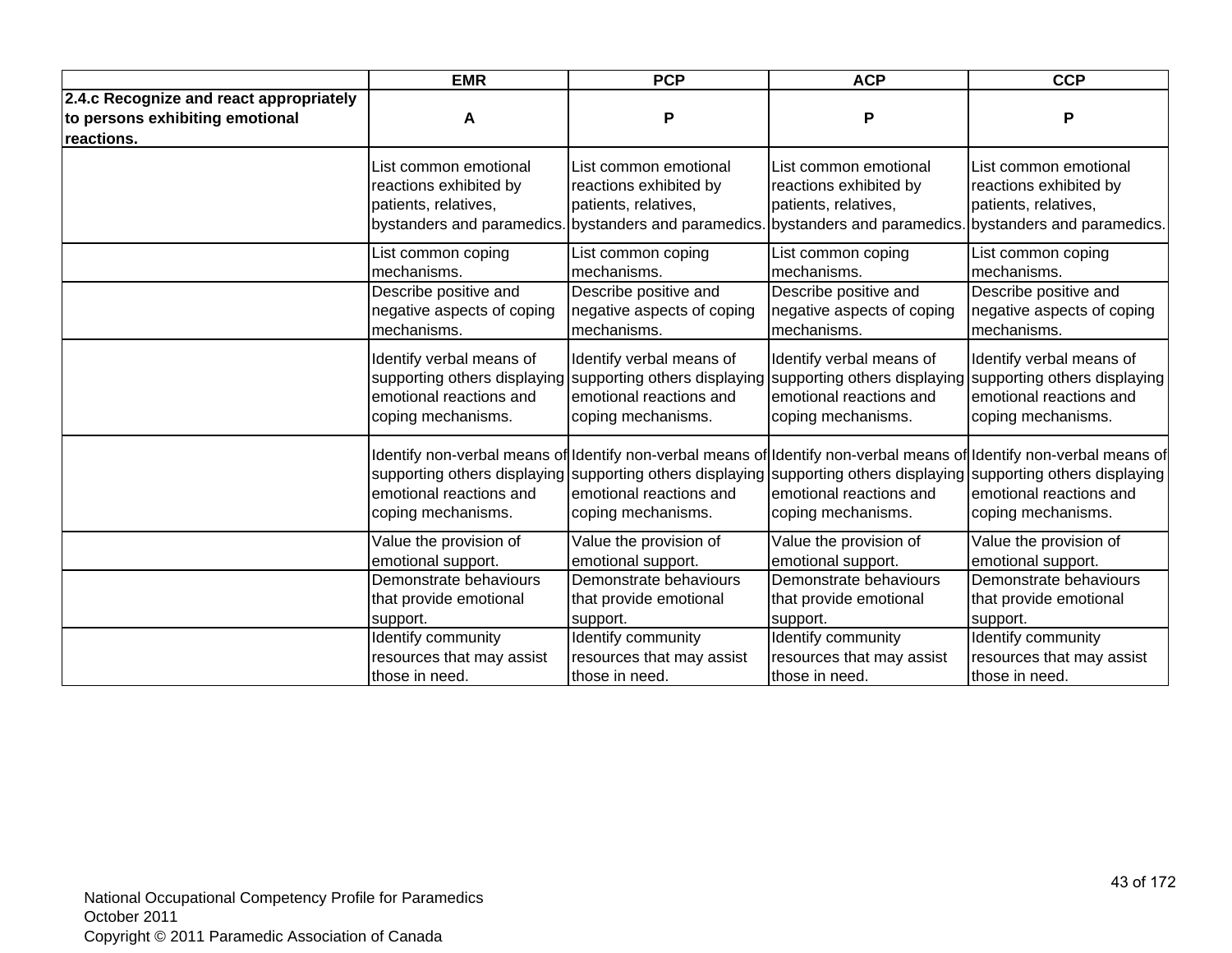|                                    | <b>EMR</b>                  | <b>PCP</b>                  | <b>ACP</b>                  | <b>CCP</b>                  |
|------------------------------------|-----------------------------|-----------------------------|-----------------------------|-----------------------------|
| 2.4.d Act in a confident manner.   | S                           | P                           | D                           | D                           |
|                                    | Define "confidence".        | Discuss confidence.         | Discuss confidence.         | Discuss confidence.         |
|                                    | Identify the impact of      | Identify the impact of      | Identify the impact of      | Identify the impact of      |
|                                    | confidence on patient care. | confidence on patient care. | confidence on patient care. | confidence on patient care. |
|                                    |                             |                             |                             |                             |
|                                    | Identify risks associated   | Identify risks associated   | Identify risks associated   | Identify risks associated   |
|                                    | with over confidence.       | with over confidence.       | with over confidence.       | with over confidence.       |
|                                    | Choose behaviours that      | Choose behaviours that      | Choose behaviours that      | Choose behaviours that      |
|                                    | display confidence.         | display confidence.         | display confidence.         | display confidence.         |
|                                    | Adjust behaviour to exhibit | Adjust behaviour to exhibit | Adjust behaviour to exhibit | Adjust behaviour to exhibit |
|                                    | an appropriate level of     | an appropriate level of     | an appropriate level of     | an appropriate level of     |
|                                    | confidence.                 | confidence.                 | confidence.                 | confidence.                 |
| 2.4.e Act assertively as required. | S                           | P                           | $\overline{\mathsf{P}}$     | P                           |
|                                    | Discuss assertive           | Discuss assertive           | Discuss assertive           | Discuss assertive           |
|                                    | behaviour.                  | behaviour.                  | behaviour.                  | behaviour.                  |
|                                    | Discuss aggressive          | Discuss aggressive          | Discuss aggressive          | Discuss aggressive          |
|                                    | behaviour.                  | behaviour.                  | behaviour.                  | behaviour.                  |
|                                    | Distinguish assertive and   | Distinguish assertive and   | Distinguish assertive and   | Distinguish assertive and   |
|                                    | aggressive behaviour.       | aggressive behaviour.       | aggressive behaviour.       | aggressive behaviour.       |
|                                    |                             |                             |                             |                             |
|                                    | Describe techniques of      | Describe techniques of      | Describe techniques of      | Describe techniques of      |
|                                    | assertive behaviour.        | assertive behaviour.        | assertive behaviour.        | assertive behaviour.        |
|                                    |                             | Evaluate assertive          | Evaluate assertive          | Evaluate assertive          |
|                                    |                             | behaviour.                  | behaviour.                  | behaviour.                  |
|                                    | Choose assertive behaviour  | Choose assertive behaviour  | Choose assertive behaviour  | Choose assertive behaviour  |
|                                    | when appropriate.           | when appropriate.           | when appropriate.           | when appropriate.           |
|                                    |                             |                             |                             |                             |
|                                    | Demonstrate appropriate     | Perform appropriate         | Perform appropriate         | Perform appropriate         |
|                                    | assertive behaviour in      | assertive behaviour in      | assertive behaviour in      | assertive behaviour in      |
|                                    | interactions.               | interactions.               | interactions.               | interactions.               |
|                                    |                             | Adapt assertive behaviour   | Adapt assertive behaviour   | Adapt assertive behaviour   |
|                                    |                             | as appropriate.             | as appropriate.             | as appropriate.             |
|                                    |                             |                             |                             |                             |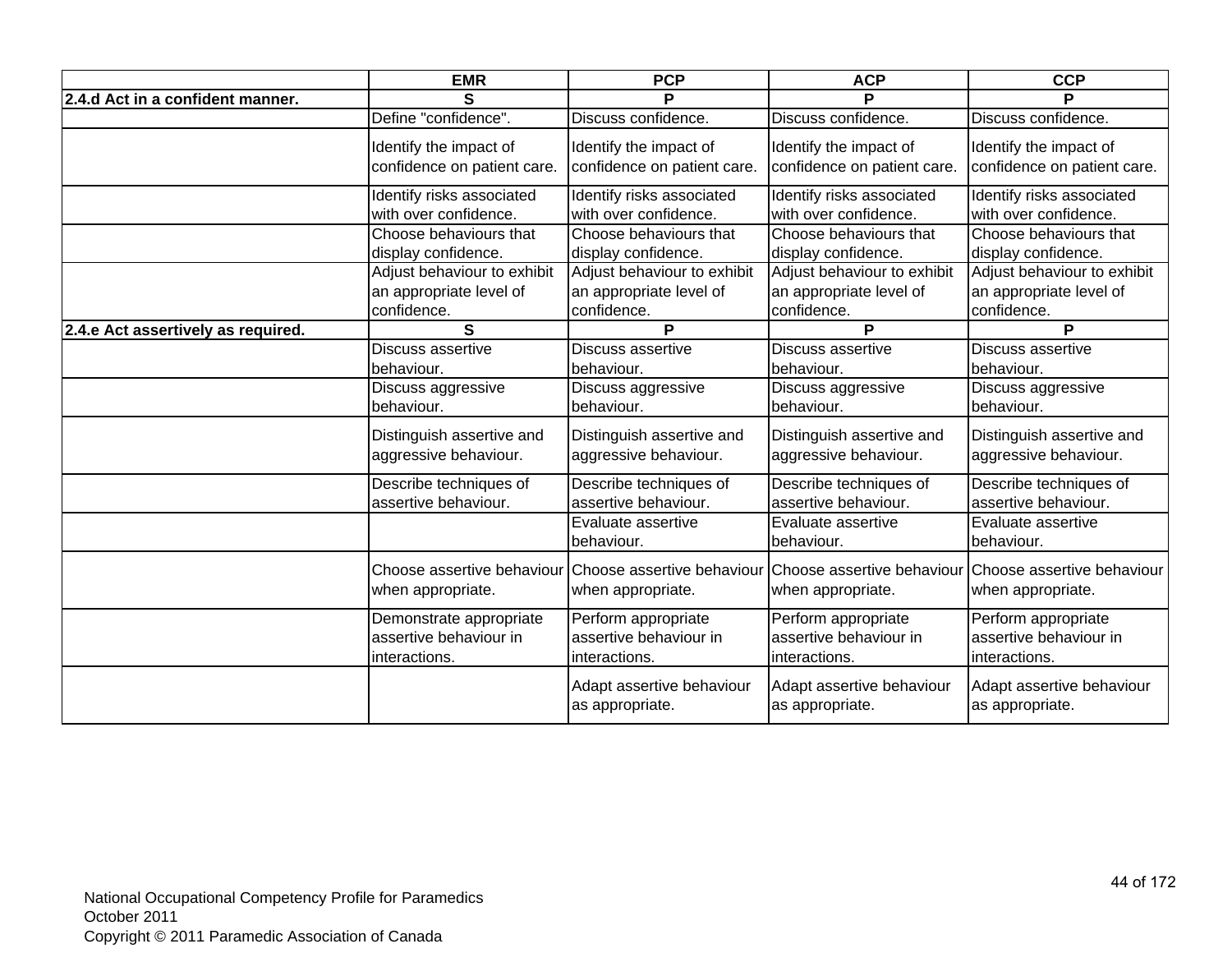|                                                 | <b>EMR</b>                  | <b>PCP</b>                  | <b>ACP</b>                  | <b>CCP</b>                  |
|-------------------------------------------------|-----------------------------|-----------------------------|-----------------------------|-----------------------------|
| 2.4.f Employ diplomacy, tact and<br>discretion. | S                           | P                           | Р                           | P                           |
|                                                 | Define "diplomacy".         | Define "diplomacy".         | Define "diplomacy".         | Define "diplomacy".         |
|                                                 | Define "tact".              | Define "tact".              | Define "tact".              | Define "tact".              |
|                                                 | Define "discretion".        | Define "discretion".        | Define "discretion".        | Define "discretion".        |
|                                                 |                             | Evaluate the impact of      | Evaluate the impact of      | Evaluate the impact of      |
|                                                 |                             | diplomacy, tact and         | diplomacy, tact and         | diplomacy, tact and         |
|                                                 |                             | discretion.                 | discretion.                 | discretion.                 |
|                                                 | Value diplomacy, tact, and  | Value diplomacy, tact, and  | Value diplomacy, tact, and  | Value diplomacy, tact, and  |
|                                                 | discretion.                 | discretion.                 | discretion.                 | discretion.                 |
|                                                 | Demonstrate behaviour       | Adapt behaviour to show     | Adapt behaviour to show     | Adapt behaviour to show     |
|                                                 | showing diplomacy, tact,    | diplomacy, tact, and        | diplomacy, tact, and        | diplomacy, tact, and        |
|                                                 | and discretion.             | discretion.                 | discretion.                 | discretion.                 |
| 2.4.g Employ conflict resolution skills.        | S                           | S                           | S                           | S                           |
|                                                 | Define "conflict".          | Define "conflict".          | Define "conflict".          | Define "conflict".          |
|                                                 | Identify situations of      | Identify situations of      | Identify situations of      | Identify situations of      |
|                                                 | potential conflict.         | potential conflict.         | potential conflict.         | potential conflict.         |
|                                                 | Describe basic conflict     | Discuss basic conflict      | Discuss basic conflict      | Discuss basic conflict      |
|                                                 | resolution strategies.      | resolution strategies.      | resolution strategies.      | resolution strategies.      |
|                                                 | Justify the use of basic    | Justify the use of basic    | Justify the use of basic    | Justify the use of basic    |
|                                                 | conflict resolution skills. | conflict resolution skills. | conflict resolution skills. | conflict resolution skills. |
|                                                 | Demonstrate basic conflict  | Demonstrate basic conflict  | Demonstrate basic conflict  | Demonstrate basic conflict  |
|                                                 | resolution skills.          | resolution skills.          | resolution skills.          | resolution skills.          |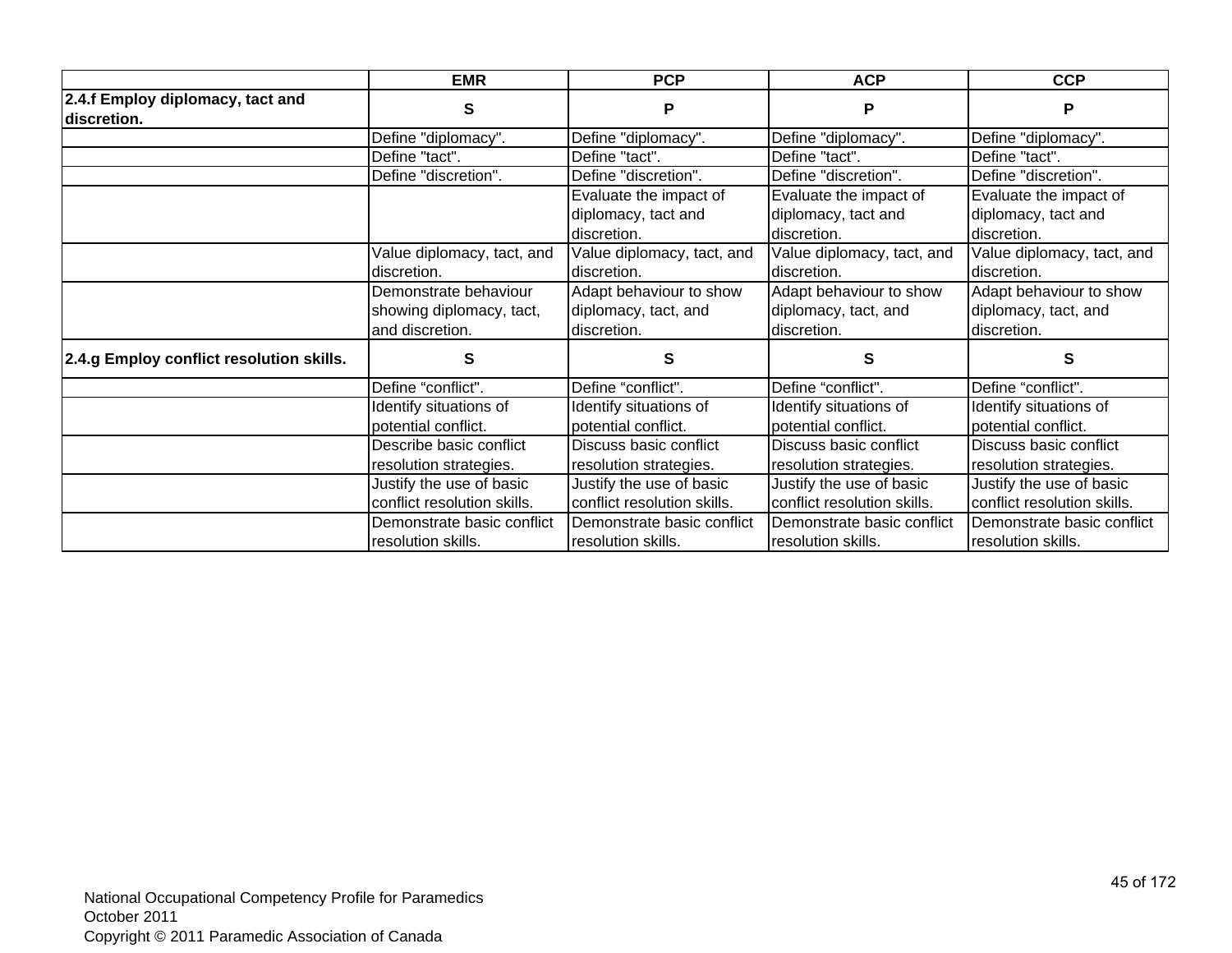|                                                                         | <b>EMR</b>                                                                                         | <b>PCP</b>                                                                                         | <b>ACP</b>                                                                                         | <b>CCP</b>                                                                                         |
|-------------------------------------------------------------------------|----------------------------------------------------------------------------------------------------|----------------------------------------------------------------------------------------------------|----------------------------------------------------------------------------------------------------|----------------------------------------------------------------------------------------------------|
| <b>GENERAL COMPETENCY 3.1 Maintain good physical and mental health.</b> |                                                                                                    |                                                                                                    |                                                                                                    |                                                                                                    |
| <b>SPECIFIC COMPETENCY</b>                                              |                                                                                                    |                                                                                                    | <b>SUB COMPETENCIES</b>                                                                            |                                                                                                    |
| 3.1.a Maintain balance in personal                                      | X                                                                                                  | A                                                                                                  | A                                                                                                  | A                                                                                                  |
| lifestyle.                                                              |                                                                                                    |                                                                                                    |                                                                                                    |                                                                                                    |
|                                                                         | List the components of a<br>balanced, healthy lifestyle.                                           | List the components of a<br>balanced, healthy lifestyle.                                           | List the components of a<br>balanced, healthy lifestyle.                                           | List the components of a<br>balanced, healthy lifestyle.                                           |
|                                                                         |                                                                                                    | Describe personal activities<br>habits which promote a<br>balanced, healthy lifestyle.             | Describe personal activities<br>habits which promote a<br>balanced, healthy lifestyle.             | Describe personal activities<br>habits which promote a<br>balanced, healthy lifestyle.             |
|                                                                         |                                                                                                    | Choose personal<br>activities/habits which<br>promote a balanced and<br>healthy lifestyle.         | Choose personal<br>activities/habits which<br>promote a balanced and<br>healthy lifestyle.         | Choose personal<br>activities/habits which<br>promote a balanced and<br>healthy lifestyle.         |
| 3.1.b Develop and maintain an<br>appropriate support system.            | X                                                                                                  | A                                                                                                  | A                                                                                                  | A                                                                                                  |
|                                                                         | List personal support<br>systems that promote the<br>maintenance of physical<br>and mental health. | List personal support<br>systems that promote the<br>maintenance of physical<br>and mental health. | List personal support<br>systems that promote the<br>maintenance of physical<br>and mental health. | List personal support<br>systems that promote the<br>maintenance of physical<br>and mental health. |
|                                                                         |                                                                                                    | Describe the benefits of a<br>personal support system.                                             | Describe the benefits of a<br>personal support system.                                             | Describe the benefits of a<br>personal support system.                                             |
|                                                                         |                                                                                                    | Value the benefits of a<br>personal support system.                                                | Value the benefits of a<br>personal support system.                                                | Value the benefits of a<br>personal support system.                                                |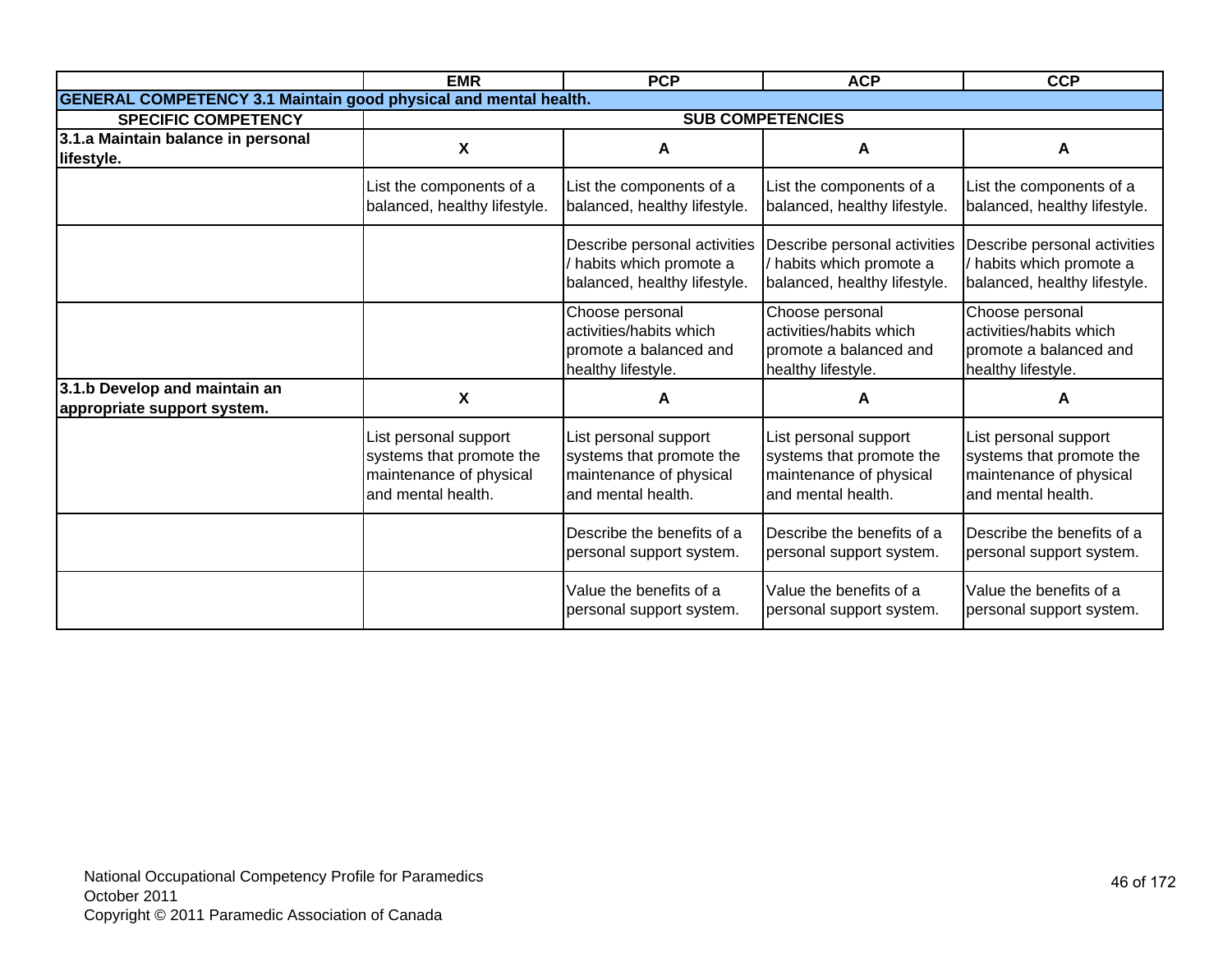|                                        | <b>EMR</b>                                                | <b>PCP</b>                        | <b>ACP</b>                        | <b>CCP</b>                        |
|----------------------------------------|-----------------------------------------------------------|-----------------------------------|-----------------------------------|-----------------------------------|
| 3.1.c Manage stress.                   | X                                                         |                                   |                                   |                                   |
|                                        | Define "stress".                                          | Define "stress".                  | Define "stress".                  | Define "stress".                  |
|                                        | Define "stress disorder".                                 | Define "stress disorder".         | Define "stress disorder".         | Define "stress disorder".         |
|                                        | List factors that typically                               | Describe factors that             | Describe factors that             | Describe factors that             |
|                                        | contribute to personal                                    | typically contribute to           | typically contribute to           | typically contribute to           |
|                                        | stress.                                                   | personal stress.                  | personal stress.                  | personal stress.                  |
|                                        | List techniques to manage                                 | Discuss techniques to             | Discuss techniques to             | Discuss techniques to             |
|                                        | stress.                                                   | manage stress.                    | manage stress.                    | manage stress.                    |
|                                        | Describe the concept of                                   | Explain the concept of            | Explain the concept of            | Explain the concept of            |
|                                        | critical incident stress                                  | critical incident stress          | critical incident stress          | critical incident stress          |
|                                        | management.                                               | management.                       | management.                       | management.                       |
|                                        | Recognize behaviours                                      | Recognize behaviours              | Recognize behaviours              | Recognize behaviours              |
|                                        | suggesting a negative                                     | suggesting a negative             | suggesting a negative             | suggesting a negative             |
|                                        | response to stress.                                       | response to stress.               | response to stress.               | response to stress.               |
|                                        |                                                           | Choose techniques for             | Choose techniques for             | Choose techniques for             |
|                                        |                                                           | managing personal stress.         | managing personal stress.         | managing personal stress.         |
|                                        |                                                           |                                   |                                   |                                   |
| 3.1.d Practice effective strategies to |                                                           |                                   |                                   |                                   |
| improve physical and mental health     | X                                                         | A                                 | A                                 | A                                 |
| related to career.                     | List the effects of shift work                            | List the effects of shift work    | List the effects of shift work    | List the effects of shift work    |
|                                        |                                                           |                                   |                                   |                                   |
|                                        | on physical and mental<br>health.                         | on physical and mental<br>health. | on physical and mental<br>health. | on physical and mental<br>health. |
|                                        |                                                           | Describe strategies to            | Describe strategies to            | Describe strategies to            |
|                                        | List strategies to promote<br>physical and mental health. | promote physical and              | promote physical and              | promote physical and              |
|                                        |                                                           | mental health.                    | mental health.                    | mental health.                    |
|                                        |                                                           | Choose strategies to              | Choose strategies to              | Choose strategies to              |
|                                        |                                                           | promote physical and              | promote physical and              | promote physical and              |
|                                        |                                                           | mental health.                    | mental health.                    | mental health.                    |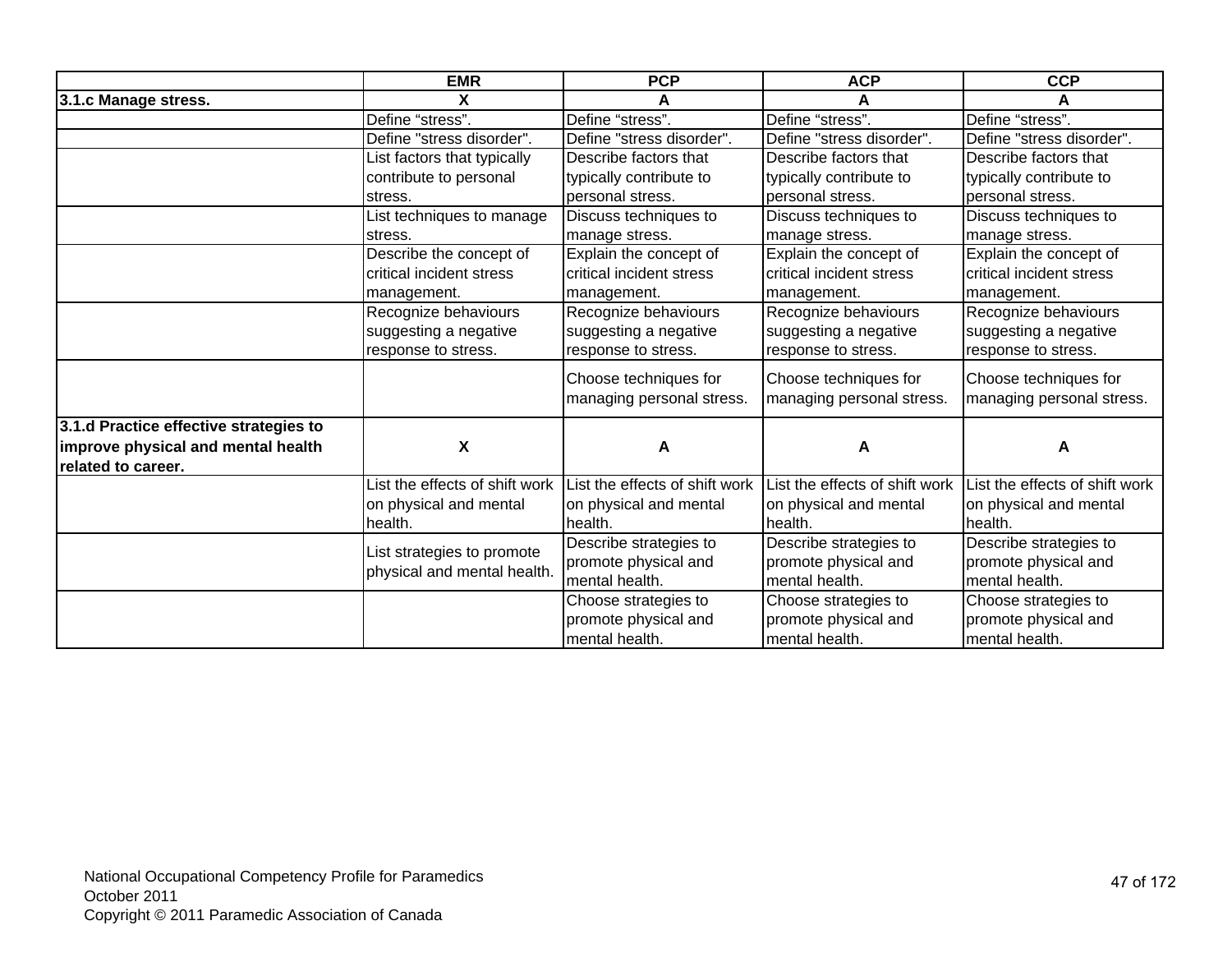|                                                                                                              | <b>EMR</b>                                         | <b>PCP</b>                  | <b>ACP</b>                  | <b>CCP</b>                                                                                                 |
|--------------------------------------------------------------------------------------------------------------|----------------------------------------------------|-----------------------------|-----------------------------|------------------------------------------------------------------------------------------------------------|
| 3.1.e Exhibit physical strength and<br>fitness consistent with the requirements<br>of professional practice. | S                                                  | P                           | P                           | Ρ                                                                                                          |
|                                                                                                              | Describe the physical                              | Describe the physical       | Describe the physical       | Describe the physical                                                                                      |
|                                                                                                              | capabilities required of an                        | capabilities required of an | capabilities required of an | capabilities required of an                                                                                |
|                                                                                                              | EMS practitioner.                                  | <b>EMS</b> practitioner.    | EMS practitioner.           | EMS practitioner.                                                                                          |
|                                                                                                              | Describe strategies to                             | Describe strategies to      | Describe strategies to      | Describe strategies to                                                                                     |
|                                                                                                              | develop and maintain                               | develop and maintain        | develop and maintain        | develop and maintain                                                                                       |
|                                                                                                              | physical strength and                              | physical strength and       | physical strength and       | physical strength and                                                                                      |
|                                                                                                              | fitness.                                           | fitness.                    | fitness.                    | fitness.                                                                                                   |
|                                                                                                              | Choose strategies to                               | Choose strategies to        | Choose strategies to        | Choose strategies to                                                                                       |
|                                                                                                              | develop and maintain                               | develop and maintain        | develop and maintain        | develop and maintain                                                                                       |
|                                                                                                              | physical strength and                              | physical strength and       | physical strength and       | physical strength and                                                                                      |
|                                                                                                              | fitness.                                           | fitness.                    | fitness.                    | fitness.                                                                                                   |
|                                                                                                              | Demonstrate adequate                               | Demonstrate adequate        | Demonstrate adequate        | Demonstrate adequate                                                                                       |
|                                                                                                              | strength and fitness.                              | strength and fitness.       | strength and fitness.       | strength and fitness.                                                                                      |
| <b>GENERAL COMPETENCY 3.2 Practice safe lifting and moving techniques.</b>                                   |                                                    |                             |                             |                                                                                                            |
| <b>SPECIFIC COMPETENCY</b>                                                                                   |                                                    |                             | <b>SUB COMPETENCIES</b>     |                                                                                                            |
| 3.2.a Practice safe biomechanics.                                                                            | S                                                  | P                           | P                           | P                                                                                                          |
|                                                                                                              | Define "safe biomechanics".                        | Define "safe biomechanics". | Define "safe biomechanics"  | Define "safe biomechanics"                                                                                 |
|                                                                                                              | Describe potential injuries                        | Describe potential injuries | Describe potential injuries | Describe potential injuries                                                                                |
|                                                                                                              | common to EMS                                      | common to EMS               | common to EMS               | common to EMS                                                                                              |
|                                                                                                              | practitioners.                                     | practitioners.              | practitioners.              | practitioners.                                                                                             |
|                                                                                                              | Describe strategies to                             | Describe strategies to      | Describe strategies to      | Describe strategies to                                                                                     |
|                                                                                                              | reduce risk of injury.                             | reduce risk of injury.      | reduce risk of injury.      | reduce risk of injury.                                                                                     |
|                                                                                                              | Choose strategies to reduce<br>the risk of injury. | the risk of injury.         | the risk of injury.         | Choose strategies to reduce Choose strategies to reduce Choose strategies to reduce<br>the risk of injury. |
|                                                                                                              | Adapt proper lifting                               | Adapt proper lifting        | Adapt proper lifting        | Adapt proper lifting                                                                                       |
|                                                                                                              | techniques.                                        | techniques.                 | techniques.                 | techniques.                                                                                                |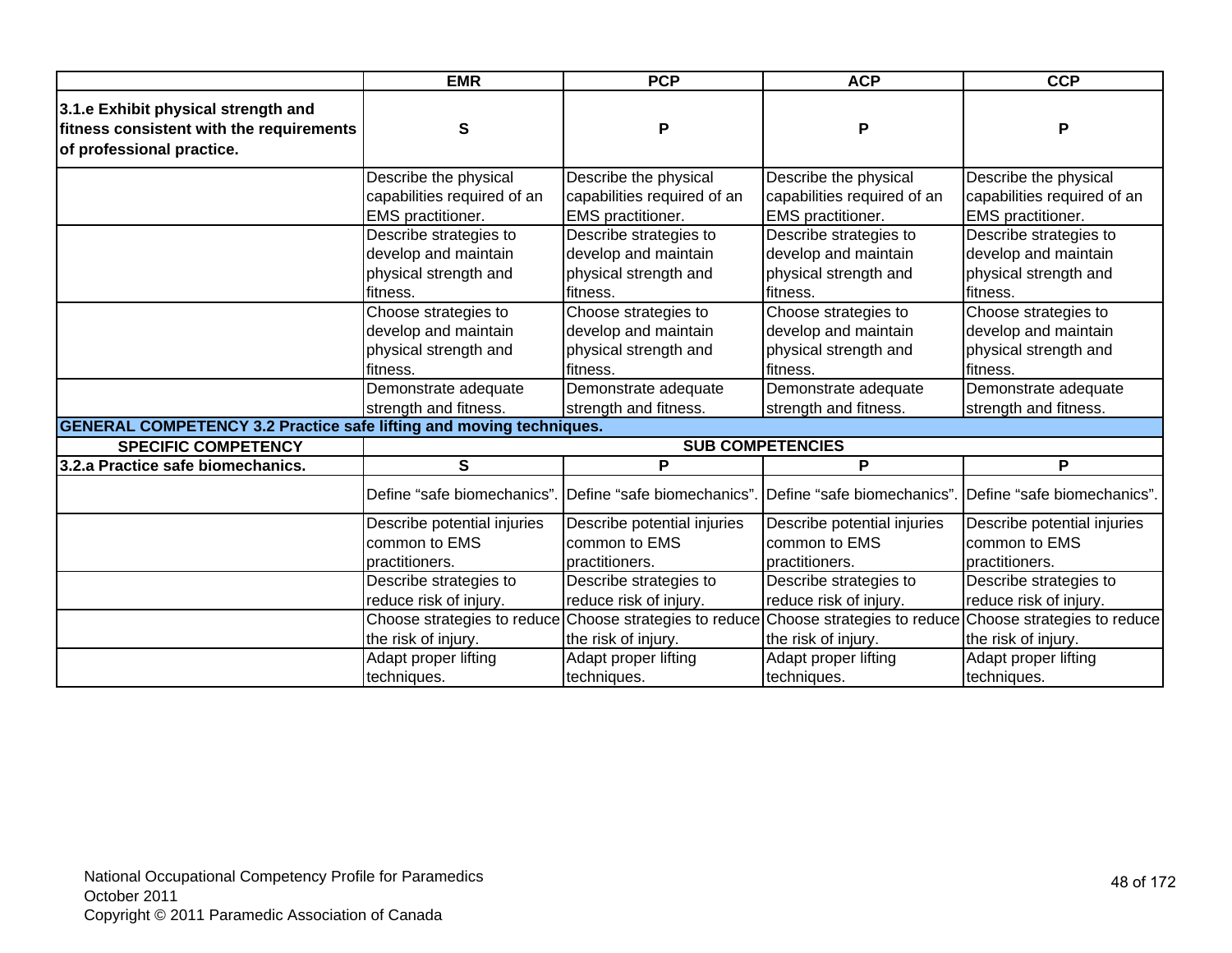|                                                                  | <b>EMR</b>                                                            | <b>PCP</b>                                                            | <b>ACP</b>                                                            | <b>CCP</b>                                                            |
|------------------------------------------------------------------|-----------------------------------------------------------------------|-----------------------------------------------------------------------|-----------------------------------------------------------------------|-----------------------------------------------------------------------|
| 3.2.b Transfer patient from various                              |                                                                       |                                                                       |                                                                       |                                                                       |
| positions using applicable equipment                             | S                                                                     | P                                                                     | P                                                                     | P                                                                     |
| and / or techniques.                                             |                                                                       |                                                                       |                                                                       |                                                                       |
|                                                                  | List equipment for patient                                            | List equipment for patient                                            | List equipment for patient                                            | List equipment for patient                                            |
|                                                                  | transfer.                                                             | transfer.                                                             | transfer.                                                             | transfer.                                                             |
|                                                                  | Describe indications for                                              | Describe indications for                                              | Describe indications for                                              | Describe indications for                                              |
|                                                                  | equipment use.                                                        | equipment use.                                                        | equipment use.                                                        | equipment use.                                                        |
|                                                                  | Identify specifications of the                                        | Identify specifications of the                                        | Identify specifications of the                                        | Identify specifications of the                                        |
|                                                                  | equipment to be used,                                                 | equipment to be used,                                                 | equipment to be used,                                                 | equipment to be used,                                                 |
|                                                                  | including equipment for<br>special patient populations.               | including equipment for<br>special patient populations.               | including equipment for<br>special patient populations.               | including equipment for<br>special patient populations.               |
|                                                                  | Explain techniques of<br>transfer using specified<br>equipment.       | Explain techniques of<br>transfer using specified<br>equipment.       | Explain techniques of<br>transfer using specified<br>equipment.       | Explain techniques of<br>transfer using specified<br>equipment.       |
|                                                                  | Demonstrate patient<br>transfers.                                     | Perform patient transfers.                                            | Perform patient transfers.                                            | Perform patient transfers.                                            |
| 3.2.c Transfer patient using emergency<br>evacuation techniques. | S                                                                     | S                                                                     | S                                                                     | S                                                                     |
|                                                                  | Describe situations where<br>emergency evacuation may<br>be required. | Describe situations where<br>emergency evacuation may<br>be required. | Describe situations where<br>emergency evacuation may<br>be required. | Describe situations where<br>emergency evacuation may<br>be required. |
|                                                                  | Describe emergency lifting<br>and moving techniques.                  | Describe emergency lifting<br>and moving techniques.                  | Describe emergency lifting<br>and moving techniques.                  | Describe emergency lifting<br>and moving techniques.                  |
|                                                                  | Describe alternative<br>techniques and conditions                     | Distinguish alternative<br>techniques and conditions                  | Distinguish alternative<br>techniques and conditions                  | Distinguish alternative<br>techniques and conditions                  |
|                                                                  | for use.                                                              | for use.                                                              | for use.                                                              | for use.                                                              |
|                                                                  | Demonstrate emergency                                                 | Demonstrate emergency                                                 | Demonstrate emergency                                                 | Demonstrate emergency                                                 |
|                                                                  | lifting and moving                                                    | lifting and moving                                                    | lifting and moving                                                    | lifting and moving                                                    |
|                                                                  | techniques.                                                           | techniques.                                                           | techniques.                                                           | techniques.                                                           |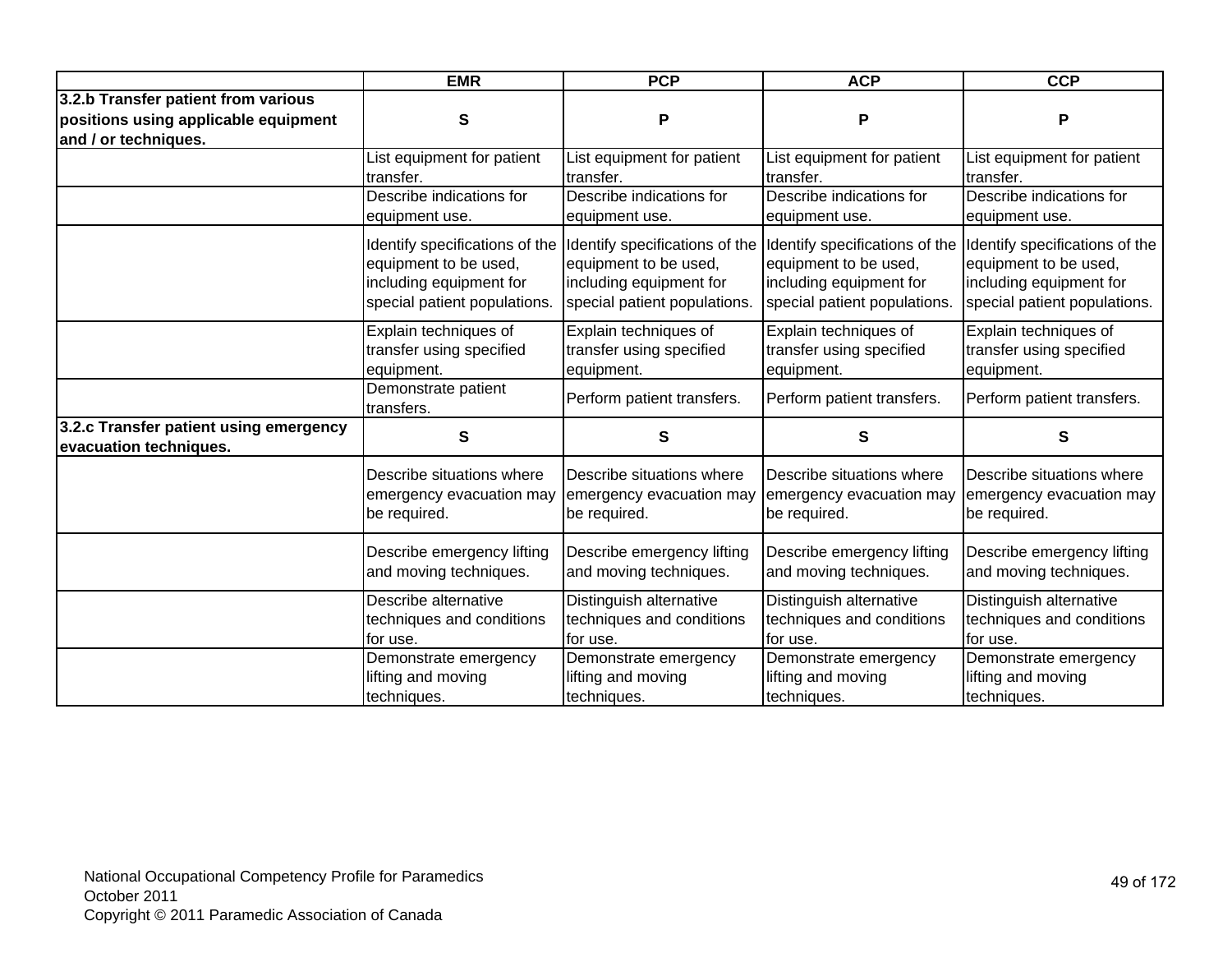|                                                                            | <b>EMR</b>                                                                          | <b>PCP</b>                                                                     | <b>ACP</b>                                                                     | <b>CCP</b>                                                                     |
|----------------------------------------------------------------------------|-------------------------------------------------------------------------------------|--------------------------------------------------------------------------------|--------------------------------------------------------------------------------|--------------------------------------------------------------------------------|
| 3.2.d Secure patient to applicable<br>equipment.                           | S                                                                                   | P                                                                              | P                                                                              | P                                                                              |
|                                                                            | Identify safe and secure<br>methods.                                                | Identify safe and secure<br>methods.                                           | Identify safe and secure<br>methods.                                           | Identify safe and secure<br>methods.                                           |
|                                                                            | Demonstrate safe and<br>secure procedures for<br>patient movement and<br>transport. | Integrate safe and secure<br>procedures for patient<br>movement and transport. | Integrate safe and secure<br>procedures for patient<br>movement and transport. | Integrate safe and secure<br>procedures for patient<br>movement and transport. |
| <b>GENERAL COMPETENCY 3.3 Create and maintain a safe work environment.</b> |                                                                                     |                                                                                |                                                                                |                                                                                |
| <b>SPECIFIC COMPETENCY</b>                                                 |                                                                                     |                                                                                | <b>SUB COMPETENCIES</b>                                                        |                                                                                |
| 3.3.a Assess scene for safety.                                             | S                                                                                   | P                                                                              | P                                                                              | Р                                                                              |
|                                                                            | Define "scene safety".                                                              | Define "scene safety".                                                         | Define "scene safety".                                                         | Define "scene safety".                                                         |
|                                                                            | Describe factors<br>contributing to scene safety.                                   | Describe factors<br>contributing to scene safety.                              | Describe factors<br>contributing to scene safety.                              | Describe factors<br>contributing to scene safety.                              |
|                                                                            | Apply techniques for<br>assessing scene safety.                                     | Apply techniques for<br>assessing scene safety.                                | Apply techniques for<br>assessing scene safety.                                | Apply techniques for<br>assessing scene safety.                                |
|                                                                            | Demonstrate techniques for<br>the assessment of scene<br>safety.                    | Integrate techniques for the<br>assessment of scene<br>safety.                 | Integrate techniques for the<br>assessment of scene<br>safety.                 | Integrate techniques for the<br>assessment of scene<br>safety.                 |
| 3.3.b Address potential occupational<br>hazards.                           | S                                                                                   | P                                                                              | P                                                                              | P                                                                              |
|                                                                            | List potential occupational<br>hazards.                                             | List potential occupational<br>hazards.                                        | List potential occupational<br>hazards.                                        | List potential occupational<br>hazards.                                        |
|                                                                            | Describe ways to manage<br>occupational hazards.                                    | Describe ways to manage<br>occupational hazards.                               | Describe ways to manage<br>occupational hazards.                               | Describe ways to manage<br>occupational hazards.                               |
|                                                                            | Demonstrate techniques to<br>manage occupational<br>hazards.                        | Adapt techniques to<br>manage occupational<br>hazards.                         | Adapt techniques to<br>manage occupational<br>hazards.                         | Adapt techniques to<br>manage occupational<br>hazards.                         |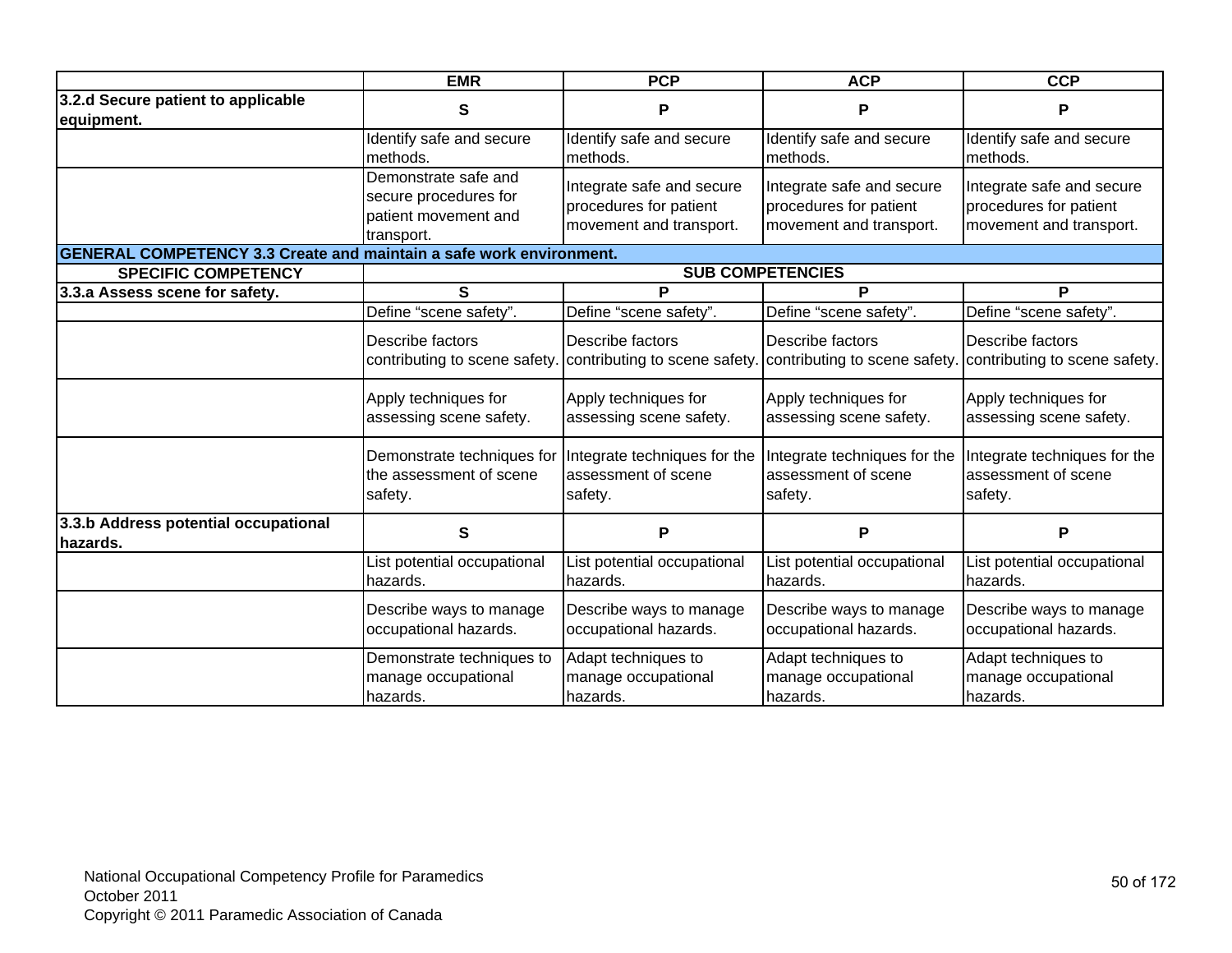|                                       | <b>EMR</b>                                                                                         | <b>PCP</b>                                                                                         | <b>ACP</b>                                                                                         | <b>CCP</b>                                                                                         |
|---------------------------------------|----------------------------------------------------------------------------------------------------|----------------------------------------------------------------------------------------------------|----------------------------------------------------------------------------------------------------|----------------------------------------------------------------------------------------------------|
| 3.3.c Conduct basic extrication.      | S                                                                                                  | S                                                                                                  | S                                                                                                  | S                                                                                                  |
|                                       | Describe basic, non-                                                                               | Describe basic, non-                                                                               | Describe basic, non-                                                                               | Describe basic, non-                                                                               |
|                                       | mechanical patient                                                                                 | mechanical patient                                                                                 | mechanical patient                                                                                 | mechanical patient                                                                                 |
|                                       | extrication principles.                                                                            | extrication principles.                                                                            | extrication principles.                                                                            | extrication principles.                                                                            |
|                                       | Apply basic, non-                                                                                  | Apply basic, non-                                                                                  | Apply basic, non-                                                                                  | Apply basic, non-                                                                                  |
|                                       | mechanical patient                                                                                 | mechanical patient                                                                                 | mechanical patient                                                                                 | mechanical patient                                                                                 |
|                                       | extrication principles.                                                                            | extrication principles.                                                                            | extrication principles.                                                                            | extrication principles.                                                                            |
|                                       | Demonstrate basic, non-                                                                            | Integrate basic, non-                                                                              | Integrate basic, non-                                                                              | Integrate basic, non-                                                                              |
|                                       | mechanical extrication                                                                             | mechanical extrication                                                                             | mechanical extrication                                                                             | mechanical extrication                                                                             |
|                                       | principles.                                                                                        | principles.                                                                                        | principles.                                                                                        | principles.                                                                                        |
| 3.3.d Exhibit defusing and self-      |                                                                                                    |                                                                                                    |                                                                                                    |                                                                                                    |
| protection behaviours appropriate for | S                                                                                                  | S                                                                                                  | S                                                                                                  | S                                                                                                  |
| use with patients and bystanders.     |                                                                                                    |                                                                                                    |                                                                                                    |                                                                                                    |
|                                       | Describe methods of                                                                                | Describe methods of                                                                                | Describe methods of                                                                                | Describe methods of                                                                                |
|                                       | defusing.                                                                                          | defusing.                                                                                          | defusing.                                                                                          | defusing.                                                                                          |
|                                       | Describe methods of self-                                                                          | Describe methods of self-                                                                          | Describe methods of self-                                                                          | Describe methods of self-                                                                          |
|                                       | protection.                                                                                        | protection.                                                                                        | protection.                                                                                        | protection.                                                                                        |
|                                       | Apply methods of defusing.                                                                         | Apply methods of defusing.                                                                         | Apply methods of defusing.                                                                         | Apply methods of defusing.                                                                         |
|                                       | Apply methods of self-                                                                             | Apply methods of self-                                                                             | Apply methods of self-                                                                             | Apply methods of self-                                                                             |
|                                       | protection.                                                                                        | protection.                                                                                        | protection.                                                                                        | protection.                                                                                        |
|                                       | Choose methods of<br>defusing and self-protection. defusing and self-protection                    | Choose methods of                                                                                  | Choose methods of                                                                                  | Choose methods of<br>defusing and self-protection. defusing and self-protection.                   |
|                                       | Demonstrate methods of<br>defusing and self-protection.                                            | Adapt methods of defusing<br>and self-protection.                                                  | Adapt methods of defusing<br>and self-protection.                                                  | Adapt methods of defusing<br>and self-protection.                                                  |
|                                       | Apply safety precautions<br>when dealing with patients<br>suffering from psychiatric<br>illnesses. | Apply safety precautions<br>when dealing with patients<br>suffering from psychiatric<br>illnesses. | Apply safety precautions<br>when dealing with patients<br>suffering from psychiatric<br>illnesses. | Apply safety precautions<br>when dealing with patients<br>suffering from psychiatric<br>illnesses. |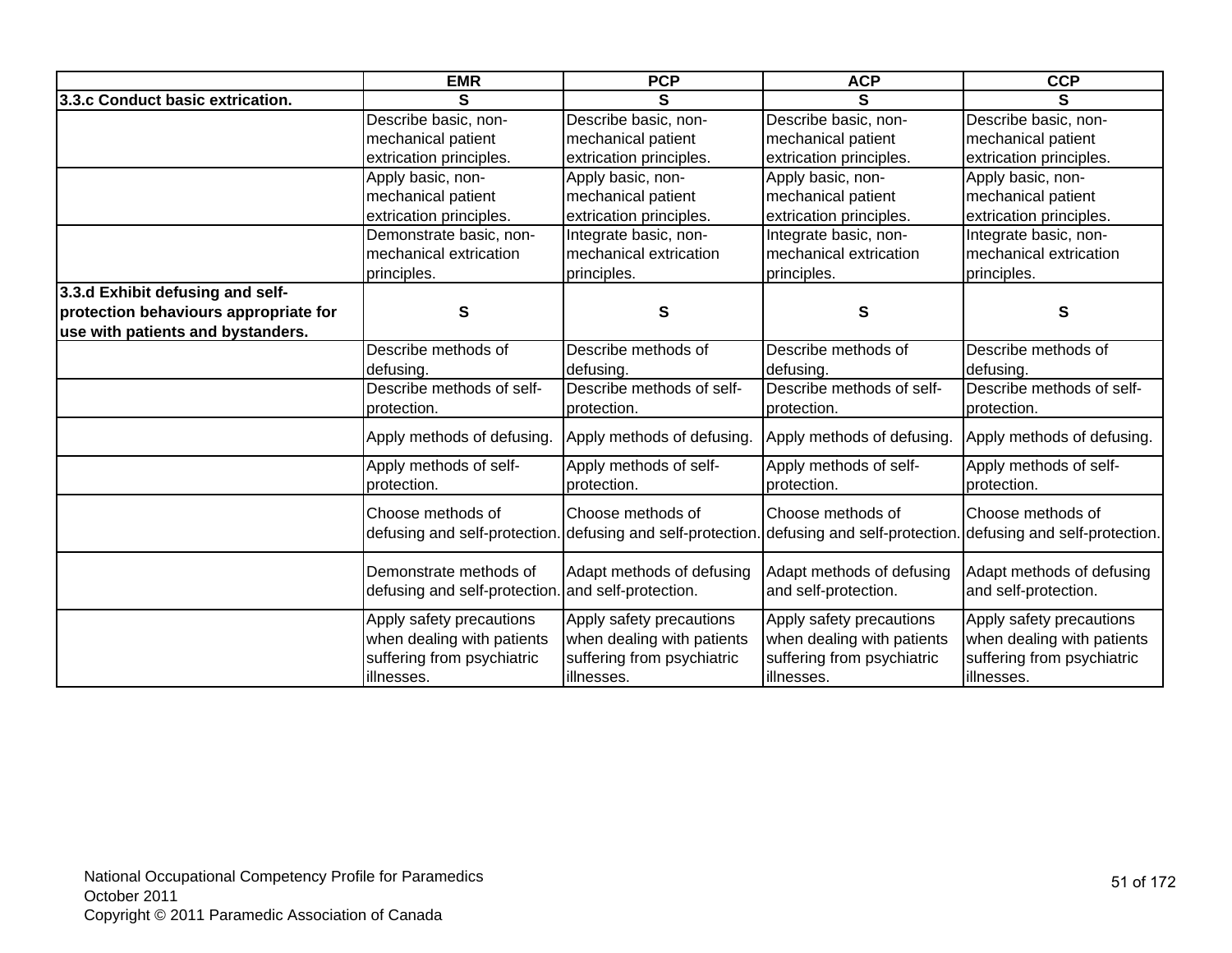|                                                                                                                                                                                      | <b>EMR</b>                                                                                          | <b>PCP</b>                               | <b>ACP</b>                                                              | <b>CCP</b>                                                              |
|--------------------------------------------------------------------------------------------------------------------------------------------------------------------------------------|-----------------------------------------------------------------------------------------------------|------------------------------------------|-------------------------------------------------------------------------|-------------------------------------------------------------------------|
| 3.3.e Conduct procedures and<br>operations consistent with Workplace<br><b>Hazardous Materials Information System</b><br>(WHMIS) and hazardous materials<br>management requirements. | A                                                                                                   | A                                        | A                                                                       | A                                                                       |
|                                                                                                                                                                                      | Identify applicable                                                                                 | Describe applicable                      | Describe applicable                                                     | Describe applicable                                                     |
|                                                                                                                                                                                      | legislation and regulations.                                                                        | legislation and regulations.             | legislation and regulations.                                            | legislation and regulations.                                            |
|                                                                                                                                                                                      | Apply regulations.                                                                                  | Apply regulations.                       | Apply regulations.                                                      | Apply regulations.                                                      |
| 3.3.f Practice infection control<br>techniques.                                                                                                                                      | S                                                                                                   | P                                        | P                                                                       | P                                                                       |
|                                                                                                                                                                                      | Identify common routes for<br>transmission of disease and for transmission of disease<br>infection. | Describe common routes<br>and infection. | Describe common routes<br>for transmission of disease<br>and infection. | Describe common routes<br>for transmission of disease<br>and infection. |
|                                                                                                                                                                                      | Define "infection control                                                                           | Define "infection control                | Define "infection control                                               | Define "infection control                                               |
|                                                                                                                                                                                      | precautions".                                                                                       | precautions".                            | precautions".                                                           | precautions".                                                           |
|                                                                                                                                                                                      | Apply infection control                                                                             | Apply infection control                  | Apply infection control                                                 | Apply infection control                                                 |
|                                                                                                                                                                                      | precautions.                                                                                        | precautions.                             | precautions.                                                            | precautions.                                                            |
|                                                                                                                                                                                      | Describe the appropriate                                                                            | Describe the appropriate                 | Describe the appropriate                                                | Describe the appropriate                                                |
|                                                                                                                                                                                      | procedures for the disposal                                                                         | procedures for the disposal              | procedures for the disposal                                             | procedures for the disposal                                             |
|                                                                                                                                                                                      | of sharps and contaminated                                                                          | of sharps and contaminated               | of sharps and contaminated                                              | of sharps and contaminated                                              |
|                                                                                                                                                                                      | supplies.                                                                                           | supplies.                                | supplies.                                                               | supplies.                                                               |
|                                                                                                                                                                                      | Describe personal                                                                                   | Describe personal                        | Describe personal                                                       | Describe personal                                                       |
|                                                                                                                                                                                      | protective equipment                                                                                | protective equipment                     | protective equipment                                                    | protective equipment                                                    |
|                                                                                                                                                                                      | utilized in practice.                                                                               | utilized in practice.                    | utilized in practice.                                                   | utilized in practice.                                                   |
|                                                                                                                                                                                      | Integrate infection control                                                                         | Integrate infection control              | Integrate infection control                                             | Integrate infection control                                             |
|                                                                                                                                                                                      | precautions and safe                                                                                | precautions and safe                     | precautions and safe                                                    | precautions and safe                                                    |
|                                                                                                                                                                                      | handling procedures.                                                                                | handling procedures.                     | handling procedures.                                                    | handling procedures.                                                    |
|                                                                                                                                                                                      | Demonstrate proper use of                                                                           | Demonstrate proper use of                | Demonstrate proper use of                                               | Demonstrate proper use of                                               |
|                                                                                                                                                                                      | personal protective                                                                                 | personal protective                      | personal protective                                                     | personal protective                                                     |
|                                                                                                                                                                                      | equipment.                                                                                          | equipment.                               | equipment.                                                              | equipment.                                                              |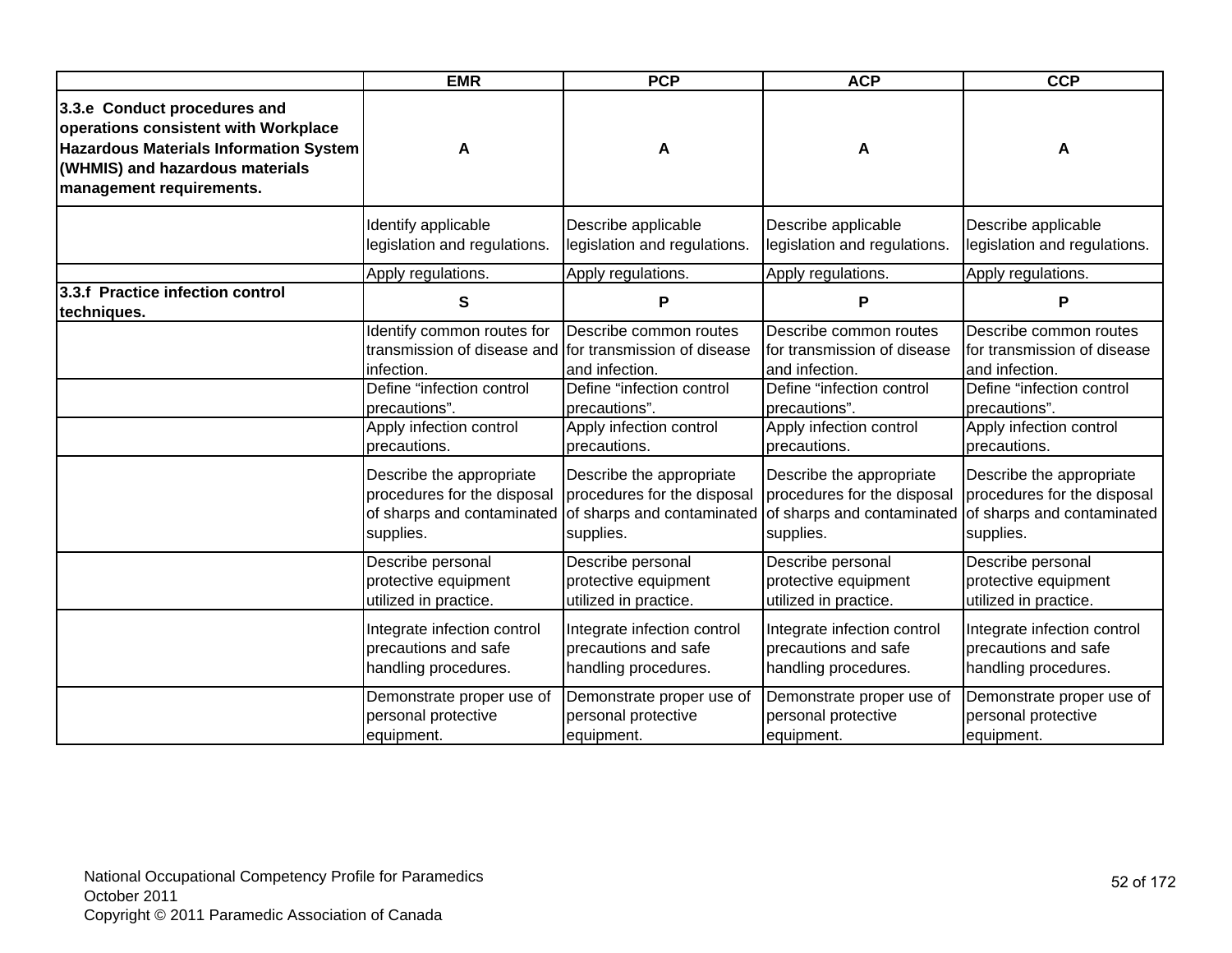|                                                | <b>EMR</b>                                                                          | <b>PCP</b>                                                                                                                         | <b>ACP</b>                                                                | <b>CCP</b>                                                                                                      |
|------------------------------------------------|-------------------------------------------------------------------------------------|------------------------------------------------------------------------------------------------------------------------------------|---------------------------------------------------------------------------|-----------------------------------------------------------------------------------------------------------------|
| 3.3.g Clean and disinfect equipment.           | S                                                                                   | P                                                                                                                                  | P                                                                         | P                                                                                                               |
|                                                | required to clean / disinfect<br>equipment.                                         | List equipment and supplies List equipment and supplies List equipment and supplies<br>required to clean / disinfect<br>equipment. | required to clean / disinfect<br>equipment.                               | List equipment and supplies<br>required to clean / disinfect<br>equipment.                                      |
|                                                | List techniques to clean and<br>disinfect equipment.                                | Describe techniques to<br>clean and disinfect<br>equipment.                                                                        | Describe techniques to<br>clean and disinfect<br>equipment.               | Describe techniques to<br>clean and disinfect<br>equipment.                                                     |
|                                                | Demonstrate correct<br>equipment cleaning and<br>disinfecting techniques.           | Demonstrate correct<br>equipment cleaning and<br>disinfecting techniques.                                                          | Demonstrate correct<br>equipment cleaning and<br>disinfecting techniques. | Demonstrate correct<br>equipment cleaning and<br>disinfecting techniques.                                       |
| 3.3.h Clean and disinfect work<br>environment. | A                                                                                   |                                                                                                                                    |                                                                           |                                                                                                                 |
|                                                | List equipment and supplies<br>required to clean and<br>disinfect work environment. | List equipment and supplies   <br>required to clean and<br>disinfect work environment.                                             | required to clean and<br>disinfect work environment.                      | List equipment and supplies List equipment and supplies<br>required to clean and<br>disinfect work environment. |
|                                                | Describe methods to clean<br>and disinfect work<br>environment.                     | Describe methods to clean<br>and disinfect work<br>environment.                                                                    | Describe methods to clean<br>and disinfect work<br>environment.           | Describe methods to clean<br>and disinfect work<br>lenvironment.                                                |
|                                                |                                                                                     | Demonstrate correct<br>cleaning and disinfecting<br>techniques.                                                                    | Demonstrate correct<br>cleaning and disinfecting<br>techniques.           | Demonstrate correct<br>cleaning and disinfecting<br>techniques.                                                 |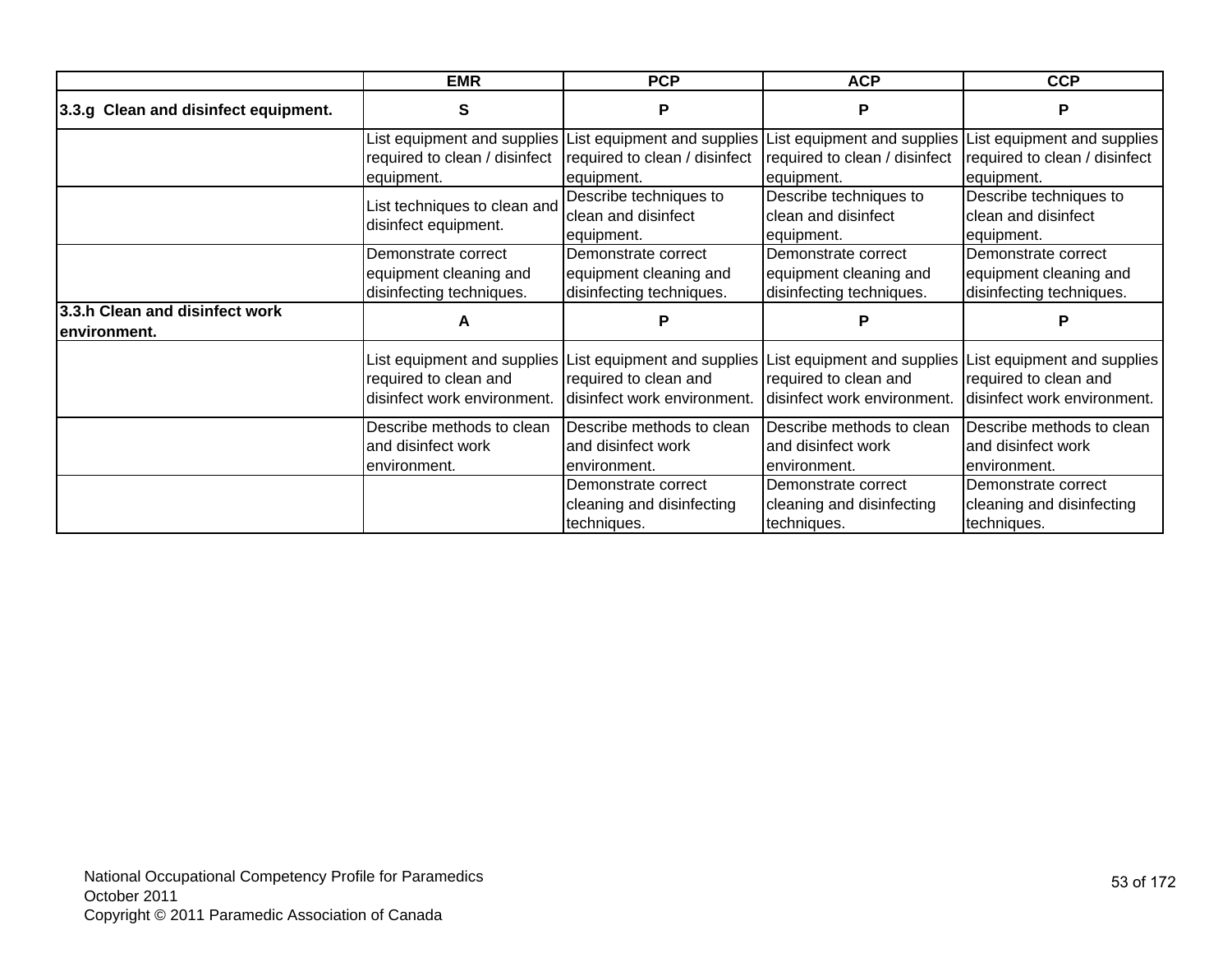|                                                                                 | <b>EMR</b>                                                                                                                                        | <b>PCP</b>                                                          | <b>ACP</b>                                                                                                         | <b>CCP</b>                                                                                                         |
|---------------------------------------------------------------------------------|---------------------------------------------------------------------------------------------------------------------------------------------------|---------------------------------------------------------------------|--------------------------------------------------------------------------------------------------------------------|--------------------------------------------------------------------------------------------------------------------|
| <b>GENERAL COMPETENCY 4.1 Conduct triage in a multiple-patient incident.</b>    |                                                                                                                                                   |                                                                     |                                                                                                                    |                                                                                                                    |
| <b>SPECIFIC COMPETENCY</b>                                                      |                                                                                                                                                   |                                                                     | <b>SUB COMPETENCIES</b>                                                                                            |                                                                                                                    |
| 4.1.a Rapidly assess an incident based<br>on the principles of a triage system. | S                                                                                                                                                 | S                                                                   | S                                                                                                                  | S                                                                                                                  |
|                                                                                 | Discuss triage.                                                                                                                                   | Discuss triage.                                                     | Discuss triage.                                                                                                    | Discuss triage.                                                                                                    |
|                                                                                 | Identify circumstances<br>under which triage is<br>required.                                                                                      | Identify circumstances<br>under which triage is<br>required.        | Identify circumstances<br>under which triage is<br>required.                                                       | Identify circumstances<br>under which triage is<br>required.                                                       |
|                                                                                 |                                                                                                                                                   | Evaluate a triage system.                                           | Evaluate a triage system.                                                                                          | Evaluate a triage system.                                                                                          |
|                                                                                 | Apply the equipment and<br>materials used to sort<br>patients.                                                                                    | Apply the equipment and<br>materials used to sort<br>patients.      | Apply the equipment and<br>materials used to sort<br>patients.                                                     | Apply the equipment and<br>materials used to sort<br>patients.                                                     |
|                                                                                 | Perform targeted patient<br>assessment based on a<br>triage system.                                                                               | Perform targeted patient<br>assessment based on a<br>triage system. | Perform targeted patient<br>assessment based on a<br>triage system.                                                | Perform targeted patient<br>assessment based on a<br>triage system.                                                |
|                                                                                 | Communicate with other<br>responders.                                                                                                             | Communicate with other<br>responders.                               | Communicate with other<br>responders.                                                                              | Communicate with other<br>responders.                                                                              |
|                                                                                 |                                                                                                                                                   | Adapt triage decision<br>making processes.                          | Adapt triage decision<br>making processes.                                                                         | Adapt triage decision<br>making processes.                                                                         |
| 4.1.b Assume different roles in a multiple<br>patient incident.                 | A                                                                                                                                                 | A                                                                   | A                                                                                                                  | A                                                                                                                  |
|                                                                                 | Identify the EMS practitioner Distinguish between the<br>roles involved when<br>managing a multiple patient involved when managing a<br>incident. | <b>EMS</b> practitioner roles<br>multiple patient incident.         | Distinguish between the<br><b>EMS</b> practitioner roles<br>involved when managing a<br>multiple patient incident. | Distinguish between the<br><b>EMS</b> practitioner roles<br>involved when managing a<br>multiple patient incident. |
|                                                                                 | Describe the principal<br>responsibilities of each role.                                                                                          | Describe the principal<br>responsibilities of each role.            | Describe the principal<br>responsibilities of each role.                                                           | Describe the principal<br>responsibilities of each role.                                                           |
| 4.1.c Manage a multiple patient incident.                                       | A                                                                                                                                                 | А                                                                   | A                                                                                                                  | A                                                                                                                  |
|                                                                                 | Apply management<br>principles to a multiple<br>patient incident.                                                                                 | Apply management<br>principles to a multiple<br>patient incident.   | Apply management<br>principles to a multiple<br>patient incident.                                                  | Apply management<br>principles to a multiple<br>patient incident.                                                  |
|                                                                                 | Modify procedures to meet<br>the needs of a specific<br>incident.                                                                                 | Modify procedures to meet<br>the needs of a specific<br>incident.   | Modify procedures to meet<br>the needs of a specific<br>incident.                                                  | Modify procedures to meet<br>the needs of a specific<br>incident.                                                  |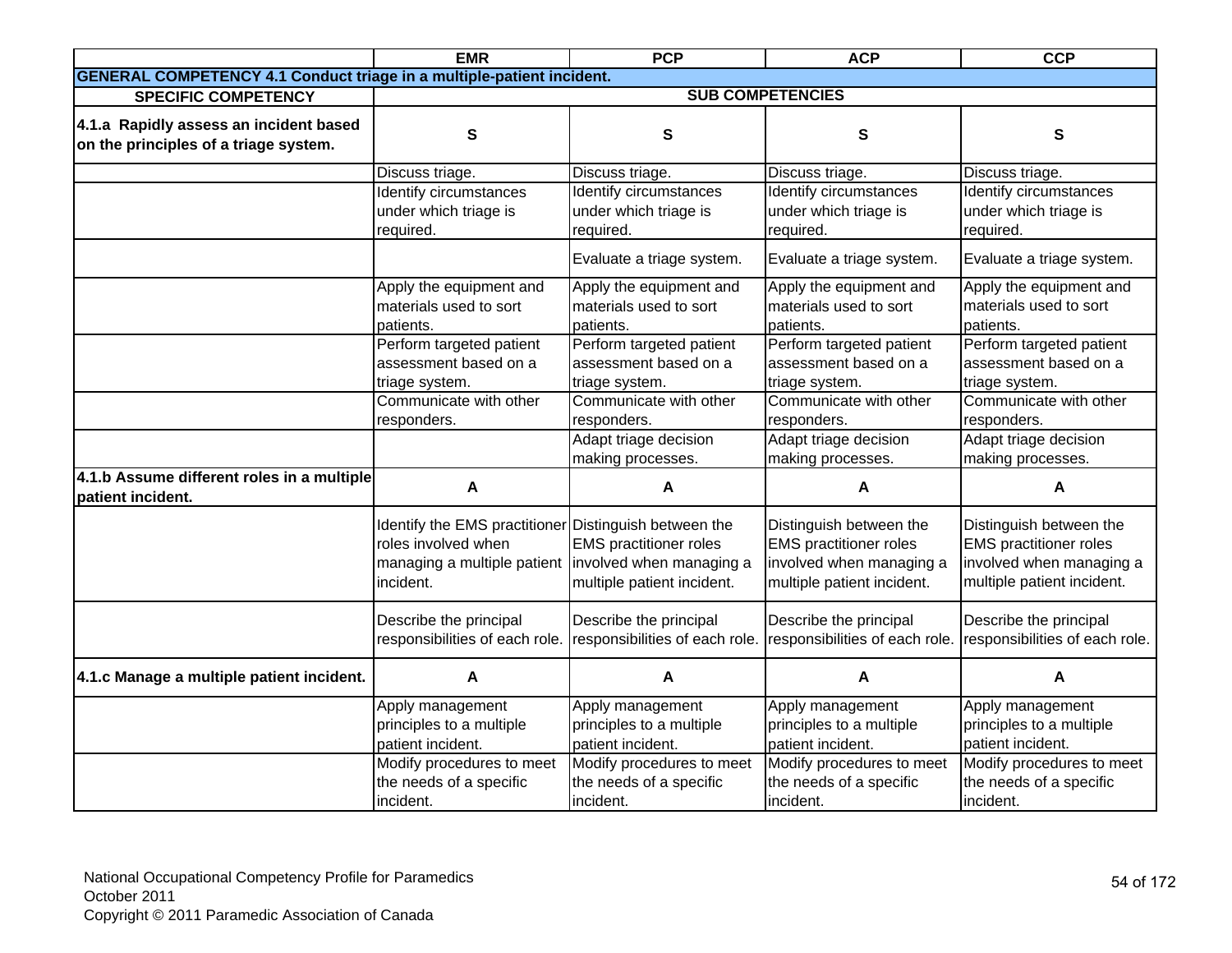|                                                       | <b>EMR</b>                                                                                                 | <b>PCP</b>                                                                                               | <b>ACP</b>                                                                                               | <b>CCP</b>                                                                                                      |
|-------------------------------------------------------|------------------------------------------------------------------------------------------------------------|----------------------------------------------------------------------------------------------------------|----------------------------------------------------------------------------------------------------------|-----------------------------------------------------------------------------------------------------------------|
| <b>GENERAL COMPETENCY 4.2 Obtain patient history.</b> |                                                                                                            |                                                                                                          |                                                                                                          |                                                                                                                 |
| <b>SPECIFIC COMPETENCY</b>                            |                                                                                                            |                                                                                                          | <b>SUB COMPETENCIES</b>                                                                                  |                                                                                                                 |
| 4.2.a Obtain list of patient's allergies.             | $\mathbf s$                                                                                                | P                                                                                                        | P                                                                                                        | P                                                                                                               |
|                                                       | List common examples of<br>allergens.                                                                      | List common examples of<br>allergens.                                                                    | List common examples of<br>allergens.                                                                    | List common examples of<br>allergens.                                                                           |
|                                                       | Describe how an allergen<br>can affect individuals.                                                        | Describe how an allergen<br>can affect individuals.                                                      | Describe how an allergen<br>can affect individuals.                                                      | Describe how an allergen<br>can affect individuals.                                                             |
|                                                       | Evaluate how information<br>about an allergy will affect<br>patient care.                                  | Evaluate how information<br>about an allergy will affect<br>patient care.                                | Evaluate how information<br>about an allergy will affect<br>patient care.                                | Evaluate how information<br>about an allergy will affect<br>patient care.                                       |
|                                                       | Demonstrate the skill of<br>obtaining information about<br>allergies into history<br>gathering procedures. | Integrate the skill of<br>obtaining information about<br>allergies into history<br>gathering procedures. | Integrate the skill of<br>obtaining information about<br>allergies into history<br>gathering procedures. | Integrate the skill of<br>obtaining information about<br>allergies into history<br>gathering procedures.        |
| 4.2.b Obtain patient's medication profile.            | S                                                                                                          | Р                                                                                                        | P                                                                                                        | P                                                                                                               |
|                                                       | Apply various methods of<br>discovering patient's<br>medication profile.                                   | Apply various methods of<br>discovering patient's<br>medication profile.                                 | Apply various methods of<br>discovering patient's<br>medication profile.                                 | Apply various methods of<br>discovering patient's<br>medication profile.                                        |
|                                                       |                                                                                                            | Describe relationship of<br>medication, dosage and<br>frequency to patient history.                      | Evaluate relationship of<br>medication, dosage and<br>frequency to patient history.                      | Evaluate relationship of<br>medication, dosage and<br>frequency to patient history.                             |
|                                                       | Demonstrate the skill of<br>obtaining medication profile<br>into history gathering<br>procedures.          | Integrate the skill of<br>obtaining medication profile<br>into history gathering<br>procedures.          | Integrate the skill of<br>obtaining medication profile<br>into history gathering<br>procedures.          | Integrate the skill of<br>obtaining medication profile<br>into history gathering<br>procedures.                 |
|                                                       |                                                                                                            | Assess patient compliance.                                                                               | Assess patient compliance.                                                                               | Assess patient compliance.                                                                                      |
|                                                       |                                                                                                            |                                                                                                          | Discuss methods of<br>drug / disease interactions.                                                       | Discuss methods of<br>ascertaining drug / drug and ascertaining drug / drug and<br>drug / disease interactions. |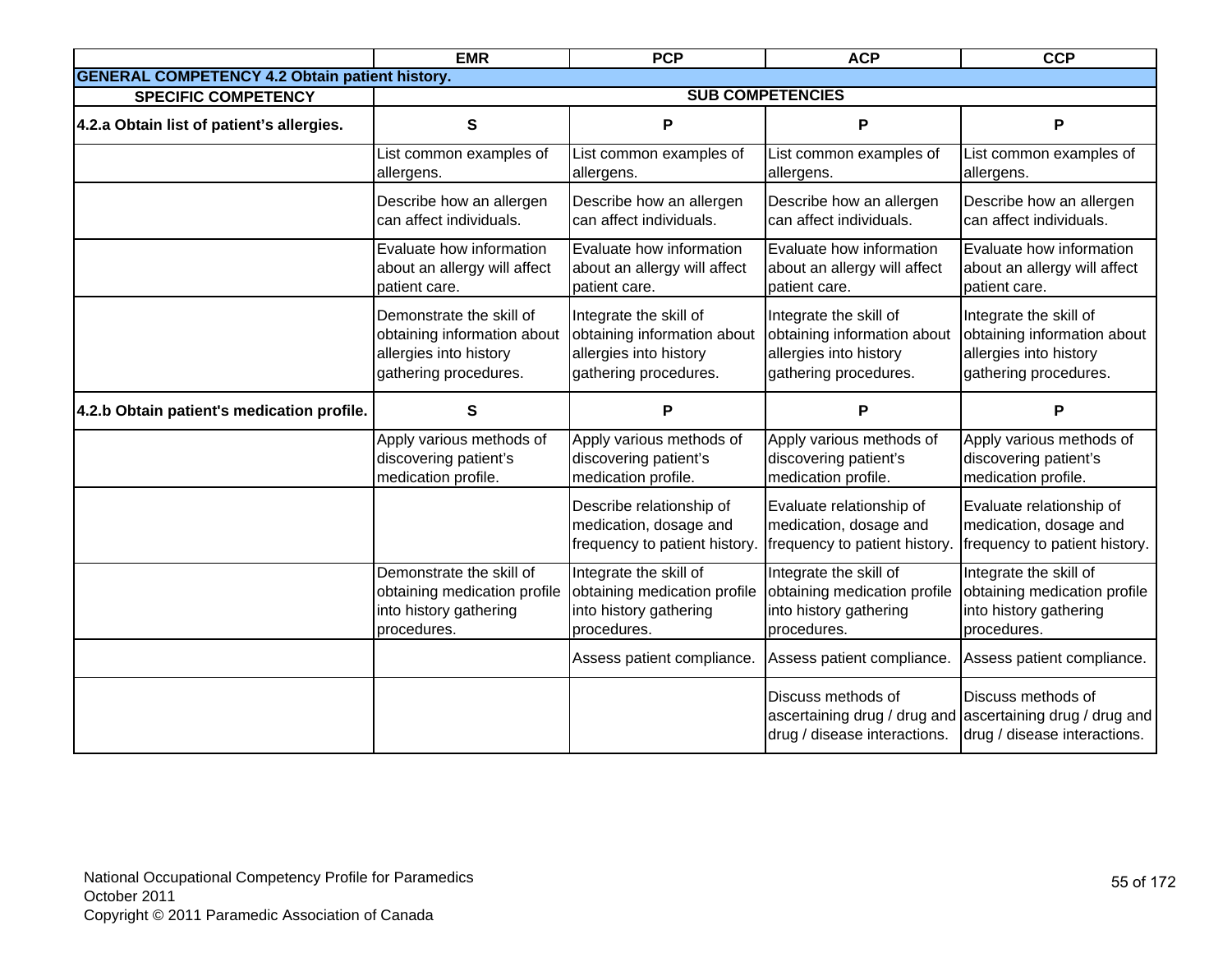|                                                                       | <b>EMR</b>                                                                                        | <b>PCP</b>                                                                                      | <b>ACP</b>                                                                                                                             | <b>CCP</b>                                                                                      |
|-----------------------------------------------------------------------|---------------------------------------------------------------------------------------------------|-------------------------------------------------------------------------------------------------|----------------------------------------------------------------------------------------------------------------------------------------|-------------------------------------------------------------------------------------------------|
| 4.2.c Obtain chief complaint and / or                                 |                                                                                                   |                                                                                                 |                                                                                                                                        |                                                                                                 |
| incident history from patient, family<br>members and / or bystanders. | $\mathbf{s}$                                                                                      | P                                                                                               | P                                                                                                                                      | $\mathsf{P}$                                                                                    |
|                                                                       | List methods of discovering<br>an incident history.                                               | Describe methods of<br>discovering an incident<br>history.                                      | Describe methods of<br>discovering an incident<br>history.                                                                             | Describe methods of<br>discovering an incident<br>history.                                      |
|                                                                       | Describe common<br>components of an incident<br>history.                                          | Describe common<br>components of an incident<br>history.                                        | Describe common<br>components of an incident<br>history.                                                                               | Describe common<br>components of an incident<br>history.                                        |
|                                                                       | Demonstrate the skill of<br>obtaining incident history<br>into the overall patient<br>assessment. | Integrate the skill of<br>obtaining incident history<br>into the overall patient<br>assessment. | Integrate the skill of<br>obtaining incident history<br>into the overall patient<br>assessment.                                        | Integrate the skill of<br>obtaining incident history<br>into the overall patient<br>assessment. |
|                                                                       | Adapt interview techniques<br>to the incident history<br>findings.                                | Adapt interview techniques<br>to the incident history<br>findings.                              | Adapt interview techniques<br>to the incident history<br>findings.                                                                     | Adapt interview techniques<br>to the incident history<br>findings.                              |
|                                                                       | Integrate incident history<br>information into patient care<br>procedures.                        | Integrate incident history<br>procedures.                                                       | Integrate incident history<br>information into patient care information into patient care information into patient care<br>procedures. | Integrate incident history<br>procedures.                                                       |
| 4.2.d Obtain information regarding<br>patient's past medical history. | $\mathbf{s}$                                                                                      | P                                                                                               | P                                                                                                                                      | P                                                                                               |
|                                                                       | List methods of discovering<br>a patient's medical history.                                       | List methods of discovering<br>a patient's medical history.                                     | ist methods of discovering<br>a patient's medical history.                                                                             | List methods of discovering<br>a patient's medical history.                                     |
|                                                                       | Describe common<br>components of a complete<br>medical history.                                   | Describe common<br>components of a complete<br>medical history.                                 | Describe common<br>components of a complete<br>medical history.                                                                        | Describe common<br>components of a complete<br>medical history.                                 |
|                                                                       | Demonstrate the skill of<br>obtaining medical history<br>into the overall patient<br>assessment.  | Integrate the skill of<br>obtaining medical history<br>into the overall patient<br>assessment.  | Integrate the skill of<br>obtaining medical history<br>into the overall patient<br>assessment.                                         | Integrate the skill of<br>obtaining medical history<br>into the overall patient<br>assessment.  |
|                                                                       | Demonstrate interview<br>techniques appropriate to<br>the medical history findings.               | Adapt interview techniques<br>to the medical history<br>findings.                               | Adapt interview techniques<br>to the medical history<br>findings.                                                                      | Adapt interview techniques<br>to the medical history<br>findings.                               |
|                                                                       | Integrate medical history<br>information into patient care<br>procedures.                         | Integrate medical history<br>procedures.                                                        | Integrate medical history<br>information into patient care information into patient care information into patient care<br>procedures.  | Integrate medical history<br>procedures.                                                        |
|                                                                       |                                                                                                   | Assess current health<br>status with respect to past<br>medical history                         | Evaluate current health<br>status with respect to past<br>medical history                                                              | Evaluate current health<br>status with respect to past<br>medical history                       |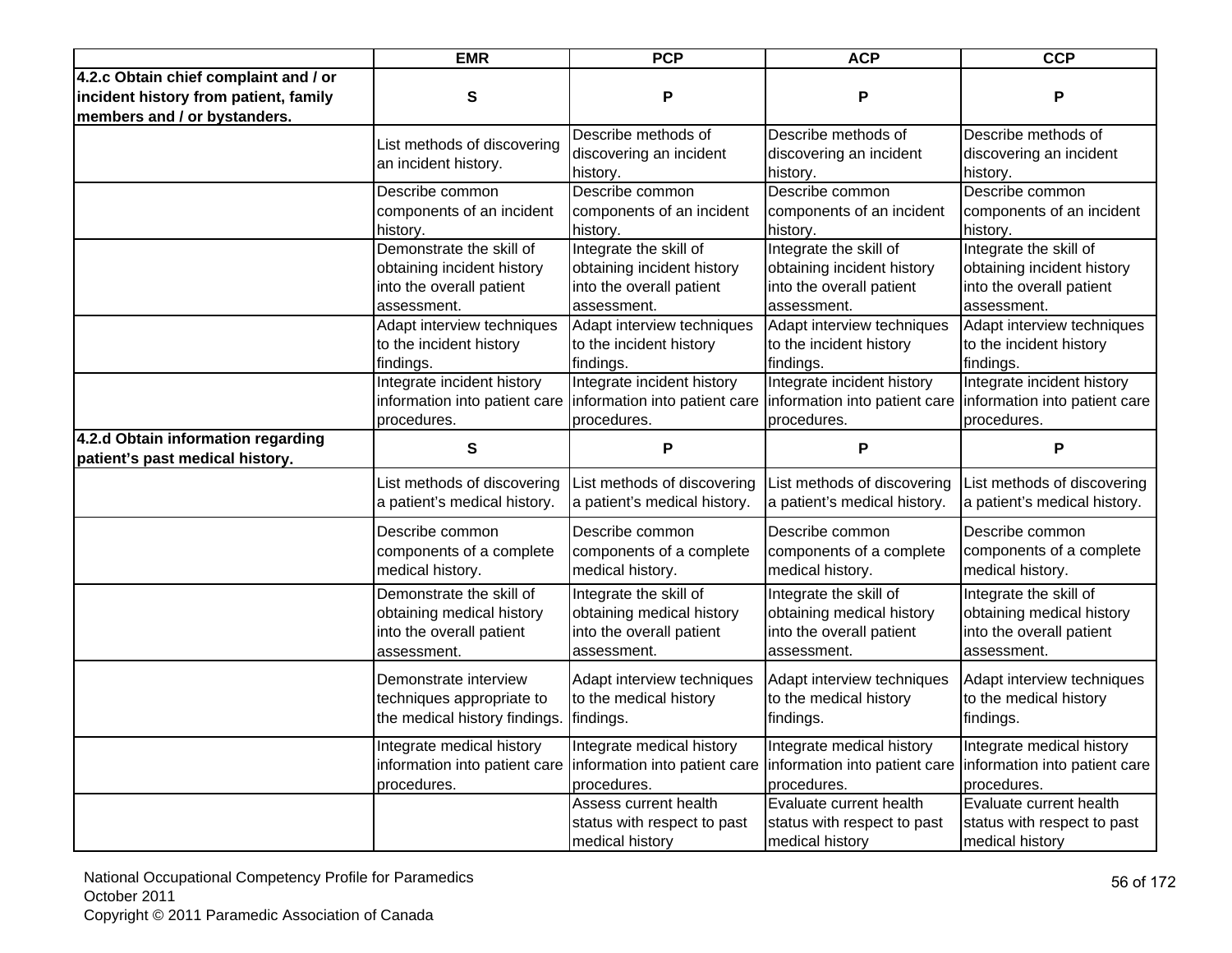|                                                                                                   | <b>EMR</b>                                                   | <b>PCP</b>                                                   | <b>ACP</b>                                                                                                                                                                              | <b>CCP</b>                                                   |
|---------------------------------------------------------------------------------------------------|--------------------------------------------------------------|--------------------------------------------------------------|-----------------------------------------------------------------------------------------------------------------------------------------------------------------------------------------|--------------------------------------------------------------|
| 4.2.e Obtain information about patient's<br>last oral intake.                                     | S                                                            | P                                                            | P                                                                                                                                                                                       | P                                                            |
|                                                                                                   | List situations when<br>last oral intake may be<br>required. | List situations when<br>last oral intake may be<br>required. | List situations when<br>information about a patient's information about a patient's information about a patient's information about a patient's<br>last oral intake may be<br>required. | List situations when<br>last oral intake may be<br>required. |
|                                                                                                   | List methods of discovering                                  | List methods of discovering                                  | List methods of discovering                                                                                                                                                             | List methods of discovering                                  |
|                                                                                                   | information regarding last                                   | information regarding last                                   | information regarding last                                                                                                                                                              | information regarding last                                   |
|                                                                                                   | oral intake.                                                 | oral intake.                                                 | oral intake.                                                                                                                                                                            | oral intake.                                                 |
|                                                                                                   | Demonstrate the skill of                                     | Integrate the skill of                                       | Integrate the skill of                                                                                                                                                                  | Integrate the skill of                                       |
|                                                                                                   | obtaining information                                        | obtaining information                                        | obtaining information                                                                                                                                                                   | obtaining information                                        |
|                                                                                                   | regarding last oral intake                                   | regarding last oral intake                                   | regarding last oral intake                                                                                                                                                              | regarding last oral intake                                   |
|                                                                                                   | into the overall patient                                     | into the overall patient                                     | into the overall patient                                                                                                                                                                | into the overall patient                                     |
|                                                                                                   | assessment.                                                  | assessment.                                                  | assessment.                                                                                                                                                                             | assessment.                                                  |
| 4.2.f Obtain information regarding<br>incident through accurate and complete<br>scene assessment. | S                                                            | P                                                            | P                                                                                                                                                                                       | P                                                            |
|                                                                                                   | List methods of discovering<br>incident information.         | Describe methods of<br>discovering incident<br>information.  | Describe methods of<br>discovering incident<br>information.                                                                                                                             | Describe methods of<br>discovering incident<br>information.  |
|                                                                                                   | Demonstrate the skill of                                     | Integrate the skill of                                       | Integrate the skill of                                                                                                                                                                  | Integrate the skill of                                       |
|                                                                                                   | obtaining incident                                           | obtaining incident                                           | obtaining incident                                                                                                                                                                      | obtaining incident                                           |
|                                                                                                   | information into the overall                                 | information into the overall                                 | information into the overall                                                                                                                                                            | information into the overall                                 |
|                                                                                                   | scene assessment.                                            | scene assessment.                                            | scene assessment.                                                                                                                                                                       | scene assessment.                                            |
|                                                                                                   | Adapt scene management                                       | Adapt scene management                                       | Adapt scene management                                                                                                                                                                  | Adapt scene management                                       |
|                                                                                                   | from information gained                                      | from information gained                                      | from information gained                                                                                                                                                                 | from information gained                                      |
|                                                                                                   | during continuous scene                                      | during continuous scene                                      | during continuous scene                                                                                                                                                                 | during continuous scene                                      |
|                                                                                                   | assessment.                                                  | assessment.                                                  | assessment.                                                                                                                                                                             | assessment.                                                  |
|                                                                                                   | Integrate incident                                           | Integrate incident                                           | Integrate incident                                                                                                                                                                      | Integrate incident                                           |
|                                                                                                   | information into patient care                                | information into patient care                                | information into patient care                                                                                                                                                           | information into patient care                                |
|                                                                                                   | procedures.                                                  | procedures.                                                  | procedures.                                                                                                                                                                             | procedures.                                                  |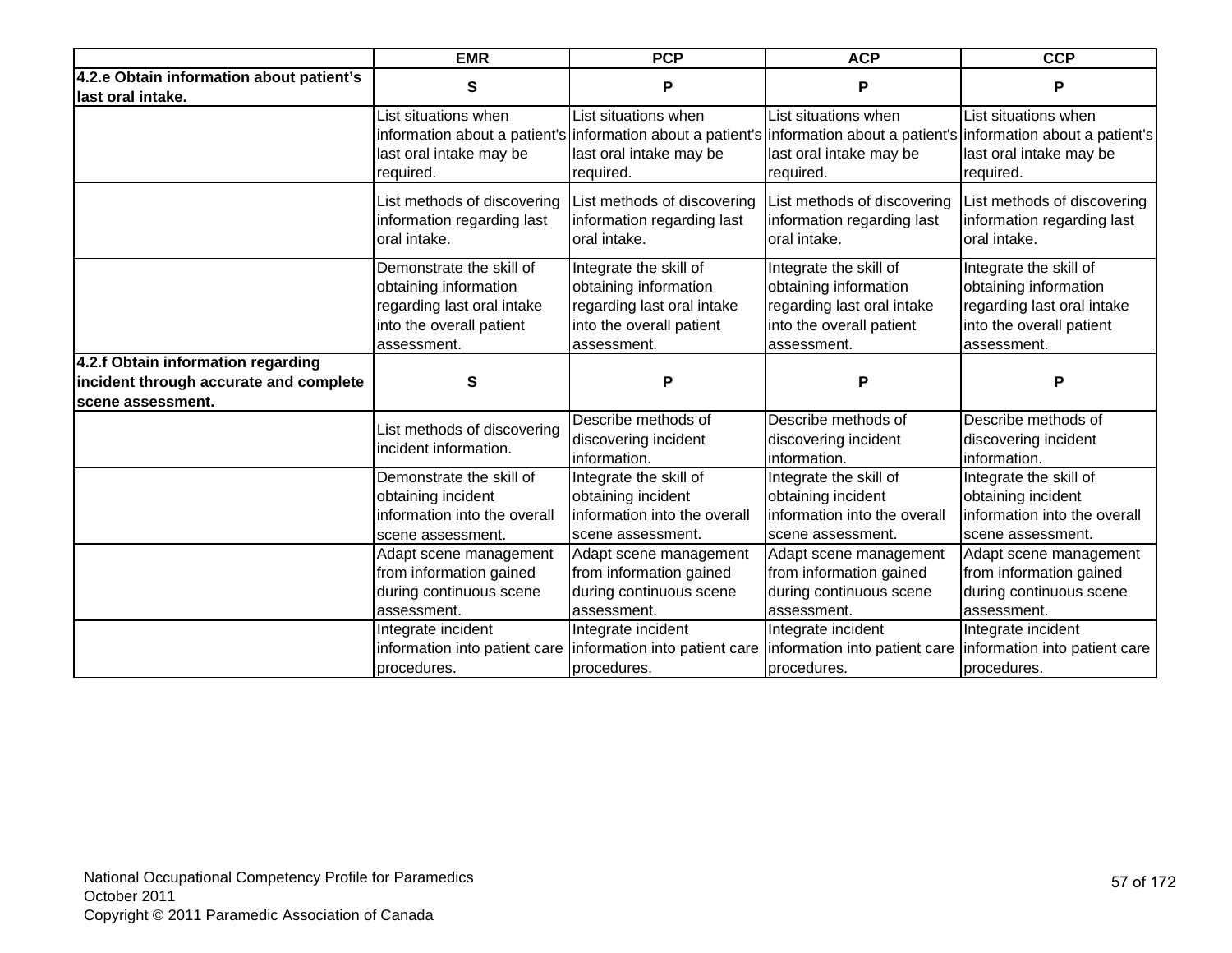|                                                                                                                                    | <b>EMR</b>                                                                    | <b>PCP</b>                                                                                                       | <b>ACP</b>                                                                                                       | <b>CCP</b>                                                                                                       |
|------------------------------------------------------------------------------------------------------------------------------------|-------------------------------------------------------------------------------|------------------------------------------------------------------------------------------------------------------|------------------------------------------------------------------------------------------------------------------|------------------------------------------------------------------------------------------------------------------|
| GENERAL COMPETENCY 4.3 Conduct complete physical assessment demonstrating appropriate use of inspection, palpation, percussion and |                                                                               |                                                                                                                  |                                                                                                                  |                                                                                                                  |
| <b>SPECIFIC COMPETENCY</b>                                                                                                         |                                                                               |                                                                                                                  | <b>SUB COMPETENCIES</b>                                                                                          |                                                                                                                  |
| 4.3.a Conduct Primary patient                                                                                                      | S                                                                             | P                                                                                                                | P                                                                                                                | ${\sf P}$                                                                                                        |
| assessment and interpret findings.                                                                                                 |                                                                               |                                                                                                                  |                                                                                                                  |                                                                                                                  |
|                                                                                                                                    | Explain primary                                                               | Explain primary                                                                                                  | Explain primary                                                                                                  | Explain primary                                                                                                  |
|                                                                                                                                    | assessment.                                                                   | assessment.                                                                                                      | assessment.                                                                                                      | assessment.                                                                                                      |
|                                                                                                                                    | Distinguish between trauma                                                    | Distinguish between trauma                                                                                       | Distinguish between trauma                                                                                       | Distinguish between trauma                                                                                       |
|                                                                                                                                    | assessment and primary                                                        | assessment and primary                                                                                           | assessment and primary                                                                                           | assessment and primary                                                                                           |
|                                                                                                                                    | medical assessment.                                                           | medical assessment.                                                                                              | medical assessment.                                                                                              | medical assessment.                                                                                              |
|                                                                                                                                    | Evaluate life threatening                                                     | Evaluate life threatening                                                                                        | Evaluate life threatening                                                                                        | Evaluate life threatening                                                                                        |
|                                                                                                                                    | findings from primary                                                         | findings from primary                                                                                            | findings from primary                                                                                            | findings from primary                                                                                            |
|                                                                                                                                    | assessment.                                                                   | assessment.                                                                                                      | assessment.                                                                                                      | assessment.                                                                                                      |
|                                                                                                                                    | Apply appropriate                                                             | Apply appropriate                                                                                                | Apply appropriate                                                                                                | Apply appropriate                                                                                                |
|                                                                                                                                    | sequential techniques for                                                     | sequential techniques for                                                                                        | sequential techniques for                                                                                        | sequential techniques for                                                                                        |
|                                                                                                                                    | primary assessment.                                                           | primary assessment.                                                                                              | primary assessment.                                                                                              | primary assessment.                                                                                              |
|                                                                                                                                    | Apply primary assessment                                                      | Apply primary assessment                                                                                         | Apply primary assessment                                                                                         | Apply primary assessment                                                                                         |
|                                                                                                                                    | to different age groups.                                                      | to different age groups.                                                                                         | to different age groups.                                                                                         | to different age groups.                                                                                         |
|                                                                                                                                    | Demonstrate techniques for                                                    | Perform techniques for                                                                                           | Perform techniques for                                                                                           | Perform techniques for                                                                                           |
|                                                                                                                                    | primary assessment.                                                           | primary assessment.                                                                                              | primary assessment.                                                                                              | primary assessment.                                                                                              |
|                                                                                                                                    | Adapt assessment                                                              | Adapt assessment                                                                                                 | Adapt assessment                                                                                                 | Adapt assessment                                                                                                 |
|                                                                                                                                    | techniques to primary                                                         | techniques to primary                                                                                            | techniques to primary                                                                                            | techniques to primary                                                                                            |
|                                                                                                                                    | assessment findings.                                                          | assessment findings.                                                                                             | assessment findings.                                                                                             | assessment findings.                                                                                             |
|                                                                                                                                    |                                                                               | Analyze initial assessments<br>to determine patient's level<br>of distress and severity of<br>illness or injury. | Analyze initial assessments<br>to determine patient's level<br>of distress and severity of<br>illness or injury. | Analyze initial assessments<br>to determine patient's level<br>of distress and severity of<br>illness or injury. |
|                                                                                                                                    | Perform procedures to<br>address problems found in<br>the primary assessment. | Infer a provisional<br>diagnosis.                                                                                | Infer a provisional<br>diagnosis.                                                                                | Infer a provisional<br>diagnosis.                                                                                |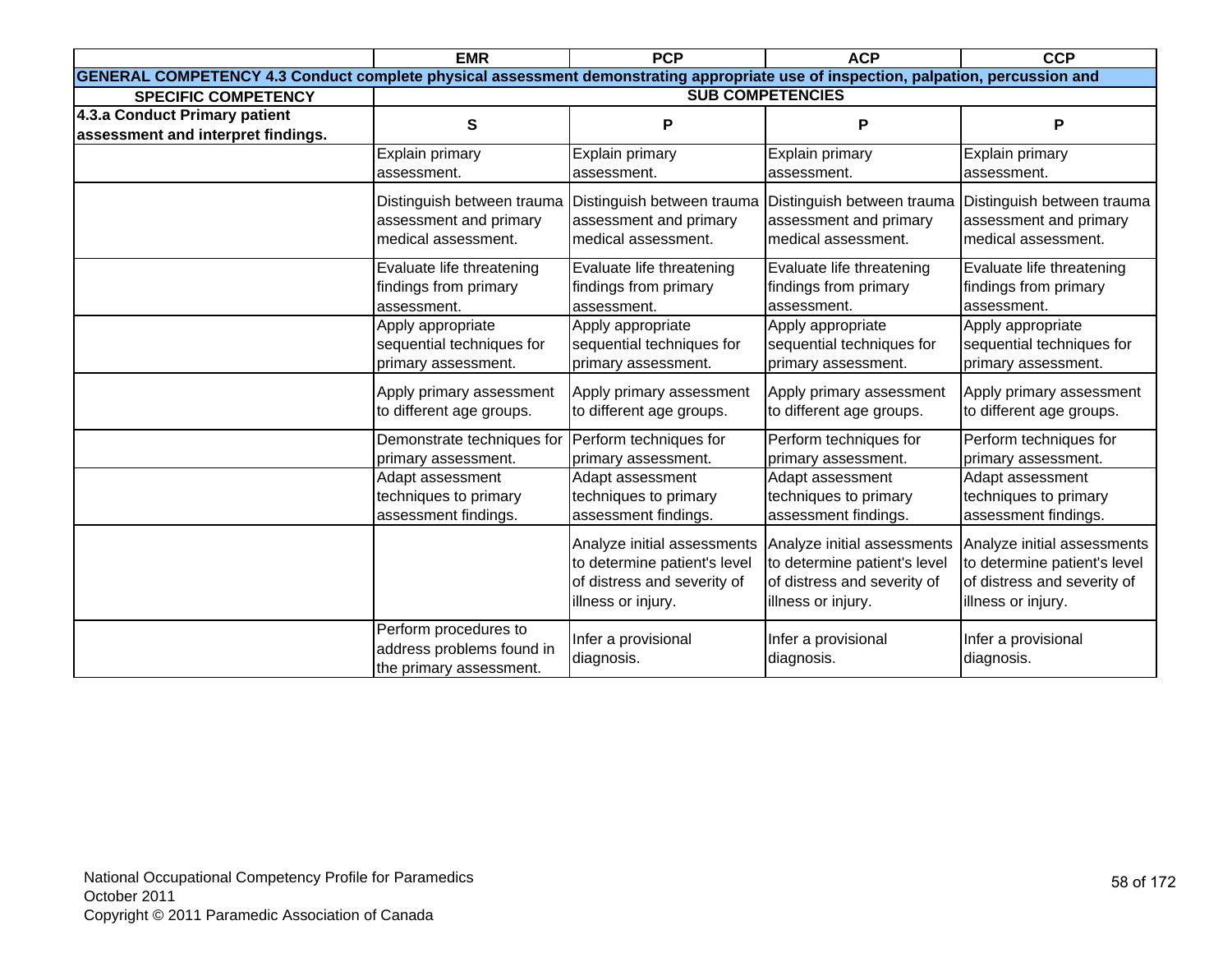|                                                                       | <b>EMR</b>                                                                      | <b>PCP</b>                        | <b>ACP</b>                        | <b>CCP</b>                        |
|-----------------------------------------------------------------------|---------------------------------------------------------------------------------|-----------------------------------|-----------------------------------|-----------------------------------|
| 4.3.b Conduct secondary patient<br>assessment and interpret findings. | S                                                                               | P                                 | P                                 | P                                 |
|                                                                       | Explain secondary                                                               | Explain secondary                 | Explain secondary                 | Explain secondary                 |
|                                                                       | assessment.                                                                     | assessment.                       | assessment.                       | assessment.                       |
|                                                                       | Distinguish between trauma                                                      | Distinguish between trauma        | Distinguish between trauma        | Distinguish between trauma        |
|                                                                       | assessment and secondary                                                        | assessment and secondary          | assessment and secondary          | assessment and secondary          |
|                                                                       | medical assessment.                                                             | medical assessment.               | medical assessment.               | medical assessment.               |
|                                                                       | Evaluate life threatening                                                       | Evaluate life threatening         | Evaluate life threatening         | Evaluate life threatening         |
|                                                                       | findings from secondary                                                         | findings from secondary           | findings from secondary           | findings from secondary           |
|                                                                       | assessment.                                                                     | assessment.                       | assessment.                       | assessment.                       |
|                                                                       | Apply appropriate                                                               | Apply appropriate                 | Apply appropriate                 | Apply appropriate                 |
|                                                                       | sequential techniques for                                                       | sequential techniques for         | sequential techniques for         | sequential techniques for         |
|                                                                       | secondary assessment.                                                           | secondary assessment.             | secondary assessment.             | secondary assessment.             |
|                                                                       | Apply secondary                                                                 | Apply secondary                   | Apply secondary                   | Apply secondary                   |
|                                                                       | assessment to different age                                                     | assessment to different age       | assessment to different age       | assessment to different age       |
|                                                                       | groups.                                                                         | groups.                           | groups.                           | groups.                           |
|                                                                       | Demonstrate techniques for                                                      | Perform techniques for            | Perform techniques for            | Perform techniques for            |
|                                                                       | secondary assessment.                                                           | secondary assessment.             | secondary assessment.             | secondary assessment.             |
|                                                                       | Adapt assessment                                                                | Adapt assessment                  | Adapt assessment                  | Adapt assessment                  |
|                                                                       | techniques to secondary                                                         | techniques to secondary           | techniques to secondary           | techniques to secondary           |
|                                                                       | assessment findings.                                                            | assessment findings.              | assessment findings.              | assessment findings.              |
|                                                                       | Perform procedures to<br>address problems found in<br>the secondary assessment. | Infer a provisional<br>diagnosis. | Infer a provisional<br>diagnosis. | Infer a provisional<br>diagnosis. |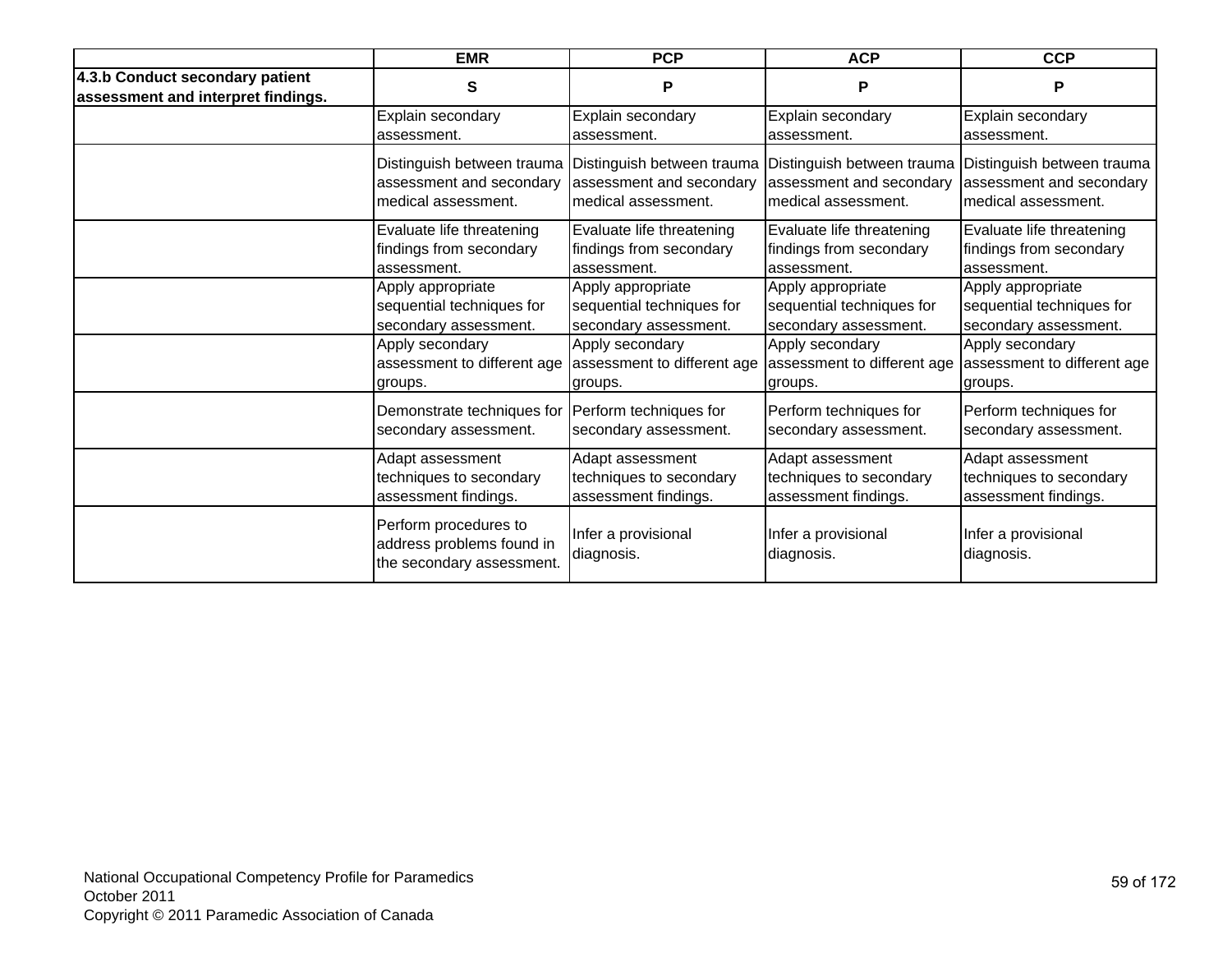|                                                                           | <b>EMR</b>                                                                                                        | <b>PCP</b>                                                                                                                                                               | <b>ACP</b>                                                                                                                                                            | <b>CCP</b>                                                                                                                                                                                                                    |
|---------------------------------------------------------------------------|-------------------------------------------------------------------------------------------------------------------|--------------------------------------------------------------------------------------------------------------------------------------------------------------------------|-----------------------------------------------------------------------------------------------------------------------------------------------------------------------|-------------------------------------------------------------------------------------------------------------------------------------------------------------------------------------------------------------------------------|
| 4.3.c Conduct cardiovascular system<br>assessment and interpret findings. | S                                                                                                                 | P                                                                                                                                                                        | P                                                                                                                                                                     | P                                                                                                                                                                                                                             |
|                                                                           | Describe the<br>pathophysiology of specific<br>cardiovascular illnesses and<br>injuries listed in Appendix<br>4A. | of specific cardiovascular<br>illnesses and injuries listed<br>in Appendix 4B.                                                                                           | Explain the pathophysiology Explain the pathophysiology Explain the pathophysiology<br>of specific cardiovascular<br>illnesses and injuries listed<br>in Appendix 4C. | of specific cardiovascular<br>illnesses and injuries listed<br>in Appendix 4C.                                                                                                                                                |
|                                                                           | Apply assessment<br>techniques specific to the<br>cardiovascular system.                                          | Apply assessment<br>techniques specific to the<br>cardiovascular system.                                                                                                 | Apply assessment<br>techniques specific to the<br>cardiovascular system.                                                                                              | Apply assessment<br>techniques specific to the<br>cardiovascular system.                                                                                                                                                      |
|                                                                           |                                                                                                                   | Evaluate findings related to<br>the etiology,<br>pathophysiology and<br>manifestations of the<br>injuries listed in Appendix<br>4B.                                      | Evaluate findings related to<br>the etiology,<br>pathophysiology and<br>manifestations of the<br>injuries listed in Appendix<br>4C.                                   | Evaluate findings related to<br>the etiology,<br>pathophysiology and<br>manifestations of the<br>cardiovascular illnesses and cardiovascular illnesses and cardiovascular illnesses and<br>injuries listed in Appendix<br>4C. |
|                                                                           | Demonstrate assessment<br>techniques for<br>injuries.                                                             | Perform assessment<br>techniques for<br>cardiovascular illnesses and cardiovascular illnesses and cardiovascular illnesses and cardiovascular illnesses and<br>Injuries. | Perform assessment<br>techniques for<br>injuries.                                                                                                                     | Perform assessment<br>techniques for<br>injuries.                                                                                                                                                                             |
|                                                                           | Adapt assessment<br>techniques to<br>cardiovascular history<br>findings.                                          | Adapt assessment<br>techniques to<br>cardiovascular history<br>findings.                                                                                                 | Adapt assessment<br>techniques to<br>cardiovascular history<br>findings.                                                                                              | Adapt assessment<br>techniques to<br>cardiovascular history<br>findings.                                                                                                                                                      |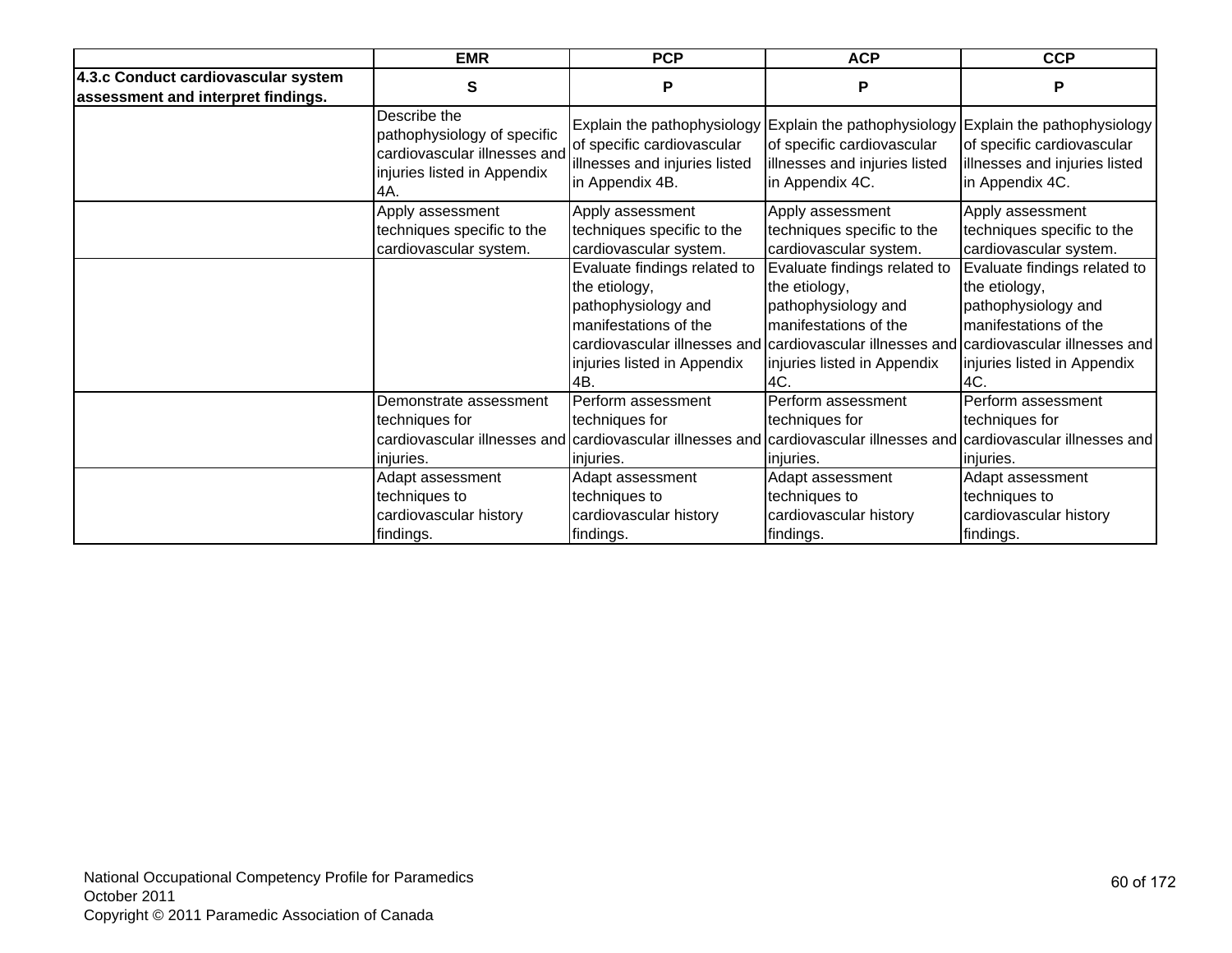|                                                                         | <b>EMR</b>                                                                                                      | <b>PCP</b>                                                                                                                                                        | <b>ACP</b>                                                                                                                                                        | <b>CCP</b>                                                                                                                                                        |
|-------------------------------------------------------------------------|-----------------------------------------------------------------------------------------------------------------|-------------------------------------------------------------------------------------------------------------------------------------------------------------------|-------------------------------------------------------------------------------------------------------------------------------------------------------------------|-------------------------------------------------------------------------------------------------------------------------------------------------------------------|
| 4.3.d Conduct neurological system<br>assessment and interpret findings. | S                                                                                                               | P                                                                                                                                                                 | P                                                                                                                                                                 | P                                                                                                                                                                 |
|                                                                         | Describe the<br>pathophysiology of specific<br>neurological illnesses and<br>injuries listed in Appendix<br>4A. | Explain the pathophysiology<br>of specific neurological<br>illnesses and injuries listed<br>in Appendix 4B.                                                       | Explain the pathophysiology<br>of specific neurological<br>illnesses and injuries listed<br>in Appendix 4C.                                                       | Explain the pathophysiology<br>of specific neurological<br>illnesses and injuries listed<br>in Appendix 4C.                                                       |
|                                                                         | Apply assessment<br>techniques specific to the<br>neurological system.                                          | Apply assessment<br>techniques specific to the<br>neurological system.                                                                                            | Apply assessment<br>techniques specific to the<br>neurological system.                                                                                            | Apply assessment<br>techniques specific to the<br>neurological system.                                                                                            |
|                                                                         |                                                                                                                 | Evaluate findings related to<br>the etiology,<br>pathophysiology and<br>manifestations of the<br>neurological illnesses and<br>injuries listed in Appendix<br>4B. | Evaluate findings related to<br>the etiology,<br>pathophysiology and<br>manifestations of the<br>neurological illnesses and<br>injuries listed in Appendix<br>4C. | Evaluate findings related to<br>the etiology,<br>pathophysiology and<br>manifestations of the<br>neurological illnesses and<br>injuries listed in Appendix<br>4C. |
|                                                                         | Demonstrate assessment<br>techniques for neurological<br>illnesses and injuries.                                | Perform assessment<br>techniques for neurological<br>illnesses and injuries.                                                                                      | Perform assessment<br>techniques for neurological<br>illnesses and injuries.                                                                                      | Perform assessment<br>techniques for neurological<br>illnesses and injuries.                                                                                      |
|                                                                         | Adapt assessment<br>techniques to neurological<br>history findings.                                             | Adapt assessment<br>techniques to neurological<br>history findings.                                                                                               | Adapt assessment<br>techniques to neurological<br>history findings.                                                                                               | Adapt assessment<br>techniques to neurological<br>history findings.                                                                                               |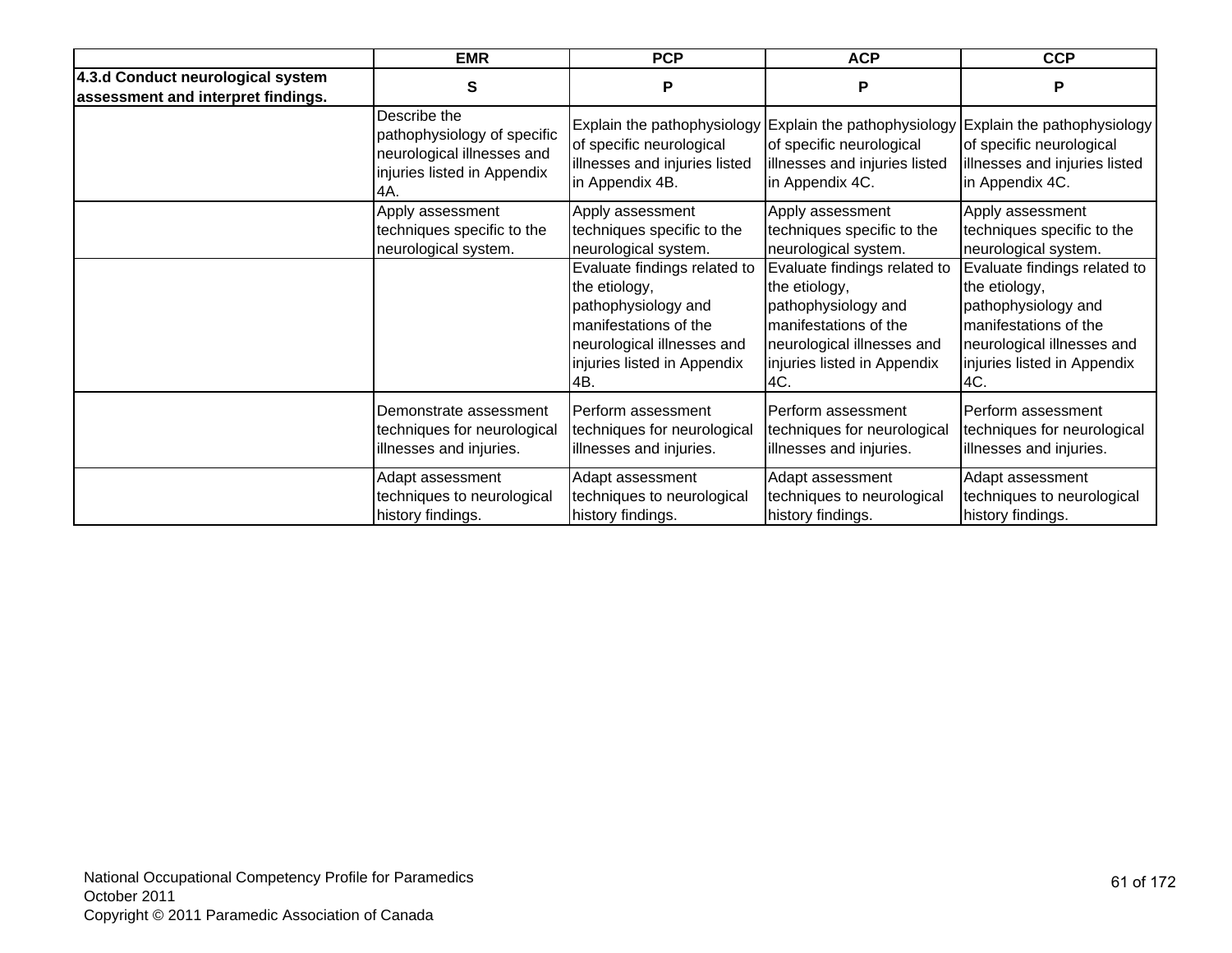|                                                                        | <b>EMR</b>                                                                                                     | <b>PCP</b>                                                                                                                                                       | <b>ACP</b>                                                                                                                                                      | <b>CCP</b>                                                                                                                                                       |
|------------------------------------------------------------------------|----------------------------------------------------------------------------------------------------------------|------------------------------------------------------------------------------------------------------------------------------------------------------------------|-----------------------------------------------------------------------------------------------------------------------------------------------------------------|------------------------------------------------------------------------------------------------------------------------------------------------------------------|
| 4.3.e Conduct respiratory system<br>assessment and interpret findings. | S                                                                                                              | P                                                                                                                                                                | P                                                                                                                                                               | P                                                                                                                                                                |
|                                                                        | Describe the<br>pathophysiology of specific<br>respiratory illnesses and<br>injuries listed in Appendix<br>4A. | Explain the pathophysiology<br>of specific respiratory<br>illnesses and injuries listed<br>in Appendix 4B.                                                       | Explain the pathophysiology Explain the pathophysiology<br>of specific respiratory<br>illnesses and injuries listed<br>in Appendix 4C.                          | of specific respiratory<br>illnesses and injuries listed<br>in Appendix 4C.                                                                                      |
|                                                                        | Apply assessment<br>techniques specific to the<br>respiratory system.                                          | Apply assessment<br>techniques specific to the<br>respiratory system.                                                                                            | Apply assessment<br>techniques specific to the<br>respiratory system.                                                                                           | Apply assessment<br>techniques specific to the<br>respiratory system.                                                                                            |
|                                                                        |                                                                                                                | Evaluate findings related to<br>the etiology,<br>pathophysiology and<br>manifestations of the<br>respiratory illnesses and<br>injuries listed in Appendix<br>4B. | Evaluate findings related to<br>the etiology,<br>pathophysiology and<br>manifestations of the<br>respiratory illnesses and<br>injuries listed in Appendix<br>AC | Evaluate findings related to<br>the etiology,<br>pathophysiology and<br>manifestations of the<br>respiratory illnesses and<br>injuries listed in Appendix<br>4C. |
|                                                                        |                                                                                                                |                                                                                                                                                                  | Evaluate significance of<br>normal and adventitious<br>breath sounds identified on<br>auscultation.                                                             | Evaluate significance of<br>normal and adventitious<br>breath sounds identified on<br>auscultation.                                                              |
|                                                                        | Demonstrate assessment<br>techniques for respiratory<br>illnesses and injuries.                                | Perform assessment<br>techniques for respiratory<br>illnesses and injuries.                                                                                      | Perform assessment<br>techniques for respiratory<br>illnesses and injuries.                                                                                     | Perform assessment<br>techniques for respiratory<br>illnesses and injuries.                                                                                      |
|                                                                        | Adapt assessment<br>techniques to respiratory<br>history findings.                                             | Adapt assessment<br>techniques to respiratory<br>history findings.                                                                                               | Adapt assessment<br>techniques to respiratory<br>history findings.                                                                                              | Adapt assessment<br>techniques to respiratory<br>history findings.                                                                                               |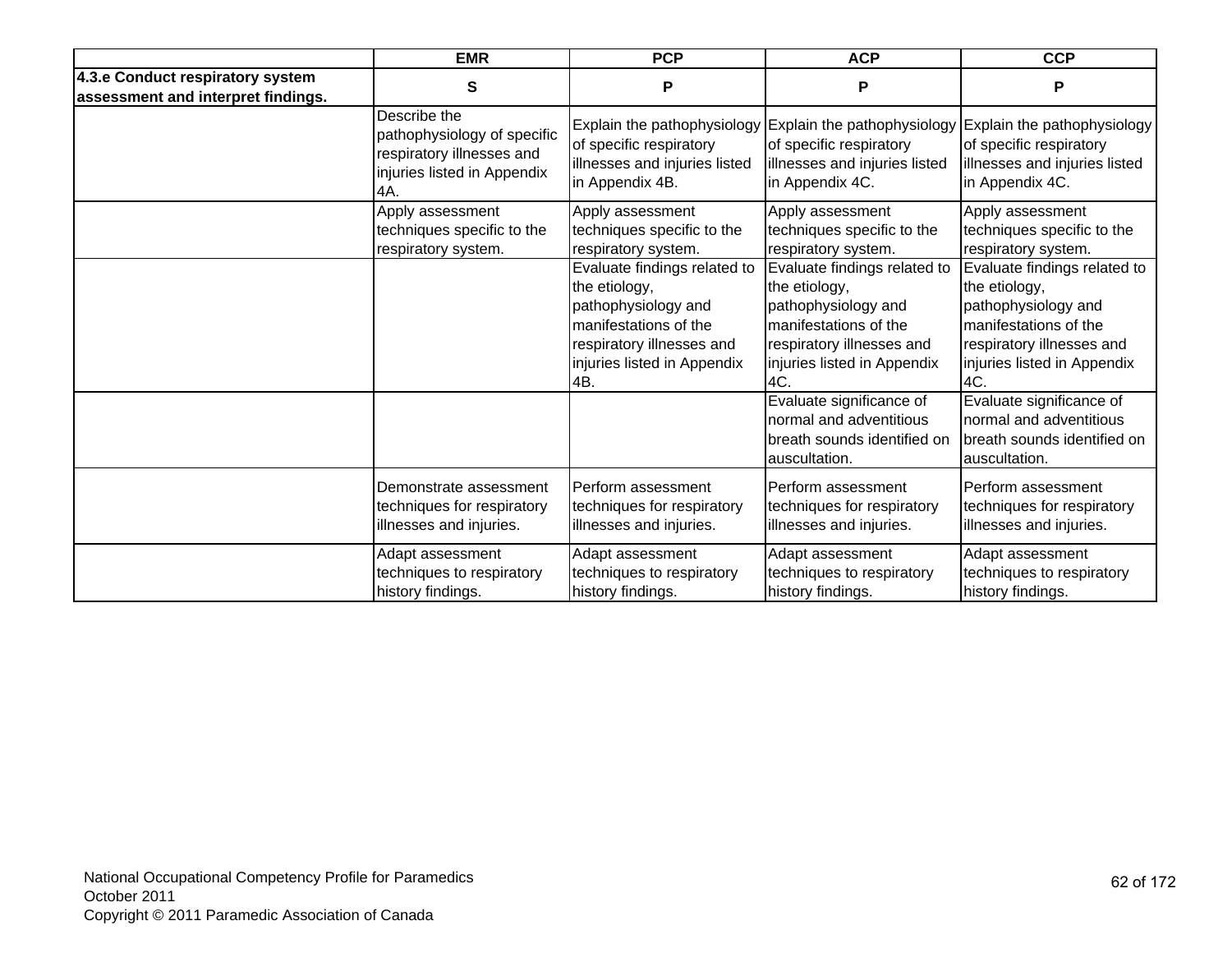|                                                                 | <b>EMR</b>                                                                                                                           | <b>PCP</b>                                                                                                                                                                             | <b>ACP</b>                                                                                                                                                                             | <b>CCP</b>                                                                                                                                                                             |
|-----------------------------------------------------------------|--------------------------------------------------------------------------------------------------------------------------------------|----------------------------------------------------------------------------------------------------------------------------------------------------------------------------------------|----------------------------------------------------------------------------------------------------------------------------------------------------------------------------------------|----------------------------------------------------------------------------------------------------------------------------------------------------------------------------------------|
| 4.3.f Conduct obstetrical assessment<br>and interpret findings. | A                                                                                                                                    | S                                                                                                                                                                                      | $\mathbf c$                                                                                                                                                                            | C                                                                                                                                                                                      |
|                                                                 | Describe the<br>pathophysiology of specific<br>illnesses and injuries to the<br>female reproductive system<br>listed in Appendix 4A. | Explain the pathophysiology<br>of specific illnesses and<br>injuries to the female<br>reproductive system listed<br>in Appendix 4B.                                                    | Explain the pathophysiology Explain the pathophysiology<br>of specific illnesses and<br>injuries to the female<br>reproductive system listed<br>in Appendix 4C.                        | of specific illnesses and<br>injuries to the female<br>reproductive system listed<br>in Appendix 4C.                                                                                   |
|                                                                 | Apply assessment<br>techniques specific to the<br>obstetrical patient.                                                               | Apply assessment<br>techniques specific to the<br>obstetrical patient.                                                                                                                 | Apply assessment<br>techniques specific to the<br>obstetrical patient.                                                                                                                 | Apply assessment<br>techniques specific to the<br>obstetrical patient.                                                                                                                 |
|                                                                 |                                                                                                                                      | Evaluate findings related to<br>the etiology,<br>pathophysiology and<br>manifestations of the<br>illnesses and injuries of the<br>female reproductive system<br>listed in Appendix 4B. | Evaluate findings related to<br>the etiology,<br>pathophysiology and<br>manifestations of the<br>illnesses and injuries of the<br>female reproductive system<br>listed in Appendix 4C. | Evaluate findings related to<br>the etiology,<br>pathophysiology and<br>manifestations of the<br>illnesses and injuries of the<br>female reproductive system<br>listed in Appendix 4C. |
|                                                                 |                                                                                                                                      | Demonstrate assessment<br>techniques for obstetrical-<br>related illnesses and<br>injuries.                                                                                            | Perform assessment<br>techniques for obstetrical-<br>related illnesses and<br>injuries.                                                                                                | Perform assessment<br>techniques for obstetrical-<br>related illnesses and<br>injuries.                                                                                                |
|                                                                 |                                                                                                                                      | Adapt assessment<br>techniques to obstetrical<br>history findings.                                                                                                                     | Adapt assessment<br>techniques to obstetrical<br>history findings.                                                                                                                     | Adapt assessment<br>techniques to obstetrical<br>history findings.                                                                                                                     |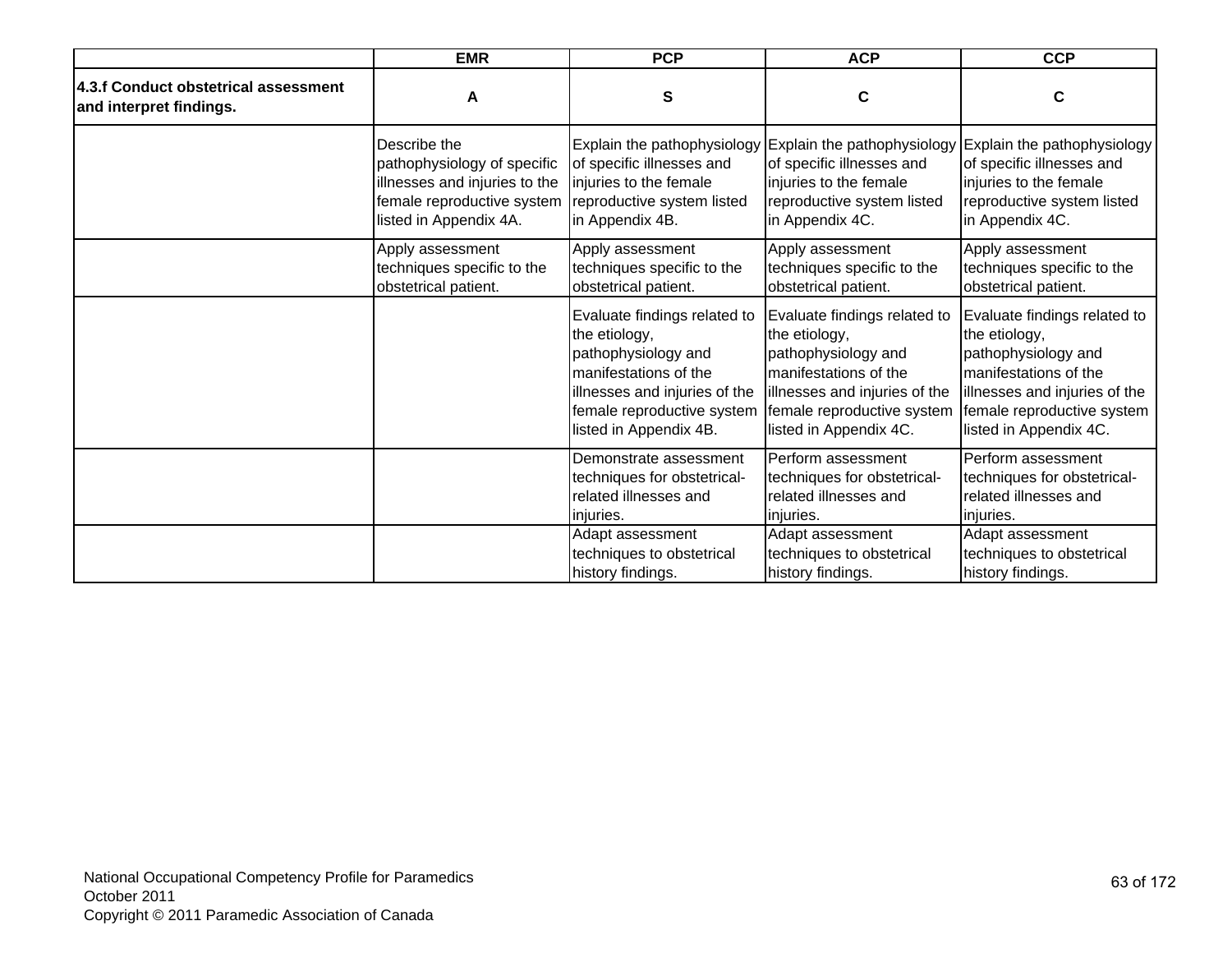|                                                                             | <b>EMR</b>                                                                                                                 | <b>PCP</b>                                                                                                                                                            | <b>ACP</b>                                                                                                                                                            | <b>CCP</b>                                                                                                                                                            |
|-----------------------------------------------------------------------------|----------------------------------------------------------------------------------------------------------------------------|-----------------------------------------------------------------------------------------------------------------------------------------------------------------------|-----------------------------------------------------------------------------------------------------------------------------------------------------------------------|-----------------------------------------------------------------------------------------------------------------------------------------------------------------------|
| 4.3.g Conduct gastrointestinal system<br>assessment and interpret findings. | S                                                                                                                          | S                                                                                                                                                                     | P                                                                                                                                                                     | P                                                                                                                                                                     |
|                                                                             | Describe the<br>pathophysiology of specific<br>gastrointestinal system<br>illnesses and injuries listed<br>in Appendix 4A. | Explain the pathophysiology<br>of specific gastrointestinal<br>illnesses and injuries listed<br>in Appendix 4B.                                                       | of specific gastrointestinal<br>illnesses and injuries listed<br>in Appendix 4C.                                                                                      | Explain the pathophysiology Explain the pathophysiology<br>of specific gastrointestinal<br>illnesses and injuries listed<br>in Appendix 4C.                           |
|                                                                             | Apply assessment<br>techniques specific to the<br>gastrointestinal system.                                                 | Apply assessment<br>techniques specific to the<br>gastrointestinal system.                                                                                            | Apply assessment<br>techniques specific to the<br>gastrointestinal system.                                                                                            | Apply assessment<br>techniques specific to the<br>gastrointestinal system.                                                                                            |
|                                                                             |                                                                                                                            | Evaluate findings related to<br>the etiology,<br>pathophysiology and<br>manifestations of the<br>gastrointestinal illnesses<br>and injuries listed in<br>Appendix 4B. | Evaluate findings related to<br>the etiology,<br>pathophysiology and<br>manifestations of the<br>gastrointestinal illnesses<br>and injuries listed in<br>Appendix 4C. | Evaluate findings related to<br>the etiology,<br>pathophysiology and<br>manifestations of the<br>gastrointestinal illnesses<br>and injuries listed in<br>Appendix 4C. |
|                                                                             | Demonstrate assessment<br>techniques for<br>gastrointestinal illnesses<br>and injuries.                                    | Demonstrate assessment<br>techniques for<br>gastrointestinal illnesses<br>and injuries.                                                                               | Perform assessment<br>techniques for<br>gastrointestinal illnesses<br>and injuries.                                                                                   | Perform assessment<br>techniques for<br>gastrointestinal illnesses<br>and injuries.                                                                                   |
|                                                                             | Adapt assessment<br>techniques to<br>gastrointestinal history<br>findings.                                                 | Adapt assessment<br>techniques to<br>gastrointestinal history<br>findings.                                                                                            | Adapt assessment<br>techniques to<br>gastrointestinal history<br>findings.                                                                                            | Adapt assessment<br>techniques to<br>gastrointestinal history<br>findings.                                                                                            |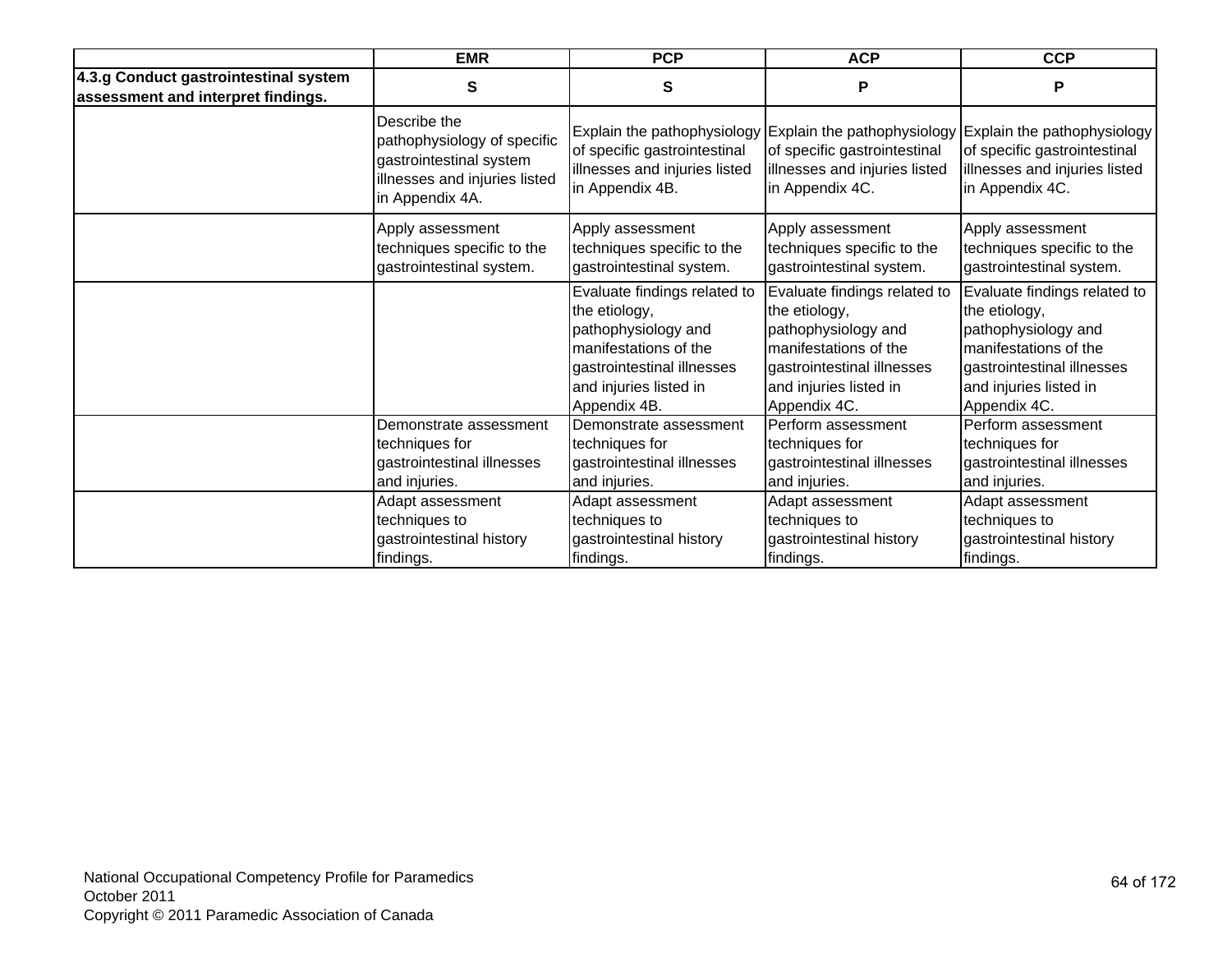|                                                                                            | <b>EMR</b>                                                                                                                      | <b>PCP</b>                                                                                                                                                                        | <b>ACP</b>                                                                                                                                                                        | <b>CCP</b>                                                                                                                                                                        |
|--------------------------------------------------------------------------------------------|---------------------------------------------------------------------------------------------------------------------------------|-----------------------------------------------------------------------------------------------------------------------------------------------------------------------------------|-----------------------------------------------------------------------------------------------------------------------------------------------------------------------------------|-----------------------------------------------------------------------------------------------------------------------------------------------------------------------------------|
| 4.3.h Conduct genitourinary /<br>reproductive system assessment and<br>interpret findings. | A                                                                                                                               | S                                                                                                                                                                                 | P                                                                                                                                                                                 | P                                                                                                                                                                                 |
|                                                                                            | Describe the<br>pathophysiology of specific<br>genitourinary / reproductive<br>illnesses and injuries listed<br>in Appendix 4A. | Explain the pathophysiology<br>of specific genitourinary /<br>reproductive illnesses and<br>injuries listed in Appendix<br>4B.                                                    | Explain the pathophysiology<br>of specific genitourinary /<br>reproductive illnesses and<br>injuries listed in Appendix<br>4C.                                                    | Explain the pathophysiology<br>of specific genitourinary /<br>reproductive illnesses and<br>injuries listed in Appendix<br>4C.                                                    |
|                                                                                            | Apply assessment<br>techniques specific to the<br>genitourinary / reproductive<br>system.                                       | Apply assessment<br>techniques specific to the<br>genitourinary / reproductive<br>system.                                                                                         | Apply assessment<br>techniques specific to the<br>genitourinary / reproductive<br>system.                                                                                         | Apply assessment<br>techniques specific to the<br>genitourinary / reproductive<br>system.                                                                                         |
|                                                                                            |                                                                                                                                 | Evaluate findings related to<br>the etiology,<br>pathophysiology and<br>manifestations of the<br>genitourinary / reproductive<br>illnesses and injuries listed<br>in Appendix 4B. | Evaluate findings related to<br>the etiology,<br>pathophysiology and<br>manifestations of the<br>genitourinary / reproductive<br>illnesses and injuries listed<br>in Appendix 4C. | Evaluate findings related to<br>the etiology,<br>pathophysiology and<br>manifestations of the<br>genitourinary / reproductive<br>illnesses and injuries listed<br>in Appendix 4C. |
|                                                                                            |                                                                                                                                 | Demonstrate assessment<br>techniques for genitourinary<br>reproductive illnesses and<br>injuries.                                                                                 | Perform assessment<br>techniques for genitourinary<br>reproductive illnesses and<br>injuries.                                                                                     | Perform assessment<br>techniques for genitourinary<br>reproductive illnesses and<br>injuries.                                                                                     |
|                                                                                            |                                                                                                                                 | Adapt assessment<br>techniques to genitourinary<br>reproductive history<br>findings.                                                                                              | Adapt assessment<br>techniques to genitourinary /<br>reproductive history<br>findings.                                                                                            | Adapt assessment<br>techniques to genitourinary /<br>reproductive history<br>findings.                                                                                            |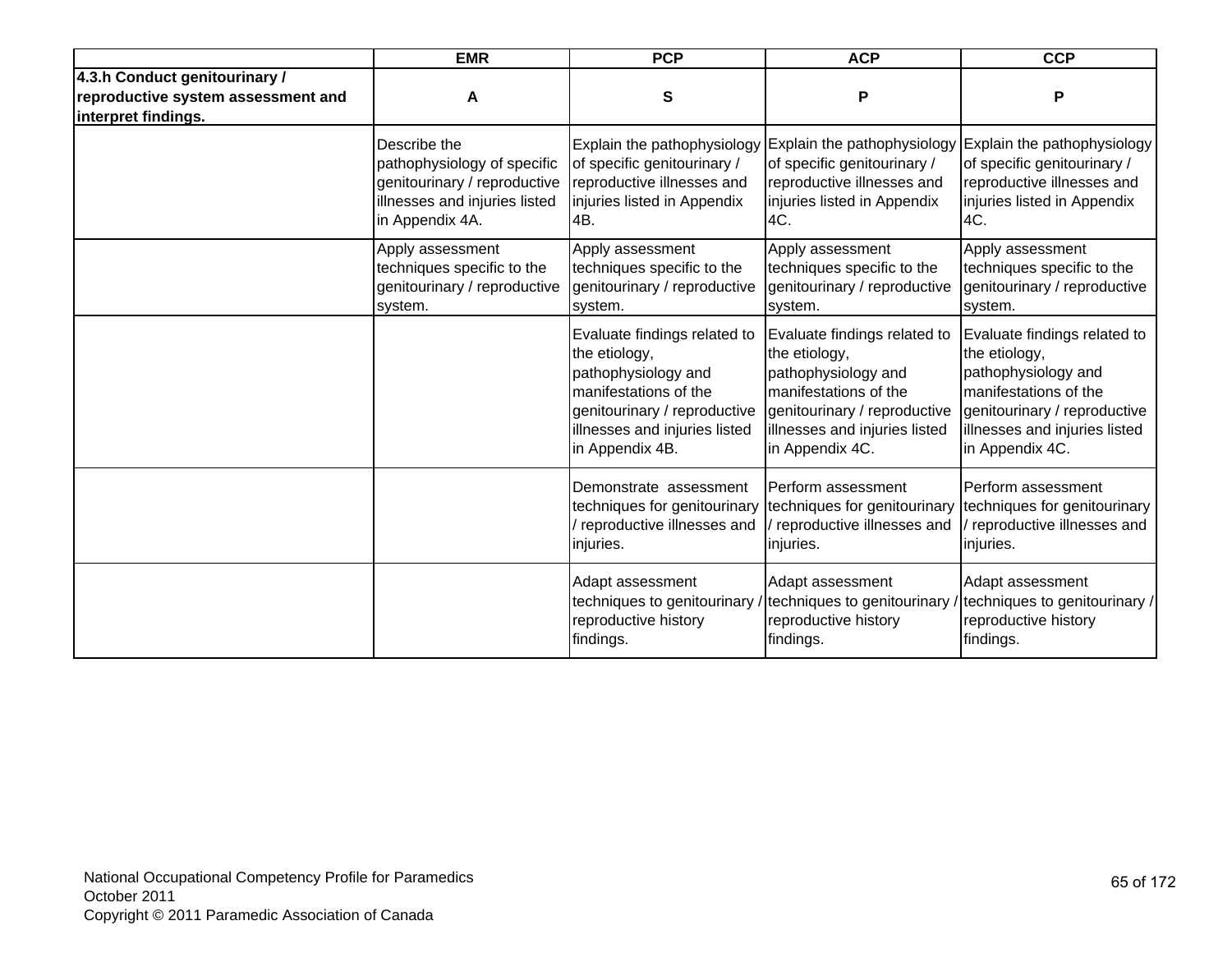|                                                                          | <b>EMR</b>                                                                                                       | <b>PCP</b>                                                                                                                          | <b>ACP</b>                                                                                                                                                                                                                 | <b>CCP</b>                                                                                                                          |
|--------------------------------------------------------------------------|------------------------------------------------------------------------------------------------------------------|-------------------------------------------------------------------------------------------------------------------------------------|----------------------------------------------------------------------------------------------------------------------------------------------------------------------------------------------------------------------------|-------------------------------------------------------------------------------------------------------------------------------------|
| 4.3.i Conduct integumentary system<br>assessment and interpret findings. | S                                                                                                                | S                                                                                                                                   | S                                                                                                                                                                                                                          | С                                                                                                                                   |
|                                                                          | Describe the<br>pathophysiology of specific<br>integumentary illnesses and<br>injuries listed in Appendix<br>4A. | of specific integumentary<br>illnesses and injuries listed<br>in Appendix 4B.                                                       | Explain the pathophysiology Explain the pathophysiology Explain the pathophysiology<br>of specific integumentary<br>illnesses and injuries listed<br>in Appendix 4C.                                                       | of specific integumentary<br>illnesses and injuries listed<br>in Appendix 4C.                                                       |
|                                                                          | Apply assessment<br>techniques specific to the<br>integumentary system.                                          | Apply assessment<br>techniques specific to the<br>integumentary system.                                                             | Apply assessment<br>techniques specific to the<br>integumentary system.                                                                                                                                                    | Apply assessment<br>techniques specific to the<br>integumentary system.                                                             |
|                                                                          |                                                                                                                  | Evaluate findings related to<br>the etiology,<br>pathophysiology and<br>manifestations of the<br>injuries listed in Appendix<br>4B. | Evaluate findings related to<br>the etiology,<br>pathophysiology and<br>manifestations of the<br>integumentary illnesses and integumentary illnesses and integumentary illnesses and<br>injuries listed in Appendix<br>4C. | Evaluate findings related to<br>the etiology,<br>pathophysiology and<br>manifestations of the<br>injuries listed in Appendix<br>4C. |
|                                                                          | Demonstrate assessment<br>techniques for<br>injuries.                                                            | Demonstrate assessment<br>techniques for<br>injuries.                                                                               | Demonstrate assessment<br>techniques for<br>integumentary illnesses and lintegumentary illnesses and lintegumentary illnesses and lintegumentary illnesses and<br>injuries.                                                | Perform assessment<br>techniques for<br>injuries.                                                                                   |
|                                                                          | Adapt assessment<br>techniques to integumentary<br>history findings.                                             | Adapt assessment<br>history findings.                                                                                               | Adapt assessment<br>techniques to integumentary techniques to integumentary techniques to integumentary<br>history findings.                                                                                               | Adapt assessment<br>history findings.                                                                                               |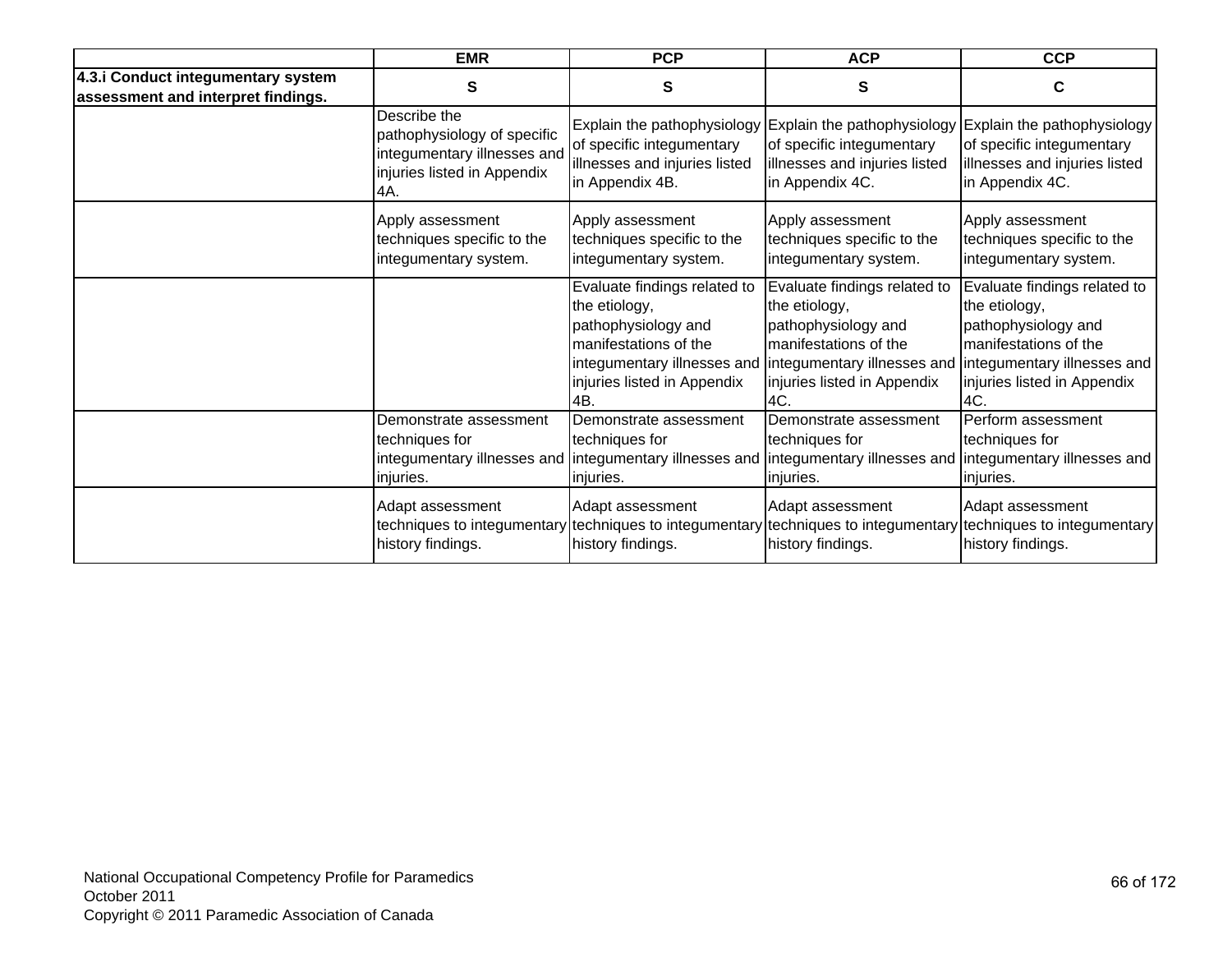|                                                                     | <b>EMR</b>                                                                                                         | <b>PCP</b>                                                                                                                                                           | <b>ACP</b>                                                                                                                                                           | <b>CCP</b>                                                                                                                                                             |
|---------------------------------------------------------------------|--------------------------------------------------------------------------------------------------------------------|----------------------------------------------------------------------------------------------------------------------------------------------------------------------|----------------------------------------------------------------------------------------------------------------------------------------------------------------------|------------------------------------------------------------------------------------------------------------------------------------------------------------------------|
| 4.3.j Conduct musculoskeletal<br>assessment and interpret findings. | $\mathbf s$                                                                                                        | ${\sf P}$                                                                                                                                                            | P                                                                                                                                                                    | P                                                                                                                                                                      |
|                                                                     | Describe the<br>pathophysiology of specific<br>musculoskeletal illnesses<br>and injuries listed in<br>Appendix 4A. | of specific musculoskeletal<br>illnesses and injuries listed<br>in Appendix 4B.                                                                                      | of specific musculoskeletal<br>illnesses and injuries listed<br>in Appendix 4C.                                                                                      | Explain the pathophysiology Explain the pathophysiology Explain the pathophysiology<br>of specific musculoskeletal<br>illnesses and injuries listed<br>in Appendix 4C. |
|                                                                     | Apply assessment<br>techniques specific to the<br>musculoskeletal system.                                          | Apply assessment<br>techniques specific to the<br>musculoskeletal system.                                                                                            | Apply assessment<br>techniques specific to the<br>musculoskeletal system.                                                                                            | Apply assessment<br>techniques specific to the<br>musculoskeletal system.                                                                                              |
|                                                                     |                                                                                                                    | Evaluate findings related to<br>the etiology,<br>pathophysiology and<br>manifestations of the<br>musculoskeletal illnesses<br>and injuries listed in<br>Appendix 4B. | Evaluate findings related to<br>the etiology,<br>pathophysiology and<br>manifestations of the<br>musculoskeletal illnesses<br>and injuries listed in<br>Appendix 4C. | Evaluate findings related to<br>the etiology,<br>pathophysiology and<br>manifestations of the<br>musculoskeletal illnesses<br>and injuries listed in<br>Appendix 4C.   |
|                                                                     | Demonstrate assessment<br>techniques for<br>musculoskeletal illnesses<br>and injuries.                             | Perform assessment<br>techniques for<br>musculoskeletal illnesses<br>and injuries.                                                                                   | Perform assessment<br>techniques for<br>musculoskeletal illnesses<br>and injuries.                                                                                   | Perform assessment<br>techniques for<br>musculoskeletal illnesses<br>and injuries.                                                                                     |
|                                                                     | Adapt assessment<br>techniques to<br>musculoskeletal history<br>findings.                                          | Adapt assessment<br>techniques to<br>musculoskeletal history<br>findings.                                                                                            | Adapt assessment<br>techniques to<br>musculoskeletal history<br>findings.                                                                                            | Adapt assessment<br>techniques to<br>musculoskeletal history<br>findings.                                                                                              |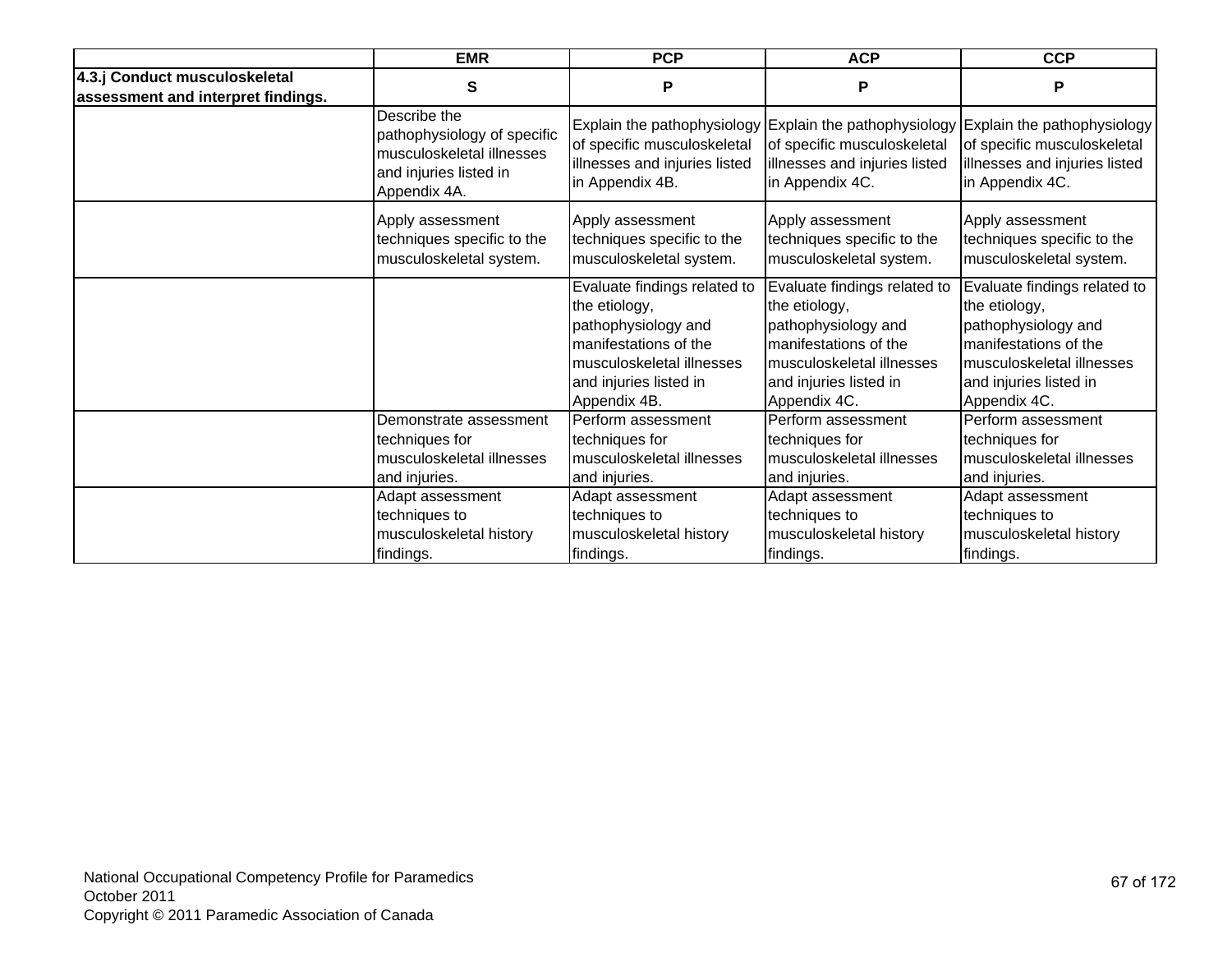|                                                                                           | <b>EMR</b>                    | <b>PCP</b>                                                                                                                                                                              | <b>ACP</b>                                                                                                                                                                              | <b>CCP</b>                                                                                                                                                                              |
|-------------------------------------------------------------------------------------------|-------------------------------|-----------------------------------------------------------------------------------------------------------------------------------------------------------------------------------------|-----------------------------------------------------------------------------------------------------------------------------------------------------------------------------------------|-----------------------------------------------------------------------------------------------------------------------------------------------------------------------------------------|
| 4.3.k Conduct assessment of the ears,<br>eyes, nose and throat and interpret<br>findings. | S                             | S                                                                                                                                                                                       | S                                                                                                                                                                                       | S                                                                                                                                                                                       |
|                                                                                           | Describe the                  | Explain the pathophysiology                                                                                                                                                             | Explain the pathophysiology                                                                                                                                                             | Explain the pathophysiology                                                                                                                                                             |
|                                                                                           | pathophysiology of specific   | of specific illnesses and                                                                                                                                                               | of specific illnesses and                                                                                                                                                               | of specific illnesses and                                                                                                                                                               |
|                                                                                           | illnesses and injuries to the | injuries to the ears, eyes,                                                                                                                                                             | injuries to the ears, eyes,                                                                                                                                                             | injuries to the ears, eyes,                                                                                                                                                             |
|                                                                                           | ears, eyes, nose and throat   | nose and throat listed in                                                                                                                                                               | nose and throat listed in                                                                                                                                                               | nose and throat listed in                                                                                                                                                               |
|                                                                                           | listed in Appendix 4A.        | Appendix 4B.                                                                                                                                                                            | Appendix 4C.                                                                                                                                                                            | Appendix 4C.                                                                                                                                                                            |
|                                                                                           | Apply assessment              | Apply assessment                                                                                                                                                                        | Apply assessment                                                                                                                                                                        | Apply assessment                                                                                                                                                                        |
|                                                                                           | techniques specific to the    | techniques specific to the                                                                                                                                                              | techniques specific to the                                                                                                                                                              | techniques specific to the                                                                                                                                                              |
|                                                                                           | ears, eyes, nose and throat.  | ears, eyes, nose and throat                                                                                                                                                             | ears, eyes, nose and throat.                                                                                                                                                            | ears, eyes, nose and throat.                                                                                                                                                            |
|                                                                                           |                               | Evaluate findings related to<br>the etiology,<br>pathophysiology and<br>manifestations of the<br>illnesses and injuries of the<br>ears, eyes, nose and throat<br>listed in Appendix 4B. | Evaluate findings related to<br>the etiology,<br>pathophysiology and<br>manifestations of the<br>illnesses and injuries of the<br>ears, eyes, nose and throat<br>listed in Appendix 4C. | Evaluate findings related to<br>the etiology,<br>pathophysiology and<br>manifestations of the<br>illnesses and injuries of the<br>ears, eyes, nose and throat<br>listed in Appendix 4C. |
|                                                                                           | Demonstrate assessment        | Demonstrate assessment                                                                                                                                                                  | Demonstrate assessment                                                                                                                                                                  | Demonstrate assessment                                                                                                                                                                  |
|                                                                                           | techniques for illnesses and  | techniques for illnesses and                                                                                                                                                            | techniques for illnesses and                                                                                                                                                            | techniques for illnesses and                                                                                                                                                            |
|                                                                                           | injuries to the ears, eyes,   | injuries to the ears, eyes,                                                                                                                                                             | injuries to the ears, eyes,                                                                                                                                                             | injuries to the ears, eyes,                                                                                                                                                             |
|                                                                                           | nose and throat.              | nose and throat.                                                                                                                                                                        | nose and throat.                                                                                                                                                                        | nose and throat.                                                                                                                                                                        |
|                                                                                           | Adapt assessment              | Adapt assessment                                                                                                                                                                        | Adapt assessment                                                                                                                                                                        | Adapt assessment                                                                                                                                                                        |
|                                                                                           | techniques to ears, eyes,     | techniques to ears, eyes,                                                                                                                                                               | techniques to ears, eyes,                                                                                                                                                               | techniques to ears, eyes,                                                                                                                                                               |
|                                                                                           | nose and throat history       | nose and throat history                                                                                                                                                                 | nose and throat history                                                                                                                                                                 | nose and throat history                                                                                                                                                                 |
|                                                                                           | findings.                     | findings.                                                                                                                                                                               | findings.                                                                                                                                                                               | findings.                                                                                                                                                                               |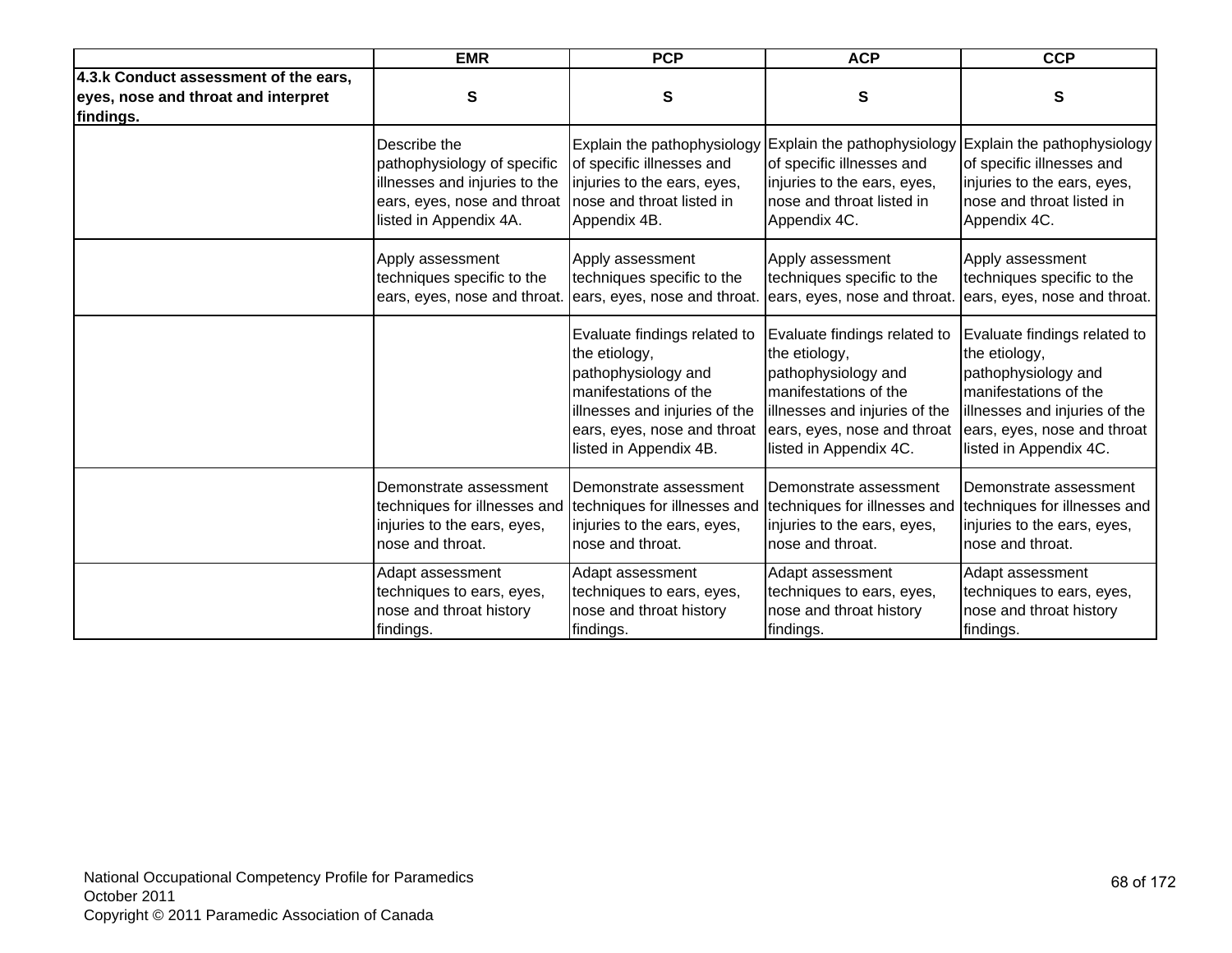|                                                                 | <b>EMR</b>                                                                                                                                                | <b>PCP</b>                                                                                                                                                          | <b>ACP</b>                                                                                                                                                          | <b>CCP</b>                                                                                                                                                          |
|-----------------------------------------------------------------|-----------------------------------------------------------------------------------------------------------------------------------------------------------|---------------------------------------------------------------------------------------------------------------------------------------------------------------------|---------------------------------------------------------------------------------------------------------------------------------------------------------------------|---------------------------------------------------------------------------------------------------------------------------------------------------------------------|
| 4.3.I Conduct neonatal assessment and<br>interpret findings.    | A                                                                                                                                                         | S                                                                                                                                                                   | $\mathbf c$                                                                                                                                                         | $\mathbf c$                                                                                                                                                         |
|                                                                 | Define "neonatal patient".                                                                                                                                | Define "neonatal patient".                                                                                                                                          | Define "neonatal patient".                                                                                                                                          | Define "neonatal patient".                                                                                                                                          |
|                                                                 | Describe the<br>pathophysiology of illnesses of illnesses and injuries to<br>and injuries to the neonate<br>listed in Appendix 4A.                        | Explain the pathophysiology<br>the neonate listed in<br>Appendix 4B.                                                                                                | Explain the pathophysiology<br>of illnesses and injuries to<br>the neonate listed in<br>Appendix 4C.                                                                | Explain the pathophysiology<br>of illnesses and injuries to<br>the neonate listed in<br>Appendix 4C.                                                                |
|                                                                 | Apply assessment<br>techniques specific to the<br>neonatal patient.                                                                                       | Apply assessment<br>techniques specific to the<br>neonatal patient.                                                                                                 | Apply assessment<br>techniques specific to the<br>neonatal patient.                                                                                                 | Apply assessment<br>techniques specific to the<br>neonatal patient.                                                                                                 |
|                                                                 |                                                                                                                                                           | Evaluate findings related to<br>the etiology,<br>pathophysiology and<br>manifestations of the<br>illnesses and injuries of the<br>neonate listed in Appendix<br>4B. | Evaluate findings related to<br>the etiology,<br>pathophysiology and<br>manifestations of the<br>illnesses and injuries of the<br>neonate listed in Appendix<br>4C. | Evaluate findings related to<br>the etiology,<br>pathophysiology and<br>manifestations of the<br>illnesses and injuries of the<br>neonate listed in Appendix<br>4C. |
|                                                                 |                                                                                                                                                           | Demonstrate appropriate<br>assessment techniques for<br>neonatal patients.                                                                                          | Demonstrate appropriate<br>assessment techniques for<br>neonatal patients.                                                                                          | Demonstrate appropriate<br>assessment techniques for<br>neonatal patients.                                                                                          |
|                                                                 |                                                                                                                                                           | Adjust assessment<br>techniques as required.                                                                                                                        | Adjust assessment<br>techniques as required.                                                                                                                        | Adjust assessment<br>techniques as required.                                                                                                                        |
| 4.3.m Conduct psychiatric assessment<br>and interpret findings. | S                                                                                                                                                         | S                                                                                                                                                                   | $\mathbf{s}$                                                                                                                                                        | ${\bf S}$                                                                                                                                                           |
|                                                                 | Distinguish between the<br>"mentally well" and the<br>"mentally unwell" person.<br>Describe the<br>pathophysiology of the<br>psychiatric disorders listed | Distinguish between the<br>"mentally well" and the<br>"mentally unwell" person.<br>Explain the pathophysiology<br>of the psychiatric disorders                      | Distinguish between the<br>'mentally well" and the<br>'mentally unwell" person.<br>Explain the pathophysiology<br>of the psychiatric disorders                      | Distinguish between the<br>"mentally well" and the<br>"mentally unwell" person.<br>Explain the pathophysiology<br>of the psychiatric disorders                      |
|                                                                 | in Appendix 4A.<br>Apply assessment                                                                                                                       | listed in Appendix 4B.<br>Apply assessment                                                                                                                          | listed in Appendix 4C.<br>Apply assessment                                                                                                                          | listed in Appendix 4C.<br>Apply assessment                                                                                                                          |
|                                                                 | techniques specific to<br>psychiatric disorders.                                                                                                          | techniques specific to<br>psychiatric disorders.                                                                                                                    | techniques specific to<br>psychiatric disorders.                                                                                                                    | techniques specific to<br>psychiatric disorders.                                                                                                                    |
|                                                                 | Evaluate psychiatric<br>assessment findings.<br>Demonstrate assessment                                                                                    | Evaluate psychiatric<br>assessment findings.<br>Demonstrate assessment                                                                                              | Evaluate psychiatric<br>assessment findings.<br>Demonstrate assessment                                                                                              | Evaluate psychiatric<br>assessment findings.<br>Demonstrate assessment                                                                                              |
|                                                                 | techniques for psychiatric<br>disorders.                                                                                                                  | techniques for psychiatric<br>disorders.                                                                                                                            | techniques for psychiatric<br>disorders.                                                                                                                            | techniques for psychiatric<br>disorders.                                                                                                                            |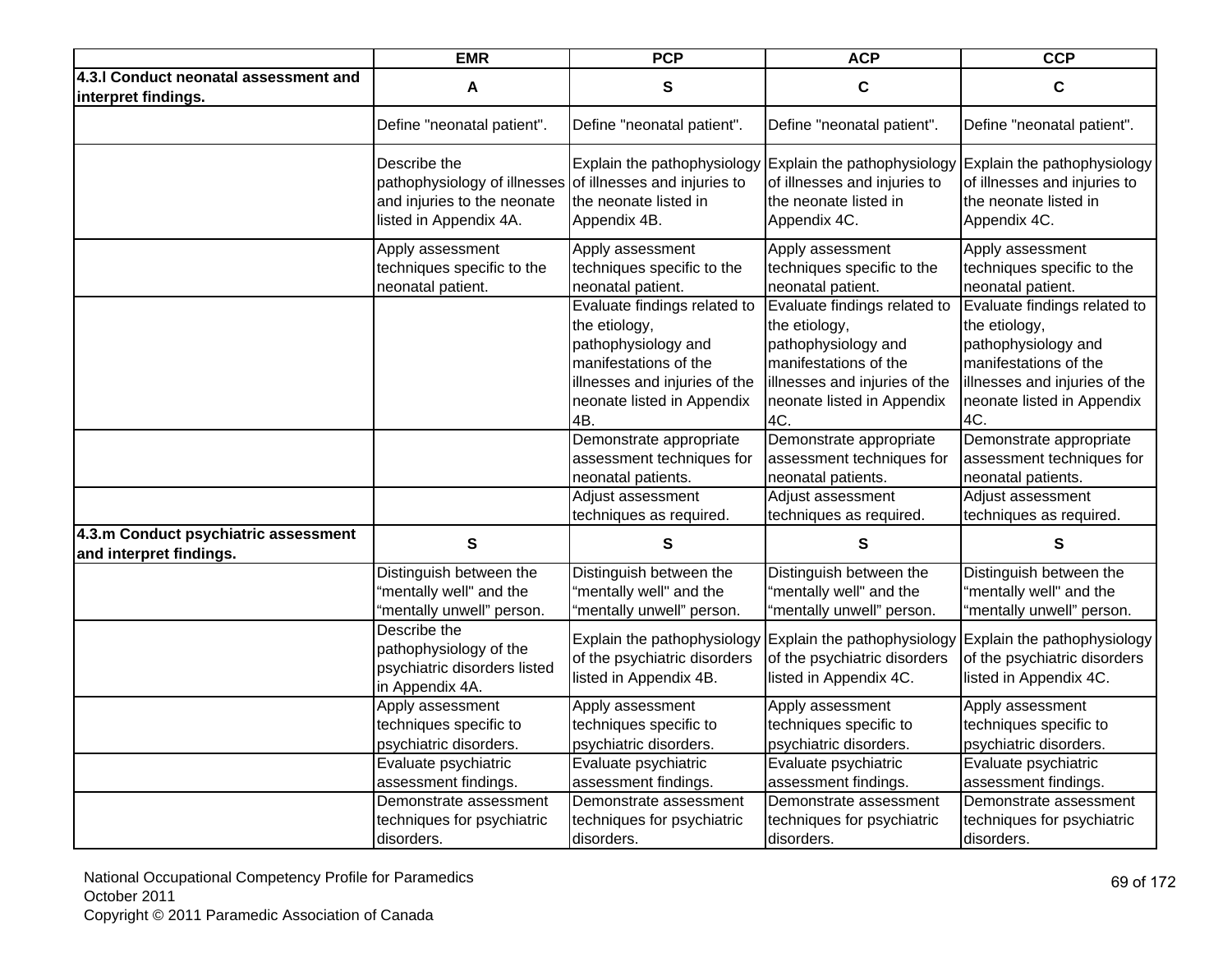|                                                                           | <b>EMR</b>                                                                                                 | <b>PCP</b>                                                                                                                                                            | <b>ACP</b>                                                                                                                                | <b>CCP</b>                                                                                                                                |
|---------------------------------------------------------------------------|------------------------------------------------------------------------------------------------------------|-----------------------------------------------------------------------------------------------------------------------------------------------------------------------|-------------------------------------------------------------------------------------------------------------------------------------------|-------------------------------------------------------------------------------------------------------------------------------------------|
| 4.3.m Conduct psychiatric assessment<br>and interpret findings. Continued | $\mathbf{s}$                                                                                               | ${\bf S}$                                                                                                                                                             | ${\bf S}$                                                                                                                                 | S                                                                                                                                         |
|                                                                           | Adapt assessment<br>techniques to psychiatric<br>history findings.                                         | Adapt assessment<br>techniques to psychiatric<br>history findings.                                                                                                    | Adapt assessment<br>techniques to psychiatric<br>history findings.                                                                        | Adapt assessment<br>techniques to psychiatric<br>history findings.                                                                        |
|                                                                           | Communicate appropriately<br>with other health care<br>a patients suffering from<br>psychiatric disorders. | Communicate appropriately<br>with other health care<br>providers when dealing with providers when dealing with<br>a patients suffering from<br>psychiatric disorders. | Communicate appropriately<br>with other health care<br>providers when dealing with<br>a patients suffering from<br>psychiatric disorders. | Communicate appropriately<br>with other health care<br>providers when dealing with<br>a patients suffering from<br>psychiatric disorders. |
| 4.3.n Conduct pediatric assessment and<br>interpret findings.             | A                                                                                                          | C                                                                                                                                                                     | C                                                                                                                                         | C                                                                                                                                         |
|                                                                           | Define "pediatric patient".                                                                                | Define "pediatric patient".                                                                                                                                           | Define "pediatric patient".                                                                                                               | Define "pediatric patient".                                                                                                               |
|                                                                           | List developmental                                                                                         | Explain developmental                                                                                                                                                 | Explain developmental                                                                                                                     | Explain developmental                                                                                                                     |
|                                                                           | parameters.                                                                                                | parameters.                                                                                                                                                           | parameters.                                                                                                                               | parameters.                                                                                                                               |
|                                                                           | List the anatomical and                                                                                    | Describe the anatomical                                                                                                                                               | Explain the anatomical and                                                                                                                | Explain the anatomical and                                                                                                                |
|                                                                           | physiological differences                                                                                  | and physiological                                                                                                                                                     | physiological differences                                                                                                                 | physiological differences                                                                                                                 |
|                                                                           | between the pediatric and                                                                                  | differences between the                                                                                                                                               | between the pediatric and                                                                                                                 | between the pediatric and                                                                                                                 |
|                                                                           | adult patient.                                                                                             | pediatric and adult patient.                                                                                                                                          | adult patient.                                                                                                                            | adult patient.                                                                                                                            |
|                                                                           |                                                                                                            | Explain variations in                                                                                                                                                 | Explain variations in                                                                                                                     | Explain variations in                                                                                                                     |
|                                                                           |                                                                                                            | assessment findings.                                                                                                                                                  | assessment findings.                                                                                                                      | assessment findings.                                                                                                                      |
|                                                                           |                                                                                                            | Modify assessment                                                                                                                                                     | Modify assessment                                                                                                                         | Modify assessment                                                                                                                         |
|                                                                           |                                                                                                            | approach.                                                                                                                                                             | approach.                                                                                                                                 | approach.                                                                                                                                 |
| 4.3.0 Conduct geriatric assessment and<br>interpret findings.             | A                                                                                                          | P                                                                                                                                                                     | P                                                                                                                                         | P                                                                                                                                         |
|                                                                           | Define "geriatric patient".                                                                                | Define "geriatric patient".                                                                                                                                           | Define "geriatric patient".                                                                                                               | Define "geriatric patient".                                                                                                               |
|                                                                           | Describe the effects of the                                                                                | Discuss the effects of the                                                                                                                                            | Discuss the effects of the                                                                                                                | Discuss the effects of the                                                                                                                |
|                                                                           | aging process.                                                                                             | aging process.                                                                                                                                                        | aging process.                                                                                                                            | aging process.                                                                                                                            |
|                                                                           |                                                                                                            | Explain variations in                                                                                                                                                 | Explain variations in                                                                                                                     | Explain variations in                                                                                                                     |
|                                                                           |                                                                                                            | assessment findings.                                                                                                                                                  | assessment findings.                                                                                                                      | assessment findings.                                                                                                                      |
|                                                                           | List appropriate assessment                                                                                | Demonstrate appropriate                                                                                                                                               | Perform appropriate                                                                                                                       | Perform appropriate                                                                                                                       |
|                                                                           | techniques for the geriatric                                                                               | assessment techniques for                                                                                                                                             | assessment techniques for                                                                                                                 | assessment techniques for                                                                                                                 |
|                                                                           | patient.                                                                                                   | the geriatric patient.                                                                                                                                                | the geriatric patient.                                                                                                                    | the geriatric patient.                                                                                                                    |
|                                                                           |                                                                                                            | Modify assessment                                                                                                                                                     | Modify assessment                                                                                                                         | Modify assessment                                                                                                                         |
|                                                                           |                                                                                                            | approach.                                                                                                                                                             | approach.                                                                                                                                 | approach.                                                                                                                                 |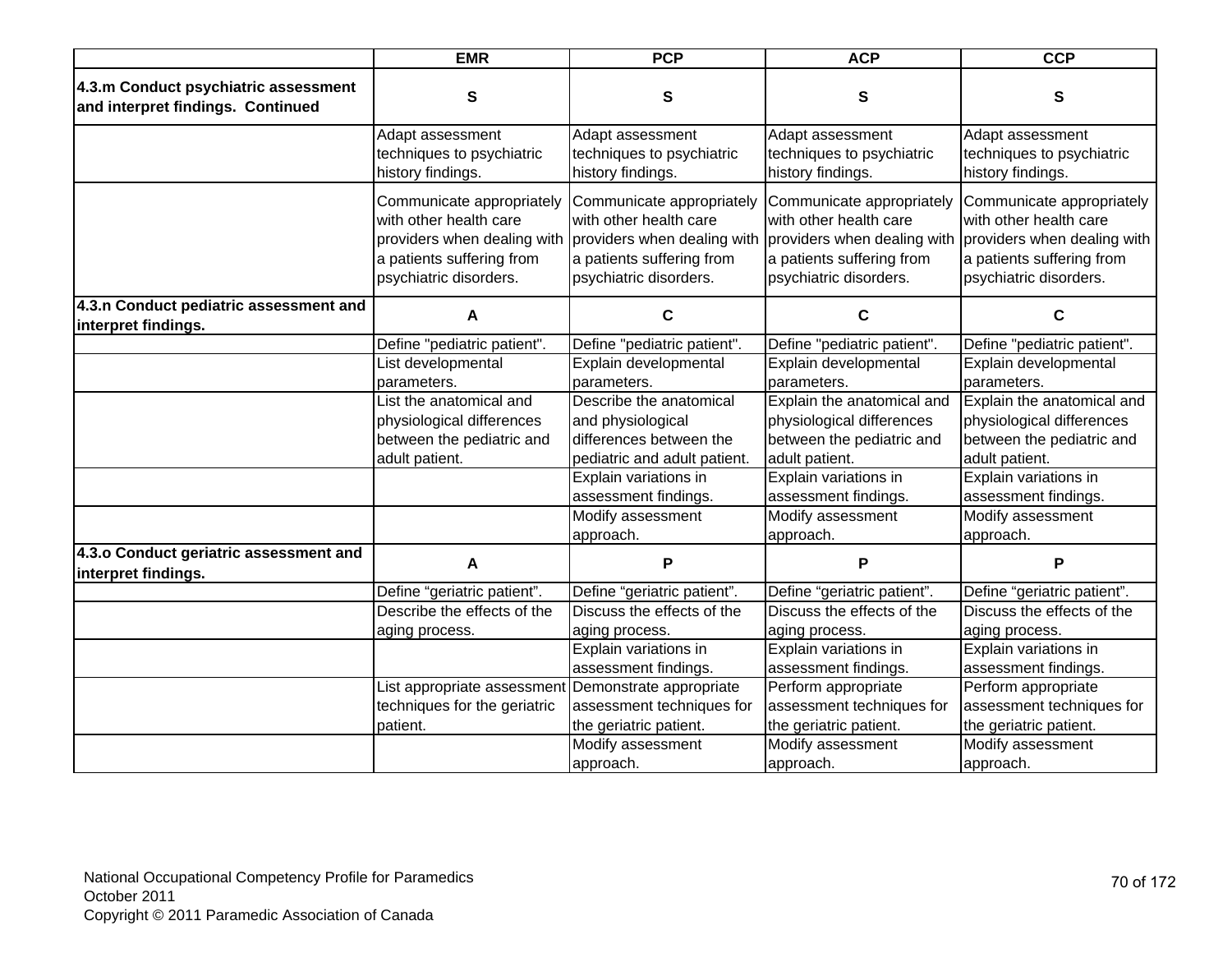|                                                               | <b>EMR</b>                                            | <b>PCP</b>                                            | <b>ACP</b>                                            | <b>CCP</b>                                            |  |  |
|---------------------------------------------------------------|-------------------------------------------------------|-------------------------------------------------------|-------------------------------------------------------|-------------------------------------------------------|--|--|
| 4.3.p Conduct bariatric assessment and<br>interpret findings. | A                                                     | A                                                     | A                                                     | A                                                     |  |  |
|                                                               | Define "bariatric patient".                           | Define "bariatric patient".                           | Define "bariatric patient".                           | Define "bariatric patient".                           |  |  |
|                                                               | Describe the effects of                               | Discuss the effects of                                | Discuss the effects of                                | Discuss the effects of                                |  |  |
|                                                               | obesity.                                              | obesity.                                              | obesity.                                              | obesity.                                              |  |  |
|                                                               |                                                       | Explain variations in                                 | Explain variations in                                 | Explain variations in                                 |  |  |
|                                                               |                                                       | assessment findings.                                  | assessment findings.                                  | assessment findings.                                  |  |  |
|                                                               | List appropriate assessment                           | Demonstrate appropriate                               | Perform appropriate                                   | Perform appropriate                                   |  |  |
|                                                               | techniques for the bariatric                          | assessment techniques for                             | assessment techniques for                             | assessment techniques for                             |  |  |
|                                                               | patient.                                              | the bariatric patient.                                | the bariatric patient.                                | the bariatric patient.                                |  |  |
|                                                               |                                                       | Modify assessment                                     | Modify assessment                                     | Modify assessment                                     |  |  |
|                                                               |                                                       | approach.                                             | approach.                                             | approach.                                             |  |  |
| <b>GENERAL COMPETENCY 4.4 Assess vital signs.</b>             |                                                       |                                                       |                                                       |                                                       |  |  |
| <b>SPECIFIC COMPETENCY</b>                                    |                                                       |                                                       | <b>SUB COMPETENCIES</b>                               |                                                       |  |  |
| 4.4.a Assess pulse.                                           | S                                                     | P                                                     | P                                                     | P                                                     |  |  |
|                                                               | Define "pulse".                                       | Define "pulse".                                       | Define "pulse".                                       | Define "pulse".                                       |  |  |
|                                                               | Identify sites where a pulse                          | Identify sites where a pulse                          | Identify sites where a pulse                          | Identify sites where a pulse                          |  |  |
|                                                               | may be found.                                         | may be found.                                         | may be found.                                         | may be found.                                         |  |  |
|                                                               | Modify pulse check to age<br>of patient.              | Modify pulse check to age<br>of patient.              | Modify pulse check to age<br>of patient.              | Modify pulse check to age<br>of patient.              |  |  |
|                                                               | Evaluate arterial pulse rate,<br>rhythm, and quality. | Evaluate arterial pulse rate,<br>rhythm, and quality. | Evaluate arterial pulse rate,<br>rhythm, and quality. | Evaluate arterial pulse rate,<br>rhythm, and quality. |  |  |
|                                                               | Distinguish between normal<br>and abnormal findings.  | Distinguish between normal<br>and abnormal findings.  | Distinguish between normal<br>and abnormal findings.  | Distinguish between normal<br>and abnormal findings.  |  |  |
|                                                               | Identify factors that                                 | Identify factors that                                 | Identify factors that                                 | Identify factors that                                 |  |  |
|                                                               | influence the pulse rate.                             | influence the pulse rate.                             | influence the pulse rate.                             | influence the pulse rate.                             |  |  |
|                                                               | Demonstrate pulse<br>assessment.                      | Perform pulse assessment.                             | Perform pulse assessment.                             | Perform pulse assessment.                             |  |  |
|                                                               | Adapt techniques of                                   | Adapt techniques of                                   | Adapt techniques of                                   | Adapt techniques of                                   |  |  |
|                                                               | obtaining pulse to patient                            | obtaining pulse to patient                            | obtaining pulse to patient                            | obtaining pulse to patient                            |  |  |
|                                                               | situation.                                            | situation.                                            | situation.                                            | situation.                                            |  |  |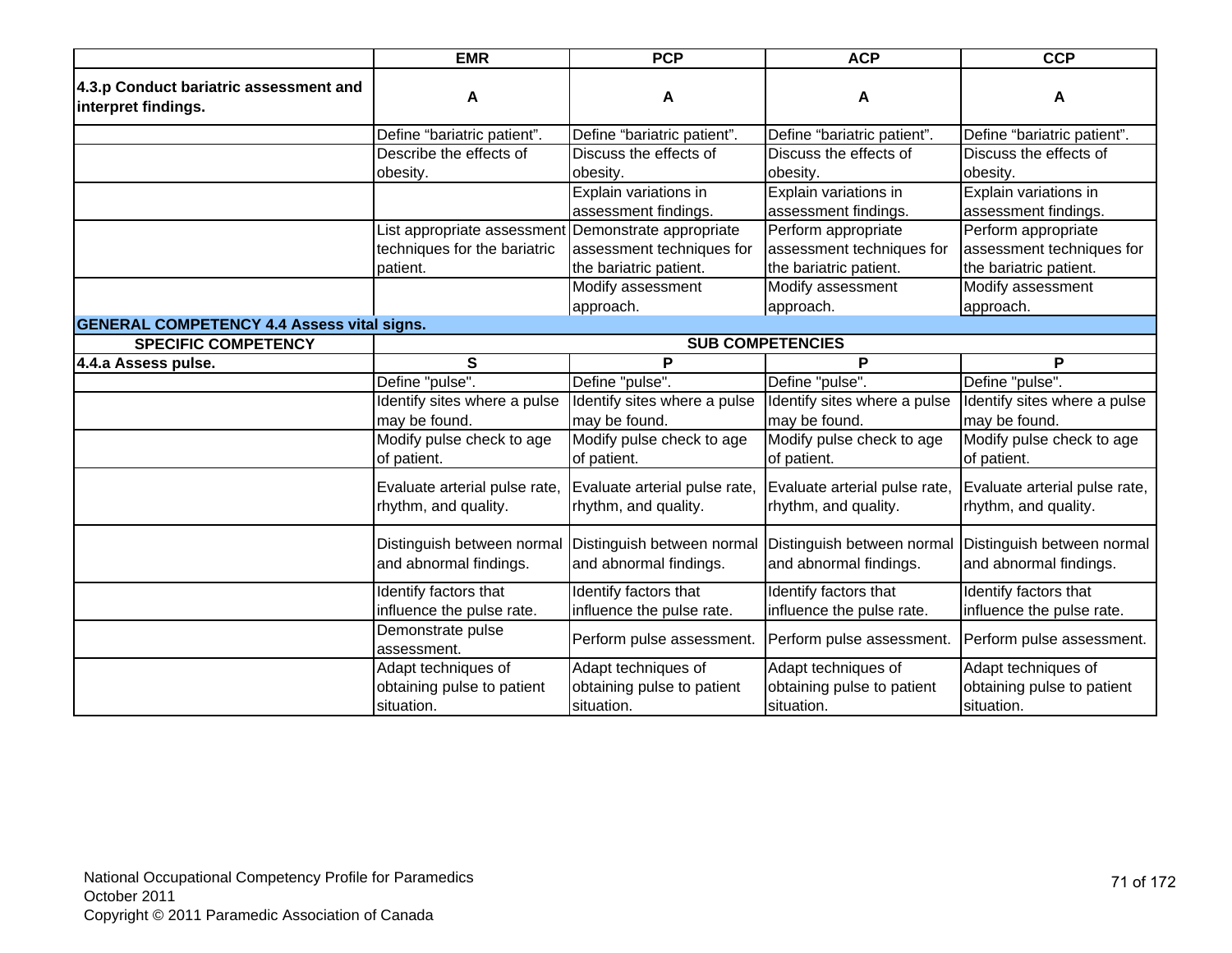|                                                       | <b>EMR</b>                                                             | <b>PCP</b>                                                                         | <b>ACP</b>                                                                         | <b>CCP</b>                                                                         |
|-------------------------------------------------------|------------------------------------------------------------------------|------------------------------------------------------------------------------------|------------------------------------------------------------------------------------|------------------------------------------------------------------------------------|
| 4.4.b Assess respiration.                             | S                                                                      |                                                                                    |                                                                                    |                                                                                    |
|                                                       | Describe the physiology of<br>respiration.                             | Describe the physiology of<br>respiration.                                         | Explain the physiology of<br>respiration.                                          | Explain the physiology of<br>respiration.                                          |
|                                                       | Modify respiratory<br>assessment to patient age.                       | Modify respiratory<br>assessment to patient age.                                   | Modify respiratory<br>assessment to patient age.                                   | Modify respiratory<br>assessment to patient age.                                   |
|                                                       | Evaluate respiratory rate,<br>effort, excursion and<br>symmetry.       | Evaluate respiratory rate,<br>effort, excursion and<br>symmetry.                   | Evaluate respiratory rate,<br>effort, excursion and<br>symmetry.                   | Evaluate respiratory rate,<br>effort, excursion and<br>symmetry.                   |
|                                                       | Distinguish between<br>adequate and inadequate<br>respiratory effort.  | Distinguish between<br>adequate and inadequate<br>respiratory effort.              | Distinguish between<br>adequate and inadequate<br>respiratory effort.              | Distinguish between<br>adequate and inadequate<br>respiratory effort.              |
|                                                       | List factors that influence<br>the respiratory rate.                   | Explain factors that<br>influence the respiratory<br>rate.                         | Explain factors that<br>influence the respiratory<br>rate.                         | Explain factors that<br>influence the respiratory<br>rate.                         |
|                                                       | Demonstrate respiratory<br>assessment.                                 | Perform respiratory<br>assessment.                                                 | Perform respiratory<br>assessment.                                                 | Perform respiratory<br>assessment.                                                 |
|                                                       | Adapt techniques of<br>obtaining respirations to<br>patient situation. | Adapt techniques of<br>obtaining respirations to<br>patient situation.             | Adapt techniques of<br>obtaining respirations to<br>patient situation.             | Adapt techniques of<br>obtaining respirations to<br>patient situation.             |
| 4.4.c Conduct non-invasive temperature<br>monitoring. | $\boldsymbol{\mathsf{N}}$                                              | $\mathbf C$                                                                        | C                                                                                  | C                                                                                  |
|                                                       |                                                                        | Identify sites where<br>temperature may be<br>assessed by non-invasive<br>methods. | Identify sites where<br>temperature may be<br>assessed by non-invasive<br>methods. | Identify sites where<br>temperature may be<br>assessed by non-invasive<br>methods. |
|                                                       |                                                                        | Modify temperature check<br>to age of patient.                                     | Modify temperature check<br>to age of patient.                                     | Modify temperature check<br>to age of patient.                                     |
|                                                       |                                                                        | Distinguish between normal<br>and abnormal findings.                               | Distinguish between normal<br>and abnormal findings.                               | Distinguish between normal<br>and abnormal findings.                               |
|                                                       |                                                                        | Discuss factors that<br>influence body temperature.                                | Discuss factors that<br>influence body temperature. influence body temperature.    | Discuss factors that                                                               |
|                                                       |                                                                        | Perform temperature<br>assessment.                                                 | Perform temperature<br>assessment.                                                 | Perform temperature<br>assessment.                                                 |
|                                                       |                                                                        | Adapt techniques of<br>obtaining temperature to<br>patient situation.              | Adapt techniques of<br>obtaining temperature to<br>patient situation.              | Adapt techniques of<br>obtaining temperature to<br>patient situation.              |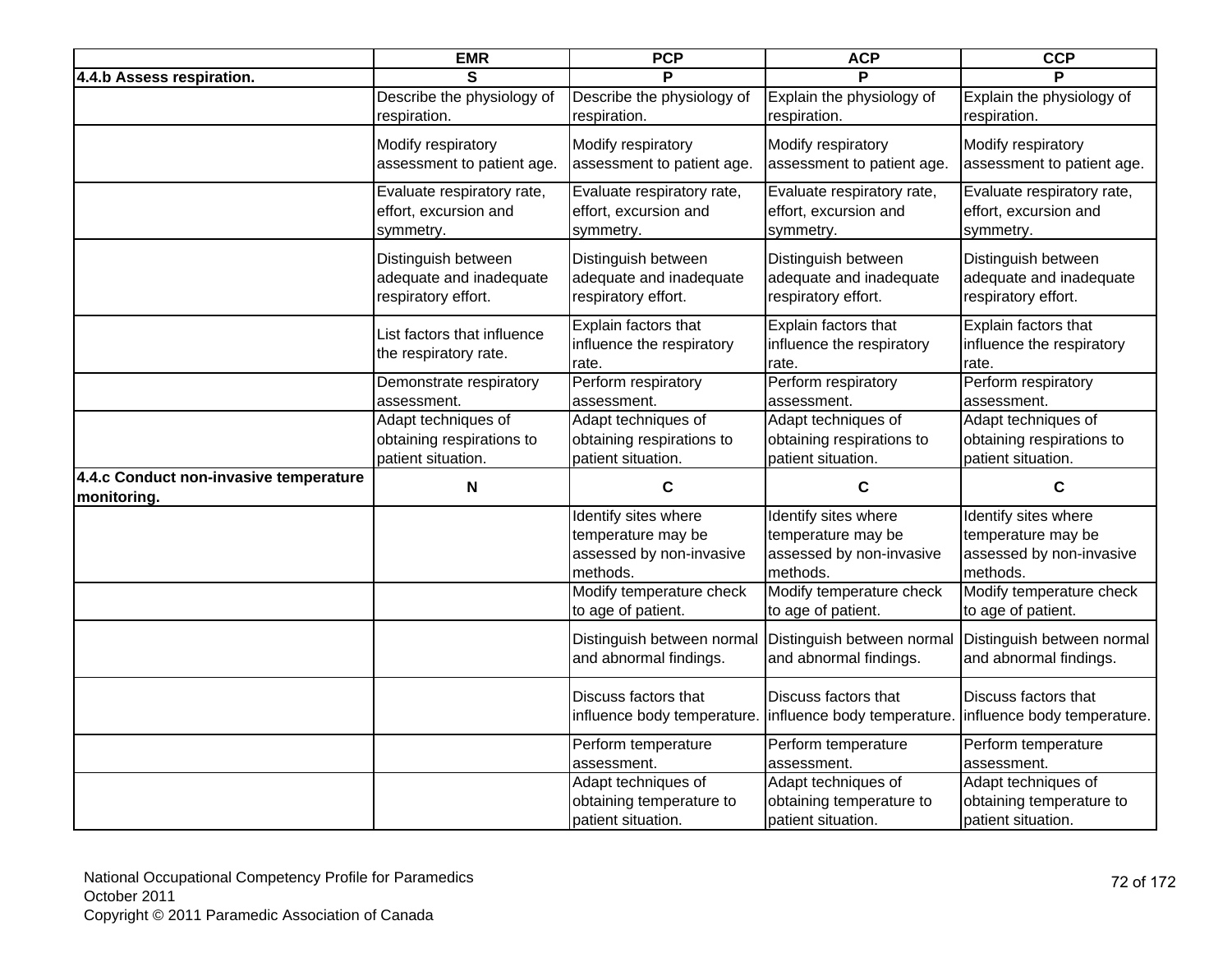|                                                  | <b>EMR</b>                  | <b>PCP</b>                                                                    | <b>ACP</b>                                      | <b>CCP</b>                                                                                                                             |
|--------------------------------------------------|-----------------------------|-------------------------------------------------------------------------------|-------------------------------------------------|----------------------------------------------------------------------------------------------------------------------------------------|
| 4.4.d Measure blood pressure by<br>auscultation. | S                           | P                                                                             | P                                               | P                                                                                                                                      |
|                                                  | Describe the physiology of  | Describe the physiology of                                                    | Explain the physiology of                       | Explain the physiology of                                                                                                              |
|                                                  | blood pressure.             | blood pressure.                                                               | blood pressure.                                 | blood pressure.                                                                                                                        |
|                                                  |                             | Analyze the strengths and<br>limitations of an auscultated<br>blood pressure. | Analyze the strengths and<br>blood pressure.    | Analyze the strengths and<br>limitations of an auscultated limitations of an auscultated<br>blood pressure.                            |
|                                                  |                             | pressure taken by<br>auscultation or palpation.                               | pressure taken by<br>auscultation or palpation. | Distinguish between a blood Distinguish between a blood Distinguish between a blood<br>pressure taken by<br>auscultation or palpation. |
|                                                  | Identify average blood      | Explain average blood                                                         | Explain average blood                           | Explain average blood                                                                                                                  |
|                                                  | pressure expectations for   | pressure expectations for                                                     | pressure expectations for                       | pressure expectations for                                                                                                              |
|                                                  | age.                        | age.                                                                          | age.                                            | age.                                                                                                                                   |
|                                                  | Identify factors that may   | Explain factors that may                                                      | Explain factors that may                        | Explain factors that may                                                                                                               |
|                                                  | influence patient's blood   | influence patient's blood                                                     | influence patient's blood                       | influence patient's blood                                                                                                              |
|                                                  | pressure.                   | pressure.                                                                     | pressure.                                       | pressure.                                                                                                                              |
|                                                  | Demonstrate auscultated     | Perform auscultated                                                           | Perform auscultated                             | Perform auscultated                                                                                                                    |
|                                                  | determination of blood      | determination of blood                                                        | determination of blood                          | determination of blood                                                                                                                 |
|                                                  | pressure.                   | pressure.                                                                     | pressure.                                       | pressure.                                                                                                                              |
|                                                  | Adapt technique of          | Adapt technique of                                                            | Adapt technique of                              | Adapt technique of                                                                                                                     |
|                                                  | auscultating blood pressure | auscultating blood pressure                                                   | auscultating blood pressure                     | auscultating blood pressure                                                                                                            |
|                                                  | to patient situation.       | to patient situation.                                                         | to patient situation.                           | to patient situation.                                                                                                                  |
| 4.4.e Measure blood pressure by<br>palpation.    | S                           | S                                                                             | $\mathbf{s}$                                    | $\mathbf s$                                                                                                                            |
|                                                  | Describe the physiology of  | Describe the physiology of                                                    | Describe the physiology of                      | Describe the physiology of                                                                                                             |
|                                                  | pulse points.               | pulse points.                                                                 | pulse points.                                   | pulse points.                                                                                                                          |
|                                                  | Analyze the strengths and   | Analyze the strengths and                                                     | Analyze the strengths and                       | Analyze the strengths and                                                                                                              |
|                                                  | weaknesses of a palpated    | weaknesses of a palpated                                                      | weaknesses of a palpated                        | weaknesses of a palpated                                                                                                               |
|                                                  | blood pressure.             | blood pressure.                                                               | blood pressure.                                 | blood pressure.                                                                                                                        |
|                                                  | Identify factors that may   | Explain factors that may                                                      | Explain factors that may                        | Explain factors that may                                                                                                               |
|                                                  | influence a palpated blood  | influence a palpated blood                                                    | influence a palpated blood                      | influence a palpated blood                                                                                                             |
|                                                  | pressure.                   | pressure.                                                                     | pressure.                                       | pressure.                                                                                                                              |
|                                                  | Demonstrate palpated        | Demonstrate palpated                                                          | Demonstrate palpated                            | Demonstrate palpated                                                                                                                   |
|                                                  | determination of blood      | determination of blood                                                        | determination of blood                          | determination of blood                                                                                                                 |
|                                                  | pressure.                   | pressure.                                                                     | pressure.                                       | pressure.                                                                                                                              |
|                                                  | Adapt technique of          | Adapt technique of                                                            | Adapt technique of                              | Adapt technique of                                                                                                                     |
|                                                  | palpating blood pressure to | palpating blood pressure to                                                   | palpating blood pressure to                     | palpating blood pressure to                                                                                                            |
|                                                  | patient situation.          | patient situation.                                                            | patient situation.                              | patient situation.                                                                                                                     |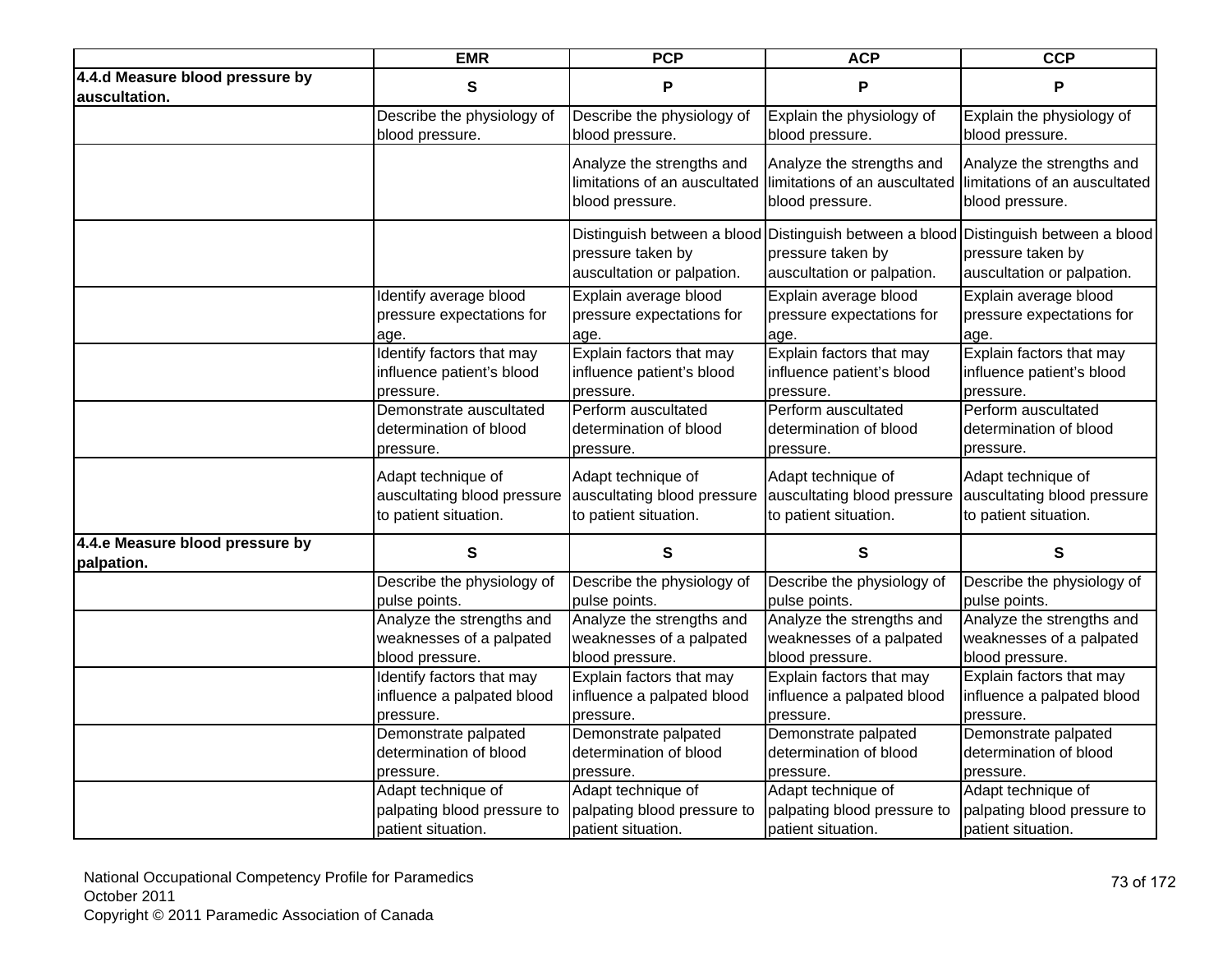|                                                                            | <b>EMR</b> | <b>PCP</b>                                                                                                | <b>ACP</b>                                                                                                | <b>CCP</b>                                                                                                                             |
|----------------------------------------------------------------------------|------------|-----------------------------------------------------------------------------------------------------------|-----------------------------------------------------------------------------------------------------------|----------------------------------------------------------------------------------------------------------------------------------------|
| 4.4.f Measure blood pressure with non-<br>invasive blood pressure monitor. | N          | C                                                                                                         | $\mathbf c$                                                                                               | C                                                                                                                                      |
|                                                                            |            | Explain rationale for<br>measuring blood pressure<br>with non-invasive monitor.                           | Explain rationale for<br>measuring blood pressure<br>with non-invasive monitor.                           | Explain rationale for<br>measuring blood pressure<br>with non-invasive monitor.                                                        |
|                                                                            |            | Describe techniques to<br>obtain blood pressure with<br>non-invasive monitor.                             | Describe techniques to<br>obtain blood pressure with<br>non-invasive monitor.                             | Describe techniques to<br>obtain blood pressure with<br>non-invasive monitor.                                                          |
|                                                                            |            |                                                                                                           | Explain calculation and<br>Pressure (MAP) and pulse<br>pressure                                           | Explain calculation and<br>significance of Mean Arterial significance of Mean Arterial<br>Pressure (MAP) and pulse<br><b>Ipressure</b> |
|                                                                            |            | Distinguish normal and<br>abnormal findings of blood<br>pressure determined with<br>non-invasive monitor. | Distinguish normal and<br>abnormal findings of blood<br>pressure determined with<br>non-invasive monitor. | Distinguish normal and<br>abnormal findings of blood<br>pressure determined with<br>non-invasive monitor.                              |
|                                                                            |            | Perform blood pressure<br>measurement using non-<br>invasive monitor.                                     | Perform blood pressure<br>measurement using non-<br>invasive monitor.                                     | Perform blood pressure<br>measurement using non-<br>invasive monitor.                                                                  |
|                                                                            |            | Perform trouble shooting<br>when using a non-invasive<br>blood pressure monitor.                          | Perform trouble shooting<br>when using a non-invasive<br>blood pressure monitor.                          | Perform trouble shooting<br>when using a non-invasive<br>blood pressure monitor.                                                       |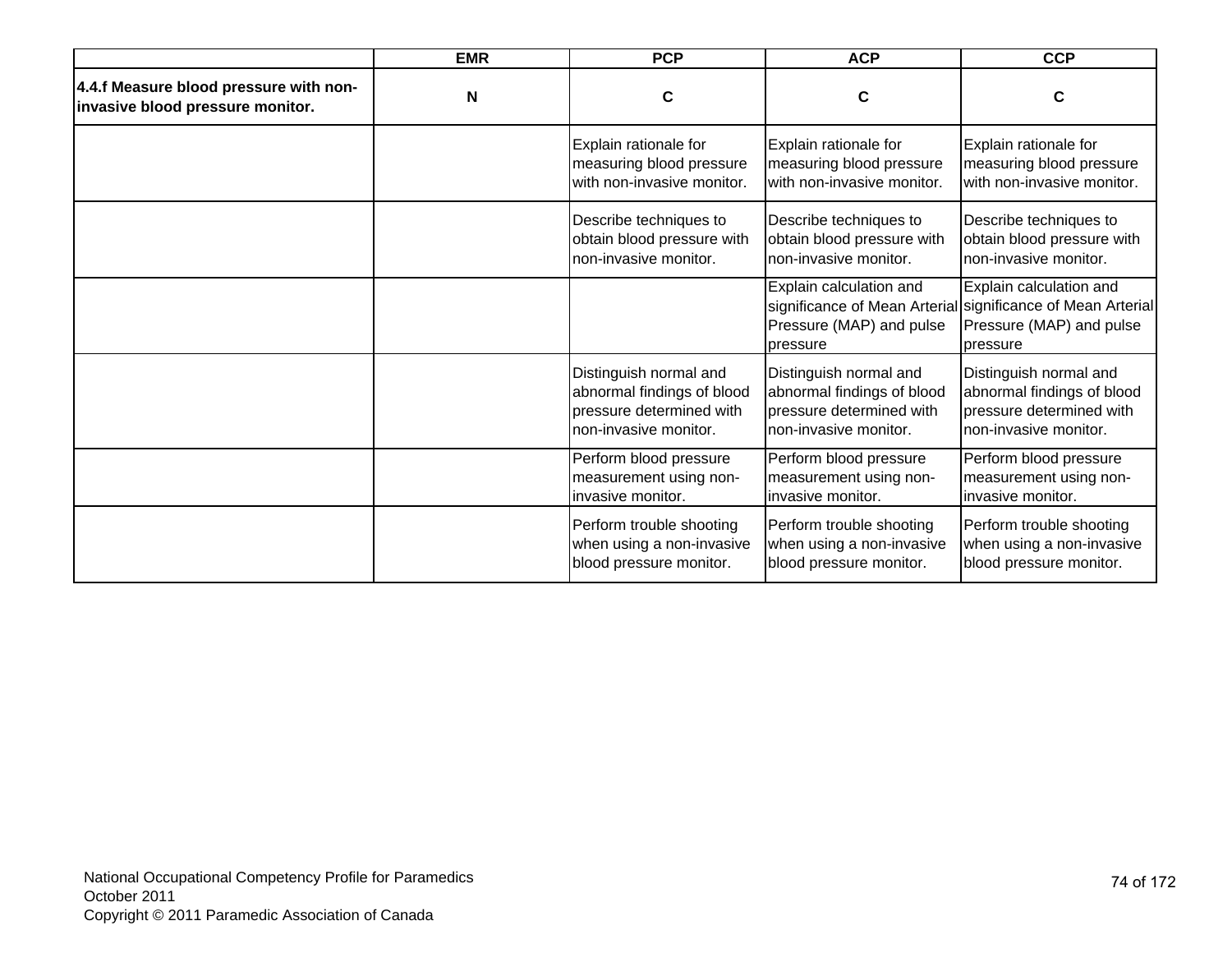|                              | <b>EMR</b>                                                                         | <b>PCP</b>                                                                                                                                                               | <b>ACP</b>                                                                                                       | <b>CCP</b>                                                                            |
|------------------------------|------------------------------------------------------------------------------------|--------------------------------------------------------------------------------------------------------------------------------------------------------------------------|------------------------------------------------------------------------------------------------------------------|---------------------------------------------------------------------------------------|
| 4.4.g Assess skin condition. | S                                                                                  | P                                                                                                                                                                        | P                                                                                                                | P                                                                                     |
|                              | List three parameters used<br>to assess skin condition.                            | List the four parameters<br>used to assess skin<br>condition.                                                                                                            | List the four parameters<br>used to assess skin<br>condition.                                                    | List the four parameters<br>used to assess skin<br>condition.                         |
|                              | Identify the factors that<br>affect skin temperature,<br>colour and moisture.      | Identify the factors that<br>affect skin temperature,<br>colour, moisture and turgor.                                                                                    | Identify the factors that<br>affect skin temperature,<br>colour, moisture and turgor.                            | Identify the factors that<br>affect skin temperature,<br>colour, moisture and turgor. |
|                              | Distinguish between normal<br>and abnormal findings when<br>assessing skin colour. | Distinguish between normal<br>and abnormal findings when<br>assessing skin colour.                                                                                       | Distinguish between normal<br>and abnormal findings when and abnormal findings when<br>assessing skin colour.    | Distinguish between normal<br>assessing skin colour.                                  |
|                              | Identify how to assess skin<br>colour changes in different<br>races.               | Identify how to assess skin<br>colour changes in different<br>races.                                                                                                     | Describe how to assess<br>skin colour changes in<br>different races.                                             | Describe how to assess<br>skin colour changes in<br>different races.                  |
|                              | Distinguish between normal<br>assessing skin temperature.                          | Distinguish between normal<br>and abnormal findings when and abnormal findings when and abnormal findings when and abnormal findings when<br>assessing skin temperature. | Distinguish between normal Distinguish between normal<br>assessing skin temperature. assessing skin temperature. |                                                                                       |
|                              | Distinguish between normal<br>assessing skin condition.                            | Distinguish between normal<br>and abnormal findings when and abnormal findings when and abnormal findings when and abnormal findings when<br>assessing skin condition.   | Distinguish between normal<br>assessing skin condition.                                                          | Distinguish between normal<br>assessing skin condition.                               |
|                              |                                                                                    | Distinguish between normal<br>and abnormal findings when<br>assessing skin turgor.                                                                                       | Distinguish between normal<br>and abnormal findings when and abnormal findings when<br>assessing skin turgor.    | Distinguish between normal<br>assessing skin turgor.                                  |
|                              | skin condition utilizing three<br>parameters.                                      | Demonstrate assessment of Perform assessment of skin<br>condition utilizing four<br>parameters.                                                                          | Perform assessment of skin Perform assessment of skin<br>condition utilizing four<br>parameters.                 | condition utilizing four<br>parameters.                                               |
|                              | Adapt technique of skin<br>assessment to patient age<br>and race.                  | Adapt technique of skin<br>assessment to patient age<br>and race.                                                                                                        | Adapt technique of skin<br>assessment to patient age<br>and race.                                                | Adapt technique of skin<br>assessment to patient age<br>and race.                     |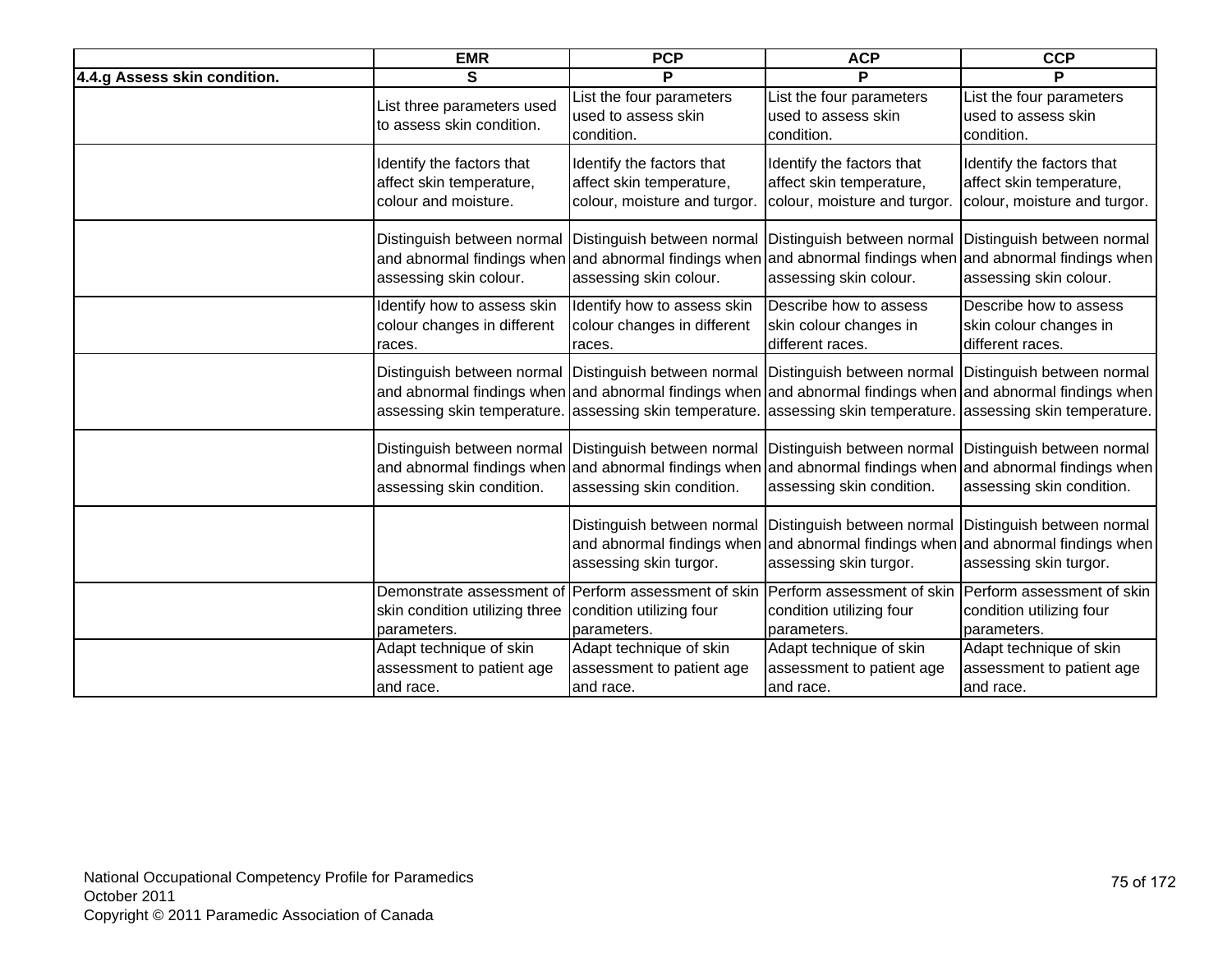|                      | <b>EMR</b>                                                                                                                                    | <b>PCP</b>                                             | <b>ACP</b>                                                                           | <b>CCP</b>                                                                                                                                                               |
|----------------------|-----------------------------------------------------------------------------------------------------------------------------------------------|--------------------------------------------------------|--------------------------------------------------------------------------------------|--------------------------------------------------------------------------------------------------------------------------------------------------------------------------|
| 4.4.h Assess pupils. | S                                                                                                                                             | P                                                      | P                                                                                    | P                                                                                                                                                                        |
|                      | List the three parameters                                                                                                                     | List the three parameters                              | List the three parameters                                                            | List the three parameters                                                                                                                                                |
|                      | used to assess pupils.                                                                                                                        | used to assess pupils.                                 | used to assess pupils.                                                               | used to assess pupils.                                                                                                                                                   |
|                      |                                                                                                                                               | Identify the cranial nerves<br>and contraction.        | Identify the cranial nerves<br>and contraction.                                      | Identify the cranial nerves<br>that regulate eye movement that regulate eye movement that regulate eye movement<br>and contraction.                                      |
|                      | Identify conditions that                                                                                                                      | Discuss conditions that                                | Explain conditions that                                                              | Explain conditions that                                                                                                                                                  |
|                      | affect pupil size, symmetry                                                                                                                   | affect pupil size, symmetry                            | affect pupil size, symmetry                                                          | affect pupil size, symmetry                                                                                                                                              |
|                      | and reactivity.                                                                                                                               | and reactivity.                                        | and reactivity.                                                                      | and reactivity.                                                                                                                                                          |
|                      | Distinguish between normal Distinguish between normal<br>and abnormal findings when<br>assessing pupils for size,<br>symmetry and reactivity. | assessing pupils for size,<br>symmetry and reactivity. | Distinguish between normal<br>assessing pupils for size,<br>symmetry and reactivity. | Distinguish between normal<br>and abnormal findings when and abnormal findings when and abnormal findings when<br>assessing pupils for size,<br>symmetry and reactivity. |
|                      | Demonstrate pupil                                                                                                                             | Perform pupil assessment                               | Perform pupil assessment                                                             | Perform pupil assessment                                                                                                                                                 |
|                      | assessment utilizing the                                                                                                                      | utilizing the three                                    | utilizing the three                                                                  | utilizing the three                                                                                                                                                      |
|                      | three parameters.                                                                                                                             | parameters.                                            | parameters.                                                                          | parameters.                                                                                                                                                              |
|                      | Adapt technique of                                                                                                                            | Adapt technique of                                     | Adapt technique of                                                                   | Adapt technique of                                                                                                                                                       |
|                      | assessing pupils to patient                                                                                                                   | assessing pupils to patient                            | assessing pupils to patient                                                          | assessing pupils to patient                                                                                                                                              |
|                      | situation.                                                                                                                                    | situation.                                             | situation.                                                                           | situation.                                                                                                                                                               |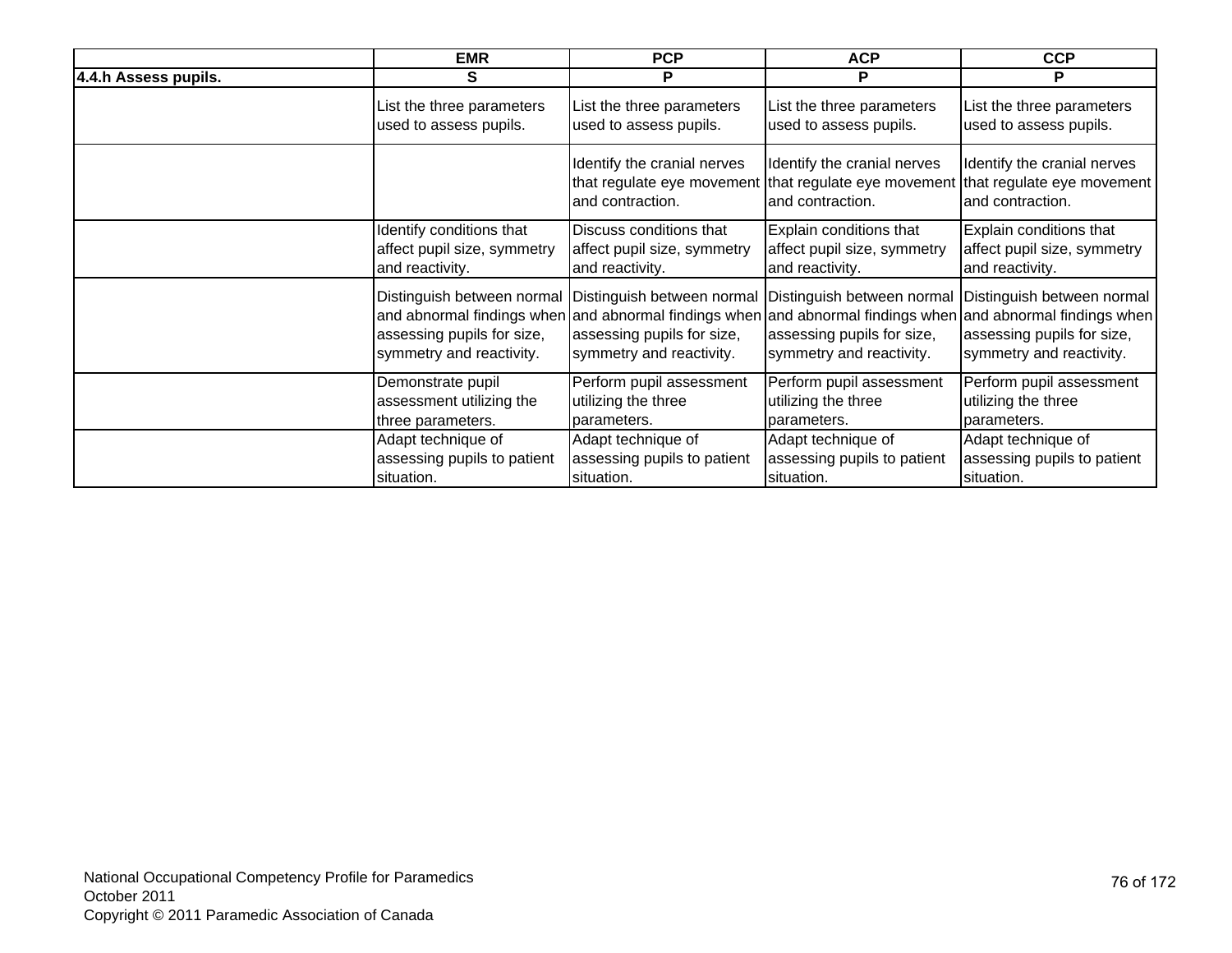|                                     | <b>EMR</b>                                                                   | <b>PCP</b>                                                                                | <b>ACP</b>                                                                                | <b>CCP</b>                                                                                                                             |
|-------------------------------------|------------------------------------------------------------------------------|-------------------------------------------------------------------------------------------|-------------------------------------------------------------------------------------------|----------------------------------------------------------------------------------------------------------------------------------------|
| 4.4. Assess level of consciousness. | S                                                                            | P                                                                                         | P                                                                                         | P                                                                                                                                      |
|                                     | List factors that affect<br>patient's mental status.                         | Identify factors that affect<br>patient's mental status.                                  | Explain factors that affect<br>patient's mental status.                                   | Explain factors that affect<br>patient's mental status.                                                                                |
|                                     | level of consciousness.                                                      | level of consciousness.                                                                   | level of consciousness.                                                                   | Apply methods of assessing Apply methods of assessing Apply methods of assessing Apply methods of assessing<br>level of consciousness. |
|                                     |                                                                              | Apply "Alert Verbal Pain<br>Unresponsive" (APVU)<br>scale to mental status<br>assessment. | Apply "Alert Verbal Pain<br>Unresponsive" (APVU)<br>scale to mental status<br>assessment. | Apply "Alert Verbal Pain<br>Unresponsive" (APVU)<br>scale to mental status<br>assessment.                                              |
|                                     |                                                                              | Apply the "Glasgow Coma<br>Scale" (GCS) to mental<br>status assessment.                   | Apply the "Glasgow Coma<br>Scale" (GCS) to mental<br>status assessment.                   | Apply the "Glasgow Coma<br>Scale" (GCS) to mental<br>status assessment.                                                                |
|                                     | Demonstrate assessment of Perform assessment of<br>level of consciousness.   | level of consciousness.                                                                   | Perform assessment of<br>level of consciousness.                                          | Perform assessment of<br>llevel of consciousness.                                                                                      |
|                                     | Adapt technique of<br>assessing level of<br>consciousness to patient<br>age. | Adapt technique of<br>assessing level of<br>consciousness to patient<br>age.              | Adapt technique of<br>assessing level of<br>consciousness to patient<br>age.              | Adapt technique of<br>assessing level of<br>consciousness to patient<br>age.                                                           |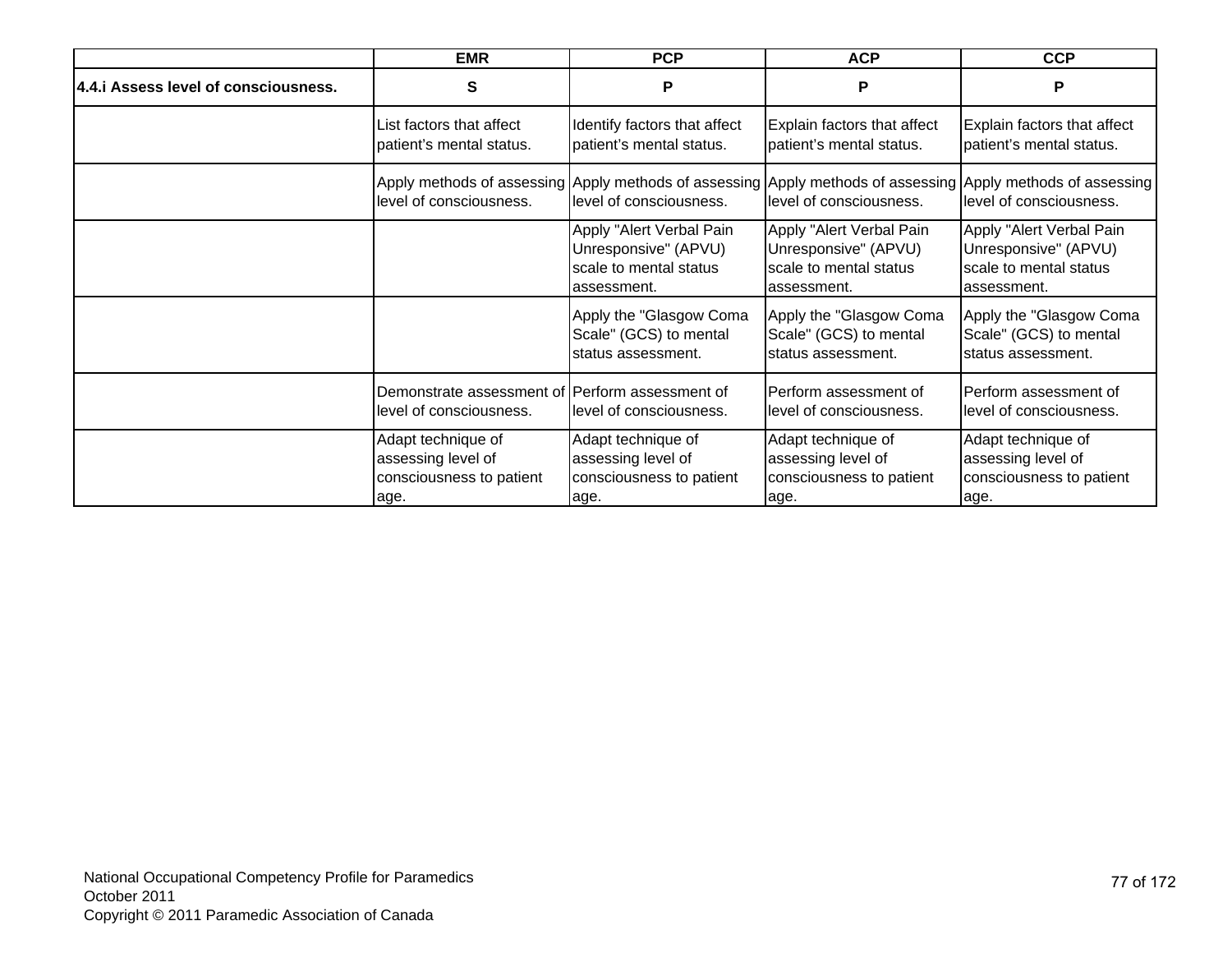|                                                                              | <b>EMR</b>                | <b>PCP</b>                                                                                                                                            | <b>ACP</b>                                                                                                                                            | <b>CCP</b>                                                                                                                                            |
|------------------------------------------------------------------------------|---------------------------|-------------------------------------------------------------------------------------------------------------------------------------------------------|-------------------------------------------------------------------------------------------------------------------------------------------------------|-------------------------------------------------------------------------------------------------------------------------------------------------------|
| <b>GENERAL COMPETENCY 4.5 Utilize diagnostic tests.</b>                      |                           |                                                                                                                                                       |                                                                                                                                                       |                                                                                                                                                       |
| <b>SPECIFIC COMPETENCY</b>                                                   |                           |                                                                                                                                                       | <b>SUB COMPETENCIES</b>                                                                                                                               |                                                                                                                                                       |
| 4.5.a Conduct oximetry testing and<br>interpret findings.                    | $\boldsymbol{\mathsf{N}}$ | $\mathbf c$                                                                                                                                           | $\mathbf C$                                                                                                                                           | $\mathbf c$                                                                                                                                           |
|                                                                              |                           | Identify the factors that<br>affect accuracy of pulse<br>oximeters.                                                                                   | Explain the factors that<br>affect accuracy of pulse<br>oximeters.                                                                                    | Explain the factors that<br>affect accuracy of pulse<br>oximeters.                                                                                    |
|                                                                              |                           | Describe the physiologic<br>properties of oxygen.                                                                                                     | Explain the physiologic<br>properties of oxygen.                                                                                                      | Explain the physiologic<br>properties of oxygen.                                                                                                      |
|                                                                              |                           | Describe the function of a<br>pulse oximeter.                                                                                                         | Describe the function of a<br>pulse oximeter.                                                                                                         | Describe the function of a<br>pulse oximeter.                                                                                                         |
|                                                                              |                           | Identify normal and<br>abnormal findings when<br>performing oximetry testing                                                                          | Describe oximetry<br>waveforms.                                                                                                                       | Evaluate oximetry<br>waveforms.                                                                                                                       |
|                                                                              |                           | Identify indications for<br>oxygen administration<br>relative to saturated oxyger<br>values.                                                          | Infer indications for oxygen<br>administration relative to<br>saturated oxygen values.                                                                | Infer indications for oxygen<br>administration relative to<br>saturated oxygen values.                                                                |
|                                                                              |                           | Perform oximetry testing.                                                                                                                             | Perform oximetry testing.                                                                                                                             | Perform oximetry testing.                                                                                                                             |
|                                                                              |                           | testing to patient age.                                                                                                                               | Adapt technique of oximetry Adapt technique of oximetry<br>testing to patient age.                                                                    | Adapt technique of oximetry<br>testing to patient age.                                                                                                |
| 4.5.b Conduct end-tidal carbon dioxide<br>monitoring and interpret findings. | N                         | А                                                                                                                                                     | C                                                                                                                                                     | C                                                                                                                                                     |
|                                                                              |                           | Differentiate between<br>various end-tidal carbon<br>dioxide monitoring.                                                                              | Differentiate between<br>various end-tidal carbon<br>dioxide monitoring.                                                                              | Differentiate between<br>various end-tidal carbon<br>dioxide monitoring.                                                                              |
|                                                                              |                           | Explain factors that may<br>limit the reliability of end-<br>tidal carbon dioxide values.                                                             | Explain factors that may<br>limit the reliability of end-<br>tidal carbon dioxide values.                                                             | Explain factors that may<br>limit the reliability of end-<br>tidal carbon dioxide values.                                                             |
|                                                                              |                           | Explain the relationship of<br>end-tidal carbon dioxide to<br>arterial blood gas<br>measurement of partial<br>pressure of arterial carbon<br>dioxide. | Explain the relationship of<br>end-tidal carbon dioxide to<br>arterial blood gas<br>measurement of partial<br>pressure of arterial carbon<br>dioxide. | Explain the relationship of<br>end-tidal carbon dioxide to<br>arterial blood gas<br>measurement of partial<br>pressure of arterial carbon<br>dioxide. |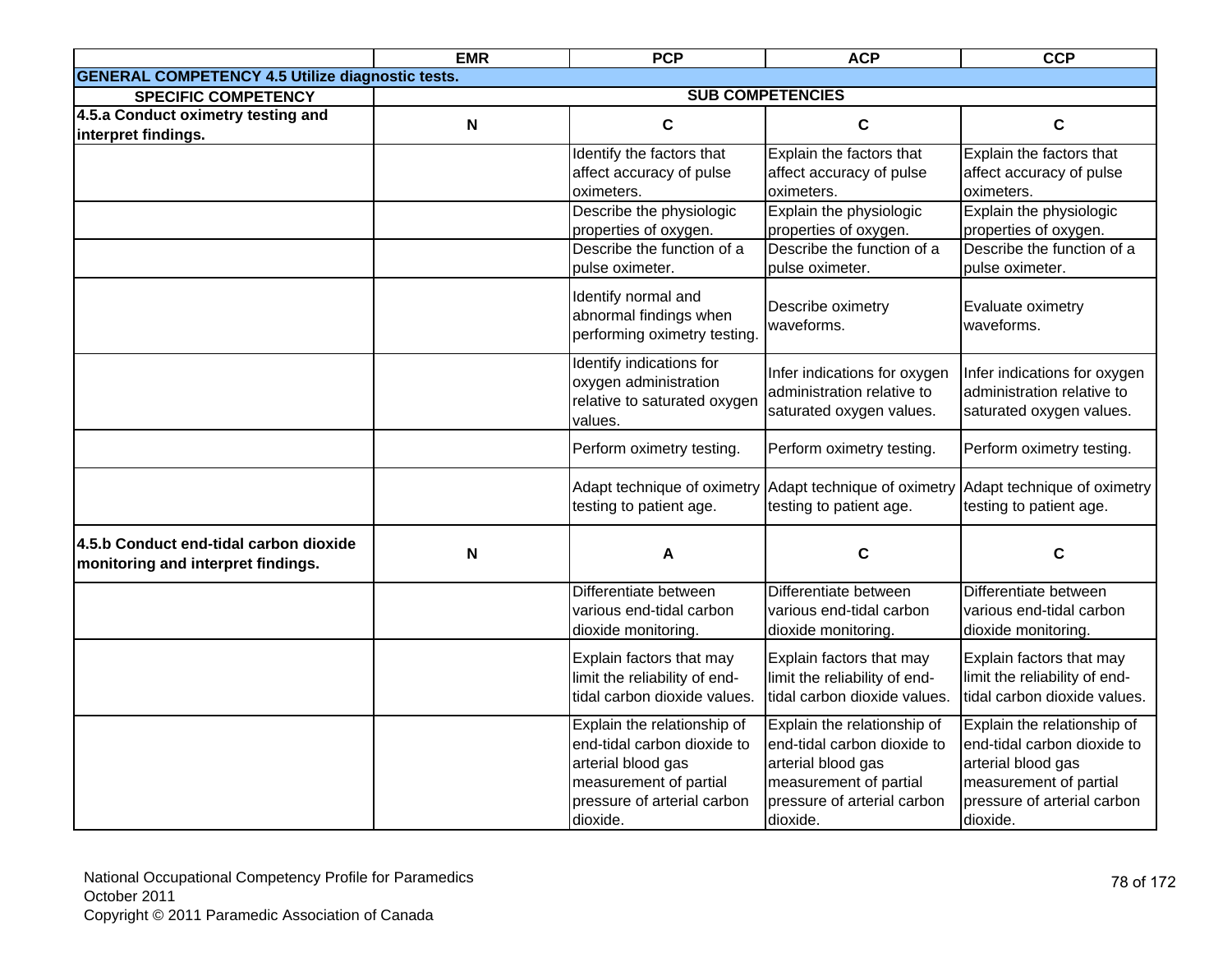|                                                              | <b>EMR</b>                | <b>PCP</b>                   | <b>ACP</b>                   | <b>CCP</b>                   |
|--------------------------------------------------------------|---------------------------|------------------------------|------------------------------|------------------------------|
| 4.5.b Conduct end-tidal carbon dioxide                       |                           |                              |                              |                              |
| monitoring and interpret findings.                           | N                         | A                            | $\mathbf c$                  | C                            |
| <b>Continued</b>                                             |                           |                              |                              |                              |
|                                                              |                           | Differentiate between        | Differentiate between        | Differentiate between        |
|                                                              |                           | sidestream, microstream      | sidestream, microstream      | sidestream, microstream      |
|                                                              |                           | and mainstream end-tidal     | and mainstream end-tidal     | and mainstream end-tidal     |
|                                                              |                           | carbon dioxide.              | carbon dioxide.              | carbon dioxide.              |
|                                                              |                           |                              | Describe capnographic        | Evaluate capnographic        |
|                                                              |                           |                              | waveforms.                   | waveforms.                   |
|                                                              |                           |                              | Perform end-tidal carbon     | Perform end-tidal carbon     |
|                                                              |                           |                              | dioxide monitoring.          | dioxide monitoring.          |
| 4.5.c Conduct glucometric testing and<br>interpret findings. | A                         | P                            | P                            | P                            |
|                                                              | Identify indications for  | Identify indications for     | Explain indications for      | Explain indications for      |
|                                                              | glucometric testing.      | glucometric testing.         | glucometric testing.         | glucometric testing.         |
|                                                              | Identify the factors that | Identify the factors that    | Explain the factors that     | Explain the factors that     |
|                                                              | affect accuracy of        | affect accuracy of           | affect accuracy of           | affect accuracy of           |
|                                                              | glucometric testing.      | glucometric testing.         | glucometric testing.         | glucometric testing.         |
|                                                              | Identify normal and       | Identify normal and          | Identify normal and          | Identify normal and          |
|                                                              | abnormal findings when    | abnormal findings when       | abnormal findings when       | abnormal findings when       |
|                                                              | performing glucometric    | performing glucometric       | performing glucometric       | performing glucometric       |
|                                                              | testing.                  | testing.                     | testing.                     | testing.                     |
|                                                              |                           | Describe the physiologic     | Describe the physiologic     | Describe the physiologic     |
|                                                              |                           | mechanism of glucose.        | mechanism of glucose.        | mechanism of glucose.        |
|                                                              |                           | Describe the function of a   | Describe the function of a   | Describe the function of a   |
|                                                              |                           | glucometer.                  | glucometer.                  | glucometer.                  |
|                                                              |                           | Perform glucometric testing. | Perform glucometric testing. | Perform glucometric testing. |
|                                                              |                           | Adapt the techniques of      | Adapt the techniques of      | Adapt the techniques of      |
|                                                              |                           | glucometric testing to       | glucometric testing to       | glucometric testing to       |
|                                                              |                           | patient age.                 | patient age.                 | patient age.                 |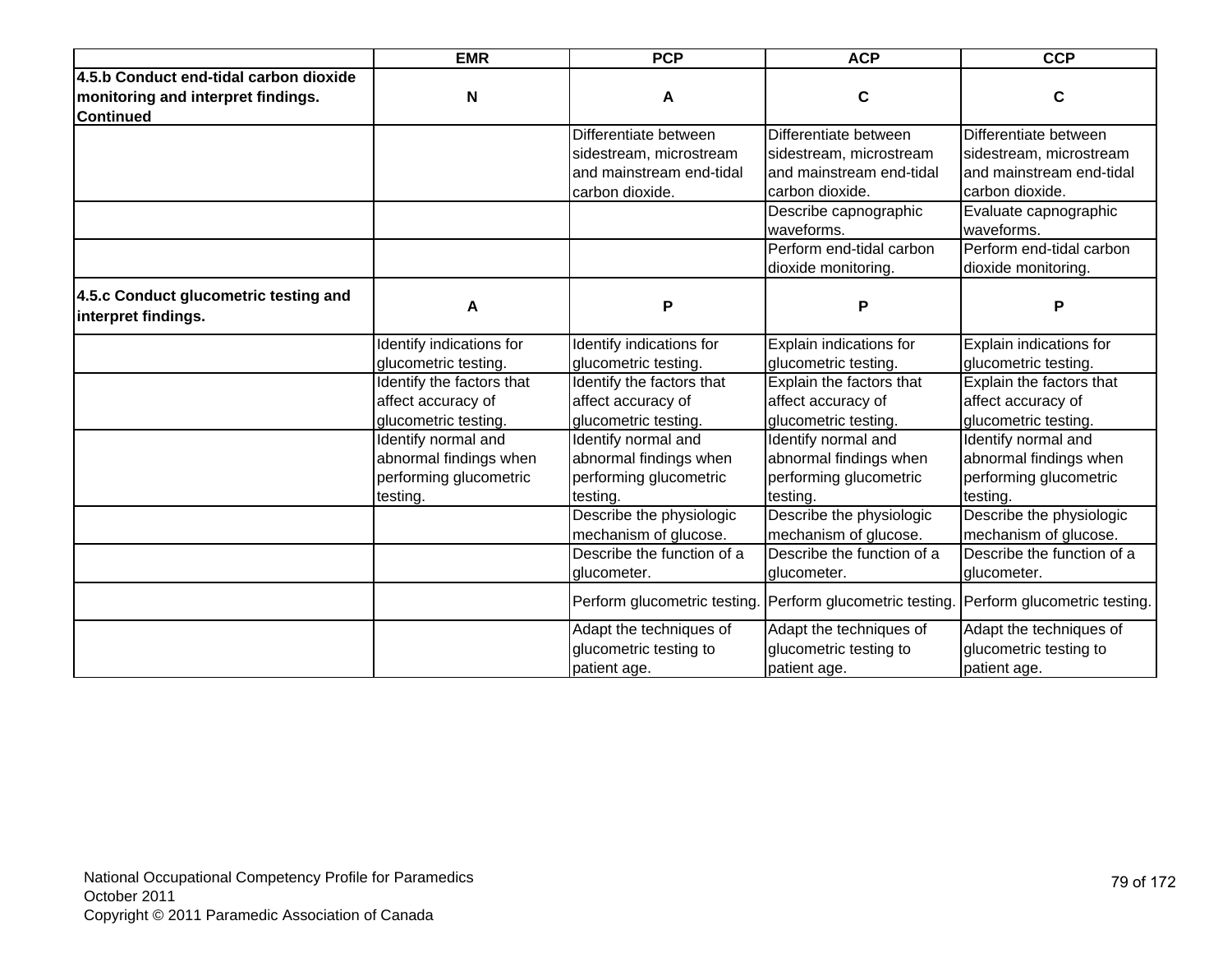|                                                                    | <b>EMR</b>  | <b>PCP</b>                                                                       | <b>ACP</b>                                                                                       | <b>CCP</b>                                                                                                                                                           |
|--------------------------------------------------------------------|-------------|----------------------------------------------------------------------------------|--------------------------------------------------------------------------------------------------|----------------------------------------------------------------------------------------------------------------------------------------------------------------------|
| 4.5.d Conduct peripheral venipuncture.                             | N           | A                                                                                | $\mathbf{s}$                                                                                     | $\mathbf C$                                                                                                                                                          |
|                                                                    |             | Identify indications and<br>rationale for performing<br>peripheral venipuncture. | Discuss indications and<br>rationale for performing<br>peripheral venipuncture.                  | Discuss indications and<br>rationale for performing<br>peripheral venipuncture.                                                                                      |
|                                                                    |             |                                                                                  | Perform collection venous<br>blood specimens.                                                    | Perform collection venous<br>blood specimens.                                                                                                                        |
| 4.5.e Obtain arterial blood samples via<br>radial artery puncture. | $\mathbf N$ | N                                                                                | A                                                                                                | ${\bf S}$                                                                                                                                                            |
|                                                                    |             |                                                                                  | Identify indications for and<br>purpose of radial artery<br>blood sampling.                      | Explain indications and<br>rationale for performing<br>radial artery puncture.                                                                                       |
|                                                                    |             |                                                                                  | Describe specific physical<br>assessments to be<br>performed prior to radial<br>artery puncture. | Describe specific physical<br>assessments to be<br>performed prior to radial<br>artery puncture.                                                                     |
|                                                                    |             |                                                                                  |                                                                                                  | Demonstrate the collection<br>of blood specimen by radial<br>artery puncture.                                                                                        |
| 4.5.f Obtain arterial blood samples via<br>arterial line access.   | N           | N                                                                                | A                                                                                                | C                                                                                                                                                                    |
|                                                                    |             |                                                                                  | Identify indications for and<br>purpose of radial artery<br>blood sampling.                      | Explain indications and<br>rationale for collecting<br>arterial blood specimens via<br>arterial line access.                                                         |
|                                                                    |             |                                                                                  | Describe arterial blood<br>specimen collection from an<br>arterial line.                         | Describe arterial blood<br>specimen collection from an<br>arterial line.                                                                                             |
|                                                                    |             |                                                                                  |                                                                                                  | Perform collection of blood<br>specimen from an arterial<br>line, including safe<br>maintenance of the arterial<br>line during and following<br>specimen collection. |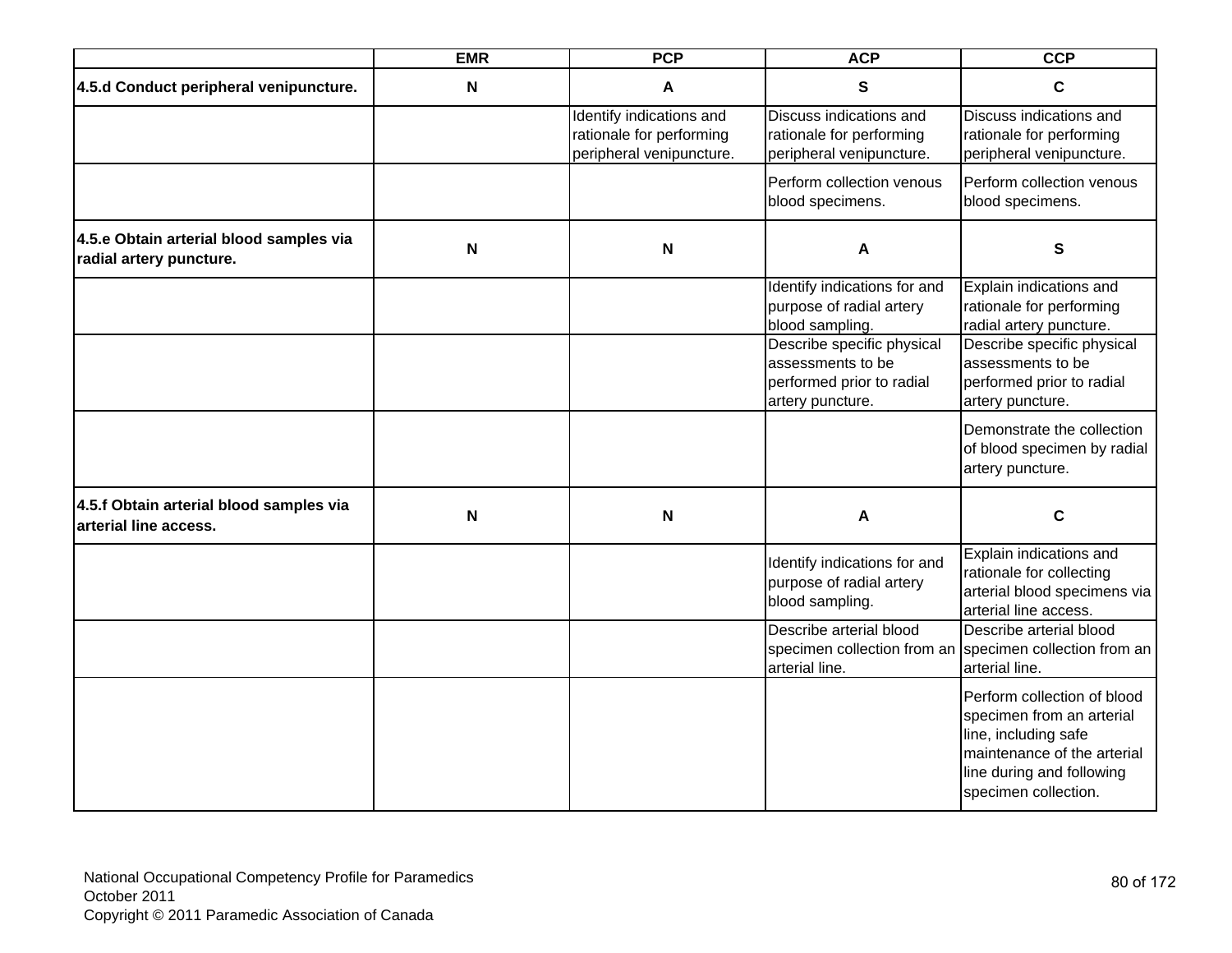|                                                                               | <b>EMR</b>                | <b>PCP</b>                                                              | <b>ACP</b>                                                                     | <b>CCP</b>                                                                                                |
|-------------------------------------------------------------------------------|---------------------------|-------------------------------------------------------------------------|--------------------------------------------------------------------------------|-----------------------------------------------------------------------------------------------------------|
| 4.5.g Conduct invasive core temperature<br>monitoring and interpret findings. | $\mathbf N$               | $\pmb{\mathsf{X}}$                                                      | A                                                                              | $\mathbf c$                                                                                               |
|                                                                               |                           | Differentiate between core<br>and peripheral temperature<br>monitoring. | Differentiate between core<br>and peripheral temperature<br>monitoring.        | Differentiate between core<br>and peripheral temperature<br>monitoring.                                   |
|                                                                               |                           |                                                                         | Explain indications and<br>body temperature.                                   | Explain indications and<br>rationale for measuring core rationale for measuring core<br>body temperature. |
|                                                                               |                           |                                                                         | Explain various means of<br>measuring core body<br>temperature.                | Explain various means of<br>measuring core body<br>temperature.                                           |
|                                                                               |                           |                                                                         |                                                                                | Perform measurement of<br>core temperature using<br>invasive method.                                      |
| 4.5.h Conduct pulmonary artery catheter<br>monitoring and interpret findings. | $\boldsymbol{\mathsf{N}}$ | $\boldsymbol{\mathsf{N}}$                                               | A                                                                              | C                                                                                                         |
|                                                                               |                           |                                                                         | Define "pulmonary artery<br>catheter monitoring".                              | Define "pulmonary artery<br>catheter monitoring".                                                         |
|                                                                               |                           |                                                                         | Identify normal pulmonary<br>artery pressures.                                 | Identify normal pulmonary<br>artery pressures.                                                            |
|                                                                               |                           |                                                                         | Explain indications and<br>rationale for use of<br>pulmonary artery catheters. | Explain indications and<br>rationale for use of<br>pulmonary artery catheters.                            |
|                                                                               |                           |                                                                         | management of pulmonary<br>artery catheters.                                   | Explain the assessment and Explain the assessment and<br>management of pulmonary<br>artery catheters.     |
|                                                                               |                           |                                                                         |                                                                                | Analyze waveforms.                                                                                        |
|                                                                               |                           |                                                                         |                                                                                | Explain complications of<br>pulmonary artery catheters,<br>and their management.                          |
|                                                                               |                           |                                                                         |                                                                                | Perform routine<br>management of patients<br>with pulmonary artery<br>catheters.                          |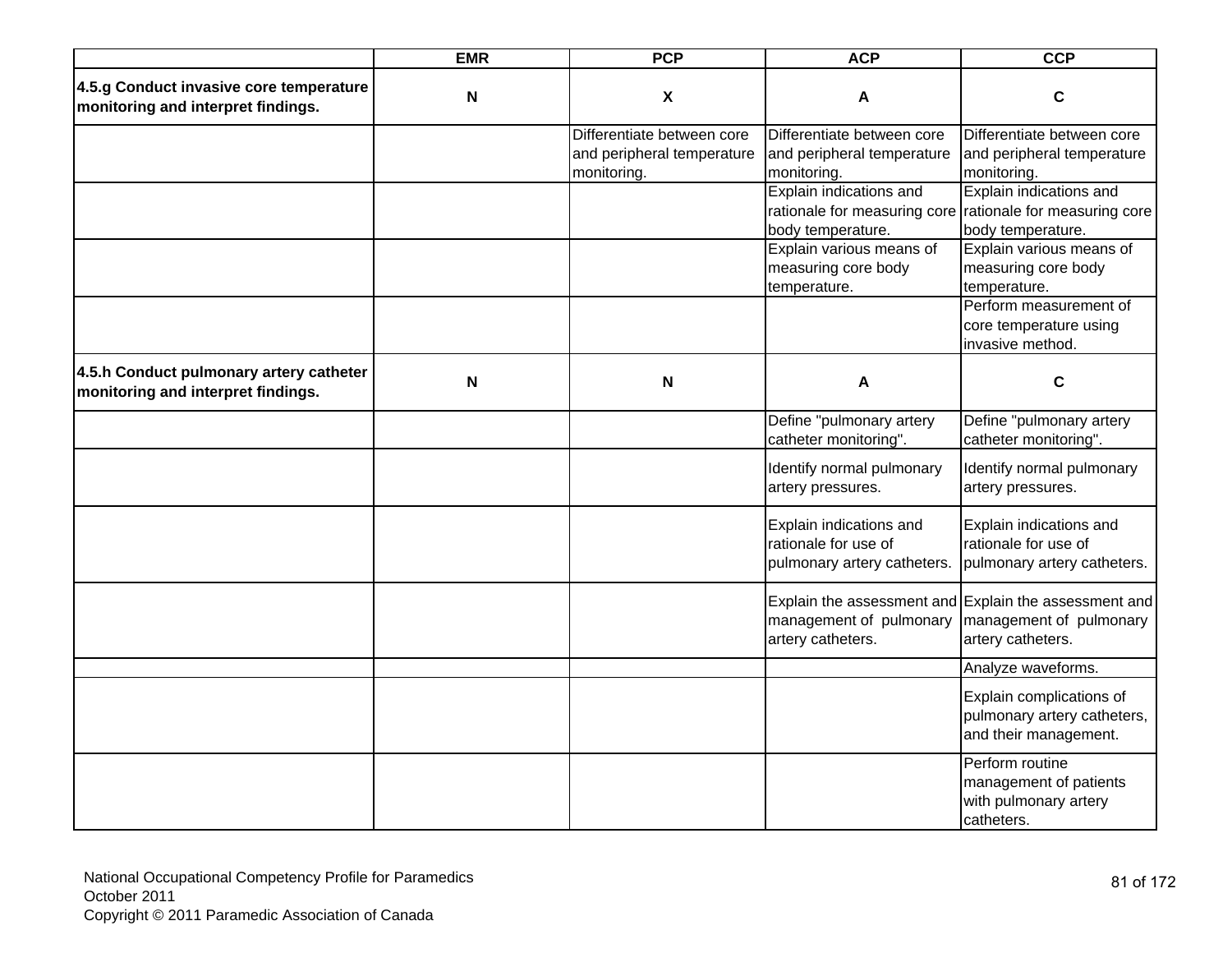|                                                                             | <b>EMR</b>  | <b>PCP</b>                                 | <b>ACP</b>                                                                       | <b>CCP</b>                                                                                  |
|-----------------------------------------------------------------------------|-------------|--------------------------------------------|----------------------------------------------------------------------------------|---------------------------------------------------------------------------------------------|
| 4.5.i Conduct central venous pressure<br>monitoring and interpret findings. | $\mathbf N$ | $\mathsf{N}$                               | A                                                                                | $\mathbf c$                                                                                 |
|                                                                             |             |                                            | Define "central venous<br>pressure".                                             | Define "central venous<br>pressure".                                                        |
|                                                                             |             |                                            | Identify normal central<br>venous pressure values.                               | Identify normal central<br>venous pressure values.                                          |
|                                                                             |             |                                            | Explain indications and<br>rationale for central venous<br>pressure monitoring.  | Explain indications and<br>rationale for central venous<br>pressure monitoring.             |
|                                                                             |             |                                            |                                                                                  | Analyze waveforms.                                                                          |
|                                                                             |             |                                            |                                                                                  | Explain complications of<br>central venous pressure<br>monitoring, and their<br>management. |
|                                                                             |             |                                            |                                                                                  | Perform routine<br>management of patients<br>central venous pressure<br>catheters.          |
| 4.5.j Central Venous Access                                                 | N           | X                                          | A                                                                                |                                                                                             |
|                                                                             |             | Define "central venous<br>catheterization" | Define "central venous<br>catheterization"                                       | Define "central venous<br>catheterization"                                                  |
|                                                                             |             | Discuss indications and                    | Discuss indications and                                                          | Discuss indications and                                                                     |
|                                                                             |             | rationale for performing                   | rationale for performing                                                         | rationale for performing                                                                    |
|                                                                             |             | central venous<br>catheterization          | central venous<br>catheterization                                                | central venous<br>catheterization                                                           |
|                                                                             |             |                                            | Identify types of central<br>venous catheterization's<br>and their specific uses | Identify types of central<br>venous catheterization's<br>and their specific uses            |
|                                                                             |             |                                            | Describe the proper                                                              | Describe the proper                                                                         |
|                                                                             |             |                                            | procedure for conducting                                                         | procedure for conducting                                                                    |
|                                                                             |             |                                            | central venous                                                                   | central venous                                                                              |
|                                                                             |             |                                            | catheterization                                                                  | catheterization                                                                             |
|                                                                             |             |                                            | Indentify possible hazards                                                       | Indentify possible hazards                                                                  |
|                                                                             |             |                                            |                                                                                  | and complications of central and complications of central                                   |
|                                                                             |             |                                            | venous catheterization's                                                         | venous catheterization's                                                                    |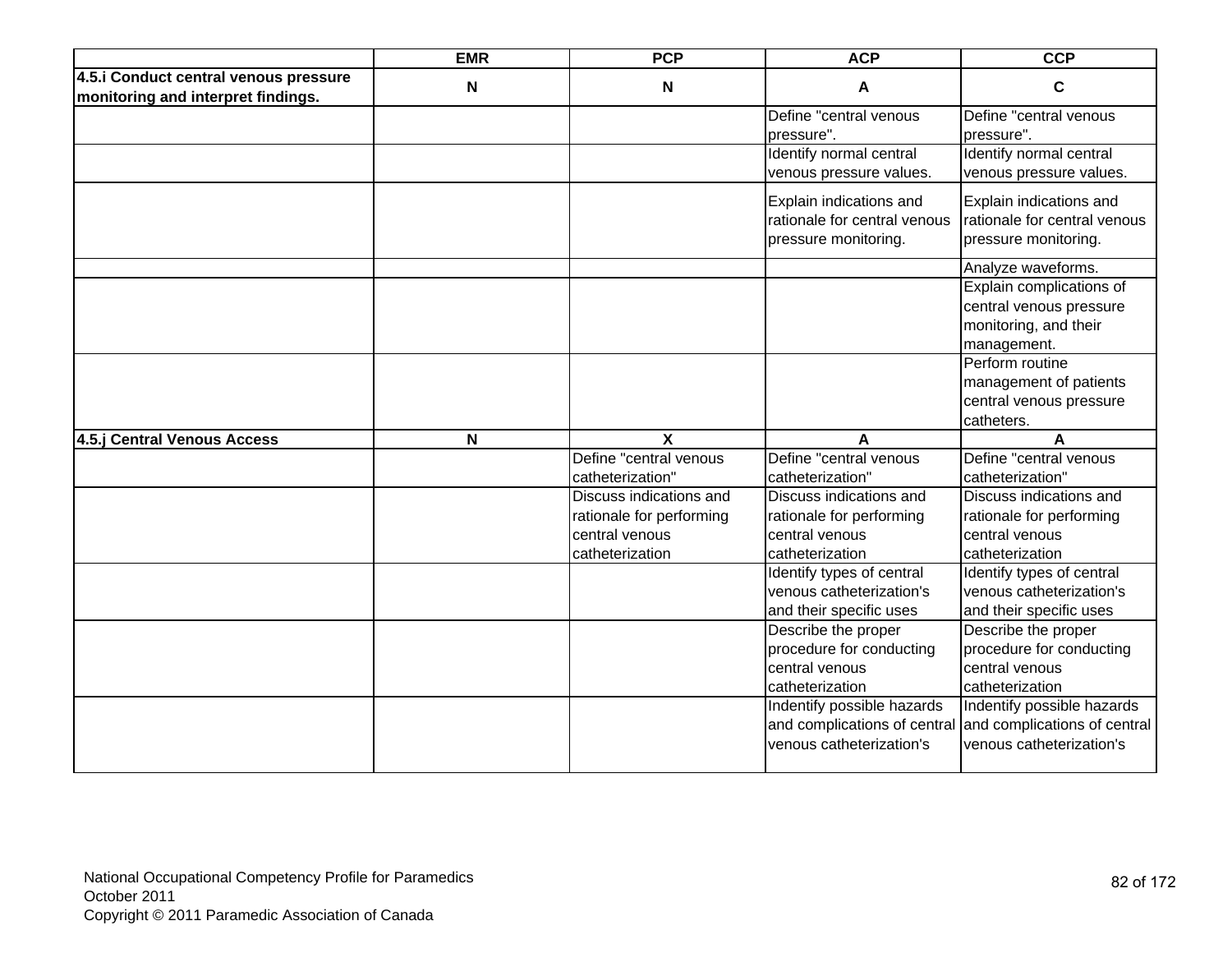|                                                                   | <b>EMR</b>  | <b>PCP</b>                                     | <b>ACP</b>                                                                | <b>CCP</b>                                                                                  |
|-------------------------------------------------------------------|-------------|------------------------------------------------|---------------------------------------------------------------------------|---------------------------------------------------------------------------------------------|
| 4.5.k Conduct arterial line monitoring<br>and interpret findings. | $\mathbf N$ | $\mathbf N$                                    | A                                                                         | $\mathbf c$                                                                                 |
|                                                                   |             |                                                | Define "arterial pressure".                                               | Define "arterial pressure".                                                                 |
|                                                                   |             |                                                | Identify normal arterial<br>pressure values.                              | Identify normal arterial<br>pressure values.                                                |
|                                                                   |             |                                                | Explain indications and<br>rationale for arterial<br>pressure monitoring. | Explain indications and<br>rationale for arterial<br>pressure monitoring.                   |
|                                                                   |             |                                                |                                                                           | Analyze waveforms.                                                                          |
|                                                                   |             |                                                |                                                                           | Describe the steps to be<br>taken to ensure the<br>accuracy of arterial<br>pressure values. |
|                                                                   |             |                                                |                                                                           | Explain complications of<br>arterial line monitoring, and<br>their management.              |
|                                                                   |             |                                                |                                                                           | Perform routine<br>management of patients<br>with indwelling arterial<br>catheters.         |
| 4.5.I Interpret laboratory data as<br>specified in Appendix 5.    | N           | A                                              | S                                                                         | C                                                                                           |
|                                                                   |             | Describe common<br>laboratory tests.           | Explain common laboratory<br>tests.                                       | Explain common laboratory<br>tests.                                                         |
|                                                                   |             | Differentiate normal from<br>abnormal results. | Differentiate normal from<br>abnormal results.                            | Differentiate normal from<br>abnormal results.                                              |
|                                                                   |             |                                                | Describe implications of<br>abnormal results.                             | Describe implications of<br>abnormal results.                                               |
|                                                                   |             |                                                |                                                                           | Adapt care based on test<br>results.                                                        |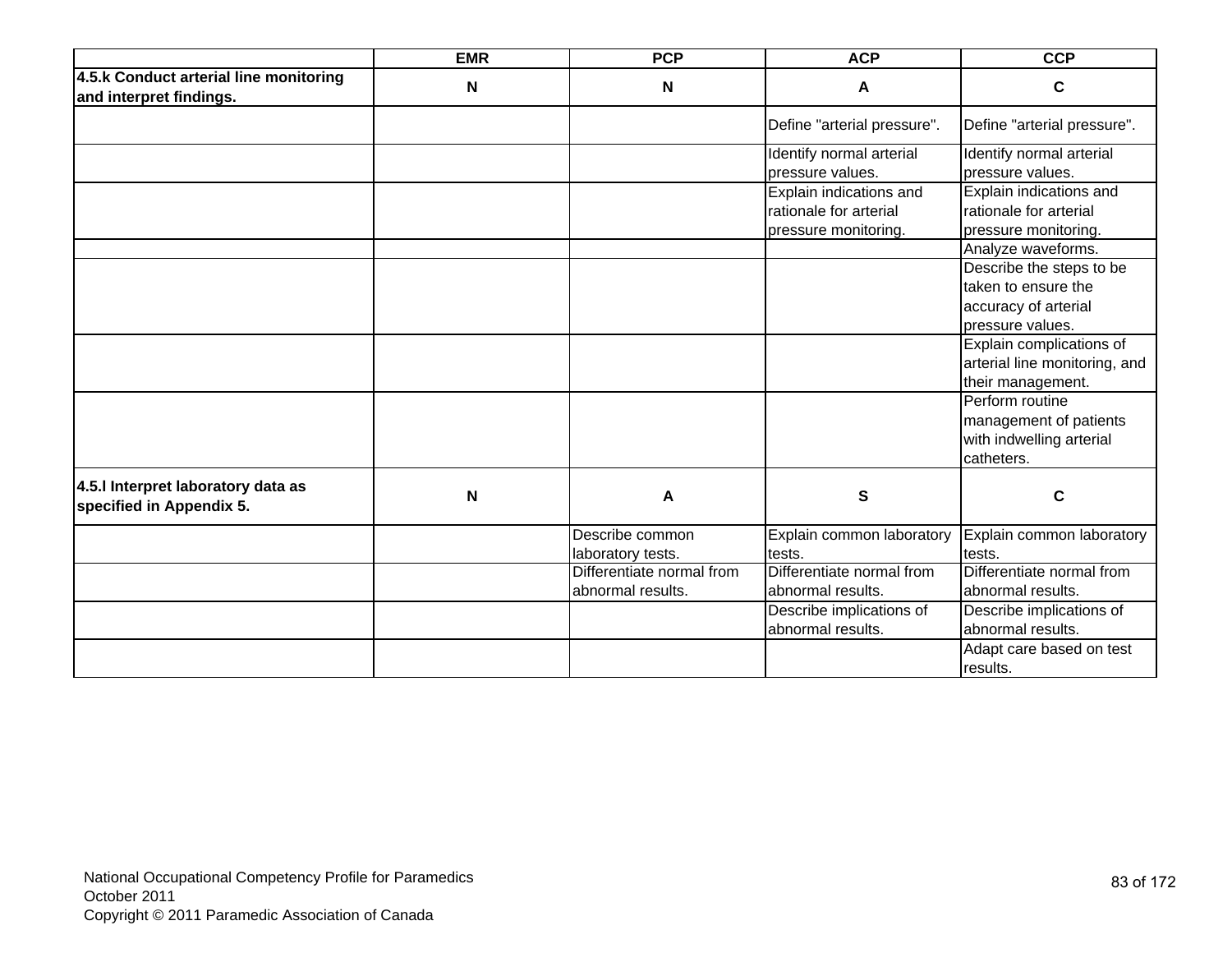|                                                                         | <b>EMR</b> | <b>PCP</b>                                                                                 | <b>ACP</b>                                                                                 | <b>CCP</b>                                                                                 |
|-------------------------------------------------------------------------|------------|--------------------------------------------------------------------------------------------|--------------------------------------------------------------------------------------------|--------------------------------------------------------------------------------------------|
| 4.5.m Conduct 3-lead electrocardiogram<br>(ECG) and interpret findings. | N          | P                                                                                          | P                                                                                          | P                                                                                          |
|                                                                         |            | Explain the electro-<br>physiologic principles of the<br>heart, and cardiac<br>conduction. | Explain the electro-<br>physiologic principles of the<br>heart, and cardiac<br>conduction. | Explain the electro-<br>physiologic principles of the<br>heart, and cardiac<br>conduction. |
|                                                                         |            | <b>Explain indications for ECG</b><br>monitoring.                                          | Explain indications for ECG<br>monitoring.                                                 | Explain indications for ECG<br>monitoring.                                                 |
|                                                                         |            | Perform the technique of<br>obtaining a 3-lead ECG.                                        | Perform the technique of<br>obtaining a 3-lead ECG.                                        | Perform the technique of<br>obtaining a 3-lead ECG.                                        |
|                                                                         |            | Adapt technique of<br>obtaining a 3-lead ECG to<br>patient age and gender.                 | Adapt technique of<br>obtaining a 3-lead ECG to<br>patient age and gender.                 | Adapt technique of<br>obtaining a 3-lead ECG to<br>patient age and gender.                 |
|                                                                         |            | Describe the principles of<br>interpretation of cardiac<br>rhythms.                        | Explain the principles of<br>interpretation of cardiac<br>rhythms.                         | Explain the principles of<br>interpretation of cardiac<br>rhythms.                         |
|                                                                         |            | List possible causes of<br>abnormal cardiac rhythms.                                       | List possible causes of<br>abnormal cardiac rhythms.                                       | List possible causes of<br>abnormal cardiac rhythms.                                       |
|                                                                         |            | Analyze cardiac rhythms.                                                                   | Analyze cardiac rhythms.                                                                   | Analyze cardiac rhythms.                                                                   |
|                                                                         |            | Identify potentially lethal<br>cardiac rhythms.                                            | Identify potentially lethal<br>cardiac rhythms.                                            | Identify potentially lethal<br>cardiac rhythms.                                            |
| 4.5.n Obtain 12-lead electrocardiogram<br>and interpret findings.       | N          | S                                                                                          | P                                                                                          | P                                                                                          |
|                                                                         |            | Explain the difference<br>between a 3-lead and a 12-<br>lead ECG.                          | Explain the difference<br>between a 3-lead and a 12-<br>lead ECG.                          | Explain the difference<br>between a 3-lead and a 12-<br>lead ECG.                          |
|                                                                         |            | Identify indications for use<br>of a 12-lead ECG.                                          | Identify indications for use<br>of a 12-lead ECG.                                          | Identify indications for use<br>of a 12-lead ECG.                                          |
|                                                                         |            | Perform the technique of<br>obtaining a 12-lead ECG.                                       | Perform the technique of<br>obtaining a 12-lead ECG.                                       | Perform the technique of<br>obtaining a 12-lead ECG.                                       |
|                                                                         |            | Adapt technique of<br>obtaining a 12-lead ECG to<br>patient age and gender.                | Adapt technique of<br>obtaining a 12-lead ECG to<br>patient age and gender.                | Adapt technique of<br>obtaining a 12-lead ECG to<br>patient age and gender.                |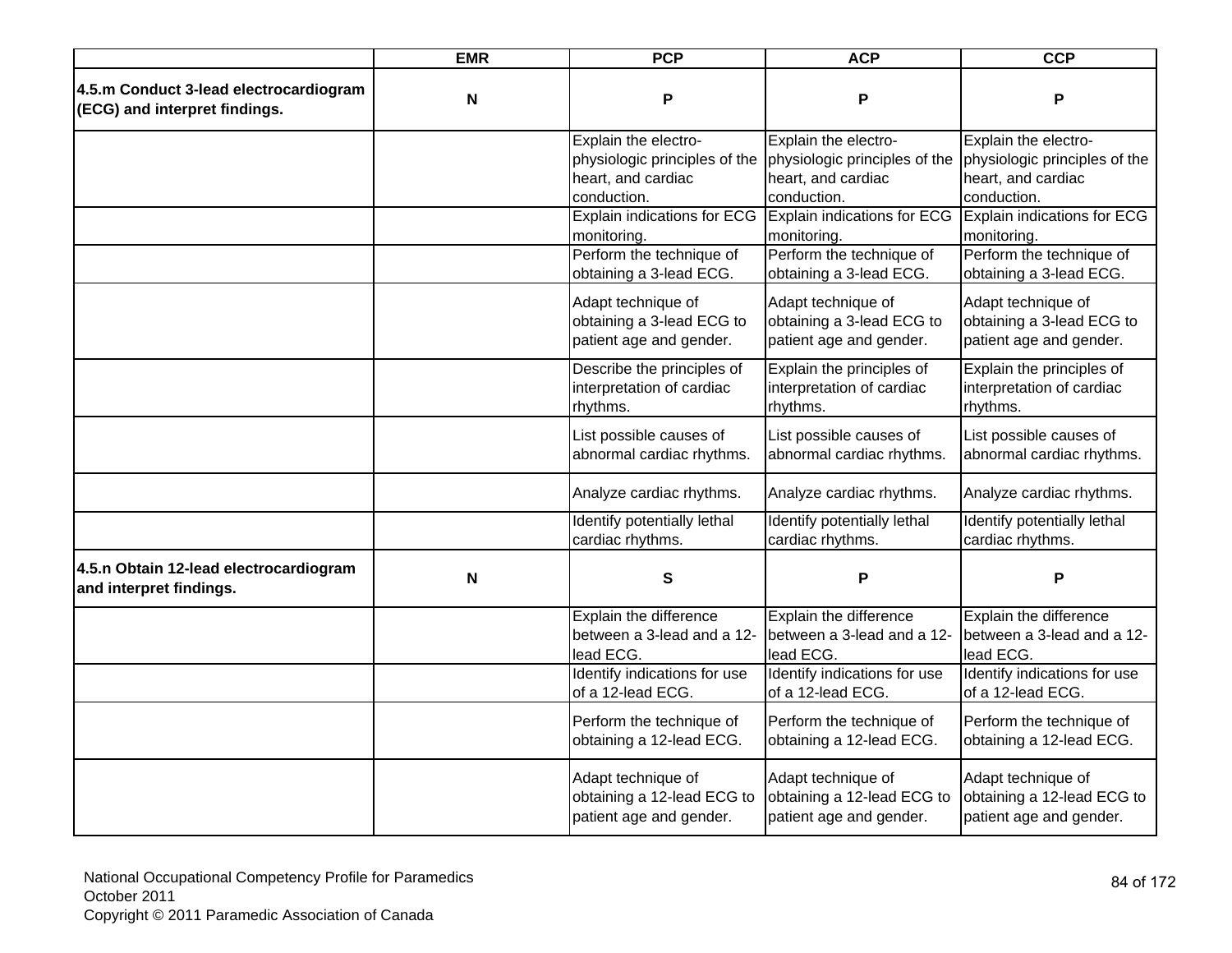|                                                                             | <b>EMR</b>                | <b>PCP</b>                                                                             | <b>ACP</b>                                                                                                                                 | <b>CCP</b>                                                                                                  |
|-----------------------------------------------------------------------------|---------------------------|----------------------------------------------------------------------------------------|--------------------------------------------------------------------------------------------------------------------------------------------|-------------------------------------------------------------------------------------------------------------|
| 4.5.n Obtain 12-lead electrocardiogram<br>and interpret findings. Continued | N                         | ${\bf S}$                                                                              | P                                                                                                                                          | P                                                                                                           |
|                                                                             |                           | interpreting 12-lead ECGs,<br>and ECGs obtained with<br>additional leads.              | Identify the steps involved in Describe the steps involved<br>in interpreting 12-lead<br>ECGs, and ECGs obtained<br>with additional leads. | Describe the steps involved<br>in interpreting 12-lead<br>ECGs, and ECGs obtained<br>with additional leads. |
|                                                                             |                           |                                                                                        | Identify indications for the<br>use of additional leads.                                                                                   | Identify indications for the<br>use of additional leads.                                                    |
|                                                                             |                           |                                                                                        | Describe the technique of<br>obtaining ECGs with<br>additional leads.                                                                      | Describe the technique of<br>obtaining ECGs with<br>additional leads.                                       |
| 4.5.0 Interpret radiological data.                                          | N                         | X                                                                                      |                                                                                                                                            |                                                                                                             |
|                                                                             |                           | Describe common<br>radiological data.<br>Differentiate normal from                     | Explain common<br>radiological data.<br>Differentiate normal from                                                                          | Explain common<br>radiological data.<br>Differentiate normal from                                           |
|                                                                             |                           | abnormal results.                                                                      | abnormal results.                                                                                                                          | abnormal results.                                                                                           |
|                                                                             |                           |                                                                                        | Describe implications of<br>abnormal results.                                                                                              | Describe implications of<br>abnormal results.                                                               |
|                                                                             |                           |                                                                                        |                                                                                                                                            | Adapt care based on<br>radiological data.                                                                   |
| 4.5.p Interpret data from CT, ultrasound<br>and MRI.                        | $\mathbf N$               | $\pmb{\chi}$                                                                           | A                                                                                                                                          | A                                                                                                           |
|                                                                             |                           | Describe common findings.                                                              | Describe common findings.                                                                                                                  | Describe common findings.                                                                                   |
| 4.5.q Conduct urinalysis by macroscopic<br>method.                          | $\boldsymbol{\mathsf{N}}$ | A                                                                                      | $\mathbf s$                                                                                                                                | C                                                                                                           |
|                                                                             |                           | Identify indications and<br>rationale for performing<br>urinalysis.                    | Discuss indications and<br>rationale for performing<br>urinalysis.                                                                         | Discuss indications and<br>rationale for performing<br>urinalysis.                                          |
|                                                                             |                           | Identify common<br>assessments associated<br>with urinalysis by qualitative<br>method. | Describe common<br>assessments associated<br>with urinalysis by qualitative<br>method.                                                     | Describe common<br>assessments associated<br>with urinalysis by qualitative<br>method.                      |
|                                                                             |                           |                                                                                        | Obtain sample using<br>appropriate technique.                                                                                              | Obtain sample using<br>appropriate technique.                                                               |
|                                                                             |                           |                                                                                        | Demonstrate urinalysis by<br>macroscopic method.                                                                                           | Perform urinalysis by<br>macroscopic method.<br>Interpret findings associated Interpret findings associated |
|                                                                             |                           |                                                                                        | with urinalysis by<br>macroscopic method                                                                                                   | with urinalysis by<br>macroscopic method                                                                    |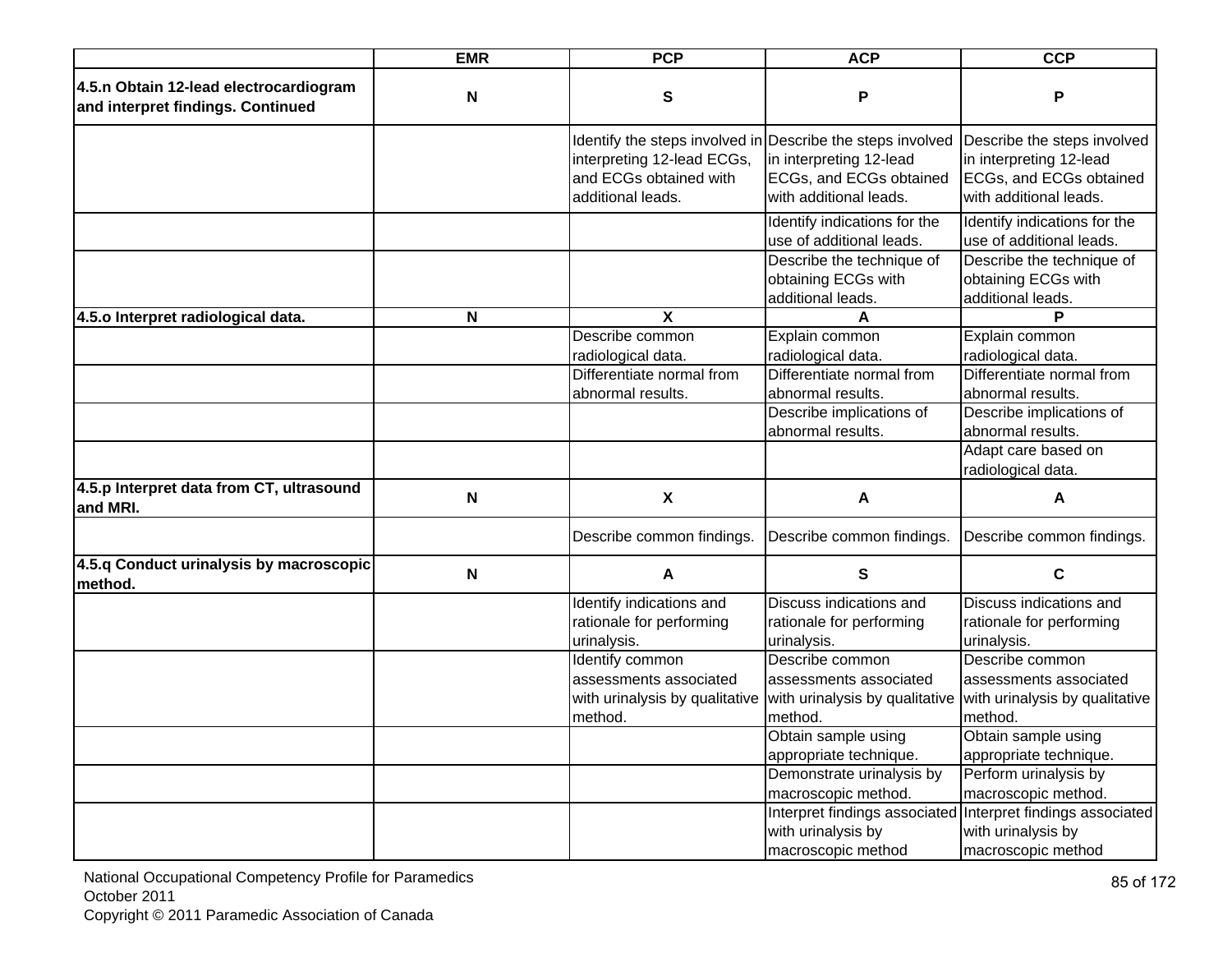|                                                                             | <b>EMR</b>                                                                                                                          | <b>PCP</b>                                                                                             | <b>ACP</b>                                                                                              | <b>CCP</b>                                                                                              |
|-----------------------------------------------------------------------------|-------------------------------------------------------------------------------------------------------------------------------------|--------------------------------------------------------------------------------------------------------|---------------------------------------------------------------------------------------------------------|---------------------------------------------------------------------------------------------------------|
| <b>GENERAL COMPETENCY 5.1 Maintain patency of upper airway and trachea.</b> |                                                                                                                                     |                                                                                                        |                                                                                                         |                                                                                                         |
| <b>SPECIFIC COMPETENCY</b>                                                  |                                                                                                                                     |                                                                                                        | <b>SUB COMPETENCIES</b>                                                                                 |                                                                                                         |
| 5.1.a Use manual maneuvers and<br>positioning to maintain airway patency.   | ${\bf S}$                                                                                                                           | $\mathbf c$                                                                                            | $\mathbf C$                                                                                             | C                                                                                                       |
|                                                                             |                                                                                                                                     |                                                                                                        | Discuss the methods of the<br>classifying and grading<br>patient's airway.                              | Evaluate the methods of the<br>classifying and grading<br>patient's airway.                             |
|                                                                             | Define methods of relieving<br>the symptoms of airway<br>obstruction.                                                               | Describe methods of<br>relieving the symptoms of<br>airway obstruction.                                | Discuss methods of relieving Explain the methods of<br>the symptoms of airway<br>obstruction.           | relieving the symptoms of<br>airway obstruction.                                                        |
|                                                                             | Describe the types of airway<br>opening maneuvers for<br>various patients.<br>Describe the indications,                             | Describe the types of airway<br>opening maneuvers for<br>various patients.<br>Discuss the indications. | Discuss the types of airway<br>opening maneuvers for<br>various patients.<br>Analyze the indications,   | Evaluate the types of airway<br>opening maneuvers for<br>various patients.<br>Analyze the indications,  |
|                                                                             | contraindications and<br>precautions of performing<br>airway maneuvers.                                                             | contraindications and<br>precautions of performing<br>airway maneuvers.                                | contraindications and<br>precautions of performing<br>airway maneuvers.                                 | contraindications and<br>precautions of performing<br>airway maneuvers.                                 |
|                                                                             | Apply problem-solving<br>techniques required with<br>various types of patients.                                                     | Apply problem-solving<br>techniques required with<br>various types of patients.                        | Apply problem-solving<br>techniques required with<br>various types of patients.                         | Apply problem-solving<br>techniques required with<br>various types of patients.                         |
|                                                                             | Demonstrate maneuvers<br>and positioning for head,<br>neck & jaw positioning which jaw positioning which<br>improve airway patency. | Adapt maneuvers and<br>positioning for head, neck &<br>improve airway patency.                         | Adapt maneuvers and<br>positioning for head, neck &<br>jaw positioning which<br>improve airway patency. | Adapt maneuvers and<br>positioning for head, neck &<br>jaw positioning which<br>improve airway patency. |
|                                                                             | Demonstrate manual airway<br>maneuvers under a variety<br>of patient and environmental<br>presentations.                            | Perform manual airway<br>maneuvers under a variety<br>of patient and environmental<br>presentations.   | Perform manual airway<br>maneuvers under a variety<br>of patient and environmental<br>presentations.    | Perform manual airway<br>maneuvers under a variety<br>of patient and<br>environmental<br>presentations. |
|                                                                             | Adjust to changes in<br>patient's airway patency.                                                                                   | Adjust to changes in<br>patient's airway patency.                                                      | Adapt to changes in<br>patient's airway patency.                                                        | Adapt to changes in<br>patient's airway patency.                                                        |
|                                                                             | Demonstrate management<br>of potential complications of<br>airway maneuvers.                                                        | Demonstrate management<br>of potential complications of<br>airway maneuvers.                           | Demonstrate management<br>of potential complications of<br>airway maneuvers.                            | Demonstrate management<br>of potential complications of<br>airway maneuvers.                            |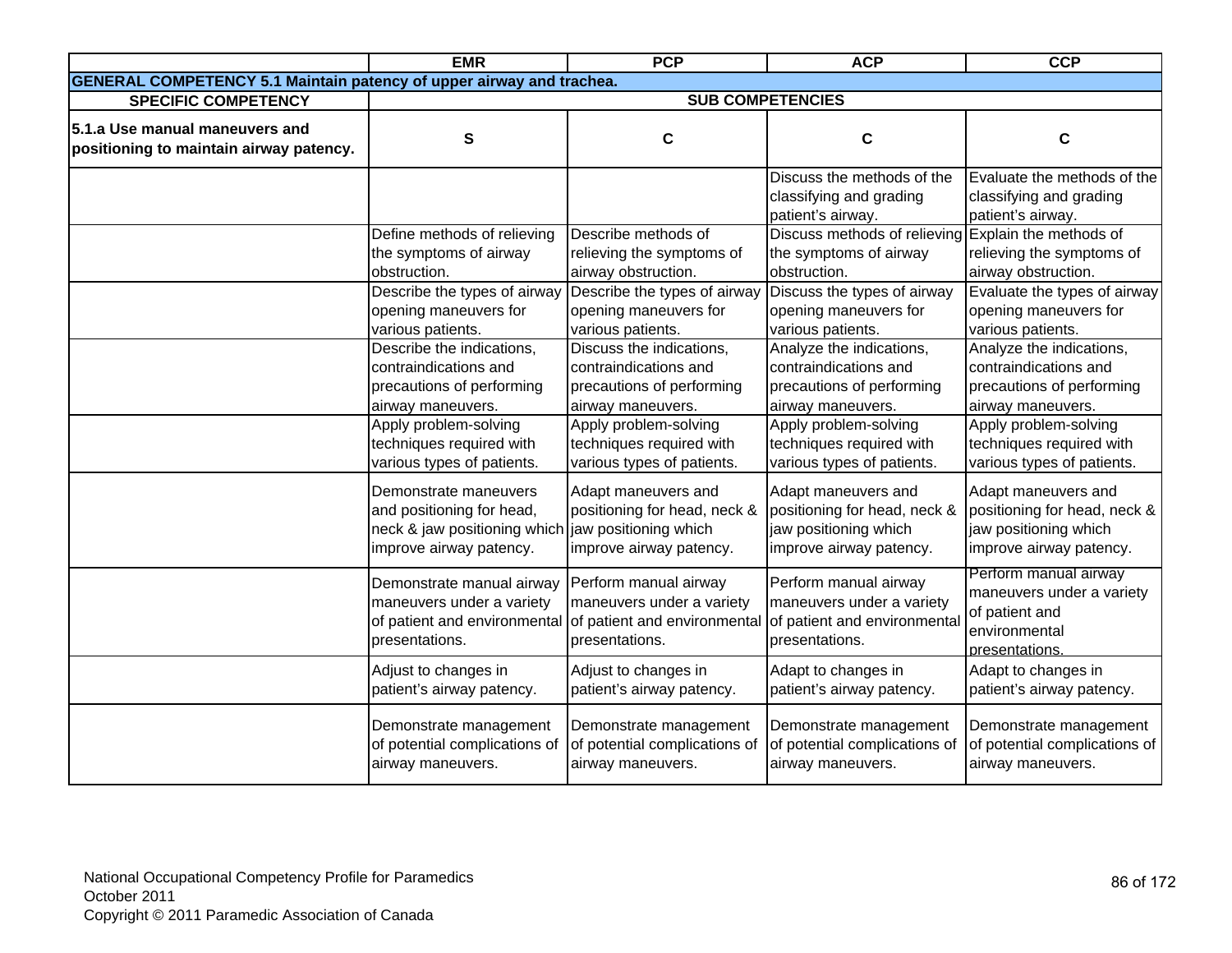|                                  | <b>EMR</b>                    | <b>PCP</b>                                                                                                | <b>ACP</b>                    | <b>CCP</b>                           |
|----------------------------------|-------------------------------|-----------------------------------------------------------------------------------------------------------|-------------------------------|--------------------------------------|
| 5.1.b Suction oropharynx.        | S                             | S                                                                                                         | C                             | C                                    |
|                                  | Identify the purposes of and  | Explain the purposes of and                                                                               | Explain the purposes of and   | Explain the purposes of and          |
|                                  |                               | indications for oropharyngeal indications for oropharyngeal indications for oropharyngeal indications for |                               |                                      |
|                                  | suctioning.                   | suctioning.                                                                                               | suctioning.                   | oropharyngeal suctioning.            |
|                                  | Describe suctioning           | Describe suctioning                                                                                       | Describe suctioning           | Describe suctioning                  |
|                                  | equipment.                    | equipment.                                                                                                | equipment.                    | equipment.                           |
|                                  | Explain established           | Explain established                                                                                       | Explain established           | Explain established                  |
|                                  | standards of maintenance      | standards of maintenance                                                                                  | standards of maintenance      | standards of maintenance             |
|                                  | for suctioning equipment.     | for suctioning equipment.                                                                                 | for suctioning equipment.     | for suctioning equipment.            |
|                                  | Identify pressure limitations | Identify pressure limitations                                                                             | Identify pressure limitations | <b>Identify pressure limitations</b> |
|                                  | for suctioning various age    | for suctioning various age                                                                                | for suctioning various age    | for suctioning various age           |
|                                  | groups.                       | groups.                                                                                                   | groups.                       | groups.                              |
|                                  | Operate appropriate           | Operate appropriate                                                                                       | Operate appropriate           | Operate appropriate                  |
|                                  | suctioning devices.           | suctioning devices.                                                                                       | suctioning devices.           | suctioning devices.                  |
|                                  | Demonstrate suctioning        | Perform suctioning using                                                                                  | Perform suctioning using      | Perform suctioning using             |
|                                  | using safe technique.         | safe technique.                                                                                           | safe technique.               | safe technique.                      |
|                                  | Adjust suctioning techniques  | Adapt suctioning techniques                                                                               | Adapt suctioning techniques   | Adapt suctioning techniques          |
|                                  | to changes in patient's       | to changes in patient's                                                                                   | to changes in patient's       | to changes in patient's              |
|                                  | condition.                    | condition.                                                                                                | condition.                    | condition.                           |
|                                  | List potential complications  | Explain potential                                                                                         | Explain potential             | Explain potential                    |
|                                  | of suctioning.                | complications of suctioning.                                                                              | complications of suctioning.  | complications of suctioning.         |
|                                  |                               |                                                                                                           |                               |                                      |
|                                  | Demonstrate how to clean      | Perform cleaning and                                                                                      | Perform cleaning and          | Perform cleaning and                 |
|                                  | and disinfect suctioning      | disinfection of suctioning                                                                                | disinfection of suctioning    | disinfection of suctioning           |
|                                  | equipment.                    | equipment.                                                                                                | equipment.                    | equipment.                           |
| 5.1.c Suction beyond oropharynx. | N                             | A                                                                                                         | C                             | C                                    |
|                                  |                               | Identify indications for                                                                                  | Discuss indications for       | Discuss indications for              |
|                                  |                               | suctioning beyond the                                                                                     | suctioning beyond the         | suctioning beyond the                |
|                                  |                               | oropharynx.                                                                                               | oropharynx.                   | oropharynx.                          |
|                                  |                               | Identify equipment for                                                                                    | Describe equipment for        | Describe equipment for               |
|                                  |                               | suctioning beyond the                                                                                     | suctioning beyond the         | suctioning beyond the                |
|                                  |                               | oropharynx.                                                                                               | oropharynx.                   | oropharynx.                          |
|                                  |                               |                                                                                                           | Perform suctioning beyond     | Perform suctioning beyond            |
|                                  |                               |                                                                                                           | oropharynx.                   | oropharynx.                          |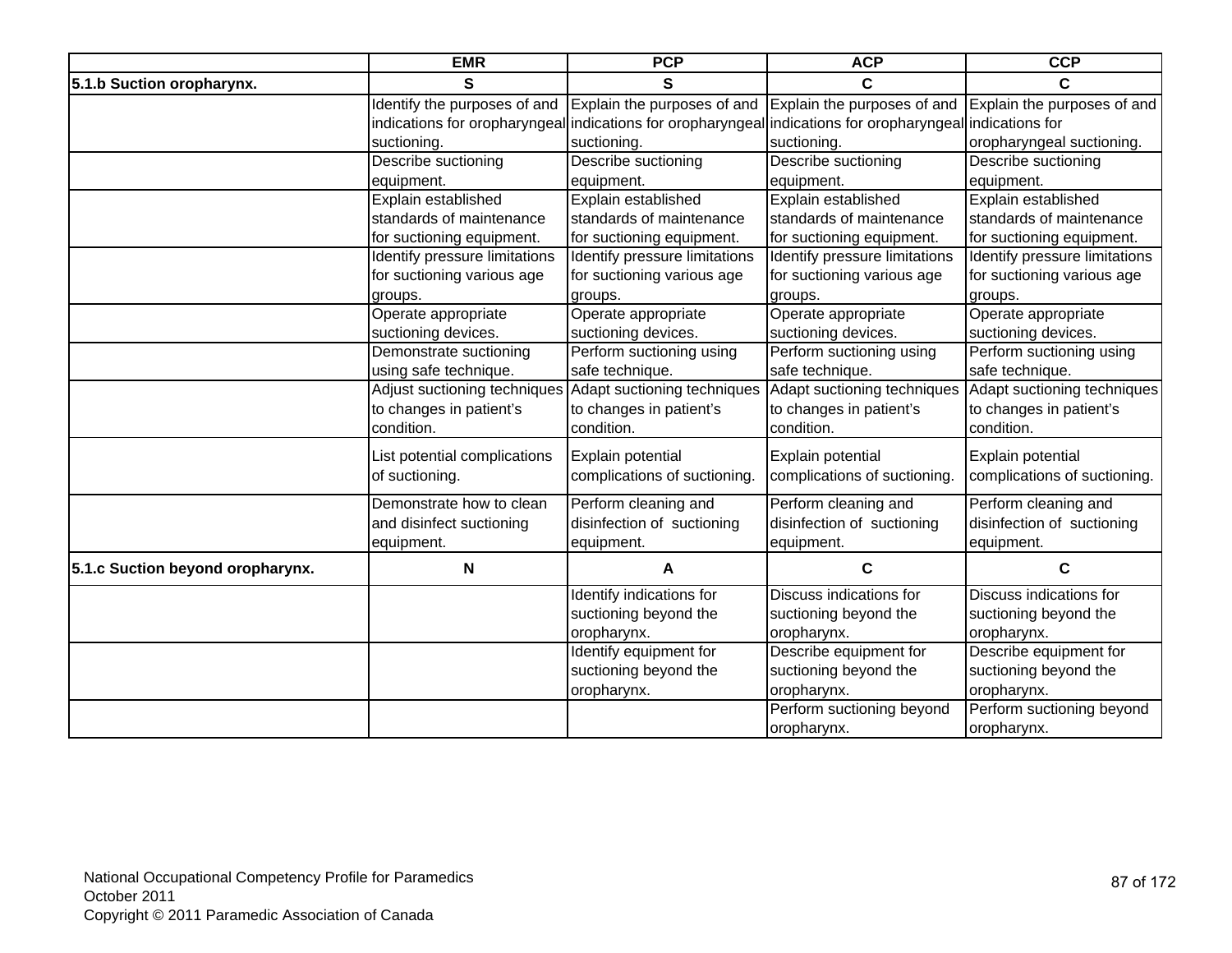|                                      | <b>EMR</b>                   | <b>PCP</b>                   | <b>ACP</b>                   | <b>CCP</b>                   |
|--------------------------------------|------------------------------|------------------------------|------------------------------|------------------------------|
| 5.1 d Utilize oropharyngeal airway.  | S                            | S                            | S                            | S                            |
|                                      | Identify the purpose and     | Explain the purpose and      | Explain the purpose and      | Explain the purpose and      |
|                                      | indications for inserting an | indications for inserting an | indications for inserting an | indications for inserting an |
|                                      | oropharyngeal airway.        | oropharyngeal airway.        | oropharyngeal airway.        | oropharyngeal airway.        |
|                                      | Discuss oropharyngeal        | Discuss oropharyngeal        | Discuss oropharyngeal        | Discuss oropharyngeal        |
|                                      | airway types and sizes.      | airway types and sizes.      | airway types and sizes.      | airway types and sizes.      |
|                                      | Perform oropharyngeal        | Perform oropharyngeal        | Perform oropharyngeal        | Perform oropharyngeal        |
|                                      | airway sizing procedures.    | airway sizing procedures.    | airway sizing procedures.    | airway sizing procedures.    |
|                                      | Perform insertion of an      | Perform insertion of an      | Perform insertion of an      | Perform insertion of an      |
|                                      | oropharyngeal airway.        | oropharyngeal airway.        | oropharyngeal airway.        | oropharyngeal airway.        |
|                                      | Adjust to changes in patient | Adjust to changes in patient | Adjust to changes in patient | Adjust to changes in patient |
|                                      | presentation.                | presentation.                | presentation.                | presentation.                |
| 5.1.e Utilize nasopharyngeal airway. | S                            | S                            | S                            | S                            |
|                                      | Explain the purposes of and  | Explain the purposes of and  | Explain the purposes of and  | Explain the purposes of and  |
|                                      | indications for inserting a  | indications for inserting a  | indications for inserting a  | indications for inserting a  |
|                                      | nasopharyngeal airway.       | nasopharyngeal airway.       | nasopharyngeal airway.       | nasopharyngeal airway.       |
|                                      | Perform nasopharyngeal       | Perform nasopharyngeal       | Perform nasopharyngeal       | Perform nasopharyngeal       |
|                                      | airway sizing procedures.    | airway sizing procedures.    | airway sizing procedures.    | airway sizing procedures.    |
|                                      | Perform nasopharyngeal       | Perform nasopharyngeal       | Perform nasopharyngeal       | Perform nasopharyngeal       |
|                                      | airway insertion.            | airway insertion.            | airway insertion.            | airway insertion.            |
|                                      | Adjust to changes in patient | Adjust to changes in patient | Adjust to changes in patient | Adjust to changes in patient |
|                                      | presentation.                | presentation.                | presentation.                | presentation.                |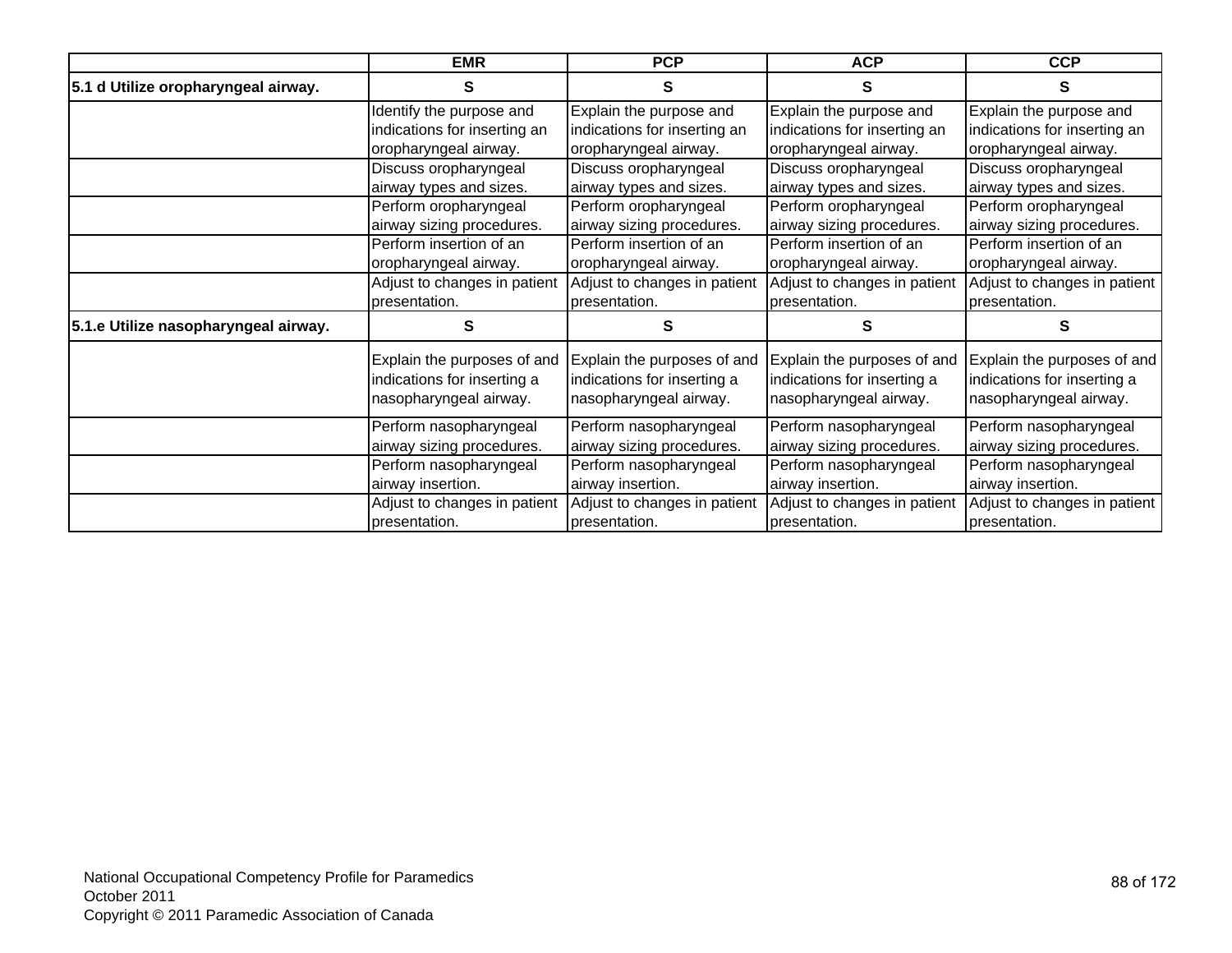|                                                                                                                  | <b>EMR</b> | <b>PCP</b>                                                                                                                                                                                | <b>ACP</b>                                                                                                                                                                                | <b>CCP</b>                                                                                                                                                                                |
|------------------------------------------------------------------------------------------------------------------|------------|-------------------------------------------------------------------------------------------------------------------------------------------------------------------------------------------|-------------------------------------------------------------------------------------------------------------------------------------------------------------------------------------------|-------------------------------------------------------------------------------------------------------------------------------------------------------------------------------------------|
| 5.1.f Utilize airway devices not requiring<br>visualization of vocal cords and not<br>introduced endotracheally. | N          | S                                                                                                                                                                                         | S                                                                                                                                                                                         | S                                                                                                                                                                                         |
|                                                                                                                  |            | Explain the purposes of and<br>indications for airway<br>devices not requiring<br>visualization of vocal cords<br>and not introduced<br>endotracheally.                                   | Explain the purposes of and<br>indications for airway<br>devices not requiring<br>visualization of vocal cords<br>and not introduced<br>endotracheally.                                   | Explain the purposes of and<br>indications for airway<br>devices not requiring<br>visualization of vocal cords<br>and not introduced<br>endotracheally.                                   |
|                                                                                                                  |            | Describe various types of<br>airway devices not requiring<br>visualization of vocal cords<br>and not introduced<br>endotracheally.<br>Perform sizing procedures<br>for airway devices not | Describe various types of<br>airway devices not requiring<br>visualization of vocal cords<br>and not introduced<br>endotracheally.<br>Perform sizing procedures<br>for airway devices not | Describe various types of<br>airway devices not requiring<br>visualization of vocal cords<br>and not introduced<br>endotracheally.<br>Perform sizing procedures<br>for airway devices not |
|                                                                                                                  |            | requiring visualization of<br>vocal cords and not<br>introduced endotracheally.                                                                                                           | requiring visualization of<br>vocal cords and not<br>introduced endotracheally.                                                                                                           | requiring visualization of<br>vocal cords and not<br>introduced endotracheally.                                                                                                           |
|                                                                                                                  |            | Perform insertion of airway<br>devices not requiring<br>visualization of vocal cords<br>and not introduced<br>endotracheally.                                                             | Perform insertion of airway<br>devices not requiring<br>visualization of vocal cords<br>and not introduced<br>endotracheally.                                                             | Perform insertion of airway<br>devices not requiring<br>visualization of vocal cords<br>and not introduced<br>endotracheally.                                                             |
|                                                                                                                  |            | Adjust to changes in patient<br>presentation.                                                                                                                                             | Adjust to changes in patient<br>presentation.                                                                                                                                             | Adjust to changes in patient<br>presentation.                                                                                                                                             |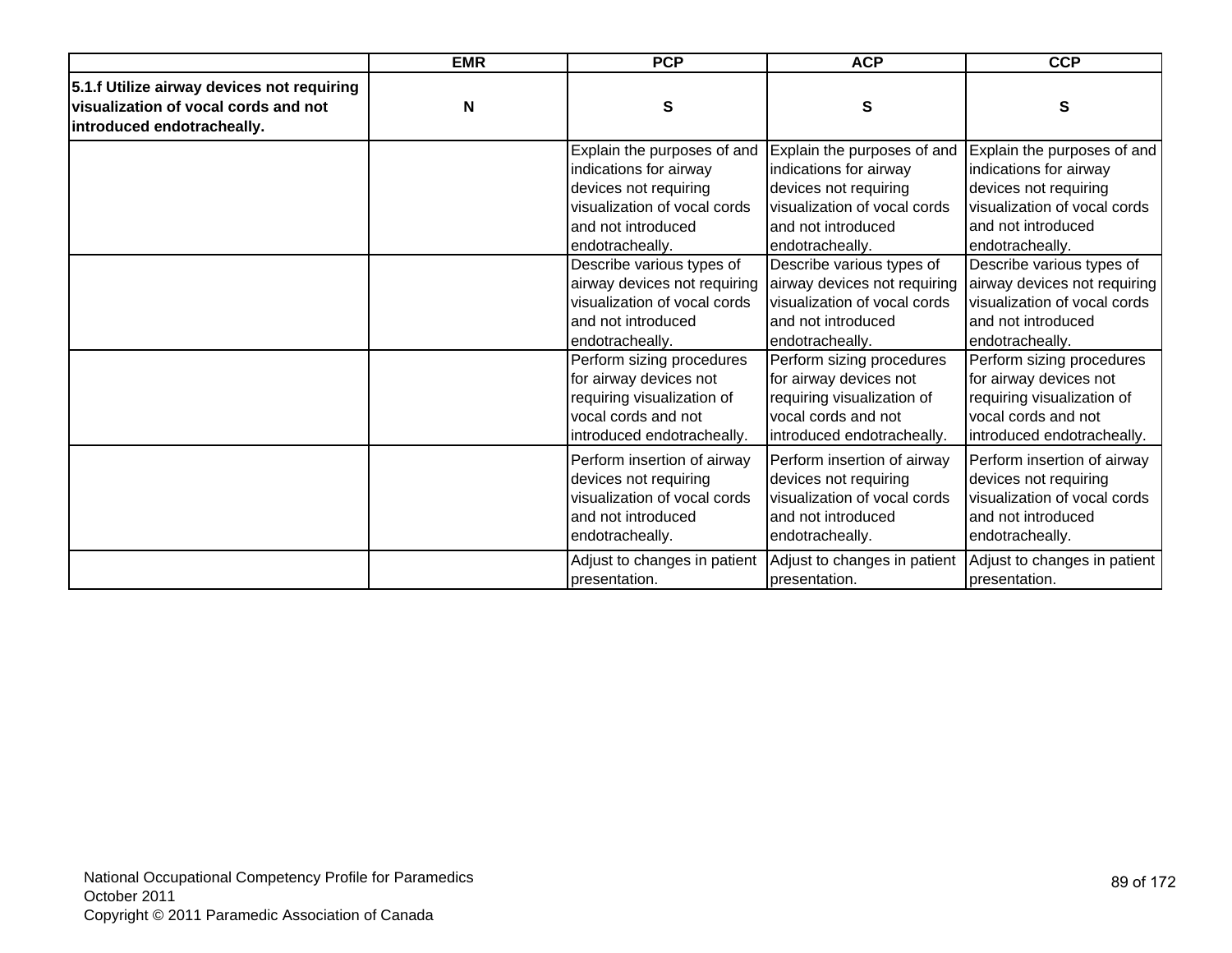|                                            | <b>EMR</b>  | <b>PCP</b>                                                                                                                     | <b>ACP</b>                                                                                                                         | <b>CCP</b>                                                                                                                         |
|--------------------------------------------|-------------|--------------------------------------------------------------------------------------------------------------------------------|------------------------------------------------------------------------------------------------------------------------------------|------------------------------------------------------------------------------------------------------------------------------------|
| 5.1.g Utilize airway devices not requiring |             |                                                                                                                                |                                                                                                                                    |                                                                                                                                    |
| visualization of vocal cords and           | $\mathbf N$ | A                                                                                                                              | S                                                                                                                                  | S                                                                                                                                  |
| introduced endotracheally.                 |             |                                                                                                                                |                                                                                                                                    |                                                                                                                                    |
|                                            |             | Explain the purposes of and<br>indications for airway<br>devices not requiring                                                 | Explain the purposes of and<br>indications for airway<br>devices not requiring                                                     | Explain the purposes of and<br>indications for airway<br>devices not requiring                                                     |
|                                            |             | visualization of vocal cords<br>and introduced                                                                                 | visualization of vocal cords<br>and introduced                                                                                     | visualization of vocal cords<br>and introduced                                                                                     |
|                                            |             | endotracheally.                                                                                                                | endotracheally.                                                                                                                    | endotracheally.                                                                                                                    |
|                                            |             | Describe various types of<br>airway devices not requiring<br>visualization of vocal cords<br>and introduced<br>endotracheally. | Describe various types of<br>airway devices not requiring<br>visualization of vocal cords<br>and introduced<br>endotracheally.     | Describe various types of<br>airway devices not requiring<br>visualization of vocal cords<br>and introduced<br>endotracheally.     |
|                                            |             |                                                                                                                                | Perform sizing procedures<br>for airway devices not<br>requiring visualization of<br>vocal cords and introduced<br>endotracheally. | Perform sizing procedures<br>for airway devices not<br>requiring visualization of<br>vocal cords and introduced<br>endotracheally. |
|                                            |             |                                                                                                                                | Demonstrate the insertion of<br>various airway devices not<br>requiring visualization of the<br>vocal cords.                       | Demonstrate the insertion of<br>various airway devices not<br>requiring visualization of the<br>vocal cords.                       |
|                                            |             |                                                                                                                                | Adjust to changes in patient<br>presentation.                                                                                      | Adjust to changes in patient<br>presentation.                                                                                      |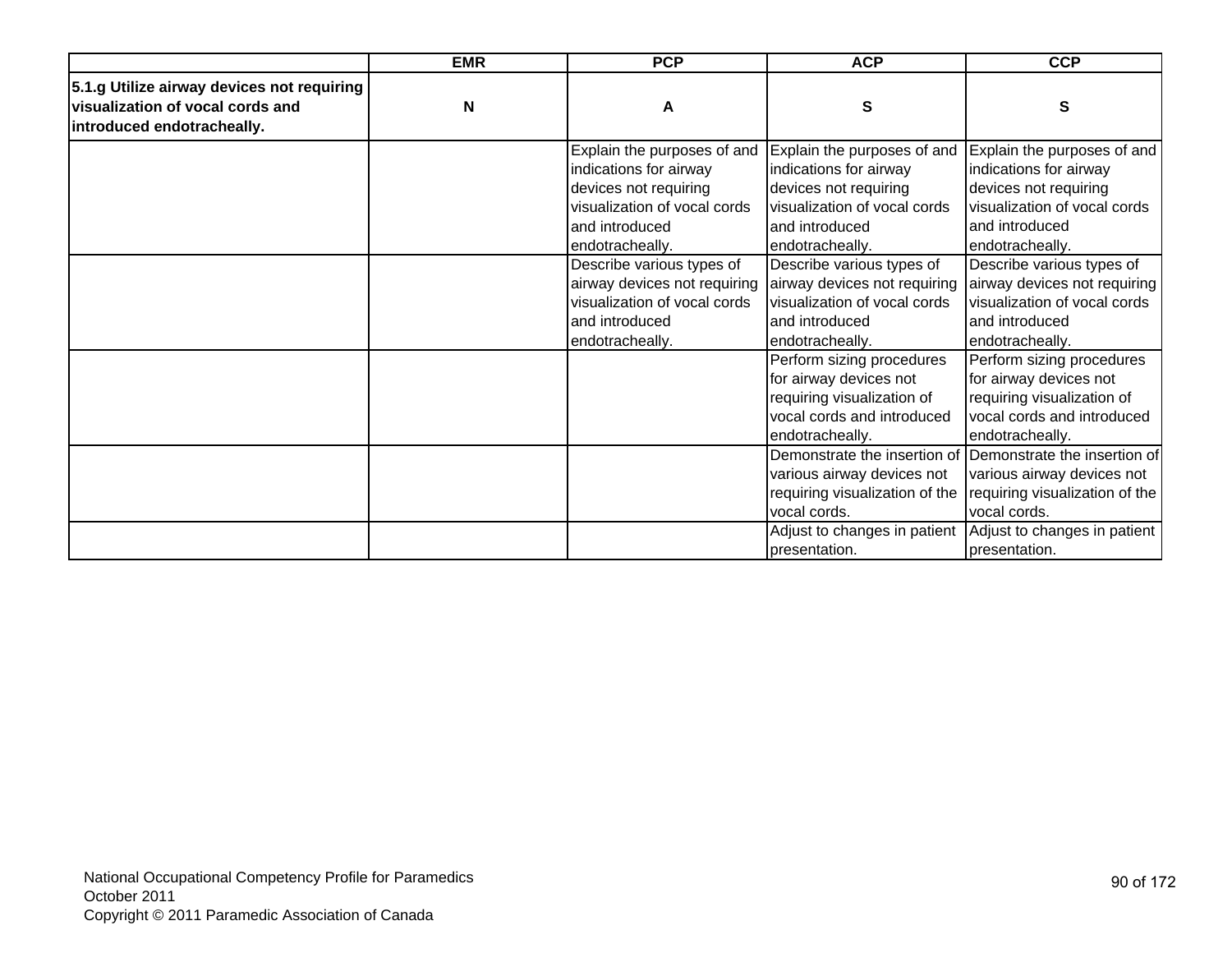|                                                                                                          | <b>EMR</b> | <b>PCP</b>                                                                                                                                      | <b>ACP</b>                                                                                                                                                             | <b>CCP</b>                                                                                                                                                             |
|----------------------------------------------------------------------------------------------------------|------------|-------------------------------------------------------------------------------------------------------------------------------------------------|------------------------------------------------------------------------------------------------------------------------------------------------------------------------|------------------------------------------------------------------------------------------------------------------------------------------------------------------------|
| 5.1.h Utilize airway devices requiring<br>visualization of vocal cords and<br>introduced endotracheally. | N          | A                                                                                                                                               | $\mathbf c$                                                                                                                                                            | C                                                                                                                                                                      |
|                                                                                                          |            | Explain the purposes of and<br>indications for airway<br>devices requiring<br>visualization of vocal cords<br>and introduced<br>endotracheally. | Explain the purposes of and<br>indications for airway<br>devices requiring<br>visualization of vocal cords<br>and introduced<br>endotracheally.                        | Explain the purposes of and<br>indications for airway<br>devices requiring<br>visualization of vocal cords<br>and introduced<br>endotracheally.                        |
|                                                                                                          |            | Describe the various types<br>of airway devices requiring<br>visualization of vocal cords<br>and introduced<br>endotracheally.                  | Describe the various types<br>of airway devices requiring<br>visualization of vocal cords<br>and introduced<br>endotracheally.                                         | Describe the various types<br>of airway devices requiring<br>visualization of vocal cords<br>and introduced<br>endotracheally.                                         |
|                                                                                                          |            |                                                                                                                                                 | Perform sizing procedures<br>for airway devices requiring<br>visualization of vocal cords<br>and introduced<br>endotracheally.                                         | Perform sizing procedures<br>for airway devices requiring<br>visualization of vocal cords<br>and introduced<br>endotracheally.                                         |
|                                                                                                          |            |                                                                                                                                                 | Perform insertion of airway<br>devices requiring<br>visualization of vocal cords<br>and introduced<br>endotracheally.<br>Adjust to changes in patient<br>presentation. | Perform insertion of airway<br>devices requiring<br>visualization of vocal cords<br>and introduced<br>endotracheally.<br>Adjust to changes in patient<br>bresentation. |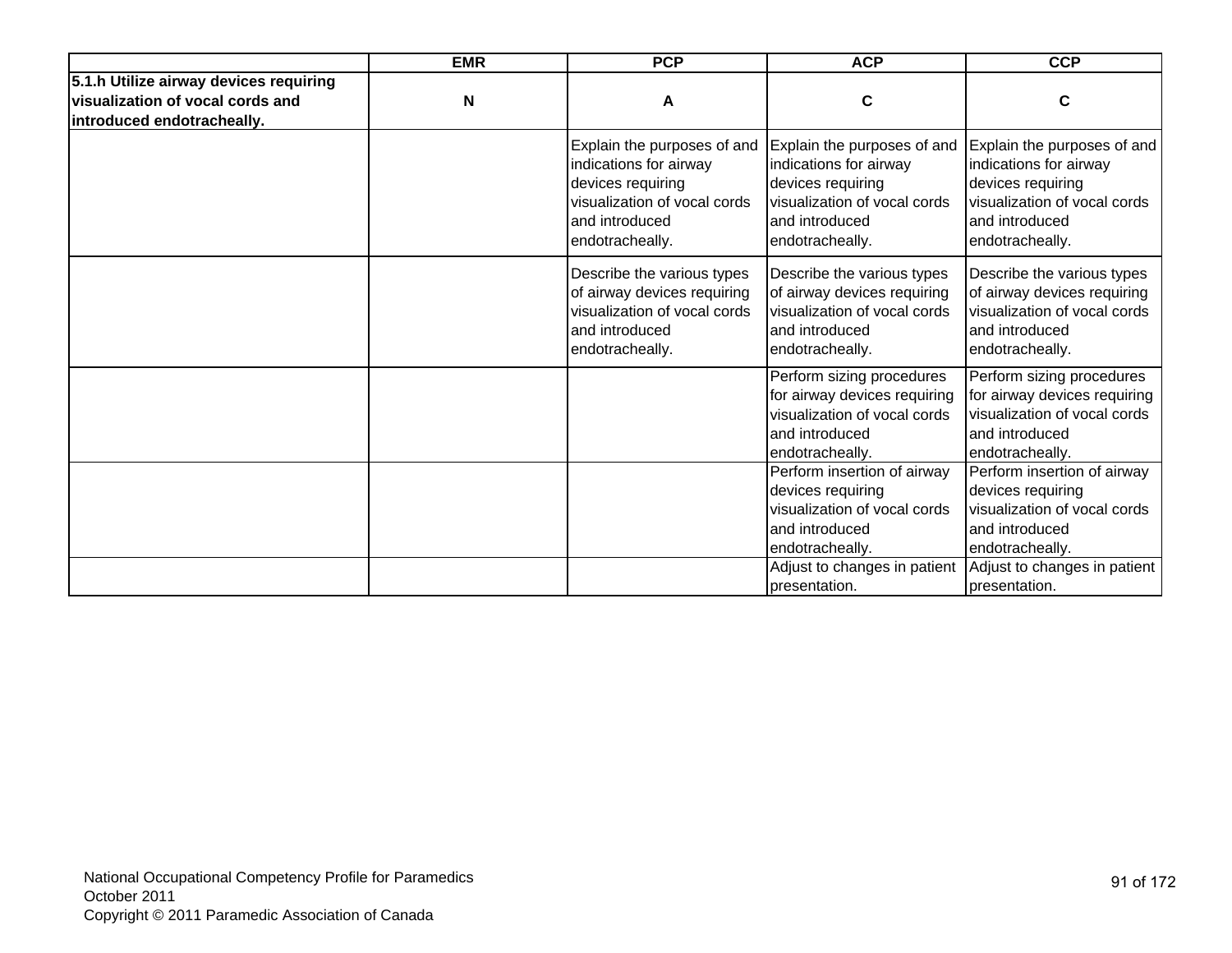|                                                    | <b>EMR</b>                                                                                     | <b>PCP</b>                                                                                     | <b>ACP</b>                                                                                                                       | <b>CCP</b>                                                                                     |
|----------------------------------------------------|------------------------------------------------------------------------------------------------|------------------------------------------------------------------------------------------------|----------------------------------------------------------------------------------------------------------------------------------|------------------------------------------------------------------------------------------------|
| 5.1. iRemove airway foreign bodies<br>(AFB).       | ${\bf S}$                                                                                      | ${\bf S}$                                                                                      | ${\bf S}$                                                                                                                        | S                                                                                              |
|                                                    | Identify the indications for<br>AFB removal.                                                   | Identify the indications for<br>AFB removal.                                                   | Identify the indications for<br>AFB removal.                                                                                     | Identify the indications for<br>AFB removal.                                                   |
|                                                    | Describe the methods of<br>relieving airway obstructions.                                      | Describe the methods of<br>relieving airway obstructions                                       | Describe the methods of<br>relieving airway obstructions                                                                         | Describe the methods of<br>relieving airway<br>obstructions.                                   |
|                                                    | Describe the differences in<br>technique required for AFB<br>removal in various age<br>groups. | Describe the differences in<br>technique required for AFB<br>removal in various age<br>groups. | Describe the differences in<br>technique required for AFB<br>removal in various age<br>groups.                                   | Describe the differences in<br>technique required for AFB<br>removal in various age<br>groups. |
|                                                    | Perform AFB removal under<br>a variety of presentations.                                       | Perform AFB removal under<br>a variety of presentations.                                       | Perform AFB removal under<br>a variety of presentations.                                                                         | Perform AFB removal under<br>a variety of presentations.                                       |
|                                                    | Adjust to changes in patient<br>presentation.                                                  | Adjust to changes in patient<br>presentation.                                                  | Adjust to changes in patient<br>presentation.                                                                                    | Adjust to changes in patient<br>presentation.                                                  |
|                                                    | <b>Identify potential</b><br>complications of AFB<br>removal.                                  | <b>Identify potential</b><br>complications of AFB<br>removal.                                  | Discuss potential<br>complications of AFB<br>removal.                                                                            | Discuss potential<br>complications of AFB<br>removal.                                          |
| 5.1.j Remove foreign body by direct<br>techniques. | N                                                                                              | A                                                                                              | $\mathbf{s}$                                                                                                                     | S                                                                                              |
|                                                    |                                                                                                | Identify the purposes of and<br>indications for foreign body<br>removal by forceps.            | Identify the purposes of and<br>indications for foreign body<br>removal by forceps.                                              | Identify the purposes of and<br>indications for foreign body<br>removal by forceps.            |
|                                                    |                                                                                                | foreign body removal by<br>direct techniques.                                                  | Describe equipment used for Describe equipment used for Describe equipment used<br>foreign body removal by<br>direct techniques. | for foreign body removal by<br>direct techniques.                                              |
|                                                    |                                                                                                |                                                                                                | Perform direct techniques to<br>remove a foreign body.                                                                           | Perform direct techniques to<br>remove a foreign body.                                         |
|                                                    |                                                                                                |                                                                                                | Adjust to changes in patient<br>presentation.                                                                                    | Adjust to changes in patient<br>presentation.                                                  |
|                                                    |                                                                                                | Identify potential<br>complications of AFB<br>removal by direct<br>techniques.                 | Identify potential<br>complications of AFB<br>removal by direct<br>techniques.                                                   | Identify potential<br>complications of AFB<br>removal by direct<br>techniques.                 |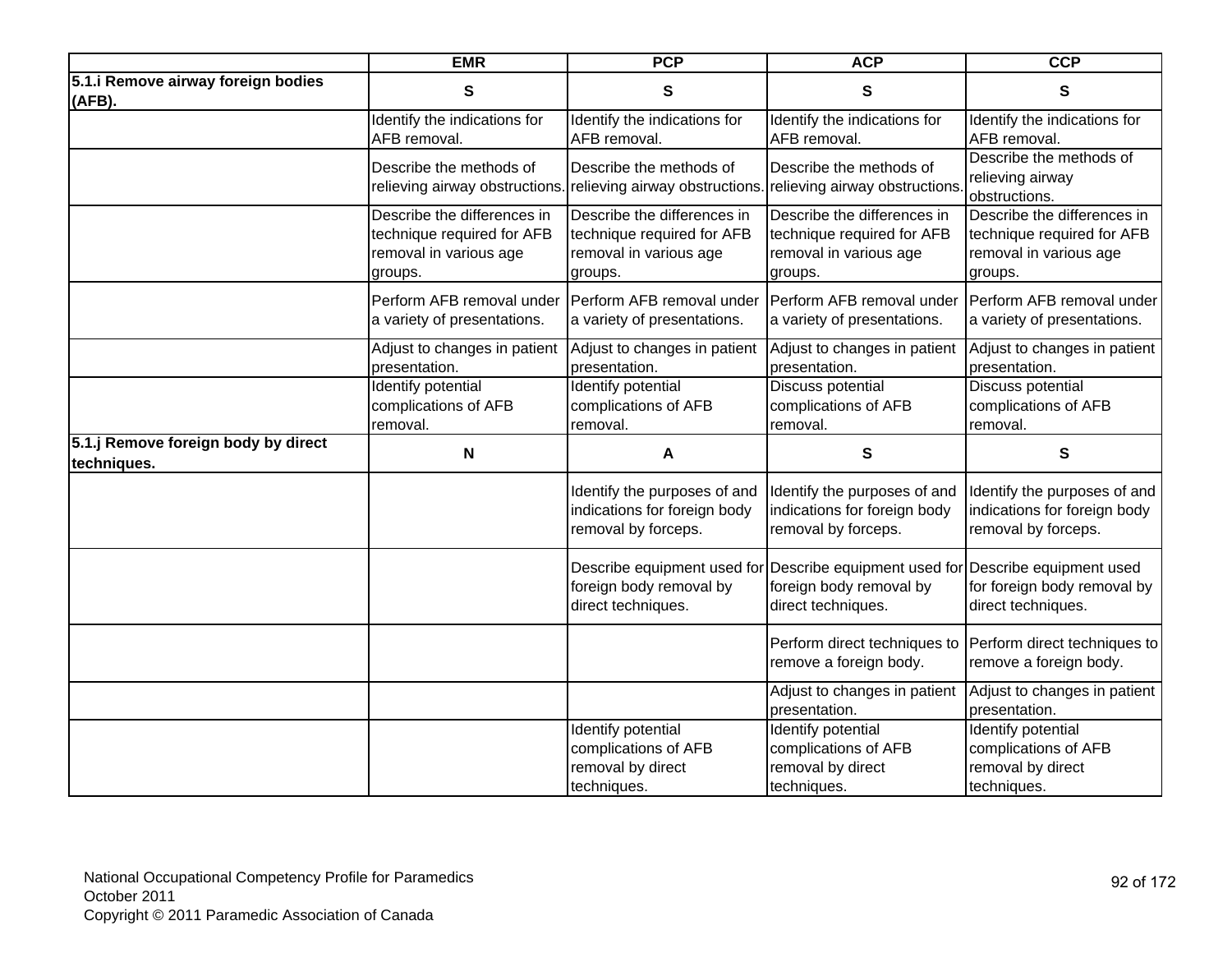|                                                  | <b>EMR</b> | <b>PCP</b>                                                                         | <b>ACP</b>                                                                                                            | <b>CCP</b>                                                                         |
|--------------------------------------------------|------------|------------------------------------------------------------------------------------|-----------------------------------------------------------------------------------------------------------------------|------------------------------------------------------------------------------------|
| 5.1.k Conduct percutaneous<br>cricothyroidotomy. | N          | Α                                                                                  | ${\bf S}$                                                                                                             | S                                                                                  |
|                                                  |            | Identify the purposes of and<br>indications for percutaneous<br>cricothyroidotomy. | Identify the purposes of and<br>indications for percutaneous<br>cricothyroidotomy.                                    | Identify the purposes of and<br>indications for percutaneous<br>cricothyroidotomy. |
|                                                  |            | percutaneous<br>cricothyroidotomy.                                                 | Describe equipment used for Describe equipment used for Describe equipment used<br>percutaneous<br>cricothyroidotomy. | for percutaneous<br>cricothyroidotomy.                                             |
|                                                  |            |                                                                                    | Perform percutaneous<br>cricothyroidotomy.                                                                            | Perform percutaneous<br>cricothyroidotomy.                                         |
|                                                  |            |                                                                                    | Adjust to changes in patient<br>presentation.                                                                         | Adjust to changes in patient<br>presentation.                                      |
|                                                  |            | Identify potential<br>complications of<br>percutaneous<br>cricothyroidotomy.       | Identify potential<br>complications of<br>percutaneous<br>cricothyroidotomy.                                          | Identify potential<br>complications of<br>percutaneous<br>cricothyroidotomy.       |
| 5.1.I Conduct surgical<br>cricothyroidotomy.     | N          | А                                                                                  | $\mathbf{s}$                                                                                                          | S                                                                                  |
|                                                  |            | Identify the purposes of and<br>indications for surgical<br>cricothyroidotomy.     | Identify the purposes of and<br>indications for surgical<br>cricothyroidotomy.                                        | Identify the purposes of and<br>indications for surgical<br>cricothyroidotomy.     |
|                                                  |            | surgical cricothyroidotomy.                                                        | Describe equipment used for Describe equipment used for<br>surgical cricothyroidotomy.                                | Describe equipment used<br>for surgical<br>cricothyroidotomy.                      |
|                                                  |            |                                                                                    | Perform surgical<br>cricothyroidotomy.                                                                                | Perform surgical<br>cricothyroidotomy.                                             |
|                                                  |            |                                                                                    | Adjust to changes in patient<br>presentation.                                                                         | Adjust to changes in patient<br>presentation.                                      |
|                                                  |            |                                                                                    | Identify potential<br>complications of surgical<br>cricothyroidotomy.                                                 | Identify potential<br>complications of surgical<br>cricothyroidotomy.              |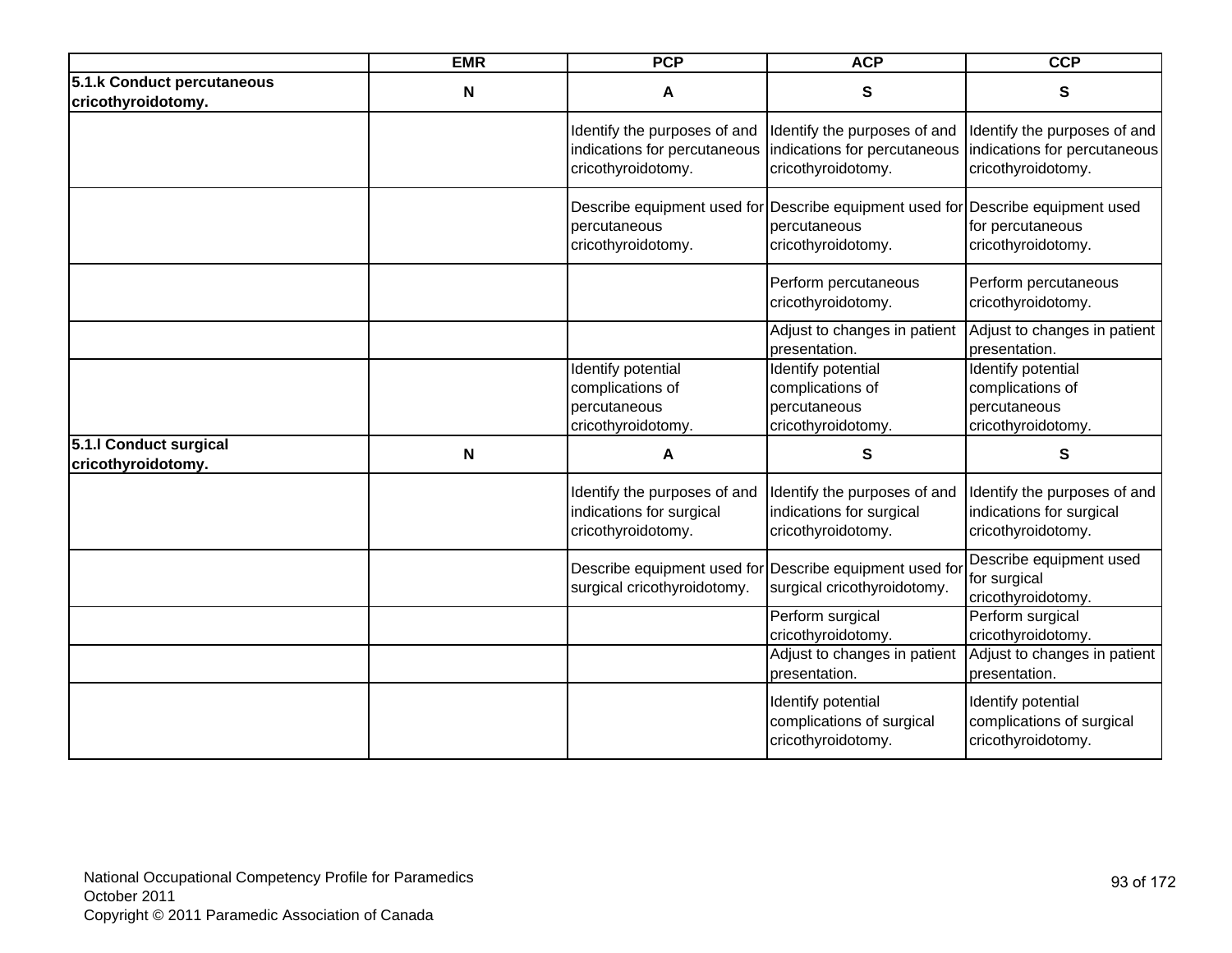|                                                                | <b>EMR</b>                                    | <b>PCP</b>                                                                                                          | <b>ACP</b>                                                                  | <b>CCP</b>                  |
|----------------------------------------------------------------|-----------------------------------------------|---------------------------------------------------------------------------------------------------------------------|-----------------------------------------------------------------------------|-----------------------------|
| <b>GENERAL COMPETENCY 5.2 Prepare oxygen delivery devices.</b> |                                               |                                                                                                                     |                                                                             |                             |
| <b>SPECIFIC COMPETENCY</b>                                     |                                               | <b>SUB COMPETENCIES</b>                                                                                             |                                                                             |                             |
| 5.2.a Prepare oxygen delivery devices.                         | A                                             |                                                                                                                     |                                                                             |                             |
|                                                                | Identify indications for                      | Describe indications for                                                                                            | Discuss indications for                                                     | Discuss indications for     |
|                                                                | oxygen administration.                        | oxygen administration.                                                                                              | oxygen administration.                                                      | oxygen administration.      |
|                                                                | Identify the purpose of                       | Discuss the purpose of                                                                                              | Explain the purpose of                                                      | Explain the purpose of      |
|                                                                | oxygen administration.                        | oxygen administration.                                                                                              | oxygen administration.                                                      | oxygen administration.      |
|                                                                | Identify oxygen                               | Discuss oxygen                                                                                                      | Explain oxygen                                                              | Explain oxygen              |
|                                                                | administration                                | administration                                                                                                      | administration                                                              | administration              |
|                                                                | complications.                                | complications.                                                                                                      | complications.                                                              | complications.              |
|                                                                | Describe the safe handling                    | Describe the safe handling                                                                                          | Describe the safe handling                                                  | Describe the safe handling  |
|                                                                | of oxygen delivery systems.                   | of oxygen delivery systems.                                                                                         | of oxygen delivery systems.                                                 | of oxygen delivery systems. |
|                                                                |                                               |                                                                                                                     |                                                                             |                             |
|                                                                |                                               | Discuss oxygen                                                                                                      | Discuss oxygen                                                              | Discuss oxygen              |
|                                                                | Discuss oxygen<br>administration precautions. |                                                                                                                     | administration precautions.                                                 | administration precautions. |
|                                                                |                                               | administration precautions.                                                                                         |                                                                             |                             |
|                                                                | Identify different oxygen                     | Identify different oxygen                                                                                           | Identify different oxygen                                                   | Identify different oxygen   |
|                                                                | cylinder types and sizes.                     | cylinder types and sizes.                                                                                           | cylinder types and sizes.                                                   | cylinder types and sizes.   |
|                                                                | Apply the formulas that                       | Apply the formulas that                                                                                             | Apply the formulas that                                                     | Apply the formulas that     |
|                                                                | determine oxygen cylinder                     | determine oxygen cylinder                                                                                           | determine oxygen cylinder                                                   | determine oxygen cylinder   |
|                                                                |                                               | factors, volume (or type) and factors, volume (or type) and factors, volume (or type) and factors, volume (or type) |                                                                             |                             |
|                                                                | maximum filling volumes and                   |                                                                                                                     | maximum filling volumes and maximum filling volumes and and maximum filling |                             |
|                                                                | duration.                                     | duration.                                                                                                           | duration.                                                                   | volumes and duration.       |
|                                                                | Identify various types of                     | Identify various types of                                                                                           | Identify various types of                                                   | Identify various types of   |
|                                                                | oxygen delivery systems.                      | oxygen delivery systems.                                                                                            | oxygen delivery systems.                                                    | oxygen delivery systems.    |
|                                                                | Explain the difference                        | Explain the difference                                                                                              | <b>Explain the difference</b>                                               | Explain the difference      |
|                                                                | between portable and fixed                    | between portable and fixed                                                                                          | between portable and fixed                                                  | between portable and fixed  |
|                                                                | delivery systems.                             | delivery systems.                                                                                                   | delivery systems.                                                           | delivery systems.           |
| 5.2.b Utilize portable oxygen delivery                         | S                                             | P                                                                                                                   | P                                                                           |                             |
| systems.                                                       |                                               |                                                                                                                     |                                                                             | P                           |
|                                                                | Describe the sequential                       | Describe the sequential                                                                                             | Describe the sequential                                                     | Describe the sequential     |
|                                                                | steps for setting up oxygen                   | steps for setting up oxygen                                                                                         | steps for setting up oxygen                                                 | steps for setting up oxygen |
|                                                                | delivery systems.                             | delivery systems.                                                                                                   | delivery systems.                                                           | delivery systems.           |
|                                                                | Operate oxygen delivery                       | Operate oxygen delivery                                                                                             | Operate oxygen delivery                                                     | Operate oxygen delivery     |
|                                                                | systems.                                      | systems.                                                                                                            | systems.                                                                    | systems.                    |
|                                                                | Demonstrate cleaning and                      | Demonstrate cleaning and                                                                                            | Demonstrate cleaning and                                                    | Demonstrate cleaning and    |
|                                                                | disinfection of oxygen                        | disinfection of oxygen                                                                                              | disinfection of oxygen                                                      | disinfection of oxygen      |
|                                                                | delivery systems.                             | delivery systems.                                                                                                   | delivery systems.                                                           | delivery systems.           |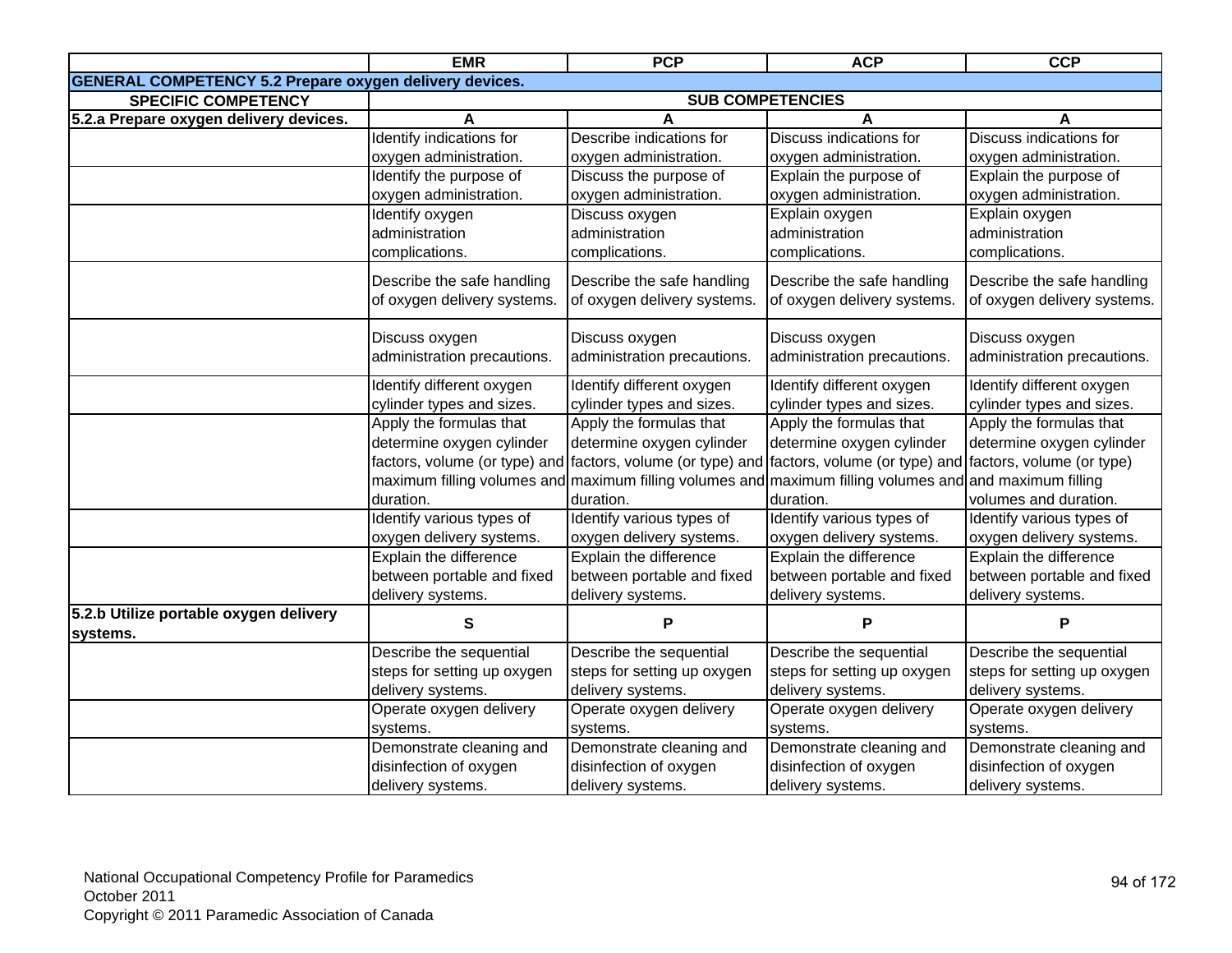|                                                                                 | <b>EMR</b>                   | <b>PCP</b>                   | <b>ACP</b>                   | <b>CCP</b>                   |
|---------------------------------------------------------------------------------|------------------------------|------------------------------|------------------------------|------------------------------|
| <b>GENERAL COMPETENCY 5.3 Deliver oxygen and administer manual ventilation.</b> |                              |                              |                              |                              |
| <b>SPECIFIC COMPETENCY</b>                                                      |                              |                              | <b>SUB COMPETENCIES</b>      |                              |
| 5.3.a Administer oxygen using nasal                                             | $\mathbf s$                  | $\mathbf c$                  | $\mathbf c$                  | $\mathbf c$                  |
| cannula.                                                                        |                              |                              |                              |                              |
|                                                                                 | Identify the purposes of and | Identify the purposes of and | Identify the purposes of and | Identify the purposes of and |
|                                                                                 | indications for the use of a | indications for the use of a | indications for the use of a | indications for the use of a |
|                                                                                 | nasal cannula.               | nasal cannula.               | nasal cannula.               | nasal cannula.               |
|                                                                                 | List the steps for           | List the steps for           | List the steps for           | List the steps for           |
|                                                                                 | administration of oxygen by  | administration of oxygen by  | administration of oxygen by  | administration of oxygen by  |
|                                                                                 | nasal cannula.               | nasal cannula.               | nasal cannula.               | nasal cannula.               |
|                                                                                 | Perform oxygen               | Perform oxygen               | Perform oxygen               | Perform oxygen               |
|                                                                                 | administration using a nasal | administration using a nasal | administration using a nasal | administration using a nasal |
|                                                                                 | cannula.                     | cannula.                     | cannula.                     | cannula.                     |
|                                                                                 | Adjust to changes in patient | Adjust to changes in patient | Adjust to changes in patient | Adjust to changes in patient |
|                                                                                 | presentation.                | presentation.                | presentation.                | presentation.                |
| 5.3.b Administer oxygen using low                                               | ${\bf S}$                    | ${\bf S}$                    | ${\bf S}$                    | ${\bf S}$                    |
| concentration mask.                                                             |                              |                              |                              |                              |
|                                                                                 | Identify the purposes of and | Identify the purposes of and | Identify the purposes of and | Identify the purposes of and |
|                                                                                 | indications for the use of a | indications for the use of a | indications for the use of a | indications for the use of a |
|                                                                                 | low concentration mask.      | low concentration mask.      | low concentration mask.      | low concentration mask.      |
|                                                                                 |                              |                              |                              |                              |
|                                                                                 | List the steps for           | List the steps for           | List the steps for           | List the steps for           |
|                                                                                 | administration of oxygen by  | administration of oxygen by  | administration of oxygen by  | administration of oxygen by  |
|                                                                                 | a low concentration mask.    | a low concentration mask.    | a low concentration mask.    | a low concentration mask.    |
|                                                                                 |                              |                              |                              |                              |
|                                                                                 | Perform oxygen               | Perform oxygen               | Perform oxygen               | Perform oxygen               |
|                                                                                 | administration using a low   | administration using a low   | administration using a low   | administration using a low   |
|                                                                                 | concentration mask.          | concentration mask.          | concentration mask.          | concentration mask.          |
|                                                                                 | Adjust to changes in patient | Adjust to changes in patient | Adjust to changes in patient | Adjust to changes in patient |
|                                                                                 | presentation.                | presentation.                | presentation.                | presentation.                |
| 5.3.c Administer oxygen using controlled                                        | ${\sf N}$                    | A                            | A                            | A                            |
| concentration mask.                                                             |                              |                              |                              |                              |
|                                                                                 |                              | Identify the purposes of and | Identify the purposes of and | Identify the purposes of and |
|                                                                                 |                              | indications for the use of a | indications for the use of a | indications for the use of a |
|                                                                                 |                              | controlled concentration     | controlled concentration     | controlled concentration     |
|                                                                                 |                              | oxygen mask.                 | oxygen mask.                 | oxygen mask.                 |
|                                                                                 |                              |                              |                              |                              |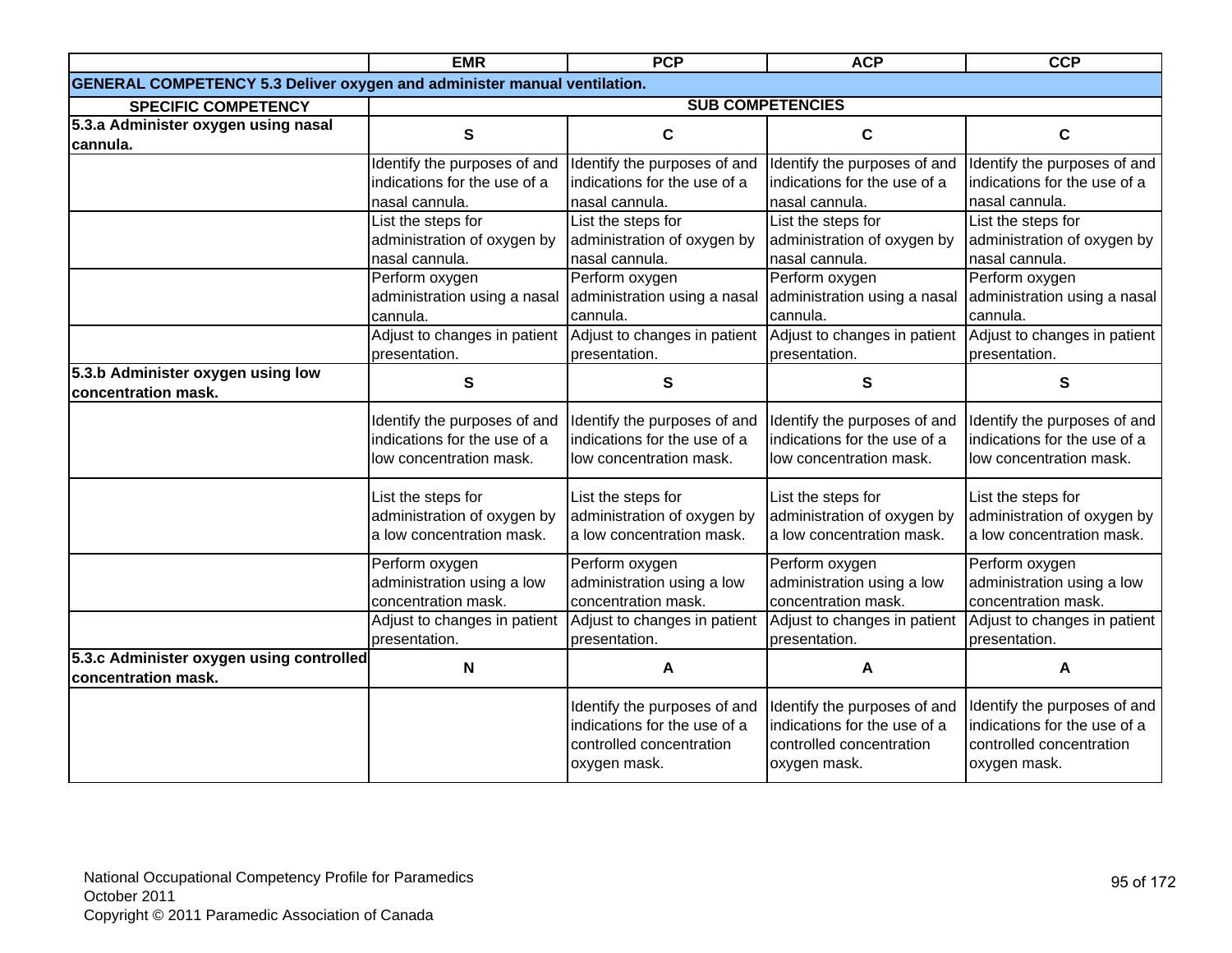|                                                           | <b>EMR</b>                   | <b>PCP</b>                   | <b>ACP</b>                   | <b>CCP</b>                   |
|-----------------------------------------------------------|------------------------------|------------------------------|------------------------------|------------------------------|
| 5.3.d Administer oxygen using high<br>concentration mask. | s                            | C                            | C                            | С                            |
|                                                           | Identify the purposes of and | Identify the purposes of and | Identify the purposes of and | Identify the purposes of and |
|                                                           | indications for the use of a | indications for the use of a | indications for the use of a | indications for the use of a |
|                                                           | high concentration mask.     | high concentration mask.     | high concentration mask.     | high concentration mask.     |
|                                                           | List the steps for           | List the steps for           | List the steps for           | List the steps for           |
|                                                           | administration of oxygen by  | administration of oxygen by  | administration of oxygen by  | administration of oxygen by  |
|                                                           | a high concentration mask.   | a high concentration mask.   | a high concentration mask.   | a high concentration mask.   |
|                                                           | Perform oxygen               | Perform oxygen               | Perform oxygen               | Perform oxygen               |
|                                                           | administration using a high  | administration using a high  | administration using a high  | administration using a high  |
|                                                           | concentration mask.          | concentration mask.          | concentration mask.          | concentration mask.          |
|                                                           | Adjust to changes in patient | Adjust to changes in patient | Adjust to changes in patient | Adjust to changes in patient |
|                                                           | presentation.                | presentation.                | presentation.                | presentation.                |
| 5.3.e Administer oxygen using pocket<br>lmask.            | $\mathbf{s}$                 | S                            | $\mathbf{s}$                 | S                            |
|                                                           | Identify the purposes of and | Identify the purposes of and | Identify the purposes of and | Identify the purposes of and |
|                                                           | indications for the use of a | indications for the use of a | indications for the use of a | indications for the use of a |
|                                                           | pocket mask.                 | pocket mask.                 | pocket mask.                 | pocket mask.                 |
|                                                           | List the steps for           | List the steps for           | List the steps for           | List the steps for           |
|                                                           | administration of oxygen by  | administration of oxygen by  | administration of oxygen by  | administration of oxygen by  |
|                                                           | a pocket mask.               | a pocket mask.               | a pocket mask.               | a pocket mask.               |
|                                                           | Perform oxygen               | Perform oxygen               | Perform oxygen               | Perform oxygen               |
|                                                           | administration using a       | administration using a       | administration using a       | administration using a       |
|                                                           | pocket mask.                 | pocket mask.                 | pocket mask.                 | pocket mask.                 |
|                                                           | Adjust to changes in patient | Adjust to changes in patient | Adjust to changes in patient | Adjust to changes in patient |
|                                                           | presentation.                | presentation.                | presentation.                | presentation.                |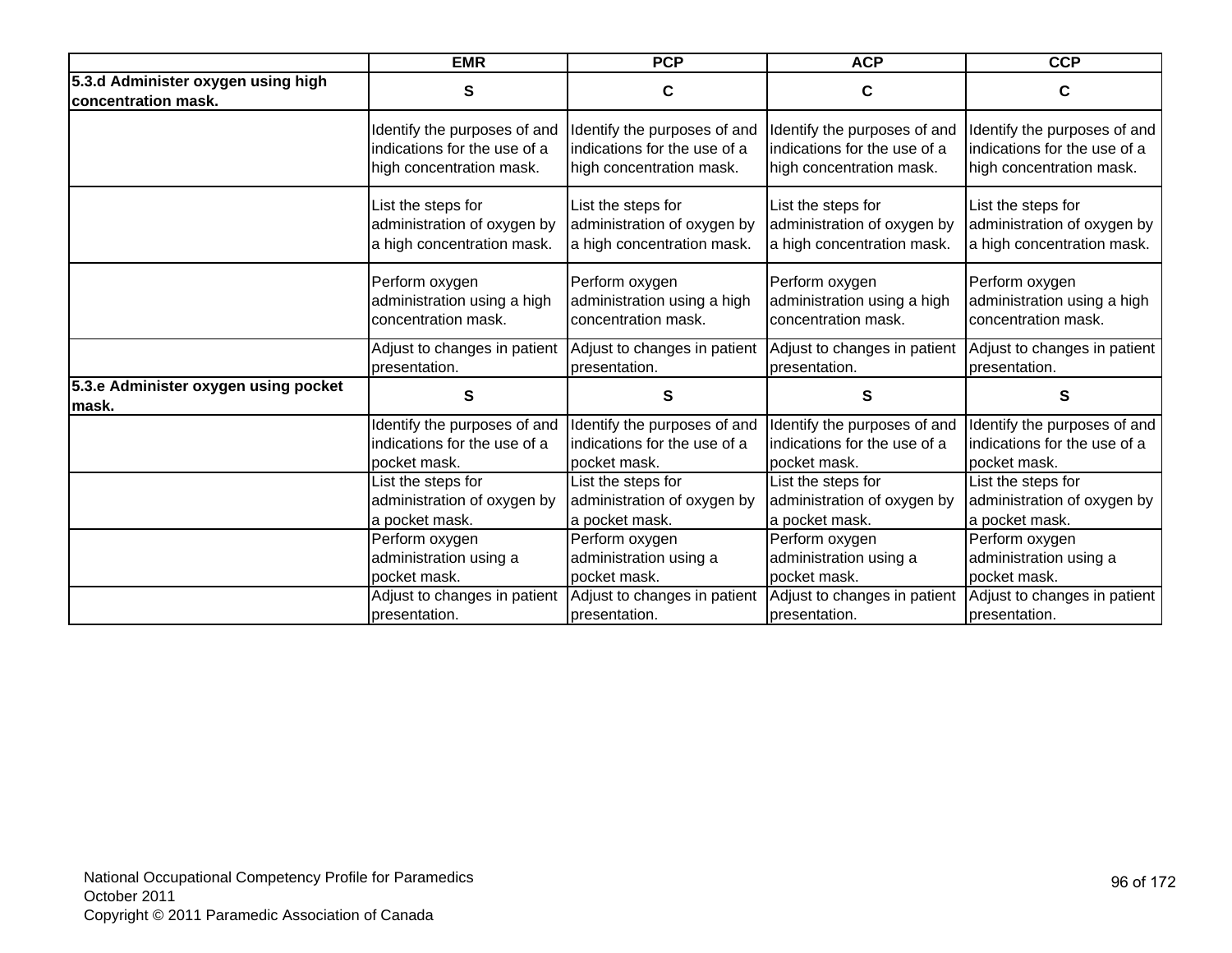|                                                              | <b>EMR</b>                   | <b>PCP</b>                                      | <b>ACP</b>                                                | <b>CCP</b>                                                              |
|--------------------------------------------------------------|------------------------------|-------------------------------------------------|-----------------------------------------------------------|-------------------------------------------------------------------------|
| <b>GENERAL COMPETENCY 5.4 Utilize ventilation equipment.</b> |                              |                                                 |                                                           |                                                                         |
| <b>SPECIFIC COMPETENCY</b>                                   |                              |                                                 | <b>SUB COMPETENCIES</b>                                   |                                                                         |
| 5.4.a Provide oxygenation and                                |                              |                                                 |                                                           |                                                                         |
| ventilation using manual positive                            | S                            | C                                               | C                                                         | C                                                                       |
| pressure devices.                                            |                              |                                                 |                                                           |                                                                         |
|                                                              | Identify the purposes of and | Identify the purposes of and                    | Identify the purposes of and                              | Identify the purposes of and                                            |
|                                                              | indications for the use of a | indications for the use of a                    | indications for the use of a                              | indications for the use of a                                            |
|                                                              | manual positive pressure     | manual positive pressure                        | manual positive pressure                                  | manual positive pressure                                                |
|                                                              | device.                      | device.                                         | device.                                                   | device.                                                                 |
|                                                              | List the steps for           | List the steps for                              | List the steps for                                        | List the steps for                                                      |
|                                                              | administration of oxygen by  | administration of oxygen by                     | administration of oxygen by                               | administration of oxygen by                                             |
|                                                              | a manual positive pressure   | a manual positive pressure                      | a manual positive pressure                                | a manual positive pressure                                              |
|                                                              | device.                      | device.                                         | device.                                                   | device.                                                                 |
|                                                              |                              | Discuss rate, rhythm,                           | Discuss rate, rhythm,                                     | Discuss rate, rhythm,                                                   |
|                                                              |                              | volume, compliance and                          | volume, compliance and                                    | volume, compliance and                                                  |
|                                                              |                              | positive end expiratory                         | positive end expiratory                                   | positive end expiratory                                                 |
|                                                              |                              | pressure.                                       | pressure.                                                 | pressure.                                                               |
|                                                              | Perform ventilation using a  | Perform ventilation using a                     | Perform ventilation using a                               | Perform ventilation using a                                             |
|                                                              | manual positive pressure     | manual positive pressure                        | manual positive pressure                                  | manual positive pressure                                                |
|                                                              | device.                      | device.                                         | device.                                                   | device.                                                                 |
|                                                              | Distinguish between one      | Distinguish between one                         | Distinguish between one                                   | Distinguish between one                                                 |
|                                                              | person or two person         | person or two person                            | person or two person                                      | person or two person                                                    |
|                                                              | application of a manual      | application of a manual                         | application of a manual                                   | application of a manual                                                 |
|                                                              | positive pressure device.    | positive pressure device.                       | positive pressure device.                                 | positive pressure device.                                               |
|                                                              |                              | Evaluate the effectiveness of                   | Evaluate the effectiveness of Evaluate the effectiveness  |                                                                         |
|                                                              |                              | ventilation.                                    | ventilation.                                              | of ventilation.                                                         |
|                                                              | Adjust to changes in patient | Adjust to changes in patient                    | Adjust to changes in patient Adjust to changes in patient |                                                                         |
|                                                              | presentation.                | presentation.                                   | presentation.                                             | presentation.                                                           |
| 5.4.b Recognize indications for<br>mechanical ventilation.   | N                            | A                                               | A                                                         | A                                                                       |
|                                                              |                              | Define "mechanical                              | Define "mechanical                                        | Define "mechanical                                                      |
|                                                              |                              | ventilation".                                   | ventilation".                                             | ventilation".                                                           |
|                                                              |                              | Identify the various types of                   | Identify the various types of                             | Identify the various types of                                           |
|                                                              |                              | mechanical ventilation                          | mechanical ventilation                                    | mechanical ventilation                                                  |
|                                                              |                              | equipment.                                      | equipment.                                                | equipment.                                                              |
|                                                              |                              | List indications for<br>mechanical ventilation. | Discuss indications for<br>mechanical ventilation.        | Evaluate whether patient<br>may benefit from<br>mechanical ventilation. |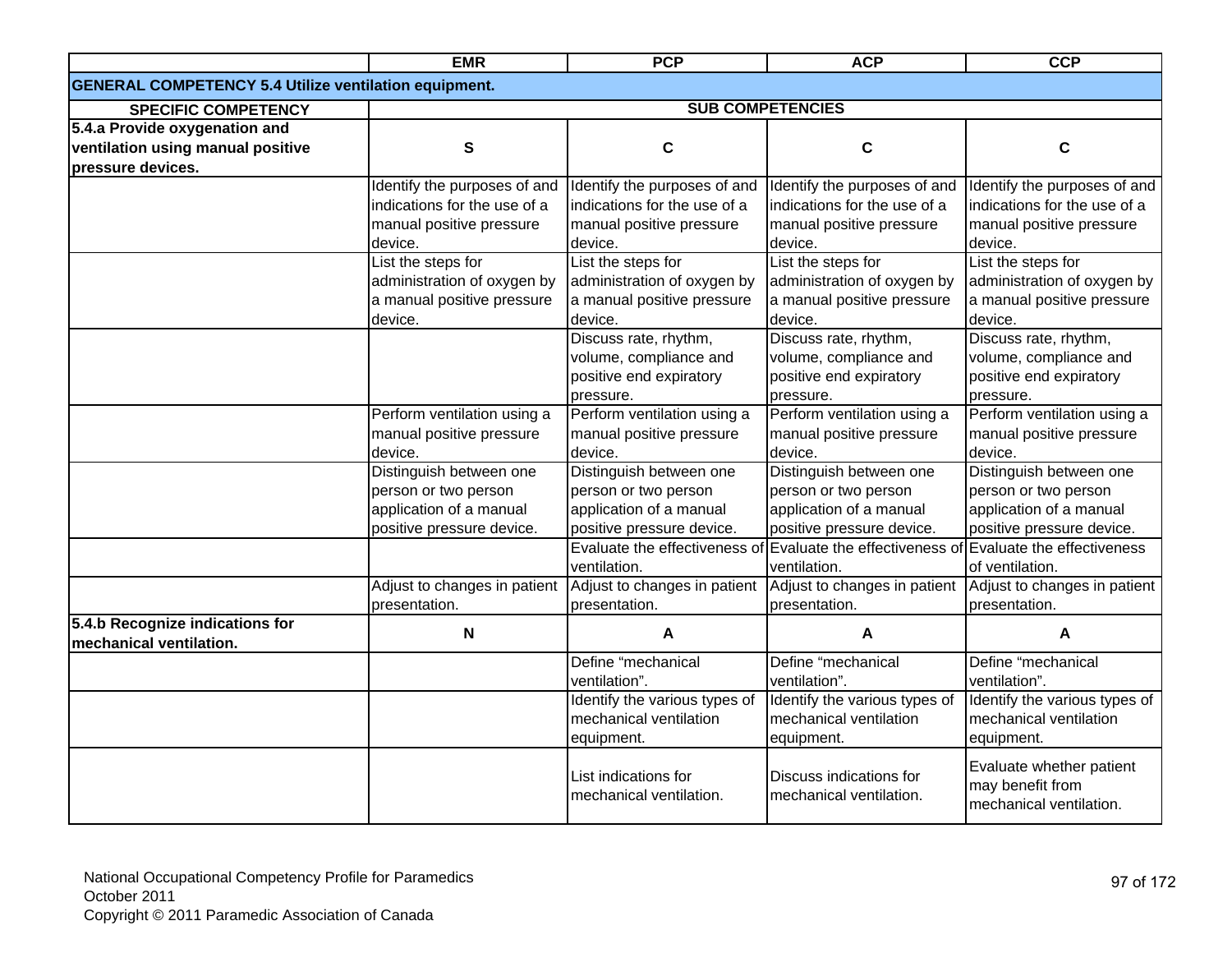|                                                    | <b>EMR</b> | <b>PCP</b>                                                                                                                                                                        | <b>ACP</b>                                                                                                                                                                                                                                     | <b>CCP</b>                                                                                                                                                                                                                                    |
|----------------------------------------------------|------------|-----------------------------------------------------------------------------------------------------------------------------------------------------------------------------------|------------------------------------------------------------------------------------------------------------------------------------------------------------------------------------------------------------------------------------------------|-----------------------------------------------------------------------------------------------------------------------------------------------------------------------------------------------------------------------------------------------|
| 5.4.c Prepare mechanical ventilation<br>equipment. | N          | Α                                                                                                                                                                                 | $\mathbf{s}$                                                                                                                                                                                                                                   | S                                                                                                                                                                                                                                             |
|                                                    |            | Discuss potential<br>complications and safety<br>issues when using<br>mechanical ventilation.<br>Describe vent circuit, end-<br>tidal carbon dioxide,<br>manometer, respirometer. | Discuss potential<br>complications and safety<br>issues when using<br>mechanical ventilation.<br>Describe vent circuit, end-<br>tidal carbon dioxide,<br>manometer, respirometer.                                                              | Explain potential<br>complications and safety<br>issues when using<br>mechanical ventilation.<br>Describe vent circuit, end-<br>tidal carbon dioxide,<br>manometer, respirometer.                                                             |
|                                                    |            | Differentiate between<br>intermittent mandatory<br>ventilation, continuous<br>control, inverse ratio.                                                                             | Differentiate between<br>intermittent mandatory<br>ventilation, continuous<br>mandatory ventilation, assist   mandatory ventilation, assist<br>control, inverse ratio.                                                                         | Differentiate between<br>intermittent mandatory<br>ventilation, continuous<br>mandatory ventilation,<br>assist control, inverse ratio.                                                                                                        |
|                                                    |            | Discuss continuous positive<br>airway pressure, positive<br>invasive positive pressure<br>ventilation.                                                                            | Discuss continuous positive<br>airway pressure, positive<br>end expiratory pressure, non-end expiratory pressure, non-end expiratory pressure,<br>invasive positive pressure<br>ventilation.                                                   | Explain continuous positive<br>airway pressure, positive<br>non-invasive positive<br>pressure ventilation.                                                                                                                                    |
|                                                    |            | Describe blender, saturated<br>oxygen.                                                                                                                                            | Describe blender, saturated<br>oxygen.                                                                                                                                                                                                         | Describe blender, saturated<br>oxygen.                                                                                                                                                                                                        |
|                                                    |            | Describe compliance,<br>resistance, plateau<br>pressure, inspiratory<br>pressure, expiratory<br>pressure, peak expiratory<br>pressure, tidal volume,<br>respiratory rate.         | Describe compliance,<br>resistance, plateau<br>pressure, inspiratory<br>pressure, expiratory<br>pressure, peak expiratory<br>pressure, tidal volume,<br>respiratory rate.<br>Set up mechanical ventilator<br>based on patient<br>presentation. | Explain compliance,<br>resistance, plateau<br>pressure, inspiratory<br>pressure, expiratory<br>pressure, peak expiratory<br>pressure, tidal volume,<br>respiratory rate.<br>Set up mechanical ventilator<br>based on patient<br>presentation. |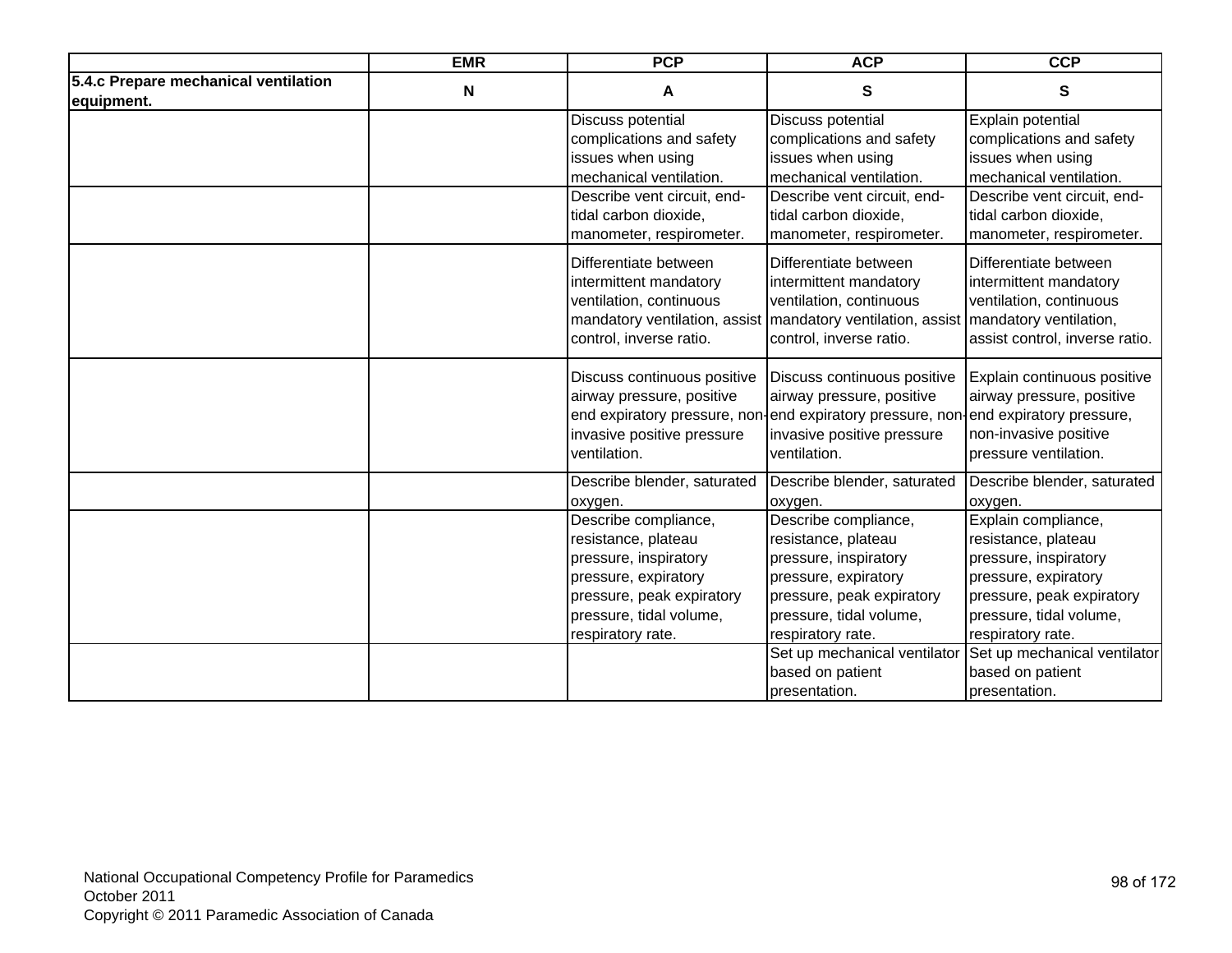|                                       | <b>EMR</b> | <b>PCP</b>                                                                                       | <b>ACP</b>                                                                                       | <b>CCP</b>                                                                                                                    |
|---------------------------------------|------------|--------------------------------------------------------------------------------------------------|--------------------------------------------------------------------------------------------------|-------------------------------------------------------------------------------------------------------------------------------|
| 5.4.d Provide mechanical ventilation. | Ν          | A                                                                                                | $\mathbf{s}$                                                                                     | C                                                                                                                             |
|                                       |            | Describe use of mechanical<br>ventilator based on patient<br>presentation.                       | Describe use of mechanical<br>ventilator based on patient<br>presentation.                       | Describe use of mechanical<br>ventilator based on patient<br>presentation.                                                    |
|                                       |            | Describe the adjustment of<br>parameters to changes in<br>ventilatory and<br>hemodynamic status. | Describe the adjustment of<br>parameters to changes in<br>ventilatory and<br>hemodynamic status. | Describe the adjustment of<br>parameters to changes in<br>ventilatory and<br>hemodynamic status.                              |
|                                       |            | Discuss the use of<br>mechanical ventilator based<br>on patient presentation.                    | Discuss the use of<br>mechanical ventilator based<br>on patient presentation.                    | Discuss the use of<br>mechanical ventilator based<br>on patient presentation.                                                 |
|                                       |            | Discuss the use of<br>capnography and pulse<br>oximetry.                                         | Discuss the use of<br>capnography and pulse<br>oximetry.                                         | Discuss the use of<br>capnography and pulse<br>oximetry.                                                                      |
|                                       |            |                                                                                                  | Demonstrate use of<br>mechanical ventilator based<br>on patient presentation.                    | Demonstrate use of<br>mechanical ventilator based<br>on patient presentation.                                                 |
|                                       |            |                                                                                                  | Adjust parameters to<br>changes in ventilatory and<br>hemodynamic status.                        | Adjust parameters to<br>changes in ventilatory and<br>hemodynamic status.                                                     |
|                                       |            |                                                                                                  | Integrate the use of<br>mechanical ventilator based<br>on patient presentation.                  | Integrate the use of<br>mechanical ventilator based<br>on patient presentation.                                               |
|                                       |            |                                                                                                  | Integrate the use of<br>capnography and pulse<br>oximetry.                                       | Integrate the use of<br>pressure support, pressure<br>control, manometry,<br>respirometry and arterial<br>blood gas analysis. |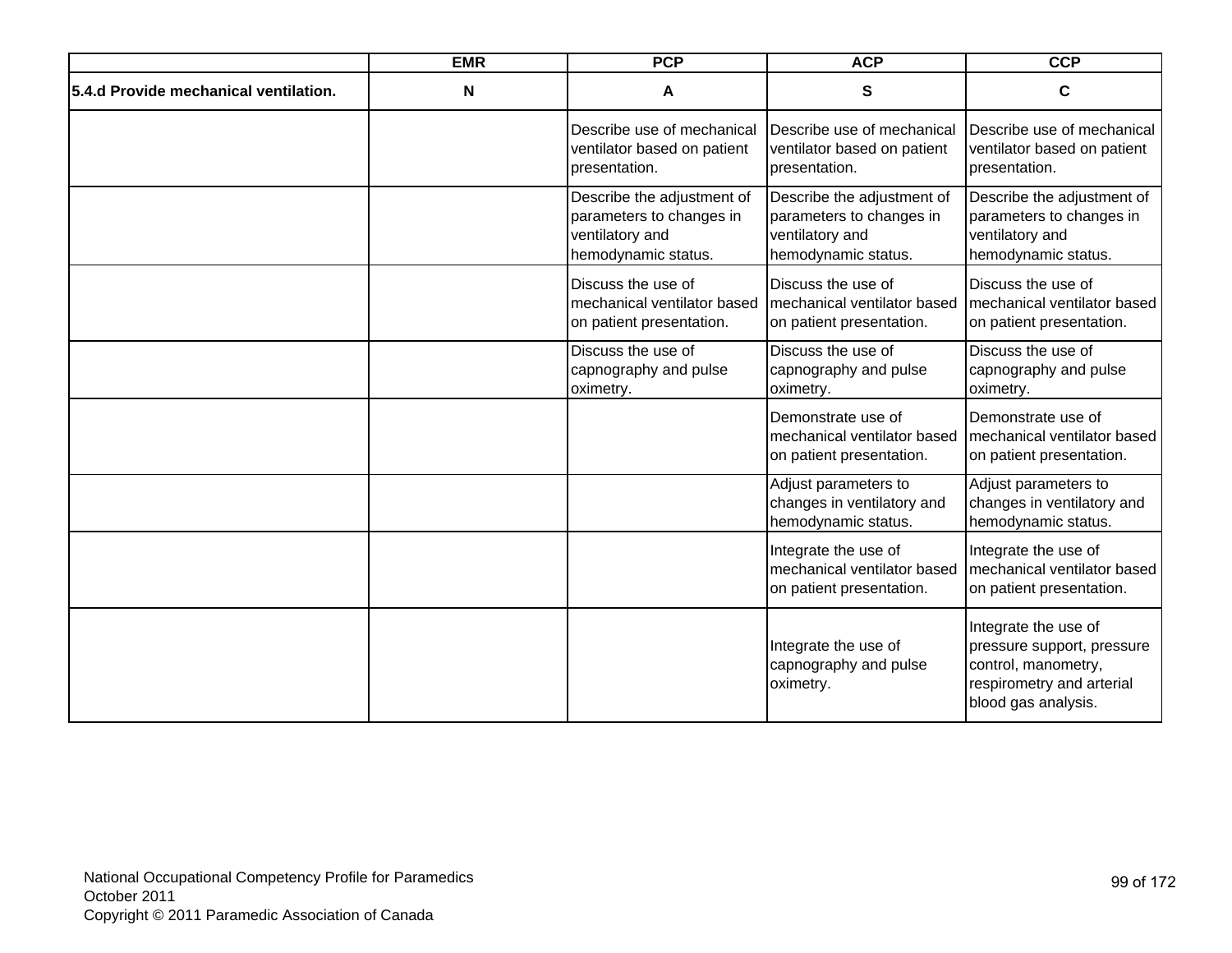|                                                                                                     | <b>EMR</b>                                                                                                                              | <b>PCP</b>                                                                                                                              | <b>ACP</b>                                                                                                                              | <b>CCP</b>                                                                                                                              |
|-----------------------------------------------------------------------------------------------------|-----------------------------------------------------------------------------------------------------------------------------------------|-----------------------------------------------------------------------------------------------------------------------------------------|-----------------------------------------------------------------------------------------------------------------------------------------|-----------------------------------------------------------------------------------------------------------------------------------------|
| <b>GENERAL COMPETENCY 5.5 Implement measures to maintain hemodynamic stability.</b>                 |                                                                                                                                         |                                                                                                                                         |                                                                                                                                         |                                                                                                                                         |
| <b>SPECIFIC COMPETENCY</b>                                                                          |                                                                                                                                         |                                                                                                                                         | <b>SUB COMPETENCIES</b>                                                                                                                 |                                                                                                                                         |
| 5.5.a Conduct cardiopulmonary<br>resuscitation (CPR).                                               | S                                                                                                                                       | S                                                                                                                                       | S                                                                                                                                       | S                                                                                                                                       |
|                                                                                                     | Identify the purposes of and<br>indications for CPR.                                                                                    | Identify the purposes of and<br>indications for CPR.                                                                                    | Identify the purposes of and<br>indications for CPR.                                                                                    | Identify the purposes of and<br>indications for CPR.                                                                                    |
|                                                                                                     | List the steps for CPR<br>administration in a variety of<br>presentations.                                                              | List the steps for CPR<br>administration in a variety of<br>presentations.                                                              | List the steps for CPR<br>administration in a variety of<br>presentations.                                                              | List the steps for CPR<br>administration in a variety of<br>presentations.                                                              |
|                                                                                                     | groups.                                                                                                                                 | groups.                                                                                                                                 | Perform CPR on various age Perform CPR on various age Perform CPR on various age Perform CPR on various<br>groups.                      | age groups.                                                                                                                             |
|                                                                                                     | patient from site of collapse. patient from site of collapse.                                                                           | Perform CPR while moving a Perform CPR while moving a Perform CPR while moving a                                                        | patient from site of collapse.                                                                                                          | Perform CPR while moving<br>a patient from site of<br>collapse.                                                                         |
|                                                                                                     | Discuss potential<br>complications of CPR.                                                                                              | Discuss potential<br>complications of CPR.                                                                                              | Discuss potential<br>complications of CPR.                                                                                              | <b>Discuss potential</b><br>complications of CPR.                                                                                       |
|                                                                                                     | Adapt to changes in patient<br>presentation.                                                                                            | Adapt to changes in patient<br>presentation.                                                                                            | Adapt to changes in patient<br>presentation.                                                                                            | Adapt to changes in patient<br>presentation.                                                                                            |
| 5.5.b Control external hemorrhage<br>through the use of direct pressure and<br>patient positioning. | S                                                                                                                                       | S                                                                                                                                       | S                                                                                                                                       | S                                                                                                                                       |
|                                                                                                     | Identify the purposes of and<br>indications for hemorrhage<br>control through the use of<br>direct pressure and patient<br>positioning. | Identify the purposes of and<br>indications for hemorrhage<br>control through the use of<br>direct pressure and patient<br>positioning. | Identify the purposes of and<br>indications for hemorrhage<br>control through the use of<br>direct pressure and patient<br>positioning. | Identify the purposes of and<br>indications for hemorrhage<br>control through the use of<br>direct pressure and patient<br>positioning. |
|                                                                                                     | List the steps for<br>hemorrhage control through<br>the use of direct pressure<br>and patient positioning.                              | List the steps for<br>hemorrhage control through<br>the use of direct pressure<br>and patient positioning.                              | List the steps for<br>hemorrhage control through<br>the use of direct pressure<br>and patient positioning.                              | List the steps for<br>hemorrhage control through<br>the use of direct pressure<br>and patient positioning.                              |
|                                                                                                     | Perform hemorrhage control Perform hemorrhage control<br>through the use of direct<br>pressure and patient<br>positioning.              | through the use of direct<br>pressure and patient<br>positioning.                                                                       | Perform hemorrhage control<br>through the use of direct<br>pressure and patient<br>positioning.                                         | Perform hemorrhage control<br>through the use of direct<br>pressure and patient<br>positioning.                                         |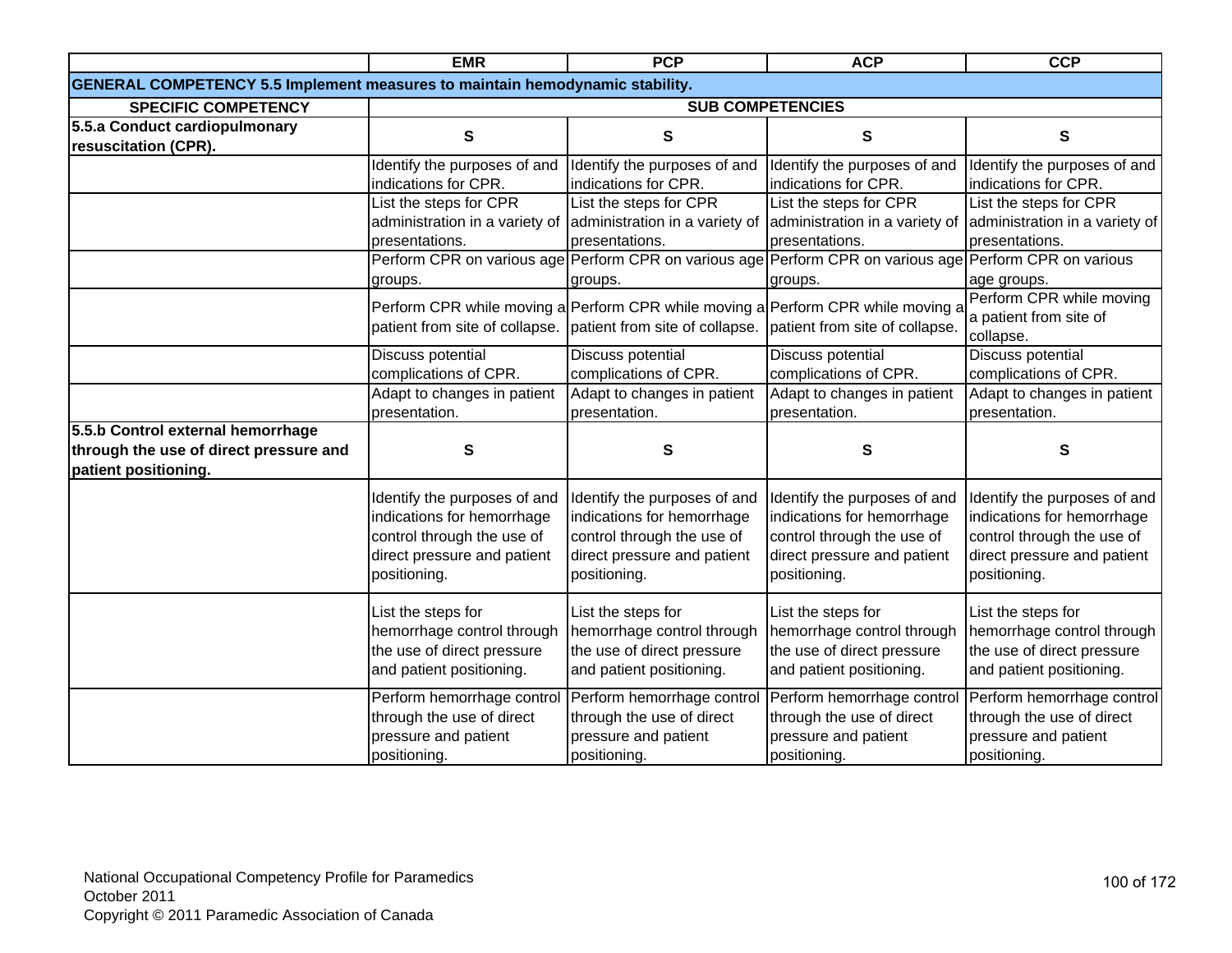|                                                                                                                           | <b>EMR</b>                                                                                     | <b>PCP</b>                                                                                                                                                                                             | <b>ACP</b>                                                                                                                                    | <b>CCP</b>                                                                                                                                    |
|---------------------------------------------------------------------------------------------------------------------------|------------------------------------------------------------------------------------------------|--------------------------------------------------------------------------------------------------------------------------------------------------------------------------------------------------------|-----------------------------------------------------------------------------------------------------------------------------------------------|-----------------------------------------------------------------------------------------------------------------------------------------------|
| 5.5.b Control external hemorrhage<br>through the use of direct pressure and<br>patient positioning. Continued             | S                                                                                              | ${\bf S}$                                                                                                                                                                                              | ${\sf S}$                                                                                                                                     | S                                                                                                                                             |
|                                                                                                                           | Discuss potential<br>control through the use of<br>direct pressure and patient<br>positioning. | Discuss potential<br>complications of hemorrhage complications of hemorrhage complications of hemorrhage complications of<br>control through the use of<br>direct pressure and patient<br>positioning. | Discuss potential<br>control through the use of<br>direct pressure and patient<br>positioning.                                                | Discuss potential<br>hemorrhage control through<br>the use of direct pressure<br>and patient positioning.                                     |
|                                                                                                                           | Adapt to changes in patient<br>presentation.                                                   | Adapt to changes in patient<br>presentation.                                                                                                                                                           | Adapt to changes in patient<br>presentation.                                                                                                  | Adapt to changes in patient<br>presentation.                                                                                                  |
| 5.5 c Maintain peripheral intravenous (IV)<br>access devices and infusions of<br>crystalloid solutions without additives. | N                                                                                              | $\mathbf c$                                                                                                                                                                                            | P                                                                                                                                             | P                                                                                                                                             |
|                                                                                                                           |                                                                                                | Describe equipment for<br>peripheral IV infusion.                                                                                                                                                      | Describe equipment for<br>peripheral IV infusion.                                                                                             | Describe equipment for<br>peripheral IV infusion.                                                                                             |
|                                                                                                                           |                                                                                                | Identify factors that affect<br>the flow rate.                                                                                                                                                         | Identify factors that affect<br>the flow rate.                                                                                                | Identify factors that affect<br>the flow rate.                                                                                                |
|                                                                                                                           |                                                                                                | Demonstrate the ability to<br>discontinue an infusion<br>following sequential steps.<br>Adjust devices as required<br>to maintain flow rates.                                                          | Demonstrate the ability to<br>discontinue an infusion<br>following sequential steps.<br>Adjust devices as required<br>to maintain flow rates. | Demonstrate the ability to<br>discontinue an infusion<br>following sequential steps.<br>Adjust devices as required<br>to maintain flow rates. |
| 5.5.d Conduct peripheral intravenous<br>cannulation.                                                                      | N                                                                                              | C                                                                                                                                                                                                      | P                                                                                                                                             | P                                                                                                                                             |
|                                                                                                                           |                                                                                                | Identify the purposes of and<br>indications for peripheral IV<br>cannulation.                                                                                                                          | Identify the purposes of and<br>indications for peripheral IV<br>cannulation.                                                                 | dentify the purposes of and<br>indications for peripheral IV<br>cannulation.                                                                  |
|                                                                                                                           |                                                                                                | List the steps of peripheral<br>IV cannulation.                                                                                                                                                        | List the steps of peripheral<br>IV cannulation.                                                                                               | List the steps of peripheral<br>IV cannulation.                                                                                               |
|                                                                                                                           |                                                                                                | Perform peripheral IV<br>cannulation.                                                                                                                                                                  | Perform peripheral IV<br>cannulation.                                                                                                         | Perform peripheral IV<br>cannulation.                                                                                                         |
|                                                                                                                           |                                                                                                | Discuss potential<br>complications of peripheral<br>IV cannulation.                                                                                                                                    | Discuss potential<br>complications of peripheral<br>IV cannulation.                                                                           | Discuss potential<br>complications of peripheral<br>IV cannulation.                                                                           |
|                                                                                                                           |                                                                                                | Adapt to changes in patient<br>presentation.                                                                                                                                                           | Adapt to changes in patient<br>presentation.                                                                                                  | Adapt to changes in patient<br>presentation.                                                                                                  |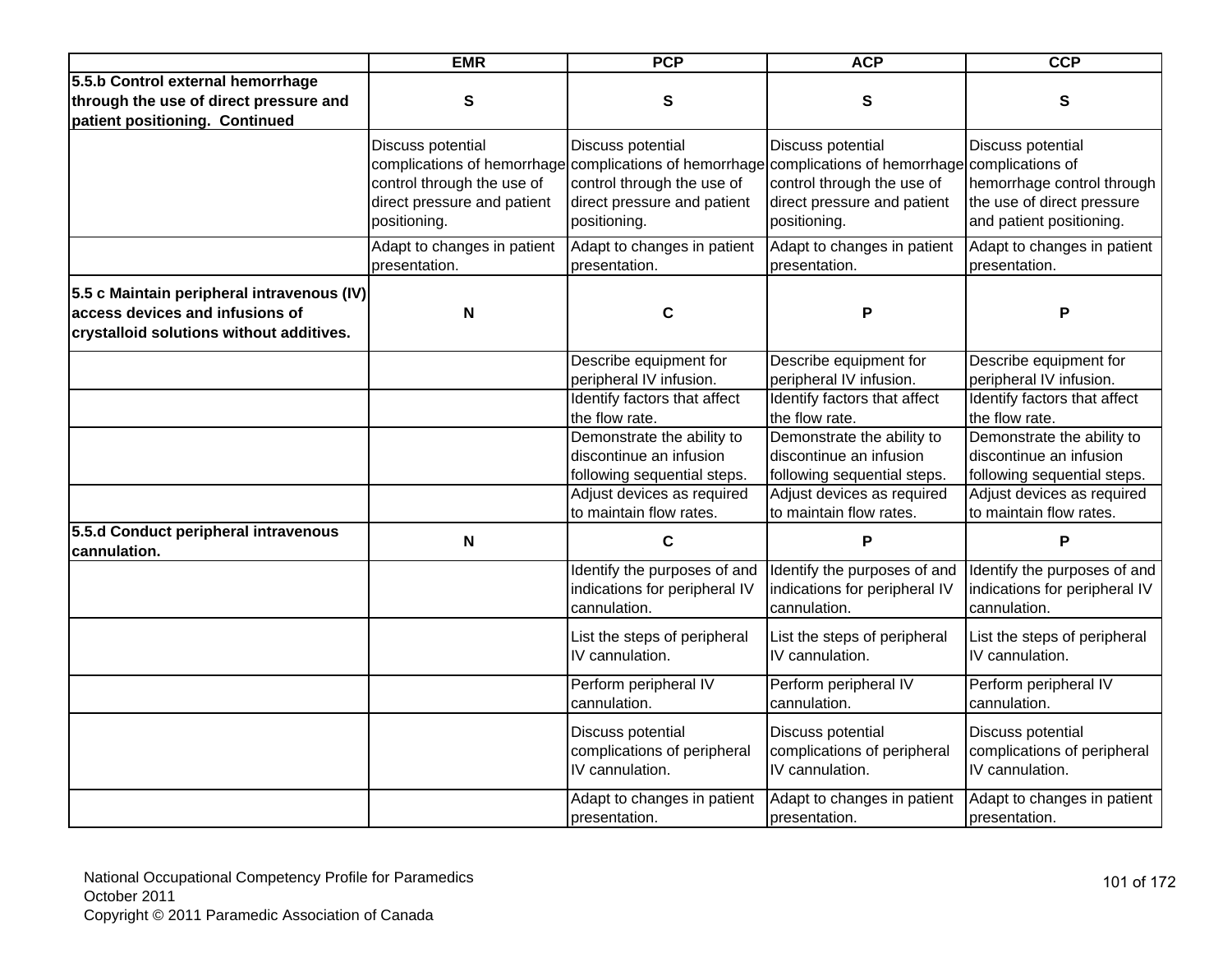|                                                                     | <b>EMR</b> | <b>PCP</b>                                                   | <b>ACP</b>                                                   | <b>CCP</b>                                                   |
|---------------------------------------------------------------------|------------|--------------------------------------------------------------|--------------------------------------------------------------|--------------------------------------------------------------|
| 5.5.e Conduct intraosseous needle                                   | N          | A                                                            | $\mathbf{s}$                                                 | S                                                            |
| insertion.                                                          |            |                                                              |                                                              |                                                              |
|                                                                     |            | Identify the purposes of and<br>indications for intraosseous | Identify the purposes of and<br>indications for intraosseous | Identify the purposes of and<br>indications for intraosseous |
|                                                                     |            | needle insertion.                                            | needle insertion.                                            | needle insertion.                                            |
|                                                                     |            |                                                              |                                                              |                                                              |
|                                                                     |            | List the steps of                                            | List the steps of                                            | List the steps of                                            |
|                                                                     |            | intraosseous needle                                          | intraosseous needle                                          | intraosseous needle                                          |
|                                                                     |            | insertion.                                                   | insertion.                                                   | insertion.                                                   |
|                                                                     |            |                                                              | Perform intraosseous needle                                  | Perform intraosseous                                         |
|                                                                     |            |                                                              | insertion.                                                   | needle insertion.                                            |
|                                                                     |            | Identify potential                                           | <b>Discuss potential</b>                                     | Discuss potential                                            |
|                                                                     |            | complications of                                             | complications of                                             | complications of                                             |
|                                                                     |            | intraosseous needle                                          | intraosseous needle                                          | intraosseous needle                                          |
|                                                                     |            | insertion.                                                   | insertion.                                                   | insertion.                                                   |
|                                                                     |            |                                                              | Adapt to changes in patient                                  | Adapt to changes in patient                                  |
|                                                                     |            |                                                              | presentation.                                                | presentation.                                                |
| 5.5.f Utilize direct pressure infusion                              | N          | ${\bf S}$                                                    | $\mathbf{s}$                                                 | $\mathbf{s}$                                                 |
| devices with intravenous infusions.                                 |            |                                                              |                                                              |                                                              |
|                                                                     |            | Discuss purposes of and                                      | Discuss purposes of and                                      | Discuss purposes of and                                      |
|                                                                     |            | indications for pressure                                     | indications for pressure                                     | indications for pressure                                     |
|                                                                     |            | infusion.                                                    | infusion.                                                    | infusion.                                                    |
|                                                                     |            | Discuss the principles and                                   | Discuss the principles and                                   | Explain the principles and                                   |
|                                                                     |            | techniques for applying                                      | techniques for applying                                      | techniques for applying                                      |
|                                                                     |            | added pressure to an                                         | added pressure to an                                         | added pressure to an                                         |
|                                                                     |            | infusion line.                                               | infusion line.                                               | infusion line.                                               |
|                                                                     |            | Perform direct pressure                                      | Perform direct pressure                                      | Perform direct pressure                                      |
|                                                                     |            | infusions.                                                   | infusions.                                                   | infusions.                                                   |
|                                                                     |            | Adjust to changes in patient                                 | Adjust to changes in patient Adjust to changes in patient    |                                                              |
|                                                                     |            | presentation.                                                | presentation.                                                | presentation.                                                |
| 5.5.g Administer volume expanders<br>(colloid and non-crystalloid). | N          | A                                                            | $\mathbf{s}$                                                 | $\mathbf{s}$                                                 |
|                                                                     |            | Explain the reasons for                                      | Explain the reasons for                                      | Explain the reasons for                                      |
|                                                                     |            | administration of volume                                     | administration of volume                                     | administration of volume                                     |
|                                                                     |            | expanders.                                                   | expanders.                                                   | expanders.                                                   |
|                                                                     |            | List equipment for                                           | Set up equipment for                                         | Set up equipment for                                         |
|                                                                     |            | administration of volume                                     | administration of volume                                     | administration of volume                                     |
|                                                                     |            | expanders.                                                   | expanders.                                                   | expanders.                                                   |
|                                                                     |            |                                                              | Demonstrate the                                              | Demonstrate the                                              |
|                                                                     |            |                                                              | administration of volume                                     | administration of volume                                     |
|                                                                     |            |                                                              | expanders.                                                   | expanders.                                                   |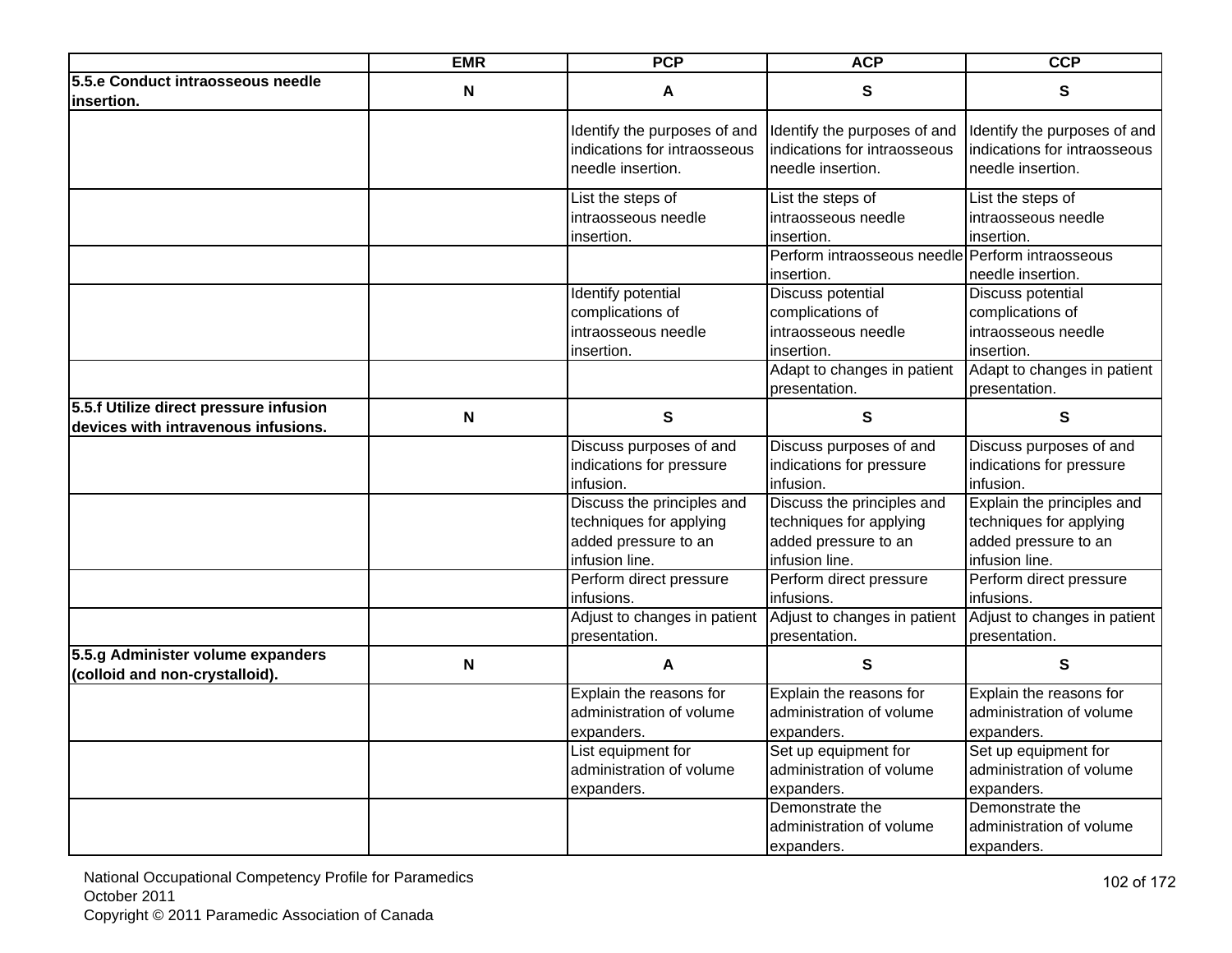|                                                     | <b>EMR</b>                                                            | <b>PCP</b>                                                           | <b>ACP</b>                                                                                        | <b>CCP</b>                                                                            |
|-----------------------------------------------------|-----------------------------------------------------------------------|----------------------------------------------------------------------|---------------------------------------------------------------------------------------------------|---------------------------------------------------------------------------------------|
| 5.5 h Administer blood and/or blood<br>products.    | N                                                                     | A                                                                    | A                                                                                                 | S                                                                                     |
|                                                     |                                                                       | Describe the components of<br>blood.                                 | Describe the components of<br>blood.                                                              | Describe the components of<br>blood.                                                  |
|                                                     |                                                                       | Discuss blood types.                                                 | Discuss blood types.                                                                              | Discuss blood types.                                                                  |
|                                                     |                                                                       | List products derived from<br>blood.                                 | List products derived from<br>blood.                                                              | Distinguish between<br>products derived from<br>blood.                                |
|                                                     |                                                                       | List precautions for handling<br>blood.                              | List precautions for handling<br>blood.                                                           | Demonstrate safe handling<br>of blood.                                                |
|                                                     |                                                                       | List potential complications<br>of blood transfusions.               | List potential complications<br>of blood transfusions.                                            | <b>Discuss potential</b><br>complications of blood<br>transfusions.                   |
|                                                     |                                                                       |                                                                      |                                                                                                   | Perform the administration<br>of blood and/or blood<br>products.                      |
|                                                     |                                                                       |                                                                      |                                                                                                   | Integrate the administration<br>of blood and blood products<br>with volume expanders. |
|                                                     |                                                                       |                                                                      |                                                                                                   | Adjust patient care based<br>on presentation.                                         |
| 5.5.i Conduct automated external<br>defibrillation. | ${\bf S}$                                                             | ${\bf S}$                                                            | ${\bf S}$                                                                                         | S                                                                                     |
|                                                     | Define "defibrillation".                                              | Explain defibrillation.                                              | Explain defibrillation.                                                                           | Explain defibrillation.                                                               |
|                                                     | Describe the purposes of                                              | Explain the purposes of                                              | Explain the purposes of                                                                           | Explain the purposes of                                                               |
|                                                     | automated external                                                    | automated external                                                   | automated external                                                                                | automated external                                                                    |
|                                                     | defibrillation.                                                       | defibrillation.                                                      | defibrillation.                                                                                   | defibrillation.                                                                       |
|                                                     | Discuss the indications for                                           | Discuss the indications for                                          | Discuss the indications for                                                                       | Discuss the indications for                                                           |
|                                                     | automated external                                                    | automated external                                                   | automated external                                                                                | automated external                                                                    |
|                                                     | defibrillation.                                                       | defibrillation.                                                      | defibrillation.                                                                                   | defibrillation.                                                                       |
|                                                     | Identify the various types of<br>automated external<br>defibrillator. | Discuss the various types of<br>automated external<br>defibrillator. | Discuss the various types of Discuss the various types of<br>automated external<br>defibrillator. | automated external<br>defibrillator.                                                  |
|                                                     | List complications to the use                                         | Explain complications to the                                         | Explain complications to the                                                                      | Explain complications to the                                                          |
|                                                     | of automated external                                                 | use of automated external                                            | use of automated external                                                                         | use of automated external                                                             |
|                                                     | defibrillation.                                                       | defibrillation.                                                      | defibrillation.                                                                                   | defibrillation.                                                                       |
|                                                     | Apply the established                                                 | Apply the established                                                | Apply the established                                                                             | Apply the established                                                                 |
|                                                     | standards of automated                                                | standards of automated                                               | standards of automated                                                                            | standards of automated                                                                |
|                                                     | external defibrillation                                               | external defibrillation                                              | external defibrillation                                                                           | external defibrillation                                                               |
|                                                     | equipment maintenance.                                                | equipment maintenance.                                               | equipment maintenance.                                                                            | equipment maintenance.                                                                |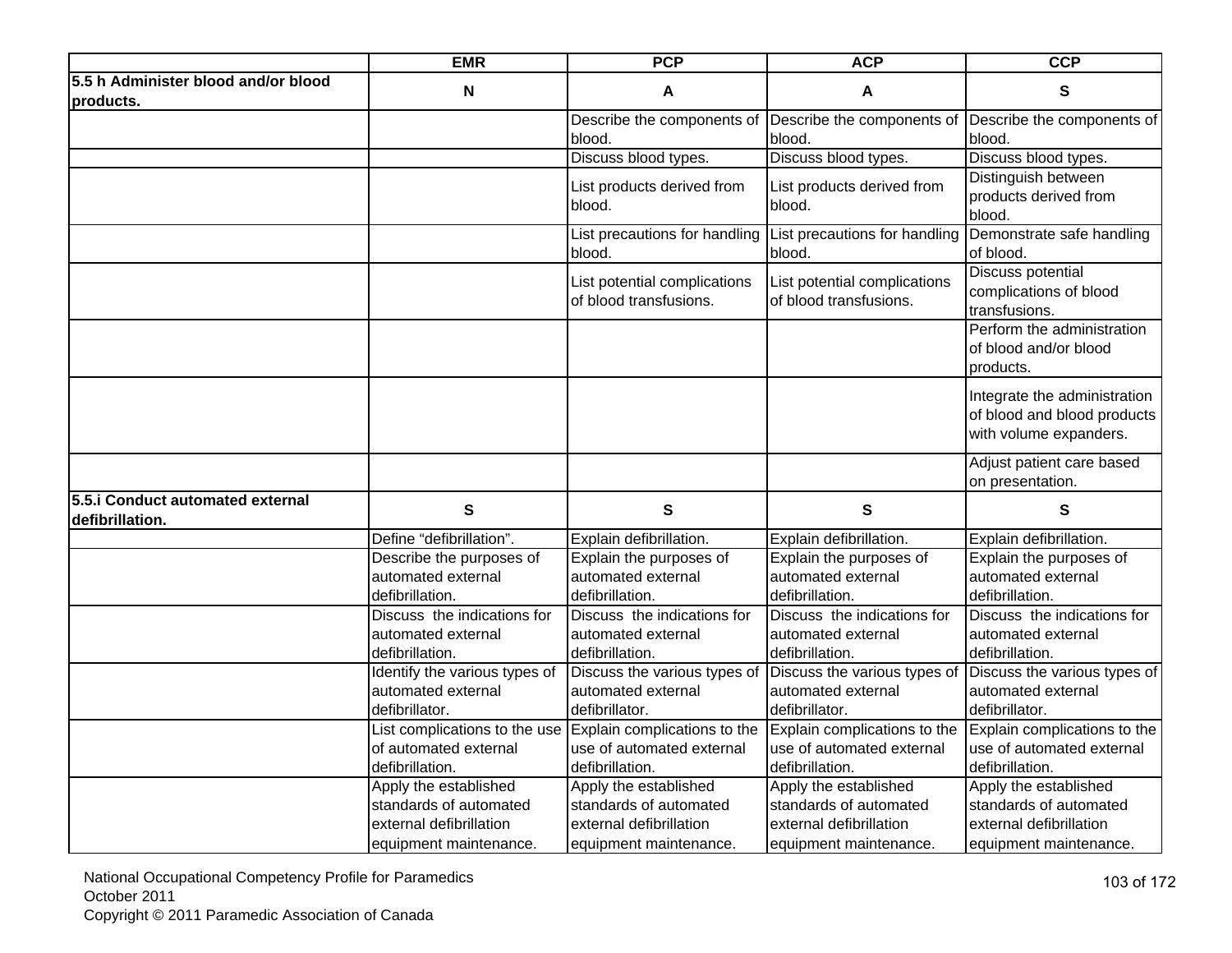|                                                               | <b>EMR</b>                                                                       | <b>PCP</b>                                                                                | <b>ACP</b>                                                                                            | <b>CCP</b>                                                                                            |
|---------------------------------------------------------------|----------------------------------------------------------------------------------|-------------------------------------------------------------------------------------------|-------------------------------------------------------------------------------------------------------|-------------------------------------------------------------------------------------------------------|
| 5.5.i Conduct automated external<br>defibrillation. Continued | S                                                                                | S                                                                                         | S                                                                                                     | S                                                                                                     |
|                                                               | Operate an automated<br>external defibrillator.                                  | Operate an automated<br>external defibrillator.                                           | Operate an automated<br>external defibrillator.                                                       | Operate an automated<br>external defibrillator.                                                       |
|                                                               | Integrate CPR procedures<br>and automated external<br>defibrillation procedures. | Integrate CPR procedures<br>and automated external<br>defibrillation procedures.          | Integrate CPR procedures<br>and automated external<br>defibrillation procedures.                      | Integrate CPR procedures<br>and automated external<br>defibrillation procedures.                      |
|                                                               | Adapt procedures to patient<br>presentation.                                     | Integrate procedures to<br>patient presentation.                                          | Integrate procedures to<br>patient presentation.                                                      | Integrate procedures to<br>patient presentation.                                                      |
| 5.5.j Conduct manual defibrillation.                          | N                                                                                |                                                                                           | S                                                                                                     | S                                                                                                     |
|                                                               |                                                                                  | Distinguish between<br>automated external<br>defibrillation and manual<br>defibrillation. | Explain the differences<br>between automated external<br>defibrillation and manual<br>defibrillation. | Explain the differences<br>between automated external<br>defibrillation and manual<br>defibrillation. |
|                                                               |                                                                                  | Describe the purposes of<br>manual defibrillation.                                        | Explain the purposes of<br>manual defibrillation.                                                     | Explain the purposes of<br>manual defibrillation.                                                     |
|                                                               |                                                                                  | Identify the indications for<br>manual defibrillation.                                    | Discuss the indications for<br>manual defibrillation.                                                 | Discuss the indications for<br>manual defibrillation.                                                 |
|                                                               |                                                                                  | Identify the various types of<br>manual defibrillators.                                   | Discuss the various types of<br>manual defibrillators.                                                | Discuss the various types of<br>manual defibrillators.                                                |
|                                                               |                                                                                  | Identify complications to the<br>use of manual defibrillation.                            | Explain complications to the<br>use of manual defibrillation.                                         | Explain complications to the<br>use of manual defibrillation.                                         |
|                                                               |                                                                                  |                                                                                           | Apply the established<br>standards of manual<br>defibrillation equipment<br>maintenance.              | Apply the established<br>standards of manual<br>defibrillation equipment<br>maintenance.              |
|                                                               |                                                                                  | Identify situations where<br>manual defibrillation is<br>required.                        | Discuss situations where<br>manual defibrillation is<br>required.                                     | Discuss situations where<br>manual defibrillation is<br>required.                                     |
|                                                               |                                                                                  |                                                                                           | Operate a manual<br>defibrillator.                                                                    | Operate a manual<br>defibrillator.                                                                    |
|                                                               |                                                                                  |                                                                                           | Integrate CPR procedures<br>and manual defibrillation<br>procedures.                                  | Integrate CPR procedures<br>and manual defibrillation<br>procedures.                                  |
|                                                               |                                                                                  |                                                                                           | Adapt manual defibrillation<br>procedures to patient<br>presentation.                                 | Adapt manual defibrillation<br>procedures to patient<br>presentation.                                 |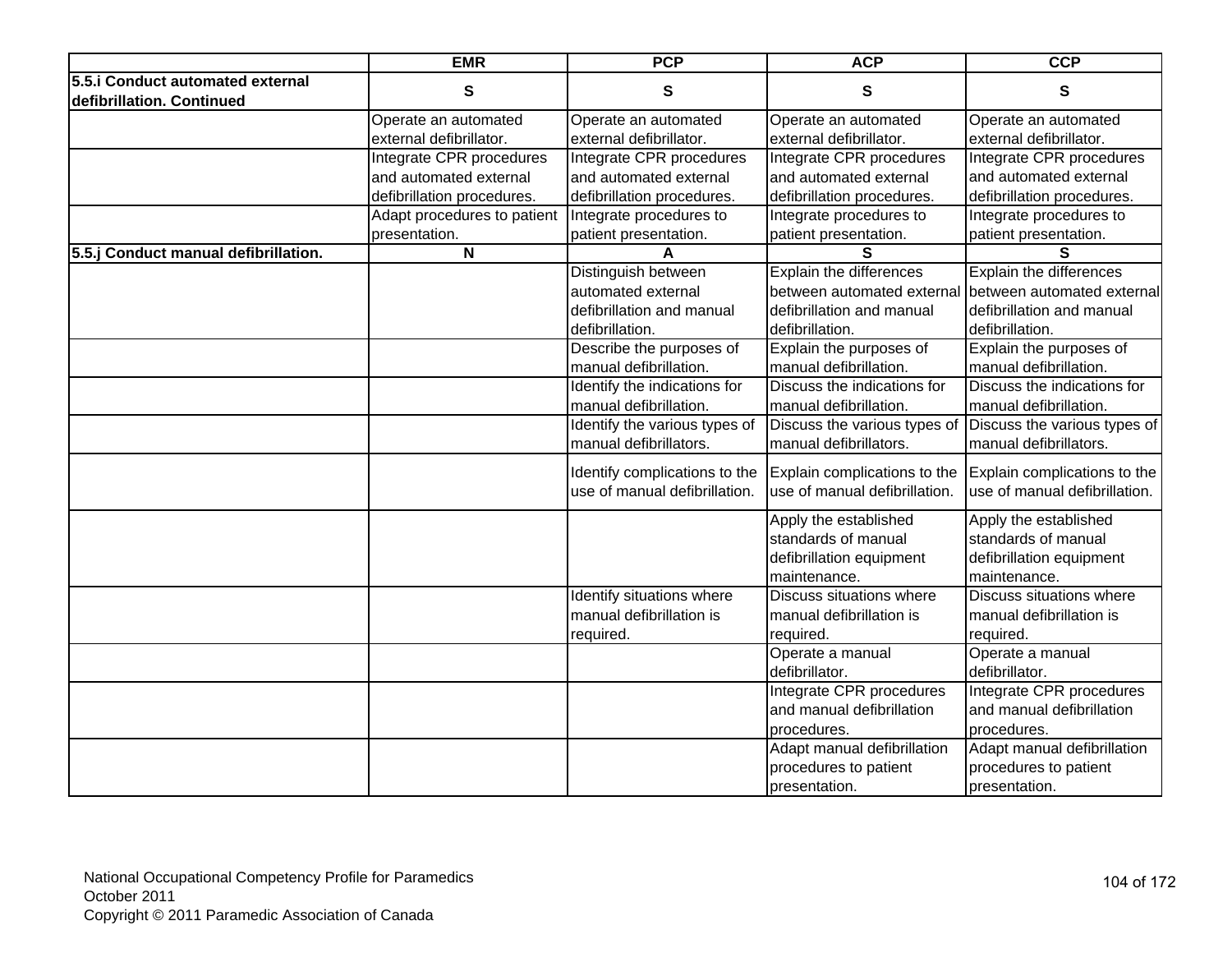|                                      | <b>EMR</b> | <b>PCP</b>                                        | <b>ACP</b>                                                                  | <b>CCP</b>                                                                  |
|--------------------------------------|------------|---------------------------------------------------|-----------------------------------------------------------------------------|-----------------------------------------------------------------------------|
| 5.5.k Conduct cardioversion.         | N          |                                                   | S                                                                           | S                                                                           |
|                                      |            | Describe cardioversion.                           | Explain cardioversion.                                                      | Explain cardioversion.                                                      |
|                                      |            | Identify the medical<br>conditions that require   | Discuss the medical<br>conditions that require                              | Discuss the medical<br>conditions that require                              |
|                                      |            | cardioversion.                                    | cardioversion.                                                              | cardioversion.                                                              |
|                                      |            | Identify equipment required<br>for cardioversion. | Discuss equipment required<br>for cardioversion.                            | Discuss equipment required<br>for cardioversion.                            |
|                                      |            |                                                   |                                                                             |                                                                             |
|                                      |            | Identify complications of<br>cardioversion.       | Explain complications of<br>cardioversion.                                  | Explain complications of<br>cardioversion.                                  |
|                                      |            |                                                   | Set up equipment for<br>cardioversion.                                      | Set up equipment for<br>cardioversion.                                      |
|                                      |            |                                                   | Demonstrate cardioversion.                                                  | Demonstrate cardioversion.                                                  |
|                                      |            |                                                   | Adjust procedures to patient<br>presentation.                               | Adjust procedures to patient<br>presentation.                               |
|                                      |            |                                                   | Integrate CPR and manual<br>cardioversion.                                  | Integrate CPR and manual<br>cardioversion.                                  |
|                                      |            |                                                   | Integrate sedative and<br>analgesic therapies with<br>manual cardioversion. | Integrate sedative and<br>analgesic therapies with<br>manual cardioversion. |
| 5.5.1 Conduct transcutaneous pacing. | N          | Α                                                 | S                                                                           | S                                                                           |
|                                      |            | Describe transcutaneous<br>pacing.                | Explain transcutaneous<br>pacing.                                           | Explain transcutaneous<br>pacing.                                           |
|                                      |            | Identify situations where                         | <b>Discuss situations where</b>                                             | Discuss situations where                                                    |
|                                      |            | transcutaneous pacing is                          | transcutaneous pacing is                                                    | transcutaneous pacing is                                                    |
|                                      |            | indicated.                                        | indicated.                                                                  | indicated.                                                                  |
|                                      |            | Identify equipment for                            | Discuss equipment for                                                       | Discuss equipment for                                                       |
|                                      |            | transcutaneous pacing.                            | transcutaneous pacing.                                                      | transcutaneous pacing.                                                      |
|                                      |            | Identify complications of                         | Explain complications of                                                    | Explain complications of                                                    |
|                                      |            | transcutaneous pacing.                            | transcutaneous pacing.<br>Set up equipment required                         | transcutaneous pacing.<br>Set up equipment required                         |
|                                      |            |                                                   | for transcutaneous pacing.                                                  | for transcutaneous pacing.                                                  |
|                                      |            |                                                   | Demonstrate                                                                 | Demonstrate                                                                 |
|                                      |            |                                                   | transcutaneous pacing.                                                      | transcutaneous pacing.                                                      |
|                                      |            |                                                   |                                                                             | Adjust procedures to patient Adjust procedures to patient                   |
|                                      |            |                                                   | presentation.                                                               | presentation.                                                               |
|                                      |            |                                                   | Integrate sedative and                                                      | Integrate sedative and                                                      |
|                                      |            |                                                   | analgesic therapies with                                                    | analgesic therapies with                                                    |
|                                      |            |                                                   | transcutaneous pacing.                                                      | transcutaneous pacing.                                                      |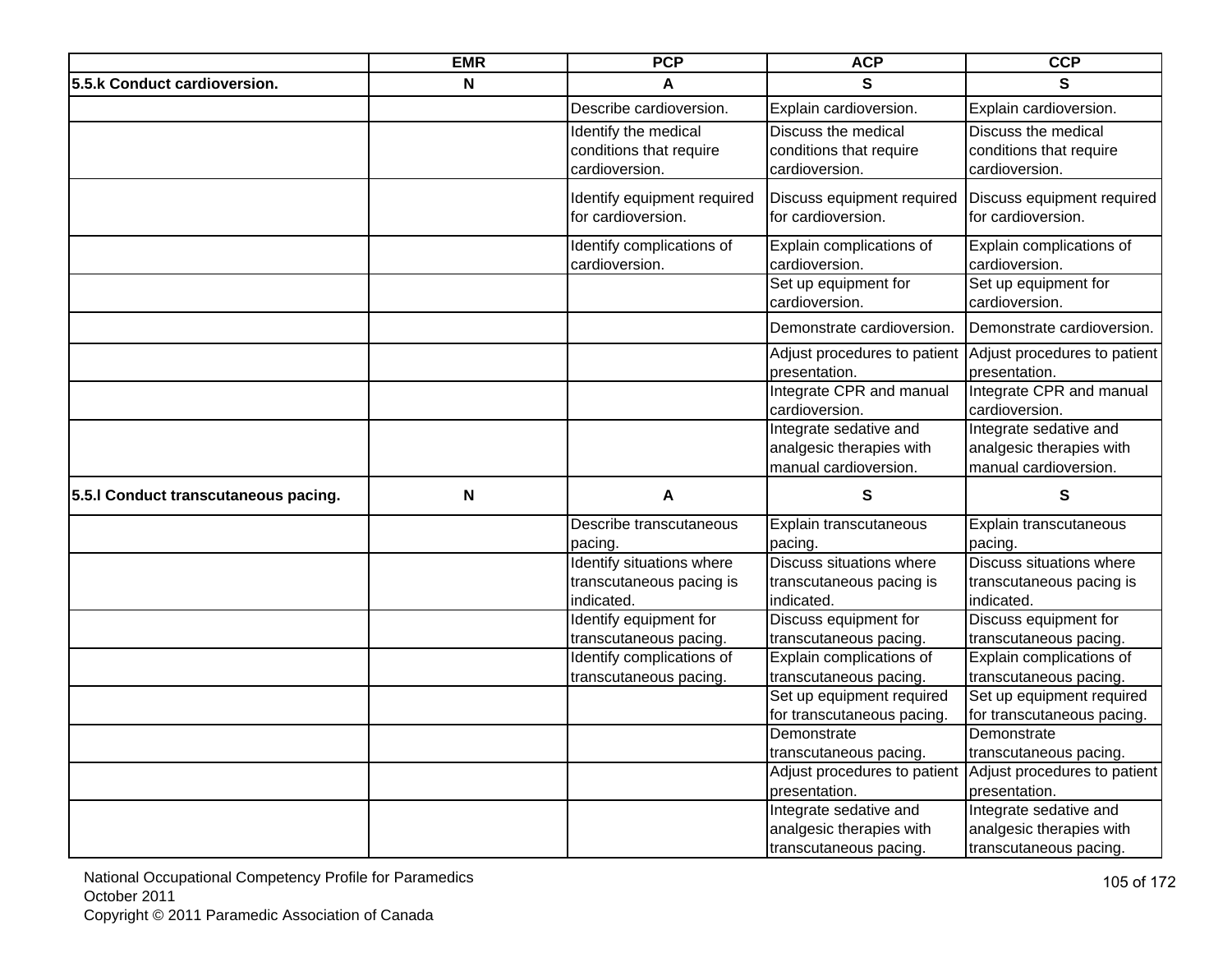|                                        | <b>EMR</b>                | <b>PCP</b>                                          | <b>ACP</b>                                        | <b>CCP</b>                    |
|----------------------------------------|---------------------------|-----------------------------------------------------|---------------------------------------------------|-------------------------------|
| 5.5.m Maintain transvenous pacing.     | N                         | N                                                   | A                                                 | S                             |
|                                        |                           |                                                     | Identify situations where                         | Discuss situations where      |
|                                        |                           |                                                     | transvenous pacing is                             | transvenous pacing is         |
|                                        |                           |                                                     | indicated.                                        | indicated.                    |
|                                        |                           |                                                     | Identify equipment required                       | Identify equipment required   |
|                                        |                           |                                                     | for transvenous pacing.                           | for transvenous pacing.       |
|                                        |                           |                                                     |                                                   | Explain complications of      |
|                                        |                           |                                                     |                                                   | transvenous pacing.           |
|                                        |                           |                                                     |                                                   | Set up equipment for          |
|                                        |                           |                                                     |                                                   | transvenous pacing.           |
|                                        |                           |                                                     |                                                   | Demonstrate transvenous       |
|                                        |                           |                                                     |                                                   | pacing.                       |
|                                        |                           |                                                     |                                                   | Adjust procedures to patient  |
|                                        |                           |                                                     |                                                   | presentation.                 |
| 5.5.n Maintain intra-aortic balloon    | N                         | N                                                   | A                                                 | A                             |
| pumps.                                 |                           |                                                     | Describe the purpose of                           | Explain the purpose of intra- |
|                                        |                           |                                                     | intra-aortic balloon pumps.                       | aortic balloon pumps.         |
|                                        |                           |                                                     | Identify the complications of                     | Explain the complications of  |
|                                        |                           |                                                     | intra-aortic balloon pumps                        | intra-aortic balloon pumps    |
|                                        |                           |                                                     | during transport.                                 | during transport.             |
| 5.5.0 Provide routine care for patient | $\boldsymbol{\mathsf{N}}$ | $\mathbf{s}$                                        | $\mathbf c$                                       | C                             |
| with urinary catheter.                 |                           |                                                     |                                                   |                               |
|                                        |                           | Identify the purpose of a                           | Identify the purpose of a                         | Identify the purpose of a     |
|                                        |                           | urinary catheter.                                   | urinary catheter.                                 | urinary catheter.             |
|                                        |                           | Identify equipment for                              | Identify equipment for                            | Identify equipment for        |
|                                        |                           | catheterization.                                    | catheterization.                                  | catheterization.              |
|                                        |                           | Explain how the size of the                         | Explain how the size of the                       | Explain how the size of the   |
|                                        |                           | catheter can affect the                             | catheter can affect the                           | catheter can affect the       |
|                                        |                           | patient.                                            | patient.                                          | patient.                      |
|                                        |                           | Explain relationship between                        | Explain relationship between Explain relationship |                               |
|                                        |                           | urine output and patient                            | urine output and patient                          | between urine output and      |
|                                        |                           | condition.                                          | condition.                                        | patient condition.            |
|                                        |                           | Demonstrate the appropriate Perform the appropriate |                                                   | Perform the appropriate       |
|                                        |                           | technique when caring for                           | technique when caring for                         | technique when caring for     |
|                                        |                           | equipment and patient.                              | equipment and patient.                            | equipment and patient.        |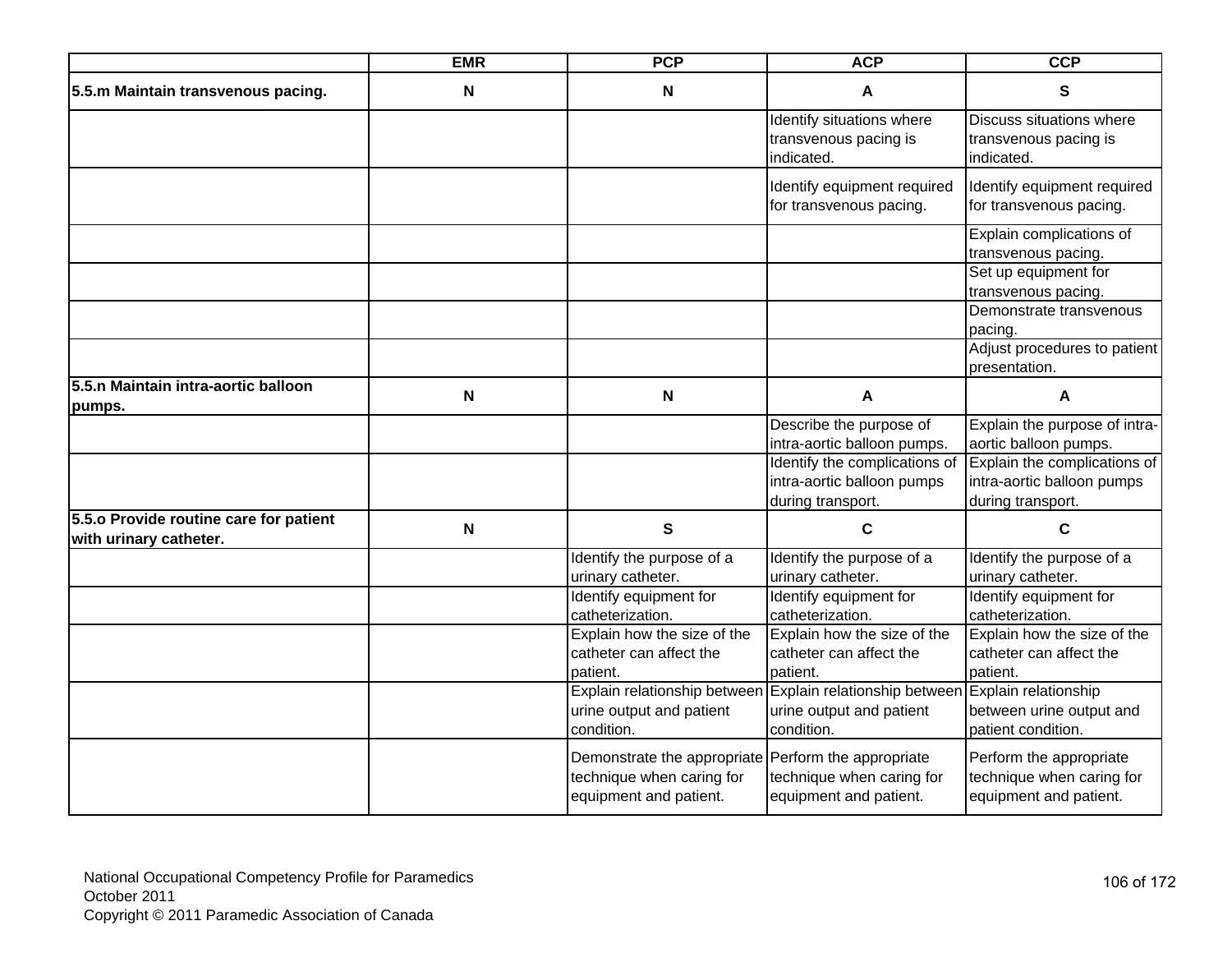|                                                                            | <b>EMR</b> | <b>PCP</b>                                                | <b>ACP</b>                                               | <b>CCP</b>                                               |
|----------------------------------------------------------------------------|------------|-----------------------------------------------------------|----------------------------------------------------------|----------------------------------------------------------|
| 5.5.0 Provide routine care for patient<br>with urinary catheter. Continued | N          | $\mathbf{s}$                                              | $\mathbf c$                                              | C                                                        |
|                                                                            |            | Explain potential                                         | Explain potential                                        | Explain potential                                        |
|                                                                            |            | complications to catheter                                 | complications to catheter                                | complications to catheter                                |
|                                                                            |            | care.                                                     | care.                                                    | care.                                                    |
|                                                                            |            | Demonstrate how to drain                                  | Demonstrate how to drain                                 | Demonstrate how to drain                                 |
|                                                                            |            | and measure urine output.                                 | and measure urine output.                                | and measure urine output.                                |
|                                                                            |            | Adapt care procedures to                                  | Adapt care procedures to                                 | Adapt care procedures to                                 |
|                                                                            |            | patient presentation.                                     | patient presentation.                                    | patient presentation.                                    |
| 5.5.p Provide routine care for patient<br>with ostomy drainage system.     | N          | А                                                         | S                                                        | S                                                        |
|                                                                            |            | Identify the purpose of an                                | Identify the purpose of an                               | Identify the purpose of an                               |
|                                                                            |            | ostomy drainage system.                                   | ostomy drainage system.                                  | ostomy drainage system.                                  |
|                                                                            |            | Identify equipment for<br>ostomy drainage.                | Identify equipment for<br>ostomy drainage.               | Identify equipment for<br>ostomy drainage.               |
|                                                                            |            | Identify the site of the                                  | Explain the site of the                                  | Explain the site of the                                  |
|                                                                            |            | ostomy and relate to patient                              | ostomy and relate to patient                             | ostomy and relate to patient                             |
|                                                                            |            | condition.                                                | condition.                                               | condition.                                               |
|                                                                            |            | Describe the components of                                | Describe the components of                               | Describe the components of                               |
|                                                                            |            | drainage bag.                                             | drainage bag.                                            | drainage bag.                                            |
|                                                                            |            |                                                           | Demonstrate routine care for                             | Demonstrate routine care                                 |
|                                                                            |            |                                                           | patient with an ostomy                                   | for patient with an ostomy                               |
|                                                                            |            |                                                           | drainage system.                                         | drainage system.                                         |
| 5.5.q Provide routine care for patient                                     |            |                                                           |                                                          |                                                          |
| with non-catheter urinary drainage                                         | N          | A                                                         | A                                                        | A                                                        |
| system.                                                                    |            |                                                           |                                                          |                                                          |
|                                                                            |            | Identify equipment for non-<br>catheter urinary drainage. | Discuss equipment for non-<br>catheter urinary drainage. | Discuss equipment for non-<br>catheter urinary drainage. |
|                                                                            |            | Relate urine output to                                    | Relate urine output to                                   | Relate urine output to                                   |
|                                                                            |            | patient condition.                                        | patient condition.                                       | patient condition.                                       |
|                                                                            |            | Identify the purpose of non-                              | Discuss the purpose of non-                              | Discuss the purpose of non-                              |
|                                                                            |            | catheter urinary drainage.                                | catheter urinary drainage.                               | catheter urinary drainage.                               |
|                                                                            |            | Describe procedures for the                               | Discuss procedures for the                               | Discuss procedures for the                               |
|                                                                            |            | routine care of a patient with                            | routine care of a patient with                           | routine care of a patient with                           |
|                                                                            |            | non-catheter drainage                                     | non-catheter drainage                                    | non-catheter drainage                                    |
|                                                                            |            | system.                                                   | system.                                                  | system.                                                  |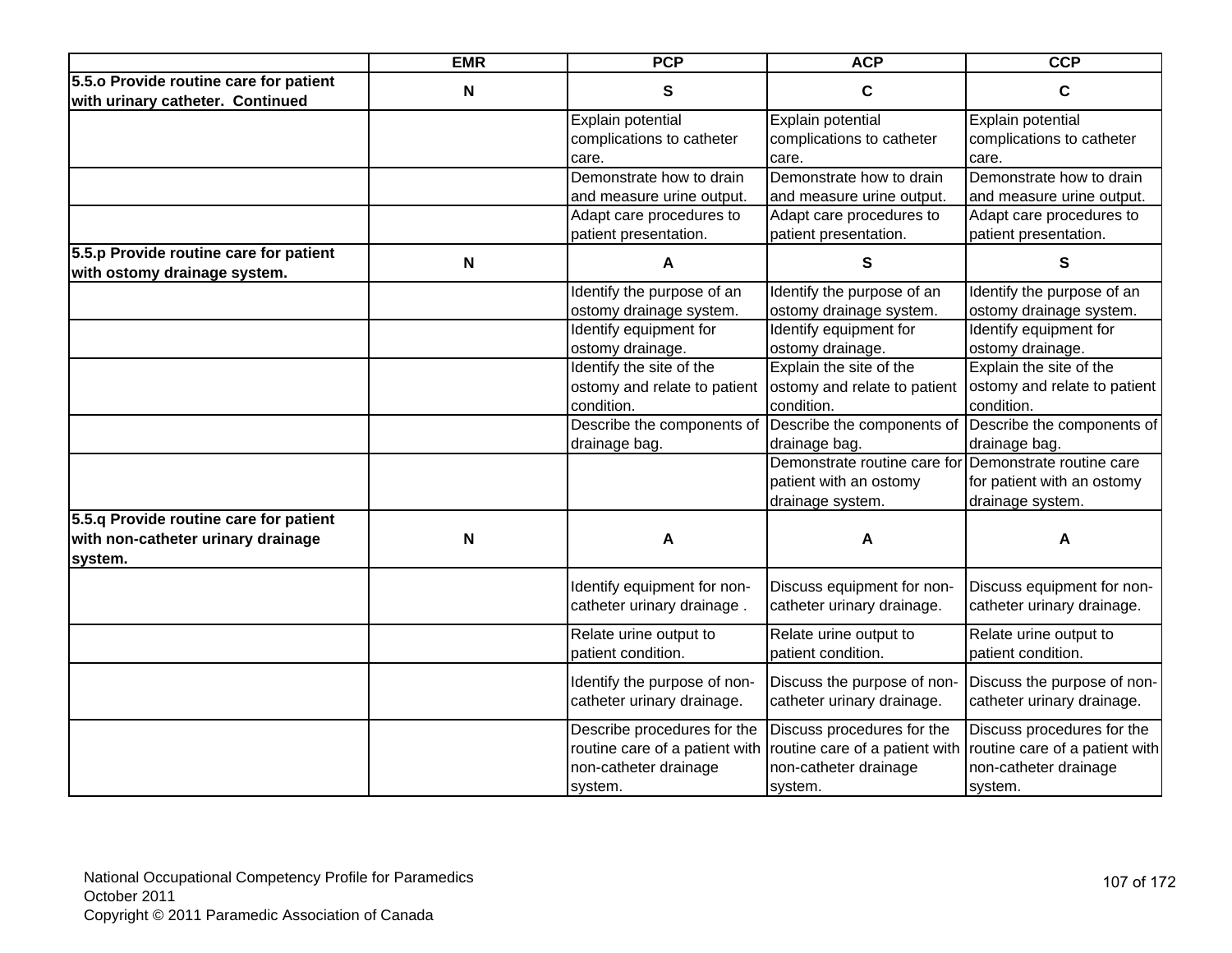| <b>EMR</b> | <b>PCP</b>                   | <b>ACP</b>                                                                                                                                                                                                                                                             | <b>CCP</b>                                                                                                                                                                                                                                                                                                                                                                                                                                                                            |
|------------|------------------------------|------------------------------------------------------------------------------------------------------------------------------------------------------------------------------------------------------------------------------------------------------------------------|---------------------------------------------------------------------------------------------------------------------------------------------------------------------------------------------------------------------------------------------------------------------------------------------------------------------------------------------------------------------------------------------------------------------------------------------------------------------------------------|
| N          | A                            | S                                                                                                                                                                                                                                                                      | C                                                                                                                                                                                                                                                                                                                                                                                                                                                                                     |
|            | Describe the purpose of a    | Explain the purpose of a                                                                                                                                                                                                                                               | Explain the purpose of a                                                                                                                                                                                                                                                                                                                                                                                                                                                              |
|            | chest tube.                  | chest tube.                                                                                                                                                                                                                                                            | chest tube.                                                                                                                                                                                                                                                                                                                                                                                                                                                                           |
|            |                              |                                                                                                                                                                                                                                                                        | Explain indications for the                                                                                                                                                                                                                                                                                                                                                                                                                                                           |
|            |                              |                                                                                                                                                                                                                                                                        | use of chest tubes.                                                                                                                                                                                                                                                                                                                                                                                                                                                                   |
|            | Identify the components of a |                                                                                                                                                                                                                                                                        | Describe the components of                                                                                                                                                                                                                                                                                                                                                                                                                                                            |
|            | closed chest tube system.    | a closed chest tube system.                                                                                                                                                                                                                                            | a closed chest tube system.                                                                                                                                                                                                                                                                                                                                                                                                                                                           |
|            |                              |                                                                                                                                                                                                                                                                        | Perform monitoring                                                                                                                                                                                                                                                                                                                                                                                                                                                                    |
|            |                              | techniques for the                                                                                                                                                                                                                                                     | techniques for the                                                                                                                                                                                                                                                                                                                                                                                                                                                                    |
|            |                              | application of existing chest                                                                                                                                                                                                                                          | application of existing chest                                                                                                                                                                                                                                                                                                                                                                                                                                                         |
|            |                              | drainage systems.                                                                                                                                                                                                                                                      | drainage systems.                                                                                                                                                                                                                                                                                                                                                                                                                                                                     |
|            |                              |                                                                                                                                                                                                                                                                        | Adapt techniques to all age                                                                                                                                                                                                                                                                                                                                                                                                                                                           |
|            |                              |                                                                                                                                                                                                                                                                        | groups and patient                                                                                                                                                                                                                                                                                                                                                                                                                                                                    |
|            |                              |                                                                                                                                                                                                                                                                        | presentations.                                                                                                                                                                                                                                                                                                                                                                                                                                                                        |
| N          | A                            | ${\bf S}$                                                                                                                                                                                                                                                              | S                                                                                                                                                                                                                                                                                                                                                                                                                                                                                     |
|            |                              |                                                                                                                                                                                                                                                                        | Discuss indications for                                                                                                                                                                                                                                                                                                                                                                                                                                                               |
|            |                              |                                                                                                                                                                                                                                                                        | needle thoracostomy.                                                                                                                                                                                                                                                                                                                                                                                                                                                                  |
|            |                              |                                                                                                                                                                                                                                                                        |                                                                                                                                                                                                                                                                                                                                                                                                                                                                                       |
|            | Identify equipment for       | Describe equipment for                                                                                                                                                                                                                                                 | Describe equipment for                                                                                                                                                                                                                                                                                                                                                                                                                                                                |
|            |                              |                                                                                                                                                                                                                                                                        | needle thoracostomy.                                                                                                                                                                                                                                                                                                                                                                                                                                                                  |
|            |                              |                                                                                                                                                                                                                                                                        | Demonstrate performance                                                                                                                                                                                                                                                                                                                                                                                                                                                               |
|            |                              | needle thoracostomy.                                                                                                                                                                                                                                                   | of needle thoracostomy.                                                                                                                                                                                                                                                                                                                                                                                                                                                               |
|            |                              |                                                                                                                                                                                                                                                                        |                                                                                                                                                                                                                                                                                                                                                                                                                                                                                       |
|            |                              |                                                                                                                                                                                                                                                                        | $\mathbf c$                                                                                                                                                                                                                                                                                                                                                                                                                                                                           |
|            |                              |                                                                                                                                                                                                                                                                        | Apply indications for oral                                                                                                                                                                                                                                                                                                                                                                                                                                                            |
|            |                              |                                                                                                                                                                                                                                                                        | and nasal gastric intubation.                                                                                                                                                                                                                                                                                                                                                                                                                                                         |
|            |                              |                                                                                                                                                                                                                                                                        |                                                                                                                                                                                                                                                                                                                                                                                                                                                                                       |
|            |                              |                                                                                                                                                                                                                                                                        | Describe equipment for oral                                                                                                                                                                                                                                                                                                                                                                                                                                                           |
|            |                              |                                                                                                                                                                                                                                                                        | and nasal gastric intubation.                                                                                                                                                                                                                                                                                                                                                                                                                                                         |
|            |                              |                                                                                                                                                                                                                                                                        | Perform oral and nasal                                                                                                                                                                                                                                                                                                                                                                                                                                                                |
|            |                              |                                                                                                                                                                                                                                                                        | gastric tube insertion.                                                                                                                                                                                                                                                                                                                                                                                                                                                               |
|            |                              |                                                                                                                                                                                                                                                                        |                                                                                                                                                                                                                                                                                                                                                                                                                                                                                       |
|            |                              | Adapt techniques to age                                                                                                                                                                                                                                                | Adapt techniques to age                                                                                                                                                                                                                                                                                                                                                                                                                                                               |
|            |                              | groups and patient types.                                                                                                                                                                                                                                              | groups and patient types.                                                                                                                                                                                                                                                                                                                                                                                                                                                             |
|            | N                            | Describe indications for the<br>use of chest tubes.<br>Describe indications for<br>needle thoracostomy.<br>needle thoracostomy.<br>A<br>Describe indications for oral<br>and nasal gastric intubation.<br>Identify equipment for oral<br>and nasal gastric intubation. | Explain indications for the<br>use of chest tubes.<br>Describe the components of<br>Perform monitoring<br>Adapt techniques to all age<br>groups and patient<br>presentations.<br>Discuss indications for<br>needle thoracostomy.<br>needle thoracostomy.<br>Demonstrate performance of<br>S<br>Discuss indications for oral<br>and nasal gastric intubation.<br>Describe equipment for oral<br>and nasal gastric intubation.<br>Demonstrate oral and nasal<br>gastric tube insertion. |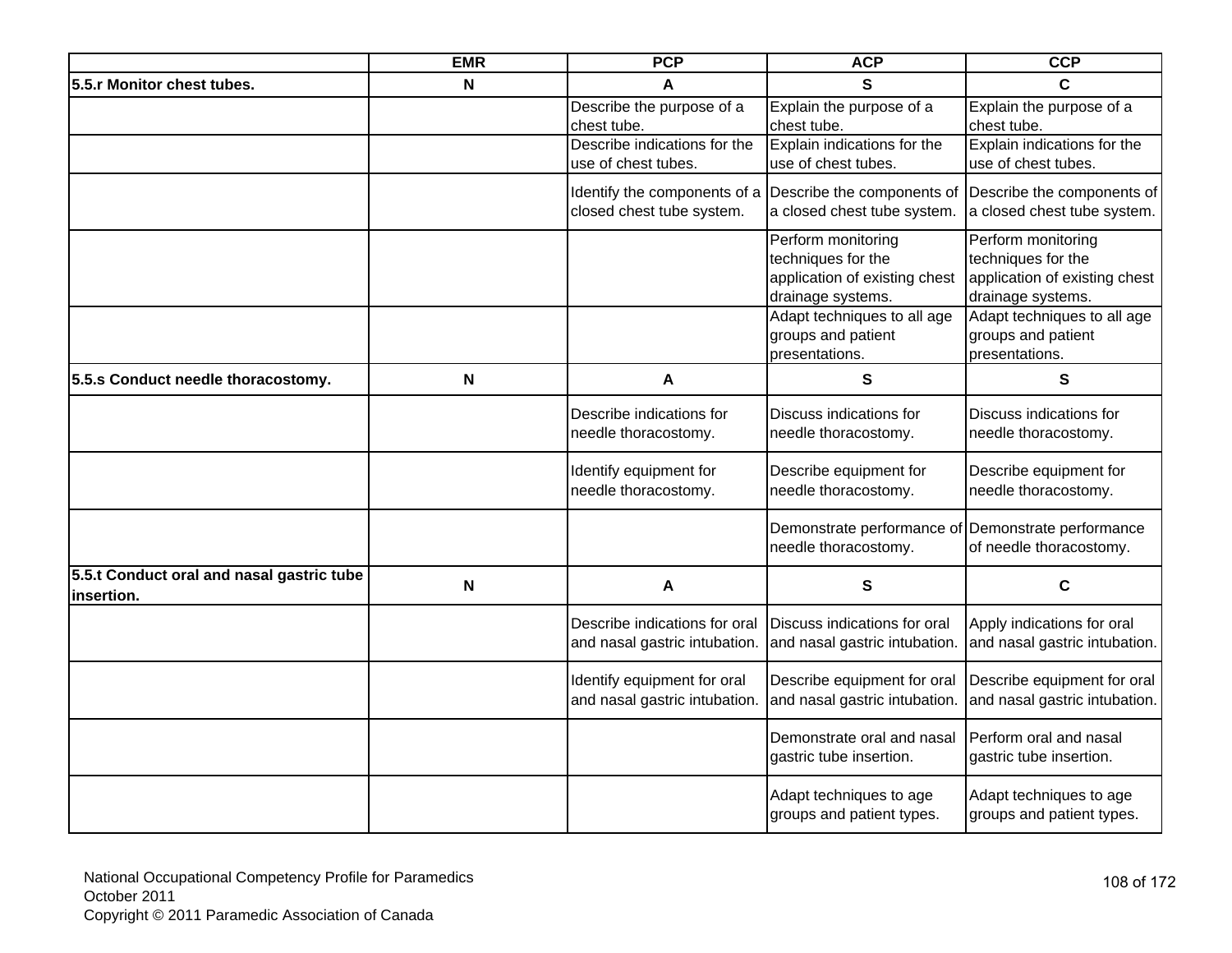|                                                                            | <b>EMR</b>                                                                                                | <b>PCP</b>                                                                                                | <b>ACP</b>                                                                                               | <b>CCP</b>                                                                                                |
|----------------------------------------------------------------------------|-----------------------------------------------------------------------------------------------------------|-----------------------------------------------------------------------------------------------------------|----------------------------------------------------------------------------------------------------------|-----------------------------------------------------------------------------------------------------------|
| 5.5.u Conduct urinary catheterization.                                     | N                                                                                                         | A                                                                                                         | S                                                                                                        | C                                                                                                         |
|                                                                            |                                                                                                           | Describe the indications for                                                                              | Describe the indications for                                                                             | Discuss the indications for                                                                               |
|                                                                            |                                                                                                           | urinary catheterization.                                                                                  | urinary catheterization.                                                                                 | urinary catheterization.                                                                                  |
|                                                                            |                                                                                                           | Identify the equipment                                                                                    | Identify the equipment                                                                                   | Describe the equipment                                                                                    |
|                                                                            |                                                                                                           | needed for urinary                                                                                        | needed for urinary                                                                                       | needed for urinary                                                                                        |
|                                                                            |                                                                                                           | catheterization.                                                                                          | catheterization.                                                                                         | catheterization.                                                                                          |
|                                                                            |                                                                                                           | Identify the differences to                                                                               | Describe the differences to                                                                              | Describe the differences to                                                                               |
|                                                                            |                                                                                                           | catheterization between                                                                                   | catheterization between                                                                                  | catheterization between                                                                                   |
|                                                                            |                                                                                                           | males and females.                                                                                        | males and females.                                                                                       | males and females.                                                                                        |
|                                                                            |                                                                                                           |                                                                                                           | Perform urinary                                                                                          | Perform urinary                                                                                           |
|                                                                            |                                                                                                           |                                                                                                           | catheterization on males and catheterization on males                                                    |                                                                                                           |
|                                                                            |                                                                                                           |                                                                                                           | females.                                                                                                 | and females.                                                                                              |
|                                                                            |                                                                                                           |                                                                                                           |                                                                                                          | Adapt techniques to various                                                                               |
|                                                                            |                                                                                                           |                                                                                                           |                                                                                                          | age groups and special                                                                                    |
|                                                                            |                                                                                                           |                                                                                                           |                                                                                                          | situations.                                                                                               |
| <b>GENERAL COMPETENCY 5.6 Provide basic care for soft tissue injuries.</b> |                                                                                                           |                                                                                                           |                                                                                                          |                                                                                                           |
| <b>SPECIFIC COMPETENCY</b>                                                 |                                                                                                           |                                                                                                           | <b>SUB COMPETENCIES</b>                                                                                  |                                                                                                           |
| 5.6.a Treat soft tissue injuries.                                          | $\mathbf{s}$                                                                                              | P                                                                                                         | P                                                                                                        | P                                                                                                         |
|                                                                            | Identify the purposes of and<br>indications for soft tissue<br>dressing, bandaging and<br>immobilization. | Identify the purposes of and<br>indications for soft tissue<br>dressing, bandaging and<br>immobilization. | dentify the purposes of and<br>indications for soft tissue<br>dressing, bandaging and<br>immobilization. | Identify the purposes of and<br>indications for soft tissue<br>dressing, bandaging and<br>immobilization. |
|                                                                            | Describe the various types<br>of dressings and bandages.                                                  | Describe the various types<br>of dressings and bandages.                                                  | Describe the various types<br>of dressings and bandages.                                                 | Describe the various types<br>of dressings and bandages.                                                  |
|                                                                            | Demonstrate appropriate<br>dressing, bandaging and<br>immobilization procedures.                          | Perform appropriate<br>dressing, bandaging and<br>immobilization procedures.                              | Perform appropriate<br>dressing, bandaging and<br>immobilization procedures.                             | Perform appropriate<br>dressing, bandaging and<br>immobilization procedures.                              |
|                                                                            |                                                                                                           | Adjust to changes in patient<br>presentation.                                                             | Adjust to changes in patient<br>presentation.                                                            | Adjust to changes in patient<br>bresentation.                                                             |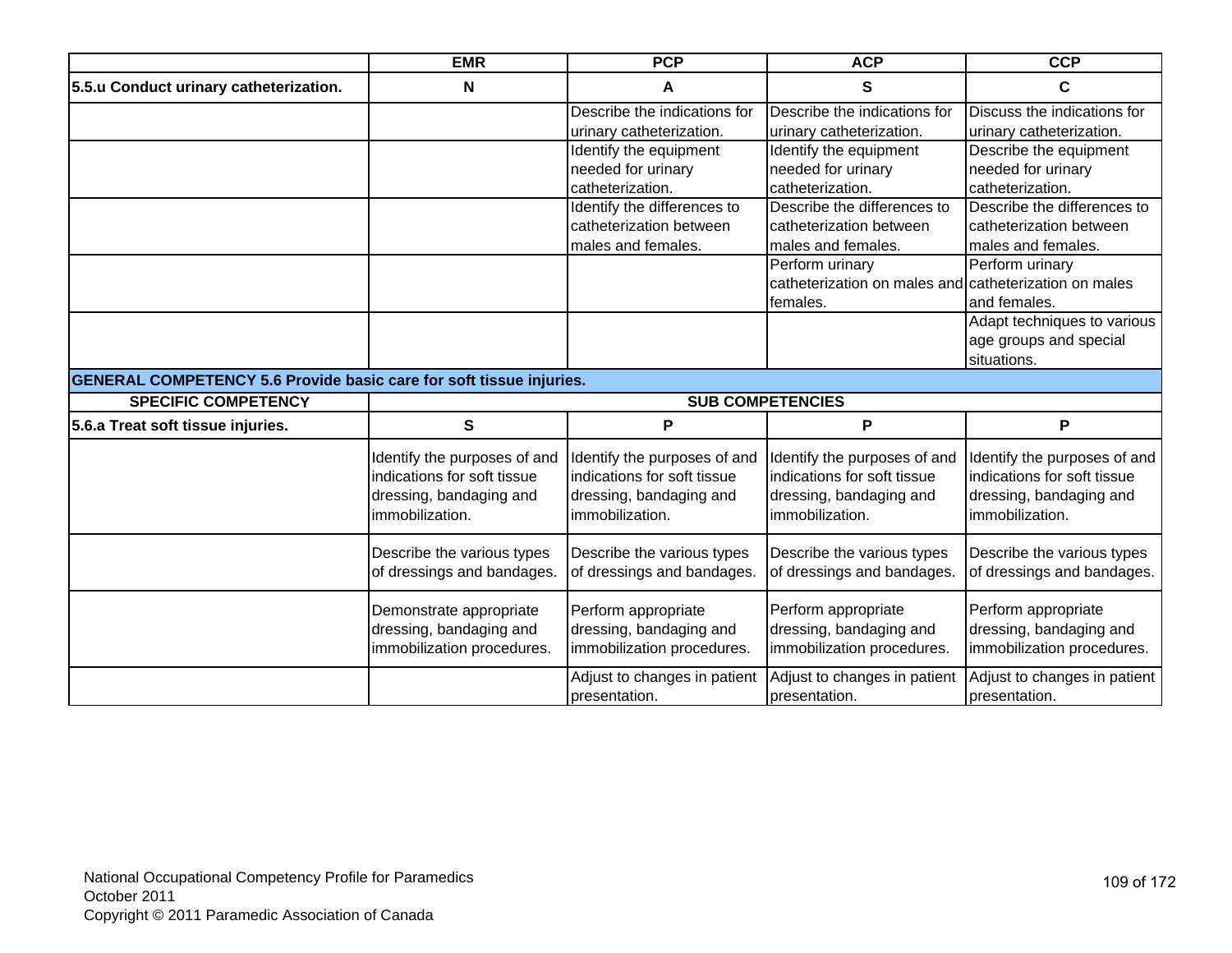|                                | <b>EMR</b>                   | <b>PCP</b>                                    | <b>ACP</b>                                    | <b>CCP</b>                                    |
|--------------------------------|------------------------------|-----------------------------------------------|-----------------------------------------------|-----------------------------------------------|
| 5.6.b Treat burn.              | S                            | S                                             | S                                             | S                                             |
|                                | Identify the purposes of and | Identify the purposes of and                  | Identify the purposes of and                  | Identify the purposes of and                  |
|                                | indications for dressing a   | indications for dressing a                    | indications for dressing a                    | indications for dressing a                    |
|                                | burn.                        | burn.                                         | burn.                                         | burn.                                         |
|                                | Describe types of burn       | Describe types of burn                        | Describe types of burn                        | Describe types of burn                        |
|                                | dressings.                   | dressings.                                    | dressings.                                    | dressings.                                    |
|                                | Demonstrate application of   | Demonstrate application of                    | Demonstrate application of                    | Demonstrate application of                    |
|                                | burn dressing.               | burn dressing.                                | burn dressing.                                | burn dressing.                                |
|                                |                              | Adjust to changes in patient<br>presentation. | Adjust to changes in patient<br>presentation. | Adjust to changes in patient<br>presentation. |
| 5.6.c Treat eye injury.        | S                            | $\mathbf{s}$                                  | S                                             | S                                             |
|                                | Identify the purposes of and | Identify the purposes of and                  | Identify the purposes of and                  | Identify the purposes of and                  |
|                                | indications for an eye       | indications for an eye                        | indications for an eye                        | indications for an eye                        |
|                                | dressing.                    | dressing.                                     | dressing.                                     | dressing.                                     |
|                                | Describe types of eye        | Describe types of eye                         | Describe types of eye                         | Describe types of eye                         |
|                                | dressings.                   | dressings.                                    | dressings.                                    | dressings.                                    |
|                                | Demonstrate application of   | Demonstrate application of                    | Demonstrate application of                    | Demonstrate application of                    |
|                                | eye dressing.                | eye dressing.                                 | eye dressing.                                 | eye dressing.                                 |
|                                |                              | Adjust to changes in patient<br>presentation. | Adjust to changes in patient<br>presentation. | Adjust to changes in patient<br>presentation. |
| 5.6.d Treat penetration wound. | ${\bf S}$                    | $\mathbf{s}$                                  | S                                             | S                                             |
|                                | Identify the purposes of and | Identify the purposes of and                  | Identify the purposes of and                  | Identify the purposes of and                  |
|                                | indications for dressing a   | indications for dressing a                    | indications for dressing a                    | indications for dressing a                    |
|                                | penetration wound.           | penetration wound.                            | penetration wound.                            | penetration wound.                            |
|                                | Describe types of            | Describe types of                             | Describe types of                             | Describe types of                             |
|                                | penetration wound            | penetration wound                             | penetration wound                             | penetration wound                             |
|                                | dressings.                   | dressings.                                    | dressings.                                    | dressings.                                    |
|                                | Demonstrate application of   | Demonstrate application of                    | Demonstrate application of                    | Demonstrate application of                    |
|                                | penetration wound dressing.  | penetration wound dressing.                   | penetration wound dressing.                   | penetration wound dressing.                   |
|                                |                              | Adjust to changes in patient<br>presentation. | Adjust to changes in patient<br>presentation. | Adjust to changes in patient<br>presentation. |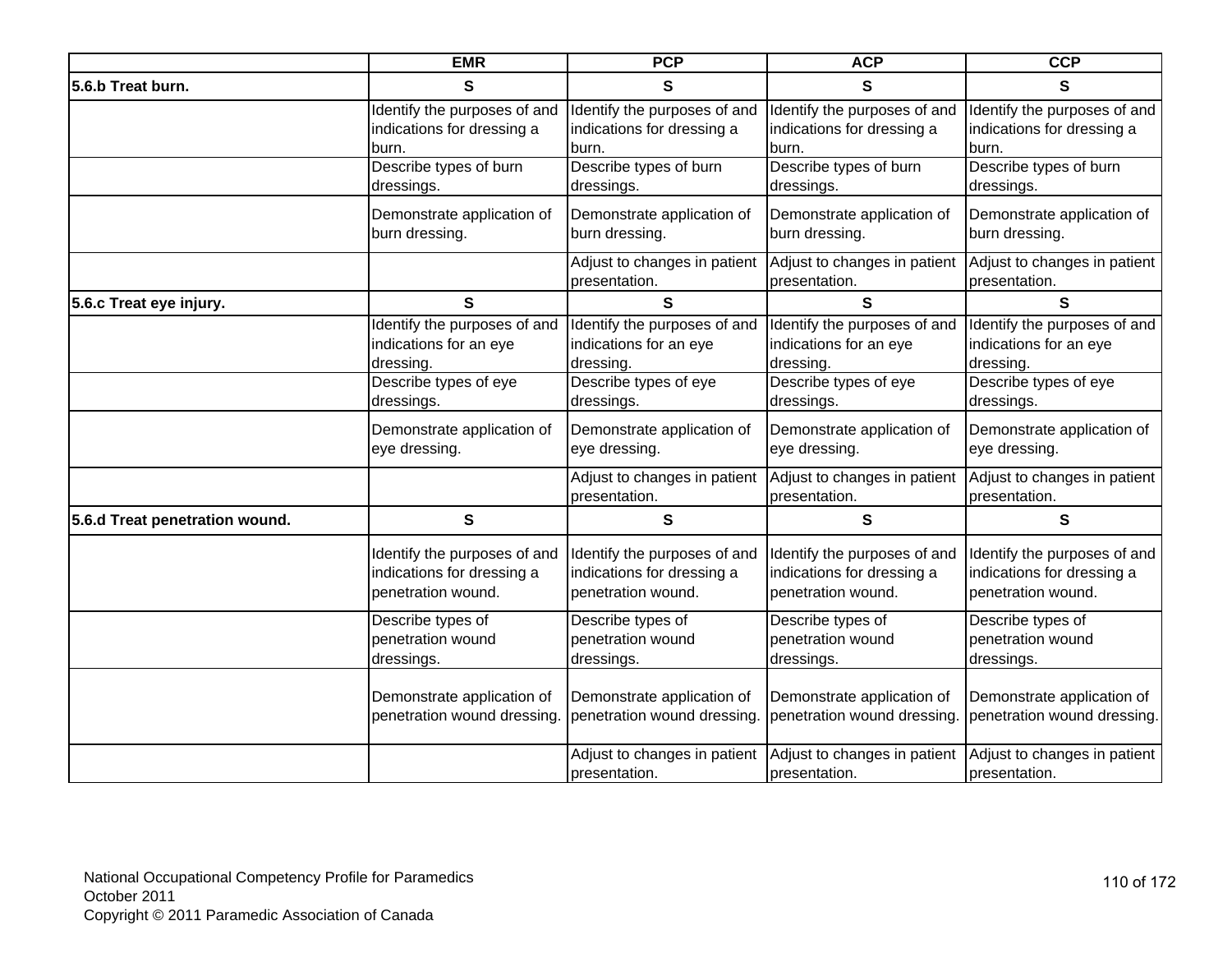|                                   | <b>EMR</b>                                                                                                    | <b>PCP</b>                                                                       | <b>ACP</b>                                                                                               | <b>CCP</b>                                                                       |
|-----------------------------------|---------------------------------------------------------------------------------------------------------------|----------------------------------------------------------------------------------|----------------------------------------------------------------------------------------------------------|----------------------------------------------------------------------------------|
| 5.6.e Treat local cold injury.    | S                                                                                                             | S                                                                                | S                                                                                                        | S                                                                                |
|                                   | Describe methods for local<br>cold injury assessment.                                                         | Describe methods for local<br>cold injury assessment.                            | Describe methods for local<br>cold injury assessment.                                                    | Describe methods for local<br>cold injury assessment.                            |
|                                   | Identify the purposes of and<br>indications for caring for<br>local cold injury.                              | Identify the purposes of and<br>indications for caring for<br>local cold injury. | Identify the purposes of and<br>indications for caring for<br>local cold injury.                         | Identify the purposes of and<br>indications for caring for<br>local cold injury. |
|                                   | Identify the types of tissue<br>damage that may result from damage that may result from<br>local cold injury. | Identify the types of tissue<br>local cold injury.                               | Identify the types of tissue<br>damage that may result from damage that may result<br>local cold injury. | Identify the types of tissue<br>from local cold injury.                          |
|                                   | Demonstrate provision of<br>care for local cold injury.                                                       | Demonstrate provision of<br>care for local cold injury.                          | Demonstrate provision of<br>care for local cold injury.                                                  | Demonstrate provision of<br>care for local cold injury.                          |
|                                   |                                                                                                               | Adjust to changes in patient<br>presentation.                                    | Adjust to changes in patient<br>presentation.                                                            | Adjust to changes in patient<br>presentation.                                    |
| 5.6.f Provide routine wound care. |                                                                                                               | $\mathbf{s}$                                                                     | $\mathbf{s}$                                                                                             | $\mathbf{s}$                                                                     |
|                                   |                                                                                                               | Describe the stages of<br>wound healing                                          | Describe the stages of<br>wound healing                                                                  | Describe the stages of<br>wound healing                                          |
|                                   |                                                                                                               | Describe common dressings<br>and therapies associated<br>with wound care.        | Describe common dressings<br>and therapies associated<br>with wound care.                                | Describe common<br>dressings and therapies<br>associated with wound care.        |
|                                   |                                                                                                               | Explain the ongoing care<br>associated with wound<br>management                  | Explain the ongoing care<br>associated with wound<br>management                                          | Explain the ongoing care<br>associated with wound<br>management                  |
|                                   |                                                                                                               | Explain the process of<br>suturing/stapling and<br>suture/staple removal         | Explain the process of<br>suturing/stapling and<br>suture/staple removal                                 | Explain the process of<br>suturing/stapling and<br>suture/staple removal         |
|                                   |                                                                                                               | Perform wound care.                                                              | Perform wound care.                                                                                      | Perform wound care.                                                              |
|                                   |                                                                                                               | Utilize sterile or aseptic<br>technique as appropriate.                          | Utilize sterile or aseptic<br>technique as appropriate.                                                  | Utilize sterile or aseptic<br>technique as appropriate.                          |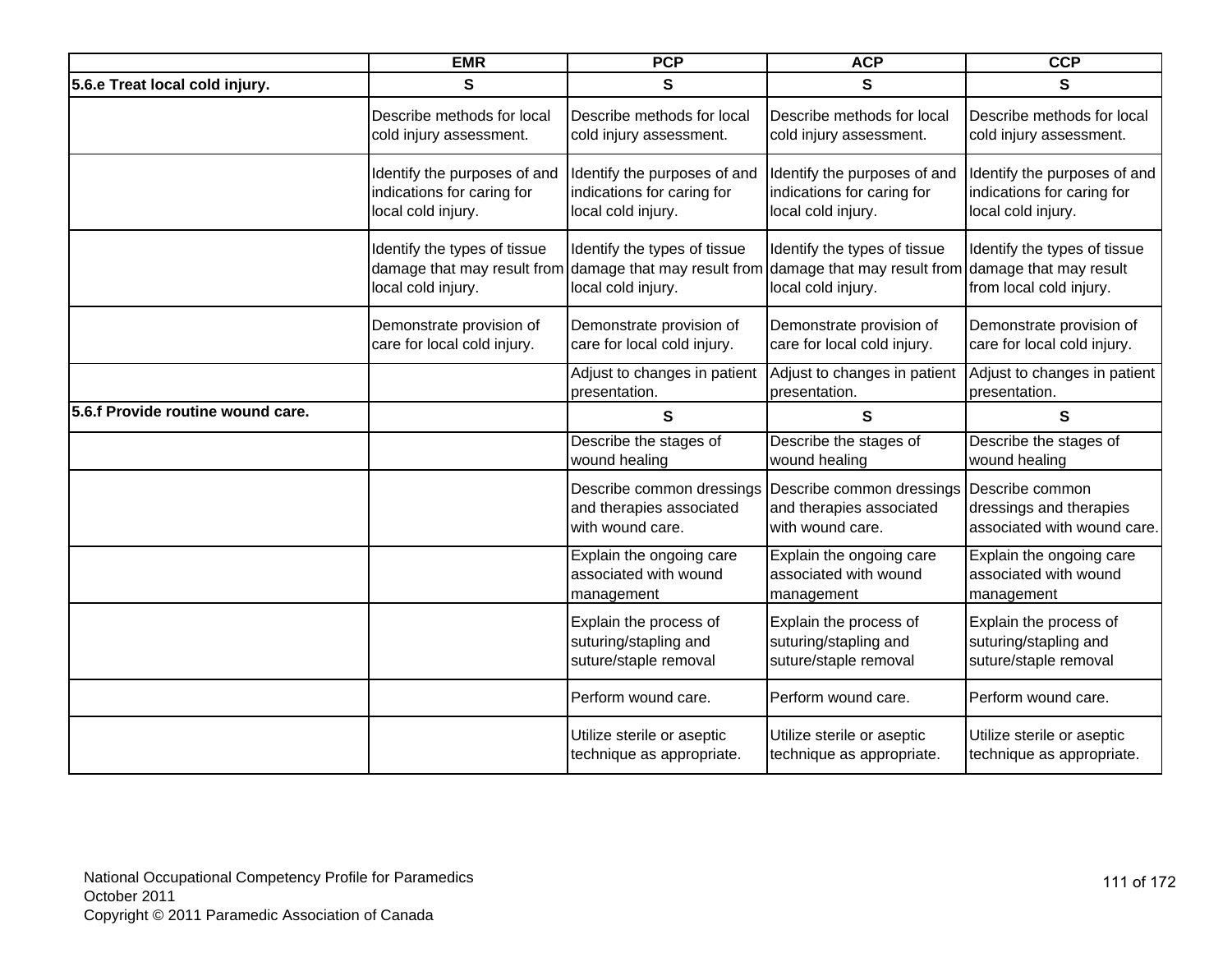|                                                                          | <b>EMR</b>                                                                                | <b>PCP</b>                                                                                                 | <b>ACP</b>                                                                                                                       | <b>CCP</b>                                                                                                   |
|--------------------------------------------------------------------------|-------------------------------------------------------------------------------------------|------------------------------------------------------------------------------------------------------------|----------------------------------------------------------------------------------------------------------------------------------|--------------------------------------------------------------------------------------------------------------|
| <b>GENERAL COMPETENCY 5.7 Immobilize actual and suspected fractures.</b> |                                                                                           |                                                                                                            |                                                                                                                                  |                                                                                                              |
| <b>SPECIFIC COMPETENCY</b>                                               |                                                                                           |                                                                                                            | <b>SUB COMPETENCIES</b>                                                                                                          |                                                                                                              |
| 5.7.a Immobilize suspected fractures<br>involving appendicular skeleton. | $\mathbf{s}$                                                                              | ${\bf S}$                                                                                                  | ${\bf S}$                                                                                                                        | ${\bf S}$                                                                                                    |
|                                                                          | Identify signs and symptoms<br>of a possible fracture not<br>involving the spinal column. | Identify signs and symptoms<br>of possible fractures to the<br>appendicular skeleton.                      | Identify signs and symptoms<br>of possible fractures to the<br>appendicular skeleton.                                            | Identify signs and symptoms<br>of possible fractures to the<br>appendicular skeleton.                        |
|                                                                          | Distinguish between open<br>and closed fractures.                                         | Distinguish between open<br>and closed fractures.                                                          | Distinguish between open<br>and closed fractures.                                                                                | Distinguish between open<br>and closed fractures.                                                            |
|                                                                          |                                                                                           | Evaluate commercially<br>manufactured splints for use<br>based on patient<br>presentation.                 | Evaluate commercially<br>manufactured splints for use<br>based on patient<br>presentation.                                       | Evaluate commercially<br>manufactured splints for use<br>based on patient<br>presentation.                   |
|                                                                          | Modify splints to meet<br>patient needs.                                                  | Modify splints to meet<br>patient needs.                                                                   | Modify splints to meet<br>patient needs.                                                                                         | Modify splints to meet<br>patient needs.                                                                     |
|                                                                          |                                                                                           | Explain how the mechanism<br>of injury and illness can<br>affect injuries to the<br>appendicular skeleton. | Explain how the mechanism<br>of injury and illness can<br>affect injuries to the<br>appendicular skeleton.                       | Explain how the mechanism<br>of injury and illness can<br>affect injuries to the<br>appendicular skeleton.   |
|                                                                          | Demonstrate appropriate<br>treatment to suspected<br>fractures.                           | Perform appropriate<br>treatment to suspected<br>fractures.                                                | Perform appropriate<br>treatment to suspected<br>fractures.                                                                      | Perform appropriate<br>treatment to suspected<br>fractures.                                                  |
| 5.7.b Immobilize suspected fractures<br>involving axial skeleton.        | $\mathbf{s}$                                                                              | P                                                                                                          | P                                                                                                                                | P                                                                                                            |
|                                                                          | Identify signs and symptoms<br>of possible injury to the<br>spinal column.                | Identify signs and symptoms<br>of possible fracture injury to<br>the axial skeleton.                       | Identify signs and symptoms<br>of possible fracture injury to<br>the axial skeleton.                                             | Identify signs and symptoms<br>of possible fracture injury to<br>the axial skeleton.                         |
|                                                                          |                                                                                           | Describe the relationship of<br>injury.                                                                    | Describe the relationship of<br>kinematics to potential spinal kinematics to potential spinal kinematics to potential<br>injury. | Describe the relationship of<br>spinal injury.                                                               |
|                                                                          |                                                                                           | Evaluate commercially<br>manufactured immobilization<br>devices for use based on<br>patient presentation.  | Evaluate commercially<br>manufactured immobilization<br>devices for use based on<br>patient presentation.                        | Evaluate commercially<br>manufactured<br>immobilization devices for<br>use based on patient<br>presentation. |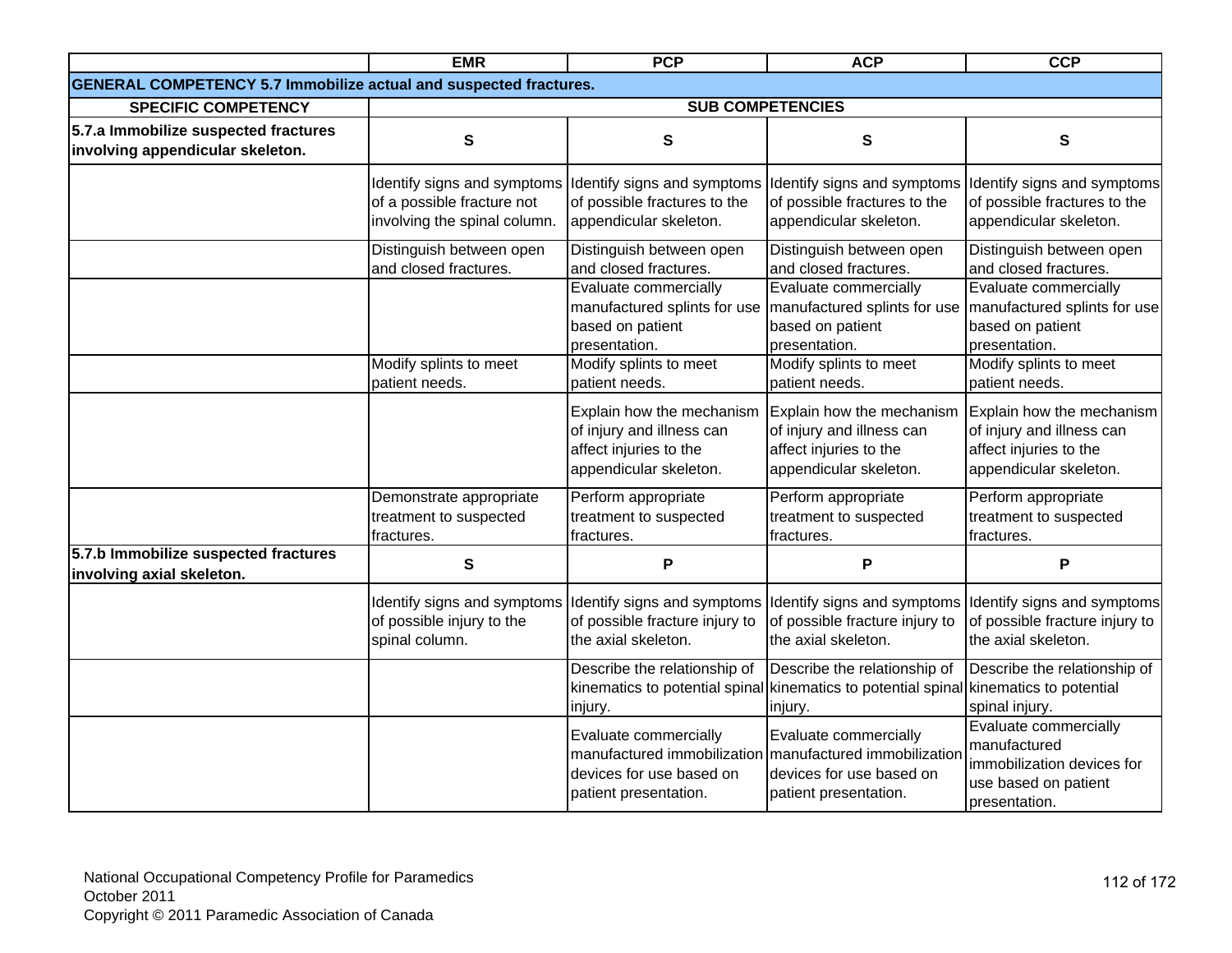|                                                                             | <b>EMR</b>                                                                       | <b>PCP</b>                                                                                        | <b>ACP</b>                                                                                                                                                                                            | <b>CCP</b>                                                                                                                                                                |
|-----------------------------------------------------------------------------|----------------------------------------------------------------------------------|---------------------------------------------------------------------------------------------------|-------------------------------------------------------------------------------------------------------------------------------------------------------------------------------------------------------|---------------------------------------------------------------------------------------------------------------------------------------------------------------------------|
| 5.7.b Immobilize suspected fractures<br>involving axial skeleton. Continued | S                                                                                | P                                                                                                 | P                                                                                                                                                                                                     | P                                                                                                                                                                         |
|                                                                             | Modify immobilization<br>devices to meet patient<br>needs.                       | Modify immobilization<br>devices to meet patient<br>needs.                                        | Modify immobilization<br>devices to meet patient<br>needs.                                                                                                                                            | Modify immobilization<br>devices to meet patient<br>needs.                                                                                                                |
|                                                                             | Demonstrate treatment of<br>suspected fractures<br>involving the axial skeleton. | Perform treatment of<br>suspected fractures<br>involving the axial skeleton.                      | Perform treatment of<br>suspected fractures<br>involving the axial skeleton.                                                                                                                          | Perform treatment of<br>suspected fractures<br>involving the axial skeleton.                                                                                              |
| 5.7.c Reduce fractures and dislocations.                                    | N                                                                                | X                                                                                                 | A                                                                                                                                                                                                     | A                                                                                                                                                                         |
|                                                                             |                                                                                  | Define "Closed Reduction"<br>Discuss the indications for<br>fracture and dislocation<br>reduction | Define "Closed Reduction"<br>Discuss the indications for<br>fracture and dislocation<br>reduction<br>Discuss possible<br>complications and their<br>signs and symptoms of<br>fracture and dislocation | Define "Closed Reduction"<br>Discuss the indications for<br>fracture and dislocation<br>reduction<br>Discuss possible<br>complications and their<br>signs and symptoms of |
|                                                                             |                                                                                  |                                                                                                   | reduction<br>Describe the process of<br>fracture and dislocation<br>reduction                                                                                                                         | fracture reduction<br>Describe the process of<br>fracture and dislocation<br>reduction                                                                                    |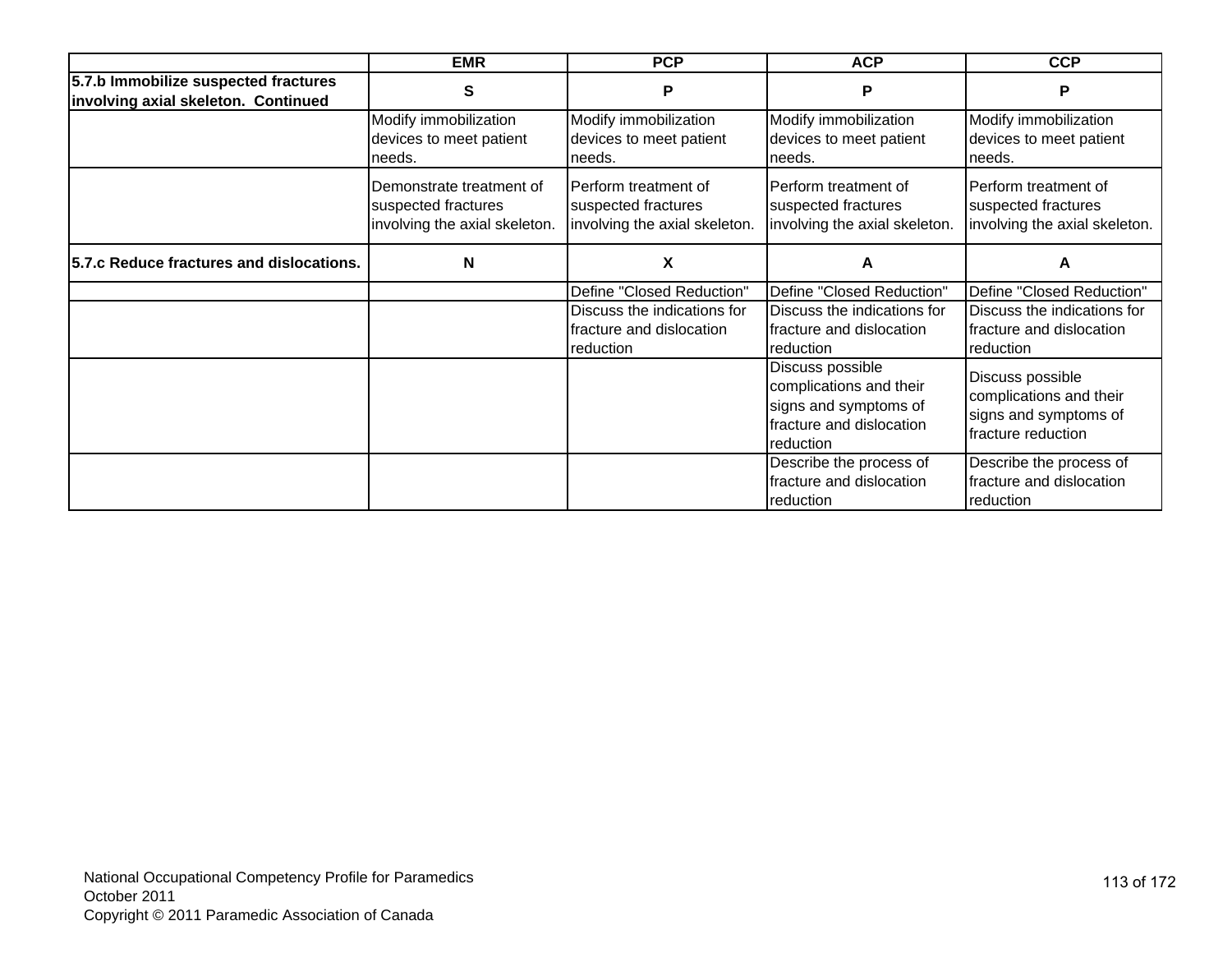|                                                       | <b>EMR</b> | <b>PCP</b>                    | <b>ACP</b>                                                | <b>CCP</b>                    |
|-------------------------------------------------------|------------|-------------------------------|-----------------------------------------------------------|-------------------------------|
| <b>GENERAL COMPETENCY 5.8 Administer medications.</b> |            |                               |                                                           |                               |
| <b>SPECIFIC COMPETENCY</b>                            |            |                               | <b>SUB COMPETENCIES</b>                                   |                               |
| 5.8.a Recognize principles of                         |            |                               |                                                           |                               |
| pharmacology as applied to medications                |            | A                             | A                                                         | A                             |
| listed in Appendix 5.                                 |            |                               |                                                           |                               |
|                                                       |            | Identify the sources for      | Identify the sources for                                  | Identify the sources for      |
|                                                       |            | medications.                  | medications.                                              | medications.                  |
|                                                       |            | Describe mechanisms of        | Explain mechanisms of                                     | Explain mechanisms of         |
|                                                       |            | entry, absorption, site of    | entry, absorption, site of                                | entry, absorption, site of    |
|                                                       |            | action, metabolism and        | action, metabolism and                                    | action, metabolism and        |
|                                                       |            | elimination.                  | elimination.                                              | elimination.                  |
|                                                       |            | Perform calculation to        | Perform calculation to                                    | Perform calculation to        |
|                                                       |            | determine the amount of       | determine the amount of                                   | determine the amount of       |
|                                                       |            | medication required for       | medication required for                                   | medication required for       |
|                                                       |            | expected action.              | expected action.                                          | expected action.              |
|                                                       |            | Explain factors that affect   | Explain factors that affect                               | Explain factors that affect   |
|                                                       |            | the absorption, distribution  | the absorption, distribution                              | the absorption, distribution  |
|                                                       |            | and elimination of a          | and elimination of a                                      | and elimination of a          |
|                                                       |            | medication.                   | medication.                                               | medication.                   |
|                                                       |            | Discuss indications, relative | Discuss indications, relative                             | Discuss indications, relative |
|                                                       |            | and absolute                  | and absolute                                              | and absolute                  |
|                                                       |            | contraindications, side       | contraindications, side                                   | contraindications, side       |
|                                                       |            | effects, dosage parameters,   | effects, dosage parameters,                               | effects, dosage parameters,   |
|                                                       |            | and safe administration       | and safe administration                                   | and safe administration       |
|                                                       |            |                               | process for each medication. process for each medication. | process for each              |
|                                                       |            |                               |                                                           | medication.                   |
|                                                       |            | Identify drug classification. | Identify drug classification.                             | Identify drug classification. |
|                                                       |            | Identify chemical, generic,   | Identify chemical, generic,                               | Identify chemical, generic,   |
|                                                       |            | trade and official names for  | trade and official names for                              | trade and official names for  |
|                                                       |            | all medications.              | all medications.                                          | all medications.              |
|                                                       |            | Discuss the information       | Explain the information                                   | Explain the information       |
|                                                       |            | found within an appropriate   | found within an appropriate                               | found within an appropriate   |
|                                                       |            | medication references.        | medication references.                                    | medication references.        |
|                                                       |            |                               |                                                           |                               |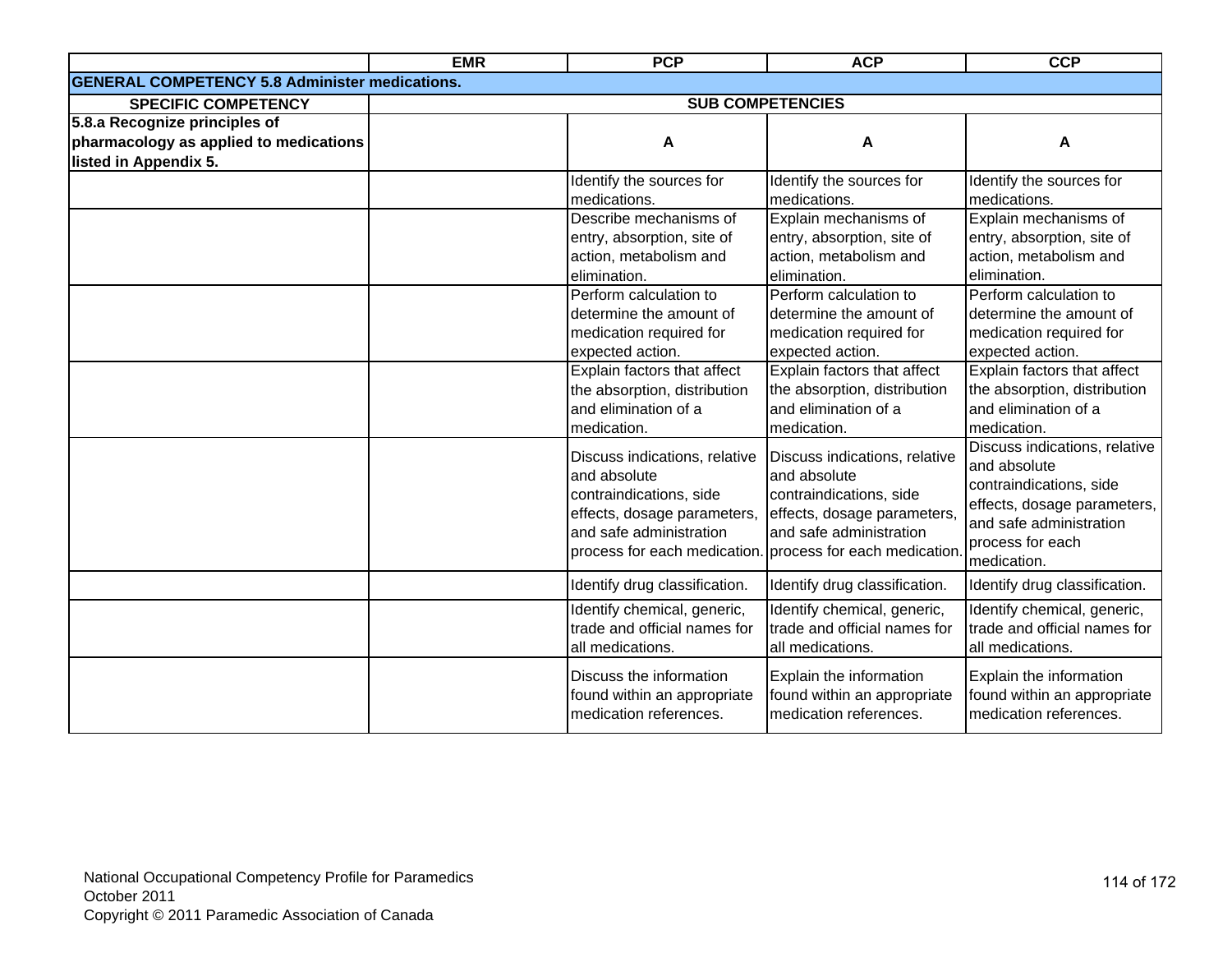|                                                                                                            | <b>EMR</b> | <b>PCP</b>                                                                                               | <b>ACP</b>                                                                                              | <b>CCP</b>                                                                                              |
|------------------------------------------------------------------------------------------------------------|------------|----------------------------------------------------------------------------------------------------------|---------------------------------------------------------------------------------------------------------|---------------------------------------------------------------------------------------------------------|
| 5.8.a Recognize principles of<br>pharmacology as applied to medications<br>listed in Appendix 5. Continued |            | A                                                                                                        | A                                                                                                       | A                                                                                                       |
|                                                                                                            |            | Explain formulations related<br>to administration.                                                       | Explain formulations related<br>to administration.                                                      | Explain formulations related<br>to administration.                                                      |
|                                                                                                            |            | Define pharmacological<br>terminology and<br>abbreviations.                                              | Define pharmacological<br>terminology and<br>abbreviations.                                             | Define pharmacological<br>terminology and<br>abbreviations.                                             |
|                                                                                                            |            | List the signs, symptoms<br>and side-effects of iatrogenic symptoms and side-effects<br>overdose.        | Discuss the signs,<br>of iatrogenic overdose.                                                           | Analyze the signs,<br>symptoms and side-effects<br>of iatrogenic overdose.                              |
| 5.8.b Follow safe process for<br>responsible medication administration.                                    | N          | C                                                                                                        | P                                                                                                       | P                                                                                                       |
|                                                                                                            |            | Explain the "Five Rights" of<br>medication administration.                                               | Explain the "Five Rights" of<br>medication administration.                                              | Explain the "Five Rights" of<br>medication administration.                                              |
|                                                                                                            |            | Distinguish between the<br>different drug administration<br>routes.                                      | Distinguish between the<br>different drug administration<br>routes.                                     | Distinguish between the<br>different drug administration<br>routes.                                     |
|                                                                                                            |            | Describe how medication<br>administration protocols are<br>applied to specific patient<br>presentations. | Discuss how medication<br>administration protocols are<br>applied to specific patient<br>presentations. | Explain how medication<br>administration protocols are<br>applied to specific patient<br>presentations. |
|                                                                                                            |            | Apply policies when<br>medication administration<br>errors occur.                                        | Apply policies when<br>medication administration<br>errors occur.                                       | Apply policies when<br>medication administration<br>errors occur.                                       |
|                                                                                                            |            | Explain the role of the<br>paramedic in medication<br>administration.                                    | Explain the role of the<br>paramedic in medication<br>administration.                                   | Explain the role of the<br>paramedic in medication<br>administration.                                   |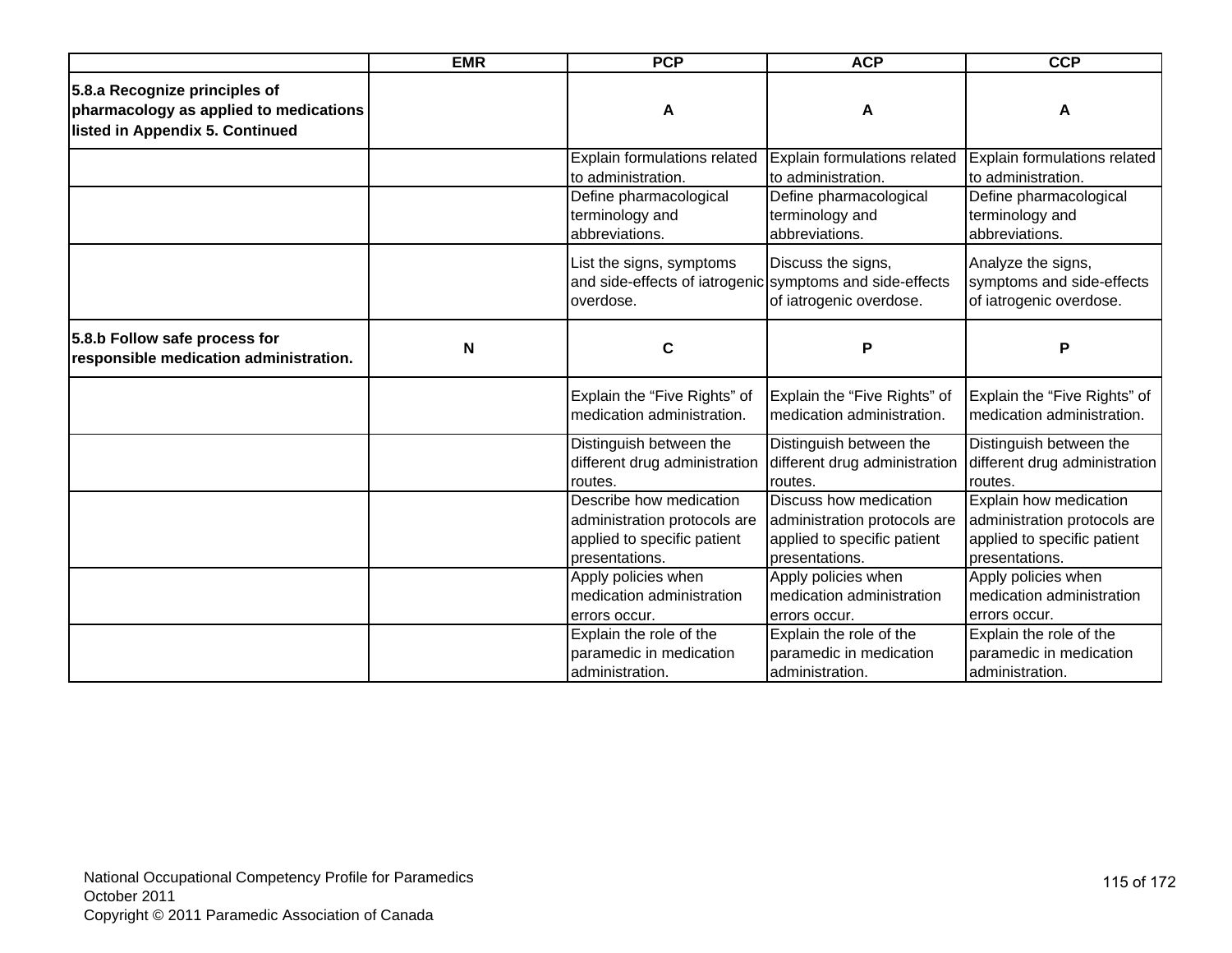|                                                                                             | <b>EMR</b> | <b>PCP</b>                                                                                                                      | <b>ACP</b>                                                                                                                                         | <b>CCP</b>                                                                                               |
|---------------------------------------------------------------------------------------------|------------|---------------------------------------------------------------------------------------------------------------------------------|----------------------------------------------------------------------------------------------------------------------------------------------------|----------------------------------------------------------------------------------------------------------|
| 5.8.b Follow safe process for<br>responsible medication administration.<br><b>Continued</b> | N          | C                                                                                                                               | P                                                                                                                                                  | P                                                                                                        |
|                                                                                             |            | Demonstrate how to provide<br>medications using a<br>sequential step method of<br>administration.<br>Demonstrate how to prepare | Demonstrate how to provide<br>medications using a<br>sequential step method of<br>administration.<br>Demonstrate how to prepare Demonstrate how to | Demonstrate how to provide<br>medications using a<br>sequential step method of<br>administration.        |
|                                                                                             |            | a patient for medication<br>administration.                                                                                     | a patient for medication<br>administration.                                                                                                        | prepare a patient for<br>medication administration.                                                      |
|                                                                                             |            | Demonstrate how to<br>measure the required<br>quantity of medication.                                                           | Demonstrate how to<br>measure the required<br>quantity of medication.                                                                              | Demonstrate how to<br>measure the required<br>quantity of medication.                                    |
|                                                                                             |            | Set up the supplies required<br>for the specific route of drug<br>administration.                                               | Set up the supplies required<br>for the specific route of drug<br>administration.                                                                  | Set up the supplies required<br>for the specific route of drug<br>administration.                        |
|                                                                                             |            | Receive consent before<br>administration of<br>medications.                                                                     | Receive consent before<br>administration of<br>medications.                                                                                        | Receive consent before<br>administration of<br>medications.                                              |
| 5.8.c Administer medication via<br>subcutaneous route.                                      | N          | S                                                                                                                               | S                                                                                                                                                  | S                                                                                                        |
|                                                                                             |            | Identify medical conditions<br>and indications for<br>of a medication.                                                          | Evaluate medical conditions<br>and indications for<br>subcutaneous administration subcutaneous administration<br>of a medication.                  | Evaluate medical conditions<br>and indications for<br>subcutaneous<br>administration of a<br>medication. |
|                                                                                             |            | Apply proper calculations for<br>correct medication<br>requirement for the patient<br>presentation.                             | Apply proper calculations for<br>correct medication<br>requirement for the patient<br>presentation.                                                | Apply proper calculations<br>for correct medication<br>requirement for the patient<br>presentation.      |
|                                                                                             |            | Distinguish those approved<br>drugs that are given via<br>subcutaneous routes.                                                  | Distinguish those approved<br>drugs that are given via<br>subcutaneous routes.                                                                     | Distinguish those approved<br>drugs that are given via<br>subcutaneous routes.                           |
|                                                                                             |            | Evaluate appropriate site for<br>the injection.                                                                                 | Evaluate appropriate site for<br>the injection.                                                                                                    | Evaluate appropriate site for<br>the injection.                                                          |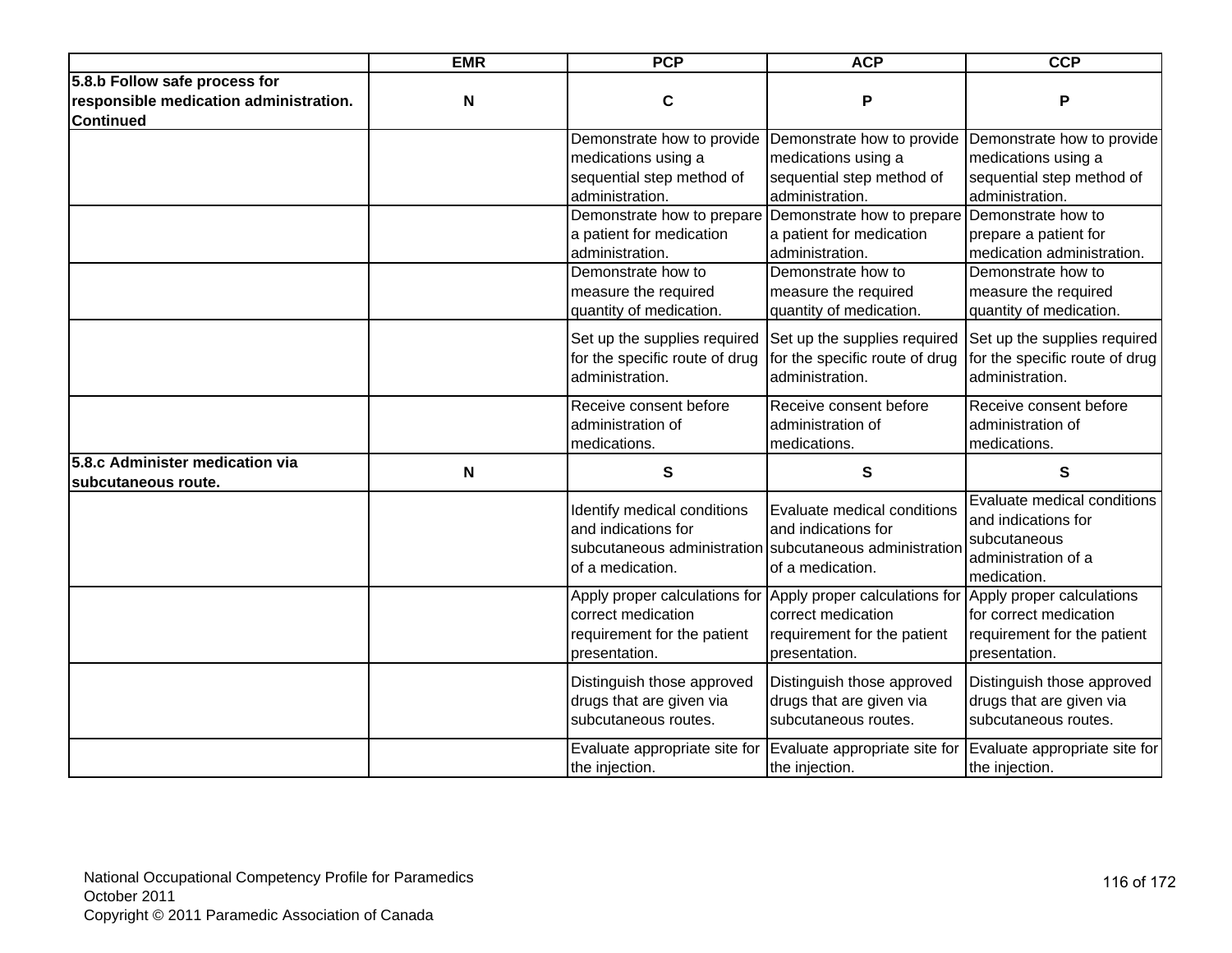|                                                                  | <b>EMR</b>                | <b>PCP</b>                                                                                                      | <b>ACP</b>                                                                                                       | <b>CCP</b>                                                                                                       |
|------------------------------------------------------------------|---------------------------|-----------------------------------------------------------------------------------------------------------------|------------------------------------------------------------------------------------------------------------------|------------------------------------------------------------------------------------------------------------------|
| 5.8.c Administer medication via<br>subcutaneous route. Continued | $\boldsymbol{\mathsf{N}}$ | S                                                                                                               | S                                                                                                                | S                                                                                                                |
|                                                                  |                           | Discuss the benefit of<br>medication administration<br>via subcutaneous route in<br>comparison to other routes. | Evaluate the benefit of<br>medication administration<br>via subcutaneous route in<br>comparison to other routes. | Evaluate the benefit of<br>medication administration<br>via subcutaneous route in<br>comparison to other routes. |
|                                                                  |                           | Demonstrate how to provide<br>subcutaneous medications<br>using a sequential step<br>method of administration.  | Demonstrate how to provide<br>subcutaneous medications<br>using a sequential step<br>method of administration.   | Demonstrate how to provide<br>subcutaneous medications<br>using a sequential step<br>method of administration.   |
|                                                                  |                           | Demonstrate how to prepare<br>a patient for subcutaneous<br>medication administration.                          | Demonstrate how to prepare<br>a patient for subcutaneous<br>medication administration.                           | Demonstrate how to<br>prepare a patient for<br>subcutaneous medication<br>administration.                        |
|                                                                  |                           | Demonstrate how to<br>measure the required<br>quantity of medication.                                           | Demonstrate how to<br>measure the required<br>quantity of medication.                                            | Demonstrate how to<br>measure the required<br>quantity of medication.                                            |
| 5.8.d Administer medication via<br>lintramuscular route.         |                           | S                                                                                                               | C                                                                                                                | C                                                                                                                |
|                                                                  |                           | Identify medical conditions,<br>and indications for<br>intramuscular administration<br>of a medication.         | Evaluate medical conditions,<br>and indications for<br>intramuscular administration<br>of a medication.          | Evaluate medical<br>conditions, and indications<br>for intramuscular<br>administration of a<br>medication.       |
|                                                                  |                           | Apply proper calculations for<br>correct medication<br>requirement for the patient<br>presentation.             | Apply proper calculations for<br>correct medication<br>requirement for the patient<br>presentation.              | Apply proper calculations<br>for correct medication<br>requirement for the patient<br>presentation.              |
|                                                                  |                           | Distinguish those approved<br>drugs that are given via<br>intramuscular routes.                                 | Distinguish those approved<br>drugs that are given via<br>intramuscular routes.                                  | Distinguish those approved<br>drugs that are given via<br>intramuscular routes.                                  |
|                                                                  |                           | Evaluate appropriate site for<br>the injection.                                                                 | Evaluate appropriate site for<br>the injection.                                                                  | Evaluate appropriate site for<br>the injection.                                                                  |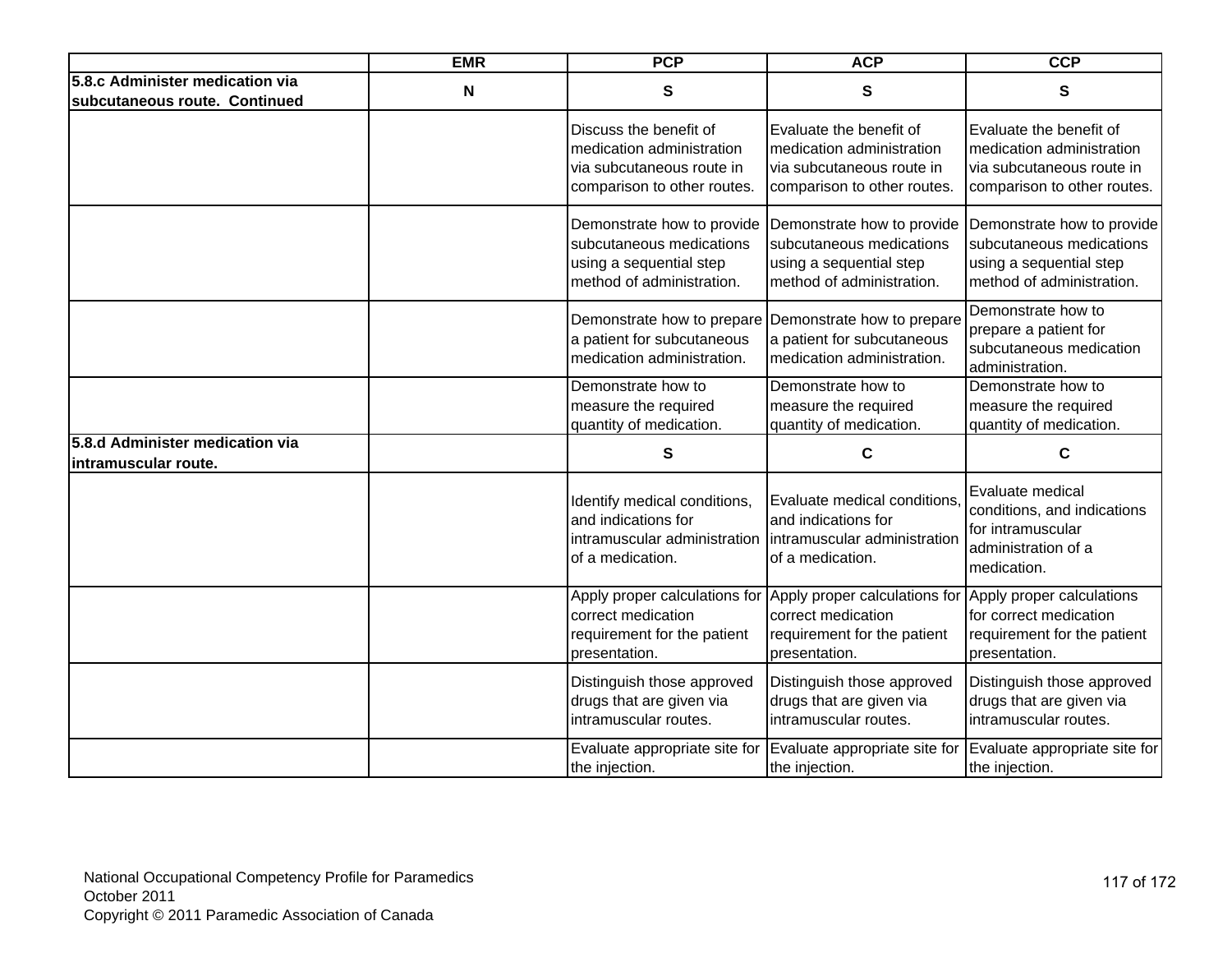|                                                                   | <b>EMR</b>                | <b>PCP</b>                                                                                                       | <b>ACP</b>                                                                                                                              | <b>CCP</b>                                                                                                        |
|-------------------------------------------------------------------|---------------------------|------------------------------------------------------------------------------------------------------------------|-----------------------------------------------------------------------------------------------------------------------------------------|-------------------------------------------------------------------------------------------------------------------|
| 5.8.d Administer medication via<br>intramuscular route. Continued |                           | S                                                                                                                | C                                                                                                                                       | $\mathbf c$                                                                                                       |
|                                                                   |                           | Discuss the benefit of<br>medication administration<br>via intramuscular route in<br>comparison to other routes. | Evaluate the benefit of<br>medication administration<br>via intramuscular route in<br>comparison to other routes.                       | Evaluate the benefit of<br>medication administration<br>via intramuscular route in<br>comparison to other routes. |
|                                                                   |                           | Demonstrate how to provide<br>intramuscular medications<br>using a sequential step<br>method of administration.  | Demonstrate how to provide<br>intramuscular medications<br>using a sequential step<br>method of administration.                         | Demonstrate how to provide<br>intramuscular medications<br>using a sequential step<br>method of administration.   |
|                                                                   |                           | Demonstrate how to prepare<br>a patient for intramuscular<br>medication administration.                          | Demonstrate how to prepare<br>a patient for intramuscular<br>medication administration.                                                 | Demonstrate how to<br>prepare a patient for<br>intramuscular medication<br>administration.                        |
|                                                                   |                           | Demonstrate how to<br>measure the required<br>quantity of medication.                                            | Demonstrate how to<br>measure the required<br>quantity of medication.                                                                   | Demonstrate how to<br>measure the required<br>quantity of medication.                                             |
| 5.8.e Administer medication via<br>intravenous route.             | $\boldsymbol{\mathsf{N}}$ | Α                                                                                                                | P                                                                                                                                       | P                                                                                                                 |
|                                                                   |                           | Describe medical conditions<br>and patient indications for<br>intravenous administration of<br>a medication.     | Evaluate medical conditions<br>and patient indications for<br>Intravenous administration of intravenous administration<br>a medication. | Evaluate medical conditions<br>and patient indications for<br>of a medication.                                    |
|                                                                   |                           | Apply proper calculations for<br>correct medication<br>requirement for the patient<br>presentation.              | Apply proper calculations for<br>correct medication<br>requirement for the patient<br>presentation.                                     | Apply proper calculations<br>for correct medication<br>requirement for the patient<br>presentation.               |
|                                                                   |                           | Identify those approved<br>drugs that are given via<br>intravenous routes.                                       | Distinguish those approved<br>drugs that are given via<br>intravenous routes.                                                           | Distinguish those approved<br>drugs that are given via<br>intravenous routes.                                     |
|                                                                   |                           | Explain the benefit of<br>medication administration<br>via intravenous route in<br>comparison to other routes.   | Evaluate the benefit of<br>medication administration<br>via intravenous route in<br>comparison to other routes.                         | Evaluate the benefit of<br>medication administration<br>via intravenous route in<br>comparison to other routes.   |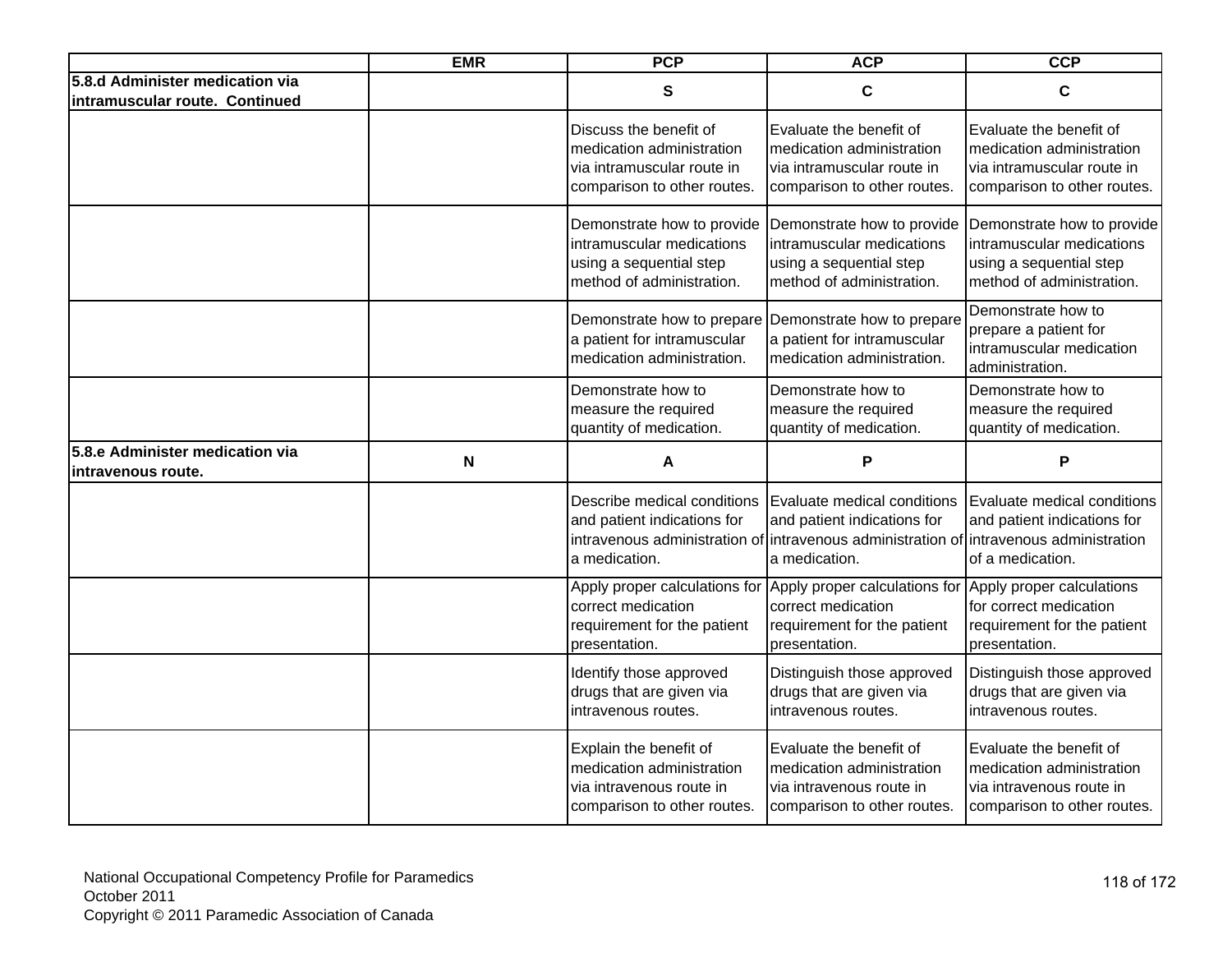|                                                                 | <b>EMR</b> | <b>PCP</b>                                                                                                                                                                                      | <b>ACP</b>                                                                                                                                                                                      | <b>CCP</b>                                                                                                                                                                                      |
|-----------------------------------------------------------------|------------|-------------------------------------------------------------------------------------------------------------------------------------------------------------------------------------------------|-------------------------------------------------------------------------------------------------------------------------------------------------------------------------------------------------|-------------------------------------------------------------------------------------------------------------------------------------------------------------------------------------------------|
| 5.8.e Administer medication via<br>intravenous route. Continued | N          | A                                                                                                                                                                                               | P                                                                                                                                                                                               | P                                                                                                                                                                                               |
|                                                                 |            |                                                                                                                                                                                                 | intravenous medications<br>using a sequential step<br>method.                                                                                                                                   | Demonstrate how to provide Demonstrate how to provide<br>intravenous medications<br>using a sequential step<br>method.                                                                          |
|                                                                 |            |                                                                                                                                                                                                 | Demonstrate how to prepare<br>a patient for intravenous<br>administration of a<br>medication.                                                                                                   | Demonstrate how to<br>prepare a patient for<br>intravenous administration<br>of a medication.                                                                                                   |
|                                                                 |            |                                                                                                                                                                                                 | Demonstrate how to<br>measure the required<br>quantity of intravenous<br>medication.                                                                                                            | Demonstrate how to<br>measure the required<br>quantity of intravenous<br>medication.                                                                                                            |
| 5.8.f Administer medication via<br>intraosseous route.          | N          | A                                                                                                                                                                                               | ${\bf S}$                                                                                                                                                                                       | S                                                                                                                                                                                               |
|                                                                 |            | List medical conditions and<br>patient indications for<br>intraosseous administration<br>of a medication.<br>Apply proper calculations for<br>correct medication<br>requirement for the patient | List medical conditions and<br>patient indications for<br>intraosseous administration<br>of a medication.<br>Apply proper calculations for<br>correct medication<br>requirement for the patient | List medical conditions and<br>patient indications for<br>intraosseous administration<br>of a medication.<br>Apply proper calculations<br>for correct medication<br>requirement for the patient |
|                                                                 |            | presentation.<br>Identify those approved<br>drugs that are given via<br>intraosseous routes.                                                                                                    | presentation.<br>Distinguish those approved<br>drugs that are given via<br>intraosseous routes.                                                                                                 | presentation.<br>Distinguish those approved<br>drugs that are given via<br>intraosseous routes.                                                                                                 |
|                                                                 |            | Identify appropriate site for<br>the injection.                                                                                                                                                 | Evaluate appropriate site for Evaluate appropriate site for<br>the injection.                                                                                                                   | the injection.                                                                                                                                                                                  |
|                                                                 |            | Explain the benefit of<br>medication administration<br>via intraosseous route in<br>comparison to other routes.                                                                                 | Evaluate the benefit of<br>medication administration<br>via intraosseous route in<br>comparison to other routes.                                                                                | Evaluate the benefit of<br>medication administration<br>via intraosseous route in<br>comparison to other routes.                                                                                |
|                                                                 |            |                                                                                                                                                                                                 | Demonstrate how to provide<br>intraosseous medications<br>using a sequential step<br>method.                                                                                                    | Demonstrate how to provide<br>intraosseous medications<br>using a sequential step<br>method.                                                                                                    |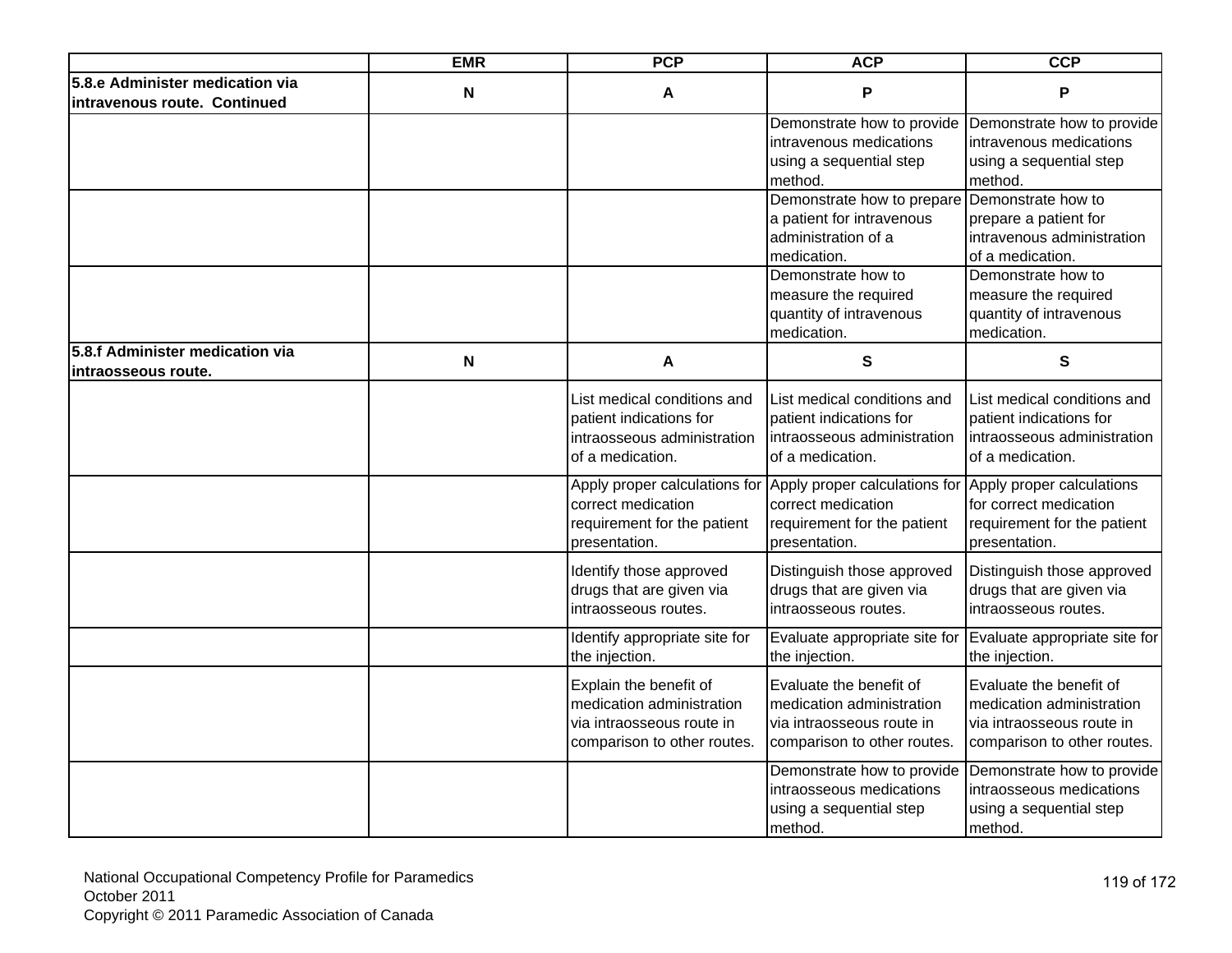|                                                                  | <b>EMR</b>                | <b>PCP</b>                                                                                                       | <b>ACP</b>                                                                                                       | <b>CCP</b>                                                                                                       |
|------------------------------------------------------------------|---------------------------|------------------------------------------------------------------------------------------------------------------|------------------------------------------------------------------------------------------------------------------|------------------------------------------------------------------------------------------------------------------|
| 5.8.f Administer medication via<br>intraosseous route. Continued | N                         | A                                                                                                                | $\mathbf{s}$                                                                                                     | S                                                                                                                |
|                                                                  |                           |                                                                                                                  | Demonstrate how to prepare<br>a patient for intraosseous<br>administration of a<br>medication.                   | Demonstrate how to<br>prepare a patient for<br>intraosseous administration<br>of a medication.                   |
|                                                                  |                           |                                                                                                                  | Demonstrate how to<br>measure the required<br>quantity of intraosseous<br>medication.                            | Demonstrate how to<br>measure the required<br>quantity of intraosseous<br>medication.                            |
| 5.8.g Administer medication via<br>endotracheal route.           | $\boldsymbol{\mathsf{N}}$ | A                                                                                                                | ${\sf S}$                                                                                                        | ${\bf S}$                                                                                                        |
|                                                                  |                           | List medical conditions and<br>patient indications for<br>endotracheal administration<br>of a medication.        | List medical conditions and<br>patient indications for<br>endotracheal administration<br>of a medication.        | List medical conditions and<br>patient indications for<br>endotracheal administration<br>of a medication.        |
|                                                                  |                           | Apply proper calculations for<br>correct medication<br>requirement for the patient<br>presentation.              | Apply proper calculations for<br>correct medication<br>requirement for the patient<br>presentation.              | Apply proper calculations<br>for correct medication<br>requirement for the patient<br>presentation.              |
|                                                                  |                           | Identify the benefit of<br>medication administration<br>via endotracheal route in<br>comparison to other routes. | Evaluate the benefit of<br>medication administration<br>via endotracheal route in<br>comparison to other routes. | Evaluate the benefit of<br>medication administration<br>via endotracheal route in<br>comparison to other routes. |
|                                                                  |                           | Identify those approved<br>drugs that are given via<br>endotracheal route.                                       | Distinguish those approved<br>drugs that are given via<br>endotracheal route.                                    | Distinguish those approved<br>drugs that are given via<br>endotracheal route.                                    |
|                                                                  |                           | Explain the benefit of<br>medication administration<br>via endotracheal route in<br>comparison to other routes.  | Evaluate the benefit of<br>medication administration<br>via endotracheal route in<br>comparison to other routes. | Evaluate the benefit of<br>medication administration<br>via endotracheal route in<br>comparison to other routes. |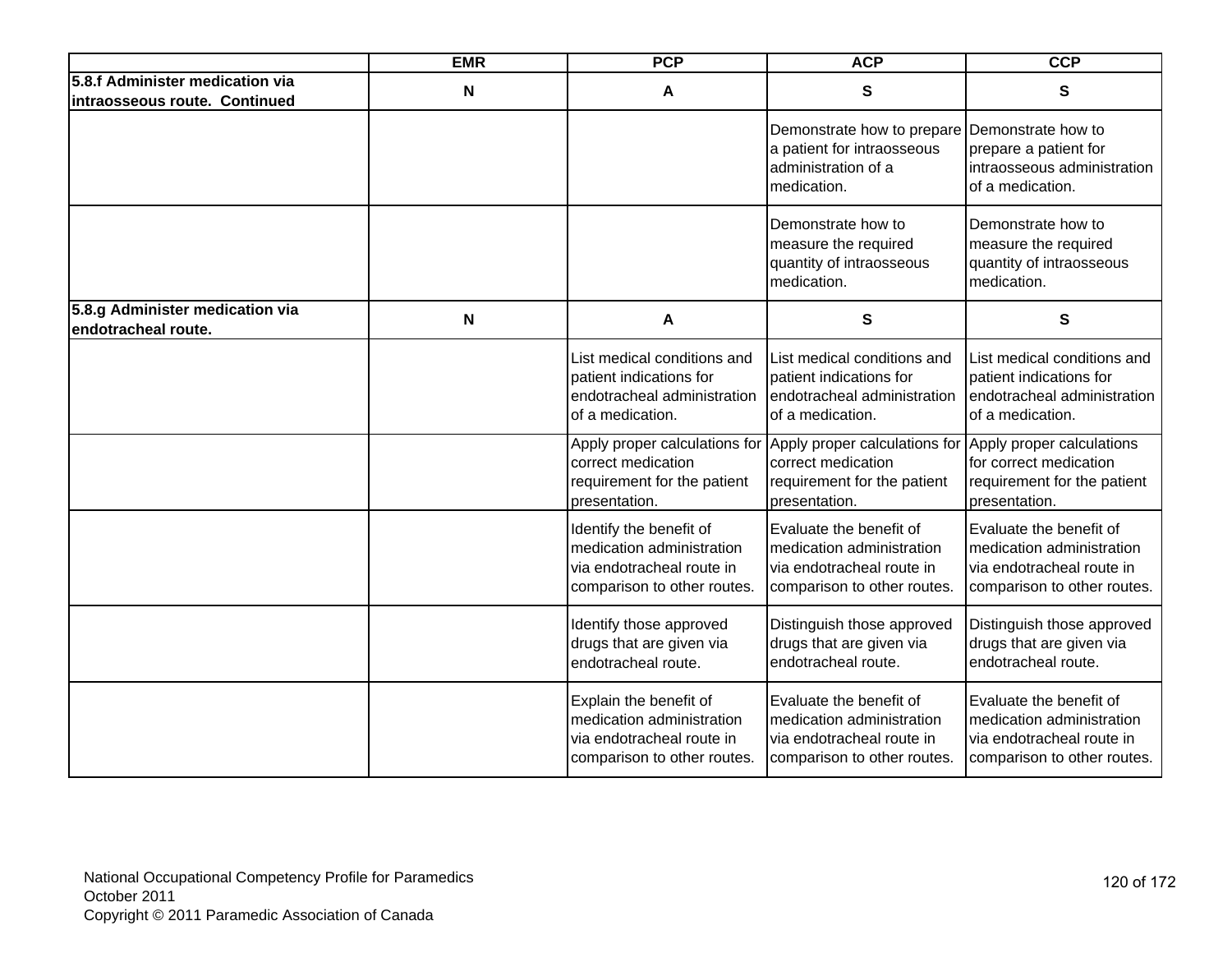|                                                                  | <b>EMR</b>                | <b>PCP</b>                                                                                                    | <b>ACP</b>                                                                                                                                                                                  | <b>CCP</b>                                                                                                     |
|------------------------------------------------------------------|---------------------------|---------------------------------------------------------------------------------------------------------------|---------------------------------------------------------------------------------------------------------------------------------------------------------------------------------------------|----------------------------------------------------------------------------------------------------------------|
| 5.8.g Administer medication via<br>endotracheal route. Continued | N                         | A                                                                                                             | S                                                                                                                                                                                           | $\mathbf{s}$                                                                                                   |
|                                                                  |                           |                                                                                                               | Demonstrate how to provide<br>endotracheal medications<br>using a sequential step<br>method.                                                                                                | Demonstrate how to provide<br>endotracheal medications<br>using a sequential step<br>method.                   |
|                                                                  |                           |                                                                                                               | Demonstrate how to prepare Demonstrate how to<br>a patient for endotracheal<br>administration of a<br>medication.                                                                           | prepare a patient for<br>endotracheal administration<br>of a medication.                                       |
|                                                                  |                           |                                                                                                               | Demonstrate how to<br>measure the required<br>quantity of endotracheal<br>medication.                                                                                                       | Demonstrate how to<br>measure the required<br>quantity of endotracheal<br>medication.                          |
| 5.8.h Administer medication via<br>sublingual route.             | $\boldsymbol{\mathsf{N}}$ | S                                                                                                             | $\mathbf c$                                                                                                                                                                                 | C                                                                                                              |
|                                                                  |                           | Evaluate medical conditions,<br>and indications for<br>sublingual administration of<br>a medication.          | Evaluate medical conditions, Evaluate medical<br>and indications for<br>sublingual administration of<br>a medication.                                                                       | conditions, and indications<br>for sublingual administration<br>of a medication.                               |
|                                                                  |                           | correct medication<br>requirement for the patient<br>presentation.                                            | Apply proper calculations for Apply proper calculations for Apply proper calculations<br>correct medication<br>requirement for the patient<br>presentation.                                 | for correct medication<br>requirement for the patient<br>presentation.                                         |
|                                                                  |                           | Distinguish those approved<br>drugs that are given via<br>sublingual routes.                                  | Distinguish those approved<br>drugs that are given via<br>sublingual routes.                                                                                                                | Distinguish those approved<br>drugs that are given via<br>sublingual routes.                                   |
|                                                                  |                           | Discuss the benefit of<br>medication administration<br>via sublingual route in<br>comparison to other routes. | Evaluate the benefit of<br>medication administration<br>via sublingual route in<br>comparison to other routes.                                                                              | Evaluate the benefit of<br>medication administration<br>via sublingual route in<br>comparison to other routes. |
|                                                                  |                           | a sequential step method of<br>administration.                                                                | Demonstrate how to provide Demonstrate how to provide<br>sublingual medications using sublingual medications using sublingual medications<br>a sequential step method of<br>administration. | Demonstrate how to provide<br>using a sequential step<br>method of administration.                             |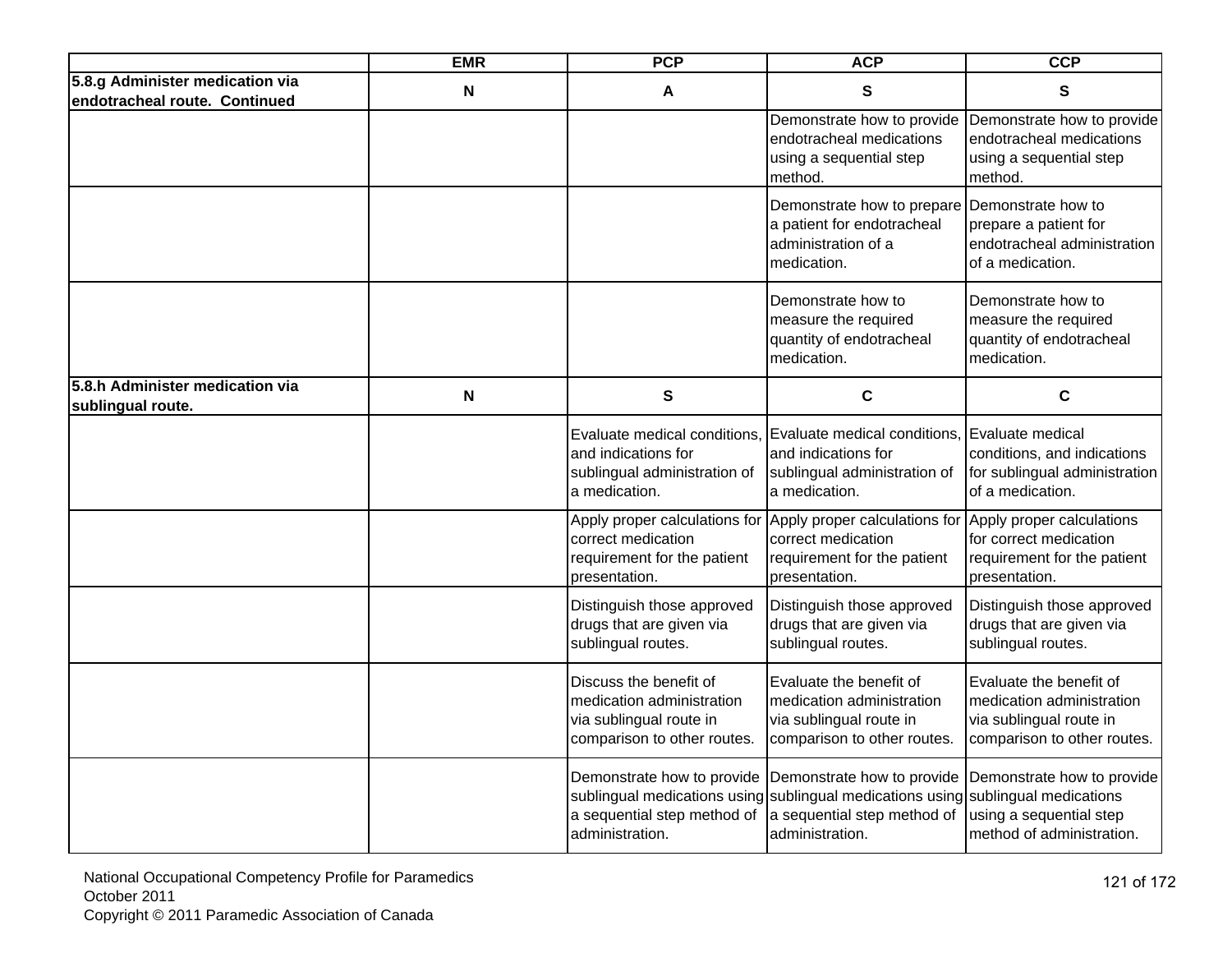|                                                                | <b>EMR</b> | <b>PCP</b>                                                                                                | <b>ACP</b>                                                                                                 | <b>CCP</b>                                                                                                 |
|----------------------------------------------------------------|------------|-----------------------------------------------------------------------------------------------------------|------------------------------------------------------------------------------------------------------------|------------------------------------------------------------------------------------------------------------|
| 5.8.h Administer medication via<br>sublingual route. Continued | N          | S                                                                                                         | C                                                                                                          | C                                                                                                          |
|                                                                |            | Demonstrate how to prepare<br>a patient for sublingual<br>medication administration.                      | Demonstrate how to prepare<br>a patient for sublingual<br>medication administration.                       | Demonstrate how to<br>prepare a patient for<br>sublingual medication<br>administration.                    |
|                                                                |            | Demonstrate how to<br>measure the required<br>quantity of sublingual<br>medication.                       | Demonstrate how to<br>measure the required<br>quantity of sublingual<br>medication.                        | Demonstrate how to<br>measure the required<br>quantity of sublingual<br>medication.                        |
| 5.8. Administer medication via the<br><b>Ibuccal route.</b>    | N          | S                                                                                                         | C                                                                                                          | C                                                                                                          |
|                                                                |            | Evaluate medical conditions<br>and indications for buccal<br>administration of a<br>medication.           | Evaluate medical conditions<br>and indications for buccal<br>administration of a<br>medication.            | Evaluate medical conditions<br>and indications for buccal<br>administration of a<br>medication.            |
|                                                                |            | Apply proper calculations for<br>correct medication<br>requirement for the patient<br>presentation.       | Apply proper calculations for<br>correct medication<br>requirement for the patient<br>presentation.        | Apply proper calculations<br>for correct medication<br>requirement for the patient<br>presentation.        |
|                                                                |            | Distinguish those approved<br>drugs that are given via<br>buccal routes.                                  | Distinguish those approved<br>drugs that are given via<br>buccal routes.                                   | Distinguish those approved<br>drugs that are given via<br>buccal routes.                                   |
|                                                                |            | Discuss the benefit of<br>medication administration<br>via buccal route in<br>comparison to other routes. | Evaluate the benefit of<br>medication administration<br>via buccal route in<br>comparison to other routes. | Evaluate the benefit of<br>medication administration<br>via buccal route in<br>comparison to other routes. |
|                                                                |            | Demonstrate how to provide<br>buccal medications using a<br>sequential step method of<br>administration.  | Demonstrate how to provide<br>buccal medications using a<br>sequential step method of<br>administration.   | Demonstrate how to provide<br>buccal medications using a<br>sequential step method of<br>administration.   |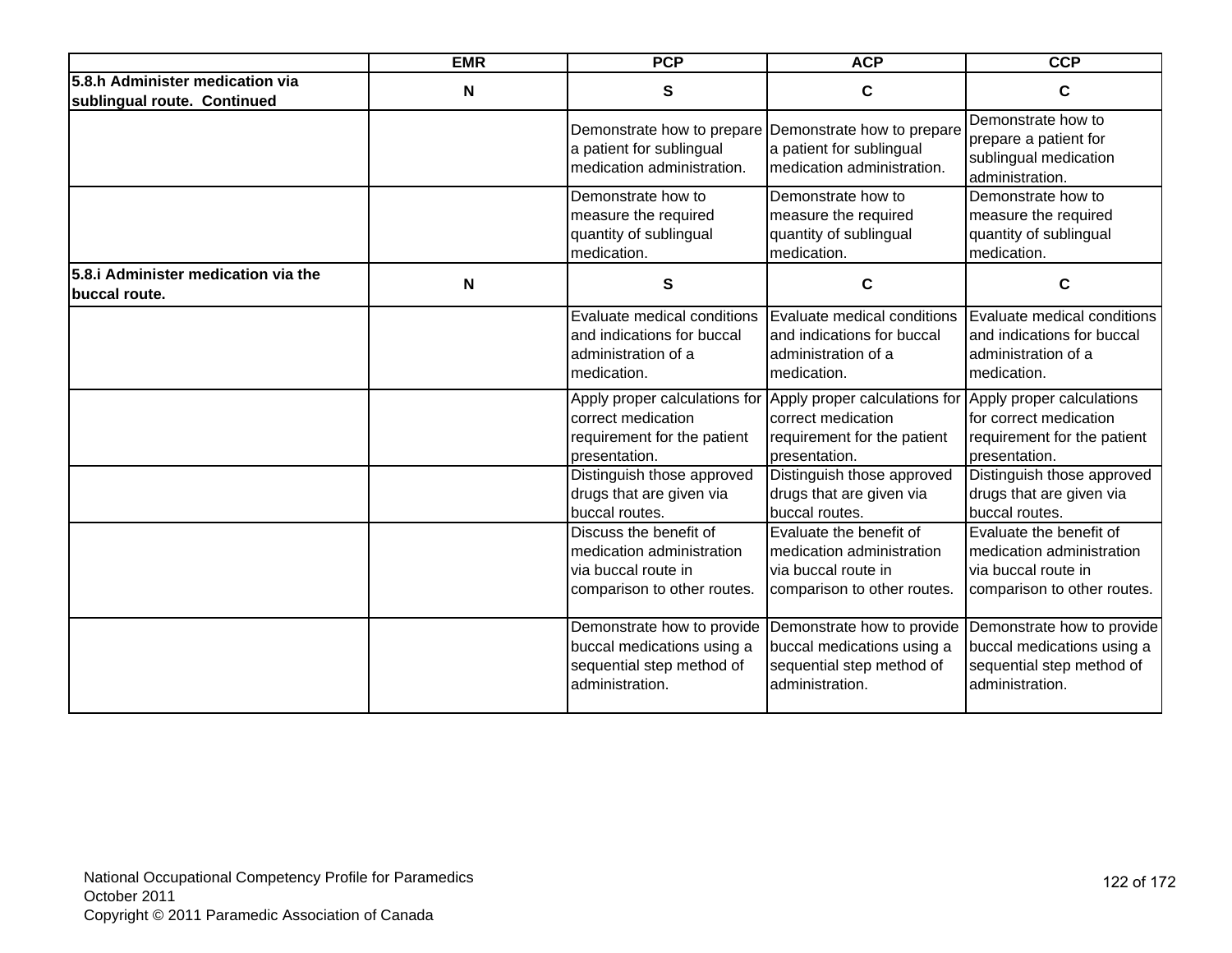|                                                                | <b>EMR</b>                | <b>PCP</b>                                                                                                 | <b>ACP</b>                                                                                                              | <b>CCP</b>                                                                                                              |
|----------------------------------------------------------------|---------------------------|------------------------------------------------------------------------------------------------------------|-------------------------------------------------------------------------------------------------------------------------|-------------------------------------------------------------------------------------------------------------------------|
| 5.8.i Administer medication via the<br>buccal route. Continued | N                         | S                                                                                                          | $\mathbf c$                                                                                                             | C                                                                                                                       |
|                                                                |                           | a patient for buccal<br>medication administration.                                                         | Demonstrate how to prepare Demonstrate how to prepare<br>a patient for buccal<br>medication administration.             | Demonstrate how to<br>prepare a patient for buccal<br>medication administration.                                        |
|                                                                |                           | Demonstrate how to<br>measure the required<br>quantity of buccal<br>medication.                            | Demonstrate how to<br>measure the required<br>quantity of buccal<br>medication.                                         | Demonstrate how to<br>measure the required<br>quantity of buccal<br>medication.                                         |
| 5.8.j Administer medication via topical<br>route.              | $\boldsymbol{\mathsf{N}}$ | A                                                                                                          | $\mathbf{s}$                                                                                                            | S                                                                                                                       |
|                                                                |                           | Identify medical conditions,<br>and indications for topical<br>administration of a<br>medication.          | Evaluate medical conditions, Evaluate medical<br>and indications for topical<br>administration of a<br>medication.      | conditions, and indications<br>for topical administration of<br>a medication.                                           |
|                                                                |                           | Apply proper calculations for<br>correct medication<br>requirement for the patient<br>presentation.        | Apply proper calculations for<br>correct medication<br>requirement for the patient<br>presentation.                     | Apply proper calculations<br>for correct medication<br>requirement for the patient<br>presentation.                     |
|                                                                |                           | Identify those approved<br>drugs that are given via<br>topical routes.                                     | Distinguish those approved<br>drugs that are given via<br>topical routes.                                               | Distinguish those approved<br>drugs that are given via<br>topical routes.                                               |
|                                                                |                           |                                                                                                            | Evaluate the rate of<br>absorption of medication<br>administered via topical<br>route in comparison to other<br>routes. | Evaluate the rate of<br>absorption of medication<br>administered via topical<br>route in comparison to other<br>routes. |
|                                                                |                           | Explain the benefit of<br>medication administration<br>via topical route in<br>comparison to other routes. | Evaluate the benefit of<br>medication administration<br>via topical route in<br>comparison to other routes.             | Evaluate the benefit of<br>medication administration<br>via topical route in<br>comparison to other routes.             |
|                                                                |                           |                                                                                                            | Demonstrate how to provide<br>topical medications using a<br>sequential step method of<br>administration.               | Demonstrate how to provide<br>topical medications using a<br>sequential step method of<br>administration.               |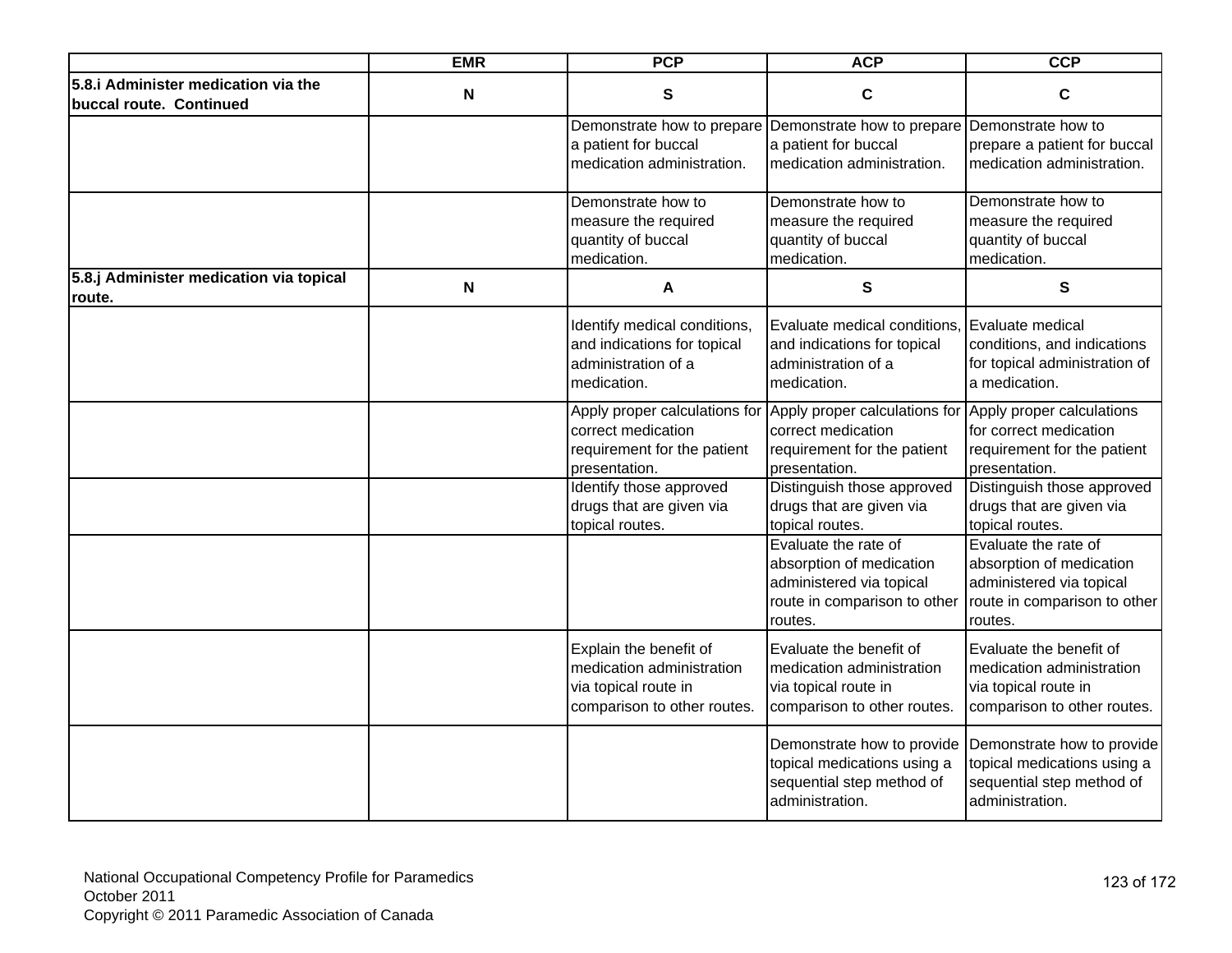|                                                             | <b>EMR</b> | <b>PCP</b>                                                                                              | <b>ACP</b>                                                                                                                    | <b>CCP</b>                                                                                                           |
|-------------------------------------------------------------|------------|---------------------------------------------------------------------------------------------------------|-------------------------------------------------------------------------------------------------------------------------------|----------------------------------------------------------------------------------------------------------------------|
| 5.8.j Administer medication via topical<br>route. Continued | N          | A                                                                                                       | S                                                                                                                             | S                                                                                                                    |
|                                                             |            |                                                                                                         | Demonstrate how to prepare<br>a patient for topical<br>medication administration.                                             | Demonstrate how to<br>prepare a patient for topical<br>medication administration.                                    |
|                                                             |            |                                                                                                         | Demonstrate how to<br>measure the required<br>quantity of topical<br>medication.                                              | Demonstrate how to<br>measure the required<br>quantity of topical<br>medication.                                     |
| 5.8.k Administer medication via oral<br>route.              | N          | ${\bf S}$                                                                                               | $\mathbf c$                                                                                                                   | $\mathbf C$                                                                                                          |
|                                                             |            | Evaluate medical conditions<br>and indications for oral<br>administration of a<br>medication.           | Evaluate medical conditions<br>and indications for oral<br>administration of a<br>medication.                                 | Evaluate medical conditions<br>and indications for oral<br>administration of a<br>medication.                        |
|                                                             |            | Apply proper calculations for<br>correct medication<br>requirement for the patient<br>presentation.     | Apply proper calculations for Apply proper calculations<br>correct medication<br>requirement for the patient<br>presentation. | for correct medication<br>requirement for the patient<br>presentation.                                               |
|                                                             |            | Distinguish those approved<br>drugs that are given via oral<br>routes.                                  | Distinguish those approved<br>drugs that are given via oral<br>routes.                                                        | Distinguish those approved<br>drugs that are given via oral<br>routes.                                               |
|                                                             |            |                                                                                                         | Evaluate the rate of<br>absorption of medication<br>administered via oral route<br>in comparison to other<br>routes.          | Evaluate the rate of<br>absorption of medication<br>administered via oral route<br>in comparison to other<br>routes. |
|                                                             |            | Discuss the benefit of<br>medication administration<br>via oral route in comparison<br>to other routes. | Evaluate the benefit of<br>medication administration<br>via oral route in comparison<br>to other routes.                      | Evaluate the benefit of<br>medication administration<br>via oral route in comparison<br>to other routes.             |
|                                                             |            | Demonstrate how to provide<br>oral medications using a<br>sequential step method.                       | Demonstrate how to provide<br>oral medications using a<br>sequential step method.                                             | Demonstrate how to provide<br>oral medications using a<br>sequential step method.                                    |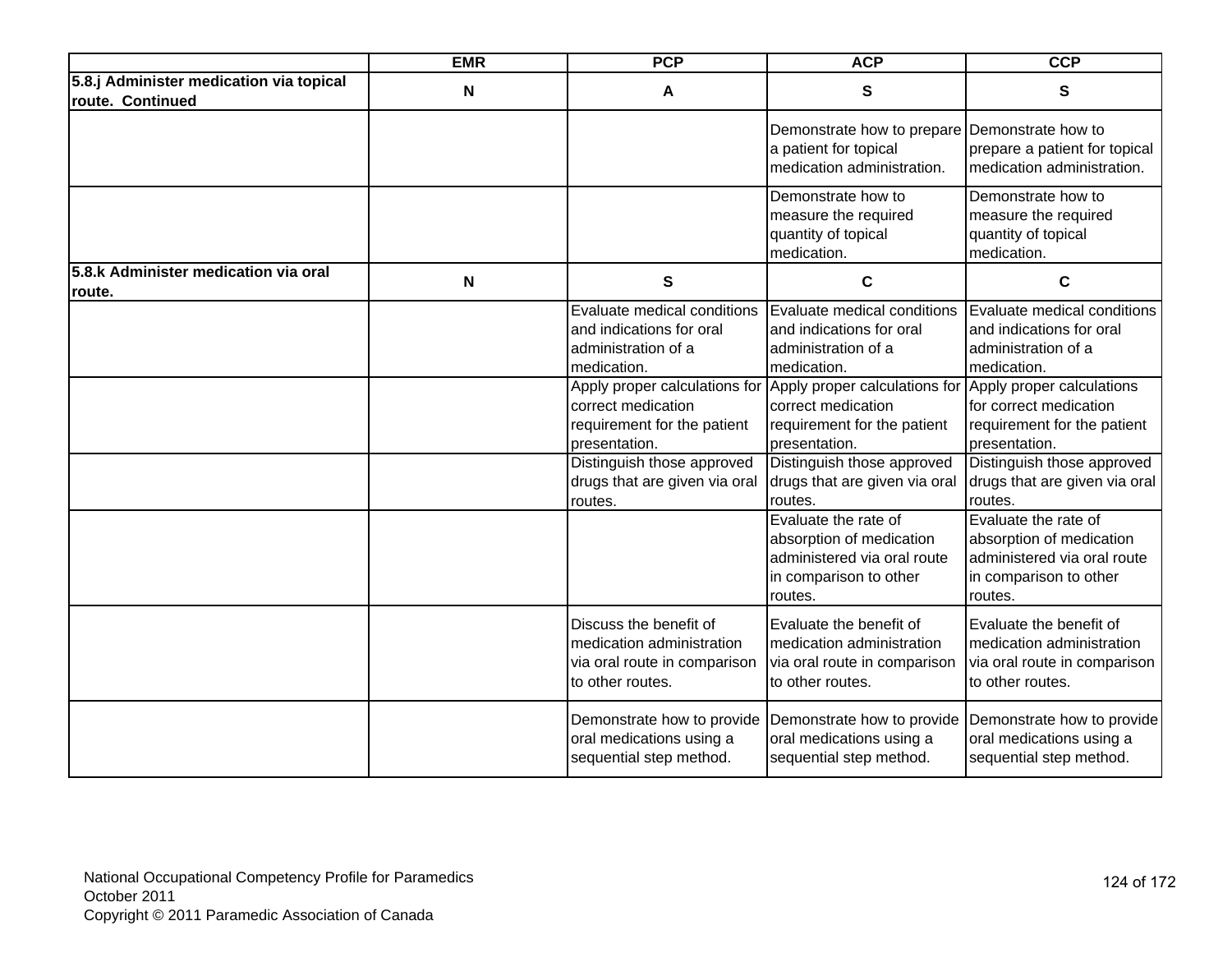|                                                          | <b>EMR</b> | <b>PCP</b>                                                                                                                                                                                                                                                                  | <b>ACP</b>                                                                                                                                                                                                                                                                                                                                                                                               | <b>CCP</b>                                                                                                                                                                                                                                                                                                                                                                                               |
|----------------------------------------------------------|------------|-----------------------------------------------------------------------------------------------------------------------------------------------------------------------------------------------------------------------------------------------------------------------------|----------------------------------------------------------------------------------------------------------------------------------------------------------------------------------------------------------------------------------------------------------------------------------------------------------------------------------------------------------------------------------------------------------|----------------------------------------------------------------------------------------------------------------------------------------------------------------------------------------------------------------------------------------------------------------------------------------------------------------------------------------------------------------------------------------------------------|
| 5.8.k Administer medication via oral<br>route. Continued | N          | S                                                                                                                                                                                                                                                                           | C                                                                                                                                                                                                                                                                                                                                                                                                        | C                                                                                                                                                                                                                                                                                                                                                                                                        |
|                                                          |            | Demonstrate how to prepare<br>a patient for oral<br>administration of a<br>medication.                                                                                                                                                                                      | Demonstrate how to prepare<br>a patient for oral<br>administration of a<br>medication.                                                                                                                                                                                                                                                                                                                   | Demonstrate how to<br>prepare a patient for oral<br>administration of a<br>medication.                                                                                                                                                                                                                                                                                                                   |
|                                                          |            | Demonstrate how to<br>measure the required<br>quantity of oral medication.                                                                                                                                                                                                  | Demonstrate how to<br>measure the required<br>quantity of oral medication.                                                                                                                                                                                                                                                                                                                               | Demonstrate how to<br>measure the required<br>quantity of oral medication.                                                                                                                                                                                                                                                                                                                               |
| 5.8.I Administer medication via rectal<br>route.         | N          | A                                                                                                                                                                                                                                                                           | A                                                                                                                                                                                                                                                                                                                                                                                                        | A                                                                                                                                                                                                                                                                                                                                                                                                        |
|                                                          |            | List medical conditions and<br>indications for rectal<br>administration of a<br>medication.<br>Apply proper calculations for<br>correct medication<br>requirement for the patient<br>presentation.<br>Identify those approved<br>drugs that are given via<br>rectal routes. | List medical conditions and<br>indications for rectal<br>administration of a<br>medication.<br>Apply proper calculations for<br>correct medication<br>requirement for the patient<br>presentation.<br>Distinguish those approved<br>drugs that are given via<br>rectal routes.<br>Evaluate the rate of<br>absorption of medication<br>administered via rectal route<br>in comparison to other<br>routes. | List medical conditions and<br>indications for rectal<br>administration of a<br>medication.<br>Apply proper calculations<br>for correct medication<br>requirement for the patient<br>presentation.<br>Distinguish those approved<br>drugs that are given via<br>rectal routes.<br>Evaluate the rate of<br>absorption of medication<br>administered via rectal route<br>in comparison to other<br>routes. |
|                                                          |            |                                                                                                                                                                                                                                                                             | Evaluate the benefit of<br>medication administration<br>via rectal route in<br>comparison to other routes.                                                                                                                                                                                                                                                                                               | Evaluate the benefit of<br>medication administration<br>via rectal route in<br>comparison to other routes.                                                                                                                                                                                                                                                                                               |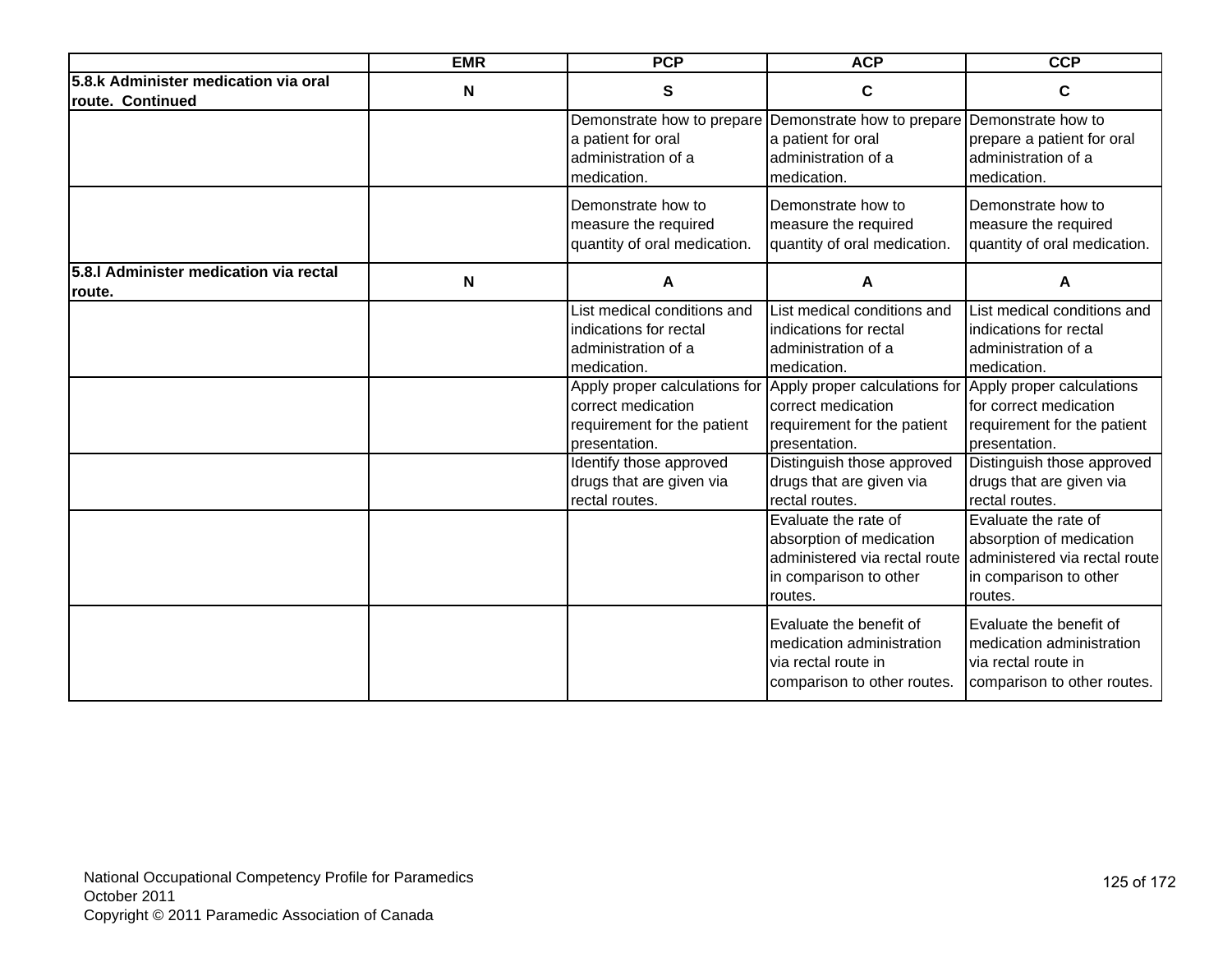|                                                | <b>EMR</b> | <b>PCP</b>                                                                                              | <b>ACP</b>                                                                                                                                                                                                    | <b>CCP</b>                                                                                               |
|------------------------------------------------|------------|---------------------------------------------------------------------------------------------------------|---------------------------------------------------------------------------------------------------------------------------------------------------------------------------------------------------------------|----------------------------------------------------------------------------------------------------------|
| 5.8.m Administer medication via<br>inhalation. | N          | $\mathbf c$                                                                                             | $\mathbf c$                                                                                                                                                                                                   | C                                                                                                        |
|                                                |            | administration of a<br>medication.                                                                      | Evaluate medical conditions, Evaluate medical conditions, Evaluate medical<br>and indications for inhalation and indications for inhalation conditions, and indications<br>administration of a<br>medication. | for inhalation administration<br>of a medication.                                                        |
|                                                |            | Apply proper calculations for<br>correct medication<br>requirement for the patient<br>presentation.     | Apply proper calculations for<br>correct medication<br>requirement for the patient<br>presentation.                                                                                                           | Apply proper calculations<br>for correct medication<br>requirement for the patient<br>presentation.      |
|                                                |            | Distinguish those approved<br>drugs that are given via<br>inhalation.                                   | Distinguish those approved<br>drugs that are given via<br>inhalation.                                                                                                                                         | Distinguish those approved<br>drugs that are given via<br>inhalation.                                    |
|                                                |            | Discuss the benefit of<br>medication administration<br>via inhalation in comparison<br>to other routes. | Evaluate the benefit of<br>medication administration<br>via inhalation in comparison<br>to other routes.                                                                                                      | Evaluate the benefit of<br>medication administration<br>via inhalation in comparison<br>to other routes. |
|                                                |            | Demonstrate how to provide<br>a sequential step method.                                                 | Demonstrate how to provide<br>inhalation medications using inhalation medications using<br>a sequential step method.                                                                                          | Demonstrate how to provide<br>inhalation medications using<br>a sequential step method.                  |
|                                                |            | Demonstrate how to prepare<br>a patient for inhalation<br>administration of a<br>medication.            | Demonstrate how to prepare<br>a patient for inhalation<br>administration of a<br>medication.                                                                                                                  | Demonstrate how to<br>prepare a patient for<br>inhalation administration of<br>a medication.             |
|                                                |            | Demonstrate how to<br>measure the required<br>quantity of inhalation<br>medication.                     | Demonstrate how to<br>measure the required<br>quantity of inhalation<br>medication.                                                                                                                           | Demonstrate how to<br>measure the required<br>quantity of inhalation<br>medication.                      |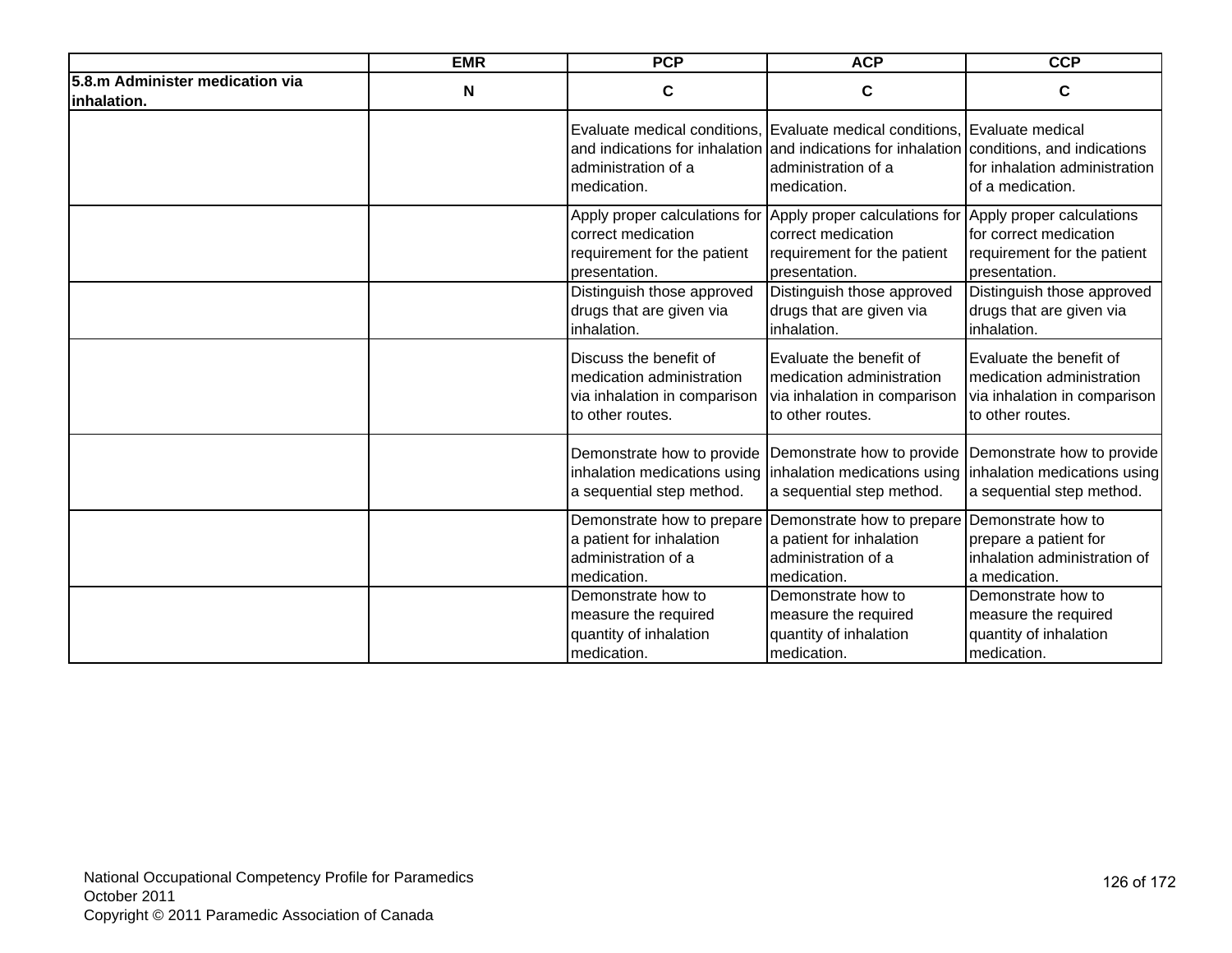|                                                      | <b>EMR</b>  | <b>PCP</b>                                                                                                          | <b>ACP</b>                                                                                                                                                                        | <b>CCP</b>                                                                                                          |
|------------------------------------------------------|-------------|---------------------------------------------------------------------------------------------------------------------|-----------------------------------------------------------------------------------------------------------------------------------------------------------------------------------|---------------------------------------------------------------------------------------------------------------------|
| 5.8.n Administer medication via<br>intranasal route. | $\mathbf N$ | $\mathbf{s}$                                                                                                        | $\mathbf{s}$                                                                                                                                                                      | $\mathbf{s}$                                                                                                        |
|                                                      |             | administration of a<br>medication.                                                                                  | Evaluate medical conditions, Evaluate medical conditions, Evaluate medical<br>and indications for inhalation and indications for inhalation<br>administration of a<br>medication. | conditions, and indications<br>for inhalation administration<br>of a medication.                                    |
|                                                      |             | Apply proper calculations for<br>correct medication<br>requirement for the patient<br>presentation.                 | Apply proper calculations for<br>correct medication<br>requirement for the patient<br>presentation.                                                                               | Apply proper calculations<br>for correct medication<br>requirement for the patient<br>presentation.                 |
|                                                      |             | Distinguish those approved<br>drugs that are given via<br>intranasal route.                                         | Distinguish those approved<br>drugs that are given via<br>intranasal route.                                                                                                       | Distinguish those approved<br>drugs that are given via<br>intranasal route.                                         |
|                                                      |             | Evaluate the benefit of<br>medication administration<br>via intranasal route in<br>comparison to other routes.      | Evaluate the benefit of<br>medication administration<br>via intranasal route in<br>comparison to other routes.                                                                    | Evaluate the benefit of<br>medication administration<br>via intranasal route in<br>comparison to other routes.      |
|                                                      |             | Demonstrate how to provide<br>medications by intranasal<br>method.                                                  | Demonstrate how to provide<br>medications by intranasal<br>route using a sequential step route using a sequential step route using a sequential<br>method.                        | Demonstrate how to provide<br>medications by intranasal<br>step method.                                             |
|                                                      |             | a patient for administration<br>of a medication via<br>intranasal route.                                            | Demonstrate how to prepare Demonstrate how to prepare<br>a patient for administration<br>of a medication via<br>intranasal route.                                                 | Demonstrate how to<br>prepare a patient for<br>administration of a<br>medication via intranasal<br>route.           |
|                                                      |             | Demonstrate how to<br>measure the required<br>quantity of medication for<br>administration via intranasal<br>route. | Demonstrate how to<br>measure the required<br>quantity of medication for<br>administration via intranasal<br>route.                                                               | Demonstrate how to<br>measure the required<br>quantity of medication for<br>administration via intranasal<br>route. |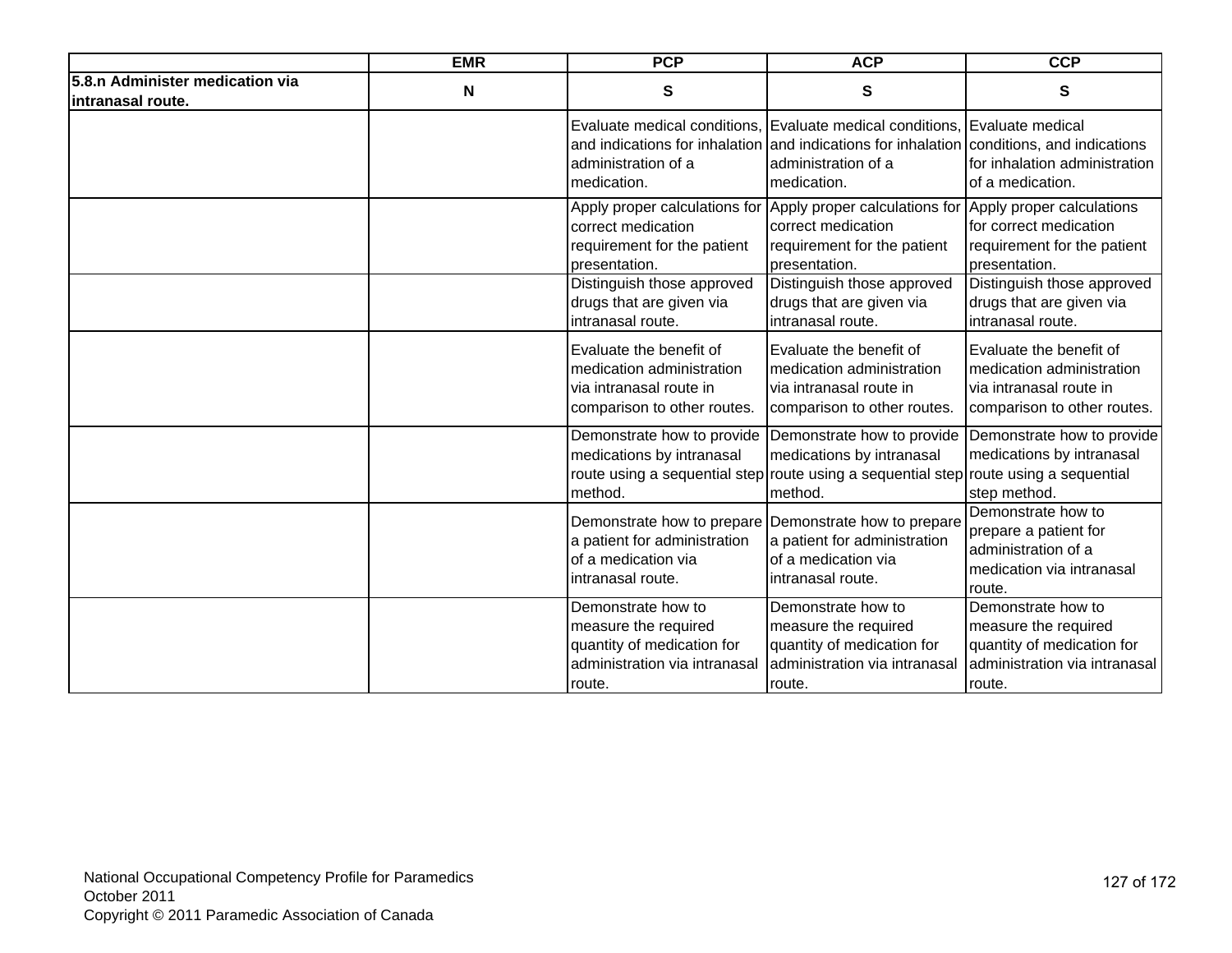|                                                                              | <b>EMR</b>                                                                                                                                                      | <b>PCP</b>                                                                                                                                                                                      | <b>ACP</b>                                                                                                                          | <b>CCP</b>                                                                                                                                                              |
|------------------------------------------------------------------------------|-----------------------------------------------------------------------------------------------------------------------------------------------------------------|-------------------------------------------------------------------------------------------------------------------------------------------------------------------------------------------------|-------------------------------------------------------------------------------------------------------------------------------------|-------------------------------------------------------------------------------------------------------------------------------------------------------------------------|
| 5.8. oProvide patient assist according to<br>provincial list of medications. |                                                                                                                                                                 |                                                                                                                                                                                                 | $\ddot{\phantom{1}}$                                                                                                                | A                                                                                                                                                                       |
|                                                                              | Identify indications, relative<br>and absolute<br>contraindications, side<br>effects, dosage parameters, effects, dosage parameters,<br>and safe administration | Identify indications, relative<br>land absolute<br>contraindications, side<br>and safe administration<br>process for each medication. process for each medication. process for each medication. | Identify indications, relative<br>and absolute<br>contraindications, side<br>effects, dosage parameters,<br>and safe administration | Identify indications, relative<br>land absolute<br>contraindications, side<br>effects, dosage parameters,<br>and safe administration<br>process for each<br>medication. |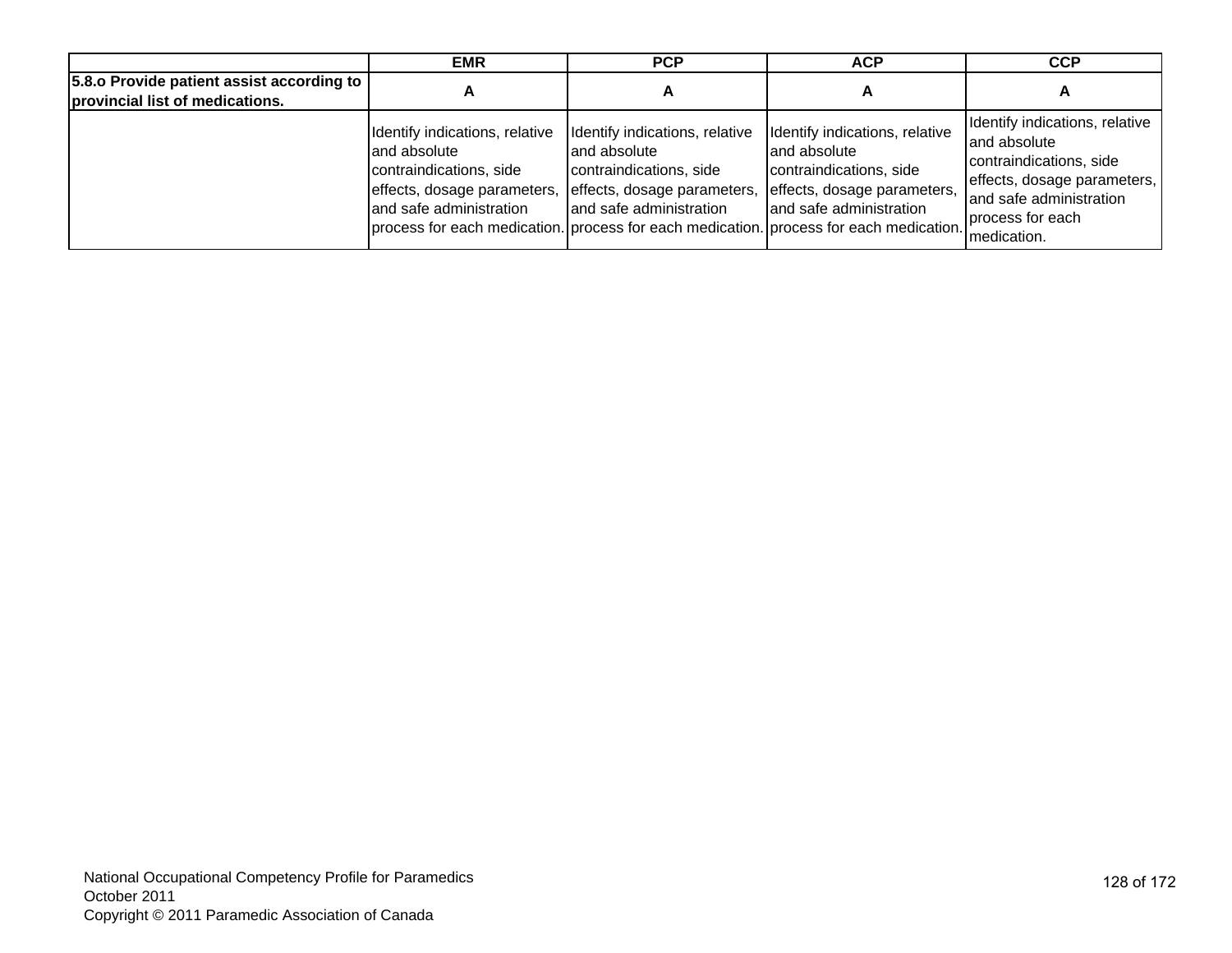|                                                                                                                                            | <b>EMR</b>                                                                                         | <b>PCP</b>                                                                                                                               | <b>ACP</b>                                                                                                               | <b>CCP</b>                                                                                                                     |
|--------------------------------------------------------------------------------------------------------------------------------------------|----------------------------------------------------------------------------------------------------|------------------------------------------------------------------------------------------------------------------------------------------|--------------------------------------------------------------------------------------------------------------------------|--------------------------------------------------------------------------------------------------------------------------------|
| GENERAL COMPETENCY 6.1 Utilize differential diagnosis skills, decision-making skills and psychomotor skills in providing care to patients. |                                                                                                    |                                                                                                                                          |                                                                                                                          |                                                                                                                                |
| <b>SPECIFIC COMPETENCY</b>                                                                                                                 |                                                                                                    |                                                                                                                                          | <b>SUB COMPETENCIES</b>                                                                                                  |                                                                                                                                |
| 6.1.a Provide care to patient                                                                                                              |                                                                                                    |                                                                                                                                          |                                                                                                                          |                                                                                                                                |
| experiencing signs and symptoms                                                                                                            | S                                                                                                  | P                                                                                                                                        | P                                                                                                                        | P                                                                                                                              |
| involving cardiovascular system.                                                                                                           |                                                                                                    |                                                                                                                                          |                                                                                                                          |                                                                                                                                |
|                                                                                                                                            | Describe the<br>pathophysiology of specific<br>cardiovascular conditions<br>listed in Appendix 4A. | of specific cardiovascular<br>4B.                                                                                                        | Explain the pathophysiology Explain the pathophysiology Explain the pathophysiology<br>of specific cardiovascular<br>4C. | of specific cardiovascular<br>conditions listed in Appendix conditions listed in Appendix conditions listed in Appendix<br>4C. |
|                                                                                                                                            | Describe the approach to a<br>patient presenting with<br>cardiovascular conditions.                | Explain the approach to a<br>patient presenting with<br>cardiovascular conditions.                                                       | Explain the approach to a<br>patient presenting with<br>cardiovascular conditions.                                       | Explain the approach to a<br>patient presenting with<br>cardiovascular conditions.                                             |
|                                                                                                                                            | Identify how patient history<br>relates to patient<br>presentation.                                | Explain how patient history<br>relates to patient<br>presentation.                                                                       | Analyze how patient history<br>relates to patient<br>presentation.                                                       | Analyze how patient history<br>relates to patient<br>presentation.                                                             |
|                                                                                                                                            |                                                                                                    | Explain how age, gender<br>and health status relate to<br>patient presentation.                                                          | Analyze how age, gender<br>and health status relate to<br>patient presentation.                                          | Analyze how age, gender<br>and health status relate to<br>patient presentation.                                                |
|                                                                                                                                            |                                                                                                    |                                                                                                                                          | Infer a differential diagnosis. Infer a differential diagnosis. Infer a differential diagnosis.                          |                                                                                                                                |
|                                                                                                                                            |                                                                                                    | Discuss potential<br>complications of<br>cardiovascular conditions.<br>Adapt care based on patient Adjust care based on<br>presentation. | Explain potential<br>complications of<br>cardiovascular conditions.<br>patient presentation.                             | Infer potential complications<br>of cardiovascular<br>conditions.<br>Integrate care based on<br>patient presentation.          |
|                                                                                                                                            | Demonstrate the ability to<br>approach, assess, treat and<br>transport a patient.                  | Integrate the approach,<br>assessment, treatment and<br>transport of a patient.                                                          | Integrate the approach,<br>assessment, treatment and<br>transport of a patient.                                          | Integrate the approach,<br>assessment, treatment and<br>transport of a patient.                                                |
|                                                                                                                                            | Justify approach,<br>assessment, care and<br>transport decisions.                                  | Justify approach,<br>assessment, care and<br>transport decisions.                                                                        | Justify approach,<br>assessment, care and<br>transport decisions.                                                        | Justify approach,<br>assessment, care and<br>transport decisions.                                                              |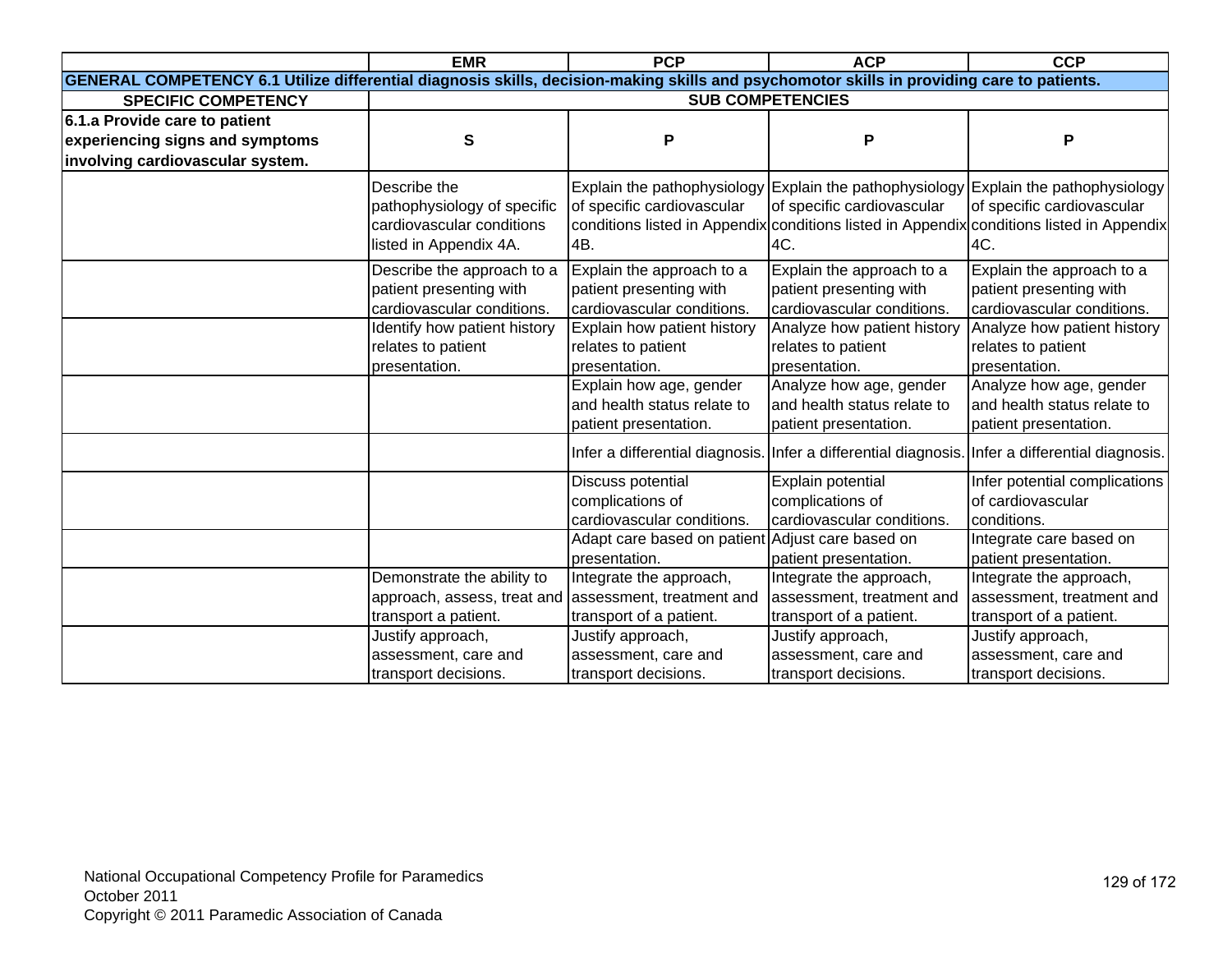|                                                                                                    | <b>EMR</b>                                                                                                  | <b>PCP</b>                                                                       | <b>ACP</b>                                                                                                             | <b>CCP</b>                                                                                                                   |
|----------------------------------------------------------------------------------------------------|-------------------------------------------------------------------------------------------------------------|----------------------------------------------------------------------------------|------------------------------------------------------------------------------------------------------------------------|------------------------------------------------------------------------------------------------------------------------------|
| 6.1.b Provide care to patient<br>experiencing signs and symptoms<br>involving neurological system. | S                                                                                                           | P                                                                                | P                                                                                                                      | P                                                                                                                            |
|                                                                                                    | Describe the<br>pathophysiology of specific<br>neurological conditions<br>listed in Appendix 4A.            | of specific neurological<br>4B.                                                  | Explain the pathophysiology Explain the pathophysiology Explain the pathophysiology<br>of specific neurological<br>4C. | of specific neurological<br>conditions listed in Appendix conditions listed in Appendix conditions listed in Appendix<br>4C. |
|                                                                                                    | Describe the approach to a<br>patient presenting with<br>neurological conditions.                           | Explain the approach to a<br>patient presenting with<br>neurological conditions. | Explain the approach to a<br>patient presenting with<br>neurological conditions.                                       | Explain the approach to a<br>patient presenting with<br>neurological conditions.                                             |
|                                                                                                    | Identify how patient history<br>relates to patient<br>presentation.                                         | Explain how patient history<br>relates to patient<br>presentation.               | Analyze how patient history<br>relates to patient<br>presentation.                                                     | Analyze how patient history<br>relates to patient<br>presentation.                                                           |
|                                                                                                    |                                                                                                             | Explain how age, gender<br>and health status relate to<br>patient presentation.  | Analyze how age, gender<br>and health status relate to<br>patient presentation.                                        | Analyze how age, gender<br>and health status relate to<br>patient presentation.                                              |
|                                                                                                    |                                                                                                             |                                                                                  | Infer a differential diagnosis. Infer a differential diagnosis. Infer a differential diagnosis.                        |                                                                                                                              |
|                                                                                                    |                                                                                                             | Discuss potential<br>complications of<br>neurological conditions.                | Explain potential<br>complications of<br>neurological conditions.                                                      | Infer potential complications<br>of neurological conditions.                                                                 |
|                                                                                                    |                                                                                                             | Adapt care based on patient Adjust care based on<br>presentation.                | patient presentation.                                                                                                  | Integrate care based on<br>patient presentation.                                                                             |
|                                                                                                    | Demonstrate the ability to<br>approach, assess, treat and assessment, treatment and<br>transport a patient. | Integrate the approach,<br>transport of a patient.                               | Integrate the approach,<br>assessment, treatment and<br>transport of a patient.                                        | Integrate the approach,<br>assessment, treatment and<br>transport of a patient.                                              |
|                                                                                                    | Justify approach,<br>assessment, care and<br>transport decisions.                                           | Justify approach,<br>assessment, care and<br>transport decisions.                | Justify approach,<br>assessment, care and<br>transport decisions.                                                      | Justify approach,<br>assessment, care and<br>transport decisions.                                                            |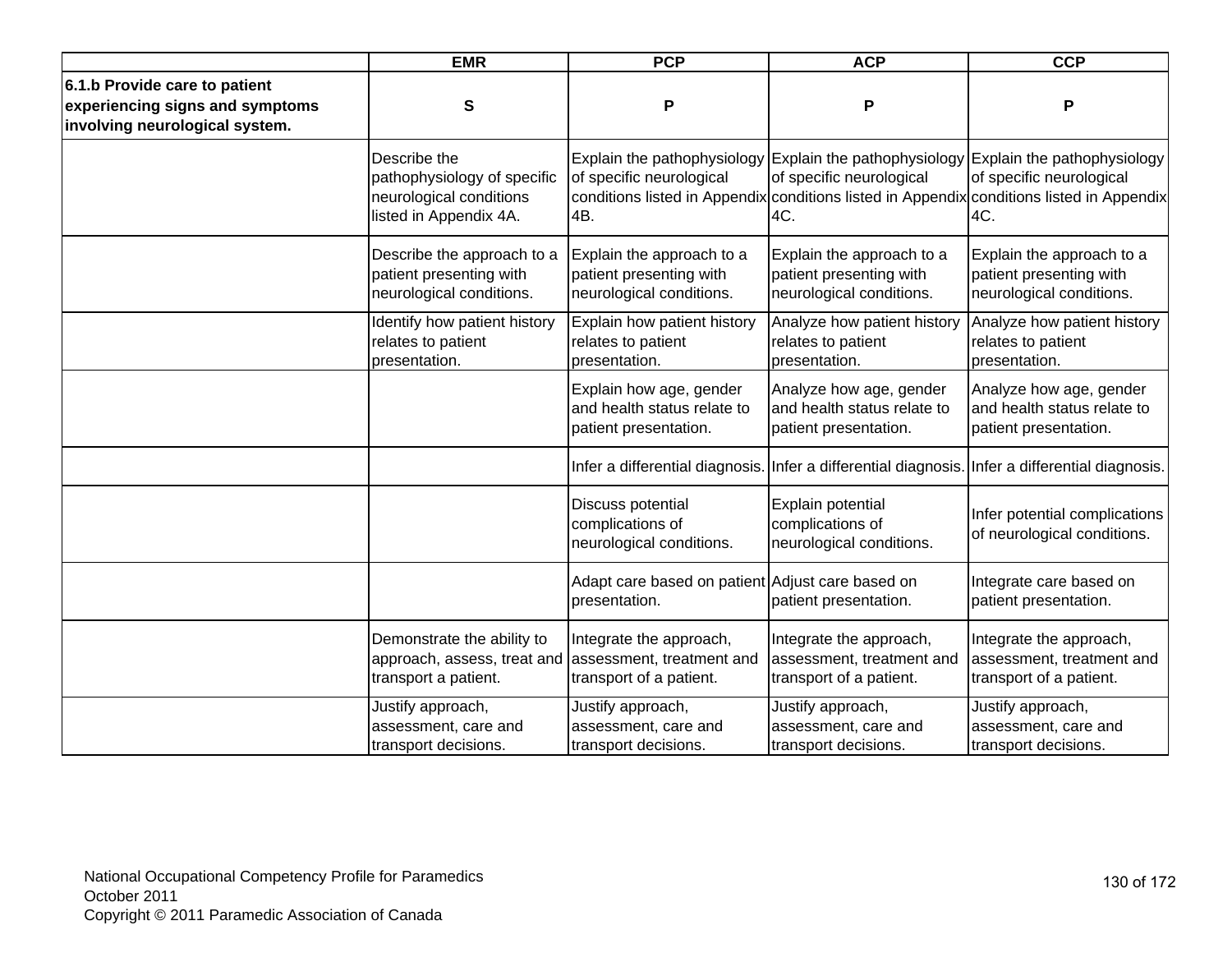|                                                                                                   | <b>EMR</b>                                                                                      | <b>PCP</b>                                                                      | <b>ACP</b>                                                                                      | <b>CCP</b>                                                                                                                                                                                                         |
|---------------------------------------------------------------------------------------------------|-------------------------------------------------------------------------------------------------|---------------------------------------------------------------------------------|-------------------------------------------------------------------------------------------------|--------------------------------------------------------------------------------------------------------------------------------------------------------------------------------------------------------------------|
| 6.1.c Provide care to patient<br>experiencing signs and symptoms<br>involving respiratory system. | S                                                                                               | P                                                                               | P                                                                                               | Ρ                                                                                                                                                                                                                  |
|                                                                                                   | Describe the<br>pathophysiology of specific<br>respiratory conditions listed<br>in Appendix 4A. | of specific respiratory<br>4B.                                                  | of specific respiratory<br>4C.                                                                  | Explain the pathophysiology Explain the pathophysiology Explain the pathophysiology<br>of specific respiratory<br>conditions listed in Appendix conditions listed in Appendix conditions listed in Appendix<br>4C. |
|                                                                                                   | Describe the approach to a<br>patient presenting with<br>respiratory conditions.                | Explain the approach to a<br>patient presenting with<br>respiratory conditions. | Explain the approach to a<br>patient presenting with<br>respiratory conditions.                 | Explain the approach to a<br>patient presenting with<br>respiratory conditions.                                                                                                                                    |
|                                                                                                   | Identify how patient history<br>relates to patient<br>presentation.                             | Explain how patient history<br>relates to patient<br>presentation.              | Analyze how patient history<br>relates to patient<br>presentation.                              | Analyze how patient history<br>relates to patient<br>presentation.                                                                                                                                                 |
|                                                                                                   |                                                                                                 | Explain how age, gender<br>and health status relate to<br>patient presentation. | Analyze how age, gender<br>and health status relate to<br>patient presentation.                 | Analyze how age, gender<br>and health status relate to<br>patient presentation.                                                                                                                                    |
|                                                                                                   |                                                                                                 |                                                                                 | Infer a differential diagnosis. Infer a differential diagnosis. Infer a differential diagnosis. |                                                                                                                                                                                                                    |
|                                                                                                   |                                                                                                 | Discuss potential<br>complications of respiratory<br>conditions.                | Explain potential<br>complications of respiratory<br>conditions.                                | Infer potential complications<br>of respiratory conditions.                                                                                                                                                        |
|                                                                                                   |                                                                                                 | Adapt care based on patient Adjust care based on<br>presentation.               | patient presentation.                                                                           | Integrate care based on<br>patient presentation.                                                                                                                                                                   |
|                                                                                                   | Demonstrate the ability to<br>approach, assess, treat and<br>transport a patient.               | Integrate the approach,<br>assessment, treatment and<br>transport of a patient. | Integrate the approach,<br>assessment, treatment and<br>transport of a patient.                 | Integrate the approach,<br>assessment, treatment and<br>transport of a patient.                                                                                                                                    |
|                                                                                                   | Justify approach,<br>assessment, care and<br>transport decisions.                               | Justify approach,<br>assessment, care and<br>transport decisions.               | Justify approach,<br>assessment, care and<br>transport decisions.                               | Justify approach,<br>assessment, care and<br>transport decisions.                                                                                                                                                  |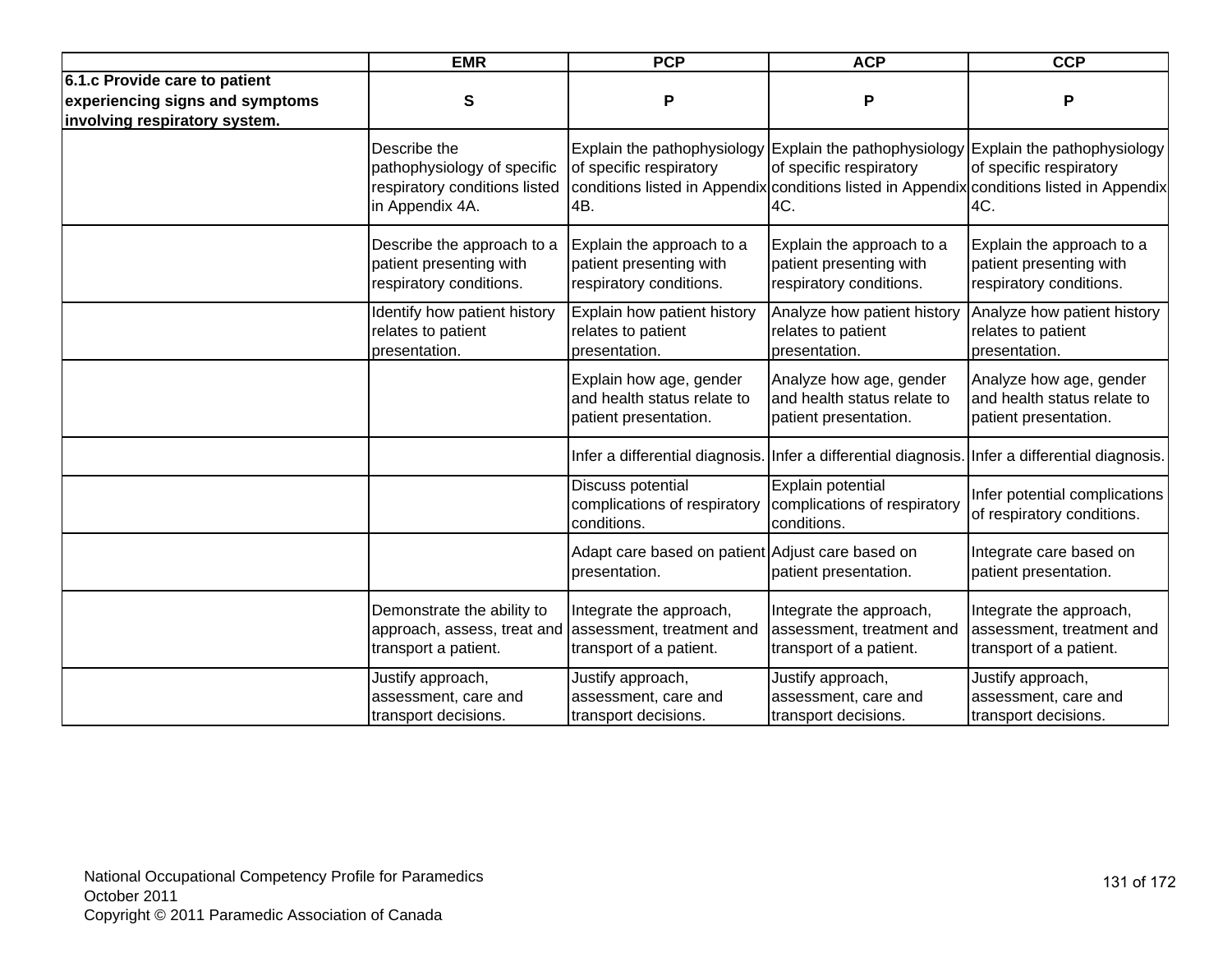|                                                                                                                        | <b>EMR</b>                                                                                                          | <b>PCP</b>                                                                                                      | <b>ACP</b>                                                                                          | <b>CCP</b>                                                                                                                                  |
|------------------------------------------------------------------------------------------------------------------------|---------------------------------------------------------------------------------------------------------------------|-----------------------------------------------------------------------------------------------------------------|-----------------------------------------------------------------------------------------------------|---------------------------------------------------------------------------------------------------------------------------------------------|
| 6.1.d Provide care to patient<br>experiencing signs and symptoms<br>involving genitourinary / reproductive<br>systems. | ${\bf S}$                                                                                                           | S                                                                                                               | S                                                                                                   | S                                                                                                                                           |
|                                                                                                                        | Describe the<br>pathophysiology of specific<br>genitourinary / reproductive<br>conditions listed in Appendix<br>4A. | Explain the pathophysiology<br>of specific genitourinary /<br>reproductive conditions<br>listed in Appendix 4B. | of specific genitourinary /<br>reproductive conditions<br>listed in Appendix 4C.                    | Explain the pathophysiology Explain the pathophysiology<br>of specific genitourinary /<br>reproductive conditions<br>listed in Appendix 4C. |
|                                                                                                                        | Describe the approach to a<br>patient presenting with<br>genitourinary / reproductive<br>conditions.                | Explain the approach to a<br>patient presenting with<br>genitourinary / reproductive<br>conditions.             | Explain the approach to a<br>patient presenting with<br>genitourinary / reproductive<br>conditions. | Explain the approach to a<br>patient presenting with<br>genitourinary / reproductive<br>conditions.                                         |
|                                                                                                                        | Identify how patient history<br>relates to patient<br>presentation.                                                 | Explain how patient history<br>relates to patient<br>presentation.                                              | Analyze how patient history<br>relates to patient<br>presentation.                                  | Analyze how patient history<br>relates to patient<br>presentation.                                                                          |
|                                                                                                                        |                                                                                                                     | Explain how age, gender<br>and health status relate to<br>patient presentation.                                 | Analyze how age, gender<br>and health status relate to<br>patient presentation.                     | Analyze how age, gender<br>and health status relate to<br>patient presentation.                                                             |
|                                                                                                                        |                                                                                                                     |                                                                                                                 | Infer a differential diagnosis. Infer a differential diagnosis. Infer a differential diagnosis.     |                                                                                                                                             |
|                                                                                                                        |                                                                                                                     | Discuss potential<br>complications of<br>genitourinary / reproductive<br>conditions.                            | Explain potential<br>complications of<br>genitourinary / reproductive<br>conditions.                | Infer potential complications<br>of genitourinary /<br>reproductive conditions.                                                             |
|                                                                                                                        |                                                                                                                     | Adapt care based on patient Adjust care based on<br>presentation.                                               | patient presentation.                                                                               | Integrate care based on<br>patient presentation.                                                                                            |
|                                                                                                                        | Demonstrate the ability to<br>approach, assess, treat and<br>transport a patient.                                   | Integrate the approach,<br>assessment, treatment and<br>transport of a patient.                                 | Integrate the approach,<br>assessment, treatment and<br>transport of a patient.                     | Integrate the approach,<br>assessment, treatment and<br>transport of a patient.                                                             |
|                                                                                                                        | Justify approach,<br>assessment, care and<br>transport decisions.                                                   | Justify approach,<br>assessment, care and<br>transport decisions.                                               | Justify approach,<br>assessment, care and<br>transport decisions.                                   | Justify approach,<br>assessment, care and<br>transport decisions.                                                                           |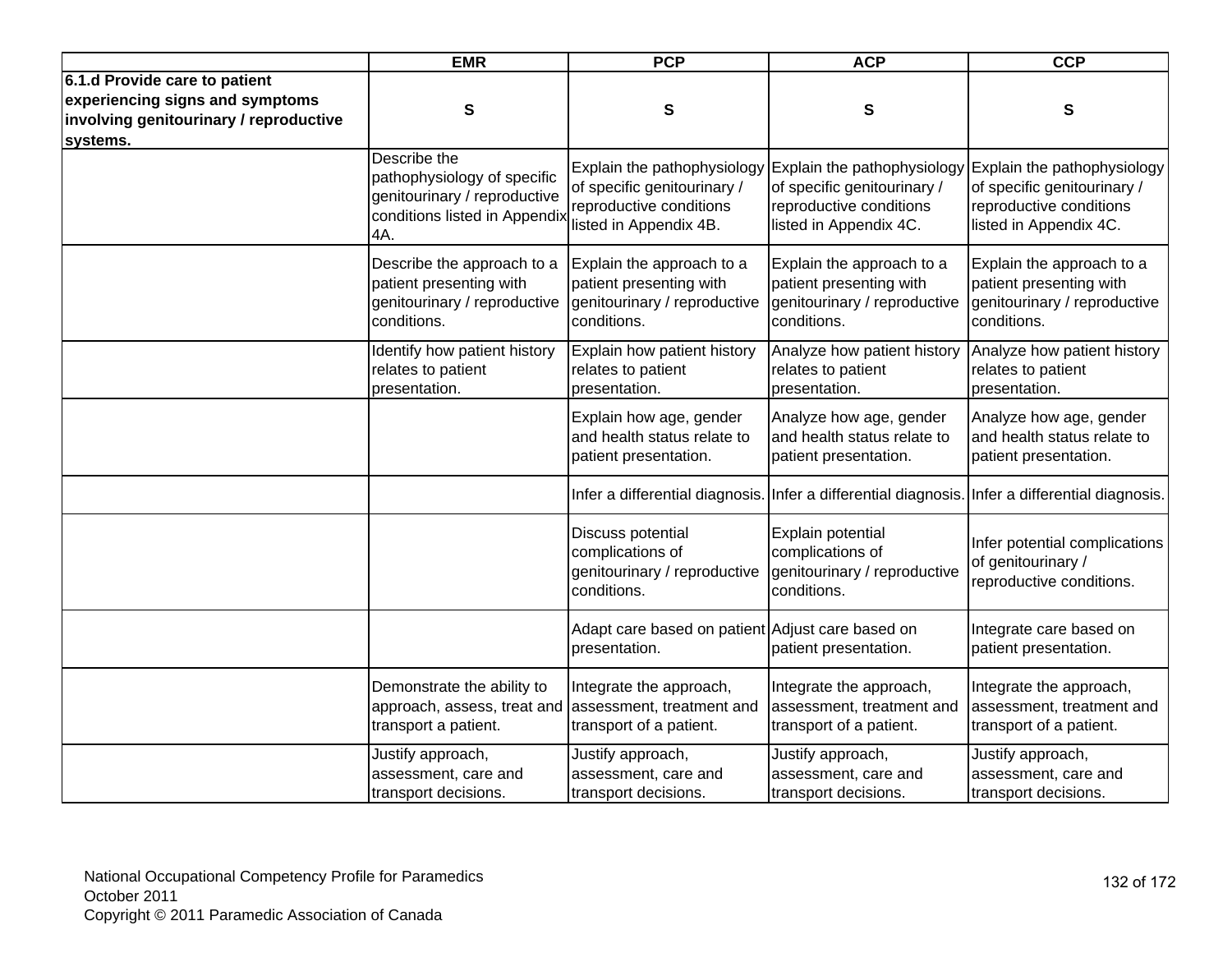|                                                                                                        | <b>EMR</b>                                                                                                     | <b>PCP</b>                                                                           | <b>ACP</b>                                                                                                                       | <b>CCP</b>                                                                                                                             |
|--------------------------------------------------------------------------------------------------------|----------------------------------------------------------------------------------------------------------------|--------------------------------------------------------------------------------------|----------------------------------------------------------------------------------------------------------------------------------|----------------------------------------------------------------------------------------------------------------------------------------|
| 6.1.e Provide care to patient<br>experiencing signs and symptoms<br>involving gastrointestinal system. | S                                                                                                              | P                                                                                    | P                                                                                                                                | Ρ                                                                                                                                      |
|                                                                                                        | Describe the<br>pathophysiology of specific<br>gastrointestinal system<br>conditions listed in Appendix<br>4A. | of specific gastrointestinal<br>4B.                                                  | of specific gastrointestinal<br>conditions listed in Appendix conditions listed in Appendix illnesses and injuries listed<br>4C. | Explain the pathophysiology Explain the pathophysiology Explain the pathophysiology<br>of specific gastrointestinal<br>in Appendix 4C. |
|                                                                                                        | Describe the approach to a<br>patient presenting with<br>gastrointestinal conditions.                          | Explain the approach to a<br>patient presenting with<br>gastrointestinal conditions. | Explain the approach to a<br>patient presenting with<br>gastrointestinal conditions.                                             | Explain the approach to a<br>patient presenting with<br>gastrointestinal conditions.                                                   |
|                                                                                                        | Identify how patient history<br>relates to patient<br>presentation.                                            | Explain how patient history<br>relates to patient<br>presentation.                   | Analyze how patient history<br>relates to patient<br>presentation.                                                               | Analyze how patient history<br>relates to patient<br>presentation.                                                                     |
|                                                                                                        |                                                                                                                | Explain how age, gender<br>and health status relate to<br>patient presentation.      | Analyze how age, gender<br>and health status relate to<br>patient presentation.                                                  | Analyze how age, gender<br>and health status relate to<br>patient presentation.                                                        |
|                                                                                                        |                                                                                                                |                                                                                      | Infer a differential diagnosis. Infer a differential diagnosis. Infer a differential diagnosis.                                  |                                                                                                                                        |
|                                                                                                        |                                                                                                                | Discuss potential<br>complications of<br>gastrointestinal conditions.                | Explain potential<br>complications of<br>gastrointestinal conditions.                                                            | Infer potential complications<br>of gastrointestinal<br>conditions.                                                                    |
|                                                                                                        |                                                                                                                | Adapt care based on patient Adjust care based on<br>presentation.                    | patient presentation.                                                                                                            | Integrate care based on<br>patient presentation.                                                                                       |
|                                                                                                        | Demonstrate the ability to<br>approach, assess, treat and<br>transport a patient.                              | Integrate the approach,<br>assessment, treatment and<br>transport of a patient.      | Integrate the approach,<br>assessment, treatment and<br>transport of a patient.                                                  | Integrate the approach,<br>assessment, treatment and<br>transport of a patient.                                                        |
|                                                                                                        | Justify approach,<br>assessment, care and<br>transport decisions.                                              | Justify approach,<br>assessment, care and<br>transport decisions.                    | Justify approach,<br>assessment, care and<br>transport decisions.                                                                | Justify approach,<br>assessment, care and<br>transport decisions.                                                                      |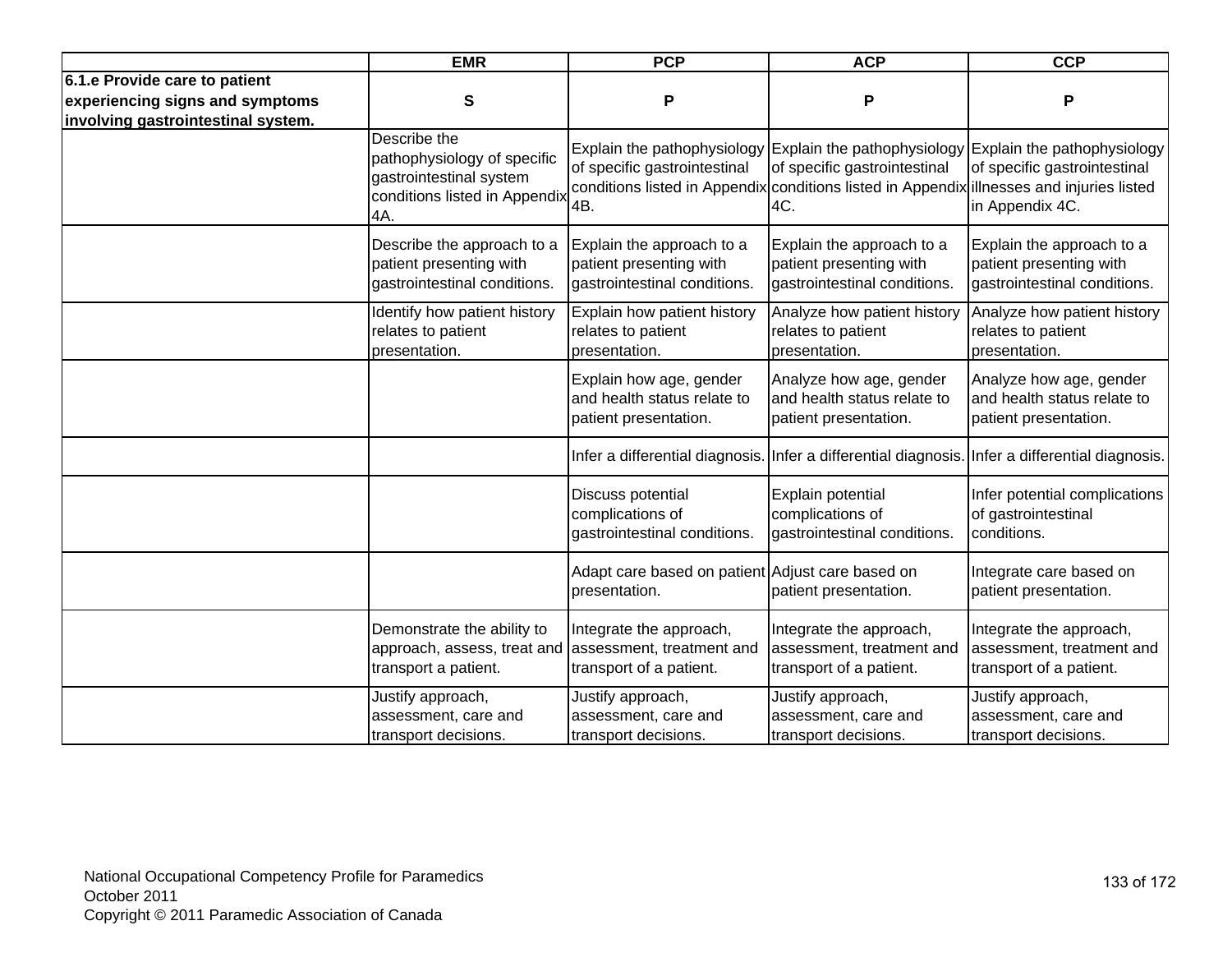|                                                                                                     | <b>EMR</b>                                                                                        | <b>PCP</b>                                                                        | <b>ACP</b>                                                                                      | <b>CCP</b>                                                                                                                                                                                                           |
|-----------------------------------------------------------------------------------------------------|---------------------------------------------------------------------------------------------------|-----------------------------------------------------------------------------------|-------------------------------------------------------------------------------------------------|----------------------------------------------------------------------------------------------------------------------------------------------------------------------------------------------------------------------|
| 6.1.f Provide care to patient<br>experiencing signs and symptoms<br>involving integumentary system. | S                                                                                                 | P                                                                                 | P                                                                                               | P                                                                                                                                                                                                                    |
|                                                                                                     | Describe the<br>pathophysiology of specific<br>integumentary conditions<br>listed in Appendix 4A. | of specific integumentary<br>4B.                                                  | of specific integumentary<br>4C.                                                                | Explain the pathophysiology Explain the pathophysiology Explain the pathophysiology<br>of specific integumentary<br>conditions listed in Appendix conditions listed in Appendix conditions listed in Appendix<br>4C. |
|                                                                                                     | Describe the approach to a<br>patient presenting with<br>integumentary conditions.                | Explain the approach to a<br>patient presenting with<br>integumentary conditions. | Explain the approach to a<br>patient presenting with<br>integumentary conditions.               | Explain the approach to a<br>patient presenting with<br>integumentary conditions.                                                                                                                                    |
|                                                                                                     | Identify how patient history<br>relates to patient<br>presentation.                               | Explain how patient history<br>relates to patient<br>presentation.                | Analyze how patient history<br>relates to patient<br>presentation.                              | Analyze how patient history<br>relates to patient<br>presentation.                                                                                                                                                   |
|                                                                                                     |                                                                                                   | Explain how age, gender<br>and health status relate to<br>patient presentation.   | Analyze how age, gender<br>and health status relate to<br>patient presentation.                 | Analyze how age, gender<br>and health status relate to<br>patient presentation.                                                                                                                                      |
|                                                                                                     |                                                                                                   |                                                                                   | Infer a differential diagnosis. Infer a differential diagnosis. Infer a differential diagnosis. |                                                                                                                                                                                                                      |
|                                                                                                     |                                                                                                   | Discuss potential<br>complications of<br>integumentary conditions.                | Explain potential<br>complications of<br>integumentary conditions.                              | Infer potential complications<br>of integumentary conditions.                                                                                                                                                        |
|                                                                                                     |                                                                                                   | Adapt care based on patient Adjust care based on<br>presentation.                 | patient presentation.                                                                           | Integrate care based on<br>patient presentation.                                                                                                                                                                     |
|                                                                                                     | Demonstrate the ability to<br>approach, assess, treat and<br>transport a patient.                 | Integrate the approach,<br>assessment, treatment and<br>transport of a patient.   | Integrate the approach,<br>assessment, treatment and<br>transport of a patient.                 | Integrate the approach,<br>assessment, treatment and<br>transport of a patient.                                                                                                                                      |
|                                                                                                     | Justify approach,<br>assessment, care and<br>transport decisions.                                 | Justify approach,<br>assessment, care and<br>transport decisions.                 | Justify approach,<br>assessment, care and<br>transport decisions.                               | Justify approach,<br>assessment, care and<br>transport decisions.                                                                                                                                                    |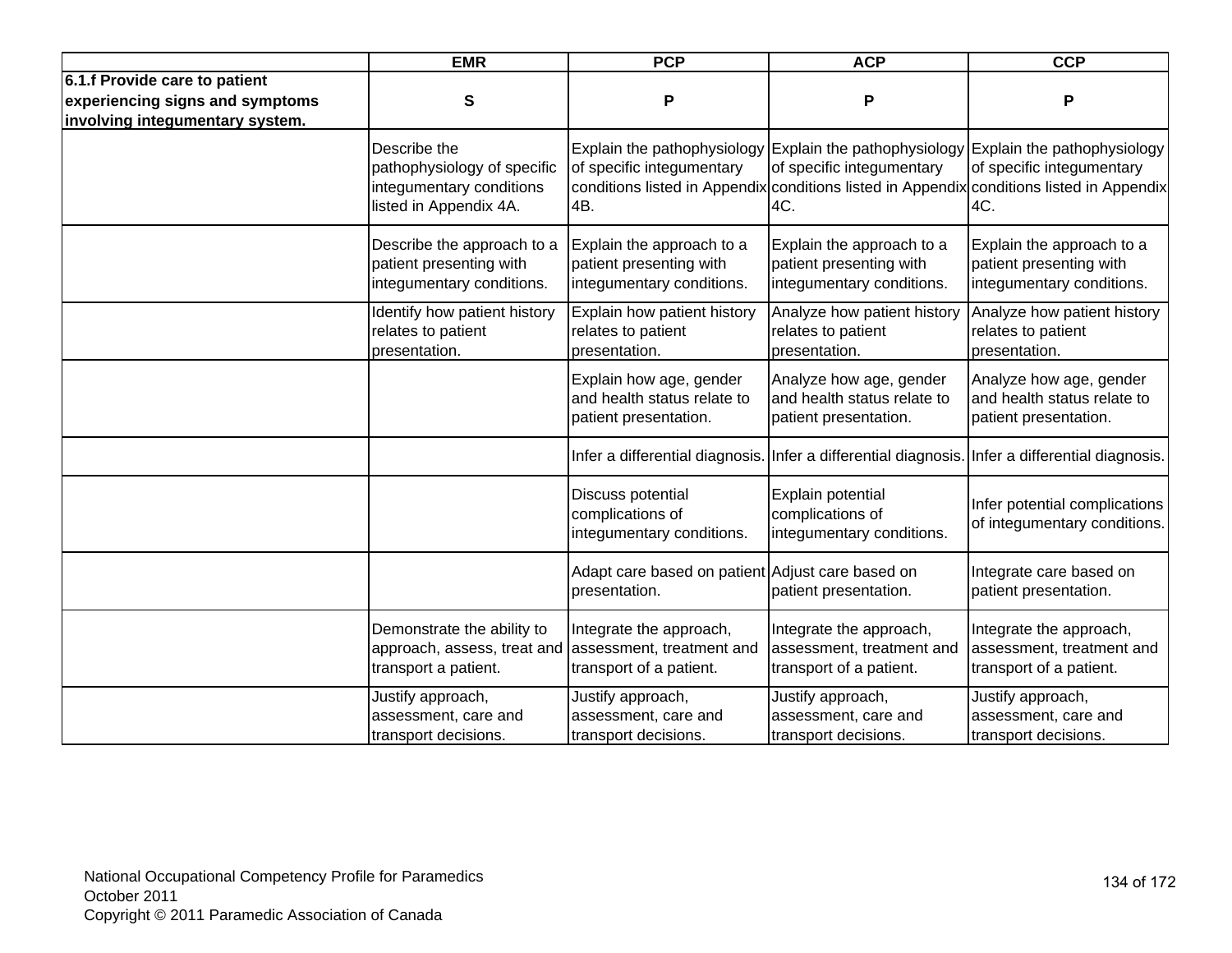|                                                                                                       | <b>EMR</b>                                                                                          | <b>PCP</b>                                                                          | <b>ACP</b>                                                                                      | <b>CCP</b>                                                                                                                                                                                                             |
|-------------------------------------------------------------------------------------------------------|-----------------------------------------------------------------------------------------------------|-------------------------------------------------------------------------------------|-------------------------------------------------------------------------------------------------|------------------------------------------------------------------------------------------------------------------------------------------------------------------------------------------------------------------------|
| 6.1.g Provide care to patient<br>experiencing signs and symptoms<br>involving musculoskeletal system. | $\mathbf{s}$                                                                                        | P                                                                                   | P                                                                                               | P                                                                                                                                                                                                                      |
|                                                                                                       | Describe the<br>pathophysiology of specific<br>musculoskeletal conditions<br>listed in Appendix 4A. | of specific musculoskeletal<br>4B.                                                  | of specific musculoskeletal<br>4C.                                                              | Explain the pathophysiology Explain the pathophysiology Explain the pathophysiology<br>of specific musculoskeletal<br>conditions listed in Appendix conditions listed in Appendix conditions listed in Appendix<br>4C. |
|                                                                                                       | Describe the approach to a<br>patient presenting with<br>musculoskeletal conditions.                | Explain the approach to a<br>patient presenting with<br>musculoskeletal conditions. | Explain the approach to a<br>patient presenting with<br>musculoskeletal conditions.             | Explain the approach to a<br>patient presenting with<br>musculoskeletal conditions.                                                                                                                                    |
|                                                                                                       | Identify how patient history<br>relates to patient<br>presentation.                                 | Explain how patient history<br>relates to patient<br>presentation.                  | Analyze how patient history<br>relates to patient<br>presentation.                              | Analyze how patient history<br>relates to patient<br>presentation.                                                                                                                                                     |
|                                                                                                       |                                                                                                     | Explain how age, gender<br>and health status relate to<br>patient presentation.     | Analyze how age, gender<br>and health status relate to<br>patient presentation.                 | Analyze how age, gender<br>and health status relate to<br>patient presentation.                                                                                                                                        |
|                                                                                                       |                                                                                                     |                                                                                     | Infer a differential diagnosis. Infer a differential diagnosis. Infer a differential diagnosis. |                                                                                                                                                                                                                        |
|                                                                                                       |                                                                                                     | Discuss potential<br>complications of<br>musculoskeletal conditions.                | Explain potential<br>complications of<br>musculoskeletal conditions.                            | Infer potential complications<br>of musculoskeletal<br>conditions.                                                                                                                                                     |
|                                                                                                       |                                                                                                     | Adapt care based on patient Adjust care based on<br>presentation.                   | patient presentation.                                                                           | Integrate care based on<br>patient presentation.                                                                                                                                                                       |
|                                                                                                       | Demonstrate the ability to<br>approach, assess, treat and<br>transport a patient.                   | Integrate the approach,<br>assessment, treatment and<br>transport of a patient.     | Integrate the approach,<br>assessment, treatment and<br>transport of a patient.                 | Integrate the approach,<br>assessment, treatment and<br>transport of a patient.                                                                                                                                        |
|                                                                                                       | Justify approach,<br>assessment, care and<br>transport decisions.                                   | Justify approach,<br>assessment, care and<br>transport decisions.                   | Justify approach,<br>assessment, care and<br>transport decisions.                               | Justify approach,<br>assessment, care and<br>transport decisions.                                                                                                                                                      |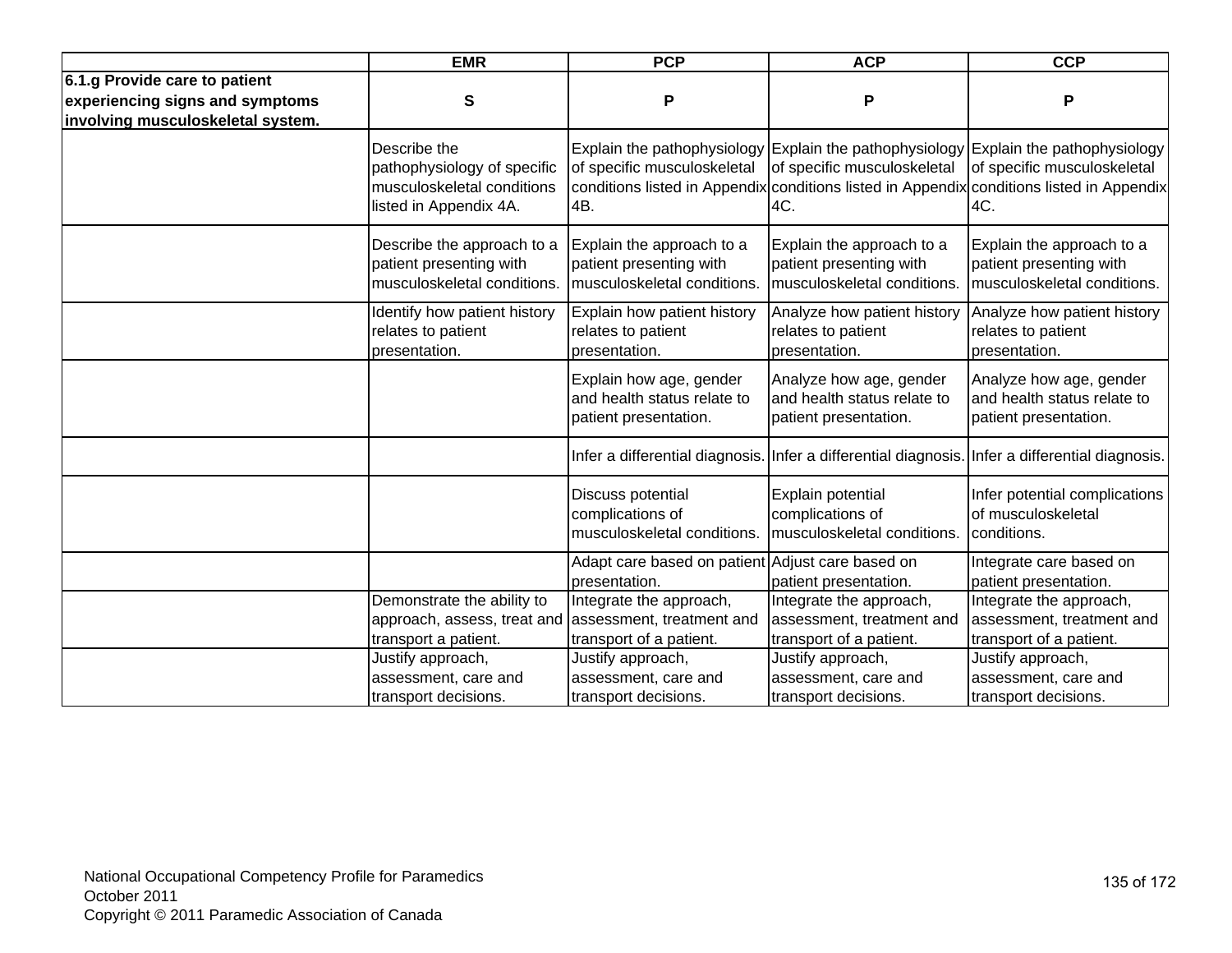|                                                                                                   | <b>EMR</b>                                                                                      | <b>PCP</b>                                                                      | <b>ACP</b>                                                                      | <b>CCP</b>                                                                                                                                                                                                         |
|---------------------------------------------------------------------------------------------------|-------------------------------------------------------------------------------------------------|---------------------------------------------------------------------------------|---------------------------------------------------------------------------------|--------------------------------------------------------------------------------------------------------------------------------------------------------------------------------------------------------------------|
| 6.1.h Provide care to patient<br>experiencing signs and symptoms<br>involving immunologic system. | S                                                                                               | ${\bf S}$                                                                       | S                                                                               | S                                                                                                                                                                                                                  |
|                                                                                                   | Describe the<br>pathophysiology of specific<br>immunologic conditions<br>listed in Appendix 4A. | of specific immunologic<br>4B.                                                  | of specific immunologic<br>4B.                                                  | Explain the pathophysiology Explain the pathophysiology Explain the pathophysiology<br>of specific immunologic<br>conditions listed in Appendix conditions listed in Appendix conditions listed in Appendix<br>4B. |
|                                                                                                   | Describe the approach to a<br>patient presenting with<br>immunologic conditions.                | Explain the approach to a<br>patient presenting with<br>immunologic conditions. | Explain the approach to a<br>patient presenting with<br>immunologic conditions. | Explain the approach to a<br>patient presenting with<br>immunologic conditions.                                                                                                                                    |
|                                                                                                   | Identify how patient history<br>relates to patient<br>presentation.                             | Explain how patient history<br>relates to patient<br>presentation.              | Analyze how patient history<br>relates to patient<br>presentation.              | Analyze how patient history<br>relates to patient<br>presentation.                                                                                                                                                 |
|                                                                                                   |                                                                                                 | Explain how age, gender<br>and health status relate to<br>patient presentation. | Analyze how age, gender<br>and health status relate to<br>patient presentation. | Analyze how age, gender<br>and health status relate to<br>patient presentation.                                                                                                                                    |
|                                                                                                   |                                                                                                 |                                                                                 |                                                                                 | Infer a differential diagnosis. Infer a differential diagnosis. Infer a differential diagnosis.                                                                                                                    |
|                                                                                                   |                                                                                                 | Discuss potential<br>complications of<br>immunologic conditions.                | Explain potential<br>complications of<br>immunologic conditions.                | Infer potential complications<br>of immunologic conditions.                                                                                                                                                        |
|                                                                                                   |                                                                                                 | Adapt care based on patient<br>presentation.                                    | Adjust care based on<br>patient presentation.                                   | Integrate care based on<br>patient presentation.                                                                                                                                                                   |
|                                                                                                   | Demonstrate the ability to<br>approach, assess, treat and<br>transport a patient.               | Integrate the approach,<br>assessment, treatment and<br>transport of a patient. | Integrate the approach,<br>assessment, treatment and<br>transport of a patient. | Integrate the approach,<br>assessment, treatment and<br>transport of a patient.                                                                                                                                    |
|                                                                                                   | Justify approach,<br>assessment, care and<br>transport decisions.                               | Justify approach,<br>assessment, care and<br>transport decisions.               | Justify approach,<br>assessment, care and<br>transport decisions.               | Justify approach,<br>assessment, care and<br>transport decisions.                                                                                                                                                  |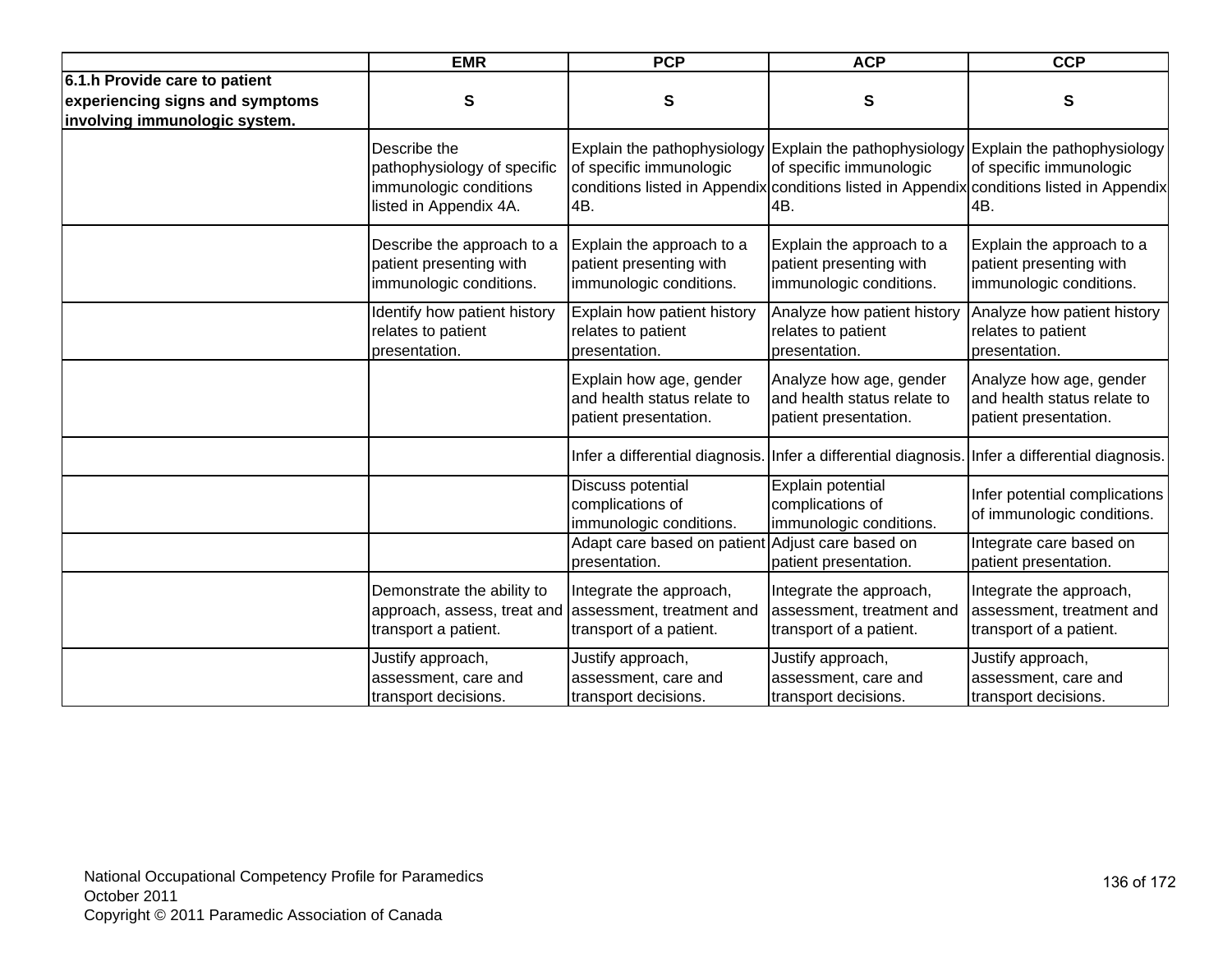|                                                                                                | <b>EMR</b>                                                                        | <b>PCP</b>                                                                      | <b>ACP</b>                                                                                      | <b>CCP</b>                                                                                                                                                                                                                                                                                                    |
|------------------------------------------------------------------------------------------------|-----------------------------------------------------------------------------------|---------------------------------------------------------------------------------|-------------------------------------------------------------------------------------------------|---------------------------------------------------------------------------------------------------------------------------------------------------------------------------------------------------------------------------------------------------------------------------------------------------------------|
| 6.1. Provide care to patient experiencing<br>signs and symptoms involving<br>endocrine system. | $\mathbf s$                                                                       | ${\bf S}$                                                                       | S                                                                                               | S                                                                                                                                                                                                                                                                                                             |
|                                                                                                | Describe the<br>pathophysiology of specific<br>listed in Appendix 4A.             | 4B.                                                                             | 4C.                                                                                             | Explain the pathophysiology Explain the pathophysiology Explain the pathophysiology<br>of specific endocrine system of specific endocrine system of specific endocrine system<br>endocrine system conditions conditions listed in Appendix conditions listed in Appendix conditions listed in Appendix<br>4C. |
|                                                                                                | Describe the approach to a<br>patient presenting with<br>endocrine conditions.    | Explain the approach to a<br>patient presenting with<br>endocrine conditions.   | Explain the approach to a<br>patient presenting with<br>endocrine conditions.                   | Explain the approach to a<br>patient presenting with<br>endocrine conditions.                                                                                                                                                                                                                                 |
|                                                                                                | Identify how patient history<br>relates to patient<br>presentation.               | Explain how patient history<br>relates to patient<br>presentation.              | Analyze how patient history<br>relates to patient<br>presentation.                              | Analyze how patient history<br>relates to patient<br>presentation.                                                                                                                                                                                                                                            |
|                                                                                                |                                                                                   | Explain how age, gender<br>and health status relate to<br>patient presentation. | Analyze how age, gender<br>and health status relate to<br>patient presentation.                 | Analyze how age, gender<br>and health status relate to<br>patient presentation.                                                                                                                                                                                                                               |
|                                                                                                |                                                                                   |                                                                                 | Infer a differential diagnosis. Infer a differential diagnosis. Infer a differential diagnosis. |                                                                                                                                                                                                                                                                                                               |
|                                                                                                |                                                                                   | Discuss potential<br>complications of endocrine<br>conditions.                  | Explain potential<br>complications of endocrine<br>conditions.                                  | Infer potential complications<br>of endocrine conditions.                                                                                                                                                                                                                                                     |
|                                                                                                |                                                                                   | Adapt care based on patient Adjust care based on<br>presentation.               | patient presentation.                                                                           | Integrate care based on<br>patient presentation.                                                                                                                                                                                                                                                              |
|                                                                                                | Demonstrate the ability to<br>approach, assess, treat and<br>transport a patient. | Integrate the approach,<br>assessment, treatment and<br>transport of a patient. | Integrate the approach,<br>assessment, treatment and<br>transport of a patient.                 | Integrate the approach,<br>assessment, treatment and<br>transport of a patient.                                                                                                                                                                                                                               |
|                                                                                                | Justify approach,<br>assessment, care and<br>transport decisions.                 | Justify approach,<br>assessment, care and<br>transport decisions.               | Justify approach,<br>assessment, care and<br>transport decisions.                               | Justify approach,<br>assessment, care and<br>transport decisions.                                                                                                                                                                                                                                             |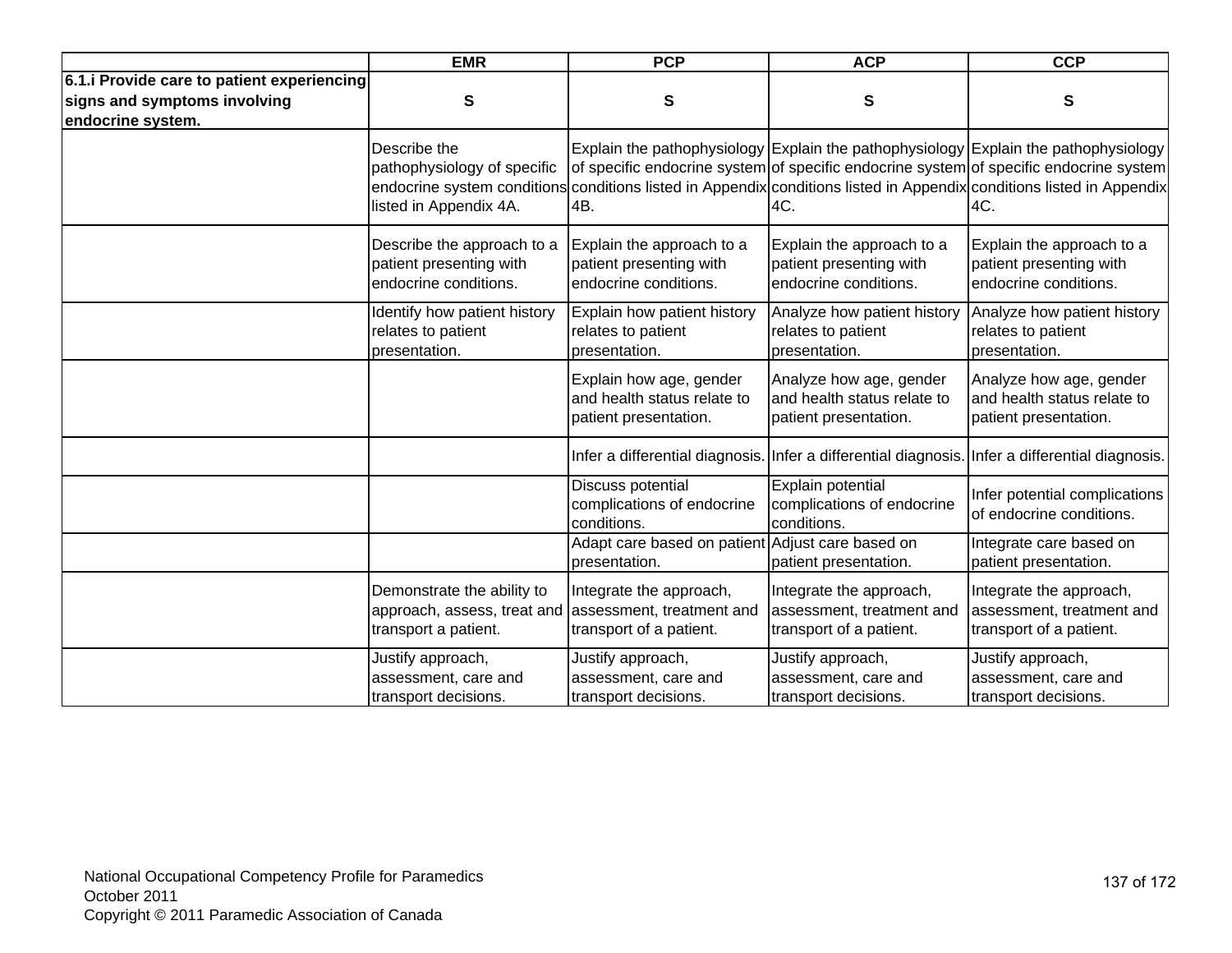|                                                                                                               | <b>EMR</b>                                                                                                       | <b>PCP</b>                                                                                       | <b>ACP</b>                                                                                       | <b>CCP</b>                                                                                                                                                           |
|---------------------------------------------------------------------------------------------------------------|------------------------------------------------------------------------------------------------------------------|--------------------------------------------------------------------------------------------------|--------------------------------------------------------------------------------------------------|----------------------------------------------------------------------------------------------------------------------------------------------------------------------|
| 6.1.j Provide care to patient experiencing<br>signs and symptoms involving the eyes,<br>ears, nose or throat. | S                                                                                                                | $\mathbf s$                                                                                      | S                                                                                                | S                                                                                                                                                                    |
|                                                                                                               | Describe the<br>pathophysiology of specific<br>ear, eye, nose and throat<br>conditions listed in Appendix<br>4A. | of specific ear, eye, nose<br>and throat conditions listed<br>in Appendix 4B.                    | of specific ear, eye, nose<br>and throat conditions listed<br>in Appendix 4C.                    | Explain the pathophysiology Explain the pathophysiology Explain the pathophysiology<br>of specific ear, eye, nose<br>and throat conditions listed<br>in Appendix 4C. |
|                                                                                                               | Describe the approach to a<br>patient presenting with ear,<br>eye, nose and throat<br>conditions.                | Explain the approach to a<br>patient presenting with ear,<br>eye, nose and throat<br>conditions. | Explain the approach to a<br>patient presenting with ear,<br>eye, nose and throat<br>conditions. | Explain the approach to a<br>patient presenting with ear,<br>eye, nose and throat<br>conditions.                                                                     |
|                                                                                                               | Identify how patient history<br>relates to patient<br>presentation.                                              | Explain how patient history<br>relates to patient<br>presentation.                               | Analyze how patient history<br>relates to patient<br>presentation.                               | Analyze how patient history<br>relates to patient<br>presentation.                                                                                                   |
|                                                                                                               |                                                                                                                  | Explain how age, gender<br>and health status relate to<br>patient presentation.                  | Analyze how age, gender<br>and health status relate to<br>patient presentation.                  | Analyze how age, gender<br>and health status relate to<br>patient presentation.                                                                                      |
|                                                                                                               |                                                                                                                  |                                                                                                  |                                                                                                  | Infer a differential diagnosis. Infer a differential diagnosis. Infer a differential diagnosis.                                                                      |
|                                                                                                               |                                                                                                                  | Discuss potential<br>complications of ear, eye,<br>nose and throat conditions.                   | Explain potential<br>complications of ear, eye,<br>nose and throat conditions.                   | Infer potential complications<br>of ear, eye, nose and throat<br>conditions.                                                                                         |
|                                                                                                               |                                                                                                                  | Adapt care based on patient Adjust care based on<br>presentation.                                | patient presentation.                                                                            | Integrate care based on<br>patient presentation.                                                                                                                     |
|                                                                                                               | Demonstrate the ability to<br>approach, assess, treat and<br>transport a patient.                                | Integrate the approach,<br>assessment, treatment and<br>transport of a patient.                  | Integrate the approach,<br>assessment, treatment and<br>transport of a patient.                  | Integrate the approach,<br>assessment, treatment and<br>transport of a patient.                                                                                      |
|                                                                                                               | Justify approach,<br>assessment, care and<br>transport decisions.                                                | Justify approach,<br>assessment, care and<br>transport decisions.                                | Justify approach,<br>assessment, care and<br>transport decisions.                                | Justify approach,<br>assessment, care and<br>transport decisions.                                                                                                    |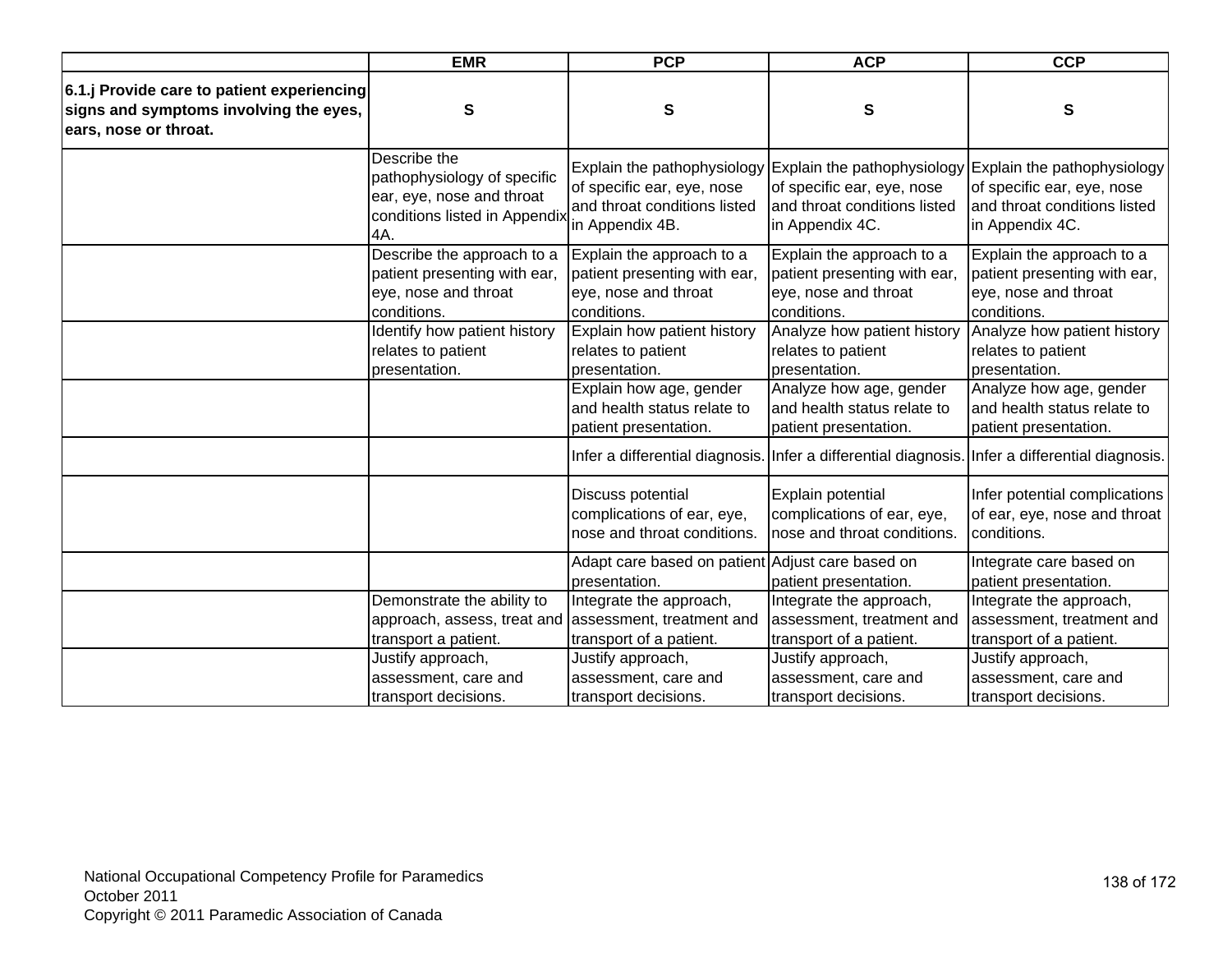|                                                                      | <b>EMR</b>                                                                                    | <b>PCP</b>                                                                                                                                 | <b>ACP</b>                                                                                                                                 | <b>CCP</b>                                                                                                                                 |
|----------------------------------------------------------------------|-----------------------------------------------------------------------------------------------|--------------------------------------------------------------------------------------------------------------------------------------------|--------------------------------------------------------------------------------------------------------------------------------------------|--------------------------------------------------------------------------------------------------------------------------------------------|
| 6.1.k Provide care to patient<br>experiencing toxicologic syndromes. | $\mathbf{s}$                                                                                  | ${\bf S}$                                                                                                                                  | P                                                                                                                                          | P                                                                                                                                          |
|                                                                      | List the signs and<br>symptoms of specific<br>poisons and overdoses<br>listed in Appendix 4A. | Describe the<br>pathophysiology and<br>presentations of the specific<br>poisons and overdoses<br>listed in Appendix 4B.                    | Explain the pathophysiology<br>and presentations of the<br>specific poisons and<br>overdoses listed in<br>Appendix 4C.                     | Explain the pathophysiology<br>and presentations of the<br>specific poisons and<br>overdoses listed in<br>Appendix 4C.                     |
|                                                                      | Describe the approach to a<br>patient presenting with a<br>toxicologic syndrome.              | Explain the approach to a<br>patient presenting with<br>medical or physical<br>disorders created from a<br>poisoning or overdose<br>event. | Explain the approach to a<br>patient presenting with<br>medical or physical<br>disorders created from a<br>poisoning or overdose<br>event. | Explain the approach to a<br>patient presenting with<br>medical or physical<br>disorders created from a<br>poisoning or overdose<br>event. |
|                                                                      | Identify how patient history<br>relates to patient<br>presentation.                           | Explain how patient history<br>relates to patient<br>presentation.                                                                         | Analyze how patient history<br>relates to patient<br>presentation.                                                                         | Analyze how patient history<br>relates to patient<br>presentation.                                                                         |
|                                                                      |                                                                                               | Explain how age, gender<br>and health status relate to<br>patient presentation.                                                            | Analyze how age, gender<br>and health status relate to<br>patient presentation.                                                            | Analyze how age, gender<br>and health status relate to<br>patient presentation.                                                            |
|                                                                      |                                                                                               |                                                                                                                                            |                                                                                                                                            | Infer a differential diagnosis. Infer a differential diagnosis. Infer a differential diagnosis.                                            |
|                                                                      |                                                                                               | Adapt care based on patient Adjust care based on<br>presentation.                                                                          | patient presentation.                                                                                                                      | Integrate care based on<br>patient presentation.                                                                                           |
|                                                                      | Demonstrate the ability to<br>approach, assess, treat and<br>transport a patient.             | Integrate the approach,<br>assessment, treatment and<br>transport of a patient.                                                            | Integrate the approach,<br>assessment, treatment and<br>transport of a patient.                                                            | Integrate the approach,<br>assessment, treatment and<br>transport of a patient.                                                            |
|                                                                      | Justify approach,<br>assessment, care and<br>transport decisions.                             | Justify approach,<br>assessment, care and<br>transport decisions.                                                                          | Justify approach,<br>assessment, care and<br>transport decisions.                                                                          | Justify approach,<br>assessment, care and<br>transport decisions.                                                                          |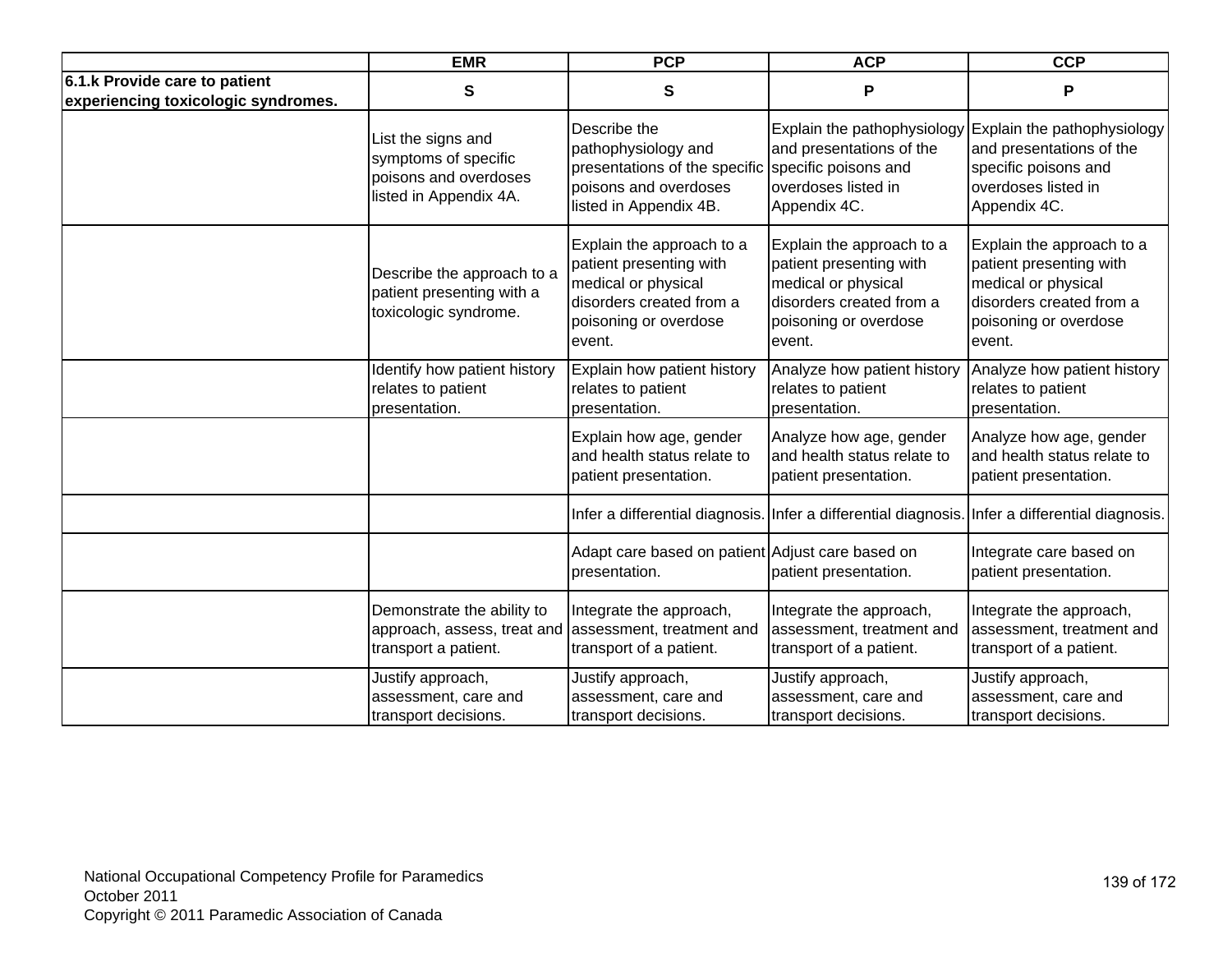|                                                                   | <b>EMR</b>                   | <b>PCP</b>                                                                      | <b>ACP</b>                                                                                      | <b>CCP</b>                                                                                      |
|-------------------------------------------------------------------|------------------------------|---------------------------------------------------------------------------------|-------------------------------------------------------------------------------------------------|-------------------------------------------------------------------------------------------------|
| 6.1.I Provide care to patient experiencing<br>non-urgent problem. | S                            | S                                                                               | S                                                                                               | S                                                                                               |
|                                                                   | Describe the approach to a   | Explain the approach to a                                                       | Explain the approach to a                                                                       | Explain the approach to a                                                                       |
|                                                                   | patient presenting with non- | patient presenting with non-                                                    | patient presenting with non-                                                                    | patient presenting with non-                                                                    |
|                                                                   | urgent problem.              | urgent problem.                                                                 | urgent problem.                                                                                 | urgent problem.                                                                                 |
|                                                                   | Distinguish between urgent   | Distinguish between urgent                                                      | Distinguish between urgent                                                                      | Distinguish between urgent                                                                      |
|                                                                   | and non-urgent problems.     | and non-urgent problems.                                                        | and non-urgent problems.                                                                        | and non-urgent problems.                                                                        |
|                                                                   | Identify how patient history | Explain how patient history                                                     | Analyze how patient history                                                                     | Analyze how patient history                                                                     |
|                                                                   | relates to patient           | relates to patient                                                              | relates to patient                                                                              | relates to patient                                                                              |
|                                                                   | presentation.                | presentation.                                                                   | presentation.                                                                                   | presentation.                                                                                   |
|                                                                   |                              | Explain how age, gender<br>and health status relate to<br>patient presentation. | Analyze how age, gender<br>and health status relate to<br>patient presentation.                 | Analyze how age, gender<br>and health status relate to<br>patient presentation.                 |
|                                                                   |                              |                                                                                 | Infer a differential diagnosis. Infer a differential diagnosis. Infer a differential diagnosis. |                                                                                                 |
|                                                                   |                              | Adapt care based on patient Adjust care based on<br>presentation.               | patient presentation.                                                                           | Integrate care based on<br>patient presentation.                                                |
|                                                                   | Demonstrate the ability to   | Integrate the approach,                                                         | Integrate the approach,                                                                         | Integrate the approach,                                                                         |
|                                                                   | approach, assess, treat and  | assessment, treatment and                                                       | assessment, treatment and                                                                       | assessment, treatment and                                                                       |
|                                                                   | refer a patient.             | referral of a patient.                                                          | referral of a patient.                                                                          | referral of a patient.                                                                          |
|                                                                   | Justify approach,            | Justify approach,                                                               | Justify approach,                                                                               | Justify approach,                                                                               |
|                                                                   | assessment, care and         | assessment, care and                                                            | assessment, care and                                                                            | assessment, care and                                                                            |
|                                                                   | transport decisions.         | referral decisions.                                                             | transport decisions.                                                                            | transport decisions.                                                                            |
| 6.1.m Provide care to a palliative patient.                       | S                            | S                                                                               | S                                                                                               | S                                                                                               |
|                                                                   | Describe the approach to a   | Explain the approach to a                                                       | Explain the approach to a                                                                       | Explain the approach to a                                                                       |
|                                                                   | palliative patient.          | palliative patient.                                                             | palliative patient.                                                                             | palliative patient.                                                                             |
|                                                                   | Identify disease processes   | Identify disease processes                                                      | Identify disease processes                                                                      | Identify disease processes                                                                      |
|                                                                   | that contribute to terminal  | that contribute to terminal                                                     | that contribute to terminal                                                                     | that contribute to terminal                                                                     |
|                                                                   | illness.                     | illness.                                                                        | illness.                                                                                        | illness.                                                                                        |
|                                                                   | Identify how patient history | Explain how patient history                                                     | Analyze how patient history                                                                     | Analyze how patient history                                                                     |
|                                                                   | relates to patient           | relates to patient                                                              | relates to patient                                                                              | relates to patient                                                                              |
|                                                                   | presentation.                | presentation.                                                                   | presentation.                                                                                   | presentation.                                                                                   |
|                                                                   |                              | Explain how age, gender<br>and health status relate to<br>patient presentation. | Analyze how age, gender<br>and health status relate to<br>patient presentation.                 | Analyze how age, gender<br>and health status relate to<br>patient presentation.                 |
|                                                                   |                              |                                                                                 |                                                                                                 | Infer a differential diagnosis. Infer a differential diagnosis. Infer a differential diagnosis. |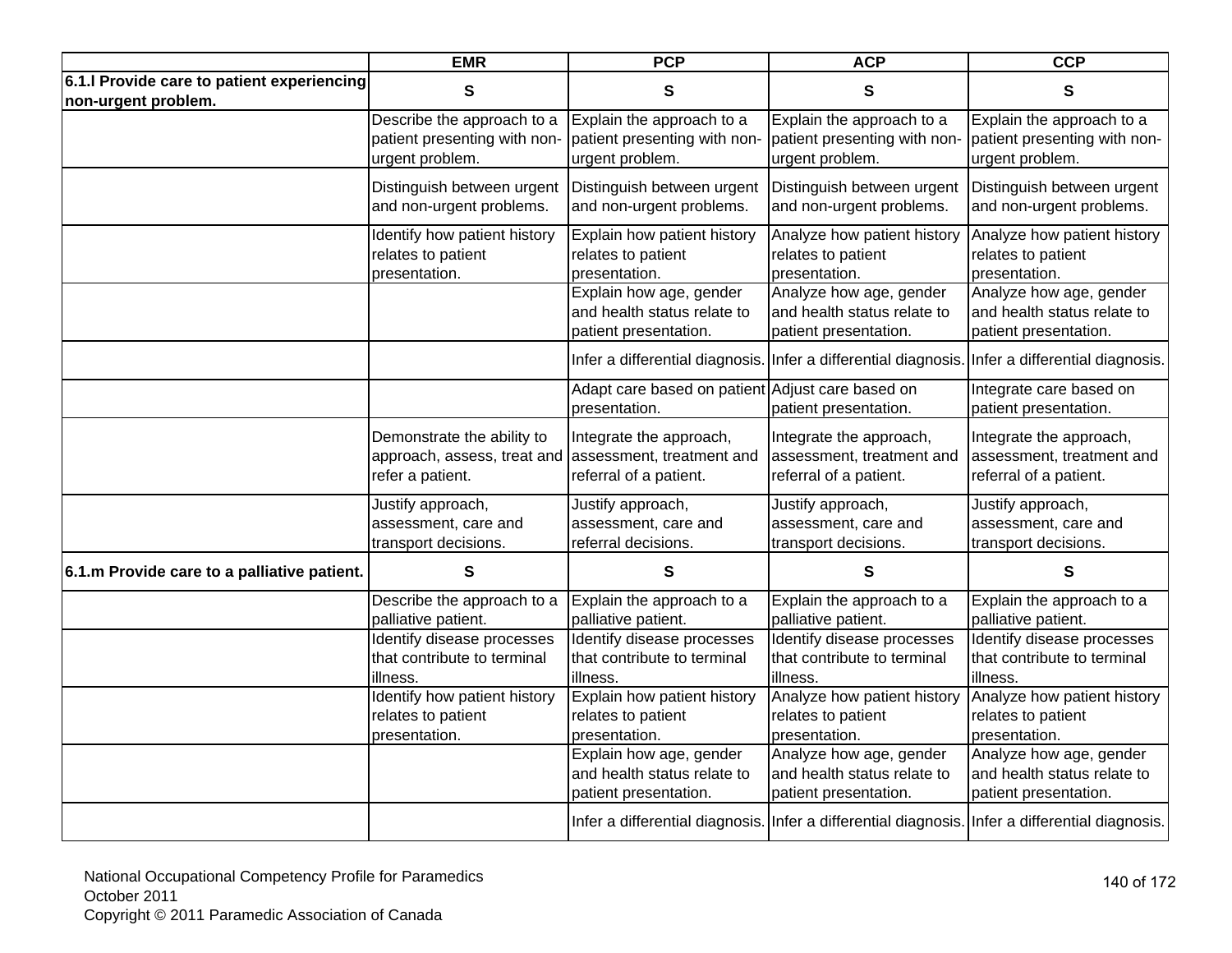|                                             | <b>EMR</b>                                            | <b>PCP</b>                                       | <b>ACP</b>                                                                                      | <b>CCP</b>                                                                                                              |
|---------------------------------------------|-------------------------------------------------------|--------------------------------------------------|-------------------------------------------------------------------------------------------------|-------------------------------------------------------------------------------------------------------------------------|
| 6.1.m Provide care to a palliative patient. | ${\bf S}$                                             | ${\bf S}$                                        | ${\bf S}$                                                                                       | S                                                                                                                       |
| <b>Continued</b>                            |                                                       |                                                  |                                                                                                 |                                                                                                                         |
|                                             |                                                       | Adapt care based on patient Adjust care based on |                                                                                                 | Integrate care based on                                                                                                 |
|                                             |                                                       | presentation.                                    | patient presentation.                                                                           | patient presentation.                                                                                                   |
|                                             | Demonstrate the ability to                            | Integrate the approach,                          | Integrate the approach,                                                                         | Integrate the approach,                                                                                                 |
|                                             | approach, assess, treat and assessment, treatment and |                                                  | assessment, treatment and                                                                       | assessment, treatment and                                                                                               |
|                                             | transport a patient.                                  | transport of a patient.                          | transport of a patient.                                                                         | transport of a patient.                                                                                                 |
|                                             | Justify approach,                                     | Justify approach,                                | Justify approach,                                                                               | Justify approach,                                                                                                       |
|                                             | assessment, care and                                  | assessment, care and                             | assessment, care and                                                                            | assessment, care and                                                                                                    |
|                                             | transport decisions.                                  | transport decisions.                             | transport decisions.                                                                            | transport decisions.                                                                                                    |
| 6.1.n Provide care to patient               |                                                       |                                                  |                                                                                                 |                                                                                                                         |
| experiencing signs and symptoms due         | $\mathbf{s}$                                          | ${\bf S}$                                        | ${\bf S}$                                                                                       | S                                                                                                                       |
| to exposure to adverse environments.        |                                                       |                                                  |                                                                                                 |                                                                                                                         |
|                                             |                                                       |                                                  |                                                                                                 |                                                                                                                         |
|                                             | Describe the approach to a                            | Explain the approach to a                        | Explain the approach to a                                                                       | Explain the approach to a                                                                                               |
|                                             |                                                       |                                                  |                                                                                                 | patient presenting with signs patient presenting with signs patient presenting with signs patient presenting with signs |
|                                             | and symptoms due to                                   | and symptoms due to                              | and symptoms due to                                                                             | and symptoms due to                                                                                                     |
|                                             | exposure to adverse                                   | exposure to adverse                              | exposure to adverse                                                                             | exposure to adverse                                                                                                     |
|                                             | environments.                                         | environments.                                    | environments.                                                                                   | environments.                                                                                                           |
|                                             | Identify conditions resulting                         | Discuss conditions resulting                     | Discuss conditions resulting                                                                    | Discuss conditions resulting                                                                                            |
|                                             | from exposure to adverse                              | from exposure to adverse                         | from exposure to adverse                                                                        | from exposure to adverse                                                                                                |
|                                             | environments.                                         | environments.                                    | environments.                                                                                   | environments.                                                                                                           |
|                                             | Identify how patient history                          | Explain how patient history                      | Analyze how patient history                                                                     | Analyze how patient history                                                                                             |
|                                             | relates to patient                                    | relates to patient                               | relates to patient                                                                              | relates to patient                                                                                                      |
|                                             | presentation.                                         | presentation.                                    | presentation.                                                                                   | presentation.                                                                                                           |
|                                             |                                                       | Explain how age, gender                          | Analyze how age, gender                                                                         | Analyze how age, gender                                                                                                 |
|                                             |                                                       | and health status relate to                      | and health status relate to                                                                     | and health status relate to                                                                                             |
|                                             |                                                       | patient presentation.                            | patient presentation.                                                                           | patient presentation.                                                                                                   |
|                                             |                                                       |                                                  | Infer a differential diagnosis. Infer a differential diagnosis. Infer a differential diagnosis. |                                                                                                                         |
|                                             |                                                       | Adapt care based on patient Adjust care based on |                                                                                                 | Integrate care based on                                                                                                 |
|                                             |                                                       | presentation.                                    | patient presentation.                                                                           | patient presentation.                                                                                                   |
|                                             | Demonstrate the ability to                            | Integrate the approach,                          | Integrate the approach,                                                                         | Integrate the approach,                                                                                                 |
|                                             | approach, assess, treat and                           | assessment, treatment and                        | assessment, treatment and                                                                       | assessment, treatment and                                                                                               |
|                                             | transport a patient.                                  | transport of a patient.                          | transport of a patient.                                                                         | transport of a patient.                                                                                                 |
|                                             | Justify approach,                                     | Justify approach,                                | Justify approach,                                                                               | Justify approach,                                                                                                       |
|                                             | assessment, care and                                  | assessment, care and                             | assessment, care and                                                                            | assessment, care and                                                                                                    |
|                                             | transport decisions.                                  | transport decisions.                             | transport decisions.                                                                            | transport decisions.                                                                                                    |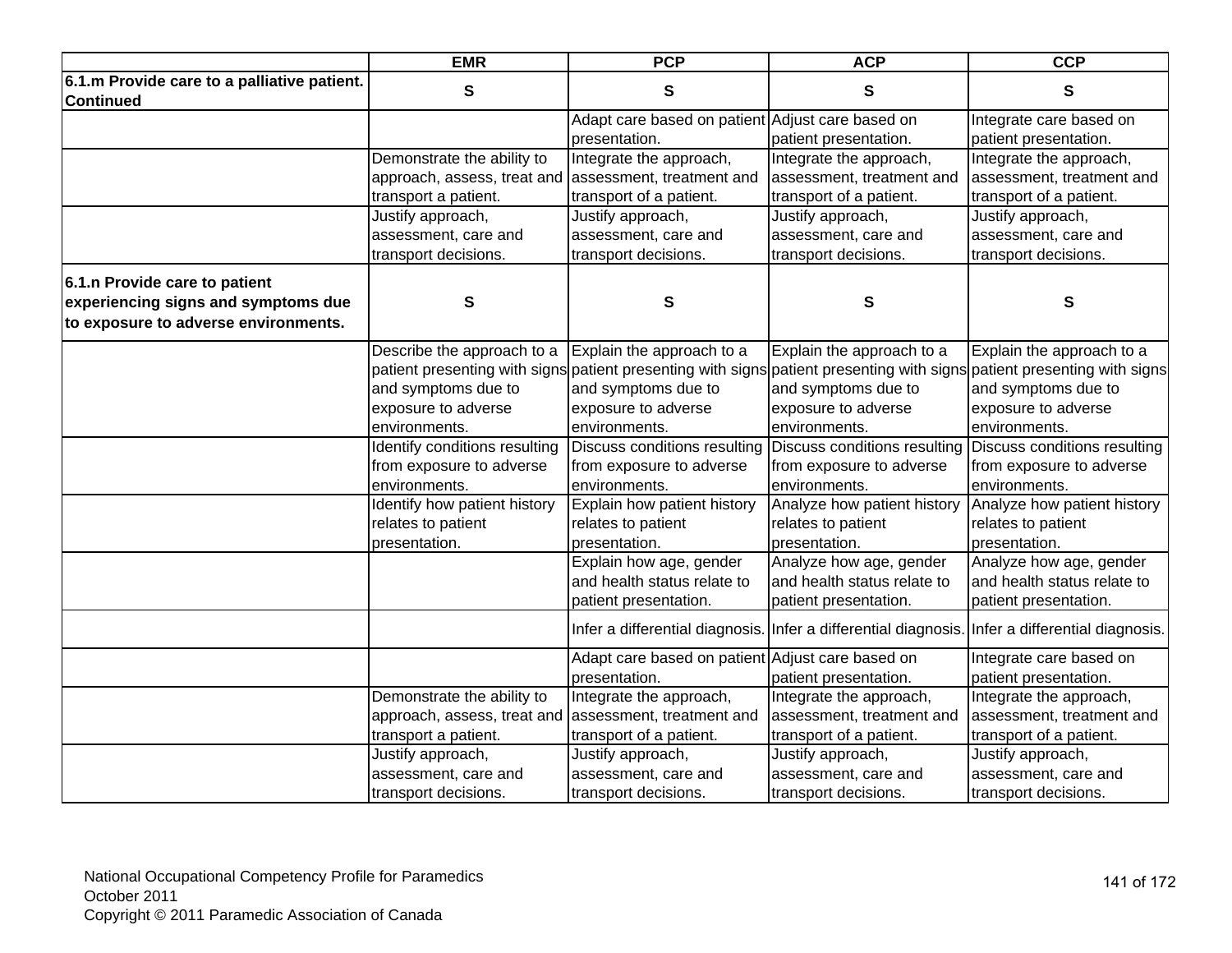|                                            | <b>EMR</b>                                                                        | <b>PCP</b>                                                                                                     | <b>ACP</b>                                                                      | <b>CCP</b>                                                                                      |
|--------------------------------------------|-----------------------------------------------------------------------------------|----------------------------------------------------------------------------------------------------------------|---------------------------------------------------------------------------------|-------------------------------------------------------------------------------------------------|
| 6.1. o Provide care to trauma patient.     | S                                                                                 | P                                                                                                              | P                                                                               | P                                                                                               |
|                                            | List trauma indices (scores)<br>for triage and transport<br>decisions.            | Discuss how trauma indices Explain how trauma indices<br>(scores) relate to triage and<br>transport decisions. | (scores) relate to triage and<br>transport decisions.                           | Explain how trauma indices<br>(scores) relate to triage and<br>transport decisions.             |
|                                            |                                                                                   | Explain how age, gender<br>and health status relate to<br>patient presentation.                                | Analyze how age, gender<br>and health status relate to<br>patient presentation. | Analyze how age, gender<br>and health status relate to<br>patient presentation.                 |
|                                            | Demonstrate the ability to<br>prioritize treatment and<br>transport decisions.    | Prioritize treatment and<br>transport decisions.                                                               | Prioritize treatment and<br>transport decisions.                                | Prioritize treatment and<br>transport decisions.                                                |
|                                            |                                                                                   | Adapt care based on patient Adjust care based on<br>presentation.                                              | patient presentation.                                                           | Integrate care based on<br>patient presentation.                                                |
|                                            | Justify approach,<br>assessment, care and<br>transport decisions.                 | Justify approach,<br>assessment, care and<br>transport decisions.                                              | Justify approach,<br>assessment, care and<br>transport decisions.               | Justify approach,<br>assessment, care and<br>transport decisions.                               |
| 6.1.p Provide care to psychiatric patient. | S                                                                                 | P                                                                                                              | P                                                                               | P                                                                                               |
|                                            | Describe the approach to a<br>patient presenting with<br>psychiatric crisis.      | Explain the approach to a<br>patient presenting with<br>psychiatric crisis.                                    | Explain the approach to a<br>patient presenting with<br>psychiatric crisis.     | Explain the approach to a<br>patient presenting with<br>psychiatric crisis.                     |
|                                            |                                                                                   | precipitate psychiatric crisis.                                                                                | precipitate psychiatric crisis. precipitate psychiatric crisis.                 | Discuss conditions that may Discuss conditions that may Discuss conditions that may             |
|                                            | Identify how patient history<br>relates to patient<br>presentation.               | Explain how patient history<br>relates to patient<br>presentation.                                             | Analyze how patient history<br>relates to patient<br>presentation.              | Analyze how patient history<br>relates to patient<br>presentation.                              |
|                                            |                                                                                   | Explain how age, gender<br>and health status relate to<br>patient presentation.                                | Analyze how age, gender<br>and health status relate to<br>patient presentation. | Analyze how age, gender<br>and health status relate to<br>patient presentation.                 |
|                                            |                                                                                   |                                                                                                                |                                                                                 | Infer a differential diagnosis. Infer a differential diagnosis. Infer a differential diagnosis. |
|                                            |                                                                                   | Adapt care based on patient Adjust care based on<br>presentation.                                              | patient presentation.                                                           | Integrate care based on<br>patient presentation.                                                |
|                                            | Demonstrate the ability to<br>approach, assess, treat and<br>transport a patient. | Integrate the approach,<br>assessment, treatment and<br>transport of a patient.                                | Integrate the approach,<br>assessment, treatment and<br>transport of a patient. | Integrate the approach,<br>assessment, treatment and<br>transport of a patient.                 |
|                                            | Justify approach,<br>assessment, care and<br>transport decisions.                 | Justify approach,<br>assessment, care and<br>transport decisions.                                              | Justify approach,<br>assessment, care and<br>transport decisions.               | Justify approach,<br>assessment, care and<br>transport decisions.                               |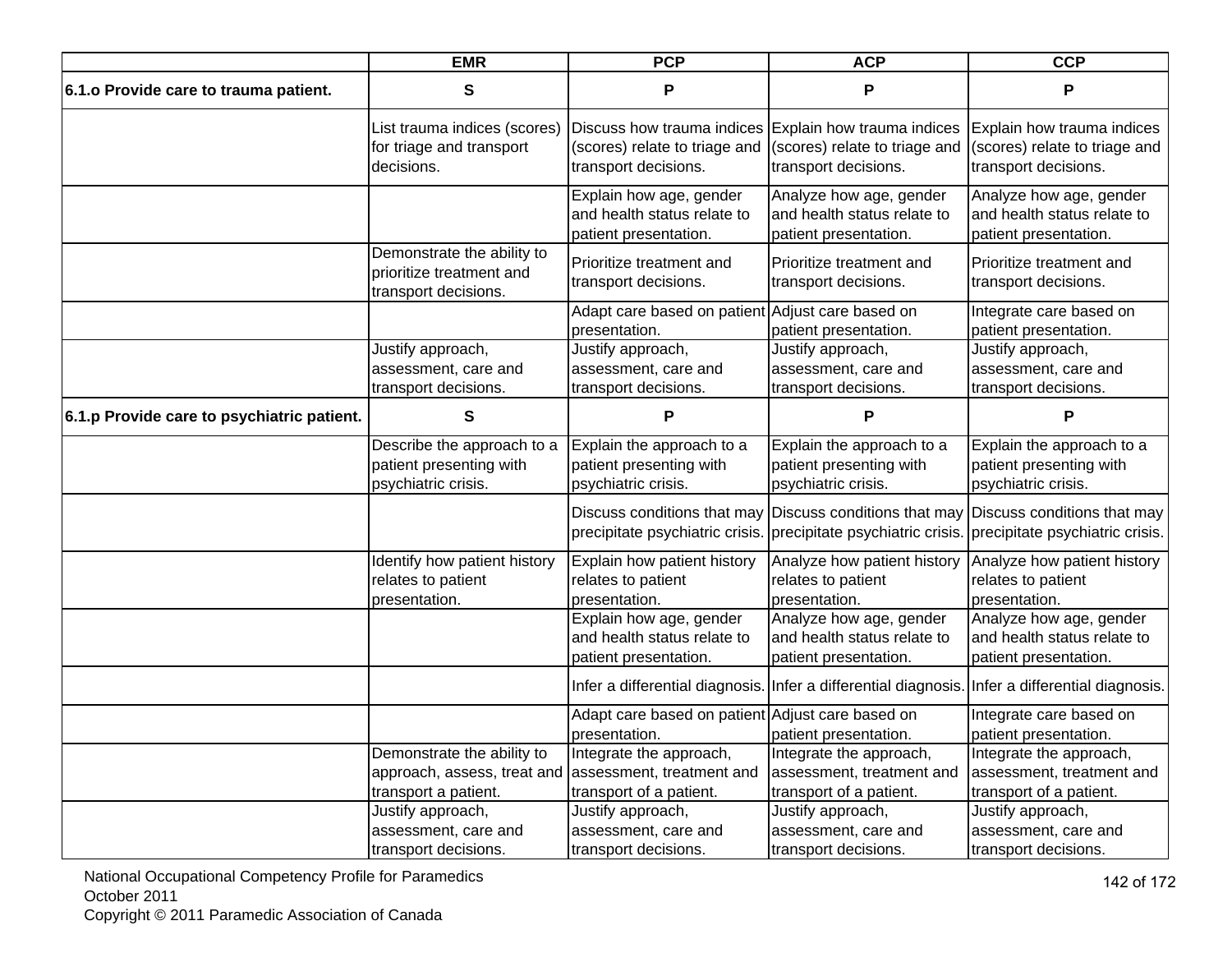|                                            | <b>EMR</b>                                                                                                  | <b>PCP</b>                                                              | <b>ACP</b>                                                                                                    | <b>CCP</b>                                                                                                    |
|--------------------------------------------|-------------------------------------------------------------------------------------------------------------|-------------------------------------------------------------------------|---------------------------------------------------------------------------------------------------------------|---------------------------------------------------------------------------------------------------------------|
| 6.1.q Provide care to obstetrical patient. | S                                                                                                           | S                                                                       | $\mathbf C$                                                                                                   | $\mathbf c$                                                                                                   |
|                                            | Describe the approach to an Explain the approach to an<br>obstetrical patient.                              | obstetrical patient.                                                    | Explain the approach to an<br>obstetrical patient.                                                            | Explain the approach to an<br>obstetrical patient.                                                            |
|                                            |                                                                                                             | Describe disease processes Discuss disease processes<br>and delivery.   | that interfere with the labour that interfere with the labour that interfere with the labour<br>and delivery. | Explain disease processes<br>and delivery.                                                                    |
|                                            | List complications of labour<br>and delivery.                                                               | Describe complications of<br>labour and delivery.                       | Discuss complications of<br>labour and delivery.                                                              | Explain complications of<br>labour and delivery.                                                              |
|                                            | Identify how patient history<br>relates to patient<br>presentation.                                         | Explain how patient history<br>relates to patient<br>presentation.      | Analyze how patient history<br>relates to patient<br>presentation.                                            | Analyze how patient history<br>relates to patient<br>presentation.                                            |
|                                            |                                                                                                             | Explain how age and health<br>status relate to patient<br>presentation. | Analyze how age and health Analyze how age and health<br>status relate to patient<br>presentation.            | status relate to patient<br>presentation.                                                                     |
|                                            | List indications that suggest Discuss indications that<br>the need to prepare for<br>imminent delivery.     | suggest the need to prepare<br>for imminent delivery.                   | Discuss indications that<br>for imminent delivery.                                                            | Discuss indications that<br>suggest the need to prepare suggest the need to prepare<br>for imminent delivery. |
|                                            |                                                                                                             | Adapt care based on fetal<br>and maternal presentation.                 | Adjust care based on fetal<br>and maternal presentation.                                                      | Integrate care based on<br>fetal and maternal<br>presentation.                                                |
|                                            | Demonstrate the ability to<br>manage an imminent<br>delivery.                                               | Demonstrate the ability to<br>manage an imminent<br>delivery.           | Adapt care to manage an<br>imminent delivery.                                                                 | Adapt care to manage an<br>imminent delivery.                                                                 |
|                                            | Demonstrate the ability to<br>approach, assess, treat and assessment, treatment and<br>transport a patient. | Integrate the approach,<br>transport of a patient.                      | Integrate the approach,<br>assessment, treatment and<br>transport of a patient.                               | Integrate the approach,<br>assessment, treatment and<br>transport of a patient.                               |
|                                            | Justify approach,<br>assessment, care and<br>transport decisions.                                           | Justify approach,<br>assessment, care and<br>transport decisions.       | Justify approach,<br>assessment, care and<br>transport decisions.                                             | Justify approach,<br>assessment, care and<br>transport decisions.                                             |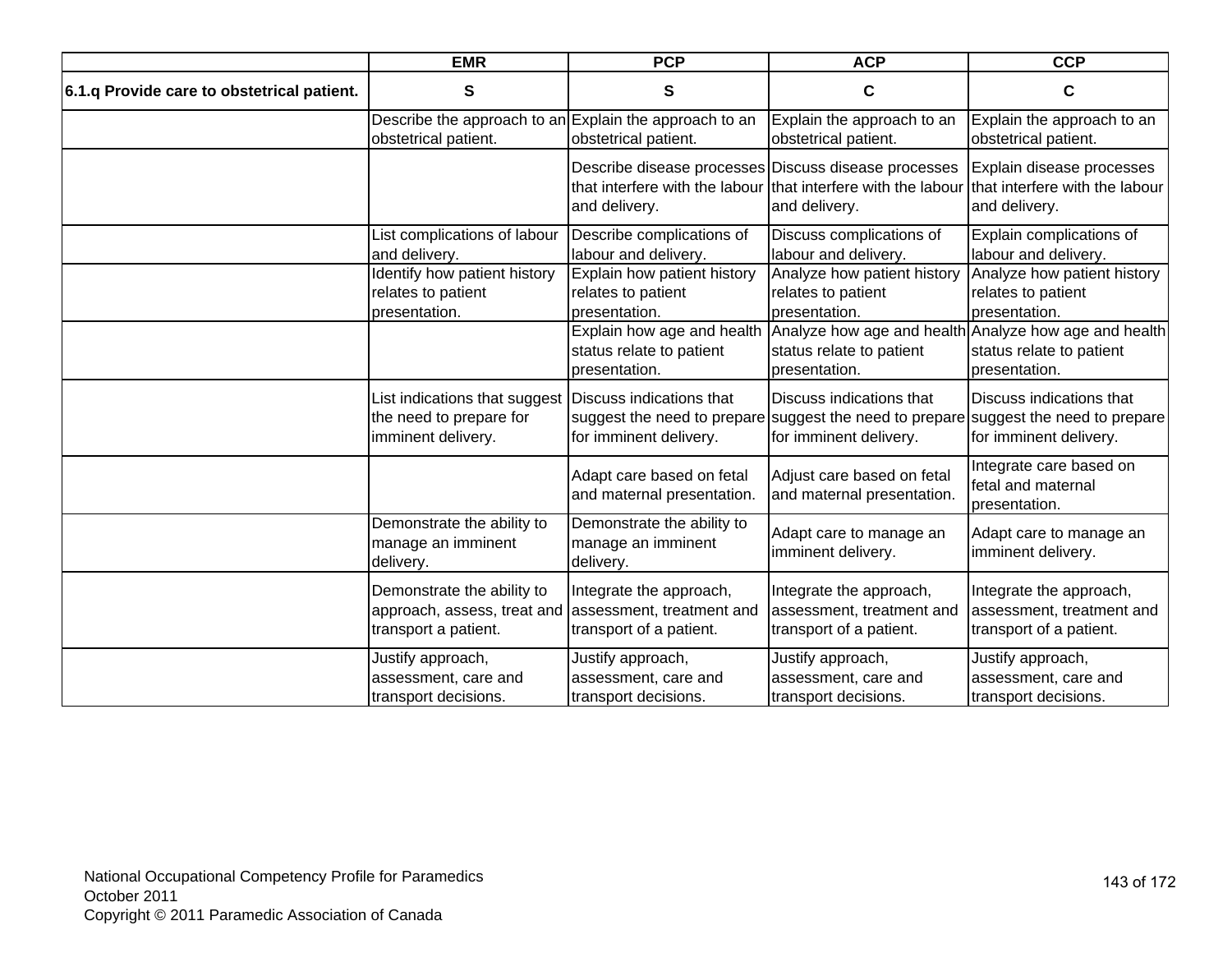|                                                                                        | <b>EMR</b>                                                                                                  | <b>PCP</b>                                                                                              | <b>ACP</b>                                                                      | <b>CCP</b>                                                                      |
|----------------------------------------------------------------------------------------|-------------------------------------------------------------------------------------------------------------|---------------------------------------------------------------------------------------------------------|---------------------------------------------------------------------------------|---------------------------------------------------------------------------------|
| <b>GENERAL COMPETENCY 6.2 Provide care to meet the needs of unique patient groups.</b> |                                                                                                             |                                                                                                         |                                                                                 |                                                                                 |
| <b>SPECIFIC COMPETENCY</b>                                                             |                                                                                                             |                                                                                                         | <b>SUB COMPETENCIES</b>                                                         |                                                                                 |
| 6.2a Provide care for neonatal patient.                                                | S                                                                                                           | S                                                                                                       | C                                                                               | $\mathbf c$                                                                     |
|                                                                                        |                                                                                                             | Describe disease processes Discuss disease processes<br>that interfere with neonatal<br>life functions. | that interfere with neonatal<br>life functions.                                 | Explain disease processes<br>that interfere with neonatal<br>life functions.    |
|                                                                                        |                                                                                                             | Describe relationship<br>between gestational age,<br>presentation and care.                             | Discuss relationship<br>between gestational age,<br>presentation and care.      | Explain relationship<br>between gestational age,<br>presentation and care.      |
|                                                                                        |                                                                                                             |                                                                                                         |                                                                                 | Infer a differential diagnosis.                                                 |
|                                                                                        |                                                                                                             | Adapt care based on patient Adjust care based on<br>presentation.                                       | patient presentation.                                                           | Integrate care based on<br>patient presentation.                                |
|                                                                                        | List potential complications<br>with neonatal patients.                                                     | Describe potential<br>complications with neonatal<br>patients.                                          | Discuss potential<br>complications with neonatal<br>patients.                   | Explain potential<br>complications with neonatal<br>patients.                   |
|                                                                                        | Demonstrate the ability to<br>approach, assess, treat and assessment, treatment and<br>transport a patient. | Integrate the approach,<br>transport of a patient.                                                      | Integrate the approach,<br>assessment, treatment and<br>transport of a patient. | Integrate the approach,<br>assessment, treatment and<br>transport of a patient. |
|                                                                                        | Justify approach,<br>assessment, care and<br>transport decisions.                                           | Justify approach,<br>assessment, care and<br>transport decisions.                                       | Justify approach,<br>assessment, care and<br>transport decisions.               | Justify approach,<br>assessment, care and<br>transport decisions.               |
| 6.2b Provide care for pediatric patient.                                               | A                                                                                                           | C                                                                                                       | C                                                                               | С                                                                               |
|                                                                                        | Identify possible abuse or<br>neglect.                                                                      | Identify possible abuse or<br>neglect.                                                                  | Identify possible abuse or<br>neglect.                                          | Identify possible abuse or<br>neglect.                                          |
|                                                                                        |                                                                                                             | Integrate variations to<br>approach, treatment and<br>transport.                                        | Integrate variations to<br>approach, treatment and<br>transport.                | Integrate variations to<br>approach, treatment and<br>transport.                |
|                                                                                        | Justify variations in<br>approach, treatment and<br>transport decisions.                                    | Justify variations in<br>approach, treatment and<br>transport decisions.                                | Justify variations in<br>approach, treatment and<br>transport decisions.        | Justify variations in<br>approach, treatment and<br>transport decisions.        |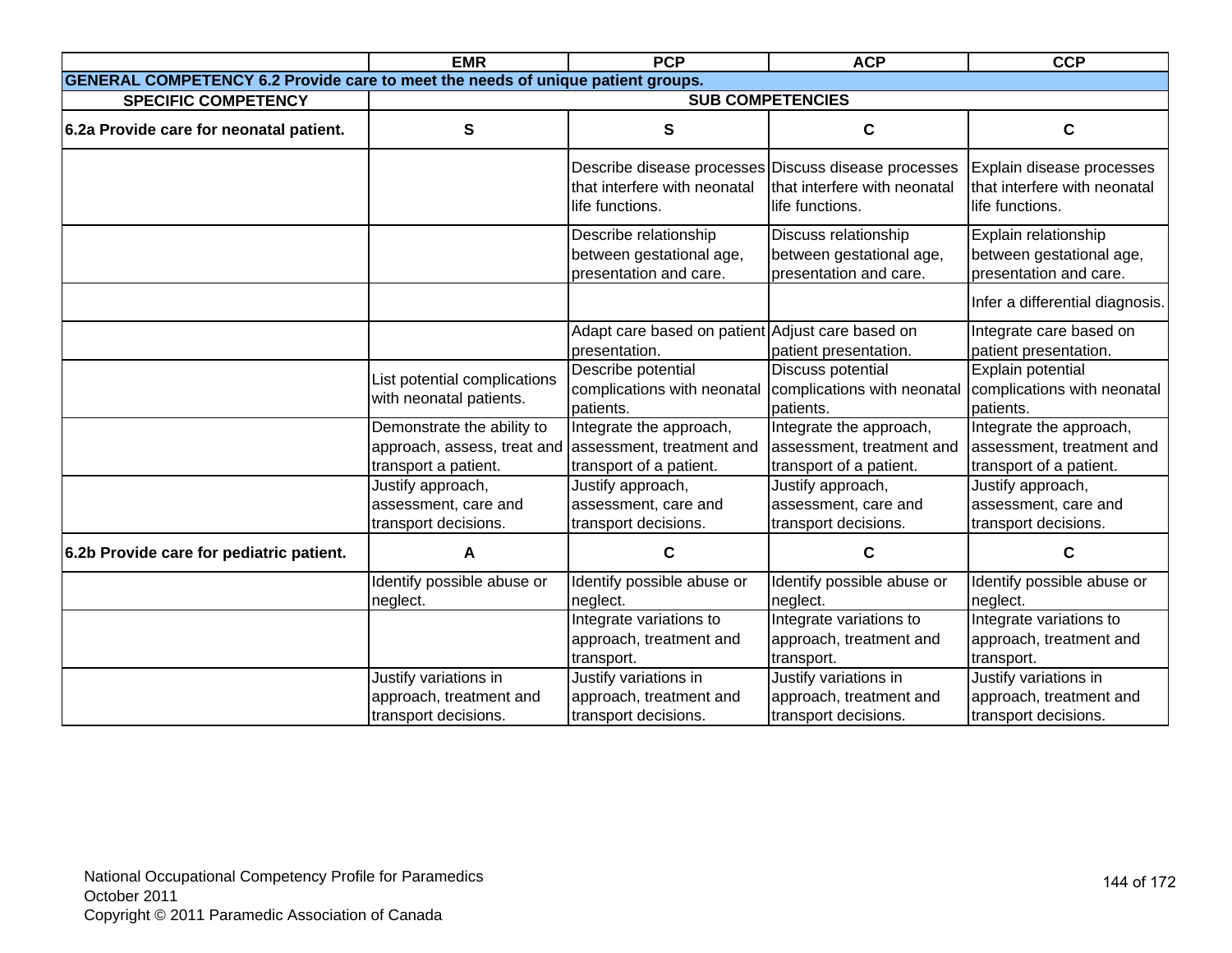| <b>PCP</b><br><b>EMR</b>                                   |                                                                                                             | <b>ACP</b>                                                                        | <b>CCP</b>                                                                        |                                                                                   |
|------------------------------------------------------------|-------------------------------------------------------------------------------------------------------------|-----------------------------------------------------------------------------------|-----------------------------------------------------------------------------------|-----------------------------------------------------------------------------------|
| 6.2c Provide care for geriatric patient.                   | $\mathbf{A}$                                                                                                | $\mathbf c$                                                                       | $\mathbf c$                                                                       | $\mathbf c$                                                                       |
|                                                            | Identify possible abuse or                                                                                  | Identify possible abuse or                                                        | Identify possible abuse or                                                        | Identify possible abuse or                                                        |
|                                                            | neglect.                                                                                                    | neglect.                                                                          | neglect.                                                                          | neglect.                                                                          |
|                                                            | Describe variations to the                                                                                  | Integrate variations to the                                                       | Integrate variations to the                                                       | Integrate variations to the                                                       |
|                                                            | approach, treatment and                                                                                     | approach, treatment and                                                           | approach, treatment and                                                           | approach, treatment and                                                           |
|                                                            | transport methods.                                                                                          | transport methods.                                                                | transport methods.                                                                | transport methods.                                                                |
|                                                            | Justify variations in                                                                                       | Justify variations in                                                             | Justify variations in                                                             | Justify variations in                                                             |
|                                                            | approach, treatment and                                                                                     | approach, treatment and                                                           | approach, treatment and                                                           | approach, treatment and                                                           |
|                                                            | transport decisions.                                                                                        | transport decisions.                                                              | transport decisions.                                                              | transport decisions.                                                              |
| 6.2d Provide care for the physically-<br>impaired patient. | A                                                                                                           | S                                                                                 | S                                                                                 | S                                                                                 |
|                                                            | Define "physically impaired<br>patient".                                                                    | Define "physically impaired<br>patient".                                          | Define "physically impaired<br>patient".                                          | Define "physically impaired<br>patient".                                          |
|                                                            |                                                                                                             | Modify assessment                                                                 | Modify assessment                                                                 | Modify assessment                                                                 |
|                                                            |                                                                                                             | approach.                                                                         | approach.                                                                         | approach.                                                                         |
|                                                            | List common medical                                                                                         | Identify common medical                                                           | Discuss common medical                                                            | Explain common medical                                                            |
|                                                            | emergencies associated                                                                                      | emergencies associated                                                            | emergencies associated                                                            | emergencies associated                                                            |
|                                                            | with physically-impaired                                                                                    | with physically-impaired                                                          | with physically-impaired                                                          | with physically-impaired                                                          |
|                                                            | patients.                                                                                                   | patients.                                                                         | patients.                                                                         | patients.                                                                         |
|                                                            | List common trauma                                                                                          | Identify common trauma                                                            | Discuss common trauma                                                             | Discuss common trauma                                                             |
|                                                            | emergencies associated                                                                                      | emergencies associated                                                            | emergencies associated                                                            | emergencies associated                                                            |
|                                                            | with physically-impaired                                                                                    | with physically-impaired                                                          | with physically-impaired                                                          | with physically-impaired                                                          |
|                                                            | patients.                                                                                                   | patients.                                                                         | patients.                                                                         | patients.                                                                         |
|                                                            | Identify possible abuse or                                                                                  | Identify possible abuse or                                                        | Identify possible abuse or                                                        | Identify possible abuse or                                                        |
|                                                            | neglect of the physically-                                                                                  | neglect of the physically-                                                        | neglect of the physically-                                                        | neglect of the physically-                                                        |
|                                                            | impaired patient.                                                                                           | impaired patient.                                                                 | impaired patient.                                                                 | impaired patient.                                                                 |
|                                                            | List appropriate assessment                                                                                 | Demonstrate appropriate                                                           | Perform appropriate                                                               | Perform appropriate                                                               |
|                                                            | techniques for the physically                                                                               | assessment techniques for                                                         | assessment techniques for                                                         | assessment techniques for                                                         |
|                                                            | impaired patient.                                                                                           | the physically-impaired                                                           | the physically-impaired                                                           | the physically-impaired                                                           |
|                                                            |                                                                                                             | patient.                                                                          | patient.                                                                          | patient.                                                                          |
|                                                            | List the approach, treatment<br>and transport methods<br>appropriate to the physically<br>impaired patient. | Integrate the approach,<br>assessment, treatment and<br>transport of the patient. | Integrate the approach,<br>assessment, treatment and<br>transport of the patient. | Integrate the approach,<br>assessment, treatment and<br>transport of the patient. |
|                                                            | Justify approach,<br>assessment, care and<br>transport decisions.                                           | Justify approach,<br>assessment, care and<br>transport decisions.                 | Justify approach,<br>assessment, care and<br>transport decisions.                 | Justify approach,<br>assessment, care and<br>transport decisions.                 |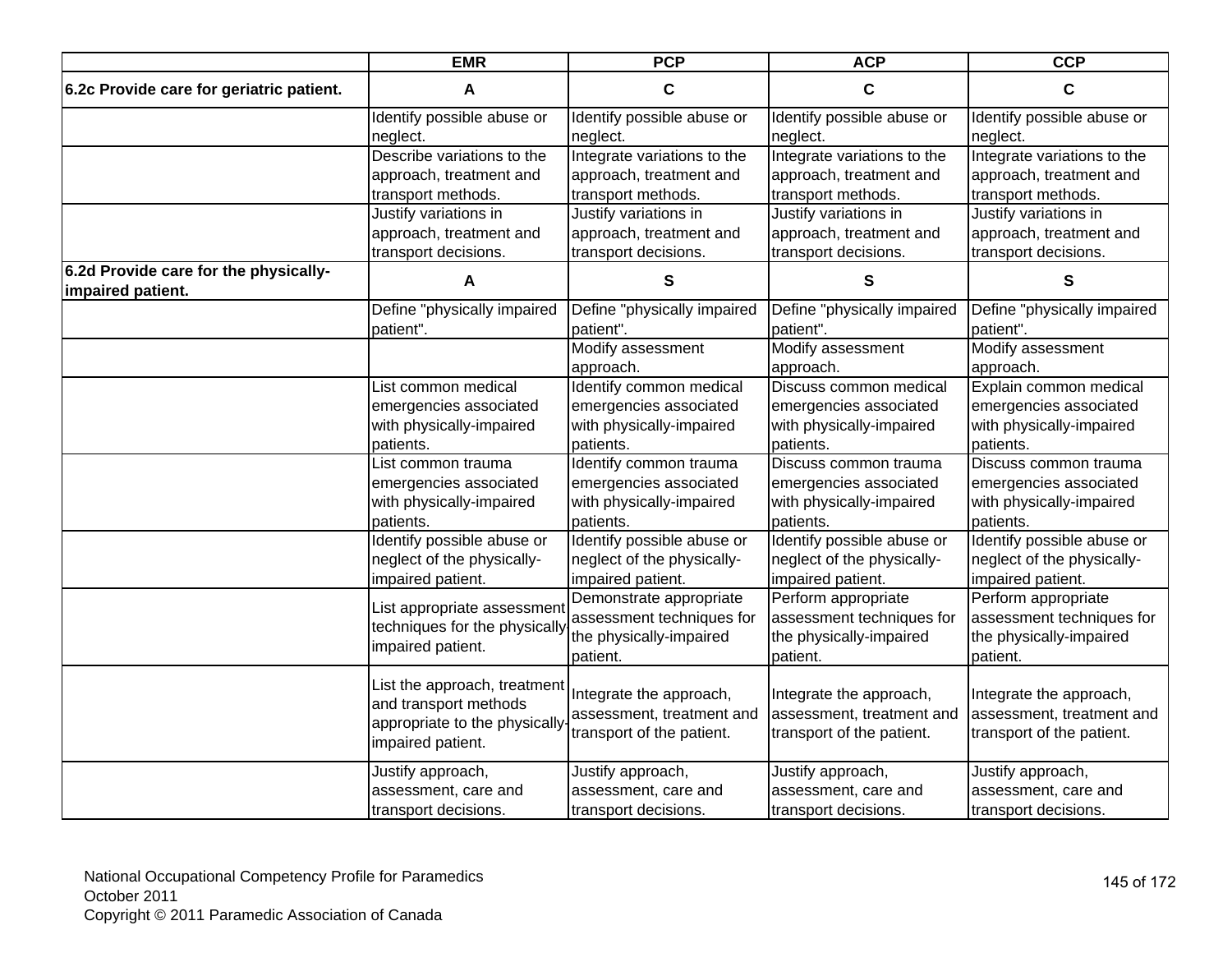| <b>EMR</b><br><b>PCP</b>                                 |                                                                                                            | <b>ACP</b>                                                                                | <b>CCP</b>                                                                            |                                                                                       |
|----------------------------------------------------------|------------------------------------------------------------------------------------------------------------|-------------------------------------------------------------------------------------------|---------------------------------------------------------------------------------------|---------------------------------------------------------------------------------------|
| 6.2e Provide care for the mentally-<br>impaired patient. | A                                                                                                          | $\mathbf{s}$                                                                              | S                                                                                     | $\mathbf{s}$                                                                          |
|                                                          | Define "mentally-impaired                                                                                  | Define "mentally-impaired                                                                 | Define "mentally-impaired                                                             | Define "mentally-impaired                                                             |
|                                                          | patient".                                                                                                  | patient".                                                                                 | patient".                                                                             | patient".                                                                             |
|                                                          |                                                                                                            | Modify assessment<br>approach.                                                            | Modify assessment<br>approach.                                                        | Modify assessment<br>approach.                                                        |
|                                                          | List common medical                                                                                        | Identify common medical                                                                   | Discuss common medical                                                                | Explain common medical                                                                |
|                                                          | emergencies associated                                                                                     | emergencies associated                                                                    | emergencies associated                                                                | emergencies associated                                                                |
|                                                          | with mentally-impaired                                                                                     | with mentally-impaired                                                                    | with mentally-impaired                                                                | with mentally-impaired                                                                |
|                                                          | patients.                                                                                                  | patients.                                                                                 | patients.                                                                             | patients.                                                                             |
|                                                          | List common trauma                                                                                         | Identify common trauma                                                                    | Discuss common trauma                                                                 | Discuss common trauma                                                                 |
|                                                          | emergencies associated                                                                                     | emergencies associated                                                                    | emergencies associated                                                                | emergencies associated                                                                |
|                                                          | with mentally-impaired                                                                                     | with mentally-impaired                                                                    | with mentally-impaired                                                                | with mentally-impaired                                                                |
|                                                          | patients.                                                                                                  | patients.                                                                                 | patients.                                                                             | patients.                                                                             |
|                                                          | Identify possible abuse or<br>neglect of the mentally-<br>impaired patient.                                | Identify possible abuse or<br>neglect of the mentally-<br>impaired patient.               | Identify possible abuse or<br>neglect of the mentally-<br>impaired patient.           | Identify possible abuse or<br>neglect of the mentally-<br>impaired patient.           |
|                                                          | List appropriate assessment<br>techniques for the mentally-<br>impaired patient.                           | Demonstrate appropriate<br>assessment techniques for<br>the mentally-impaired<br>patient. | Perform appropriate<br>assessment techniques for<br>the mentally-impaired<br>patient. | Perform appropriate<br>assessment techniques for<br>the mentally-impaired<br>patient. |
|                                                          | List the approach, treatment<br>and transport methods<br>appropriate to the mentally-<br>impaired patient. | Integrate the approach,<br>assessment, treatment and<br>transport of the patient.         | Integrate the approach,<br>assessment, treatment and<br>transport of the patient.     | Integrate the approach,<br>assessment, treatment and<br>transport of the patient.     |
|                                                          | Justify approach,                                                                                          | Justify approach,                                                                         | Justify approach,                                                                     | Justify approach,                                                                     |
|                                                          | assessment, care and                                                                                       | assessment, care and                                                                      | assessment, care and                                                                  | assessment, care and                                                                  |
|                                                          | transport decisions.                                                                                       | transport decisions.                                                                      | transport decisions.                                                                  | transport decisions.                                                                  |
| 6.2f Provide care to bariatric patient.                  | A                                                                                                          | A                                                                                         | A                                                                                     | A                                                                                     |
|                                                          | Identify possible abuse or                                                                                 | Identify possible abuse or                                                                | Identify possible abuse or                                                            | Identify possible abuse or                                                            |
|                                                          | neglect.                                                                                                   | neglect.                                                                                  | neglect.                                                                              | neglect.                                                                              |
|                                                          | Describe variations in                                                                                     | Explain variations in                                                                     | Explain variations in                                                                 | Explain variations in                                                                 |
|                                                          | approach, treatment and                                                                                    | approach, treatment and                                                                   | approach, treatment and                                                               | approach, treatment and                                                               |
|                                                          | transport methods.                                                                                         | transport methods.                                                                        | transport methods.                                                                    | transport methods.                                                                    |
|                                                          | Justify approach, treatment                                                                                | Justify approach, treatment                                                               | Justify approach, treatment                                                           | Justify approach, treatment                                                           |
|                                                          | and transport decisions.                                                                                   | and transport decisions.                                                                  | and transport decisions.                                                              | and transport decisions.                                                              |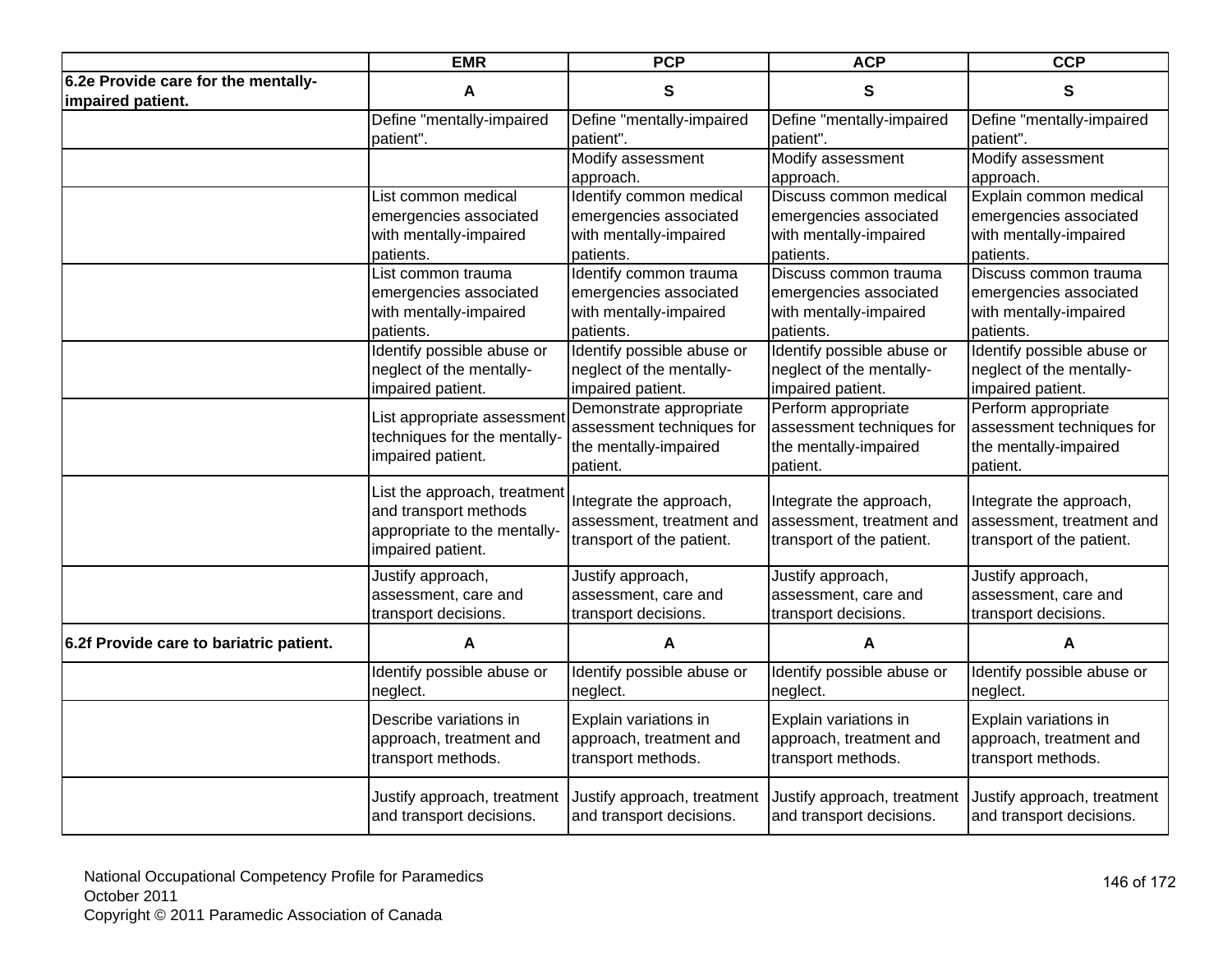|                                     | <b>EMR</b>                                                                  | <b>PCP</b>                                                                    | <b>ACP</b>                                                             | <b>CCP</b>                                                             |  |  |
|-------------------------------------|-----------------------------------------------------------------------------|-------------------------------------------------------------------------------|------------------------------------------------------------------------|------------------------------------------------------------------------|--|--|
|                                     | <b>GENERAL COMPETENCY 6.3 Conduct ongoing assessments and provide care.</b> |                                                                               |                                                                        |                                                                        |  |  |
| <b>SPECIFIC COMPETENCY</b>          |                                                                             |                                                                               | <b>SUB COMPETENCIES</b>                                                |                                                                        |  |  |
| 6.3.a Conduct ongoing assessments   |                                                                             |                                                                               |                                                                        |                                                                        |  |  |
| based on patient presentation and   | S                                                                           | P                                                                             | P                                                                      | P                                                                      |  |  |
| interpret findings.                 |                                                                             |                                                                               |                                                                        |                                                                        |  |  |
|                                     | Demonstrate ongoing<br>assessments based on<br>patient presentation.        | Adapt ongoing assessments Adjust ongoing<br>based on patient<br>presentation. | assessments based on<br>patient presentation.                          | Integrate ongoing<br>assessments based on<br>patient presentation.     |  |  |
|                                     | Evaluate results of ongoing<br>assessments.                                 | Evaluate results of ongoing<br>assessments.                                   | Evaluate results of ongoing<br>assessments.                            | Evaluate results of ongoing<br>assessments.                            |  |  |
|                                     | Integrate assessment and<br>patient care procedures.                        | Integrate assessment and<br>patient care procedures.                          | Integrate assessment and<br>patient care procedures.                   | Integrate assessment and<br>patient care procedures.                   |  |  |
|                                     | Justify ongoing assessment<br>decisions.                                    | decisions.                                                                    | Justify ongoing assessment Justify ongoing assessment<br>decisions.    | Justify ongoing assessment<br>decisions.                               |  |  |
| 6.3.b Re-direct priorities based on | S                                                                           | P                                                                             | P                                                                      | P                                                                      |  |  |
| assessment findings.                |                                                                             |                                                                               |                                                                        |                                                                        |  |  |
|                                     | Demonstrate management<br>priorities.                                       | Adapt management<br>priorities.                                               | Adjust management<br>priorities.                                       | Integrate management<br>priorities.                                    |  |  |
|                                     | Communicate changes to<br>patient, family, or primary<br>caregiver(s).      | Communicate changes to<br>patient, family, or primary<br>caregiver(s).        | Communicate changes to<br>patient, family, or primary<br>caregiver(s). | Communicate changes to<br>patient, family, or primary<br>caregiver(s). |  |  |
|                                     | Justify approach,<br>assessment, care and<br>transport decisions.           | Justify approach,<br>assessment, care and<br>transport decisions.             | Justify approach,<br>assessment, care and<br>transport decisions.      | Justify approach,<br>assessment, care and<br>transport decisions.      |  |  |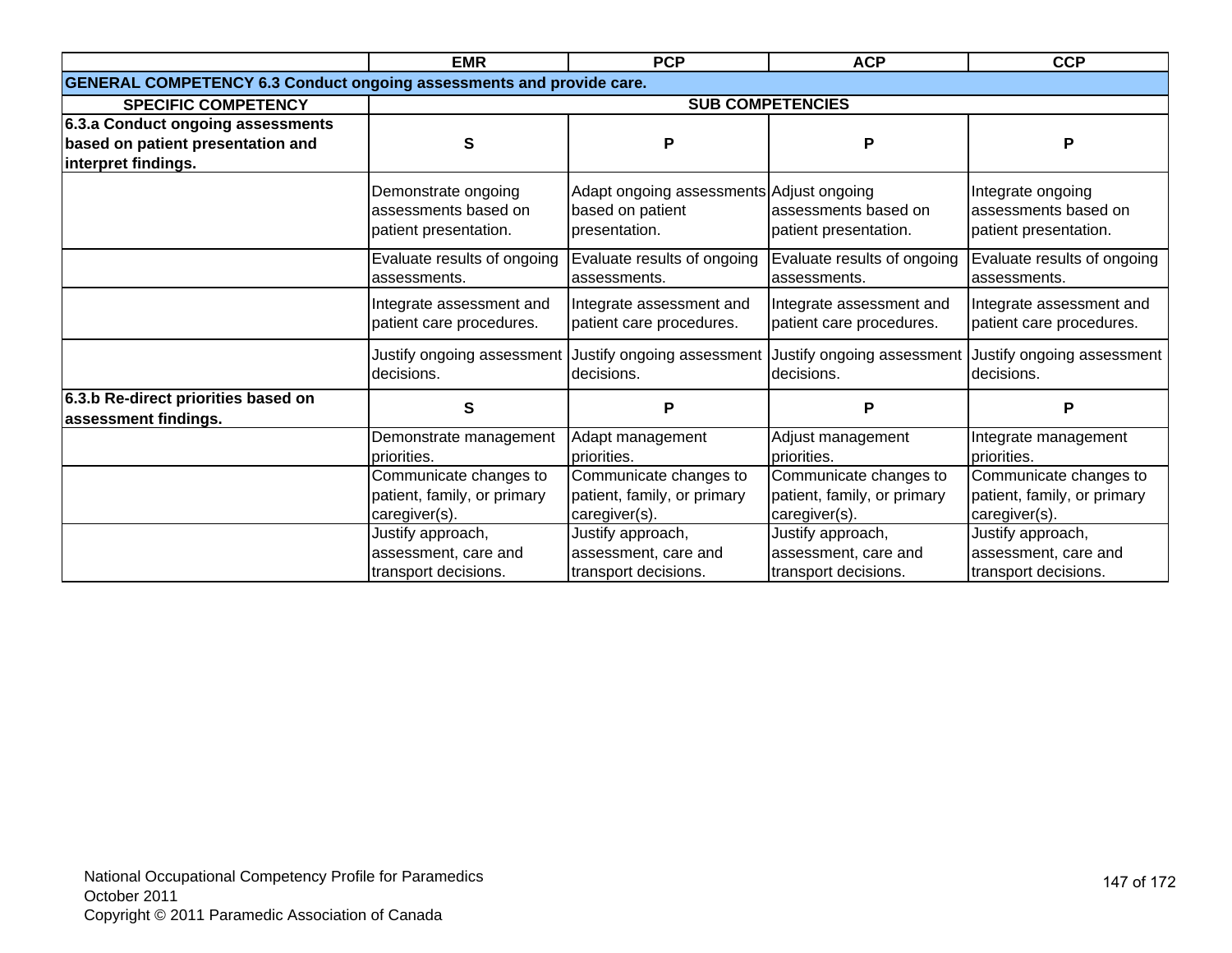|                                                                            | <b>EMR</b><br><b>PCP</b>                                                  |                                                                           | <b>ACP</b>                                                                | <b>CCP</b>                                                               |
|----------------------------------------------------------------------------|---------------------------------------------------------------------------|---------------------------------------------------------------------------|---------------------------------------------------------------------------|--------------------------------------------------------------------------|
| <b>GENERAL COMPETENCY 7.1 Prepare ambulance for service.</b>               |                                                                           |                                                                           |                                                                           |                                                                          |
| <b>SPECIFIC COMPETENCY</b>                                                 |                                                                           |                                                                           | <b>SUB COMPETENCIES</b>                                                   |                                                                          |
| 7.1a Conduct vehicle maintenance and<br>safety check.                      | $\mathbf{s}$                                                              | P                                                                         | P                                                                         | P                                                                        |
|                                                                            | Identify components of a<br>maintenance check.                            | Identify components of a<br>maintenance check.                            | Identify components of a<br>maintenance check.                            | Identify components of a<br>maintenance check.                           |
|                                                                            | Identify components of a<br>safety check.                                 | Identify components of a<br>safety check.                                 | Identify components of a<br>safety check.                                 | Identify components of a<br>safety check.                                |
|                                                                            | Demonstrate a maintenance<br>check.                                       | Perform a maintenance<br>check.                                           | Perform a maintenance<br>check.                                           | Perform a maintenance<br>check.                                          |
|                                                                            | Demonstrate a safety check. Perform a safety check.                       |                                                                           | Perform a safety check.                                                   | Perform a safety check.                                                  |
| 7.1.b Recognize conditions requiring<br>removal of vehicle from service.   | A                                                                         | A                                                                         | A                                                                         | А                                                                        |
|                                                                            | List the conditions that<br>require removal of a vehicle<br>from service. | List the conditions that<br>require removal of a vehicle<br>from service. | List the conditions that<br>require removal of a vehicle<br>from service. | ist the conditions that<br>require removal of a vehicle<br>from service. |
| 7.1.c Utilize all vehicle equipment &<br>vehicle devices within ambulance. | A                                                                         | S                                                                         | S                                                                         | S                                                                        |
|                                                                            | Describe the purpose of all<br>vehicle equipment.                         | Explain the purpose of all<br>vehicle equipment.                          | Explain the purpose of all<br>vehicle equipment.                          | Explain the purpose of all<br>vehicle equipment.                         |
|                                                                            | Describe the purpose of all<br>vehicle devices.                           | Explain the purpose of all<br>vehicle devices.                            | Explain the purpose of all<br>vehicle devices.                            | Explain the purpose of all<br>vehicle devices.                           |
|                                                                            |                                                                           | Operate vehicle equipment<br>correctly.                                   | Operate vehicle equipment<br>correctly.                                   | Operate vehicle equipment<br>correctly.                                  |
|                                                                            |                                                                           | Operate all vehicle devices<br>correctly.                                 | Operate all vehicle devices<br>correctly.                                 | Operate all vehicle devices<br>correctly.                                |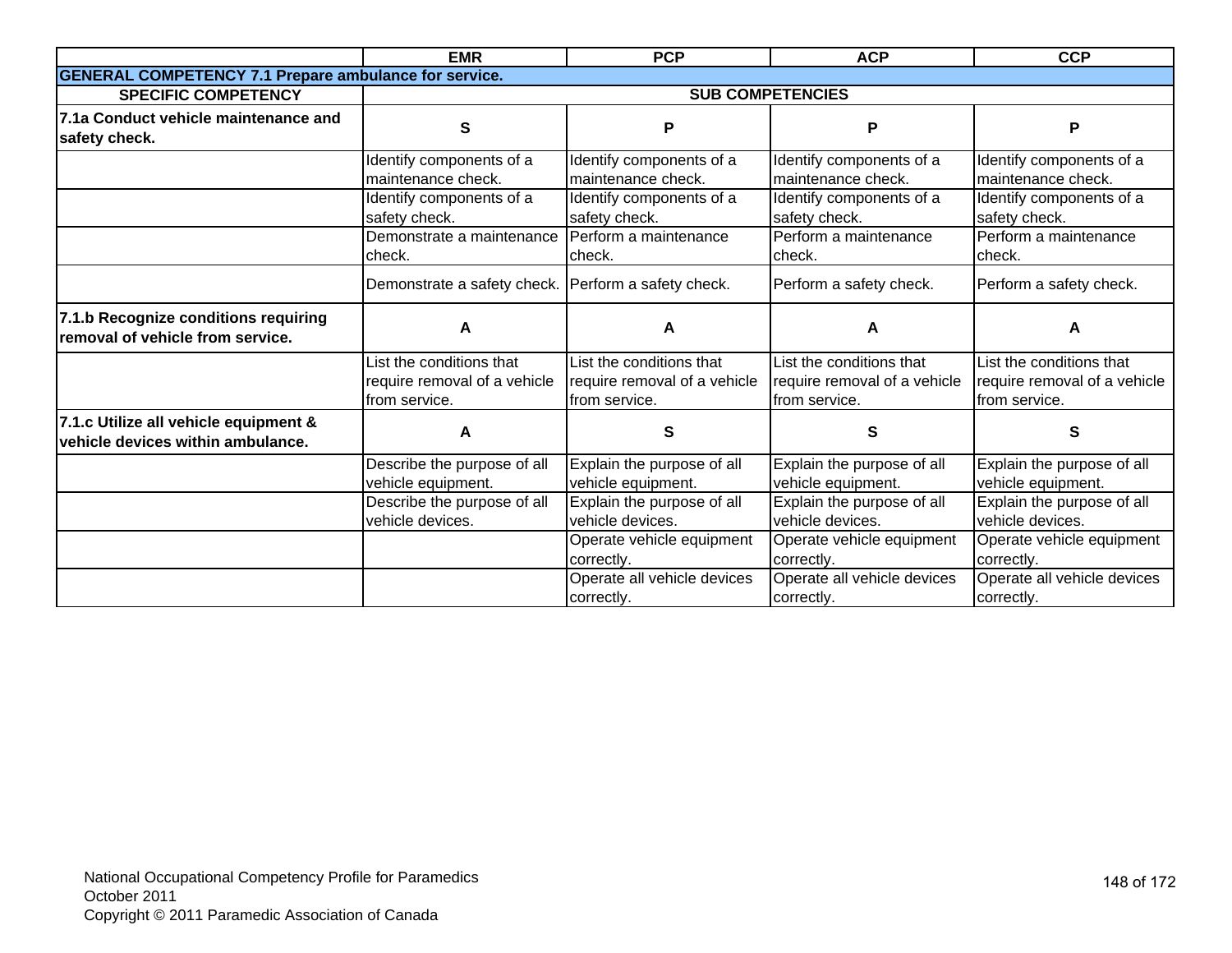| <b>EMR</b><br><b>PCP</b>                                                     |                               | <b>ACP</b>                    | <b>CCP</b>                                                     |                              |
|------------------------------------------------------------------------------|-------------------------------|-------------------------------|----------------------------------------------------------------|------------------------------|
| <b>GENERAL COMPETENCY 7.2 Drive ambulance or emergency response vehicle.</b> |                               |                               |                                                                |                              |
| <b>SPECIFIC COMPETENCY</b>                                                   |                               |                               | <b>SUB COMPETENCIES</b>                                        |                              |
| 7.2.a Utilize defensive driving                                              | A                             | S                             | $\mathbf{s}$                                                   | S                            |
| techniques.                                                                  |                               |                               |                                                                |                              |
|                                                                              | Describe principles of        | Describe principles of        | Describe principles of                                         | Describe principles of       |
|                                                                              | defensive driving.            | defensive driving.            | defensive driving.                                             | defensive driving.           |
|                                                                              | Apply techniques of           | Apply techniques of           | Apply techniques of                                            | Apply techniques of          |
|                                                                              | defensive driving.            | defensive driving.            | defensive driving.                                             | defensive driving.           |
| 7.2.b Utilize safe emergency driving                                         | A                             | S                             | S                                                              | S                            |
| techniques.                                                                  |                               |                               |                                                                |                              |
|                                                                              | Distinguish between driving   | Distinguish between driving   | Distinguish between driving                                    | Distinguish between driving  |
|                                                                              | characteristics of an         | characteristics of an         | characteristics of an                                          | characteristics of an        |
|                                                                              | ambulance and a passenger     | ambulance and a passenger     | ambulance and a passenger                                      | ambulance and a passenger    |
|                                                                              | vehicle.                      | vehicle.                      | vehicle.                                                       | vehicle.                     |
|                                                                              | Distinguish between           | Distinguish between           | Distinguish between                                            | Distinguish between          |
|                                                                              | emergency driving and         | emergency driving and         | emergency driving and                                          | emergency driving and        |
|                                                                              | driving under normal          | driving under normal          | driving under normal                                           | driving under normal         |
|                                                                              | conditions.                   | conditions.                   | conditions.                                                    | conditions.                  |
|                                                                              | Apply appropriate driving     | Apply appropriate driving     | Apply appropriate driving                                      | Apply appropriate driving    |
|                                                                              | techniques.                   | techniques.<br>techniques.    |                                                                | techniques.                  |
|                                                                              | Describe relevant legislative | Describe relevant legislative | Describe relevant legislative<br>Describe relevant legislative |                              |
|                                                                              | requirements regarding the    | requirements regarding the    | requirements regarding the                                     | requirements regarding the   |
|                                                                              | operation of an emergency     | operation of an emergency     | operation of an emergency                                      | operation of an emergency    |
|                                                                              | vehicle.                      | vehicle.                      | vehicle.                                                       | vehicle.                     |
|                                                                              |                               |                               |                                                                |                              |
|                                                                              | Discuss potential reactions   | Discuss potential reactions   | Discuss potential reactions                                    | Discuss potential reactions  |
|                                                                              | from other drivers.           | from other drivers.           | from other drivers.<br>from other drivers.                     |                              |
| 7.2.c Drive in a manner that ensures                                         |                               |                               |                                                                |                              |
| patient comfort and a safe environment                                       | A                             | S                             | S                                                              | S                            |
| for all passengers.                                                          |                               |                               |                                                                |                              |
|                                                                              |                               |                               |                                                                |                              |
|                                                                              | Describe driving techniques   | Describe driving techniques   | Describe driving techniques                                    | Describe driving techniques  |
|                                                                              | for maximizing the safety of  | for maximizing the safety of  | for maximizing the safety of                                   | for maximizing the safety of |
|                                                                              | the working environment.      | the working environment.      | the working environment.<br>the working environment.           |                              |
|                                                                              |                               |                               |                                                                |                              |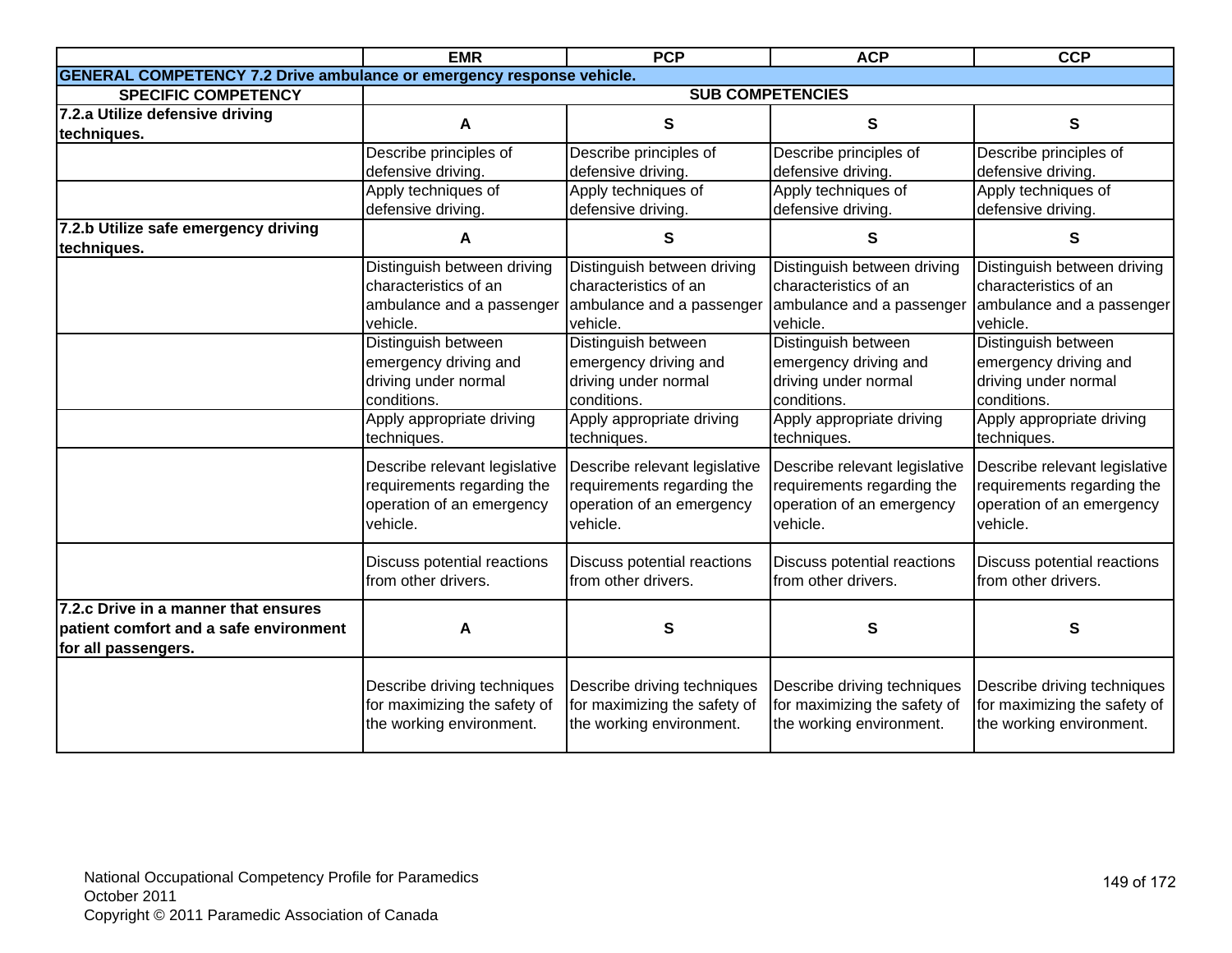|                                                                                                                      | <b>EMR</b>                                                                   | <b>PCP</b>                                                                                                                           | <b>ACP</b>                                                                             | <b>CCP</b>                                                                             |
|----------------------------------------------------------------------------------------------------------------------|------------------------------------------------------------------------------|--------------------------------------------------------------------------------------------------------------------------------------|----------------------------------------------------------------------------------------|----------------------------------------------------------------------------------------|
| <b>GENERAL COMPETENCY 7.3 Transfer patient to air ambulance.</b>                                                     |                                                                              |                                                                                                                                      |                                                                                        |                                                                                        |
| <b>SPECIFIC COMPETENCY</b>                                                                                           |                                                                              |                                                                                                                                      | <b>SUB COMPETENCIES</b>                                                                |                                                                                        |
| 7.3.a Create safe landing zone for rotary-<br>wing aircraft.                                                         | A                                                                            | A                                                                                                                                    | A                                                                                      | A                                                                                      |
|                                                                                                                      | List the required elements of<br>a safe landing zone.                        | List the required elements of List the required elements of<br>a safe landing zone.                                                  | a safe landing zone.                                                                   | List the required elements of<br>a safe landing zone.                                  |
|                                                                                                                      | a safe landing zone.                                                         | Describe procedure to create Describe procedure to create Describe procedure to create Describe procedure to<br>a safe landing zone. | a safe landing zone.                                                                   | create a safe landing zone.                                                            |
| 7.3.b Safely approach stationary rotary-<br>wing aircraft.                                                           | A                                                                            | A                                                                                                                                    | A                                                                                      | A                                                                                      |
|                                                                                                                      | Describe the technique for<br>safely approaching a rotary<br>wing aircraft.  | Describe the technique for<br>safely approaching a rotary<br>wing aircraft.                                                          | Describe the technique for<br>safely approaching a rotary<br>wing aircraft.            | Describe the technique for<br>safely approaching a rotary<br>wing aircraft.            |
| 7.3.c Safely approach stationary fixed-<br>wing aircraft.                                                            | A                                                                            | А                                                                                                                                    | A                                                                                      | A                                                                                      |
|                                                                                                                      | Describe the technique for<br>safely approaching a fixed-<br>wing aircraft.  | Describe the technique for<br>safely approaching a fixed-<br>wing aircraft.                                                          | Describe the technique for<br>safely approaching a fixed-<br>wing aircraft.            | Describe the technique for<br>safely approaching a fixed-<br>wing aircraft.            |
| <b>GENERAL COMPETENCY 7.4 Transport patient in air ambulance.</b>                                                    |                                                                              |                                                                                                                                      |                                                                                        |                                                                                        |
| <b>SPECIFIC COMPETENCY</b>                                                                                           |                                                                              |                                                                                                                                      | <b>SUB COMPETENCIES</b>                                                                |                                                                                        |
| 7.4.a Prepare patient for air medical<br>transport.                                                                  | A                                                                            | $\mathbf{s}$                                                                                                                         | $\mathbf{s}$                                                                           | S                                                                                      |
|                                                                                                                      | Identify the unique patient<br>care principles for air<br>medical transport. | Identify the unique patient<br>care principles for air<br>medical transport.                                                         | Identify the unique patient<br>care principles for air<br>medical transport.           | Identify the unique patient<br>care principles for air<br>medical transport.           |
|                                                                                                                      | Describe the preparation of<br>patient for air medical<br>transport.         | Describe the preparation of<br>patient for air medical<br>transport.                                                                 | Describe the preparation of<br>patient for air medical<br>transport.                   | Describe the preparation of<br>patient for air medical<br>transport.                   |
| 7.4.b Recognize the stressors of flight on<br>patient, crew and equipment, and the<br>implications for patient care. | N                                                                            | A                                                                                                                                    | A                                                                                      | A                                                                                      |
|                                                                                                                      |                                                                              | List the environmental<br>factors and stresses<br>experienced in flight.                                                             | List the environmental<br>factors and stresses<br>experienced in flight.               | Adapt to the environmental<br>factors and stresses<br>experienced in flight.           |
|                                                                                                                      |                                                                              | Describe how environmental<br>factors and stresses may<br>affect air medical patients.                                               | Describe how environmental<br>factors and stresses may<br>affect air medical patients. | Evaluate how environmental<br>factors and stresses may<br>affect air medical patients. |
|                                                                                                                      |                                                                              | Modify techniques of care<br>during flight.                                                                                          | Modify techniques of care<br>during flight.                                            | Modify techniques of care<br>during flight.                                            |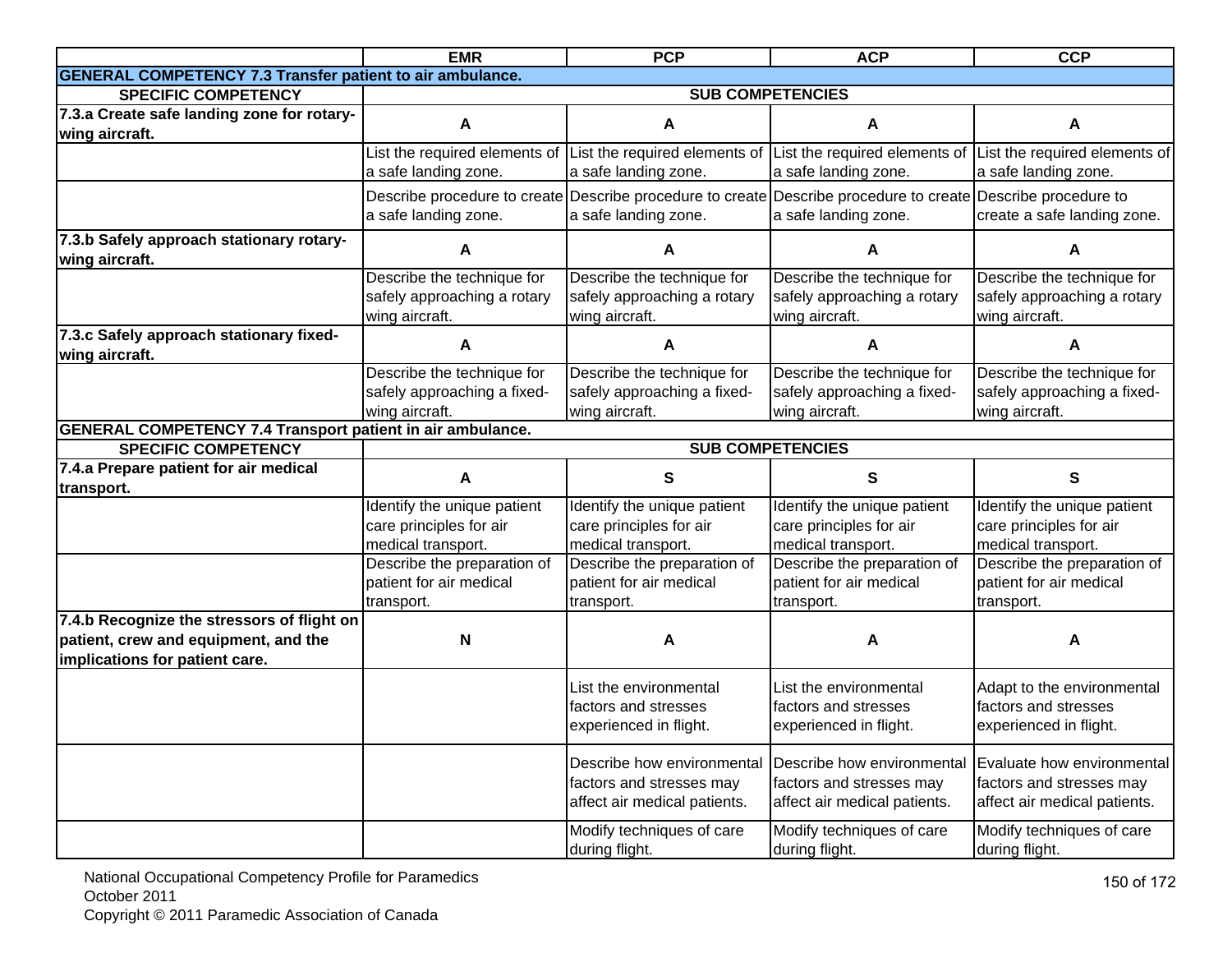|                                                                                         | <b>EMR</b>                | <b>PCP</b>                  | <b>ACP</b>                                                                             | <b>CCP</b>                                                                                |
|-----------------------------------------------------------------------------------------|---------------------------|-----------------------------|----------------------------------------------------------------------------------------|-------------------------------------------------------------------------------------------|
| <b>GENERAL COMPETENCY 8.1 Integrate professional practice into community care.</b>      |                           |                             |                                                                                        |                                                                                           |
| <b>SPECIFIC COMPETENCY</b>                                                              |                           |                             | <b>SUB COMPETENCIES</b>                                                                |                                                                                           |
| 8.1.a Participate in health promotion                                                   | $\boldsymbol{\mathsf{N}}$ | A                           | A                                                                                      | А                                                                                         |
| activities and initiatives.                                                             |                           |                             |                                                                                        |                                                                                           |
|                                                                                         |                           | Differentiate between       | Differentiate between                                                                  | Differentiate between                                                                     |
|                                                                                         |                           | primary, secondary and      | primary, secondary and                                                                 | primary, secondary and                                                                    |
|                                                                                         |                           | tertiary care strategies.   | tertiary care strategies.                                                              | tertiary care strategies.                                                                 |
|                                                                                         |                           | Explain the purpose of      | Explain the purpose of                                                                 | Explain the purpose of                                                                    |
|                                                                                         |                           | health promotion and        | health promotion and                                                                   | health promotion and                                                                      |
|                                                                                         |                           | prevention strategies.      | prevention strategies.                                                                 | prevention strategies.                                                                    |
|                                                                                         |                           | Describe common health      | Analyze common health                                                                  | Analyze common health                                                                     |
|                                                                                         |                           | promotion and prevention    | promotion and prevention                                                               | promotion and prevention                                                                  |
|                                                                                         |                           | strategies.                 | strategies.                                                                            | strategies.                                                                               |
|                                                                                         |                           | Describe health promotion   |                                                                                        | Modify health promotion and Modify health promotion and                                   |
|                                                                                         |                           | and prevention strategies   | prevention strategies for                                                              | prevention strategies for                                                                 |
|                                                                                         |                           | for individuals and         | individuals and                                                                        | individuals and                                                                           |
|                                                                                         |                           | communities.                | communities.                                                                           | communities.                                                                              |
|                                                                                         |                           | Describe tissue / organ     | Describe tissue / organ                                                                | Describe tissue / organ                                                                   |
|                                                                                         |                           | donation programs.          | donation programs.                                                                     | donation programs.                                                                        |
| 8.1.b Participate in injury prevention and<br>public safety activities and initiatives. | N                         | A                           | A                                                                                      | A                                                                                         |
|                                                                                         |                           |                             |                                                                                        | Explain the purpose of injury Explain the purpose of injury Explain the purpose of injury |
|                                                                                         |                           |                             |                                                                                        | prevention and public safety prevention and public safety prevention and public safety    |
|                                                                                         |                           | initiatives.                | initiatives.                                                                           | initiatives.                                                                              |
|                                                                                         |                           | Describe common injury      | Analyze common injury                                                                  | Analyze common injury                                                                     |
|                                                                                         |                           |                             | prevention and public safety prevention and public safety prevention and public safety |                                                                                           |
|                                                                                         |                           | initiatives.                | initiatives.                                                                           | initiatives.                                                                              |
|                                                                                         |                           | Describe injury prevention  | Modify injury prevention                                                               | Modify injury prevention                                                                  |
|                                                                                         |                           | strategies for individuals, | strategies for individuals,                                                            | strategies for individuals,                                                               |
|                                                                                         |                           | households, workplaces      | households, workplaces                                                                 | households, workplaces                                                                    |
|                                                                                         |                           | and communities.            | and communities.                                                                       | and communities.                                                                          |
|                                                                                         |                           |                             |                                                                                        |                                                                                           |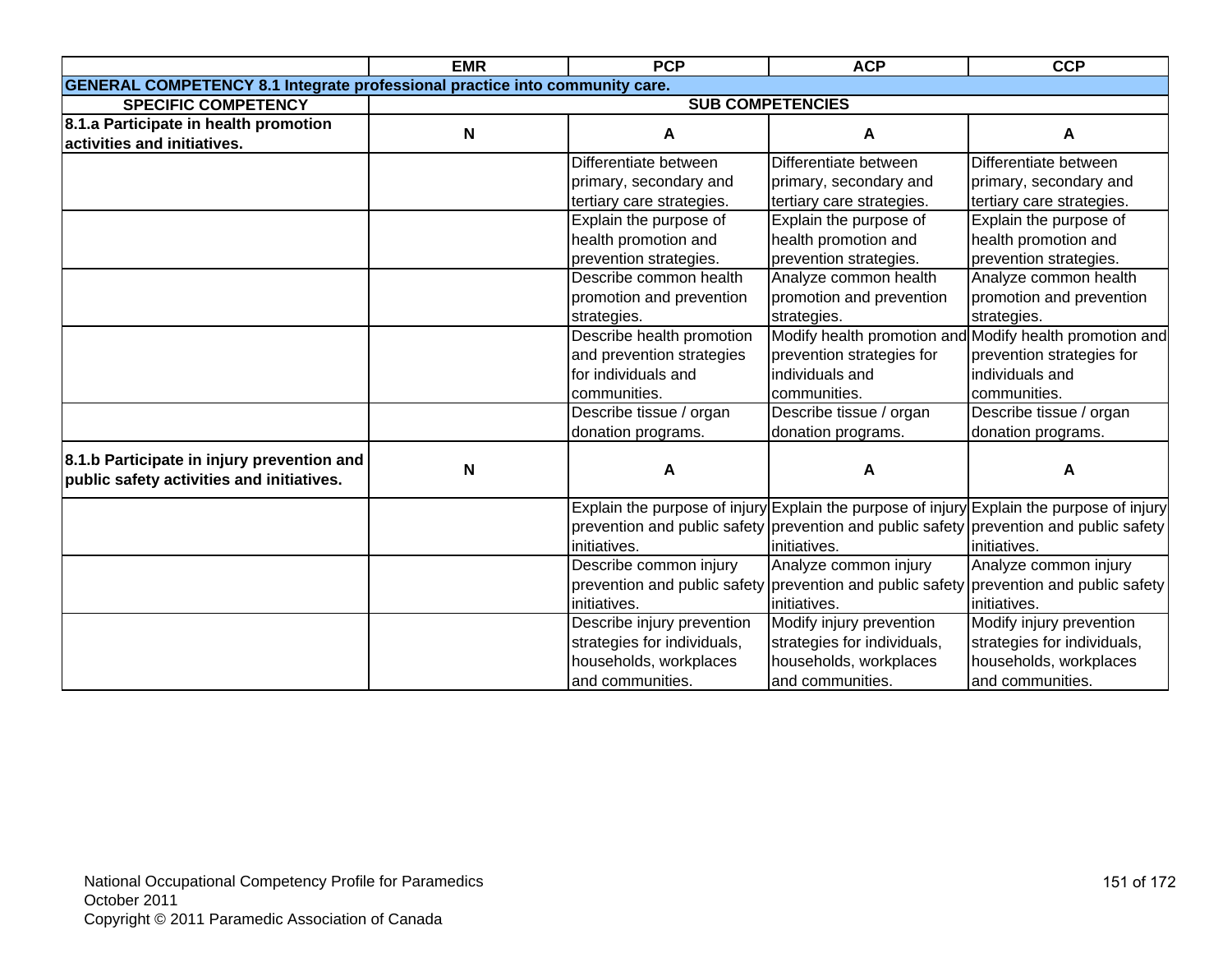| <b>EMR</b>                                                                     |                                                | <b>PCP</b>                                                                 | <b>ACP</b>                                                                 | <b>CCP</b>                                                                                         |
|--------------------------------------------------------------------------------|------------------------------------------------|----------------------------------------------------------------------------|----------------------------------------------------------------------------|----------------------------------------------------------------------------------------------------|
| 8.1.c Work collaboratively with other<br>members of the health care community. | A                                              | P                                                                          | P                                                                          | P                                                                                                  |
|                                                                                | List other members of the                      | List other members of the                                                  | List other members of the                                                  | List other members of the                                                                          |
|                                                                                | health care community.                         | health care community.                                                     | health care community.                                                     | health care community.                                                                             |
|                                                                                | Describe the roles of and                      | Describe the roles of and                                                  | Describe the roles of and                                                  | Describe the roles of and                                                                          |
|                                                                                | relationship to other health                   | relationship to other health                                               | relationship to other health                                               | relationship to other health                                                                       |
|                                                                                | care professionals.                            | care professionals.                                                        | care professionals.                                                        | care professionals.                                                                                |
|                                                                                | Value working                                  | Value working                                                              | Value working                                                              | Value working                                                                                      |
|                                                                                | collaboratively with other                     | collaboratively with other                                                 | collaboratively with other                                                 | collaboratively with other                                                                         |
|                                                                                | health care professionals.                     | health care professionals.                                                 | health care professionals.                                                 | health care professionals.                                                                         |
|                                                                                |                                                | Demonstrate collaborative<br>work with other health care<br>professionals. | Demonstrate collaborative<br>work with other health care<br>professionals. | Demonstrate collaborative<br>work with other health care<br>professionals.                         |
| 8.1.d Utilize community support<br>agencies as appropriate.                    | A                                              | A                                                                          | A                                                                          | A                                                                                                  |
|                                                                                | Identify common community<br>support programs. | support programs.                                                          | support programs.                                                          | Identify common community Identify common community Identify common community<br>support programs. |
|                                                                                | Describe situations that may                   | Discuss situations that may                                                | Discuss situations that may                                                | Discuss situations that may                                                                        |
|                                                                                | require expertise of                           | require expertise of                                                       | require expertise of                                                       | require expertise of                                                                               |
|                                                                                | community support                              | community support                                                          | community support                                                          | community support                                                                                  |
|                                                                                | agencies.                                      | agencies.                                                                  | agencies.                                                                  | agencies.                                                                                          |
|                                                                                | Describe related legislative                   | Discuss related legislative                                                | Discuss related legislative                                                | Discuss related legislative                                                                        |
|                                                                                | requirements.                                  | requirements.                                                              | requirements.                                                              | requirements.                                                                                      |
|                                                                                | Acknowledge the need for                       | Acknowledge the need for                                                   | Acknowledge the need for                                                   | Acknowledge the need for                                                                           |
|                                                                                | additional intervention.                       | additional intervention.                                                   | additional intervention.                                                   | additional intervention.                                                                           |
|                                                                                | Communicate options to                         | Communicate options to                                                     | Communicate options to                                                     | Communicate options to                                                                             |
|                                                                                | patient.                                       | patient.                                                                   | patient.                                                                   | patient.                                                                                           |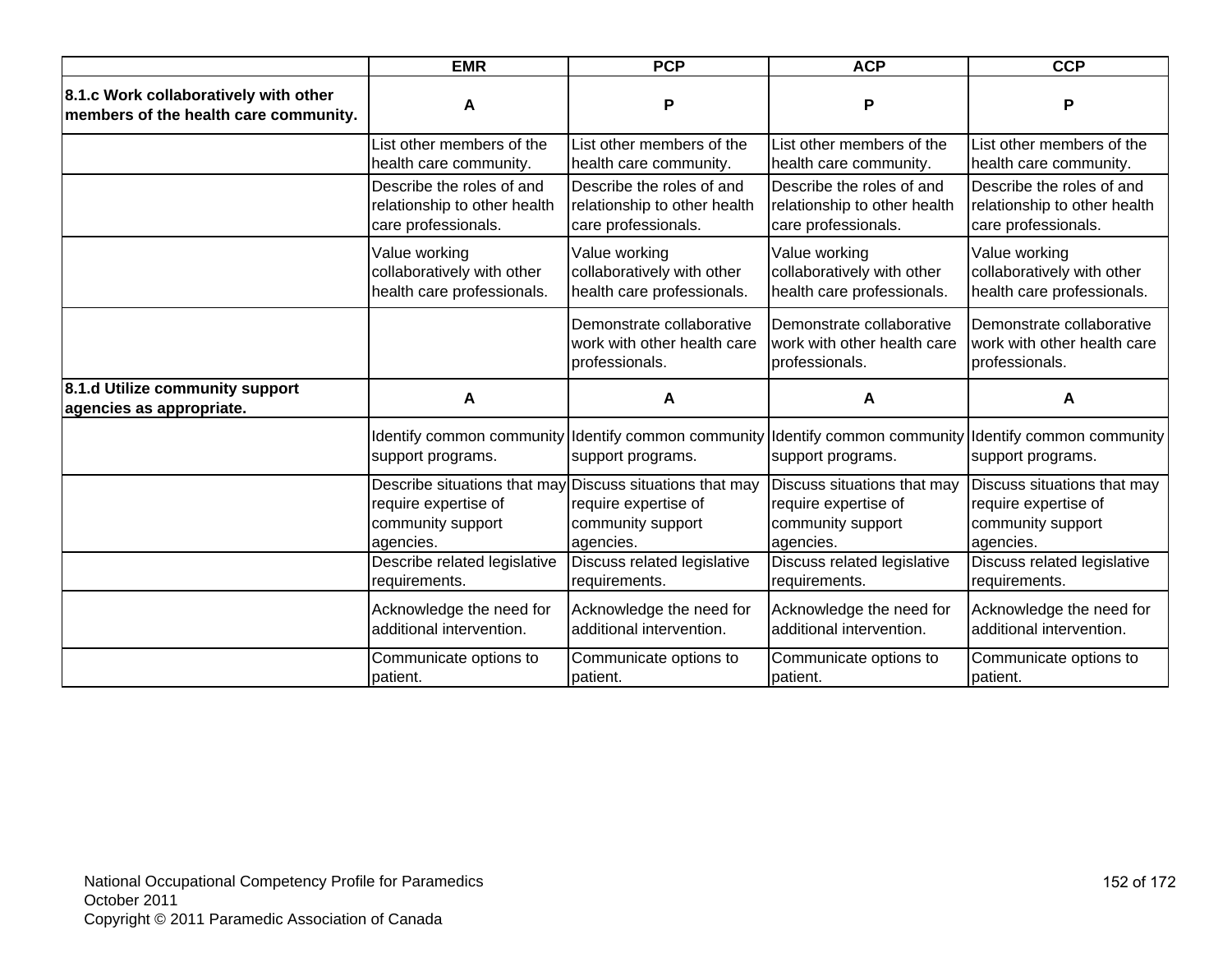|                                                                                                                  | <b>EMR</b>                                                                            | <b>PCP</b>                                                                            | <b>ACP</b>                                                                            | <b>CCP</b>                                                                                          |
|------------------------------------------------------------------------------------------------------------------|---------------------------------------------------------------------------------------|---------------------------------------------------------------------------------------|---------------------------------------------------------------------------------------|-----------------------------------------------------------------------------------------------------|
| GENERAL COMPETENCY 8.2 Contribute to public safety through collaboration with other emergency response agencies. |                                                                                       |                                                                                       |                                                                                       |                                                                                                     |
| <b>SPECIFIC COMPETENCY</b>                                                                                       |                                                                                       |                                                                                       | <b>SUB COMPETENCIES</b>                                                               |                                                                                                     |
| 8.2.a Work collaboratively with other<br>emergency response agencies.                                            | Α                                                                                     | P                                                                                     | P                                                                                     | P                                                                                                   |
|                                                                                                                  | List community emergency<br>response agencies.                                        | List community emergency<br>response agencies.                                        | List community emergency<br>response agencies.                                        | List community emergency<br>response agencies.                                                      |
|                                                                                                                  | Describe the roles of and<br>relationship to other<br>emergency response<br>agencies. | Describe the roles of and<br>relationship to other<br>emergency response<br>agencies. | Describe the roles of and<br>relationship to other<br>emergency response<br>agencies. | Describe the roles of and<br>relationship to other<br>emergency response<br>agencies.               |
|                                                                                                                  | Describe mutual assistance<br>and tiered-response.                                    | Discuss mutual assistance<br>and tiered-response.                                     | Discuss mutual assistance<br>and tiered-response.                                     | Discuss mutual assistance<br>and tiered-response.                                                   |
|                                                                                                                  | Value collaborative work<br>with other emergency<br>response agencies.                | Value collaborative work<br>with other emergency<br>response agencies.                | Value collaborative work<br>with other emergency<br>response agencies.                | Value collaborative work<br>with other emergency<br>response agencies.                              |
|                                                                                                                  |                                                                                       | Perform collaborative work<br>with other emergency<br>response agencies.              | Perform collaborative work<br>with other emergency<br>response agencies.              | Perform collaborative work<br>with other emergency<br>response agencies.                            |
| 8.2.b Work within an incident<br>management system (IMS).                                                        | A                                                                                     | A                                                                                     | A                                                                                     | A                                                                                                   |
|                                                                                                                  |                                                                                       | Identify a variety of Incident<br>Management Systems.                                 | Identify a variety of Incident<br>Management Systems.                                 | Identify a variety of Incident<br>Management Systems.                                               |
|                                                                                                                  | Describe the principles of<br>an IMS.                                                 | Describe the principles of<br>an IMS.                                                 | Describe the principles of<br>an IMS.                                                 | Describe the principles of<br>an IMS.                                                               |
|                                                                                                                  | Identify the various<br>participant roles in an IMS.                                  | Explain the various<br>participant roles in an IMS.                                   | Explain the various<br>participant roles in an IMS.                                   | Explain the various<br>participant roles in an IMS.                                                 |
|                                                                                                                  |                                                                                       | incident.                                                                             | incident.                                                                             | Apply an IMS structure to an Apply an IMS structure to an Apply an IMS structure to an<br>incident. |
|                                                                                                                  |                                                                                       |                                                                                       | Analyze the effectiveness of<br>an IMS structure to a<br>particular incident.         | Analyze the effectiveness of<br>an IMS structure to a<br>particular incident.                       |
|                                                                                                                  |                                                                                       |                                                                                       | Modify event management<br>based on IMS principles.                                   | Modify event management<br>based on IMS principles.                                                 |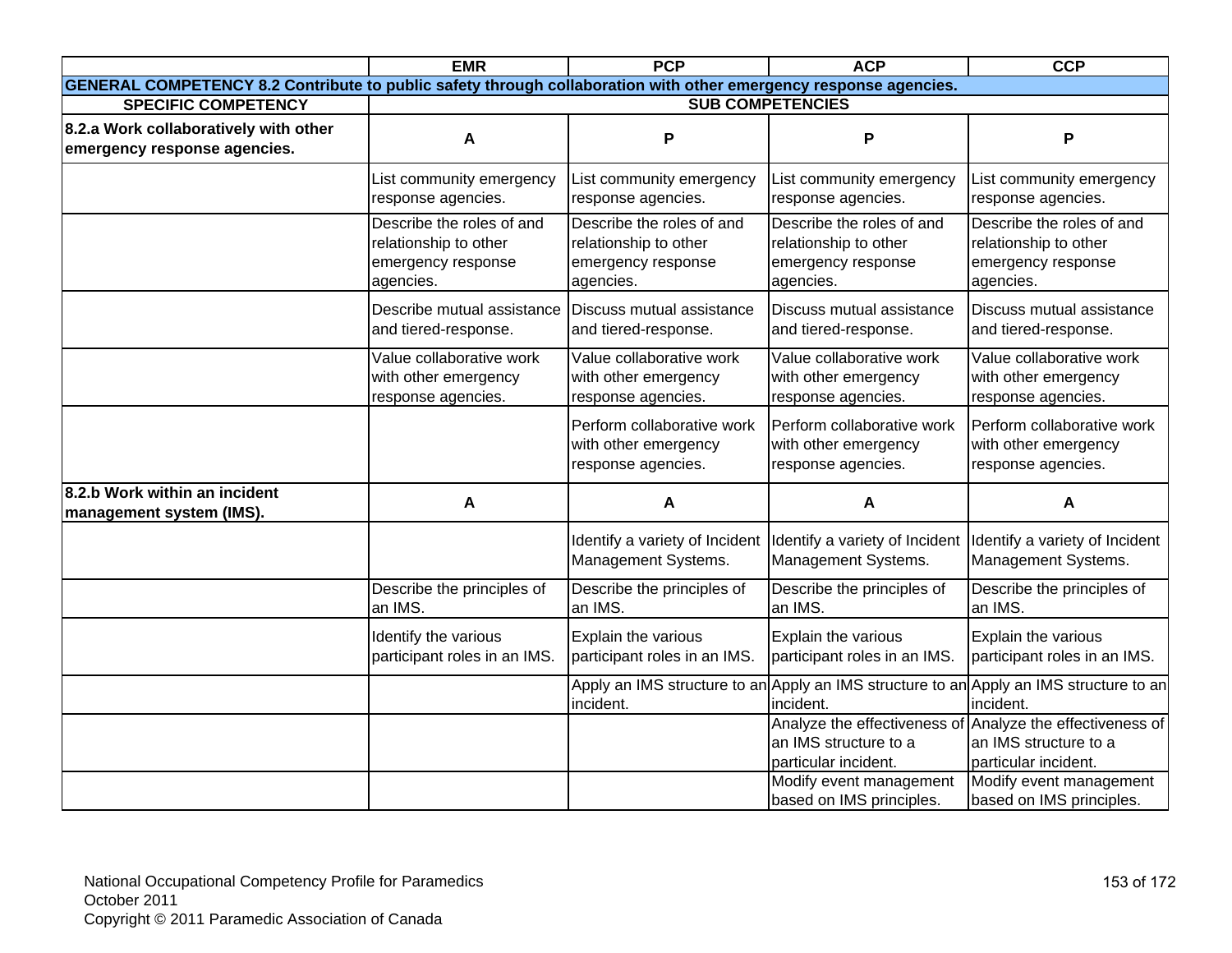| <b>EMR</b>                                                                                                                          |                                                       | <b>PCP</b>                                                                  | <b>ACP</b>                  | <b>CCP</b>                  |  |
|-------------------------------------------------------------------------------------------------------------------------------------|-------------------------------------------------------|-----------------------------------------------------------------------------|-----------------------------|-----------------------------|--|
| GENERAL COMPETENCY 8.3 Participate in the management of a chemical, biological, radiological / nuclear, explosive (CBRNE) incident. |                                                       |                                                                             |                             |                             |  |
| <b>SPECIFIC COMPETENCY</b>                                                                                                          |                                                       |                                                                             | <b>SUB COMPETENCIES</b>     |                             |  |
| 8.3.a Recognize indicators of agent                                                                                                 | A                                                     | Α                                                                           | A                           | A                           |  |
| exposure.                                                                                                                           |                                                       |                                                                             |                             |                             |  |
|                                                                                                                                     | <b>List common CBRNE</b>                              | List common CBRNE                                                           | <b>List common CBRNE</b>    | List common CBRNE           |  |
|                                                                                                                                     | agents.                                               | agents.                                                                     | agents.                     | agents.                     |  |
|                                                                                                                                     | List signs and symptoms                               | Discuss signs and                                                           | Explain signs and           | Explain signs and           |  |
|                                                                                                                                     | due to agent exposure.                                | symptoms due to agent                                                       | symptoms due to agent       | symptoms due to agent       |  |
|                                                                                                                                     |                                                       | exposure.                                                                   | exposure.                   | exposure.                   |  |
|                                                                                                                                     | Identify potential                                    | Identify potential                                                          | Identify potential          | Identify potential          |  |
|                                                                                                                                     | dissemination devices.                                | dissemination devices.                                                      | dissemination devices.      | dissemination devices.      |  |
| 8.3.b Possess knowledge of personal                                                                                                 | A                                                     | А                                                                           | А                           | А                           |  |
| protective equipment (PPE).                                                                                                         |                                                       |                                                                             |                             |                             |  |
|                                                                                                                                     | Discuss importance of PPE. Discuss importance of PPE. |                                                                             | Discuss importance of PPE.  | Discuss importance of PPE.  |  |
|                                                                                                                                     | List levels of PPE.                                   | List levels of PPE.                                                         | List levels of PPE.         | List levels of PPE.         |  |
|                                                                                                                                     | Discuss limitations of PPE.                           | Discuss limitations of PPE.                                                 | Discuss limitations of PPE. | Discuss limitations of PPE. |  |
| 8.3.c Perform CBRNE scene size-up.                                                                                                  | A                                                     |                                                                             | А                           |                             |  |
|                                                                                                                                     | Describe how to safely                                | Describe how to safely                                                      | Describe how to safely      | Describe how to safely      |  |
|                                                                                                                                     |                                                       | perform CBRNE scene size-perform CBRNE scene size-perform CBRNE scene size- |                             | perform CBRNE scene size-   |  |
|                                                                                                                                     | up.                                                   | up.                                                                         | up.                         | up.                         |  |
|                                                                                                                                     | Describe agent / hazard                               | Describe agent / hazard                                                     | Describe agent / hazard     | Describe agent / hazard     |  |
|                                                                                                                                     | avoidance techniques.                                 | avoidance techniques.                                                       | avoidance techniques.       | avoidance techniques.       |  |
|                                                                                                                                     | Describe how to define and                            | Describe how to define and                                                  | Describe how to define and  | Describe how to define and  |  |
|                                                                                                                                     | establish inner and outer                             | establish inner and outer                                                   | establish inner and outer   | establish inner and outer   |  |
|                                                                                                                                     | perimeters.                                           | perimeters.                                                                 | perimeters.                 | perimeters.                 |  |
| 8.3.d Conduct triage at CBRNE incident.                                                                                             | A                                                     | A                                                                           | A                           | A                           |  |
|                                                                                                                                     | Describe the principles of                            | Describe the principles of                                                  | Describe the principles of  | Describe the principles of  |  |
|                                                                                                                                     | triage specific to a CBRNE                            | triage specific to a CBRNE                                                  | triage specific to a CBRNE  | triage specific to a CBRNE  |  |
|                                                                                                                                     | incident.                                             | incident.                                                                   | incident.                   | incident.                   |  |
|                                                                                                                                     | Control contaminated                                  | Control contaminated                                                        | Control contaminated        | Control contaminated        |  |
|                                                                                                                                     | casualties.                                           | casualties.                                                                 | casualties.                 | casualties.                 |  |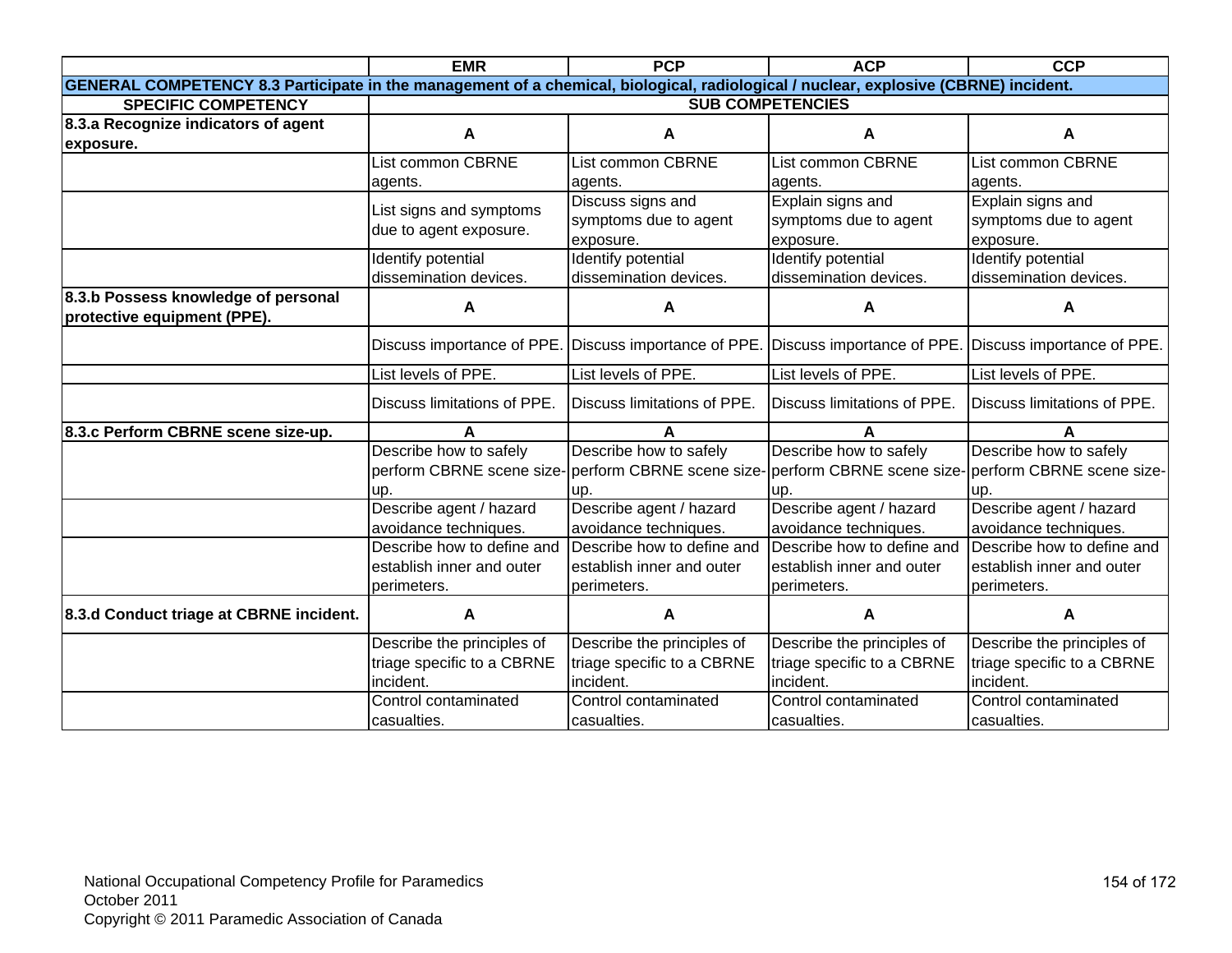| <b>EMR</b><br><b>PCP</b>                                             |                                                                               |                                                                                                                                                                                              | <b>ACP</b>                                                                    | <b>CCP</b>                                                                    |
|----------------------------------------------------------------------|-------------------------------------------------------------------------------|----------------------------------------------------------------------------------------------------------------------------------------------------------------------------------------------|-------------------------------------------------------------------------------|-------------------------------------------------------------------------------|
| 8.3.e Conduct decontamination<br>A<br>procedures.                    |                                                                               | A                                                                                                                                                                                            | A                                                                             | A                                                                             |
|                                                                      | Conduct emergency                                                             | Conduct emergency                                                                                                                                                                            | Conduct emergency                                                             | Conduct emergency                                                             |
|                                                                      | decontamination                                                               | decontamination                                                                                                                                                                              | decontamination                                                               | decontamination                                                               |
|                                                                      | procedures.                                                                   | procedures.                                                                                                                                                                                  | procedures.                                                                   | procedures.                                                                   |
|                                                                      | Assist with the                                                               | Assist with the                                                                                                                                                                              | Assist with the                                                               | Assist with the                                                               |
|                                                                      | decontamination process.                                                      | decontamination process.                                                                                                                                                                     | decontamination process.                                                      | decontamination process.                                                      |
| 8.3.f Provide care to patients involved in<br><b>CBRNE</b> incident. | А                                                                             | A                                                                                                                                                                                            | A                                                                             | А                                                                             |
|                                                                      | Discuss directed first-aid                                                    | Discuss directed first-aid                                                                                                                                                                   | Discuss directed first-aid                                                    | Discuss directed first-aid                                                    |
|                                                                      | and explain when its use is                                                   | and explain when its use is                                                                                                                                                                  | and explain when its use is                                                   | and explain when its use is                                                   |
|                                                                      | appropriate.                                                                  | appropriate.                                                                                                                                                                                 | appropriate.                                                                  | appropriate.                                                                  |
|                                                                      | List chemical counter-                                                        | List chemical counter-                                                                                                                                                                       | Discuss chemical counter-                                                     | Discuss chemical counter-                                                     |
|                                                                      | measures.                                                                     | measures.                                                                                                                                                                                    | measures.                                                                     | measures.                                                                     |
|                                                                      | Identify precautions to be                                                    | Identify precautions to be                                                                                                                                                                   | Identify precautions to be                                                    | Identify precautions to be                                                    |
|                                                                      | taken when transporting                                                       | taken when transporting                                                                                                                                                                      | taken when transporting                                                       | taken when transporting                                                       |
|                                                                      | patients.                                                                     | patients.                                                                                                                                                                                    | patients.                                                                     | patients.                                                                     |
|                                                                      | Identify possible support                                                     | Identify possible support                                                                                                                                                                    | Identify possible support                                                     | Identify possible support                                                     |
|                                                                      | requirements by hospitals.                                                    | requirements by hospitals.                                                                                                                                                                   | requirements by hospitals.                                                    | requirements by hospitals.                                                    |
|                                                                      | Recognize psychological<br>impact of CBRNE incidents<br>and first responders. | Recognize psychological<br>impact of CBRNE incidents<br>on the community resources on the community resources on the community resources on the community resources<br>and first responders. | Recognize psychological<br>impact of CBRNE incidents<br>and first responders. | Recognize psychological<br>impact of CBRNE incidents<br>and first responders. |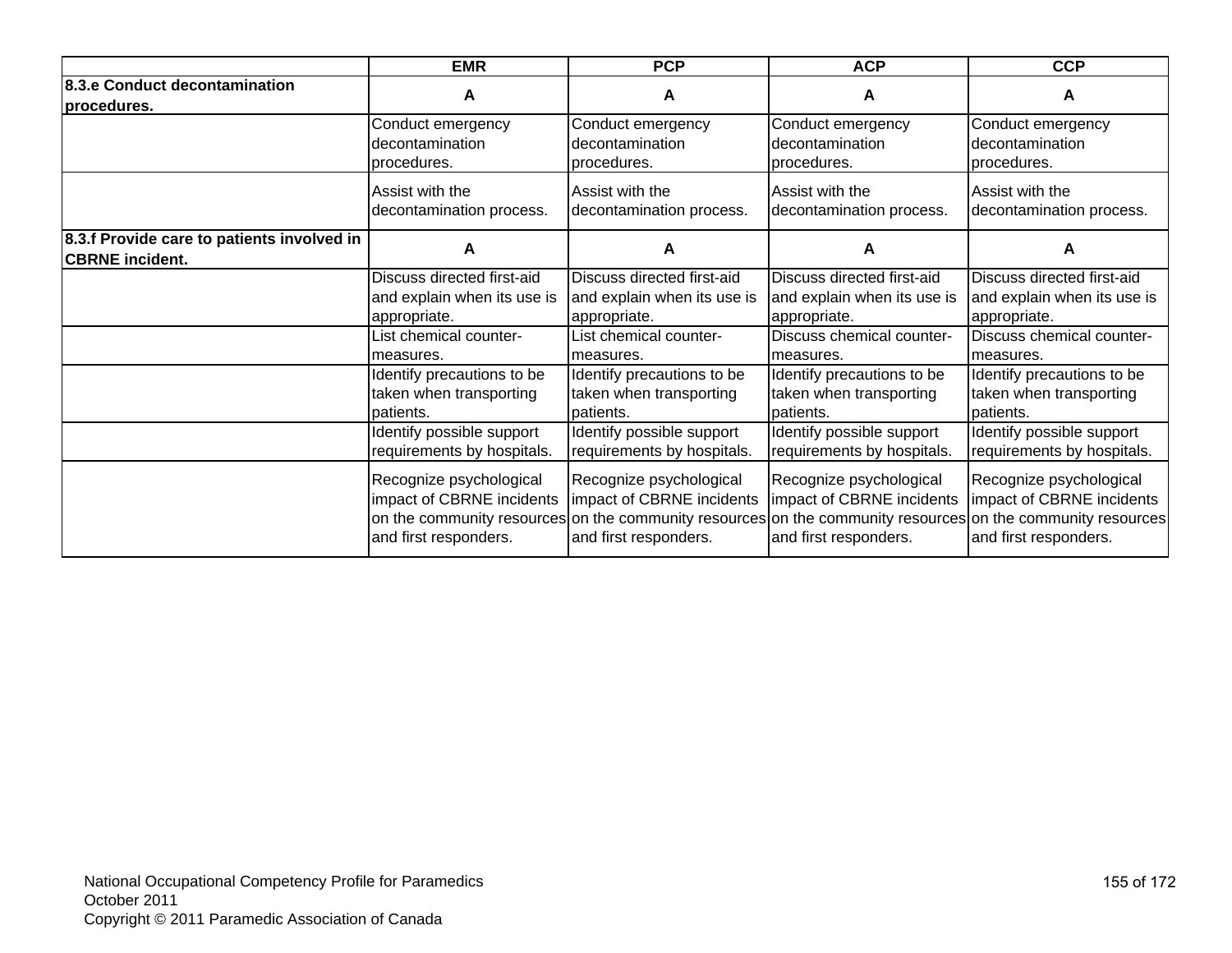# Appendix A High Fidelity Simulation

*This document has been developed jointly by PAC and the Society for Prehospital Educators in Canada (SPEC) and it describes how High Fidelity Simulation (HFS) may be used to supplement assessment in the Clinical and Preceptorship Performance Environments of the NOCP.* 

The intent of HFS is to provide educational institutions with an effective means for dealing with situations where a student has not been able to achieve required sign-off of proficiency in all required Clinical (C) and Preceptorship (P) Specific Competencies following a reasonable and appropriate placement in the Clinical or Preceptorship environment.

# **Use of HFS**

HFS may be used to complete the assessment of a student for such Specific Competencies in the following instances:

- 1. HFS may only be used to supplement evaluation of C or P competencies once the student has completed a reasonable and appropriate Preceptorship placement as outlined in a currently accredited program's documentation.
- 2. HFS may be used to supplement a maximum of 10% of the required C competencies and a maximum of 10% of P competencies.
- 3. HFS may be used to evaluate the student's performance for one instance (only) of a given competency. The student must successfully demonstrate competence at least once in the Clinical or Preceptorship Environment before being evaluated in the HFS environment.
- 4. For sign off of P competencies, students must complete a substantial portion of a complete patient encounter, sufficient to demonstrate the Specific Competency and its associated Sub-Competencies. The scenario may be ended once the student has completed all activities required to demonstrate attainment of the Specific Competency and its associated sub-competencies.
- 5. The following C and P competencies are eligible for sign off in the HFS environment:
	- Note that most Area 1, 2, and 3 competencies are not suitable for evaluation in HFS. These competencies require situations and interactions with field personnel and bystanders that may be difficult to effectively recreate. The exception, which may be evaluated by HFS is Area 2, Competency 2.1.a Deliver an organized, accurate and relevant report utilizing telecommunication devices.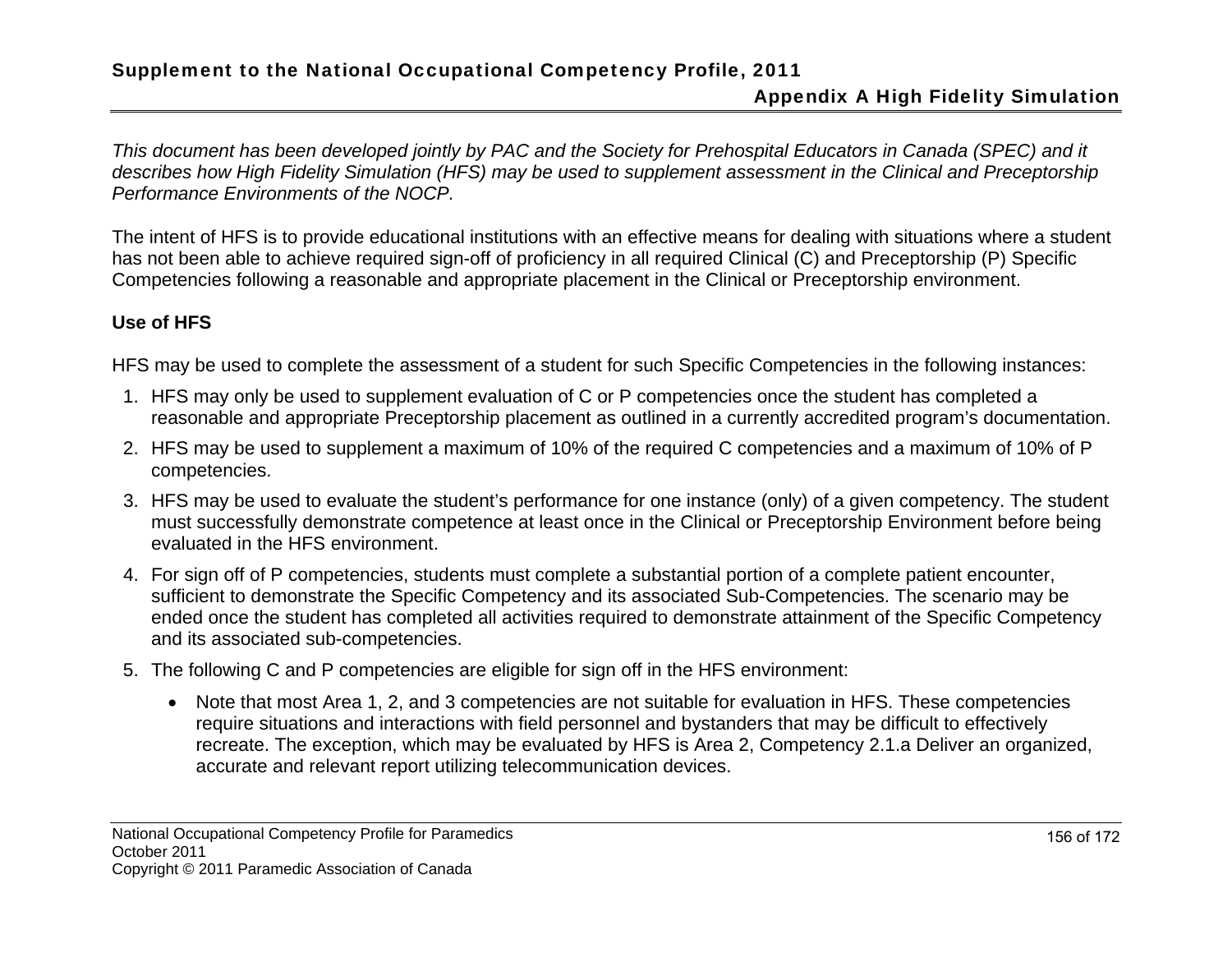- Area 4. All C and P competencies in Area 4 may be signed off by HFS *except*:
	- <sup>o</sup> General Competency 4.2 Obtain patient history
	- <sup>o</sup> General Competency 4.4 Assess vital signs
- Area 5. All C and P competencies in Area 5 may be signed off by HFS *except*:
	- <sup>o</sup> ACP: Competency 5.1.h Utilize airway devices requiring visualization of vocal cords and introduced endotracheally (C environment).
- Area 6. All C and P competencies in Area 6 may be signed off by HFS *except*:
	- <sup>o</sup> General Competency 6.2. Provide care to meet the needs of unique patient groups
	- <sup>o</sup> General Competency 6.3 Conduct ongoing assessments and provide care
- Area 7: No C or P competencies in Area 7 may be signed off by HFS.
- Area 8: No C or P competencies in Area 8 may be signed off by HFS (see note for Areas 1, 2, 3).

### **Discussion**

- HFS cannot be used to "short circuit" or shorten the clinical or preceptorship. The intent is to use HFS to supplement evaluation of difficult-to-achieve competencies after completion of scheduled clinical and preceptorship placements, not to take the place of evaluation in these domains.
- Students cannot use HFS to meet 10% of the combined C and P competencies. HFS can only be used for a maximum of 10% in each domain. Students cannot, for example, use HFS for 15% of the P competencies and 2% of C competencies, even though the total would be less than 20% of combined C and P competencies.
- Individual competencies cannot be signed off by performing a procedure as a skill station on a high fidelity mannequin. The intent of the preceptorship is to perform competencies in the context of a paramedic call in a field setting. Thus, the HFS must be of sufficient duration to ensure that the competency is integrated into overall performance of the call. For example, competency 5.7.b Immobilize suspected fractures involving axial skeleton, includes sub-competencies that require the student to identify signs and symptoms of possible fracture injury to the axial skeleton AND perform treatment of suspected fractures involving the axial skeleton. In this instance, the HFS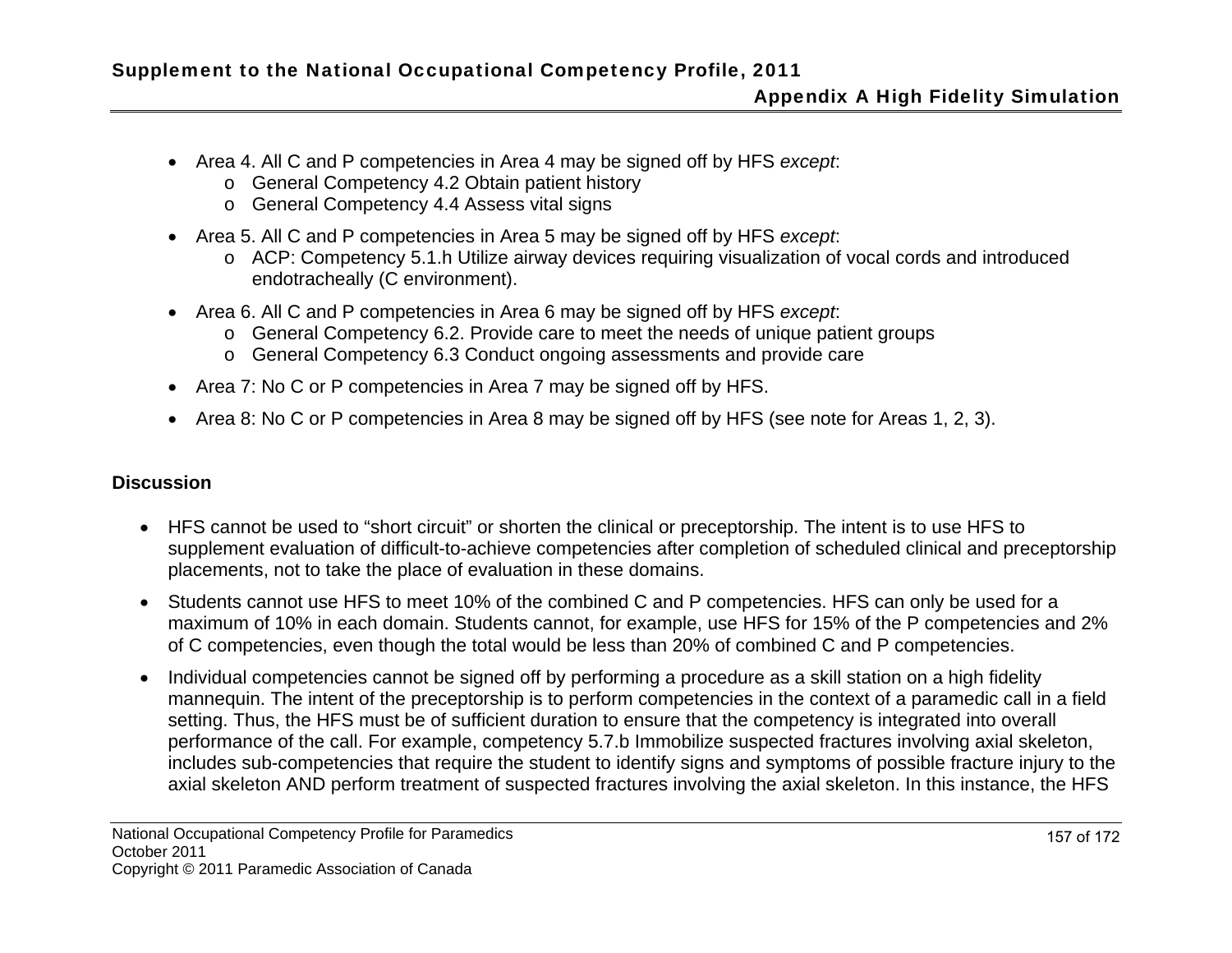must include at least the Primary Survey and Secondary Survey (the student must perform assessment functions to identify the possible fracture) AND complete immobilization and packaging of the patient. However, the scenario would not need to include transport and handover.

## **Definition of an HFS Environment**

An HFS environment must have the following characteristics:

 **Environmental fidelity:** the setting for the simulation must be authentic to the location of the simulation. The setting must include, when relevant, the location of the patient, physical movement of the patient from the scene to a paramedic unit, and physical movement from the paramedic unit to a triage or mock hospital setting.

## **Social and interpersonal fidelity**:

- <sup>o</sup> Scenarios situated in the preceptorship setting must include the presence of at least the following personnel:
	- Patient, attendant (student), preceptor (who is evaluating the student), driver
- <sup>o</sup> Scenarios situated in a clinical setting must include the presence of at least the following personnel:
	- patient, attendant (student), clinician (who is evaluating the student)
- <sup>o</sup> When appropriate the scenario may include:
	- **Family or bystanders**
	- **First responders**
	- Other responders (if layered response)
	- Other medical personnel (e.g. triage nurse, physician)
- <sup>o</sup> Personnel filling these roles must be of appropriate age, gender, physical characteristics, and background to meet the requirements of the scenario.
- <sup>o</sup> Personnel filling these roles may not be paramedic practitioners, instructors, or students, unless they are playing those roles in the scenario (e.g. an instructor should not play the role of a family member or policebased first responder; however, a paramedic would be appropriate to role play a crew member in a layered response scenario).
- <sup>o</sup> Evaluation of the student must be performed by a clinician (for C competencies) or a field preceptor (for P competencies).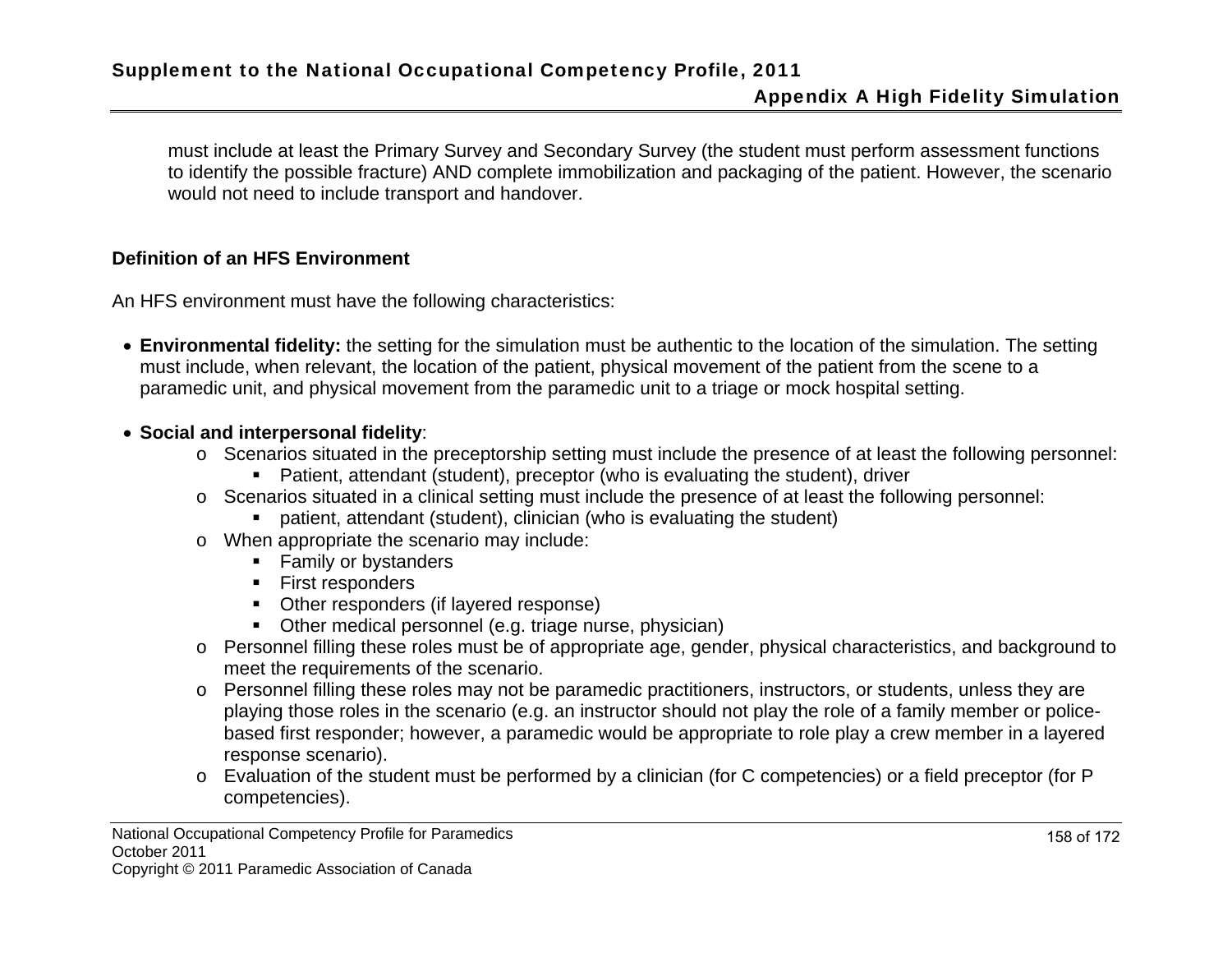- **Physiological and procedural fidelity:** in calls involving a decreased LOC or requiring invasive procedures, the patient may be represented by a mannequin with the following features:
	- <sup>o</sup> Can accurately portray vital signs and physical findings such as pulse, blood pressure, respirations, ECG (as required)
	- <sup>o</sup> Vital signs and physical findings respond dynamically during the scenario (e.g. remotely by an operator or by prior programming)
	- <sup>o</sup> Allows authentic performance of relevant procedures, such as obtaining vital signs or performing treatments, such as IV and medication access, etc.
- In calls involving conscious patients, a standardized patient of appropriate age, gender, and physical presentation as required by the scenario may be used, provided appropriate task trainers are available to allow the following:
	- <sup>o</sup> Accurately portray diagnostic features (e.g., moulage of injuries or ECG simulator, if required by scenario)
	- <sup>o</sup> Allow authentic performance of relevant procedures (such as an IV arm)
- **Psychological (cognitive) fidelity:** The simulation must create an overall experience of sufficient context and fidelity to create a sense of functioning in an actual clinical or field environment. The simulation must be of sufficient quality as to allow the student the opportunity to be cognitively immersed or engaged in the scenario in order to perform as if she or he was functioning in the required C or P domain.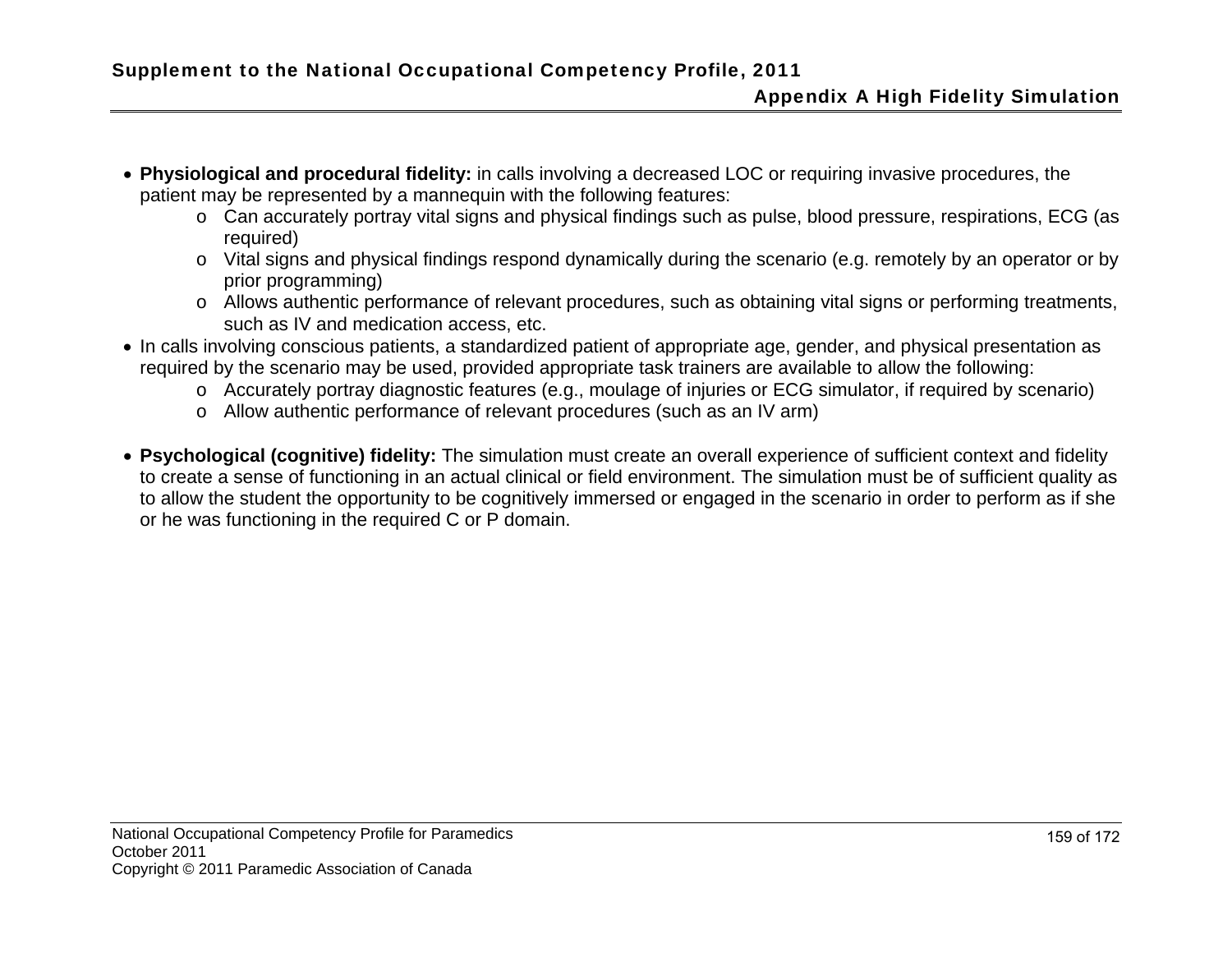|                  | <b>APPENDIX 4A (EMR)</b>           | <b>APPENDIX 4B (PCP)</b>                          | <b>APPENDIX 4C (ACP, CCP)</b>                     |
|------------------|------------------------------------|---------------------------------------------------|---------------------------------------------------|
|                  | A. Cardiovascular System           |                                                   |                                                   |
|                  | Vascular Disease                   |                                                   |                                                   |
|                  | Aneurysm                           | Aneurysm                                          | Aneurysm (intracranial, abdominal aortic)         |
|                  | Arteriosclerosis                   | Arteriosclerosis                                  | Arteriosclerosis                                  |
|                  |                                    | Deep vein thrombosis                              | Deep vein thrombosis                              |
|                  | Hypertension                       | Hypertension                                      | Hypertension                                      |
|                  |                                    | Peripheral vascular disease                       | Peripheral vascular disease                       |
|                  |                                    |                                                   | Thoracic aortic dissection                        |
|                  | Inflammatory disorders             |                                                   |                                                   |
|                  |                                    | Endocarditis                                      | Endocarditis                                      |
|                  |                                    | Myocarditis                                       | Myocarditis                                       |
|                  |                                    | Pericarditis                                      | Pericarditis                                      |
| Valvular Disease |                                    |                                                   |                                                   |
|                  |                                    |                                                   | Prolapsed mitral valve                            |
|                  |                                    |                                                   | Regurgitation                                     |
|                  |                                    |                                                   | <b>Stenosis</b>                                   |
|                  | <b>Acute Coronary Syndromes</b>    |                                                   |                                                   |
|                  | Infarction                         | Infarction (ST-elevation vs non-ST-<br>elevation) | Infarction (ST-elevation vs non-ST-<br>elevation) |
|                  |                                    |                                                   | Infarction (transmural vs subendocardial)         |
|                  | Ischemia / angina                  | Ischemia / angina                                 | Ischemia / angina                                 |
| Heart Failure    |                                    |                                                   |                                                   |
|                  |                                    | Cardiomyopathies                                  | Cardiomyopathies                                  |
|                  |                                    | Left sided                                        | Left sided                                        |
|                  |                                    | Pericardial tamponade                             | Pericardial tamponade                             |
|                  |                                    | Right sided                                       | Right sided                                       |
|                  | <b>Cardiac Conduction Disorder</b> |                                                   |                                                   |
|                  |                                    | Benign arrhythmias                                | Benign arrhythmias                                |
|                  |                                    | Lethal arrhythmias                                | Lethal arrhythmias                                |
|                  |                                    | Life threatening arrhythmias                      | Life threatening arrhythmias                      |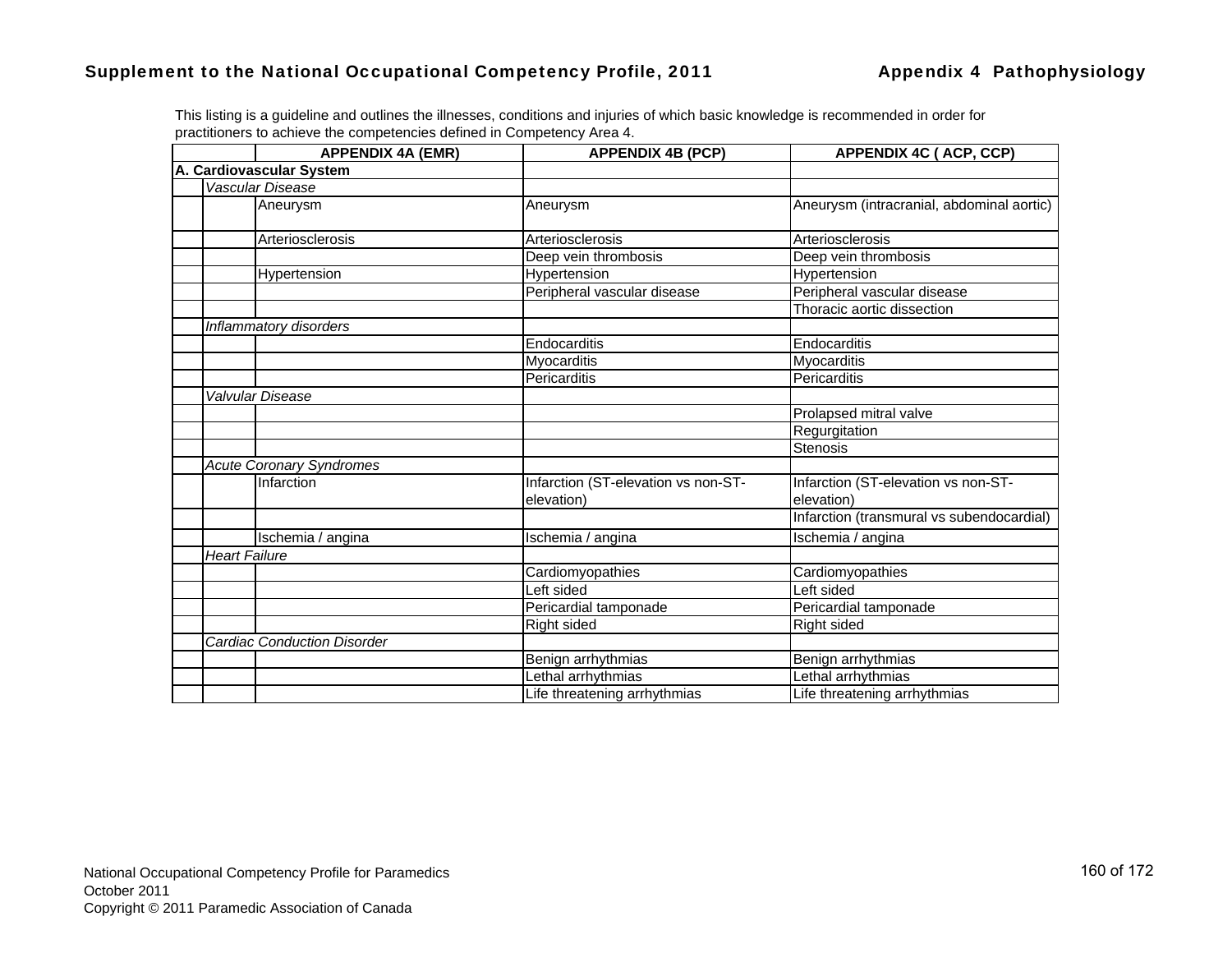| <b>APPENDIX 4A (EMR)</b>        | <b>APPENDIX 4B (PCP)</b>         | <b>APPENDIX 4C (ACP, CCP)</b>    |
|---------------------------------|----------------------------------|----------------------------------|
| <b>Congenital Abnormalities</b> |                                  |                                  |
|                                 |                                  | Atrial septal defect             |
|                                 |                                  | Patent ductus arteriosus         |
|                                 |                                  | Transposition                    |
|                                 |                                  | Ventricular septal defect        |
| Traumatic Injuries              |                                  |                                  |
|                                 |                                  | Aortic disruption                |
|                                 | Myocardial contusion             | Myocardial contusion             |
|                                 |                                  | Peripheral vascular disruption   |
| <b>B. Neurologic System</b>     |                                  |                                  |
| <b>Convulsive Disorders</b>     |                                  |                                  |
| Febrile seizures                | Febrile seizures                 | Febrile seizures                 |
| Generalized seizures            | Generalized seizures             | Generalized seizures             |
| Partial seizures (focal)        | Partial seizures (focal)         | Partial seizures (focal)         |
| <b>Headache and Facial Pain</b> |                                  |                                  |
|                                 | Infection                        | Infection                        |
|                                 | Intracranial hemorrhage          | Intracranial hemorrhage          |
|                                 | Migraine                         | Migraine                         |
|                                 | Tension                          | Tension                          |
| Cerebrovascular Disorders       |                                  |                                  |
| <b>Stroke</b>                   |                                  |                                  |
|                                 | Ischemic (thrombotic vs embolic) | Ischemic (thrombotic vs embolic) |
|                                 | Hemorrhagic stroke               | Hemorrhagic stroke               |
| Transient ischemic attack       | Transient ischemic attack        | Transient ischemic attack        |
| <b>Altered Mental Status</b>    |                                  |                                  |
|                                 | Metabolic                        | Metabolic                        |
|                                 | Structural                       | Structural                       |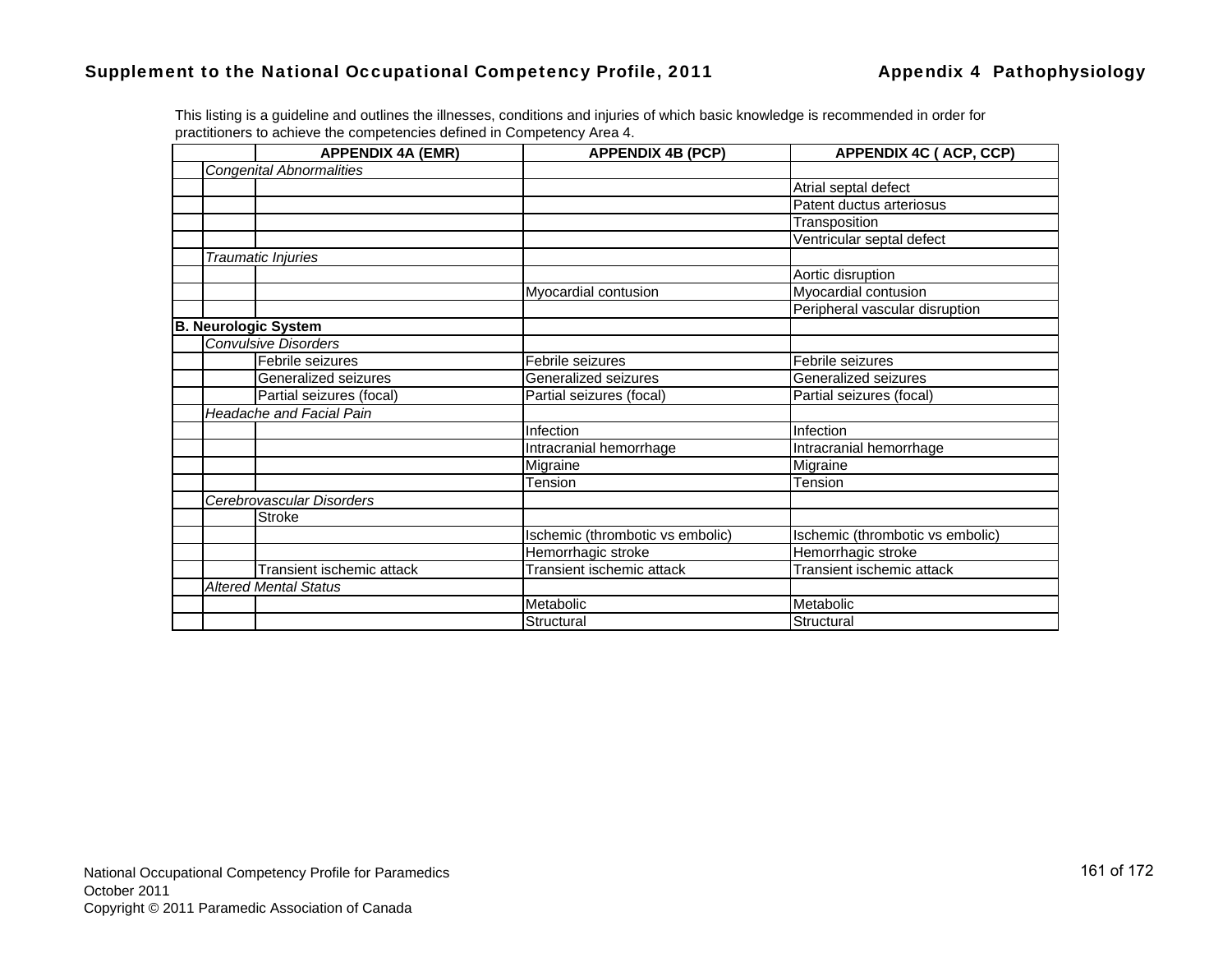|           | <b>APPENDIX 4A (EMR)</b>     | <b>APPENDIX 4B (PCP)</b>                | <b>APPENDIX 4C (ACP, CCP)</b>           |
|-----------|------------------------------|-----------------------------------------|-----------------------------------------|
|           | Chronic Neurologic Disorders |                                         |                                         |
|           |                              |                                         | Alzheimers                              |
|           |                              | Amyotrophic lateral sclerosis (ALS)     | Amyotrophic lateral sclerosis (ALS)     |
|           |                              |                                         | Bell's palsy                            |
|           |                              | Cerebral palsy                          | Cerebral palsy                          |
|           |                              | Multiple sclerosis                      | Multiple sclerosis                      |
|           |                              | Muscular dystrophy                      | Muscular dystrophy                      |
|           |                              | Parkinson's disease                     | Parkinson's disease                     |
|           |                              | Poliomyelitis                           | Poliomyelitis                           |
|           | <b>Infectious Disorders</b>  |                                         |                                         |
|           |                              | Encephalitis                            | Encephalitis                            |
|           |                              | Guillian Barre syndrome                 | Guillian Barre syndrome                 |
|           | <b>Meningitis</b>            | Meningitis                              | Meningitis                              |
| Tumors    |                              |                                         |                                         |
|           |                              | Structural                              | Structural                              |
|           |                              | Vascular                                | Vascular                                |
|           | Traumatic Injuries           |                                         |                                         |
|           | Head injury                  | Head injury                             | Head injury                             |
|           |                              | Focal (epidural, subdural, subarachnoid | Focal (epidural, subdural, subarachnoid |
|           |                              | hematoma)                               | hematoma)                               |
|           |                              | Diffuse axonal injury                   | Diffuse axonal injury                   |
|           | Spinal cord injury           | Spinal cord injury                      | Spinal cord injury                      |
| Pediatric |                              |                                         |                                         |
|           |                              |                                         | Downs syndrome                          |
|           |                              |                                         | Hydrocephalus                           |
|           |                              |                                         | Spina bifida                            |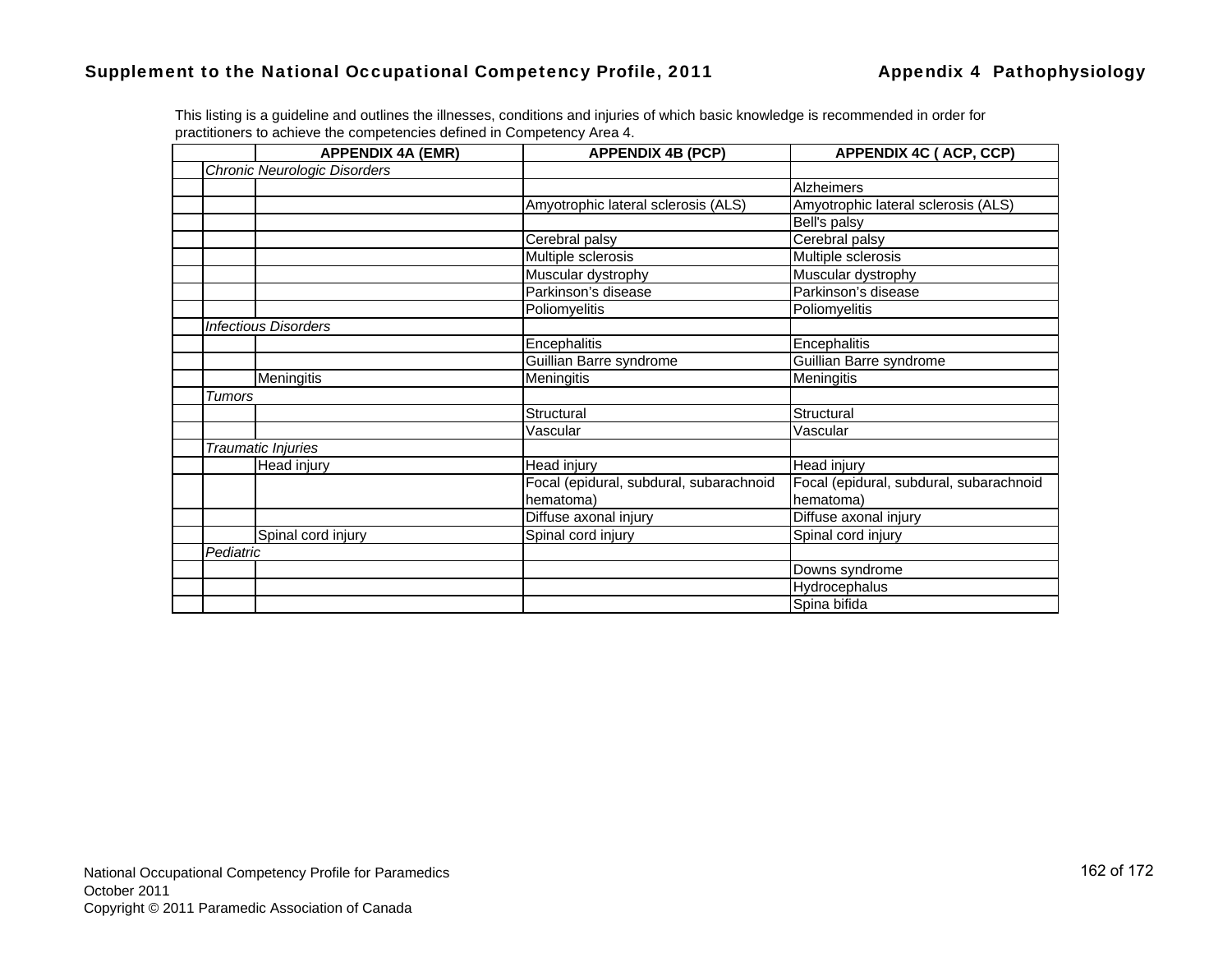|                        | <b>APPENDIX 4A (EMR)</b>               | <b>APPENDIX 4B (PCP)</b>               | <b>APPENDIX 4C (ACP, CCP)</b>          |
|------------------------|----------------------------------------|----------------------------------------|----------------------------------------|
|                        | <b>C. Respiratory System</b>           |                                        |                                        |
| <b>Medical Illness</b> |                                        |                                        |                                        |
|                        |                                        | Acute respiratory failure              | Acute respiratory failure              |
|                        |                                        | Adult respiratory disease syndrome     | Adult respiratory disease syndrome     |
|                        |                                        | Aspiration                             | Aspiration                             |
|                        | Chronic obstructive pulmonary disorder | Chronic obstructive pulmonary disorder | Chronic obstructive pulmonary disorder |
|                        |                                        |                                        | <b>Hyperventilation syndrome</b>       |
|                        |                                        | Pleural effusion                       | Pleural effusion                       |
|                        |                                        | Pneumonia / bronchitis                 | Pneumonia / bronchitis                 |
|                        | Pulmonary edema                        | Pulmonary edema                        | Pulmonary edema                        |
|                        | Pulmonary embolism                     | Pulmonary embolism                     | Pulmonary embolism                     |
|                        | Reactive airways disease / asthma      | Reactive airways disease / asthma      | Reactive airways disease / asthma      |
|                        |                                        | Severe Acute Respiratory Syndrome      | Severe Acute Respiratory Syndrome      |
|                        |                                        | (SARS)                                 | (SARS)                                 |
|                        |                                        | Antibiotic resistant strains           | Antibiotic resistant strains           |
|                        | <b>Traumatic Injuries</b>              |                                        |                                        |
|                        | Airway obstruction                     | Aspirated foreign body                 | Aspirated foreign body                 |
|                        |                                        |                                        | <b>Burns</b>                           |
|                        |                                        | Diaphragmatic injuries                 | Diaphragmatic injuries                 |
|                        | Flail chest                            | <b>Flail chest</b>                     | Flail chest                            |
|                        | Hemothorax                             | Hemothorax                             | Hemothorax                             |
|                        | Penetrating injury                     | Penetrating injury                     | Penetrating injury                     |
|                        | Pneumothorax (simple, tension)         | Pneumothorax (simple, tension)         | Pneumothorax (simple, tension)         |
|                        |                                        | Pulmonary contusion                    | Pulmonary contusion                    |
|                        |                                        |                                        | Toxic inhalation                       |
|                        |                                        |                                        | Tracheobronchial disruption            |
|                        | <b>Pediatric Illness</b>               |                                        |                                        |
|                        |                                        | Acute respiratory failure              | Acute respiratory failure              |
|                        |                                        | <b>Bronchiolitis</b>                   | <b>Bronchiolitis</b>                   |
|                        | Croup                                  | Croup                                  | Croup                                  |
|                        |                                        | <b>Cystic fibrosis</b>                 | Cystic fibrosis                        |
|                        | Epiglottitis                           | Epiglottitis                           | Epiglottitis                           |
|                        |                                        | Sudden infant death syndrome           | Sudden infant death syndrome           |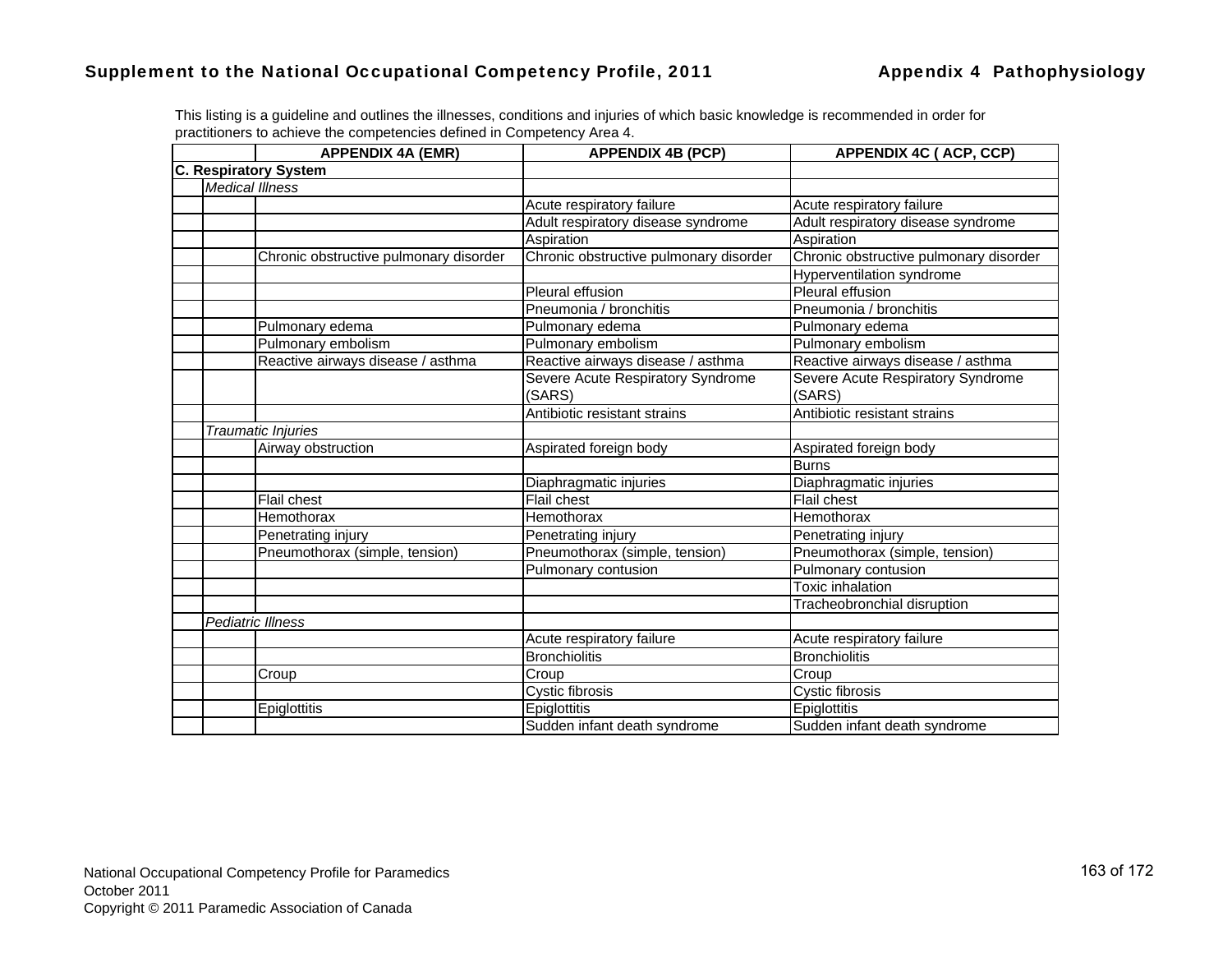|          | <b>APPENDIX 4A (EMR)</b>               | <b>APPENDIX 4B (PCP)</b>      | <b>APPENDIX 4C (ACP, CCP)</b> |
|----------|----------------------------------------|-------------------------------|-------------------------------|
|          | D. Genitourinary / Reproductive System |                               |                               |
|          | <b>Reproductive Disorders</b>          |                               |                               |
|          |                                        | Bleeding / discharge          | Bleeding / discharge          |
|          |                                        | <b>Infection</b>              | Infection                     |
|          |                                        | Ovarian cyst                  | Ovarian cyst                  |
|          |                                        | <b>Testicular torsion</b>     | Testicular torsion            |
|          | Renal / Bladder                        |                               |                               |
|          | Renal colic                            | Colic / calculi               | Colic / calculi               |
|          |                                        | Infection                     | Infection                     |
|          |                                        | Obstruction                   | Obstruction                   |
|          |                                        | <b>Renal failure</b>          | <b>Renal failure</b>          |
|          | Traumatic injuries                     | <b>Traumatic injuries</b>     | Traumatic injuries            |
|          | <b>E. Gastrointestinal System</b>      |                               |                               |
|          | Esophagus / Stomach                    |                               |                               |
|          |                                        | Esophageal varices            | Esophageal varices            |
|          |                                        | Esophagitis                   | Esophagitis                   |
|          |                                        | Gastritis                     | Gastritis                     |
|          |                                        | Gastroesophageal reflux       | Gastroesophageal reflux       |
|          |                                        | Obstruction                   | Obstruction                   |
|          |                                        | Peptic ulcer disease          | Peptic ulcer disease          |
|          | Upper gastrointestinal bleed           | Upper gastrointestinal bleed  | Upper gastrointestinal bleed  |
|          | Liver / Gall Bladder                   |                               |                               |
|          |                                        | Cholecystitis / biliary colic | Cholecystitis / biliary colic |
|          |                                        | Cirrhosis                     | Cirrhosis                     |
|          |                                        | <b>Hepatitis</b>              | <b>Hepatitis</b>              |
| Pancreas |                                        |                               |                               |
|          |                                        | Pancreatitis                  | Pancreatitis                  |
|          | Small / Large Bowel                    |                               |                               |
|          | Appendicitis                           | Appendicitis                  | Appendicitis                  |
|          |                                        | <b>Diverticulitis</b>         | <b>Diverticulitis</b>         |
|          |                                        | Gastroenteritis               | Gastroenteritis               |
|          |                                        | Inflammatory bowel disease    | Inflammatory bowel disease    |
|          | Lower gastrointestinal bleed           | Lower gastrointestinal bleed  | Lower gastrointestinal bleed  |
|          | Obstruction                            | Obstruction                   | Obstruction                   |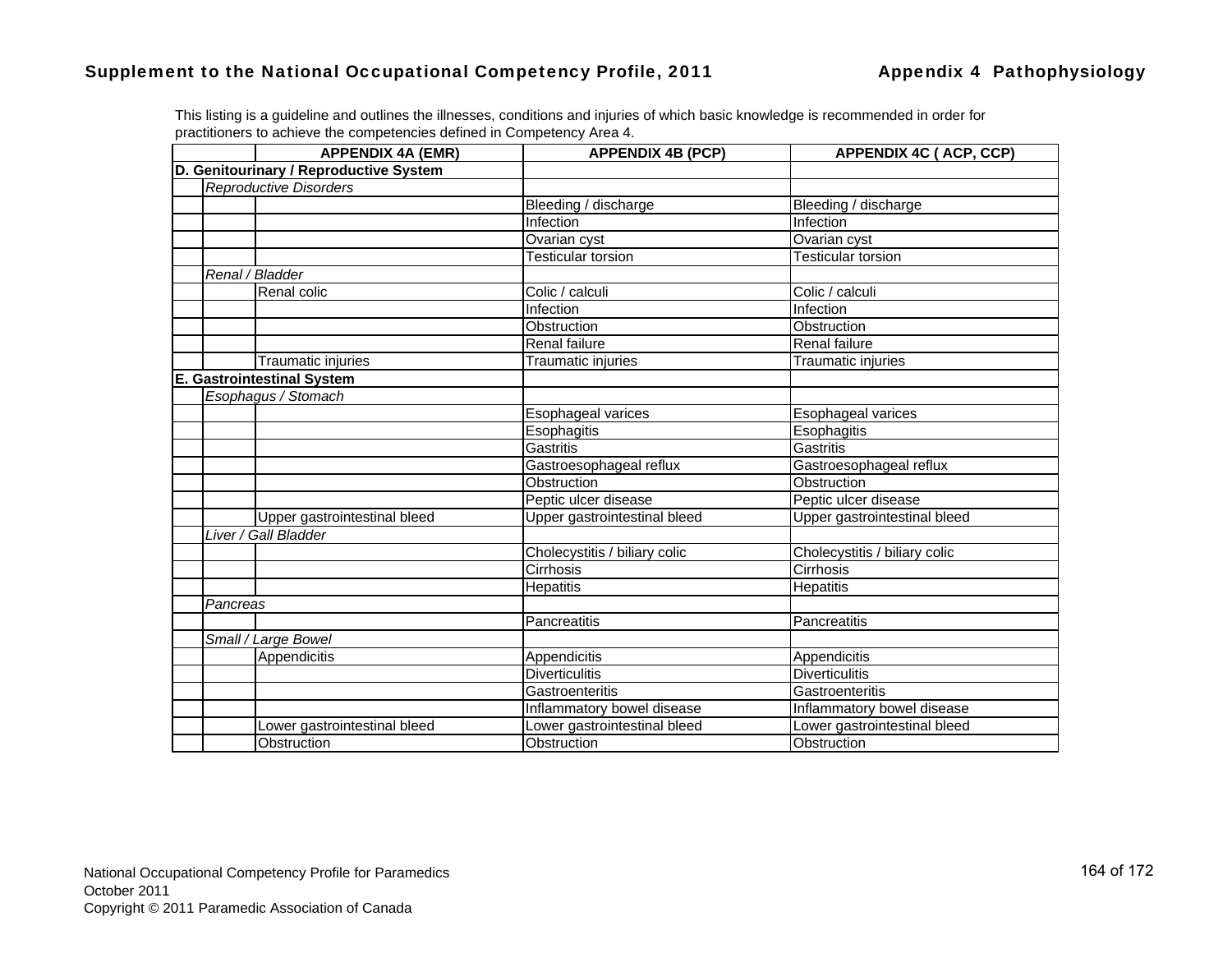|  | <b>APPENDIX 4A (EMR)</b>               | <b>APPENDIX 4B (PCP)</b>               | <b>APPENDIX 4C (ACP, CCP)</b>           |
|--|----------------------------------------|----------------------------------------|-----------------------------------------|
|  | Traumatic Injuries                     |                                        |                                         |
|  | Abdominal injury - penetrating / blunt | Abdominal injury - penetrating / blunt | Abdominal injuries- penetrating / blunt |
|  |                                        | Esophageal disruption                  | Esophageal disruption                   |
|  |                                        | Evisceration                           | Evisceration                            |
|  | F. Integumentary System                |                                        |                                         |
|  | Traumatic Injuries                     |                                        |                                         |
|  | <b>Burns</b>                           | <b>Burns</b>                           | <b>Burns</b>                            |
|  | Lacerations / avulsions / abrasions    | Lacerations / avulsions / abrasions    | Lacerations / avulsions / abrasions     |
|  | Infectious and Inflammatory Illness    |                                        |                                         |
|  |                                        | Allergy / urticaria                    | Allergy / urticaria                     |
|  |                                        | Infections                             | Infections                              |
|  |                                        | Infestations                           | <b>Infestations</b>                     |
|  | <b>G. Musculoskeletal System</b>       |                                        |                                         |
|  | <b>Soft Tissue Disorders</b>           |                                        |                                         |
|  | Amputations                            | Amputations                            | Amputations                             |
|  |                                        | Compartment syndrome                   | Compartment syndrome                    |
|  | Contusions                             | Contusions                             | Contusions                              |
|  | <b>Dislocations</b>                    | <b>Dislocations</b>                    | <b>Dislocations</b>                     |
|  |                                        |                                        | Muscular dystrophies                    |
|  |                                        |                                        | Myopathies                              |
|  |                                        | Necrotizing fascitis                   | <b>Necrotizing fascitis</b>             |
|  | Sprains                                | Sprains                                | Sprains                                 |
|  | <b>Strains</b>                         | <b>Strains</b>                         | <b>Strains</b>                          |
|  |                                        |                                        | Subluxations                            |
|  | <b>Skeletal Fractures</b>              |                                        |                                         |
|  | Appendicular                           | Appendicular                           | Appendicular                            |
|  | Axial                                  | Axial                                  | Axial                                   |
|  | Open, closed                           | Open, closed                           | Open, closed                            |
|  | <b>Inflammatory Disorders</b>          |                                        |                                         |
|  |                                        | Arthritis                              | Arthritis                               |
|  |                                        |                                        | Gout                                    |
|  |                                        | Osteomyelitis                          | Osteomyelitis                           |
|  |                                        |                                        | Osteoporosis                            |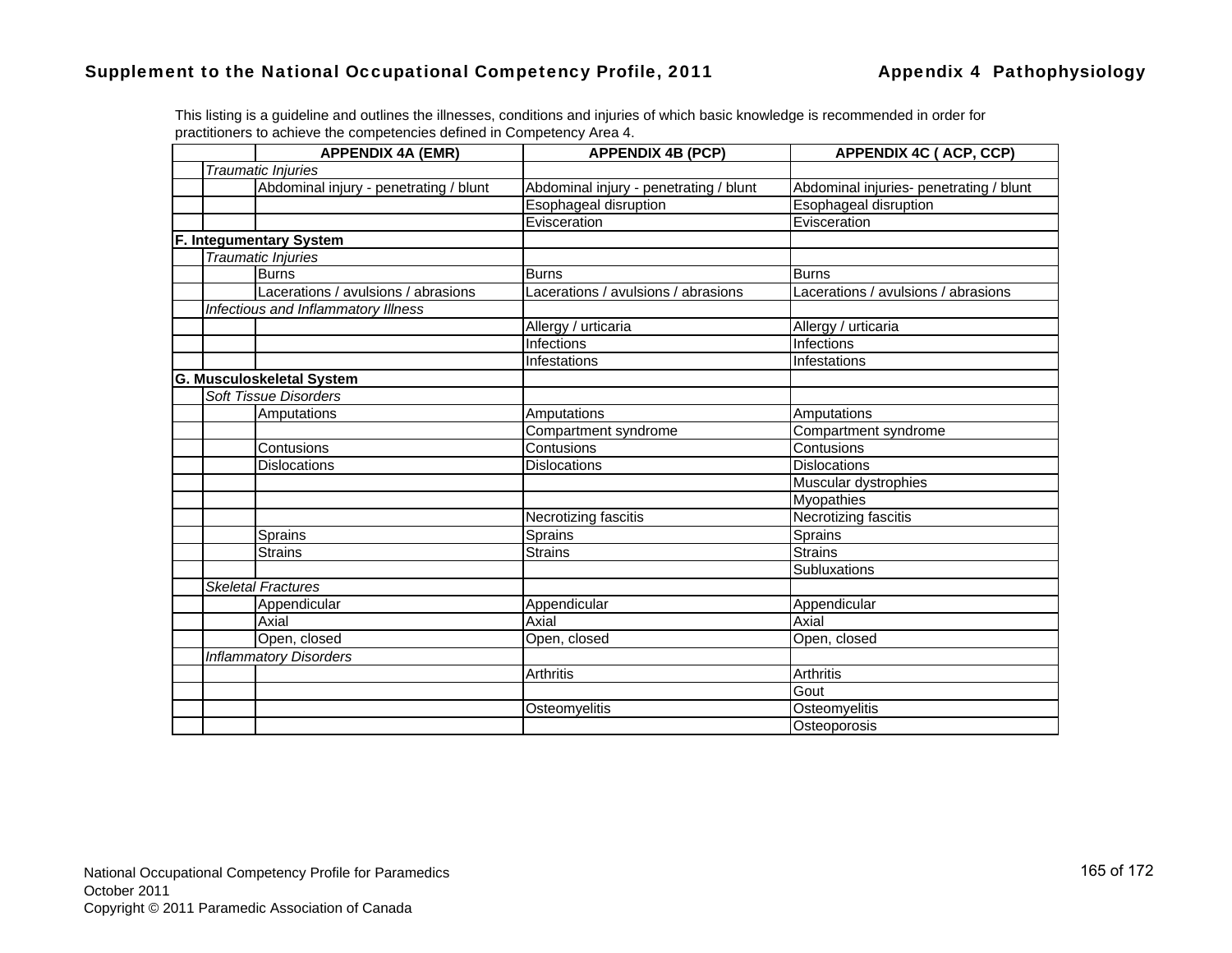|  | <b>APPENDIX 4A (EMR)</b>                 | <b>APPENDIX 4B (PCP)</b>              | <b>APPENDIX 4C (ACP, CCP)</b>         |
|--|------------------------------------------|---------------------------------------|---------------------------------------|
|  | H. Immunologic Disorders                 |                                       |                                       |
|  | Anaphylaxis                              | Anaphylaxis / Anaphylactoid reactions | Anaphylaxis / Anaphylactoid reactions |
|  |                                          |                                       | Autoimmune disorders                  |
|  | I. Endocrine System                      |                                       |                                       |
|  |                                          | Acid-base disturbances                | Acid-base disturbances                |
|  |                                          |                                       | Addison's disease                     |
|  |                                          |                                       | Cushing's disease                     |
|  | Diabetes mellitus                        | Diabetes mellitus                     | Diabetes mellitus                     |
|  |                                          | Electrolyte imbalances                | Electrolyte imbalances                |
|  |                                          |                                       | Thyroid disease                       |
|  | J. Ears, Eyes, Nose and Throat           |                                       |                                       |
|  | Eyes - Traumatic Injuries                |                                       |                                       |
|  | Eye trauma                               |                                       |                                       |
|  |                                          | Burns / chemical exposure             | Burns / chemical exposure             |
|  |                                          | Corneal injuries                      | Corneal injuries                      |
|  |                                          | Hyphema                               | Hyphema                               |
|  |                                          | Penetrating injury                    | Penetrating injury                    |
|  | Eyes - Medical Illness                   |                                       |                                       |
|  |                                          |                                       | Cataracts                             |
|  |                                          |                                       | Central retinal artery occlusion      |
|  |                                          | Glaucoma                              | Glaucoma                              |
|  |                                          |                                       | Infection                             |
|  |                                          | Retinal detachment                    | Retinal detachment                    |
|  | External, Middle and Inner Ear Disorders |                                       |                                       |
|  |                                          | Otitis externa                        | Otitis externa                        |
|  |                                          | Otitis media                          | Otitis media                          |
|  |                                          |                                       | Traumatic ear injuries                |
|  |                                          | Vertigo                               | Vertigo                               |
|  | Face and Jaw Disorders                   |                                       |                                       |
|  |                                          | Dental abscess                        | Dental abscess                        |
|  | Trauma injury                            | Trauma injury                         | Trauma injury                         |
|  |                                          | <b>Trismus</b>                        | Trismus                               |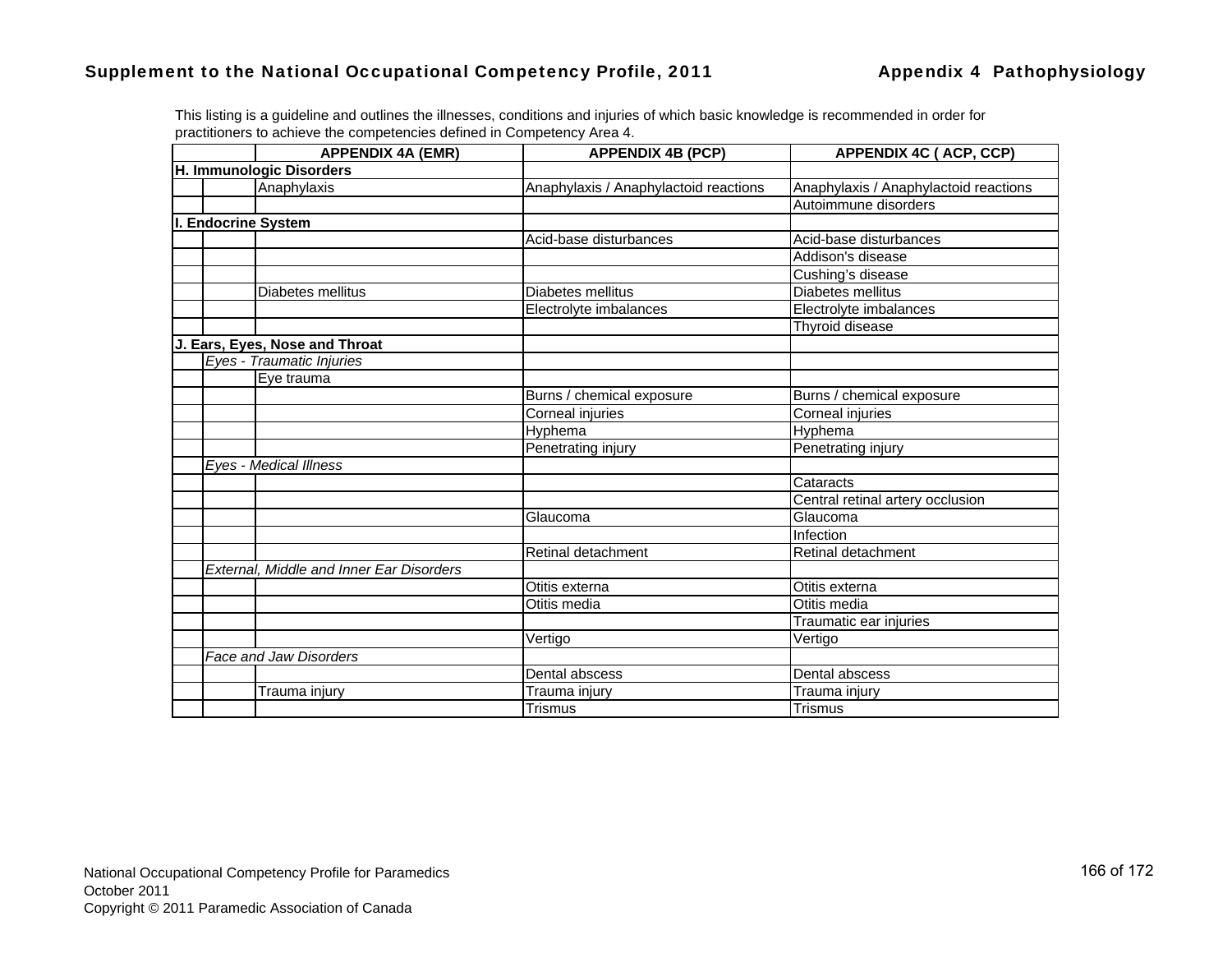|  | <b>APPENDIX 4A (EMR)</b>                    | <b>APPENDIX 4B (PCP)</b>                                                                | <b>APPENDIX 4C (ACP, CCP)</b>       |
|--|---------------------------------------------|-----------------------------------------------------------------------------------------|-------------------------------------|
|  | <b>Nasal and Sinus Disorders</b>            |                                                                                         |                                     |
|  | Epistaxis                                   | Epistaxis                                                                               | Epistaxis                           |
|  |                                             | <b>Sinusitis</b>                                                                        | <b>Sinusitis</b>                    |
|  |                                             | Trauma injury                                                                           | Trauma injury                       |
|  | Oral and Dental Disorders                   |                                                                                         |                                     |
|  |                                             | Dental fractures                                                                        | Dental fractures                    |
|  |                                             | Penetrating injury                                                                      | Penetrating injury                  |
|  | <b>Neck and Upper Airway Disorders</b>      |                                                                                         |                                     |
|  |                                             | Epiglottitis                                                                            | Epiglottitis                        |
|  |                                             | Obstruction                                                                             | Obstruction                         |
|  |                                             | Peritonsillar abscess                                                                   | Peritonsillar abscess               |
|  |                                             | Retropharyngeal abscess                                                                 | Retropharygneal abscess             |
|  |                                             | <b>Tonsillitis</b>                                                                      | Tonsillitis                         |
|  |                                             | Tracheostomies                                                                          | Tracheostomies                      |
|  |                                             | Trauma injury - blunt / penetrating                                                     | Trauma injury - blunt / penetrating |
|  | <b>K. Toxicologic Illness</b>               |                                                                                         |                                     |
|  |                                             | Prescription medication                                                                 | Prescription medication             |
|  |                                             | Non-prescription medication                                                             | Non-prescription medication         |
|  |                                             | Recreational                                                                            | Recreational                        |
|  | Poisons (absorption, inhalation, ingestion, | Poisons (absorption, inhalation, ingestion, Poisons (absorption, inhalation, ingestion, |                                     |
|  | injection)                                  | injection)                                                                              | injection)                          |
|  | Acids and alkalis                           | Acids and alkalis                                                                       | Acids and alkalis                   |
|  |                                             | Hydrocarbons                                                                            | Hydrocarbons                        |
|  |                                             | Asphyxiants                                                                             | Asphyxiants                         |
|  |                                             | Cyanide                                                                                 | Cyanide                             |
|  |                                             | Cholinergics                                                                            | Cholinergics                        |
|  |                                             | Anti-cholinergics                                                                       | Anti-cholinergics                   |
|  |                                             | Sympathomimetics                                                                        | Sympathomimetics                    |
|  |                                             | Alcohols                                                                                | Alcohols                            |
|  |                                             | Food poisoning                                                                          | Food poisoning                      |
|  | Vesicants (blister agents)                  | Vesicants (blister agents)                                                              | Vesicants (blister agents)          |
|  | Crowd management agents                     | Crowd management agents                                                                 | Crowd management agents             |
|  | <b>Alcohol Related</b>                      | Chronic alcoholism                                                                      | Chronic alcoholism                  |
|  |                                             | Delerium tremens                                                                        | Delerium tremens                    |
|  |                                             | Korsakov's psychosis                                                                    | Korsakov's psychosis                |
|  |                                             | Wernicke's encephalopathy                                                               | Wernicke's encephalopathy           |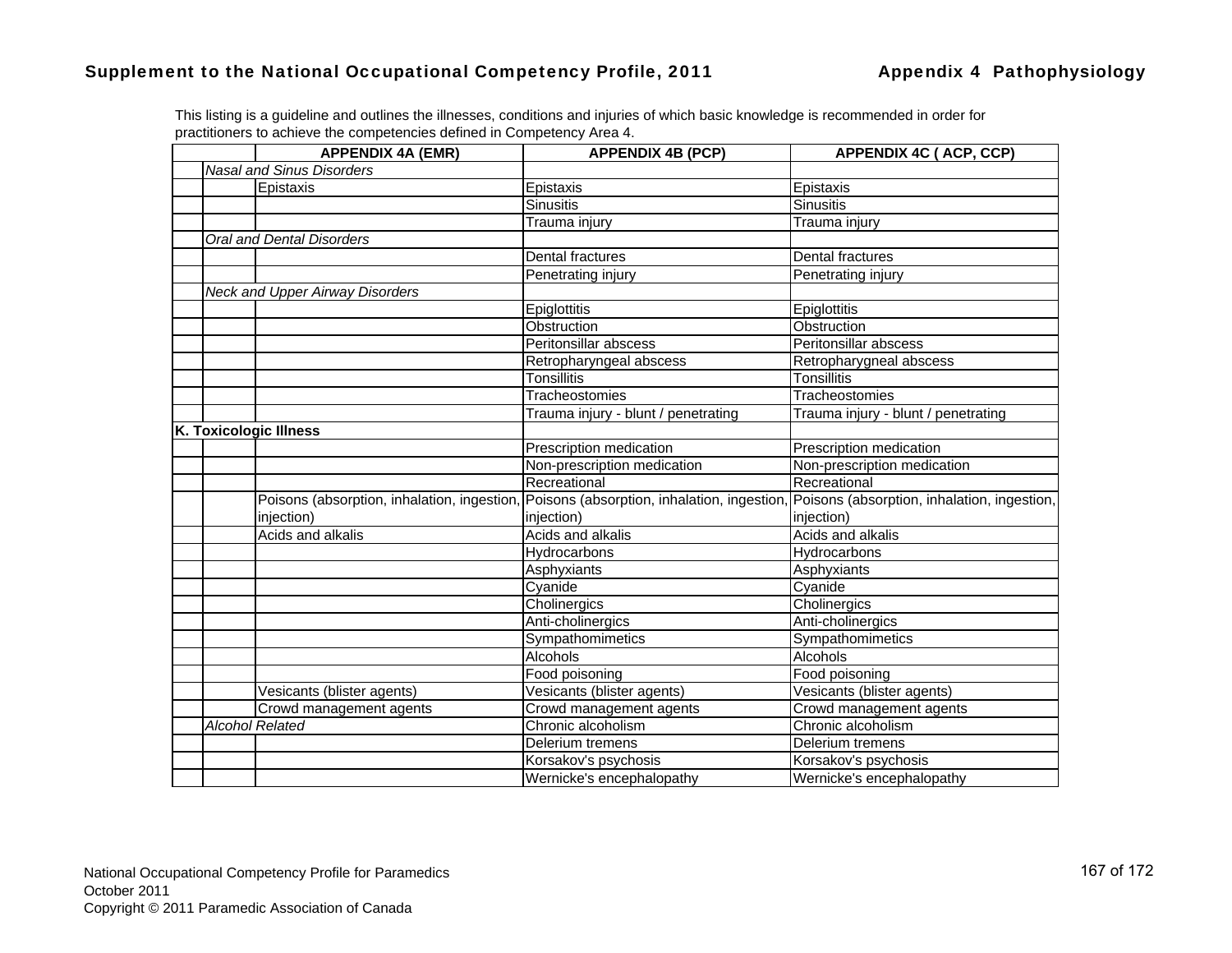|                                |           | <b>APPENDIX 4A (EMR)</b>               | <b>APPENDIX 4B (PCP)</b>       | <b>APPENDIX 4C (ACP, CCP)</b>  |
|--------------------------------|-----------|----------------------------------------|--------------------------------|--------------------------------|
| <b>L. Adverse Environments</b> |           |                                        |                                |                                |
|                                |           |                                        | Barotrauma                     |                                |
|                                |           | Hyperthermal injuries                  |                                |                                |
|                                |           | Hypothermal injuries                   | Hypothermal injuries           |                                |
|                                |           |                                        | Air embolism                   | Air embolism                   |
|                                |           |                                        | Decompression sickness         | Decompression sickness         |
|                                |           |                                        | Descent, ascent barotrauma     | Descent, ascent barotrauma     |
|                                |           |                                        | Heat cramps                    | <b>Heat cramps</b>             |
|                                |           |                                        | Heat exhaustion                | <b>Heat exhaustion</b>         |
|                                |           |                                        | Heat stroke                    | Heat stroke                    |
|                                |           |                                        |                                | High altitude cerebral edema   |
|                                |           |                                        |                                | High altitude pulmonary edema  |
|                                |           |                                        | Local cold injuries            | Local cold injuries            |
|                                |           | Near drowning and drowning             | Near drowning and drowning     | Near drowning and drowning     |
|                                |           |                                        | Radiation exposure             | Radiation exposure             |
|                                |           | Stings and bites                       | Stings and bites               | Stings and bites               |
|                                |           |                                        |                                | Systemic hypothermia           |
|                                | M. Trauma |                                        |                                |                                |
|                                |           | Assault                                | Assault                        | Assault                        |
|                                |           | <b>Blast injuries</b>                  | <b>Blast injuries</b>          | <b>Blast injuries</b>          |
|                                |           | Crush Injuries                         | Crush Injuries                 | Crush Injuries                 |
|                                |           | $\overline{Falls}$                     | Falls                          | Falls                          |
|                                |           | Rapid deceleration injuries            | Rapid deceleration injuries    | Rapid deceleration injuries    |
|                                |           | N. Psychiatric Disorders               |                                |                                |
|                                |           | <b>Anxiety Disorders</b>               |                                |                                |
|                                |           |                                        | Acute stress disorder          | Acute stress disorder          |
|                                |           |                                        | Generalized anxiety disorder   | Generalized anxiety disorder   |
|                                |           |                                        | Panic disorder                 | Panic disorder                 |
|                                |           |                                        | Post-traumatic stress disorder | Post-traumatic stress disorder |
|                                |           |                                        | Situational disturbances       | Situational disturbances       |
|                                |           | <b>Childhood Psychiatric Disorders</b> |                                |                                |
|                                |           |                                        | Attention-deficit disorder     | Attention-deficit disorder     |
|                                |           |                                        | Autistic disorder              | Autistic disorder              |
|                                |           | Cognitive Disorders                    |                                |                                |
|                                |           |                                        | Delirium                       | Delirium                       |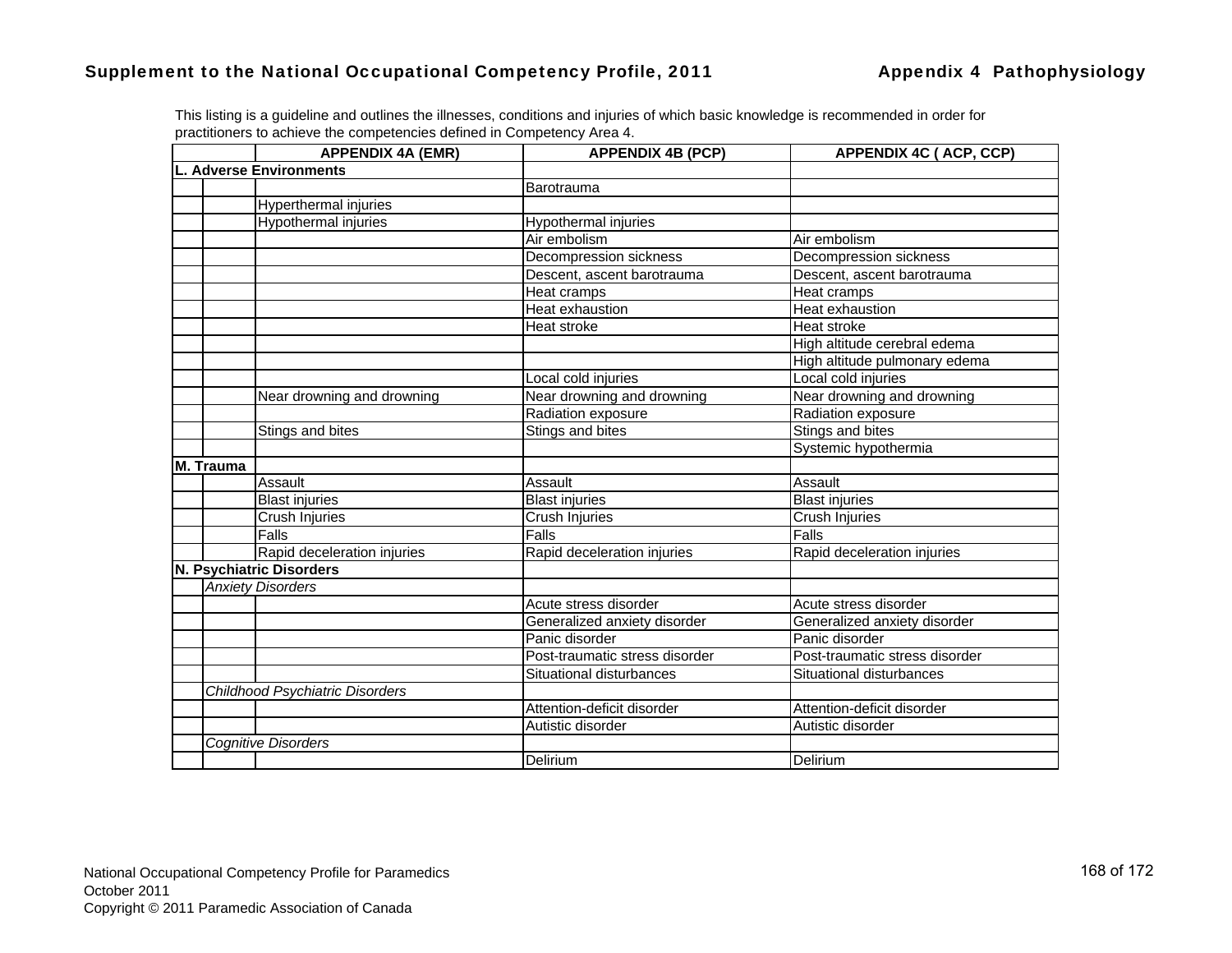|  | <b>APPENDIX 4A (EMR)</b>          | <b>APPENDIX 4B (PCP)</b> | <b>APPENDIX 4C (ACP, CCP)</b> |
|--|-----------------------------------|--------------------------|-------------------------------|
|  | <b>Eating Disorders</b>           |                          |                               |
|  |                                   | Anorexia nervosa         | Anorexia nervosa              |
|  |                                   | Bulimia nervosa          | Bulimia nervosa               |
|  | <b>Affective Disorders</b>        |                          |                               |
|  |                                   | Bipolar disorder         | Bipolar disorder              |
|  |                                   | Depressive disorders     | Depressive disorders          |
|  | Suicidal ideation                 | Suicidal ideation        | Suicidal ideation             |
|  | <b>Psychotic Disorders</b>        |                          |                               |
|  | Anxiety / depression              |                          |                               |
|  | Psychosis                         |                          |                               |
|  |                                   | Delusional disorder      | Delusional disorder           |
|  |                                   | Homicidal ideation       | <b>Homicidal ideation</b>     |
|  |                                   | Schizophrenia            | Schizophrenia                 |
|  | Psychosocial disorders            |                          |                               |
|  |                                   | Antisocial disorder      | Antisocial disorder           |
|  | <b>O. Obstetrics and Neonates</b> |                          |                               |
|  | Pregnancy complications           |                          |                               |
|  |                                   | Abruptio placenta        | Abruptio placenta             |
|  |                                   | Eclampsia                | Eclampsia                     |
|  | Ectopic pregnancy                 | Ectopic pregnancy        | Ectopic pregnancy             |
|  | <b>First trimester bleeding</b>   | First trimester bleeding | First trimester bleeding      |
|  |                                   | Placenta previa          | Placenta previa               |
|  |                                   | Pre-eclampsia            | Pre-eclampsia                 |
|  | Third trimester bleeding          | Third trimester bleeding | Third trimester bleeding      |
|  |                                   | Uterine rupture          | Uterine rupture               |
|  | Childbirth complications          |                          |                               |
|  |                                   | Abnormal presentations   | Abnormal presentations        |
|  |                                   |                          | Post partum complications     |
|  | Post partum bleeding              | Post partum hemorrhage   | Postpartum hemorrhage         |
|  |                                   | Prolapsed cord           | Prolapsed cord                |
|  |                                   | Uterine inversion        | Uterine inversion             |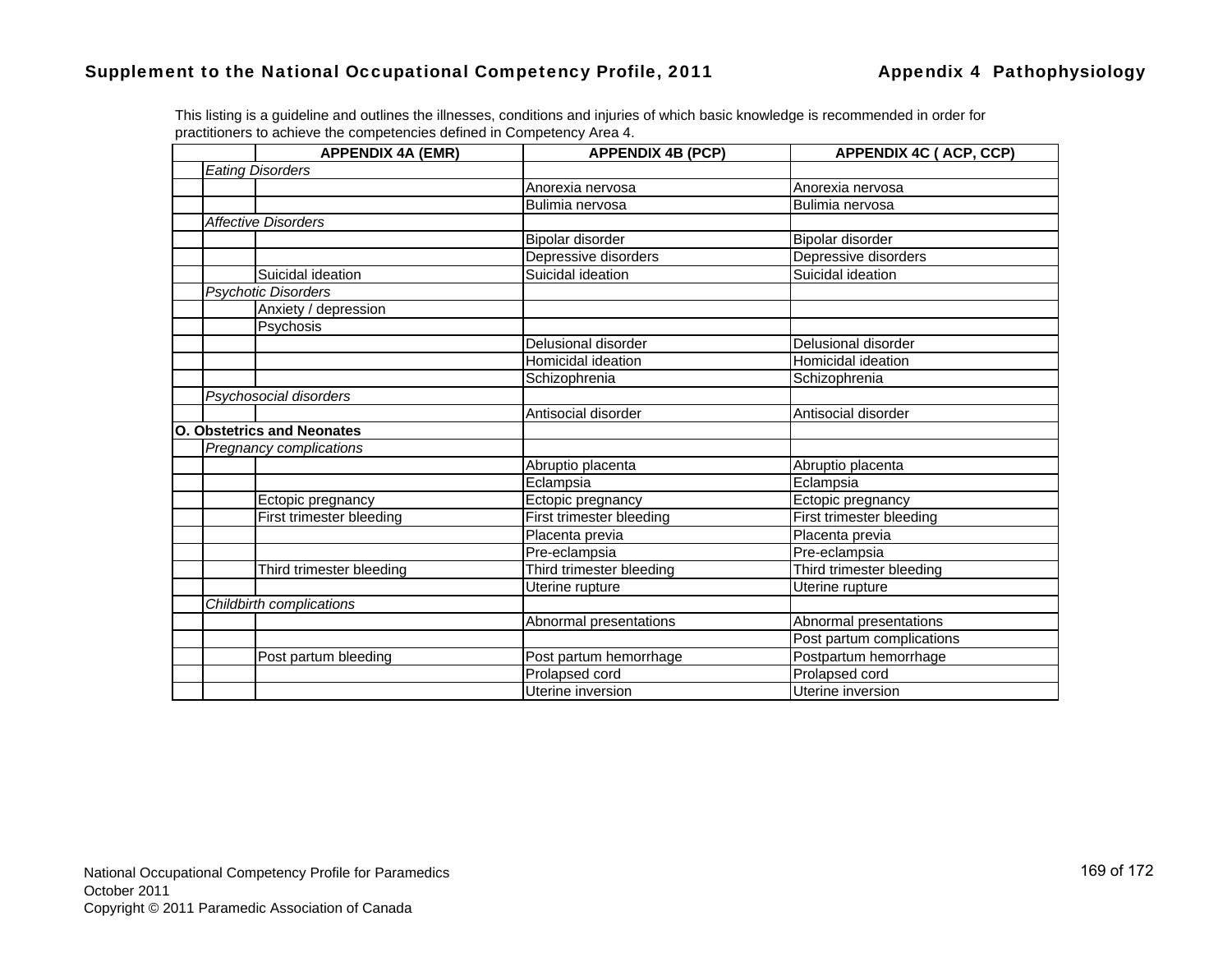|        | <b>APPENDIX 4A (EMR)</b>             | <b>APPENDIX 4B (PCP)</b>              | <b>APPENDIX 4C (ACP, CCP)</b>         |
|--------|--------------------------------------|---------------------------------------|---------------------------------------|
|        | Neonatal complications               |                                       |                                       |
|        | Neonatal care                        |                                       |                                       |
|        |                                      | Premature                             | Premature                             |
|        |                                      | Cardiovascular insufficiency          | Cardiovascular insufficiency          |
|        |                                      | Meconium aspiration                   | Meconium aspiration                   |
|        |                                      | Respiratory insufficiency             | Respiratory insufficiency             |
|        |                                      | Cold stress                           | Cold stress                           |
|        | P. Multisystem Diseases and Injuries |                                       |                                       |
| Cancer |                                      |                                       |                                       |
|        | Malignancy                           | Malignancy                            | Malignancy                            |
|        | <b>Hematologic Disorders</b>         |                                       |                                       |
|        |                                      | Anemia                                | Anemia                                |
|        |                                      | <b>Bleeding disorders</b>             | <b>Bleeding disorders</b>             |
|        |                                      |                                       | Leukemia                              |
|        |                                      |                                       | Lymphomas (Hodgkins, non-Hodgkins)    |
|        |                                      |                                       | Multiple myeloma                      |
|        |                                      |                                       | Sickle cell disease                   |
|        | <b>Infectious Diseases</b>           |                                       |                                       |
|        |                                      | Acquired immune deficiency syndrome   | Acquired immune deficiency syndrome   |
|        |                                      | Antibiotic resistant infection        | Antibiotic resistant infection        |
|        |                                      | <b>CBRNE</b> related bacterial agents | <b>CBRNE</b> related bacterial agents |
|        |                                      | <b>CBRNE</b> related viral agents     | <b>CBRNE</b> related viral agents     |
|        |                                      | Influenza virus                       | Influenza virus                       |
|        |                                      |                                       | Malaria                               |
|        |                                      | Meningococcemia / bacteremia          | Meningococcemia / bacteremia          |
|        |                                      | Tetanus                               | Tetanus                               |
|        |                                      | Toxic shock syndrome                  | Toxic shock syndrome                  |
|        |                                      | Tuberculosis                          | Tuberculosis                          |
|        |                                      | Varicella                             | Varicella                             |
|        |                                      | Rubella                               | Rubella                               |
|        |                                      | <b>West Nile Virus</b>                | <b>West Nile Virus</b>                |
|        | <b>Shock Syndromes</b>               |                                       |                                       |
|        | Anaphylactic                         | Anaphylactic                          | Anaphylactic                          |
|        |                                      | Cardiogenic                           | Cardiogenic                           |
|        | Hypovolemic                          | Hypovolemic                           | Hypovolemic                           |
|        | Neurogenic                           | Neurogenic                            | Neurogenic                            |
|        |                                      | Obstructive                           | Obstructive                           |
|        |                                      | Septic                                | Septic                                |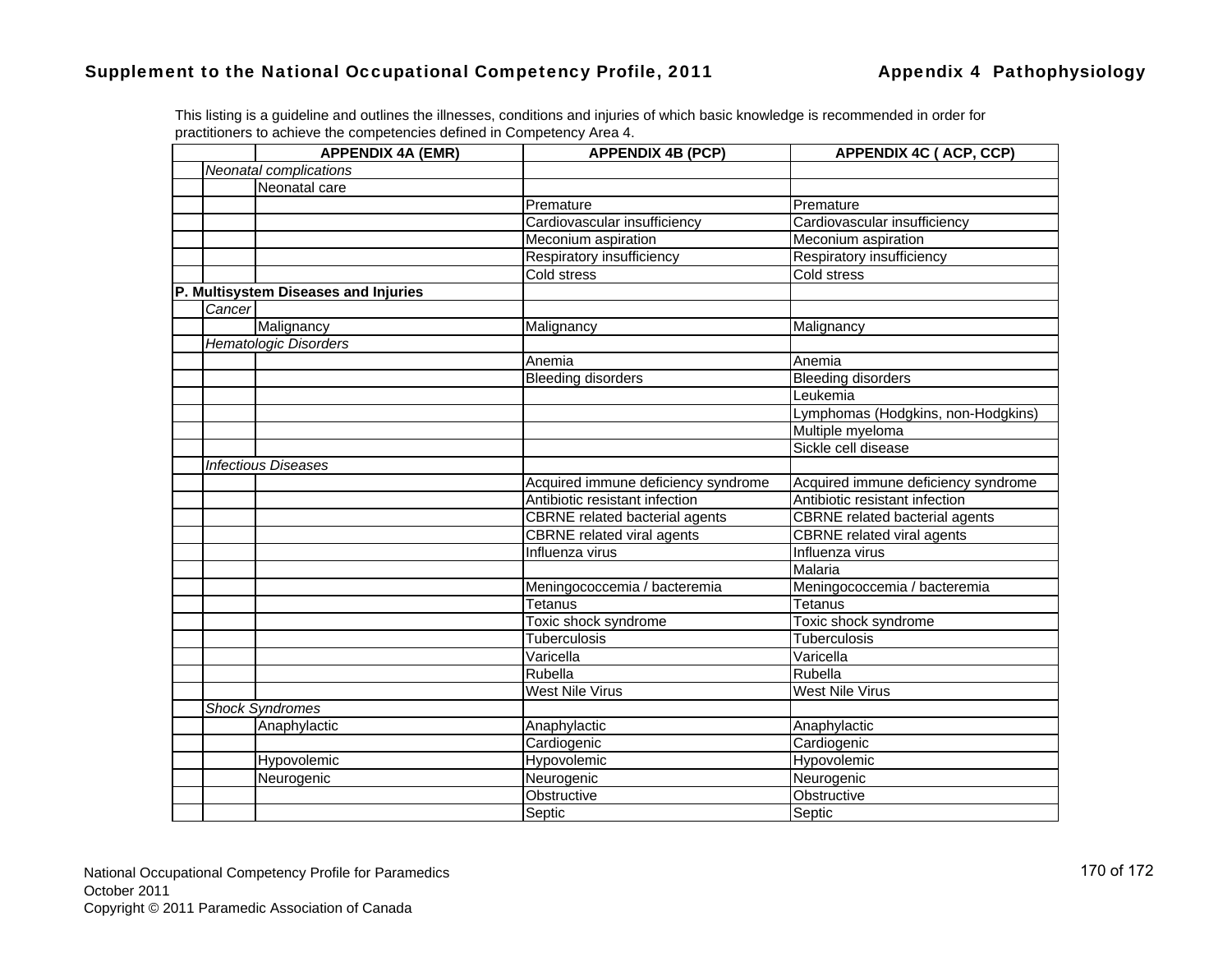### Supplement to the National Occupational Competency Profile, 2011 **Appendix 5 Medications**

This list is a guideline marked with an "X" to indicate the groups of pharmacologic agents with which it is recommended that Primary, Advanced and Critical Care Paramedics be familiar.

The technical skill of medication administration is included in the NOCP as General Competency 5.8.

The administration of any medication by a paramedic is at the sole discretion of the respective Medical Director.

|                  |                                                        | <b>PCP</b>                | <b>ACP</b>                | <b>CCP</b>                |
|------------------|--------------------------------------------------------|---------------------------|---------------------------|---------------------------|
|                  | A. Medications affecting the central nervous           |                           |                           |                           |
| A.1              | <b>Opioid Antagonists</b>                              | $\boldsymbol{\mathsf{x}}$ | $\pmb{\chi}$              | X                         |
| A.2              | Anaesthetics                                           |                           |                           | $\overline{\mathbf{x}}$   |
| A.3              | Anticonvulsants                                        |                           | $\boldsymbol{\mathsf{X}}$ | $\boldsymbol{\mathsf{X}}$ |
| A.4              | Antiparkinsonism Agents                                |                           | $\boldsymbol{\mathsf{X}}$ | $\boldsymbol{\mathsf{X}}$ |
| A.5              | Anxiolytics, Hypnotics<br>and Antagonists              |                           | X                         | X                         |
| A.6              | Neuroleptics                                           |                           | X                         | $\boldsymbol{\mathsf{X}}$ |
| A.7              | Non-narcotic analgesics                                | X                         | $\boldsymbol{\mathsf{X}}$ | X                         |
| A8               | <b>Opioid Analgesics</b>                               |                           | X                         | X                         |
| A 9              | Paralytics                                             |                           |                           | $\overline{\mathbf{X}}$   |
|                  | B. Medications affecting the autonomic nervous system. |                           |                           |                           |
| B.1              | Adrenergic Agonists                                    | $\pmb{\chi}$              | $\pmb{\mathsf{X}}$        | X                         |
| B.2              | Adrenergic Antagonists                                 |                           | $\overline{\mathbf{x}}$   | $\overline{\mathbf{x}}$   |
| B.3              | <b>Cholinergic Agonists</b>                            |                           | $\pmb{\mathsf{X}}$        | $\boldsymbol{\mathsf{X}}$ |
| B.4              | <b>Cholinergic Antagonists</b>                         |                           | $\boldsymbol{\mathsf{X}}$ | $\boldsymbol{\mathsf{X}}$ |
| B.5              | Antihistamines                                         |                           | $\overline{\mathbf{x}}$   | X                         |
|                  | C. Medications affecting the respiratory system.       |                           |                           |                           |
| $\overline{C.1}$ | <b>Bronchodilators</b>                                 | $\overline{\mathbf{x}}$   | $\overline{\mathbf{x}}$   | $\overline{\mathbf{x}}$   |
|                  | D. Medications affecting the cardiovascular system.    |                           |                           |                           |
| D.1              | Antihypertensive Agents                                |                           | X                         | $\boldsymbol{\mathsf{X}}$ |
| D.2              | Cardiac Glycosides                                     |                           | $\boldsymbol{\mathsf{X}}$ | X                         |
| D.3              | <b>Diuretics</b>                                       |                           | $\pmb{\mathsf{X}}$        | $\overline{\mathbf{X}}$   |
| D.4              | Class 1 Antidysrhythmics                               |                           | $\boldsymbol{\mathsf{X}}$ | X                         |
| D.5              | Class 2 Antidysrhythmics                               |                           | X                         | X                         |